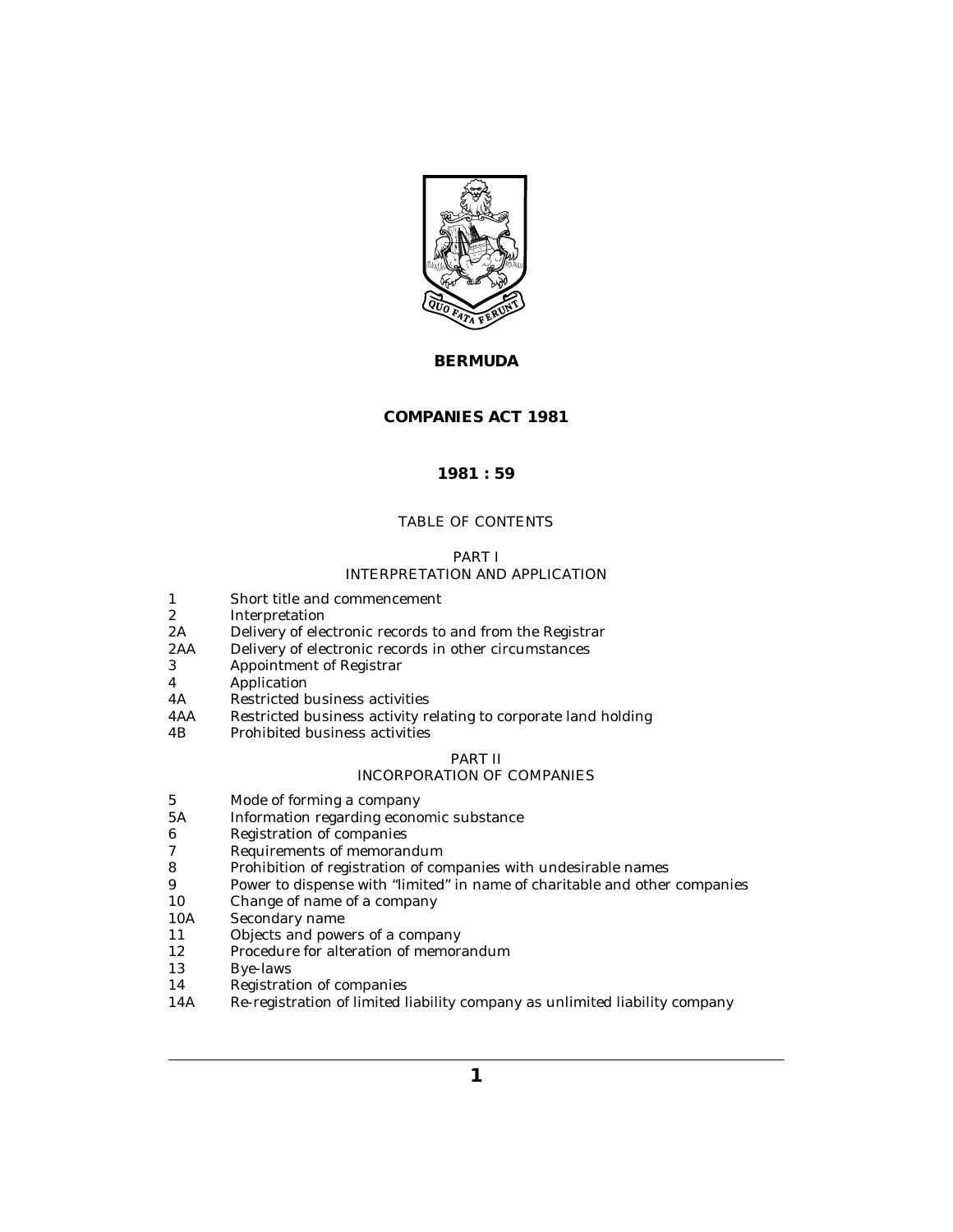- [Re-registration of unlimited liability company as company limited by shares or by](#page-33-0) guarantee 14B
- [Certificate of incorporation to be conclusive evidence](#page-34-0) 15
- [Effect of memorandum and bye-laws](#page-34-0) 16
- [Alterations in memorandum or bye-laws increasing liability to contribute to share](#page-34-0) capital not to bind existing members without consent 17
- [Copies of memorandum and bye-laws to be given to members](#page-34-0) 18
- [Definition of member](#page-34-0) 19
- *[repealed]* 20
- [Form of contracts](#page-35-0) 21
- [Bills of exchange and promissory notes](#page-36-0) 22
- [Execution of documents](#page-36-0) 23
- [Authentication of documents](#page-36-0) 24
- [Agreement not to exercise powers](#page-36-0) 24A
- [Correction of filed documents](#page-36-0) 24B

## PART III

### [PROSPECTUSES AND PUBLIC OFFERS](#page-37-0)

- [Interpretation of Part III](#page-37-0) 25
- [Company offering shares to public shall publish a prospectus](#page-38-0) 26
- [Contents of a prospectus](#page-39-0) 27
- [Minimum amount required to be raised to be stated in prospectus](#page-40-0) 28
- [Companies continuously offering shares to the public](#page-41-0) 29
- [Offences relating to the issue of a prospectus](#page-41-0) 30
- [Civil liability for mis-statements in prospectus](#page-41-0) 31
- [When experts are not liable](#page-43-0) 32
- [Restriction on alteration of terms mentioned in prospectus](#page-43-0) 33
- [Rules](#page-43-0) 34

### PART IIIA

# [INITIAL COIN OFFERING](#page-44-0)

- [Interpretation of Part IIIA](#page-44-0) *[repealed]* 34A
- [Restriction on issuing Initial Coin Offering](#page-44-0) *[repealed]* 34B
- [Company offering digital assets to public shall publish an ICO offer](#page-44-0) document *[repealed]* 34C
- [Contents of an ICO offer document](#page-44-0) *[repealed]* 34D
- [Companies offering digital assets to the public](#page-44-0) *[repealed]* 34E
- [Providing a communication facility; cooling-off rights](#page-44-0) *[repealed]* 34F
- [General Initial Coin Offering risk warning](#page-44-0) *[repealed]* 34G
- [Identification of persons in relation to ICO offer document](#page-44-0) *[repealed]* 34H
- [Security of digital assets, confidentiality, disclosure of information](#page-45-0) *[repealed]* 34I
- [Offences relating to the issue of an Initial Coin Offering](#page-45-0) *[repealed]* 34J
- [Civil liability for mis-statements in ICO offer document](#page-45-0) *[repealed]* 34K
- [When experts are not liable](#page-45-0) *[repealed]* 34L
- [Regulations](#page-45-0) *[repealed]* 34M
- [Code of Conduct](#page-45-0) *[repealed]* 34N
- [Power to obtain information and reports](#page-45-0) *[repealed]* 34O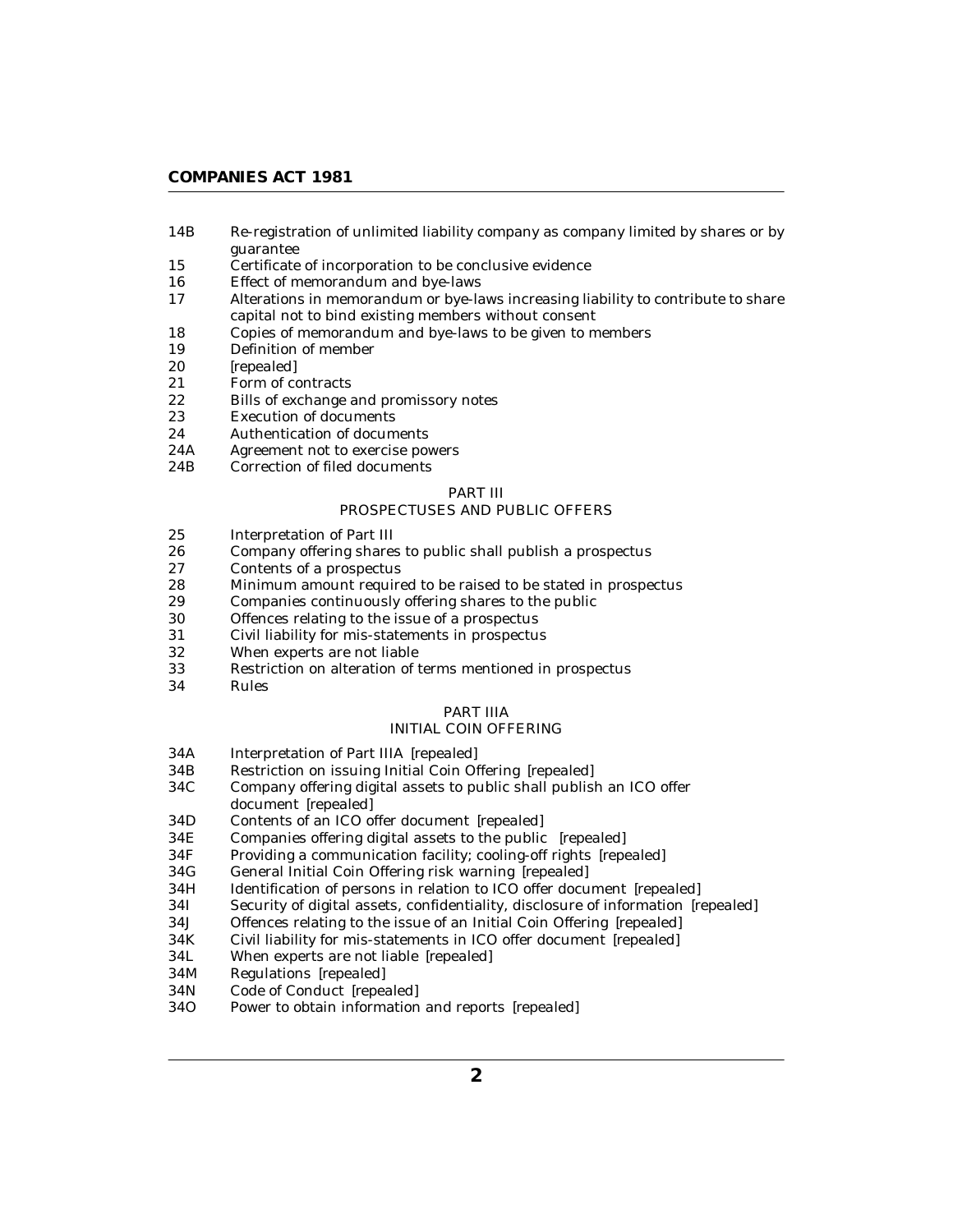#### [Application of Public Access to Information Act 2010](#page-45-0) *[repealed]* 34P

### PART IV

# [SHARE CAPITAL DEBENTURES AND DIVIDENDS](#page-45-0)

- [Prohibition of allotment unless minimum subscription received](#page-45-0) 35
- [Effect of irregular allotment](#page-46-0) 36
- [Penalty for the contravention of section 36](#page-46-0) 37
- [Payment of commissions](#page-47-0) 38
- [Financial assistance generally prohibited](#page-47-0) *[repealed]* 39
- [Exclusion from prohibition on financial assistance](#page-47-0) *[repealed]* 39A
- [Circumstances where financial assistance is permitted](#page-47-0) *[repealed]* 39B
- [Conditions applicable to giving of financial assistance under section 39B](#page-47-0) *[repealed]* 39C
- [Application of premiums received on issue of shares](#page-47-0) 40
- [Meaning of "reserve"](#page-48-0) 41
- [Power to issue redeemable preference shares](#page-48-0) 42
- [Purchase by a company of its own shares](#page-49-0) 42A
- [Treasury shares](#page-50-0) 42B
- [Power to convert preference shares into redeemable preference shares](#page-52-0) 43
- [Power of company to arrange for different amounts being paid on shares](#page-53-0) 44
- [Power of company limited by shares to alter its share capital](#page-53-0) 45
- [Reduction of share capital](#page-54-0) 46
- [Rights of holders of special classes of shares](#page-55-0) 47
- [Nature and transfer of shares](#page-56-0) 48
- [Transfer by estate representative](#page-57-0) 49
- [Notice of refusal to register transfer](#page-57-0) 50
- [Duties of company with respect to the issue of certificates](#page-57-0) 51
- [Certificate to be evidence of title and evidence of grant of probate](#page-57-0) 52
- [Bearer shares prohibited](#page-58-0) 53
- [Dividends and other distributions](#page-58-0) 54
- [Right to claim damages](#page-58-0) 54A

#### PART V

### [THE REGISTRATION OF CHARGES](#page-58-0)

- [Register of charges; registration; priorities](#page-58-0) 55
- [Amendment of register](#page-60-0) 55A
- [Correction of register](#page-60-0) 56
- [Registration of series of debentures](#page-60-0) 57
- [Registration of particulars of commission paid](#page-61-0) 58
- [Entry of satisfaction; release of property from charge](#page-61-0) 59
- [Registration of enforcement of security](#page-61-0) 60
- [Application of Part V to charges created and acquired by company incorporated](#page-62-0) outside Bermuda 61

### PART VI

#### [MANAGEMENT AND ADMINISTRATION](#page-62-0)

[Registered office of company](#page-62-0) 62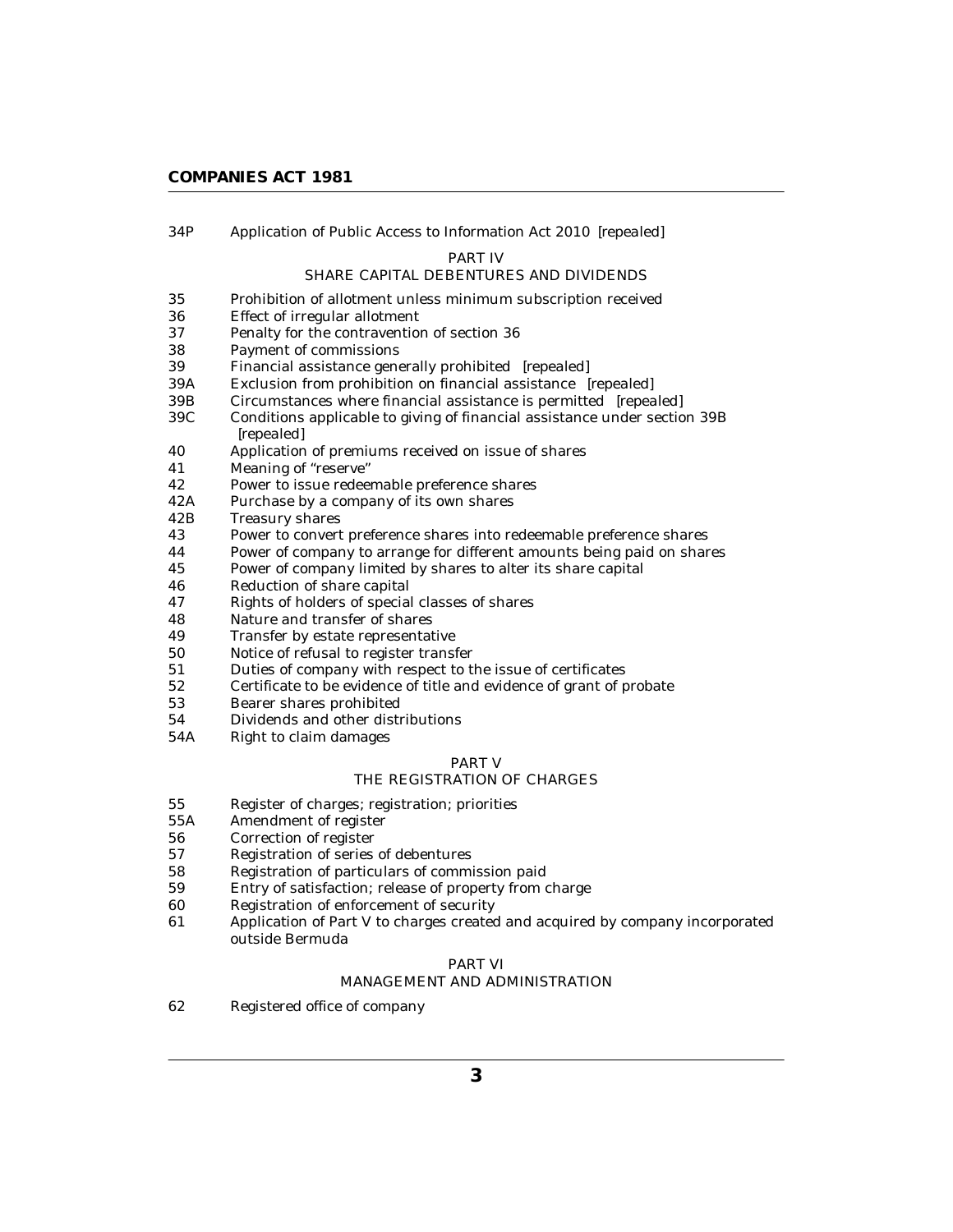62A 63

[Service of documents](#page-62-0)

[Publication of name of company](#page-63-0)

| 64              | Restriction on commencement of business                                                                      |
|-----------------|--------------------------------------------------------------------------------------------------------------|
| 65              | Register of members                                                                                          |
| 66              | Inspection of register                                                                                       |
| 66A             | Offences relating to the register of members                                                                 |
| 67              | Power of Court to rectify register                                                                           |
| 68              | Register to be evidence                                                                                      |
| 69              | Provisional directors and their powers                                                                       |
| 70              | First general meeting of members to elect directors                                                          |
| 71              | General meetings                                                                                             |
| 71A             | Election to dispense with annual general meetings                                                            |
| 72              | Failure to hold annual general meeting or to elect directors                                                 |
| 73              | Position when election of directors does not take place                                                      |
| 74              | Convening of special general meeting on requisition                                                          |
| 75              | Length of notice for calling meetings                                                                        |
| 75A             | Telephonic, etc. meeting                                                                                     |
| 76              | Power of Court to order meeting                                                                              |
| 77              | Voting at meetings                                                                                           |
| 77A             | Resolution in writing                                                                                        |
| 78              | Representation of corporations at meetings                                                                   |
| 79              | Circulation of members' resolution, etc.                                                                     |
| 80              | Conditions to be met before company bound to give notice of resolution                                       |
| 81              | Minutes of proceedings to be kept                                                                            |
| 82              | Inspection of minute books                                                                                   |
| 83              | Keeping of books of account                                                                                  |
| 84              | Financial statements to be laid before general meeting                                                       |
| 85              | <i>repealed</i>                                                                                              |
| 86              | Definition of subsidiary and holding companies                                                               |
| 87              | Right to receive copies of balance sheet etc.                                                                |
| 87A             | Provision of summarised financial statements to shareholders                                                 |
| 87B             | Ascertainment of shareholders' election                                                                      |
| 87C             | Provision of full financial statements for inspection                                                        |
| 88              | Power to waive laying of accounts and appointment of auditor                                                 |
| 89              | Appointment and disqualification of auditor                                                                  |
| 90              | Annual audit                                                                                                 |
| 91              | Election of directors                                                                                        |
| 91A             | Representation of director by another director                                                               |
| 91 <sub>B</sub> | Directors entitled to receive notice of meetings, etc.                                                       |
| 92              | Appointment of secretary                                                                                     |
| 92A             | Register of directors and officers                                                                           |
| 92B             | <b>Register of Directors</b>                                                                                 |
| 93              | Removal of directors                                                                                         |
| 94              | Undischarged bankrupt not to take part in management of a company                                            |
| 95              | Court may order that a convicted person shall not take part in the management<br>of the affairs of a company |
| 96              | Prohibition of loans to directors without consent of members                                                 |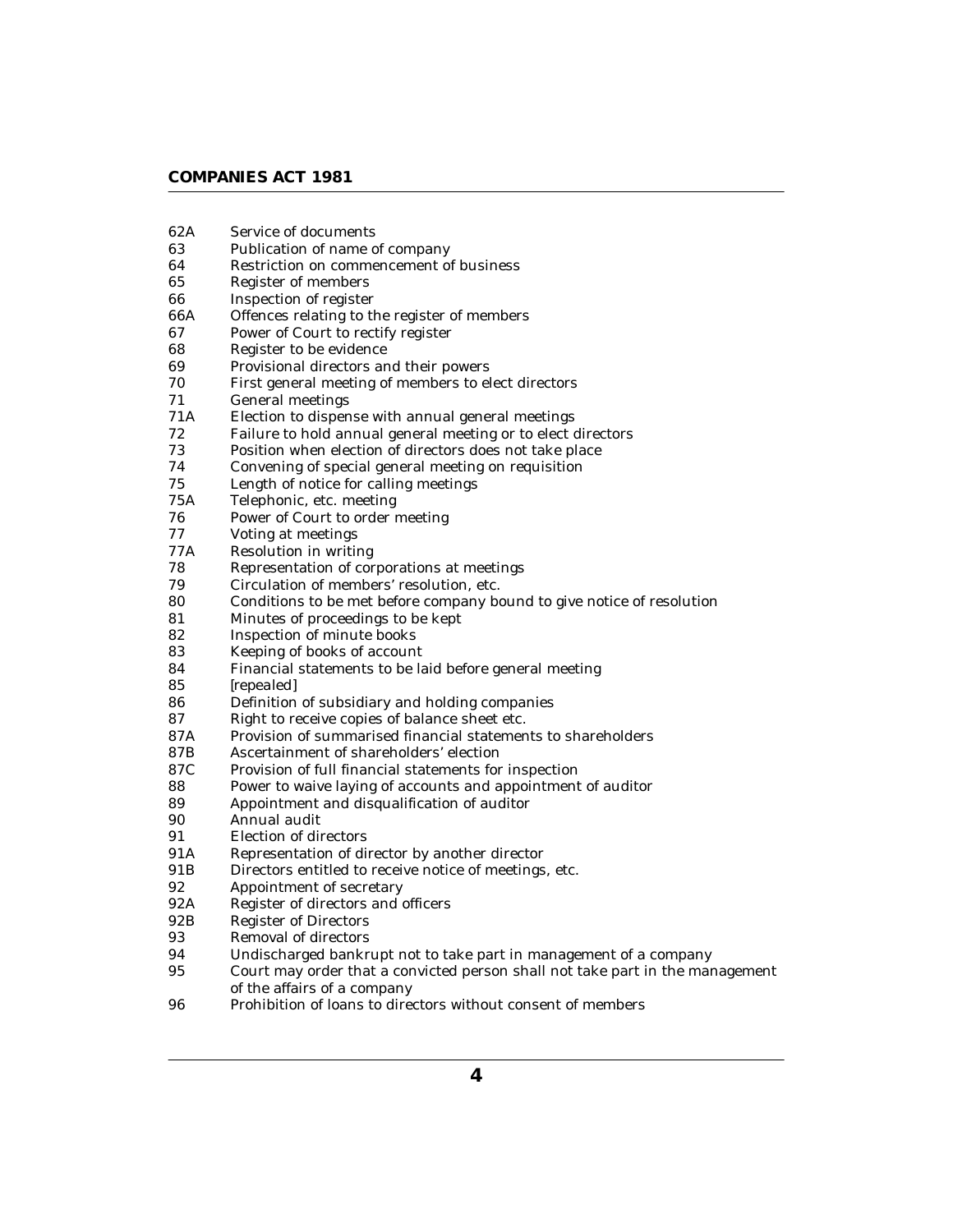- [Duty of care of officers](#page-89-0) 97
- [Exemption, indemnification and liability of officers, etc.](#page-90-0) 98
- [Insurance of officers](#page-91-0) 98A
- [Liability of auditor or officer](#page-91-0) 98(B)

# PART VIA [BENEFICIAL OWNERSHIP](#page-92-0)

- [Interpretation of this Part](#page-92-0) 98C
- [Application of this Part](#page-93-0) 98D

#### *[Company to identify beneficial owners](#page-94-0)*

- [Meaning of beneficial owner](#page-94-0) 98E
- [Companies to obtain information regarding beneficial owners](#page-94-0) 98F
- [Company to issue notice to beneficial owners](#page-95-0) 98G

### *[Beneficial ownership register](#page-95-0)*

- [Duty to keep beneficial ownership register](#page-95-0) 98H
- [Company to keep beneficial ownership register up-to-date and current](#page-96-0) 98I
- [Disputes regarding beneficial ownership](#page-97-0) 98J
- [Power of Court to rectify beneficial ownership register](#page-98-0) 98K

#### *[Beneficial ownership information to be filed with Bermuda Monetary Authority; compliance](#page-98-0) measures*

[Filing of beneficial ownership information with Bermuda Monetary Authority](#page-98-0) 98L

#### *[Compliance measures](#page-98-0)*

- [Notice by company imposing restrictions](#page-98-0) 98M
- [Power to obtain information and reports](#page-100-0) 98N
- **[Offences](#page-100-0)** 98O

#### *[Miscellaneous](#page-101-0)*

- [Confidentiality](#page-101-0) 98P
- [Privileged information](#page-101-0) 98Q
- [Application of Public Access to Information Act 2010](#page-102-0) 98R
- [Application of Personal Information Protection Act 2016](#page-102-0) 98S
- [Other provisions concerning beneficial ownership or registers etc. not affected](#page-102-0) 98T
- **[Notices](#page-102-0)** 98U

#### PART VII

### [ARRANGEMENTS, RECONSTRUCTIONS, AMALGAMATIONS AND MERGERS](#page-104-0)

- [Power to compromise with creditors and members](#page-104-0) 99
- [Information as to compromise with creditors and members](#page-104-0) 100
- [Reconstruction of companies](#page-105-0) 101
- [Power to acquire shares of shareholders dissenting from scheme or contract](#page-106-0) approved by majority 102
- [Holders of 95% of shares may acquire remainder](#page-108-0) 103
- [Amalgamation of companies](#page-109-0) 104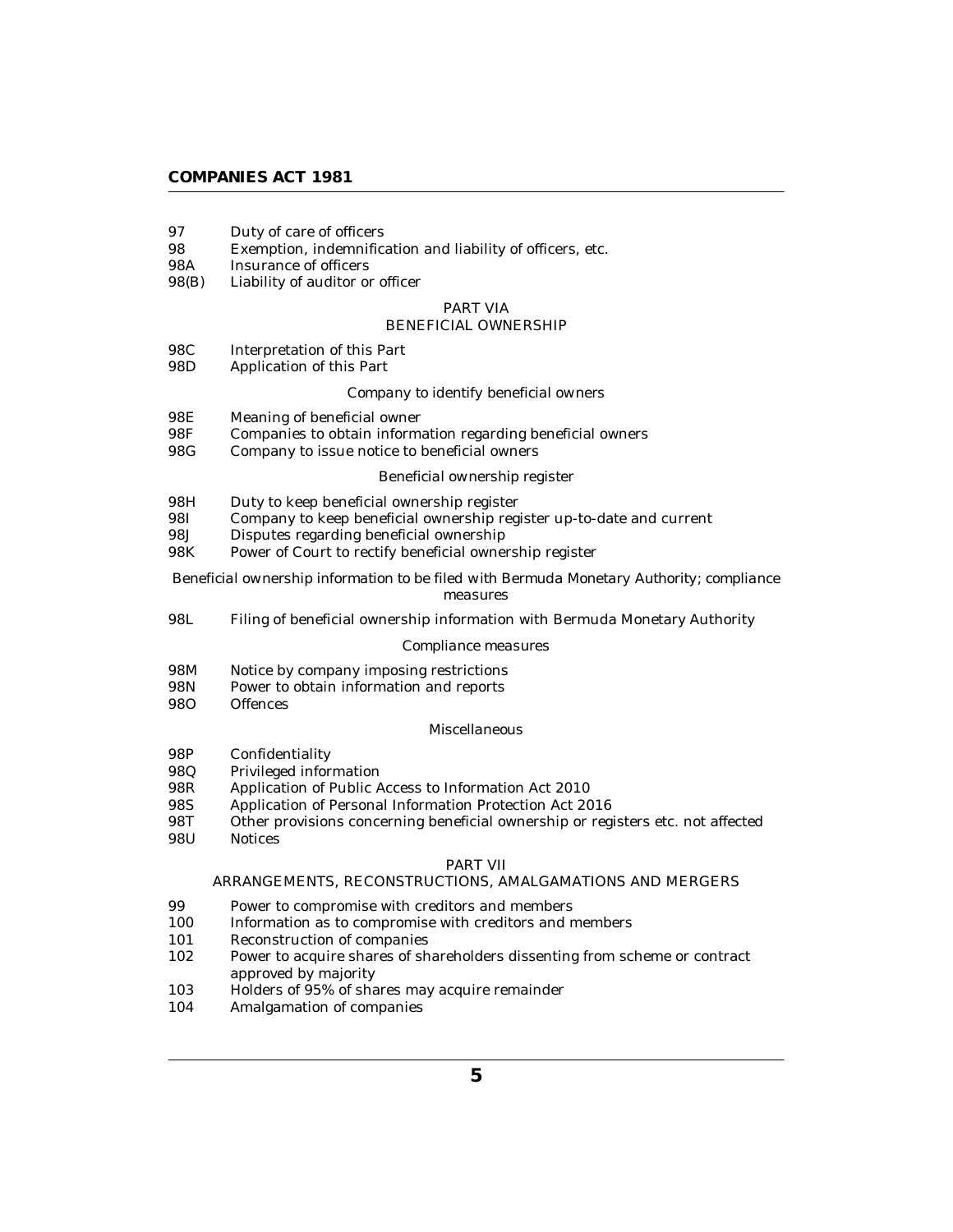- [Amalgamation or merger of exempted company and foreign corporation and](#page-109-0) continuation as an exempted company 104A
- [Amalgamation or merger of exempted company and foreign corporation and](#page-110-0) continuation as a foreign corporation 104B
- [Documents to be filed on amalgamation or merger and continuation as a foreign](#page-112-0) corporation 104C
- [Provisions applicable to amalgamation or merger and continuation as a foreign](#page-112-0) corporation 104D
- [Effect of amalgamation of company under section 104B](#page-113-0) *[repealed]* 104E
- [Minister's refusal to grant consent](#page-113-0) *[repealed]* 104F
- [Regulations](#page-113-0) *[repealed]* 104G
- [Merger of companies](#page-113-0) 104H
- [Amalgamation agreement or merger agreement](#page-114-0) 105
- [Shareholder approval](#page-115-0) 106
- [Short form amalgamation or merger](#page-116-0) 107
- [Registration of amalgamated or surviving companies](#page-117-0) 108
- [Effect of certificate of amalgamated or surviving companies](#page-118-0) 109

#### PART VIII

### [THE INVESTIGATION OF THE AFFAIRS OF A COMPANY AND THE PROTECTION OF](#page-119-0) **MINORITIES**

- [Investigation of the affairs of a company](#page-119-0) 110
- [Alternative remedy to winding up in cases of oppressive or prejudicial conduct](#page-120-0) 111
- [Preservation of the books and assets of a company](#page-121-0) 112

# PART IX

# [LOCAL COMPANIES](#page-122-0)

- [Interpretation of Part IX and Third Schedule](#page-122-0) 113
- [Circumstances in which local company may carry on business](#page-123-0) 114
- [Application for licence](#page-124-0) 114A
- [Granting and revocation of licence](#page-124-0) 114B
- [Fees payable by local licensed company](#page-125-0) 114C
- [Hotel companies](#page-126-0) 115
- [Penalty for improper exercise of voting rights](#page-126-0) 116
- [Return of shareholdings](#page-127-0) 117
- [Allotment and transfer of shares](#page-128-0) 118
- [Minister may require information](#page-129-0) 119
- [Acquisition of land by local companies](#page-129-0) 120
- [Companies to make declarations and pay annual tax](#page-131-0) 121
- [Accountant General may call for auditor's certificate](#page-132-0) 122
- [Recovery of annual tax](#page-132-0) 123
- *[repealed]* 124
- [Certain companies exempt from tax](#page-132-0) 125
- [Interpretation of sections 121 to 125](#page-133-0) 126

# PART X

# [EXEMPTED COMPANIES](#page-133-0)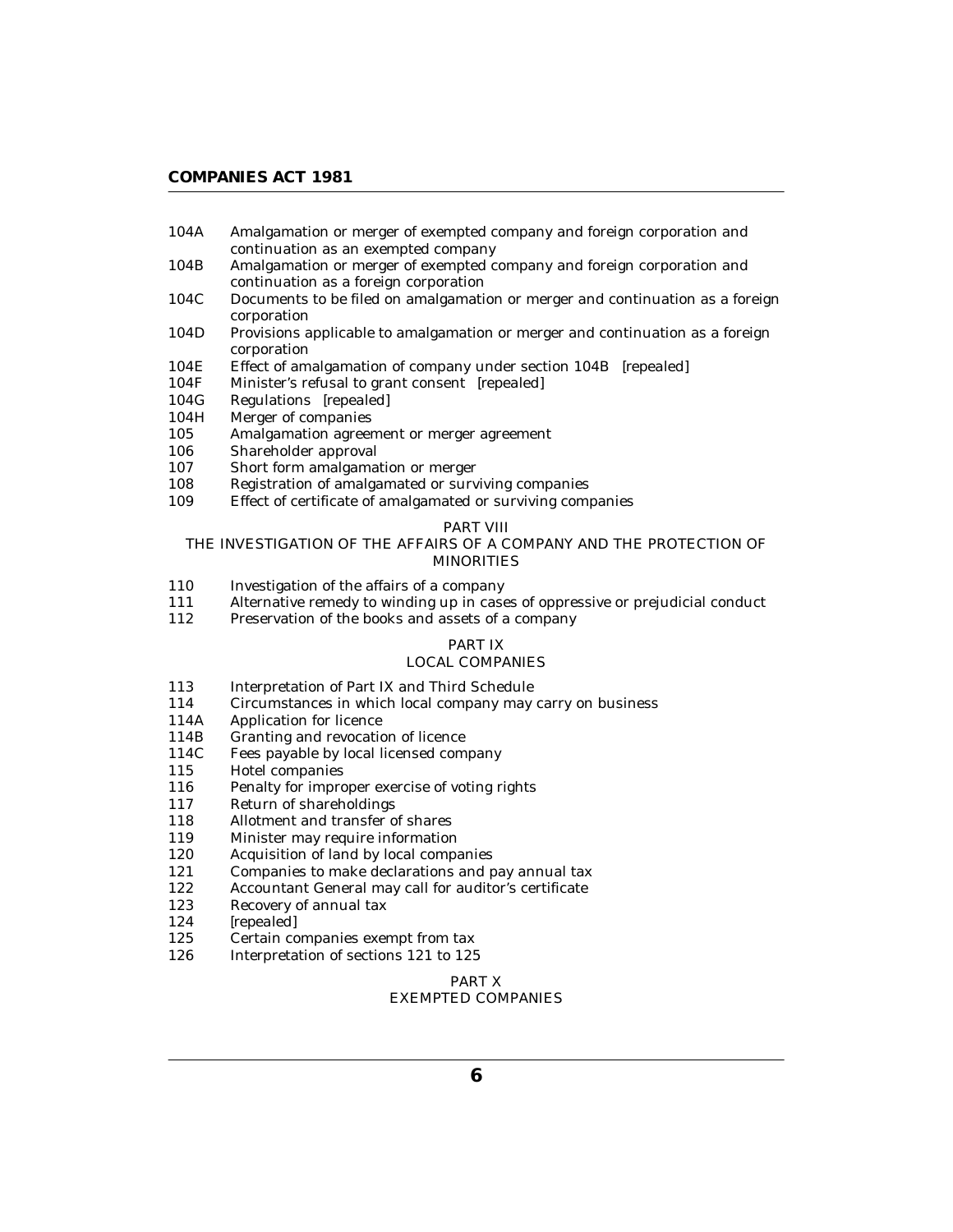- [Meaning of exempted company](#page-133-0) 127
- [Exempted company to be an exempted undertaking](#page-133-0) 128
- [Restriction on acquisition of property](#page-134-0) 129
- [Circumstances in which exempted company may carry on business in Bermuda](#page-137-0) 129A
- [Requirements for officers or representatives in Bermuda](#page-138-0) 130
- [Annual fees](#page-140-0) 131
- [Investigation of affairs of exempted company](#page-143-0) 132
- [Denomination of capital of exempted companies](#page-144-0) 132A
- [Section 124 applies to an exempted company](#page-144-0) 132B

# PART XA

# [CONTINUANCE AND DISCONTINUATION OF COMPANIES](#page-144-0)

- [Continuance in Bermuda](#page-144-0) 132C
- [Provisions of Act applying to memorandum of continuance and certificate of](#page-146-0) continuance 132D
- [Consequences of continuance of foreign corporation](#page-146-0) 132E
- [Continued company to adopt bye-laws](#page-147-0) 132F
- [Exempted company may discontinue out of Bermuda](#page-147-0) 132G
- [Documents to be filed on discontinuance](#page-148-0) 132H
- [Effect of discontinuance](#page-149-0) 132I
- [Discontinuance of company under this Act](#page-149-0) *[deleted]* 132J
- [Minister's refusal to grant consent etc.](#page-149-0) *[deleted]* 132K
- [Public inspection of documents](#page-149-0) 132L
- [Regulations](#page-149-0) 132M

#### PART XB

### [CONVERSION OF EXEMPTED COMPANY TO PARTNERSHIP](#page-149-0)

- [Conversion of exempted company to partnership](#page-149-0) 132N
- [Conversion of partnership that is exempted and limited to an exempted company](#page-152-0) 132O
- [Conversion of company to limited liability company](#page-153-0) 132P
- [Conversion of a limited liability company to a company](#page-153-0) 132Q
- [Continuance of an incorporated segregated account as a company](#page-153-0) 132R

#### PART XI

# [OVERSEAS COMPANIES](#page-154-0)

- [Overseas company not to carry on business without a permit](#page-154-0) 133
- [Mutual fund exempted from requirement of a permit](#page-155-0) 133A
- [Grant of permit to overseas company](#page-155-0) 134
- [Annual fees](#page-156-0) 135
- [Conditions subject to which permits may be granted](#page-156-0) 136
- [Principal representatives](#page-157-0) 136A
- [Form and proof of a permit](#page-157-0) 137
- [Alteration of conditions of a permit](#page-158-0) 138
- [Revocation of a permit](#page-158-0) 139
- [Revocation procedure](#page-159-0) 140
- [Appeals to Supreme Court](#page-159-0) 141
- [Register of permit companies](#page-159-0) 142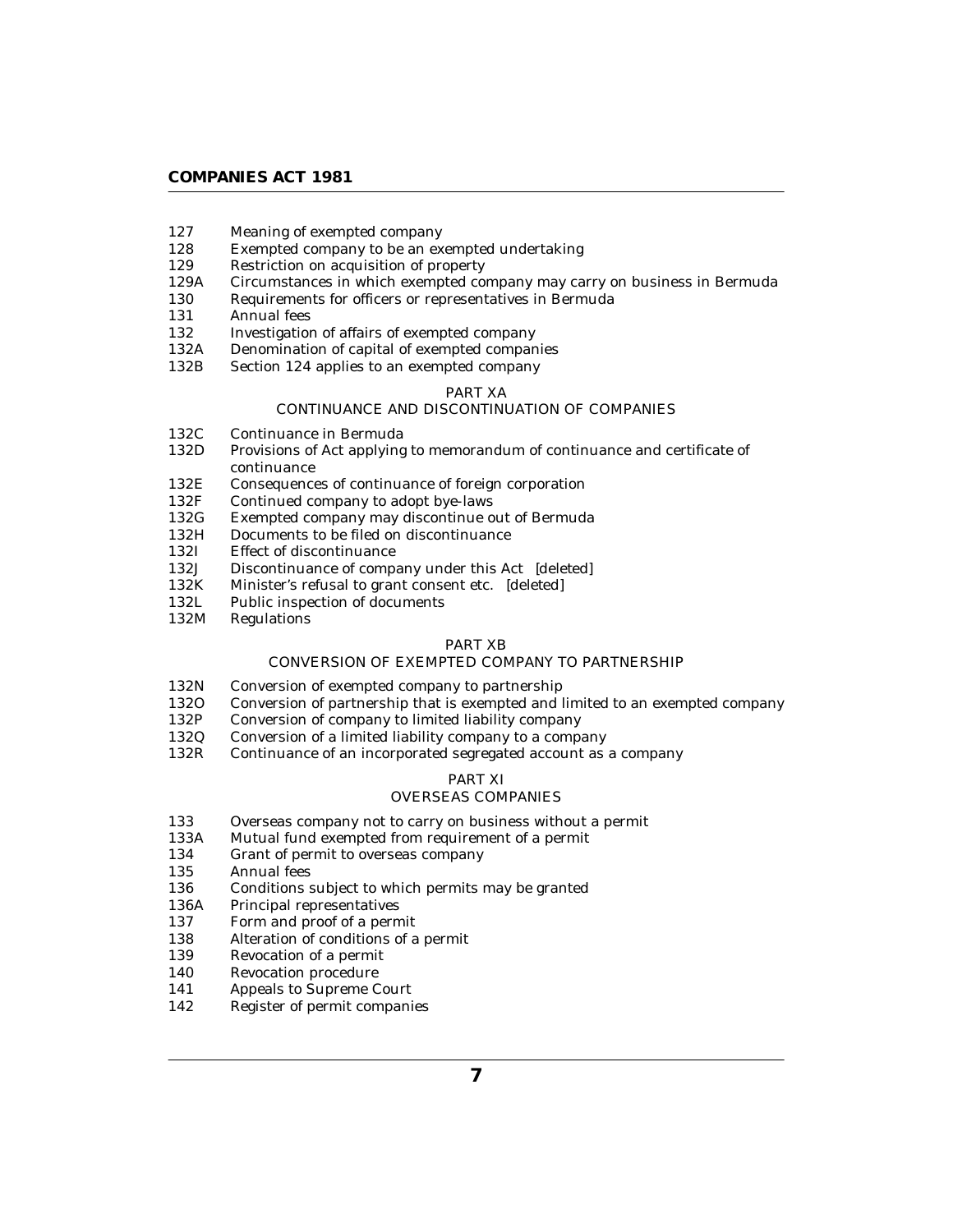- [Restrictions on activities of a permit company](#page-160-0) 143
- [Permit company and re-insuring](#page-161-0) 143A
- [Power of overseas and exempted companies to hold mortgages](#page-161-0) 144
- [Records to be kept by permit company](#page-162-0) 145
- [Investigation of affairs of permit company](#page-162-0) 146
- [Letter heads and service of process; permit company](#page-163-0) 147
- **[Offences](#page-163-0)** 148
- *[repealed]* 149
- [Effect of repeals or amendments of other enactments and savings](#page-163-0) 150
- [Application of certain sections to non-resident insurance undertakings](#page-163-0) 150A
- [Application of 1966:41 to permit companies](#page-163-0) 151

### PART XII

### [MUTUAL COMPANIES](#page-164-0)

- [Interpretation](#page-164-0) 152
- [Mutual companies to create and maintain a reserve fund](#page-164-0) 153
- [Liability of members on a winding up](#page-164-0) 154
- [Apportionment of assets of mutual companies](#page-164-0) 155
- [Criteria for determining membership](#page-165-0) 155A
- [Act to apply to mutual companies](#page-165-0) 156

#### PART XIIA

#### [MUTUAL FUND COMPANIES](#page-165-0)

- [Interpretation](#page-165-0) 156A
- [Redemption and purchase of shares by mutual fund](#page-166-0) 156B
- [Redemption and purchase by mutual fund company of its own shares](#page-166-0) *[repealed]* 156C 156
- 
- [Private Act companies incorporated with certain powers deemed to be mutual](#page-166-0) funds 156E
- [Certain sections do not apply to mutual fund](#page-167-0) 156F
- [Certain companies incorporated after 1 July 1983 deemed to be mutual funds](#page-167-0) 156G
- [Certification by Minister of fund as United Kingdom class scheme](#page-167-0) 156H
- [Conditions to be satisfied for certification](#page-167-0) 156I
- [Right of member to bring action against custodian or manager for loss suffered as](#page-168-0) a result of breach of bye-laws 156J
- [Power of Minister to require rectification where fund no longer complies with](#page-168-0) statutory conditions 156K
- [Custodian and manager required to be independent of one another](#page-168-0) 156L
- [Manager of fund deemed to be an officer of fund](#page-168-0) 156M
- [Power of directors to amend bye-laws to ensure compliance with prescribed](#page-168-0) requirements 156N
- [Power of Minister to direct custodian or manager of fund to furnish information](#page-169-0) 156O
- [Regulations by Minister for Part XII](#page-169-0) 156P

#### PART XIII [WINDING UP](#page-169-0)

[Modes of winding up](#page-169-0) 157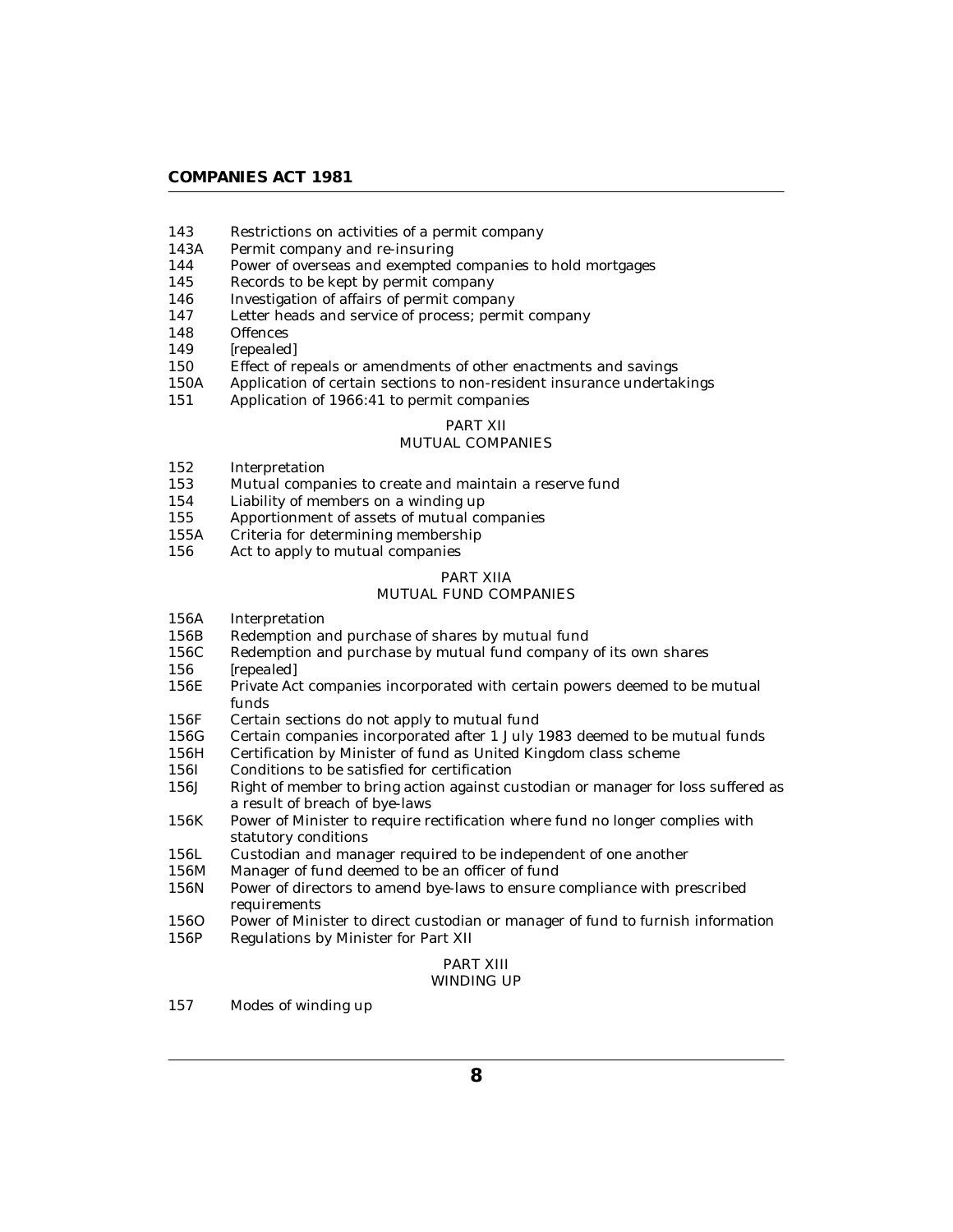- [Liability as contributories of present and past members](#page-169-0) 158
- [Winding up of limited company that was formerly unlimited](#page-170-0) 158A
- [Definition and nature of liability of a contributory](#page-171-0) 159
- [Contributories in case of death or bankruptcy of a member](#page-171-0) 160
- [Circumstances in which company may be wound up by the Court](#page-171-0) 161
- [Definition of inability to pay debts](#page-172-0) 162
- [Applications for winding up](#page-172-0) 163
- [Powers of Court on hearing petition](#page-174-0) 164
- [Powers to stay or restrain proceedings against a company](#page-174-0) 165
- [Avoidance of dispositions of property etc. after commencement of winding up](#page-174-0) 166
- [Commencement of winding up by the Court](#page-175-0) 167
- [Statement of company affairs to be submitted to Official Receiver](#page-175-0) 168
- [Report by Official Receiver](#page-176-0) 169
- [Power of Court to appoint liquidators](#page-177-0) 170
- [Appointment of liquidators](#page-177-0) 171
- [Liquidator who is not the Official Receiver](#page-177-0) 172
- [Liquidators; resignation, removal, salary](#page-178-0) 173
- [Custody and vesting of companies property](#page-178-0) 174
- [Powers of liquidator](#page-178-0) 175
- [Exercise and control of liquidator's powers](#page-180-0) 176
- [Books to be kept by liquidator](#page-180-0) 177
- [Release of liquidators](#page-180-0) 178
- [Receipts by liquidator](#page-181-0) 179
- [Audit of liquidators' accounts](#page-181-0) 180
- [Meetings of creditors and contributories to determine whether committee of](#page-181-0) inspection shall be appointed 181
- [Constitution and proceedings of committee of inspection](#page-181-0) 182
- [Powers of Registrar where no committee of inspection](#page-182-0) 183
- [Power to stay winding up](#page-182-0) 184
- [Settlement of list of contributories and application of assets](#page-183-0) 185
- [Delivery of property to liquidator](#page-183-0) 186
- [Payment of debts due by contributory to company and extent to which set-off](#page-183-0) allowed 187
- [Power of Court to make calls](#page-183-0) 188
- [Order on contributory conclusive evidence](#page-184-0) 189
- [Appointment of special manager](#page-184-0) 190
- [Power to exclude creditors not proving in time](#page-184-0) 191
- [Adjustment of rights of contributories](#page-184-0) 192
- [Inspection of books by creditors and contributories](#page-184-0) 193
- [Power to order costs of winding up to be made out of assets](#page-184-0) 194
- [Power to summon persons suspected of having property of company etc.](#page-185-0) 195
- [Power to order public examination of promoter and officer](#page-185-0) 196
- [Power to arrest absconding contributory](#page-186-0) 197
- [Powers of Court cumulative](#page-186-0) 198
- [Delegation to liquidator of certain powers of the Court](#page-186-0) 199
- [Early dissolution](#page-187-0) 199A
- [Consequences of notice under section 199A](#page-188-0) 199B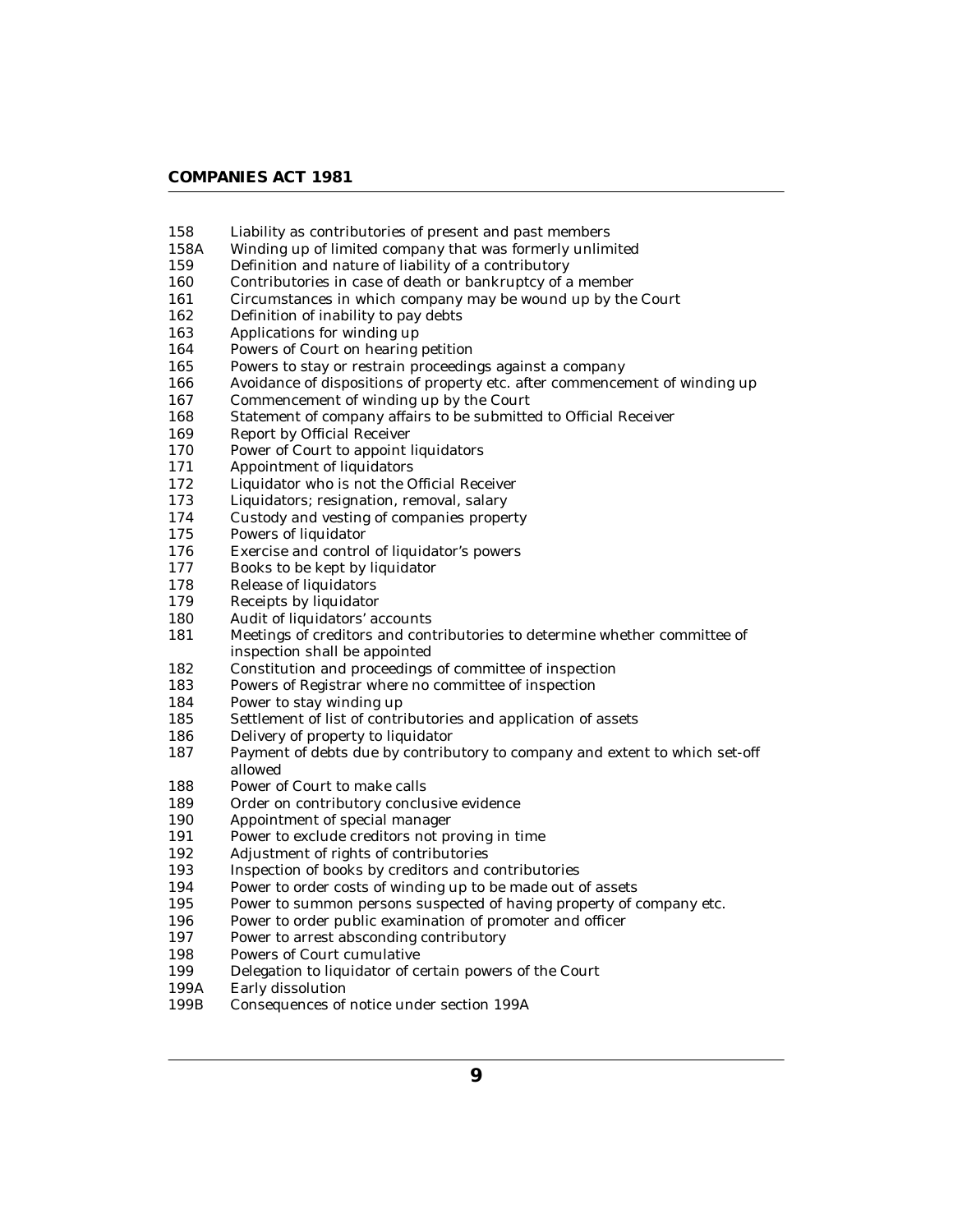| 200        | Dissolution of company                                                                                     |
|------------|------------------------------------------------------------------------------------------------------------|
| 201        | Circumstances in which a company may be wound up voluntarily                                               |
| 201A       | Appointment of liquidator and dissolution of company of limited duration                                   |
| 202        | Notice of resolution to wind up voluntarily                                                                |
| 203        | Commencement of voluntary winding up                                                                       |
| 204        | Effect of voluntary winding up on business and status of company                                           |
| 205        | Avoidance of transfers etc. after commencement of voluntary winding up                                     |
| 206        | Statutory declaration of solvency in case of proposal to wind up voluntarily                               |
| 207        | Members' winding up                                                                                        |
| 208        | Power of company to appoint and fix remuneration of liquidators                                            |
| 209        | Power to fill vacancy in office of liquidator                                                              |
| 210        | Power of liquidator to accept shares etc. as consideration for sale of property of                         |
|            | company                                                                                                    |
| 211        | Duty of liquidator to call creditors' meeting in case of insolvency                                        |
| 212        | Duty of liquidator to call general meeting at end of each year                                             |
| 213        | Final meeting and dissolution. Members voluntary winding up                                                |
| 214        | Alternative provisions as to annual and final meetings in case of insolvency.                              |
| 215        | Creditors' winding up                                                                                      |
| 216        | Meeting of creditors                                                                                       |
| 217        | Appointment of liquidator                                                                                  |
|            | Appointment of committee of inspection                                                                     |
| 218        |                                                                                                            |
| 219<br>220 | Fixing of liquidator's remuneration and cessor of officers' powers                                         |
|            | Power to fill vacancy in office of liquidator<br>Application of s.210 to a creditors' voluntary winding up |
| 221        |                                                                                                            |
| 222        | Duty of liquidator to call meetings of company and creditors at end of each year                           |
| 223        | Final meeting and dissolution                                                                              |
| 224        | Sections 225 to 233 apply to every winding up                                                              |
| 225        | Distribution of property of company                                                                        |
| 226        | Powers and duties of liquidator in voluntary winding up                                                    |
| 227        | Power of Court to appoint and remove liquidator in voluntary winding up                                    |
| 228        | Notice by liquidator of his appointment                                                                    |
| 229        | Arrangement when binding on creditors                                                                      |
| 230        | Liquidator's power to stay voluntary winding up                                                            |
| 231        | Power to apply to Court to have questions determined or powers exercised                                   |
| 232        | Costs of voluntary winding up                                                                              |
| 233        | Saving for rights of creditors and contributories                                                          |
| 234        | Debts of all description may be proved                                                                     |
| 235        | Application of bankruptcy rules in winding up of insolvent companies                                       |
| 236        | Preferential payments                                                                                      |
| 237        | Fraudulent preference                                                                                      |
| 238        | Liability and rights of certain fraudulently preferred persons                                             |
| 239        | Effect of floating charge                                                                                  |
| 240        | Disclaimer of onerous property                                                                             |
| 241        | Restriction of rights of creditor as to execution or attachment in case of company                         |
|            | being wound up                                                                                             |
| 242        | Duties of Provost Marshal as to goods taken in execution                                                   |
| 243        | Offences by officers of companies in liquidation                                                           |
|            |                                                                                                            |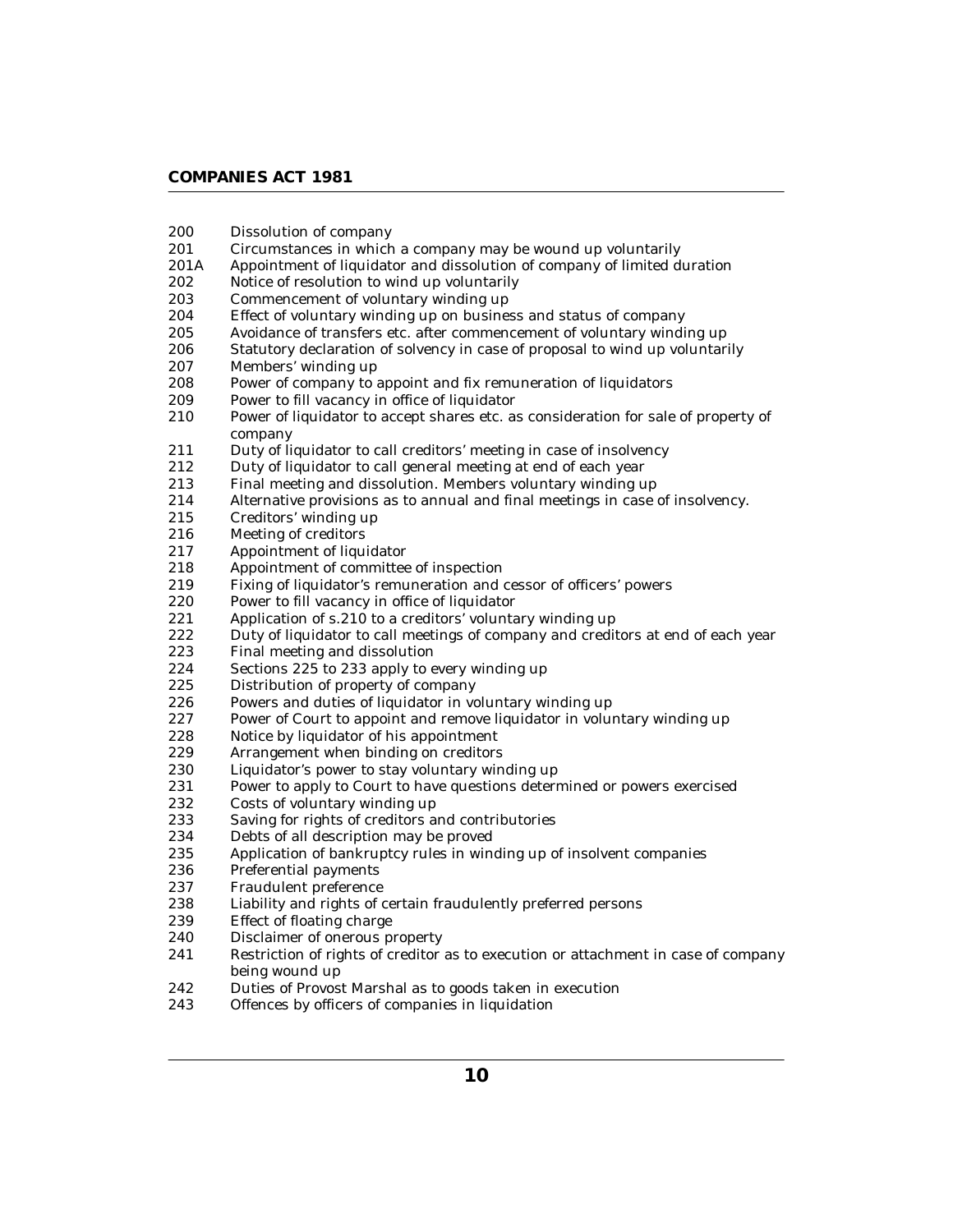- [Penalty for falsification of books](#page-206-0) 244
- [Frauds by officers of companies which have gone into liquidation](#page-206-0) 245
- [Persons concerned responsible for fraudulent trading](#page-207-0) 246
- [Power of Court to assess damages against delinquent officers](#page-208-0) 247
- [Prosecution of delinquent officers and members of company](#page-208-0) 248
- [Body corporate disqualified for appointment as liquidator](#page-209-0) 249
- [Corrupt inducement affecting appointment as liquidator](#page-209-0) 250
- [Enforcement of duty of liquidator to make returns etc.](#page-209-0) 251
- [Notification that a company is in liquidation](#page-209-0) 252
- [Exemption of certain documents from stamp duty](#page-210-0) 253
- [Books of company to be evidence](#page-210-0) 254
- [Form of books and papers of company and liquidators](#page-210-0) 254A
- [Disposal of books and papers of company](#page-211-0) 255
- [Information as to pending liquidations](#page-213-0) 256
- [Unclaimed assets to be paid into Consolidated Fund](#page-213-0) 257
- [Appointment of commissioner to take evidence](#page-213-0) 258
- [The swearing of affidavits etc.](#page-214-0) 259
- [Power of Court to declare dissolution of company void](#page-214-0) 260
- [Registrar may strike defunct company off register](#page-214-0) 261
- [Striking off an application by a company](#page-216-0) 261A
- [Withdrawal of application](#page-217-0) 261B
- [Objections to strikeoff](#page-218-0) 261C
- [Property of dissolved company to be bona vacantia](#page-218-0) 262
- [Power of Crown to disclaim title to property vesting under section 262](#page-218-0) 263
- [Investment of surplus funds](#page-218-0) 264

#### PART XIV

## [RECEIVERS AND MANAGERS](#page-219-0)

- [Disqualification of undischarged bankrupt from acting as receiver or manager](#page-219-0) 265
- [Receivers and managers appointed out of Court](#page-219-0) 266
- [Notification that receiver or manager appointed](#page-220-0) 267
- [Power of Court to fix remuneration on application of liquidator](#page-220-0) 268
- [Information where receiver or manager appointed](#page-220-0) 269
- [Delivery to Registrar of accounts of receivers and managers](#page-220-0) 270
- [Enforcement of duty of receiver to make returns](#page-221-0) 271
- [Construction of references to receivers and managers](#page-221-0) 272

# PART XIVA

# [TRANSFER OF SECURITIES](#page-222-0)

[Transfer of securities](#page-222-0) *[repealed]* 272A

#### PART XIVB

#### [POWER TO ASSIST FOREIGN REGULATORY AUTHORITIES](#page-222-0)

#### PART XIVC

### [FINTECH ADVISORY COMMITTEE](#page-222-0)

[FinTech Advisory Committee](#page-222-0) *[repealed]* 272F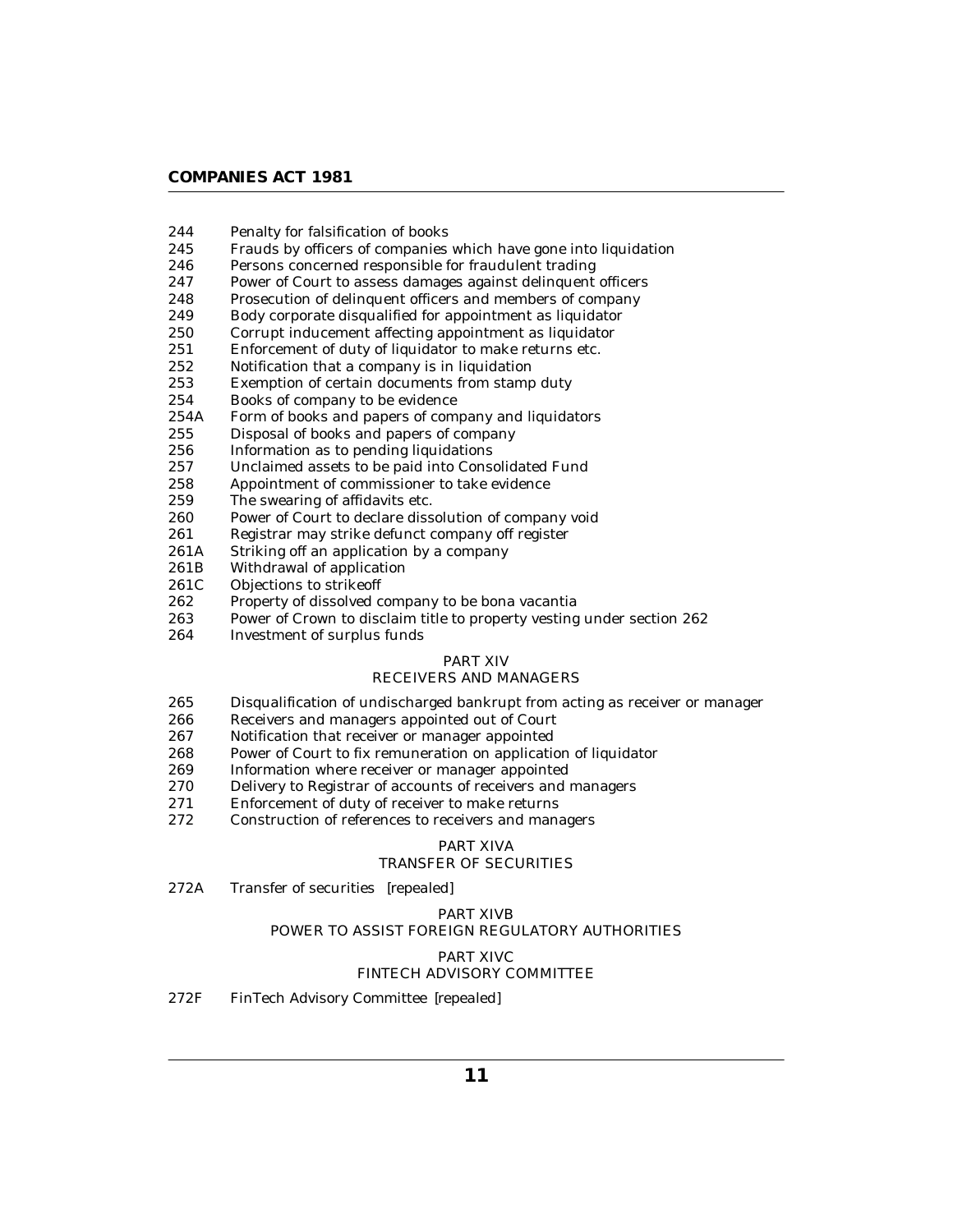#### PART XV [GENERAL](#page-222-0)

- [Form of registers](#page-222-0) 273
- [Accountant General and other officers may inspect books without charge](#page-223-0) 274
- [Penalty for improper use of word "Limited"](#page-223-0) 275
- [Production and inspection of books when offence suspected](#page-223-0) 276
- [Appeals to Supreme Court against revocation of licence under section 114B or](#page-224-0) 129A 276A
- [Onus of proof](#page-224-0) 276B
- [Proof of certificate](#page-224-0) 276C
- [Publication of orders](#page-224-0) 276D
- [Penalty for false statements or failure to make a statement](#page-224-0) 277
- [Section 80 of the Criminal Jurisdiction and Procedure Act 2015 not to apply](#page-225-0) 278
- [Application of fines](#page-225-0) 279
- [Default fines](#page-225-0) 280
- [Power of Court to grant relief in certain cases](#page-225-0) 281
- [Suits and actions against Registrar and Official Receiver](#page-226-0) 282
- [Registrar and Official Receiver to be indemnified in respect of foreign suits](#page-226-0) 283
- [Applications to Supreme Court by originating summons](#page-226-0) 284
- [Power to enforce orders](#page-226-0) 285
- [Amendment of private Acts](#page-226-0) 286
- [Repeal; amendments; transitional savings](#page-227-0) 287
- [Regulations](#page-229-0) 287A
- [Rules](#page-229-0) 288
- [Saving](#page-230-0) 289

[FIRST SCHEDULE](#page-231-0)

### [SECOND SCHEDULE](#page-232-0)

[THIRD SCHEDULE](#page-233-0)

#### [FOURTH SCHEDULE](#page-234-0)

### [FIFTH SCHEDULE](#page-235-0)

[SIXTH SCHEDULE](#page-239-0)

#### [SEVENTH SCHEDULE](#page-240-0)

EIGHTH SCHEDULE [FEES FOR PROVISION OF COPIES AND ENTRIES IN REGISTERS](#page-241-0)

NINTH SCHEDULE [RESTRICTED BUSINESS ACTIVITIES](#page-242-0)

TENTH SCHEDULE [PROHIBITED BUSINESS ACTIVITIES](#page-243-0)

ELEVENTH SCHEDULE [REPEALED SECTION 120\(1\) SAVING PROVISIONS](#page-244-0)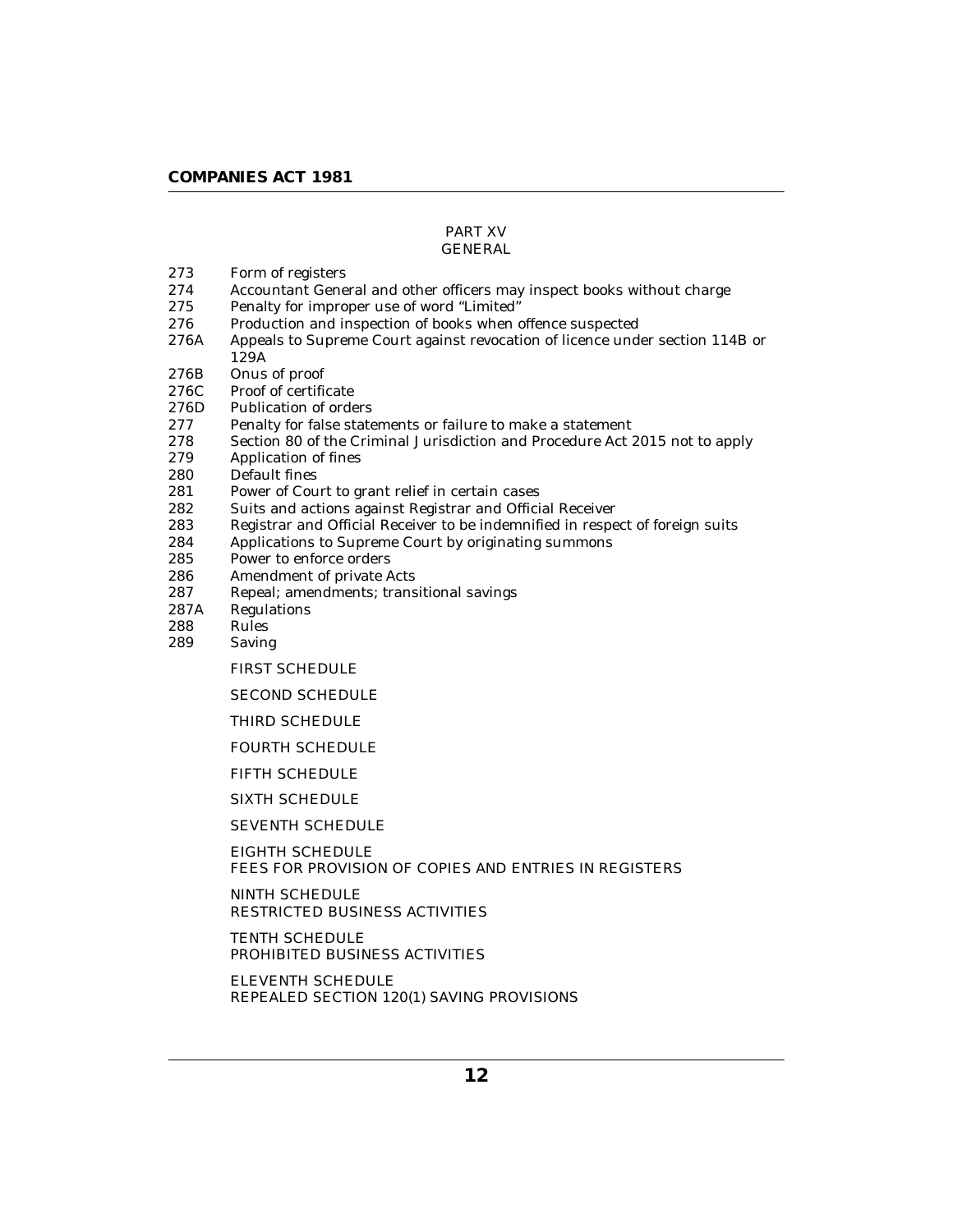<span id="page-12-0"></span>*[preamble and words of enactment omitted]*

# **PART I**

#### **INTERPRETATION AND APPLICATION**

**Short title and commencement**

This Act may be cited as the Companies Act 1981. 1

*[Commencement provisions omitted]*

#### **Interpretation**

2 (1) In this Act unless the context otherwise requires—

"affiliated company" has the meaning given in section 86(3);

"appointed digital asset exchange"*[Repealed by 2020 : 18 s. 84]*

- "appointed jurisdiction" means a jurisdiction appointed under subsection (10);
- "appointed newspaper" means the Gazette or newspaper appointed by the Registrar under subsection (6);
- "appointed stock exchange" means any stock exchange appointed by the Minister under subsection (9);
- "arrangement" includes a reorganization of the share capital of a company by the consolidation of shares of different classes or by the division of shares into shares of different classes or by both these methods;
- "attorney" means barrister and attorney;
- "bearer shares" means shares that may be transferred by delivery of the warrant or certificate relating thereto;
- "Bermuda Monetary Authority" means the Bermuda Monetary Authority established under the Bermuda Monetary Authority Act 1969;
- "book and paper" includes minutes, financial statements, accounts, records of account, beneficial ownership register, deeds and writings;
- "bye-laws" means the bye-laws of a company as originally passed or as lawfully altered from time to time;
- "civil penalty"*[Repealed by 2020 : 18 s. 84]*
- "company" means a company to which this Act applies by virtue of section 4(1);
- "company limited by shares" and "company limited by guarantee" have the meanings given in section  $5(2)(a)$  and  $(b)$ ;
- "competent regulatory authority" means any authority appointed by the Minister by notice in an appointed newspaper;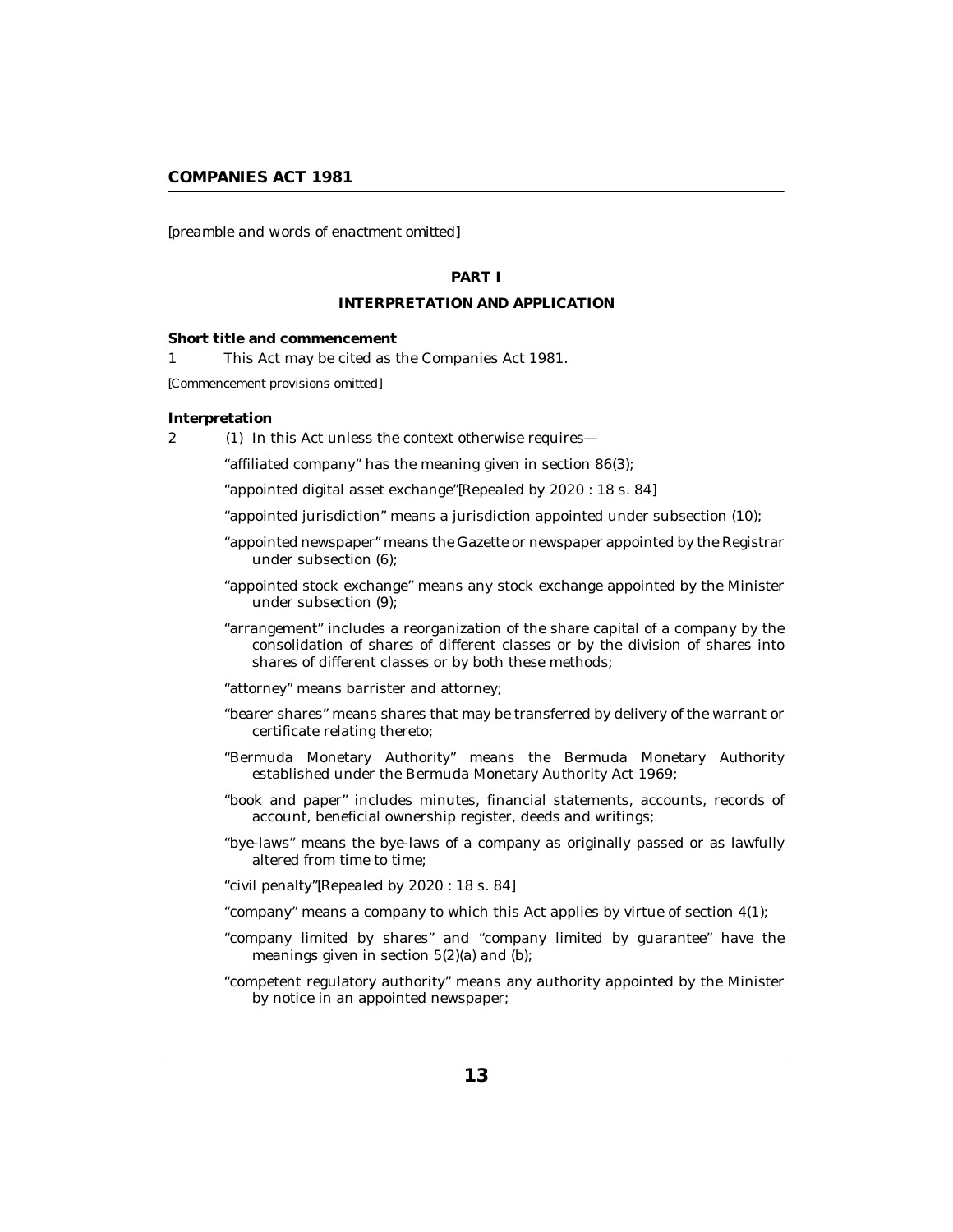"contributory" has the meaning given in section 159;

"Court" means the Supreme Court;

- "creditors' voluntary winding up" has the meaning given in section 206(4);
- "debenture" includes debenture stock, bonds and any other securities of a company whether constituting a charge on the assets of the company or not;
- "default fine" has the meaning given in section 280;
- "director" includes any person duly elected or appointed as a director of a company, an alternate director and any person occupying the position of director by whatever name called;
- "document" includes books and papers, notices, written requests, reports, returns, applications, instruments, registers and legal processes, including orders and summonses;
- "electronic record" has the meaning given in section 2 of the Electronic Transactions Act 1999, and includes any electronic code or device necessary to decrypt or interpret the electronic record;
- "exempted company" has the meaning given in section 127;
- "exempted undertaking" means an exempted company, or permit company or an exempted partnership as defined in the Exempted Partnership Act 1992 or an exempted LLC as defined in section 21 of the Limited Liability Company Act 2016;

"general rules" means general rules made under section 288(2) and includes forms;

"holding company" has the meaning given in section 86(2);

- "Initial Coin Offering" or "ICO"[Repealed by 2020 : 18 s. 84];
- "land" in relation to land held by a company under this Act, includes land covered by water and any building erected on land and any estate, interest or right in or over any land or building, except that it does not include easements or mortgages in or over any land or building;
- "local company" means any company incorporated in Bermuda other than an exempted company;

"member" has the meaning given in section 19;

- "members' voluntary winding up" has the meaning described by section 201;
- "memorandum" means the memorandum of association of a company, as originally delivered to the Registrar or as lawfully altered from time to time;
- "minimum subscription" has the meaning given in section 28;
- "Minister" means the Minister of Finance or such other Minister as may be appointed to administer this Act;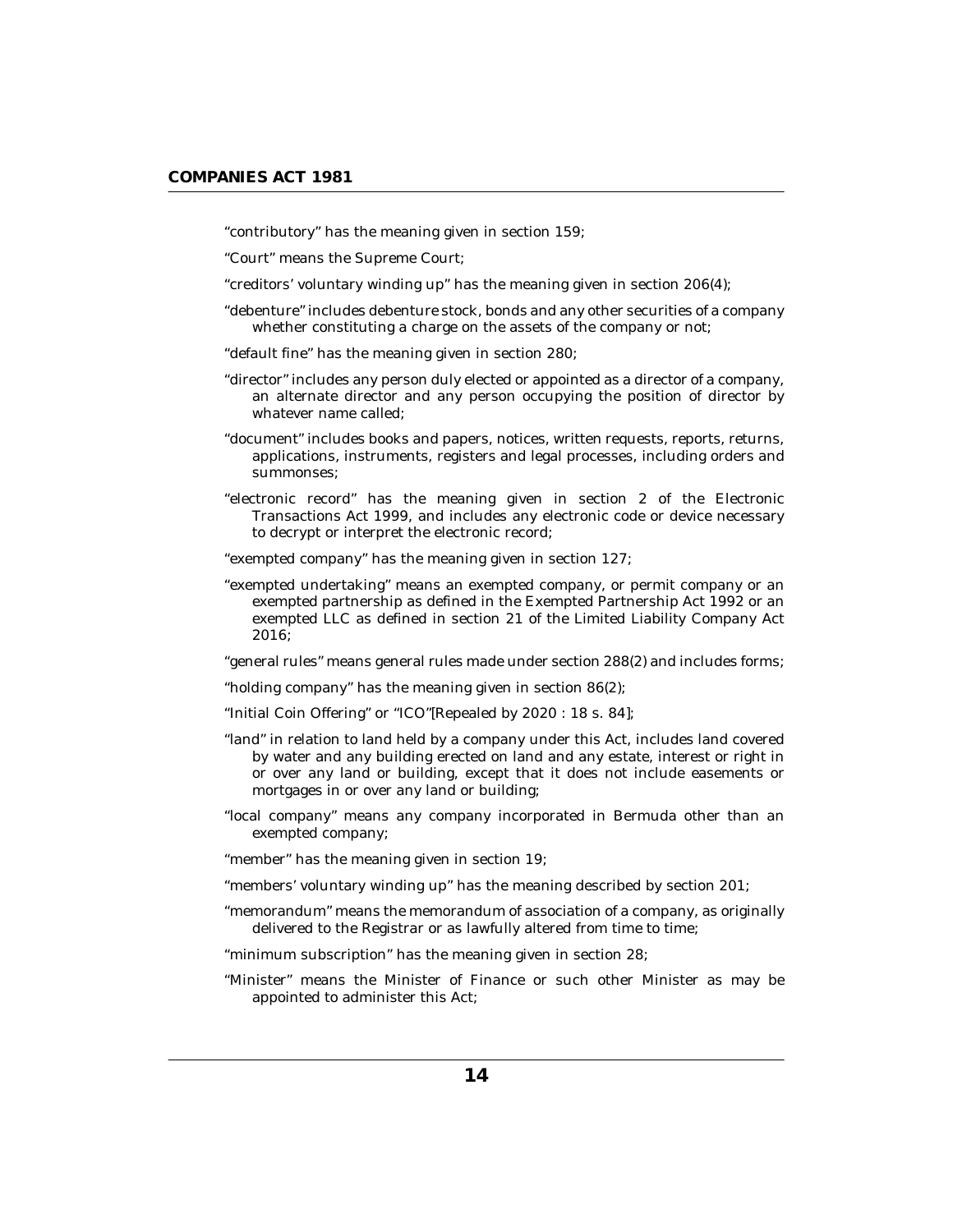"mutual company" has the meaning given in section 152;

- "non-resident insurance undertaking" has the meaning given in section 1 of the Non-Resident Insurance Undertakings Act 1967 ;
- "Official Receiver" means the Official Receiver appointed under section 3 or such other person as may be performing his duties under this Act;
- "officer" in relation to a body corporate, includes director and secretary;
- "overseas company" means any body corporate incorporated outside Bermuda other than a non-resident insurance undertaking;
- "permit" means a permit issued under section 134;
- "permit company" means any company with a valid permit;
- "prescribed" means prescribed by statutory instrument made under this Act;
- "prospectus" means any prospectus, notice, circular, advertisement, or other invitation offering to the public for subscription or purchase any shares or debentures in a company;
- "receiver" or "manager" have the meaning given in section 272;
- "register" means the register of companies maintained under section 14(1);
- "Registrar" means the Registrar of Companies appointed under section 3 or such other person as may be performing his duties under this Act;
- "relevant activity" has the meaning given in section 2 of the Economic Substance Act 2018.
- "share" means share in the share capital of a company and includes stock;
- "statutory meeting" means the meeting required to be held under section 70;

"subsidiary company" has the meaning given in section 86;

"unlimited liability company" has the meaning given in section 5(2)(c).

Wherever in this Act an obligation or duty is placed on a company or a company (2) is authorised to do any act, then unless it is otherwise provided such obligation, duty or act may be carried out by the directors of the company, or by the director of the company, where the affairs of the company are managed by only one director.

Wherever in this Act an obligation or duty is placed on directors or directors (2A) are authorised to do any act, then unless it is otherwise provided such obligation, duty or act may be carried out by the director of the company, where the affairs of the company are managed by only one director.

A person shall not be deemed within the meaning of any provision of this Act (3) to be a person in accordance with whose directions or instructions the directors of a company are accustomed to act, by reason only that the directors of the company act on advice given by him in a professional capacity.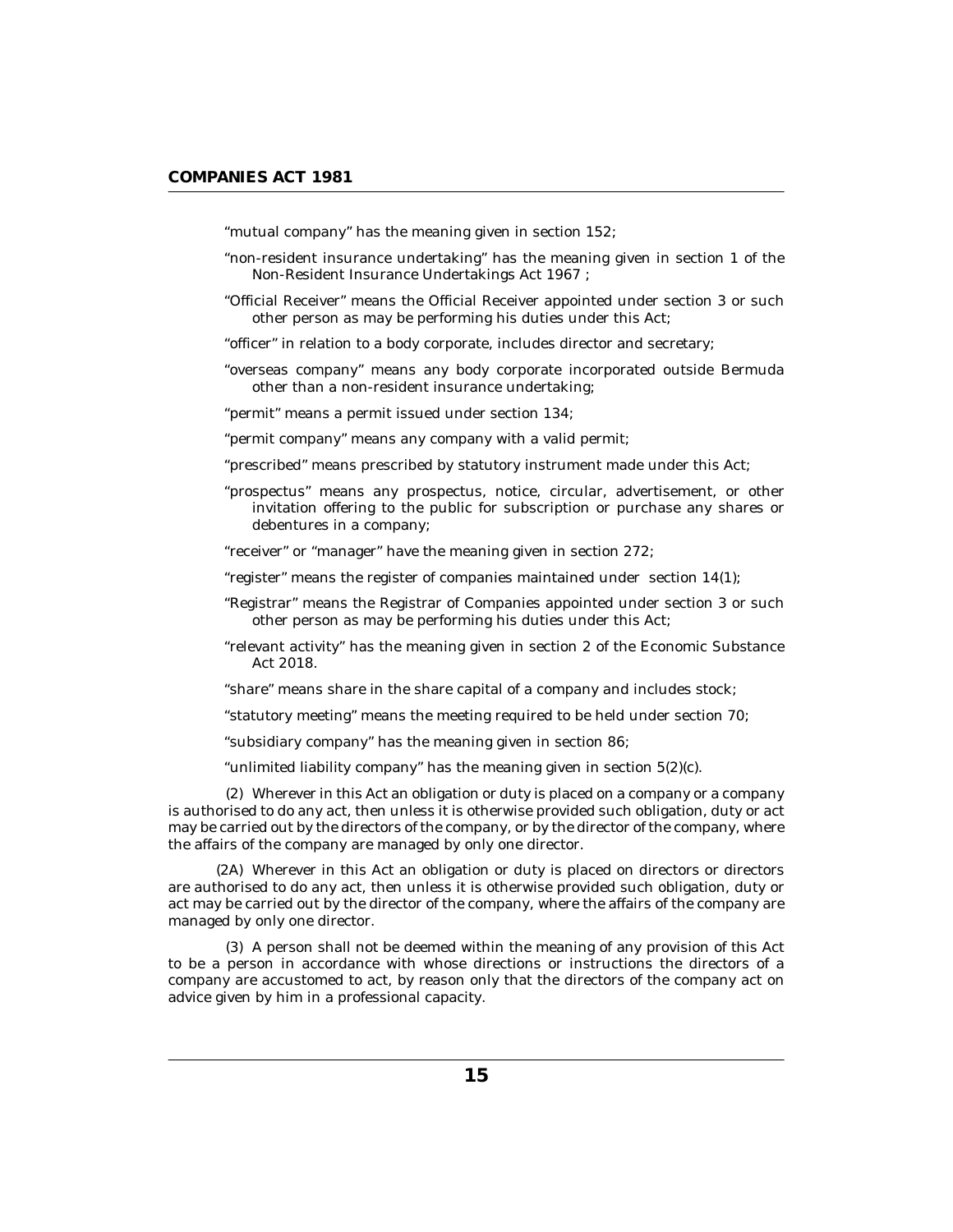The expressions "shall be liable to a fine" or "shall be liable to imprisonment" (4) when used in this Act shall mean "shall be guilty of a summary offence and shall be liable on conviction to a fine" or "shall be guilty of a summary offence and shall be liable on conviction to imprisonment", as the case may be, and all fines and terms of imprisonment shall be deemed to be maximum fines or periods of imprisonment, as the case maybe.

Where it is stated that a person shall be guilty of contempt of court he shall be (5) deemed to have committed an offence under section 5 of the Administration of Justice (Contempt of Court) Act 1979 *[title 8 item 1B]*.

The Registrar shall from time to time publish in the Gazette a list of newspapers (6) appointed for the purposes of this Act.

(7) Any requirement in this Act to use the word "Limited" may be met by the use of the abbreviation "Ltd.".

(8) In this Act the expression "member" includes shareholder and the expression "shareholder" includes member.

The Minister may appoint a stock exchange and shall cause the appointment (9) to be published in an appointed newspaper.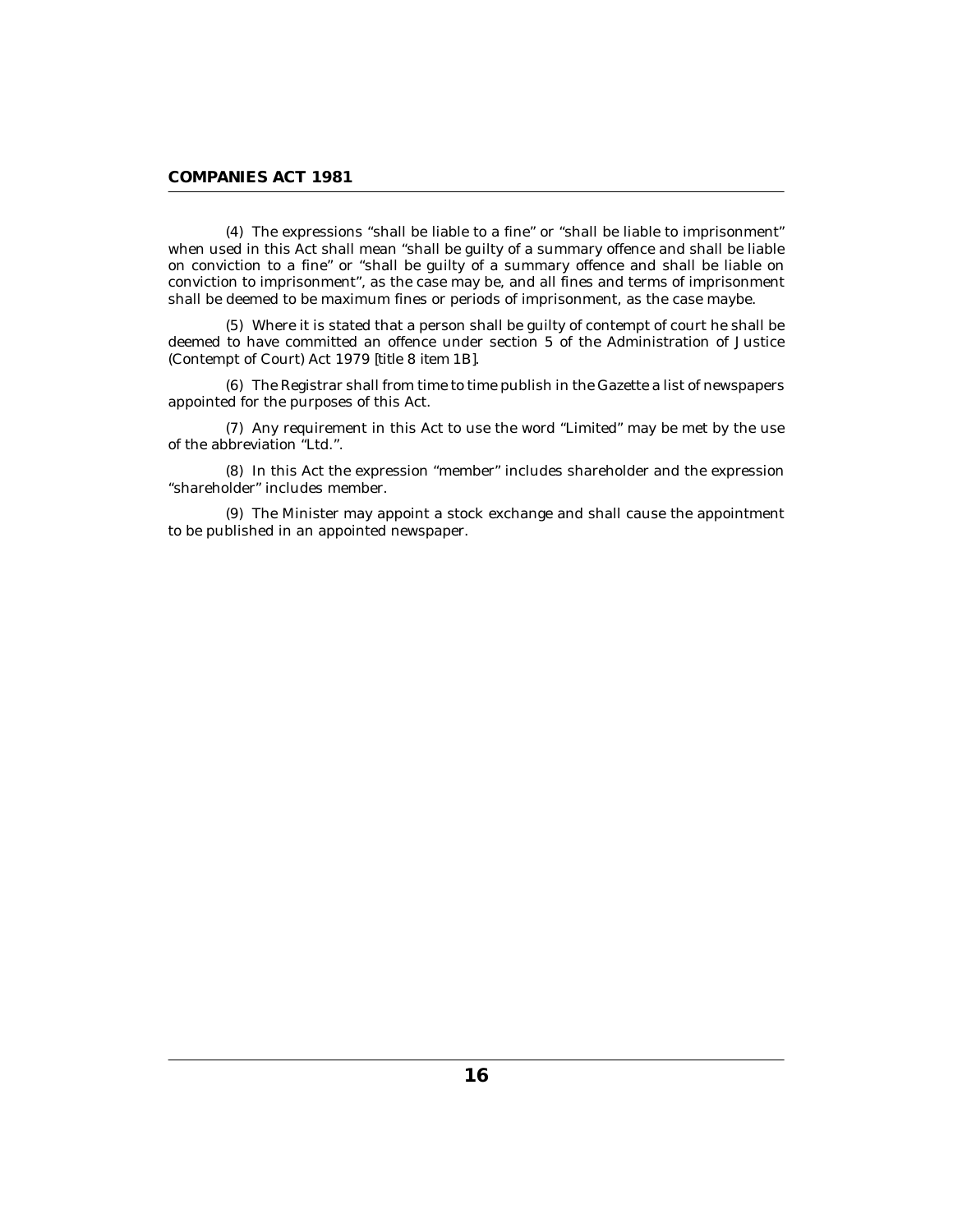<span id="page-16-0"></span> $(10)$  The Minister may appoint a jurisdiction and shall cause the appointment to be published in an appointed newspaper.

*[Section 2 amended by 1992:51 effective 1 July 1992; by 1992:66 effective 8 August 1992; by 1993:37 effective 13 July 1993; by 1994:22 effective 13 July 1994; by 1998:35 effective 5 October 1998; "competent regulatory authority" inserted by 2003:1 s.2 effective 14 February 2003; "book and paper" amended, "document" substituted, "electronic record" inserted, by 2006:40 s.2 effective 29 December 2006; subsection (1) "director" repealed and substituted by 2011 : 43 s. 2 effective 18 December 2011; subsection (2) repealed and substituted by 2011 : 43 s. 2 effective 18 December 2011; subsection (2A) inserted by 2011 : 43 s. 2 effective 18 December 2011; subsection (1) "land" inserted by 2014 : 13 s. 2 effective 27 March 2014; subsection (1) "exempted undertaking" amended by 2016 : 40 s. 258 effective 1 October 2016; subsection (1) "book and paper" amended by 2017 : 13 s. 2(1) effective 10 March 2017; Section 2 subsection (1) definitions "book and paper" amended and "Bermuda Monetary Authority" inserted by 2017 : 41 s. 2 effective 23 March 2018; Section 2 subsection (1) definitions "appointed digital asset exchange", "civil penalty" and "Initial Coin Offering" / "ICO" inserted by 2018 : 20 s. 2 effective 9 July 2018; Section 2 subsection (9) amended by 2018 : 20 s. 2 effective 9 July 2018; Section 2 subsection (1) definition "relevant activity" inserted by 2019 : 50 s. 5 effective 24 December 2019; Section 2 subsection (1) definitions "appointed digital asset exchange", "civil penalty" and "Initial Coin Offering or ICO" repealed by s. 84 effective 6 May 2020; Section 2 subsection (9) repealed by effective 6 May 2020Section 2 amended by 1992:51 effective 1 July 1992; by 1992:66 effective 8 August 1992; by 1993:37 effective 13 July 1993; by 1994:22 effective 13 July 1994; by 1998:35 effective 5 October 1998; "competent regulatory authority" inserted by 2003:1 s.2 effective 14 February 2003; "book and paper" amended, "document" substituted, "electronic record" inserted, by 2006:40 s.2 effective 29 December 2006; subsection (1) "director" repealed and substituted by 2011 : 43 s. 2 effective 18 December 2011; subsection (2) repealed and substituted by 2011 : 43 s. 2 effective 18 December 2011; subsection (2A) inserted by 2011 : 43 s. 2 effective 18 December 2011; subsection (1) "land" inserted by 2014 : 13 s. 2 effective 27 March 2014; subsection (1) "exempted undertaking" amended by 2016 : 40 s. 258 effective 1 October 2016; subsection (1) "book and paper" amended by 2017 : 13 s. 2(1) effective 10 March 2017; Section 2 subsection (1) definitions "book and paper" amended and "Bermuda Monetary Authority" inserted by 2017 : 41 s. 2 effective 23 March 2018; Section 2 subsection (1) definitions "appointed digital asset exchange", "civil penalty" and "Initial Coin Offering" / "ICO" inserted by 2018 : 20 s. 2 effective 9 July 2018; Section 2 subsection (9) amended by 2018 : 20 s. 2 effective 9 July 2018; Section 2 subsection (1) definition "relevant activity" inserted by 2019 : 50 s. 5 effective 24 December 2019; Section 2 subsection (1) definitions "appointed digital asset exchange", "civil penalty" and "Initial Coin Offering or ICO" repealed by 2020 : 18 s. 84 effective 6 May 2020; Section 2 subsection (9) repealed by 2020 : 18 s. 84 effective 6 May 2020; Section 2 subsection (9) inserted by 2021 : 51 s. 2 effective 24 December 2021]*

**Delivery of electronic records to and from the Registrar**

2A (1) The Minister may, in the rules, provide that where there is a requirement in the Act or in any statutory instrument made under the Act for a person to file any document or for the Registrar to issue any certificate or other document, such filing or issuing thereof shall be made by means of an electronic record.

 $(2)$  For the purposes of subsection  $(1)$ , "to file" includes to send, forward, give, deliver, provide, deposit, furnish, issue, leave at, serve, submit, circulate, lay, make available or lodge.

- (3) The rules made under subsection  $(1)$ 
	- may provide for any other matter related to electronic records for purposes (a) of this Act; and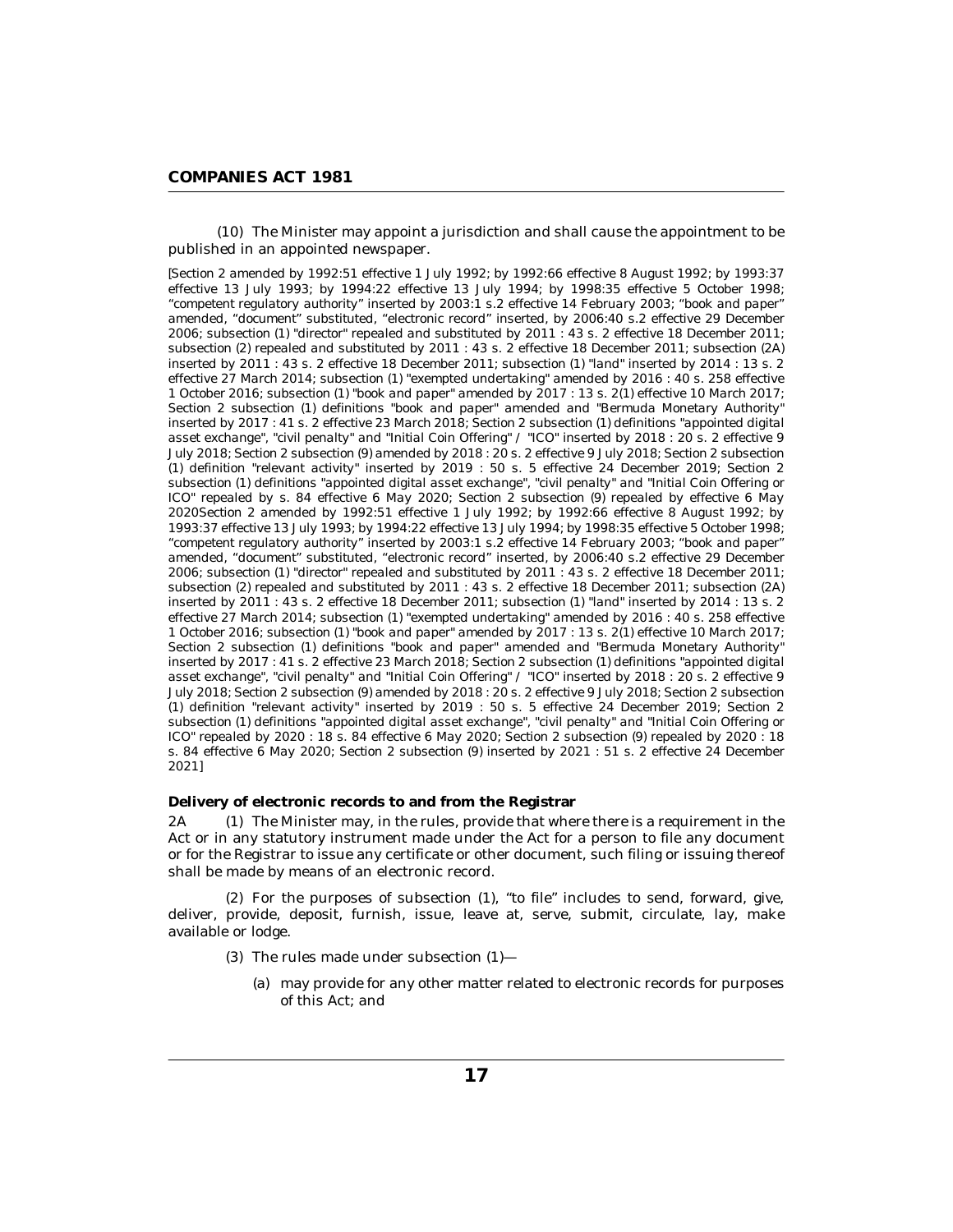(b) shall be subject to the negative resolution procedure.

<span id="page-17-0"></span>*[Section 2A inserted by 2006:40 s.3 effective 29 December 2006; amended by 2009:38 s.2 effective 19 July 2009; Section 2A repealed and substituted by 2020 : 52 s. 2(2) effective 31 May 2021; Section 2A amended by 2021 : 51 s. 4 effective 24 December 2021]*

**Delivery of electronic records in other circumstances**

 $(1)$  Subject to section 2A, where there is a requirement in this Act, in any statutory instrument made under this Act or in any bye-laws of a company to provide a document to a person, or for a document to accompany another document, the requirement may, unless precluded by the bye-laws of a company, be met by the delivery, or deemed delivery, of an electronic record of the document in accordance with this section.  $2AA$ 

For the purposes of subsection (1), "to provide" includes to send, forward, give, (2) deliver, submit, file, deposit, furnish, issue, leave at, serve, circulate, lay, make available or lodge.

(3) An electronic record of a document may be delivered to a person by communicating it by electronic means to the person at the address or number that has been notified by the person for the purposes of communication by electronic means.

Subject to subsection (7), an electronic record of a document is deemed to have (4) been delivered to a person if it is published on a website and the person is sent a notice which includes details of—

- (a) the publication of the document on the website, the address of the website, the place on the website where the document may be found and how the document may be accessed on the website; and
- (b) how the person is to notify the company that the person elects to receive the document in a physical form if the person wishes to receive the document in a physical form.

If, in accordance with a notice sent to a person under subsection (4), the person (5) elects to receive a document in a physical form, the company shall send to that person such document within seven days of receipt of that person's election.

The accidental omission of a company to send a document to a person in (6) accordance with subsection (5), or the non-receipt by the person of a document that has been duly sent to that person, does not invalidate deemed delivery of that document to that person pursuant to subsection (4).

If there is a requirement that a person have access to a document for a specified (7) period of time, the person must be notified of the publication of the document before the commencement of the period and, subject to subsection (8), the document must be published on the website throughout the whole of the period.

(8) Nothing in subsection (7) shall invalidate the deemed delivery of an electronic copy of a document under subsection (4) if—

(a) the document is published for at least part of a period; and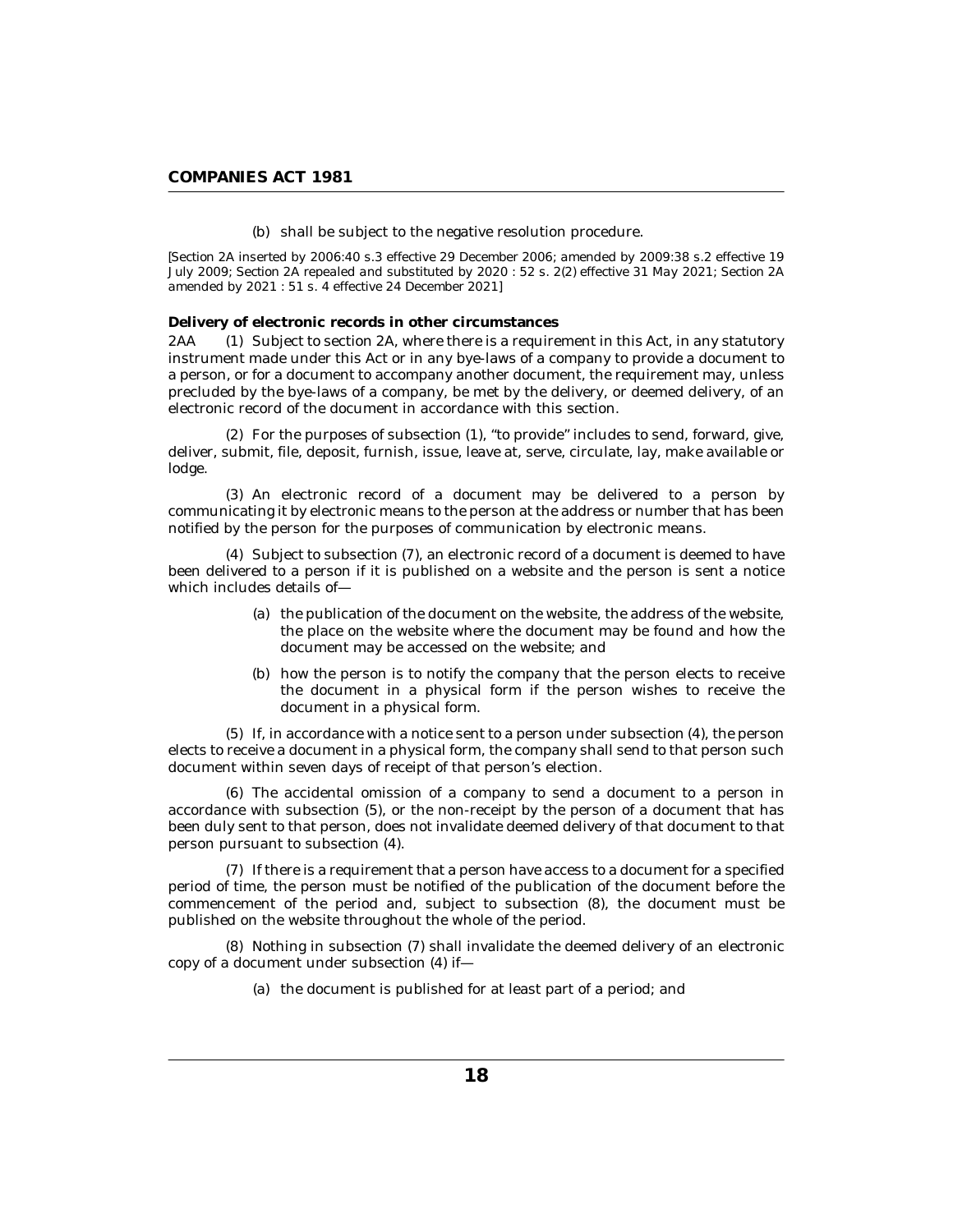(b) the failure to publish it throughout the whole of the period is wholly attributable to circumstances that the person providing the document could not reasonably have been expected to prevent or avoid.

<span id="page-18-0"></span>(9) Subject to any rules made under section 199, this section shall not apply to the sending or receipt of any documents to or by the Court.

 $(10)$  Sections 10 and 17 of the Electronic Transactions Act 1999 do not apply to the delivery of an electronic record in accordance with this section.

*[Section 2AA inserted by 2021 : 51 s. 3 effective 24 December 2021]*

#### **Appointment of Registrar**

There shall be appointed a Registrar of Companies and an Official Receiver both of whom shall be public officers and shall have the powers and discharge the duties conferred or imposed upon them by this Act or any other Act. 3

*[Section 3 amended by 2017 : 14 s. 20 effective 24 March 2017]*

#### **Application**

- 4 (1) This Act shall apply to-
	- (a) all companies registered under it or registered before 1 July 1983 under the Companies (Incorporation by Registration) Act 1970;
	- (b) all companies limited by shares incorporated by Act in Bermuda prior to or after 1 July 1983, except to such extent (if any) as may otherwise be expressly provided in the incorporating Act;
	- all mutual companies incorporated prior to 1 July 1983 to which Part XII (c) applies; and
	- (d) any overseas company so far as any provision of this Act requires it to apply.
	- $(1A)$  In respect of
		- non-resident insurance undertakings, section 2 and Parts XIII and XIV (a) shall apply to them except those sections in Part XIII relating exclusively to members' voluntary liquidations and for the purposes of section 2 and Parts XIII and XIV "insurance business" has the meaning assigned to it in the Non-Resident Insurance Undertakings Act 1967 ;
		- (b) permit companies, section 2 and Parts III, V, XI and XIII except those sections in Part XIII relating exclusively to members' voluntary liquidations shall apply to them.

(1B) Sections 99 to 101 shall apply to non-resident insurance undertakings, except that a non-resident insurance undertaking shall only be entitled to propose a scheme of arrangement with its creditors or any class of creditors, and not with its shareholders or any class of shareholders.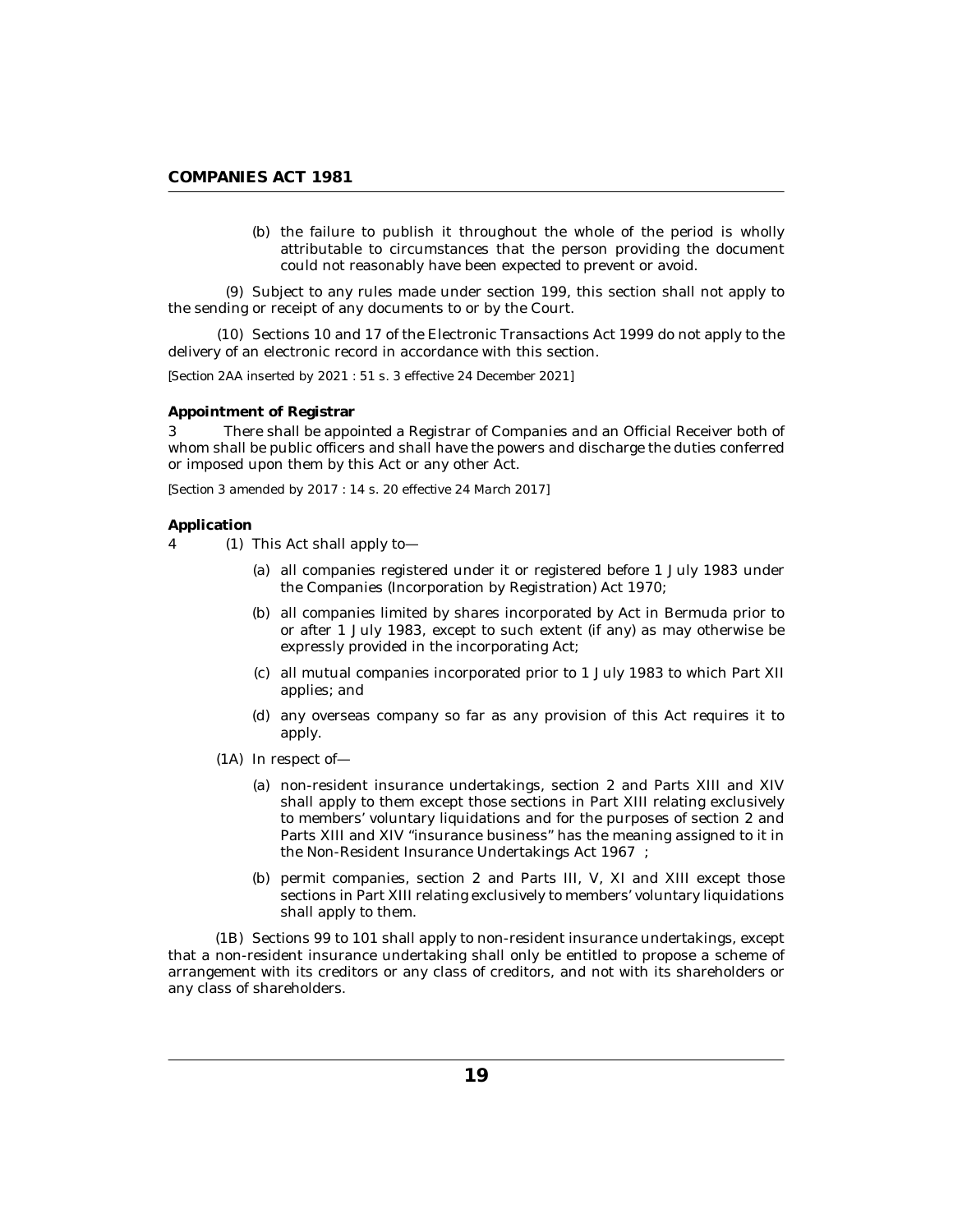<span id="page-19-0"></span>Where the provisions of a private Act incorporating a company conflict with the (2) provisions of this Act the provisions of the private Act shall prevail provided that—

- where reference is made in the private Act to any provision of an Act (a) repealed by this Act then if there is a provision in this Act corresponding or nearly corresponding to the provision repealed then that provision shall apply;
- (b) when reference is made in the private Act to any provision of an Act repealed by this Act and there is no provision in this Act corresponding or nearly corresponding to the provision repealed then that provision shall continue to have effect; and
- (c) notwithstanding any provision in the private Act from 1 July 1984 Parts VI (excepting section 91), VII, VIII, XIII, XIV and XV shall apply to the company.

*[Section 4 amended by 1992:51 effective 1 July 1992; Section 4 subsection (1B) inserted by 2010 : 23 s. 2 effective 29 March 2010]*

**Restricted business activities**

4A (1) No company shall carry on any restricted business activity set out in the Ninth Schedule without the consent of the Minister.

The Minister may, by order subject to the negative resolution procedure, amend (2) the Ninth Schedule by addition, deletion or variation of any restricted business activity.

(3) An application for consent under subsection (1) shall be in such form and accompanied by such documents as the Minister may determine.

*[Repealed by 2020 : 18 s. 84]* (3A)

(3B) The Minister's consent given under subsection (1) in relation to the offering of professional services as a barrister and attorney may be given subject to such conditions regarding the registration of associates working wholly or mainly in any jurisdiction outside Bermuda as the Minister may consider appropriate to impose.

Where the Minister refuses to grant his consent under subsection (1), he shall (4) not be bound to assign any reason for his refusal and his decision shall not be subject to appeal or review in any court.

- *[Deleted by 2003:1]* (5)
- *[Deleted by 2003:1]* (6)

(7) Subject to subsection (8), an application for consent and any documents accompanying any such application shall be treated as confidential by the Minister and all public officers having access thereto.

(8) Subsection (7) does not preclude—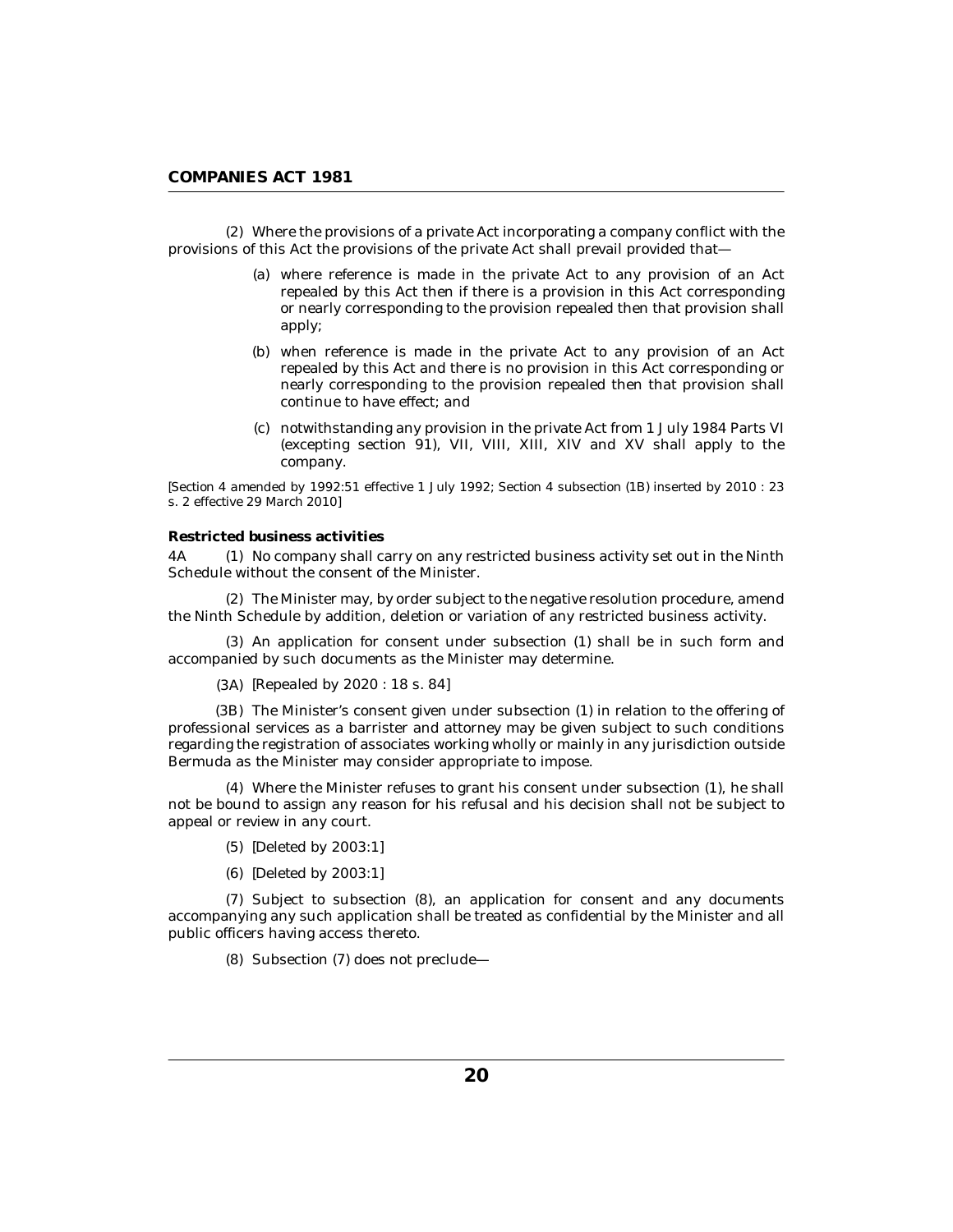- <span id="page-20-0"></span>(a) the disclosure of information for the purpose of enabling or assisting the Minister to exercise or perform any functions conferred upon him by this Act;
- (b) the disclosure of information or the transmitting of an application for consent and its accompanying documents to the Bermuda Monetary Authority for the purpose of enabling or assisting that Authority to exercise or perform any functions conferred upon the Authority by the Bermuda Monetary Authority Act 1969.

Where a company carries on any restricted business activity in contravention (9) of subsection (1), the company may, on the application of the Registrar, be wound up by the court pursuant to section 161.

(10) If a company makes default in obtaining the Minister's consent as required by subsection (1), the company and every officer of the company who is in default shall be liable to a fine of one hundred dollars for every day during which the default continues.

*[Section 4A inserted by 1998:35 effective 5 October 1998; subsection (1) substituted, (5) and (6) deleted, and (9)-(10) inserted, by 2003:1 s.3 effective 14 February 2003 subject to saving in 2003:1 s.20(1); Section 4A subsection (3A) inserted by 2018 : 20 s. 3 effective 9 July 2018; Section 4A subsection (3A) repealed by 2020 : 18 s. 84 effective 6 May 2020; Section 4A subsection (3B) inserted by 2020 : 25 s. 5 effective 29 June 2020]*

**Restricted business activity relating to corporate land holding**

(1) No company shall carry on any restricted business activity relating to corporate land holding as set out in paragraph (c) of the Ninth Schedule without the consent of the Minister under section 4A, which consent shall be given subject to the provisions of this section.  $4AA$ 

 $(2)$  Subject to subsection  $(3)$ , where the Minister is satisfied that an application under subsection (1) is in accordance with the policy approved by the Cabinet, he may consent to such application.

- (3) The Minister's consent given under subsection (2)
	- may be made subject to such conditions as the Minister may consider as (a) appropriate to impose;
	- (b) may be modified or the conditions applicable to the consent modified and such modification shall, where necessary, be implemented by the company within such time period as the Minister may stipulate;
	- may be revoked where a company contravenes any condition subject to (c) which the consent is granted, except that the Minister shall not confirm a decision to revoke his consent until he has
		- given the company notice in writing of his intention to revoke his (i) consent specifying therein the grounds on which he proposes to revoke such consent; and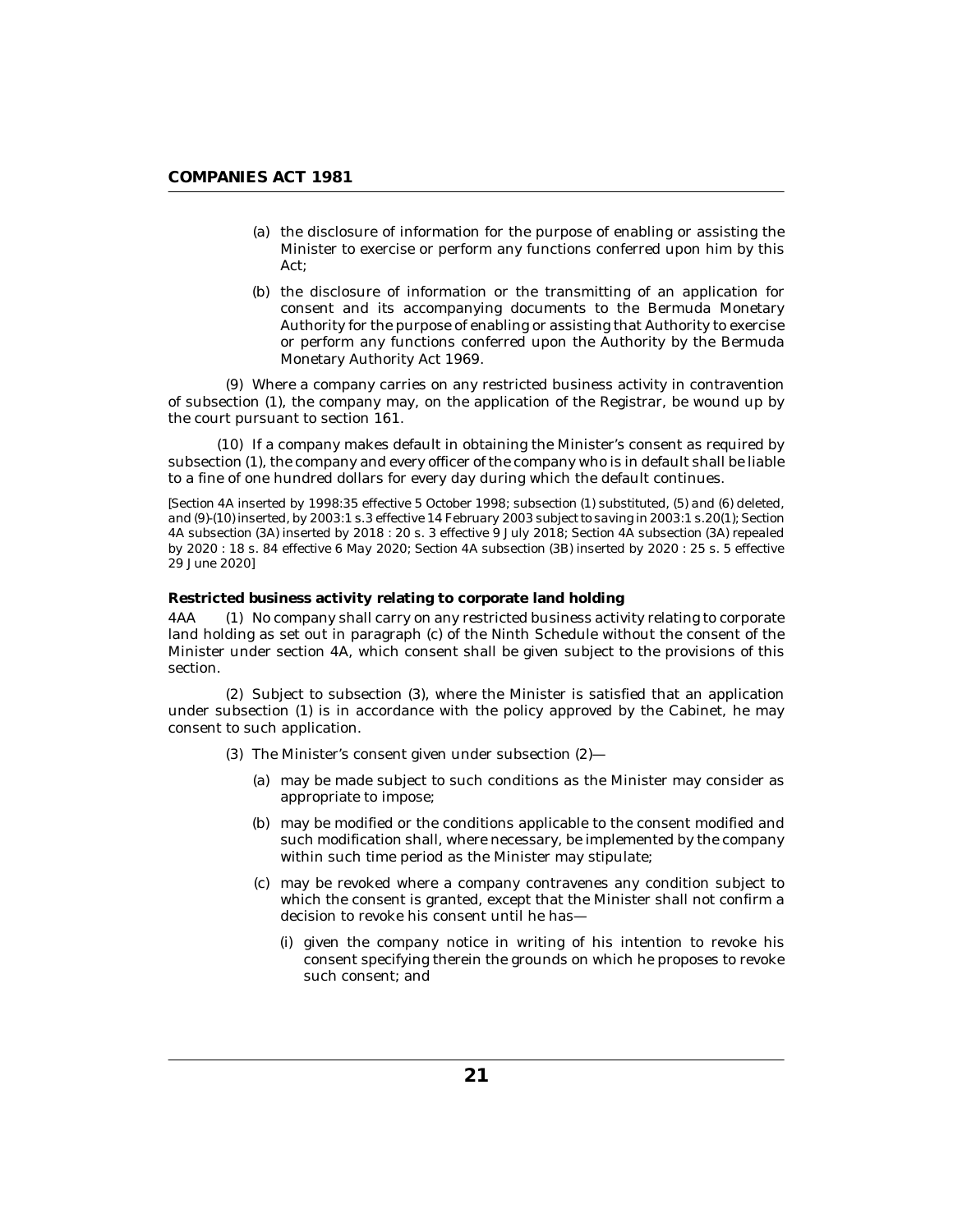afforded the company an opportunity of submitting to him a written (ii) statement of its objections to the revocation of the consent.

<span id="page-21-0"></span>A company shall not change the business purpose for which the land is held (4) without the Minister's previous consent, and where a company makes any such changes without the Minister's consent the Minister may, in terms of subsection (3)(c), revoke his consent given under subsection (2).

Where the Minister revokes his consent under subsections (3)(c) or (4), the (5) company affected shall divest itself of the land for which it had obtained the Minister's consent under subsection (2) within a period of three years from the date of the Minister's revocation of his consent.

- $(6)$  The policy referred to in subsection  $(2)$ 
	- (a) shall set out the requirements the Minister must consider before determining whether to give his consent under subsection (2); and
	- (b) shall be published in the Ministry website and be available for inspection at the offices of the Ministry.

*[Section 4AA inserted by 2014 : 13 s. 3 effective 27 March 2014]*

#### **Prohibited business activities**

4B (1) No company shall carry on any prohibited business activity set out in the Tenth Schedule.

The Minister may, by order subject to the negative resolution procedure, amend (2) the Tenth Schedule by addition, deletion or variation of any prohibited business activity.

Where a company carries on any prohibited business activity in contravention (3) of subsection (1), the company may, on the application of the Registrar, be wound up by the Court pursuant to section 161.

*[Section 4B inserted by 1998:35 effective 5 October 1998]*

### **PART II**

#### **INCORPORATION OF COMPANIES**

**Mode of forming a company**

5 (1) Any one or more persons by subscribing their names to a memorandum of association and otherwise complying with the requirements of this Act in respect of registration may form a company with or without limited liability.

- (2) Such a company may be—
	- (a) a company having the liability of its members limited by the memorandum to the amount, if any, unpaid on the shares held by them, in this Act termed "a company limited by shares";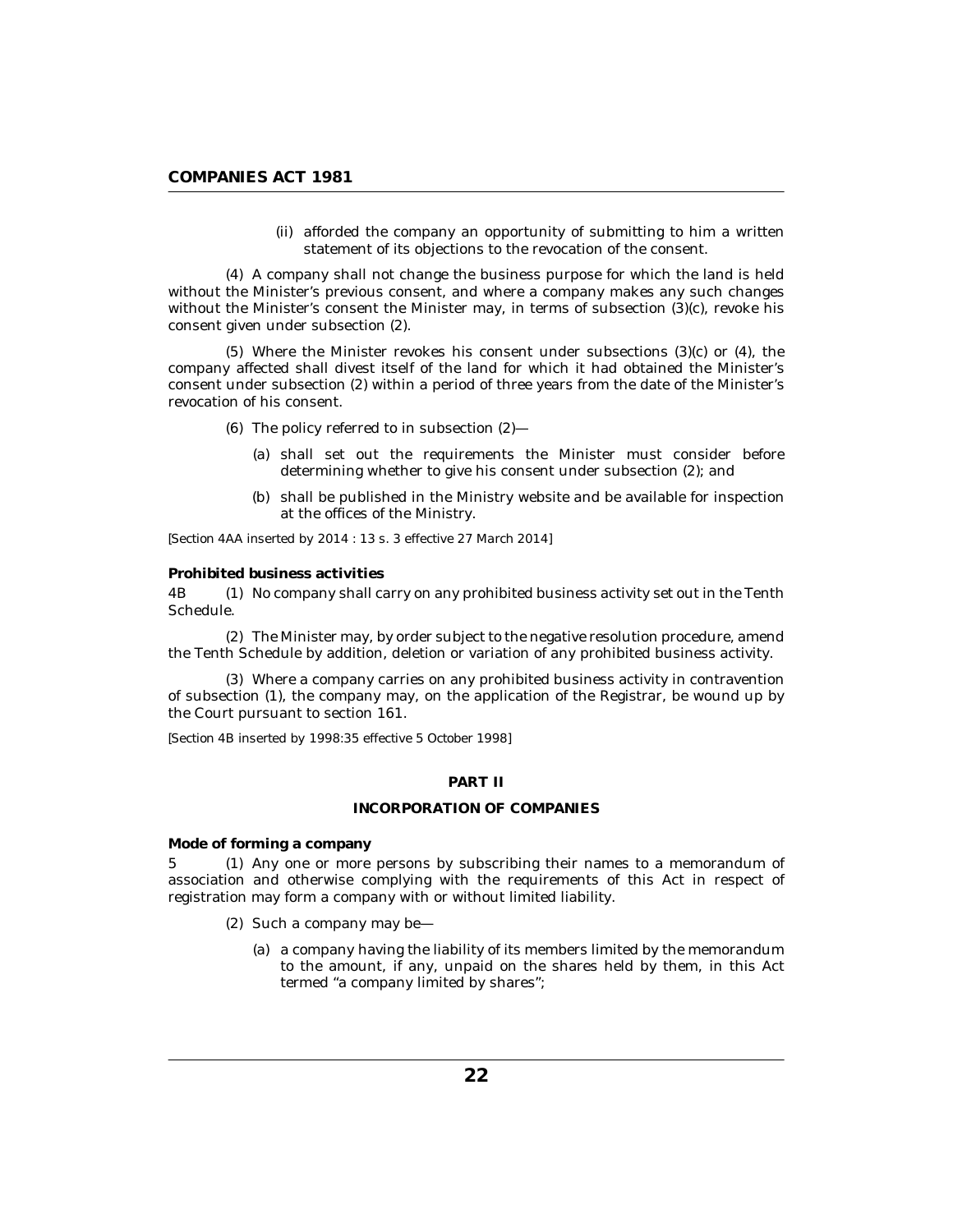- <span id="page-22-0"></span>(b) a company having the liability of its members limited by the memorandum to such an amount as the members may respectively thereby undertake to contribute to the assets of the company in the event of it being wound up, in the Act termed "a company limited by guarantee"; or
- a company not having any limit on the liability of its members, in this Act (c) termed an "unlimited liability company".
- (3) A company limited by guarantee shall only be formed if-
	- (a) its purpose is to promote art, science, religion, charity, sport, education or any other social or useful purpose and its profits, if any, and other income is to be used in promoting its purposes and no dividends are to be paid to its members;
	- (b) it is a mutual company; or
	- it is a company that has been exempted by or under an exemption order (c) made under section 10(2) of the Trusts (Regulation of Trust Business) Act 2001.

*[Section 5 amended by 1993:37 effective 13 July 1993; by 1994:22 effective 13 July 1994; subsection (3)(c) inserted by 2006:40 s.4 effective 29 December 2006]*

#### **Information regarding economic substance**

Every company to which this Act applies shall provide to the Registrar on its application for incorporation or registration (in such form as the Registrar may determine) information as to whether or not the company proposes to carry on a relevant activity, and the type of relevant activity proposed to be carried on by the company. 5A

*[Section 5A inserted by 2019 : 50 s. 5 effective 24 December 2019]*

#### **Registration of companies**

6 (1) An application for registration of a company shall be in such form as may be prescribed by rules made under section 288 and shall be accompanied by such documents as the Minister may determine.

 $(2)$  Not more than three months prior to an application for registration of a local company the applicant shall publish in an appointed newspaper an advertisement announcing the intention to incorporate the local company specifying the name and stating its proposed objects.

*[repealed]* (3)

The Registrar shall refuse to register a company limited by guarantee if the (4) Registrar is of the opinion that the purpose of the company is not one of the purposes referred to in subsection 5(3).

(5) Any person aggrieved by a decision of the Registrar under subsection (4) may appeal to the Minister whose decision shall be final.

*[Section 6 amended by 1990:52 effective 12 July1990; repealed and replaced by 1998:35 effective 5 October 1998; subsection (3) repealed, and (4) amended, by 2006:40 s.5 effective 29 December 2006]*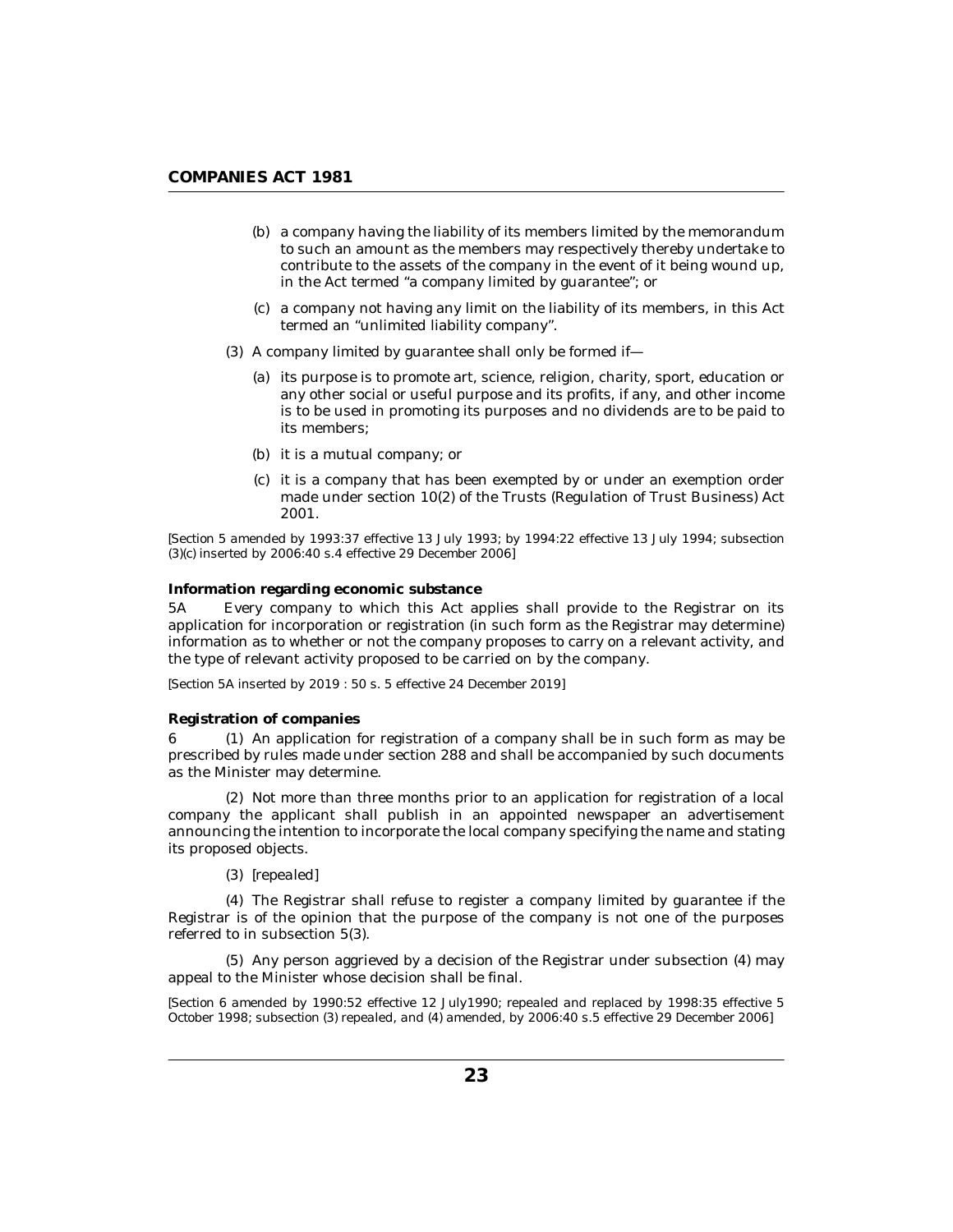<span id="page-23-0"></span>**Requirements of memorandum**

7 (1) The memorandum of every company must state—

- (a) the name of the company and, in the case of a company limited by shares or a company limited by guarantee, subject to section 9, the word "Limited" as the last word of the name;
- (aa) in the case of a company limited by shares or a company limited by guarantee, that the liability of its members is limited;
- (b) the objects of the company or that its objects are unrestricted;
- (bb) the secondary name of the company, if any, within the meaning of section 10A(1);
	- *[deleted by 1982:72]* (c)
- (d) the names, addresses and nationalities of the persons who subscribe their names to the memorandum and which of them, if any, has Bermudian status;
- whether the company is to be an exempted company; (e)
- *[deleted by 1992:51]* (f)
- *[repealed by 2014 : 13]* (g)
- (h) the period, if any, fixed for the duration of the company, or the event, if any, on the occurrence of which the company is to be dissolved.

 $(2)$  In the case of a company limited by shares the memorandum must also state—

- (a) the amount of share capital with which the company proposes to be registered and the division thereof into shares of a fixed amount; and
- (b) that the persons who subscribe their names to the memorandum agree to take such number of shares of the company as may be allotted to them respectively by the provisional directors, not exceeding the number of shares for which they respectively subscribe, and that they agree to satisfy such calls as may be made on them by the directors, provisional directors or promoters in respect of the shares allotted to them.

(3) Subject to section 154 the memorandum of a company limited by guarantee must state that each member undertakes to contribute to the assets of the company in the event of it being wound up while he is a member, or within one year after he ceases to be a member, for the payment of the debts and liabilities of the company contracted before he ceases to be a member, and of the costs charges and expenses of winding up, and for the adjustment of the rights of the contributories amongst themselves, such amount as may be required, not exceeding a specified amount.

The memorandum of every company shall be signed by each subscriber in the (4) presence of at least one witness who shall attest the signature.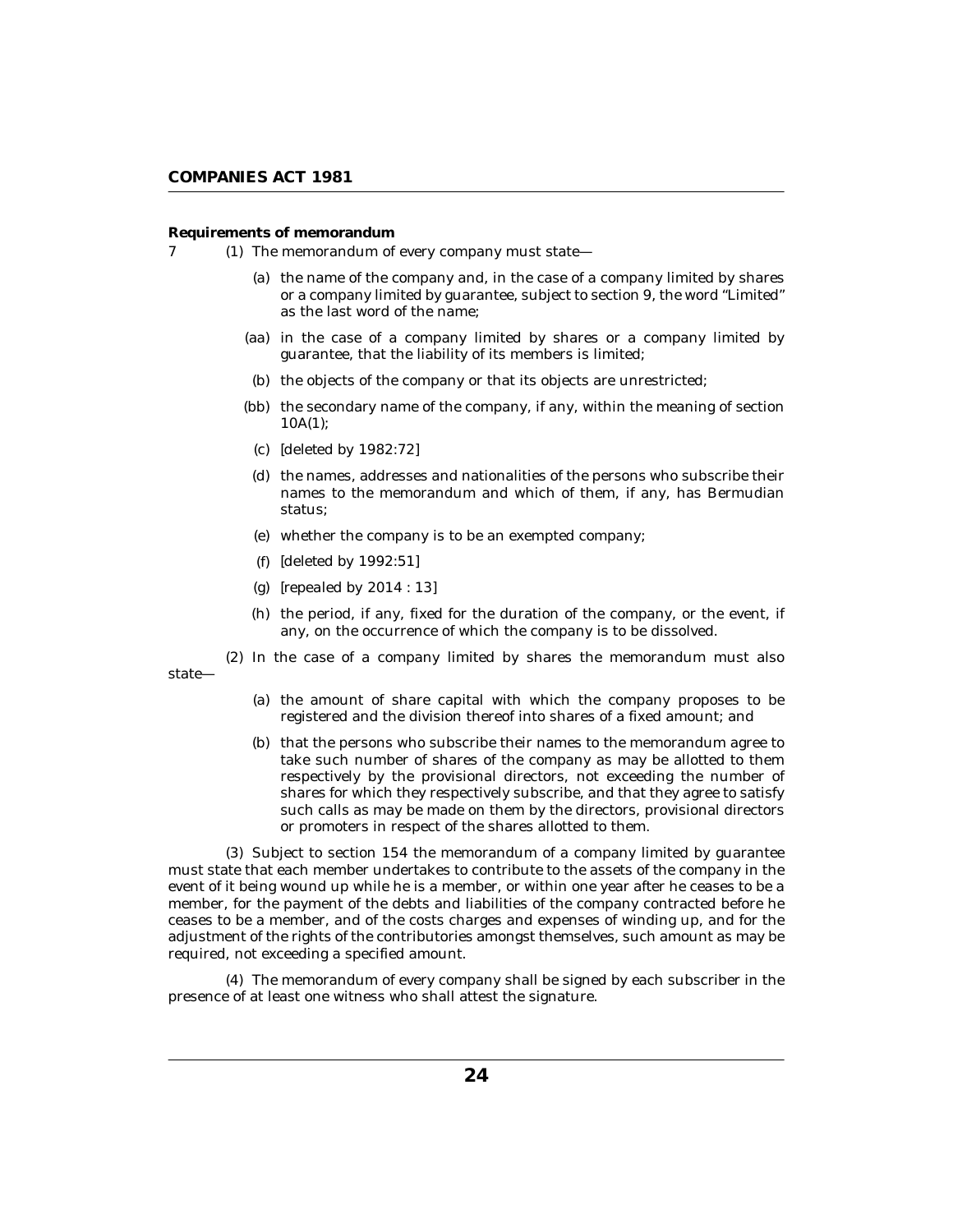<span id="page-24-0"></span>Where the memorandum of a company is delivered to the Registrar as an (4A) electronic record, it shall be authenticated by each subscriber in the manner directed by the Registrar and subsection (4) does not apply.

A company may not alter the provisions of its memorandum except in a manner (5) provided in this Act.

*[Section 7 amended by 1994:22 effective 13 July 1994; subsections (1)(b) and (2)(a) amended, (1)(bb) and (4A) inserted by 2006:40 s.6 effective 29 December 2006; subsection (1)(g) repealed by 2014 : 13 s. 4 effective 27 March 2014]*

**Prohibition of registration of companies with undesirable names**

8 (1) No company shall be registered with a name which in the opinion of the Registrar is undesirable.

Without prejudice to the generality of subsection (1), no company shall be (2) permitted to be registered with a name which—

- is identical with the name by which a company is registered or incorporated (a) under this Act or any other Act or so nearly resembles that name as to be likely to deceive unless that company signifies its consent in such manner as the Registrar may require;
- (b) contains the words "Chamber of Commerce", or in the opinion of the Registrar suggests or is likely to suggest the patronage of Her Majesty or of any member of the Royal Family or connection with any government whether of Bermuda or elsewhere;
- (c) contains the word "municipal" or "chartered" or in the opinion of the Registrar suggests, or is likely to suggest, connection with any public board or other local authority or with any society or body incorporated by Royal Charter;
- (d) contains the word "co-operative";
- contains the words "building society"; or (e)
- in the case of a company limited by shares or a company limited by (f) guarantee, subject to section 9, does not contain the word "Limited"; or
- (g) in the case of an unlimited liability company ends with the word "Limited".

(3) If, through inadvertence or otherwise, a company on its first registration or on its registration with a new name is registered with a name which in the opinion of the Registrar too closely resembles the name by which a company in existence is already registered, the first mentioned company may, with the sanction of the Registrar, change its name, and shall, if the Registrar so directs within six months of its being registered by that name, change its name within six weeks of the date of such direction or within such longer period as the Registrar may think fit to allow.

If at any time after a company has been registered it appears to the Registrar (4) that the name under which it is registered is undesirable, the Registrar may notify the company accordingly and may in such notification direct the company to change its name,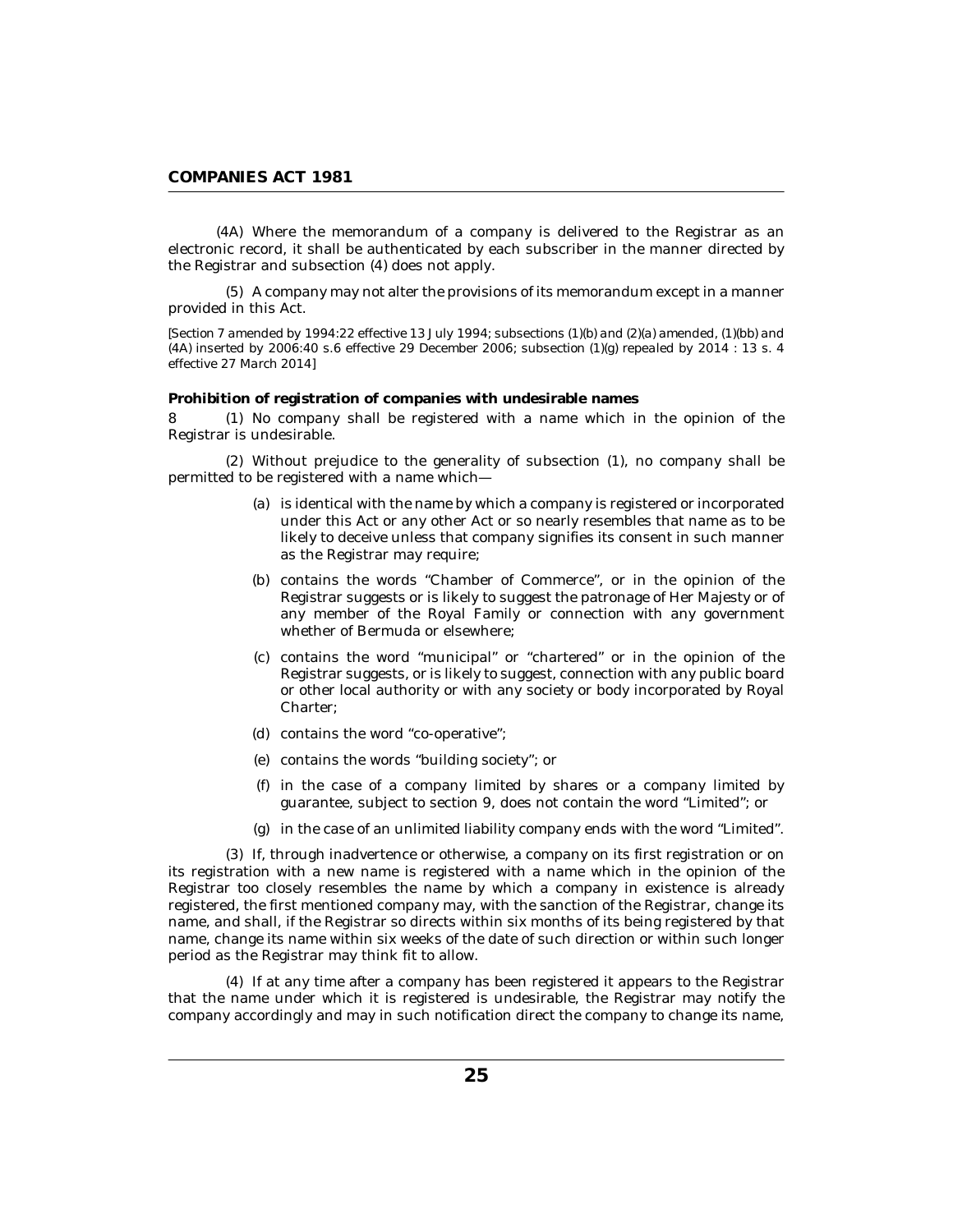<span id="page-25-0"></span>and the company shall change its name within six weeks of such direction unless within that time it shall have lodged an appeal to the Court against such direction. The Court shall thereupon either cancel or confirm such direction and its decision shall be final and conclusive.

(5) If a company makes default in complying with a direction under subsection (3) or a confirmed direction under subsection (4) it shall be liable to a default fine:

Provided that in the case of an appeal under subsection (4) the period of default shall not commence until six weeks after the decision of the Court.

 $(6)$  Section 10(1),  $(3)$  and  $(4)$  shall apply to a change of name under this section as they apply to a change of name under that section.

*[Section 8 amended by 1994:22 effective 13 July 1994]*

**Power to dispense with "limited" in name of charitable and other companies**

- Where it is proved to the satisfaction of the Minister that— 9 (1)
	- an association about to be formed as a limited company is to be formed for (a) promoting art, science, religion, charity, sport or any other useful object; and
	- (b) the association has complied with subsection (2A),

the Minister may by licence direct that the association may be registered as a company, without the addition of the word "Limited" to its name, and the association may be registered accordingly.

- Where it is proved to the satisfaction of the Minister that— (2)
	- (a) the objects of an existing company are restricted to those specified in paragraph (1)(a) and to objects incidental or conducive thereto; and
	- (b) the company has complied with subsection (2A),

the Minister may by licence, subject to such conditions as the Minister thinks fit to impose, authorize the company to change by resolution its name by the omission of the word "Limited", and sections 10(3) and (4) shall apply to a change of name under this subsection as they apply to a change of name under section 10.

 $(2)$  For the purposes of subsections  $(1)$  and  $(2)$ , a company shall include, and maintain, in its memorandum or bye-laws provisions that—

- (a) require it to apply its profits, if any, or other income in promoting its objects;
- (b) prohibit it from paying any dividend, distribution or return of capital or other assets to its members; and
- (c) require all of its assets that would otherwise be available to its members generally to be transferred on its winding up either to another body with objects similar to its own or objects specified in subsection (1)(a).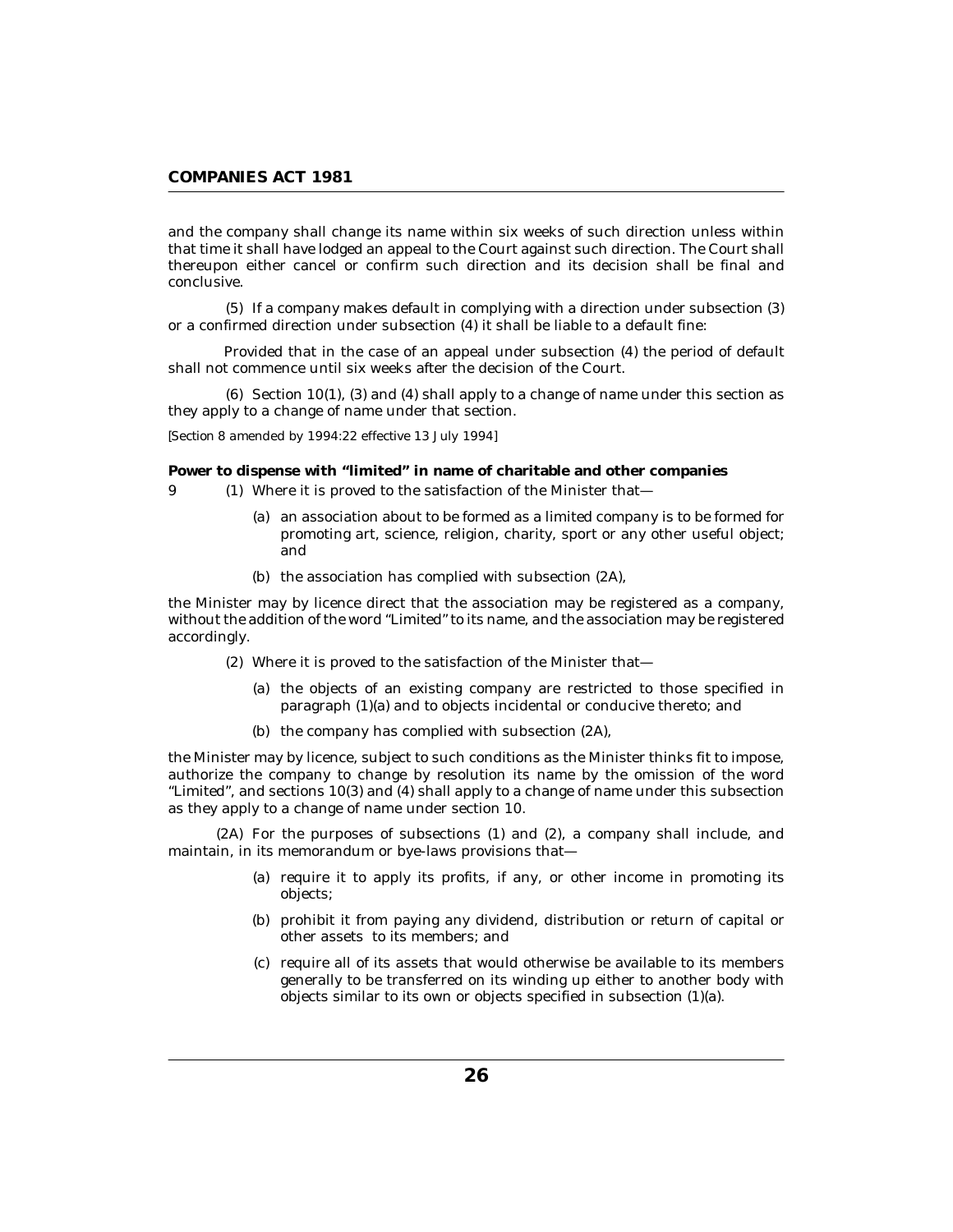<span id="page-26-0"></span>(2B) A company may not make any amendment to its memorandum or bye-laws in contravention of the provisions referred to in subsection (2A).

A licence under this section may at any time be revoked by the Minister and (3) thereupon the Registrar shall enter the word "Limited" at the end of the name of the company in the register:

Provided that before a licence is revoked the Minister shall give the company an opportunity of being heard.

*[section 9 subsections (1) and (2) repealed and replaced by (1) to (2B) amended by 2006:40 s.7 effective 29 December 2006]*

**Change of name of a company**

10 (1) Subject to section  $8(1)$  and  $(2)$ , a company may by resolution change its name if the Registrar has approved the proposed name.

*[deleted by 1994:22]* (2)

The Registrar shall, on receipt of a certified copy of the resolution referred to in (3) subsection (1) together with such fee as may be prescribed—

- (a) enter the new name on the register in place of the former name;
- (b) enter on the register the effective date of the change of name which shall be the date of entry of the new name on the register; and
- (c) issue a certificate of change of name.

The change of name of a company shall not affect any rights or obligations of (4) the company, or render defective any legal proceedings by or against it, and any legal proceedings that might have been continued or commenced against it in its former name may be continued or commenced against it in its new name.

(5) Section 8(3) and (4) shall apply *mutatis mutandis* to any name adopted by a company under this section.

*[section 10 amended by 1994:22 effective 13 July 1994; and by 1998:35 effective 5 October 1998]*

#### **Secondary name**

For the purposes of this section, "primary name" means the name of a company stated in its memorandum under section  $7(1)(a)$  or the changed name of the company approved by the Registrar under section 10; and "secondary name" means the name of a company that is in a script other than roman script and is in addition to the primary name of the company.  $10A$ 

A company may apply to the Registrar for registration of a secondary name. (2)

An application for registration of a secondary name shall be in the manner and (3) form determined by the Registrar and shall be accompanied by—

> a certificate signed by a person authorized to administer oaths certifying (a) the accuracy of the English translation of the secondary name and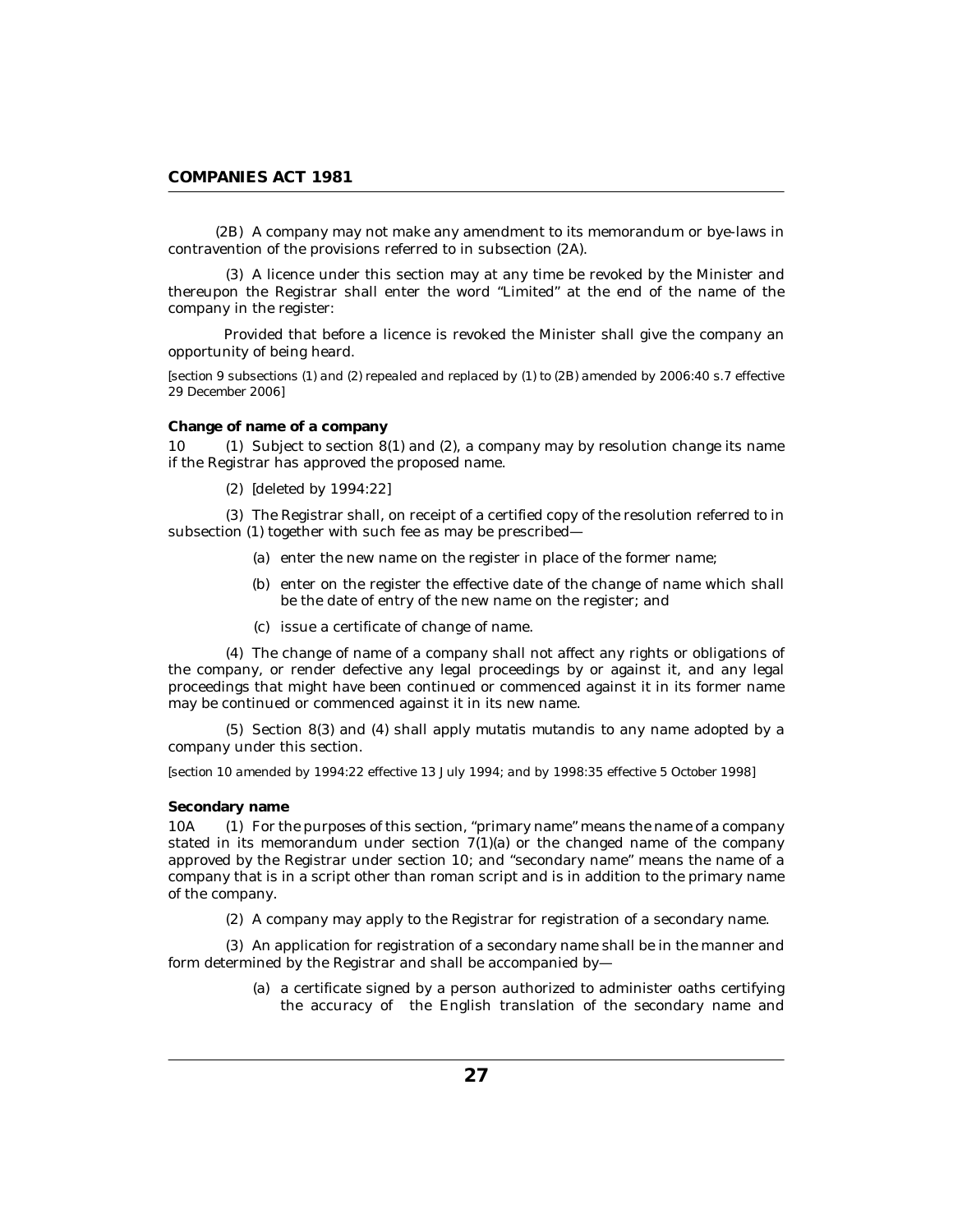certifying that the person is fluent in the language and script used to express the secondary name; and

(b) a copy of the text of the secondary name in electronic form suitable for it being reproduced in a certificate of secondary name.

<span id="page-27-0"></span> $(4)$  Subject to subsections  $8(1)$  and  $(2)$ , and upon the Registrar being satisfied as to the matters referred to in subsection (3), the Registrar shall—

- (a) enter the secondary name on the register, together with the primary name;
- (b) enter on the register the effective date of registration of the secondary name, which shall be the date of entry of the secondary name on the register; and
- (c) issue a certificate of secondary name.

(5) Subsections (2), (3) and (4) apply, with any modifications that the circumstances require, to a change of the secondary name of a company.

 $(6)$  Subsections  $8(3)$  and  $(4)$  apply, with any modifications that the circumstances require, to a secondary name.

Except for the certificate of secondary name, the Registrar is not required to (7) use the secondary name of a company in certifying any documents in the register and the Registrar does not warrant the accuracy or validity of the secondary name.

A company may only use its secondary name on a document if its primary name (8) is also shown on the document in close proximity to the secondary name.

The registration of a secondary name of a company or the use by a company of (9) a secondary name does not affect the rights and obligations of the company or render defective any legal proceedings that are continued or commenced by or against the company in its primary name.

*[section 10A inserted by 2006:40 s.8 effective 29 December 2006]*

#### **Objects and powers of a company**

11 (1) Subject to any provision of law, including a provision in this or any other Act, and any provision in its memorandum—

- (a) the objects of a company are unrestricted; and
- (b) a company has the capacity, rights, powers and privileges of a natural person.
- *[repealed]* (2)
- *[repealed]* (3)
- *[repealed]* (4)

(5) The objects set out in the different paragraphs of the objects clause in the memorandum of a company or included therein by reference shall not, unless otherwise stated, be limited or restricted in any way by reference to or inference from the terms of any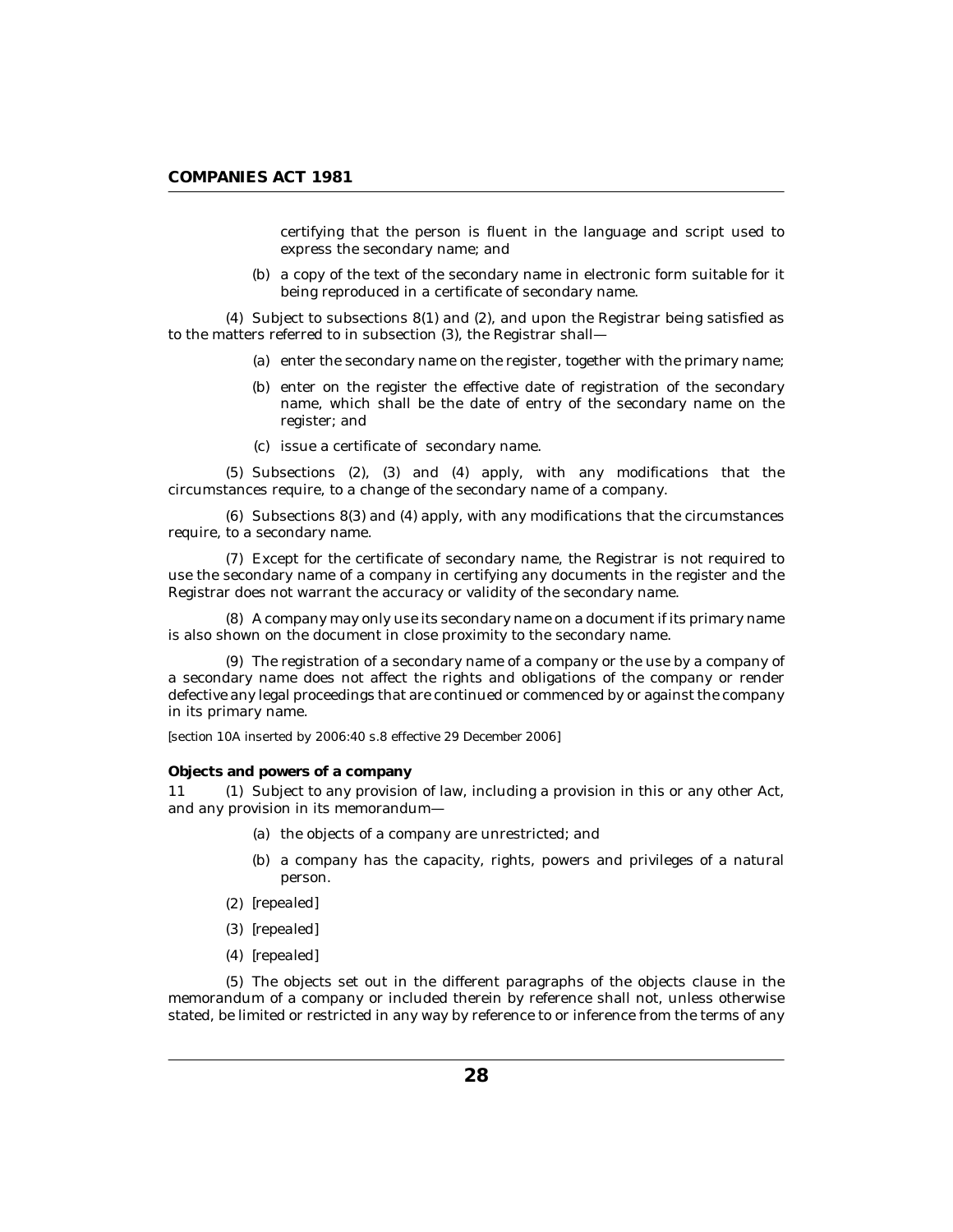<span id="page-28-0"></span>other paragraph in the memorandum and such objects may be carried out in as full and ample a manner and construed in such a manner as if each paragraph defined the objects of a separate and independent company and each is construed as a primary object.

*[Section 11 amended by 1994:22 effective 13 July 1994; subsection (1) substituted, and (2)-(4) repealed, by 2006:40 s.9 effective 29 December 2006]*

#### **Procedure for alteration of memorandum**

12 (1) Subject to the provisions of this section, a company may, by resolution passed at a general meeting of members of which due notice has been given, alter the provisions of its memorandum.

 $(2)$  Section 6 shall apply to a company wishing to change its memorandum as if the company were applying to be registered save that the advertisement provided for in section  $6(2)$  shall detail the proposed changes to the memorandum rather than the matters set out in section 6(2).

An application may be made to the Court for an alteration to the memorandum (3) of a company passed in accordance with subsection (1) to be annulled and where such an application is made the alteration shall not have effect except in so far as it is confirmed by the Court.

- An application under subsection (3) may only be made— (4)
	- (a) by the holders of not less in the aggregate than twenty per centum in par value of the company's issued share capital or any class thereof; or
	- by the holders of not less in the aggregate than twenty per centum of the (b) company's debentures entitled to object to alterations to its memorandum; or
	- in the case of a company limited by guarantee by not less than twenty per (c) centum of the members:

Provided that an application shall not be made by any person who has voted in favour of the alteration or has given to the company a statement in writing duly signed that he, having had notice, consents to the alteration.

An application under subsection (3) shall be made within twenty-one days after (5) the date on which the resolution altering the company's memorandum was passed, and may be made on behalf of the persons entitled to make the application by one or more of their number as they may appoint in writing for the purpose.

On an application under subsection (3) the Court may make an order annulling (6) or confirming the alteration, either wholly or in part, and on such terms and conditions as it thinks fit, and may, if it thinks fit, adjourn the proceedings in order that an arrangement may be made to the satisfaction of the Court for the purchase of the interests of dissentient members, and may give such directions and make such orders as it may think expedient for facilitating or carrying into effect any such arrangement:

Provided that no part of the capital of the company shall be expended in the purchase of the interests of dissentient members.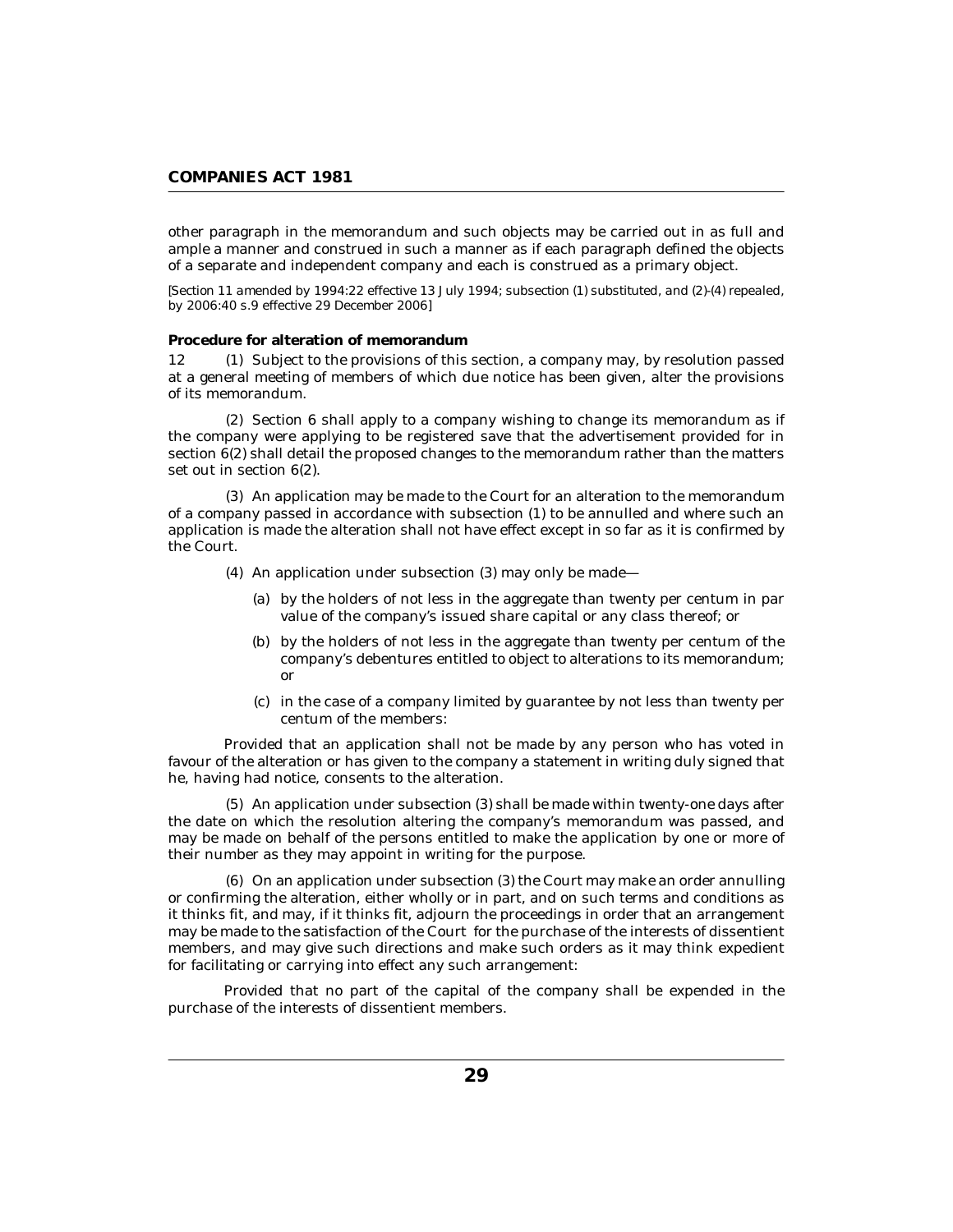<span id="page-29-0"></span>Where a company passes a resolution altering the provisions of its (7) memorandum—

- (a) if no application is made to the Court with respect thereto under this section, it shall within 30 days after the end of the period for making such an application deliver to the Registrar a copy of its memorandum as altered; and
- (b) if such application is made it shall—
	- (i) forthwith give notice of that fact to the Registrar; and
	- (ii) within 30 days after the date of any order annulling or confirming the alteration, either wholly or in part, deliver to the Registrar an office copy of the order and, in the case of an order confirming the alteration, a copy of its memorandum as altered.

(7A) On receipt of the copy of the memorandum altered pursuant to this section, the Registrar shall, subject to section 4A, forthwith register it and the amendment shall be effective from the date of such registration.

(8) If a company makes default in giving notice or delivering any document to the Registrar as required by subsection (7), the company and every officer of the company who is in default shall be liable to a fine of one hundred dollars for every day during which the default continues.

 $(9)$  Notwithstanding anything in this section, if within 21 days of the passing of a resolution a company delivers to the Registrar a copy of the memorandum as altered and an affidavit sworn by a director of the company stating that the company does not know of any person who could make an application to the court under subsection (3), the Registrar shall register the memorandum and the amendment shall be effective from the date of such registration.

 $(10)$  A company shall give the same notice to the holders of debentures who are entitled to object to alterations to the company's memorandum under subsection (3) as it is required under subsection (1) to give to members of the company.

 $(11)$  This section shall not apply to any alteration of the memorandum of a company authorized by section 45 or 46.

*[Section 12 amended by 1998:35 effective 5 October 1998; subsection (9) amended by 2011 : 43 s. 3 effective 18 December 2011]*

**Bye-laws**

13 (1) The administration of every company shall be regulated by bye-laws; and—

- (a) a company limited by shares, or other company having a share capital, shall in its bye-laws make provision for all the matters set out in subsection  $(2)$ ;
- (b) a company limited by guarantee shall in its bye-laws make provision for the matters set out in subsection (2) (c), (d) and (f).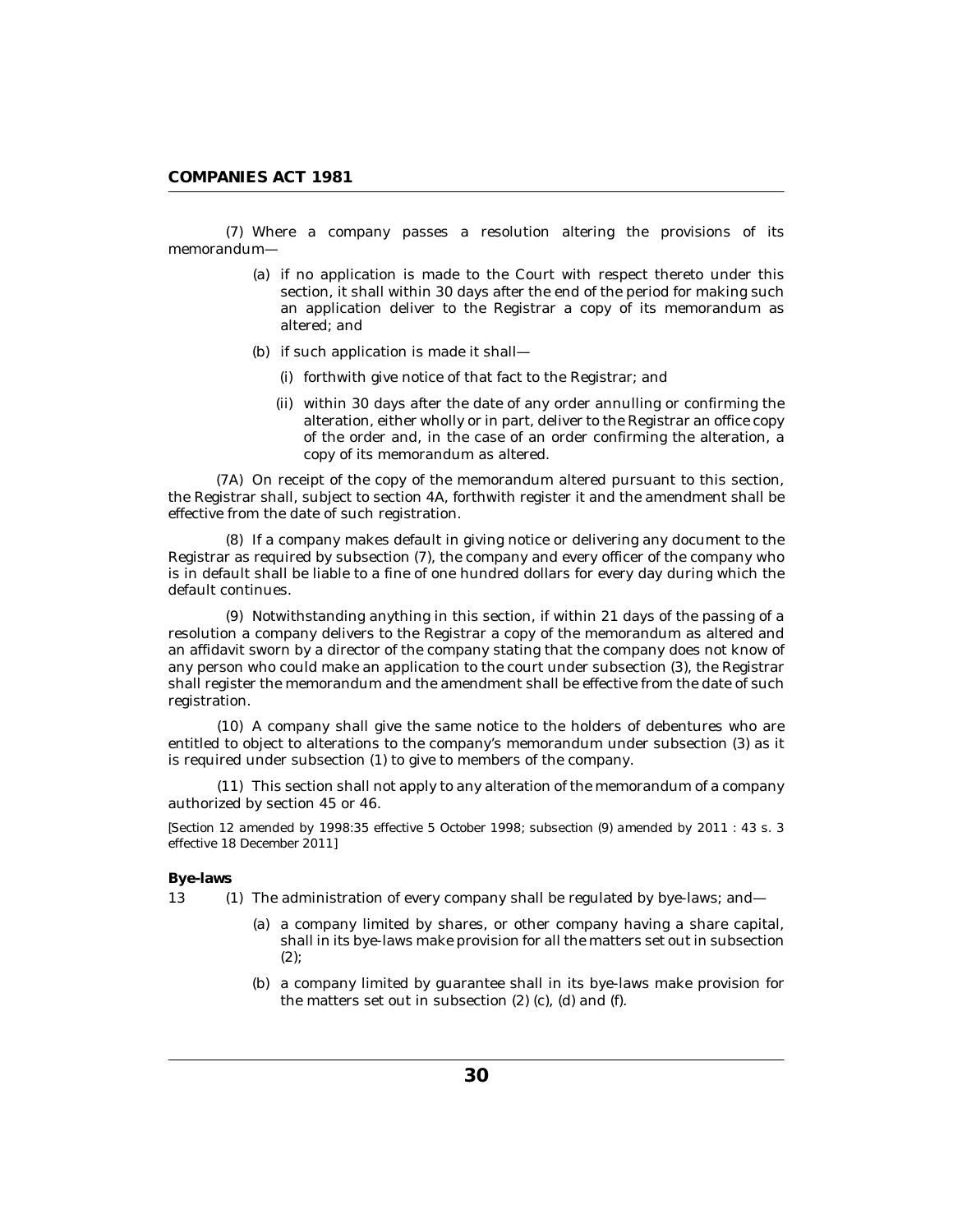A company limited by shares, or other company having a share capital, shall (2) in its bye-laws make provision for—

- (a) the transfer of shares and the registration of estate representatives of deceased shareholders;
- *[repealed by 2011 : 43 s. 4]* (b)
- (c) the keeping of its accounts and making available the financial statements to the members;
- (d) an audit of the accounts of the company once at least in every year by an independent representative of the shareholders;
- (e) the duties of the secretary to the company; and
- (f) the number of members required to constitute a quorum at any general meeting of the members of the company.
- *[repealed by 2018 : 19 s. 2]* (g)

Every company to which subsection (2) applies shall file with the Registrar the (2A) information that the company is required to include in its bye-laws as prescribed by subsection  $(2)(a)$ , (e) and  $(f)$ , and shall file with the Registrar any amendments to such information within 30 days of the amendment.

(2B) Information obtained for the purposes of subsection (2A) shall not be made available to the public.

(3) In addition any company may at the time of registration or from time to time make bye-laws if appropriate to regulate—

- (i) and to restrict the entry into and the transfer of membership in the company;
- (ii) the allotment of shares;
- (iii) the making of calls on shares;
- (iv) the payment for shares;
- (v) the issue and registration of certificates of shares;
- (vi) the forfeiture of shares for non-payment of calls;
- (vii) the disposal of forfeited shares, and of the proceeds thereof:
- (viii) the transfer of shares;
- (ix) the declaration and payment of dividends;
- (x) the duties and responsibilities of its president and vice presidents and of any other officers with special responsibilities or duties;
- (xi) the appointment, functions, duties, remuneration and removal of all agents, officers, and servants of the company, and the security, if any, to be given by them to the company;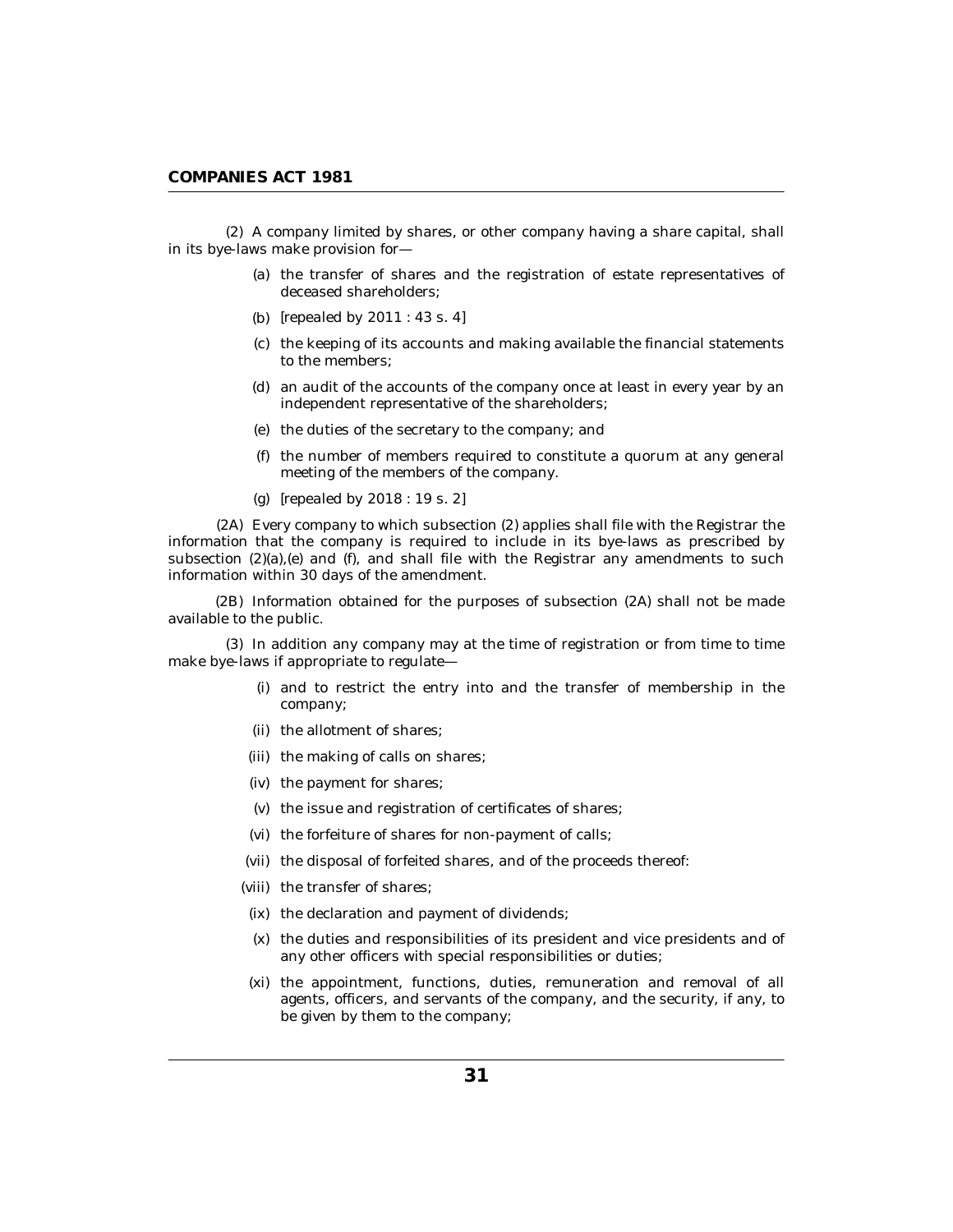- <span id="page-31-0"></span>*[repealed by 2011 : 43 s. 4]* (xii)
- (xiii) the calling of meetings of the company, and of the board of directors, the requirements as to proxies and requisite majorities in voting on any particular matter or class of matters and the procedure at such meetings;
- (xiv) the quorum at meetings of directors;
- (xv) the voting rights and restrictions relating to any class of shares in companies limited by shares, or other company having a share capital, and the voting rights and restrictions of members of companies limited by guarantee including mutual companies;
- (xvi) the imposition and recovery of all penalties and forfeitures admitting of regulation by bye-laws;
- (xvii) the conduct in all other particulars of the affairs of the company, as well as for the application of its funds and profits; and
- (xviii) the use of its common seal and any duplicate common seal.

The persons subscribing their names to the memorandum of association of a (4) company may likewise subscribe their names to bye-laws which shall become operative if approved at the statutory meeting.

The directors of a company may after its registration amend the bye-laws but (5) any such amendment shall be submitted to a general meeting of the company, and shall become operative only to such extent as they are approved at such meeting.

 $(6)$  If default is made in complying with subsection  $(2A)$ , the company and every officer of the company who is in default shall be liable to a default fine.

*[Section 13 amended by 1992:51 effective 1 July 1992; by 1993:37 effective 13 July 1993; by 1994:22 effective 13 July 1994; subsection (2)(f) amended by 2000:29 s.2 effective 11 August 2000; section 13 amended by 2011 : 43 s. 4 effective 18 December 2011; Section 13 amended by 2018 : 5 s. 9 effective 21 March 2018; Section 13 amended by 2018 : 19 s. 2 effective 21 March 2018; Section 13 subsection (2A) amended, and subsection (6) inserted by 2018 : 51 s. 9 effective 10 August 2018]*

#### **Registration of companies**

14 (1) Subject to subsection (4), the Registrar shall maintain a register of companies in such form as he shall determine.

- The memorandum shall be delivered to the Registrar who, if he is satisfied— (2)
	- (a) that the company will be in compliance with this Act; and
	- (b) that, where applicable, the Controller of Foreign Exchange has given permission under the Exchange Control Act 1972 for the issue of shares in the company or the company is exempted under that Act from the requirement for the Controller's permission,

shall register the memorandum, issue a certificate of incorporation showing the date of registration and attach to the certificate a facsimile of the memorandum delivered to him.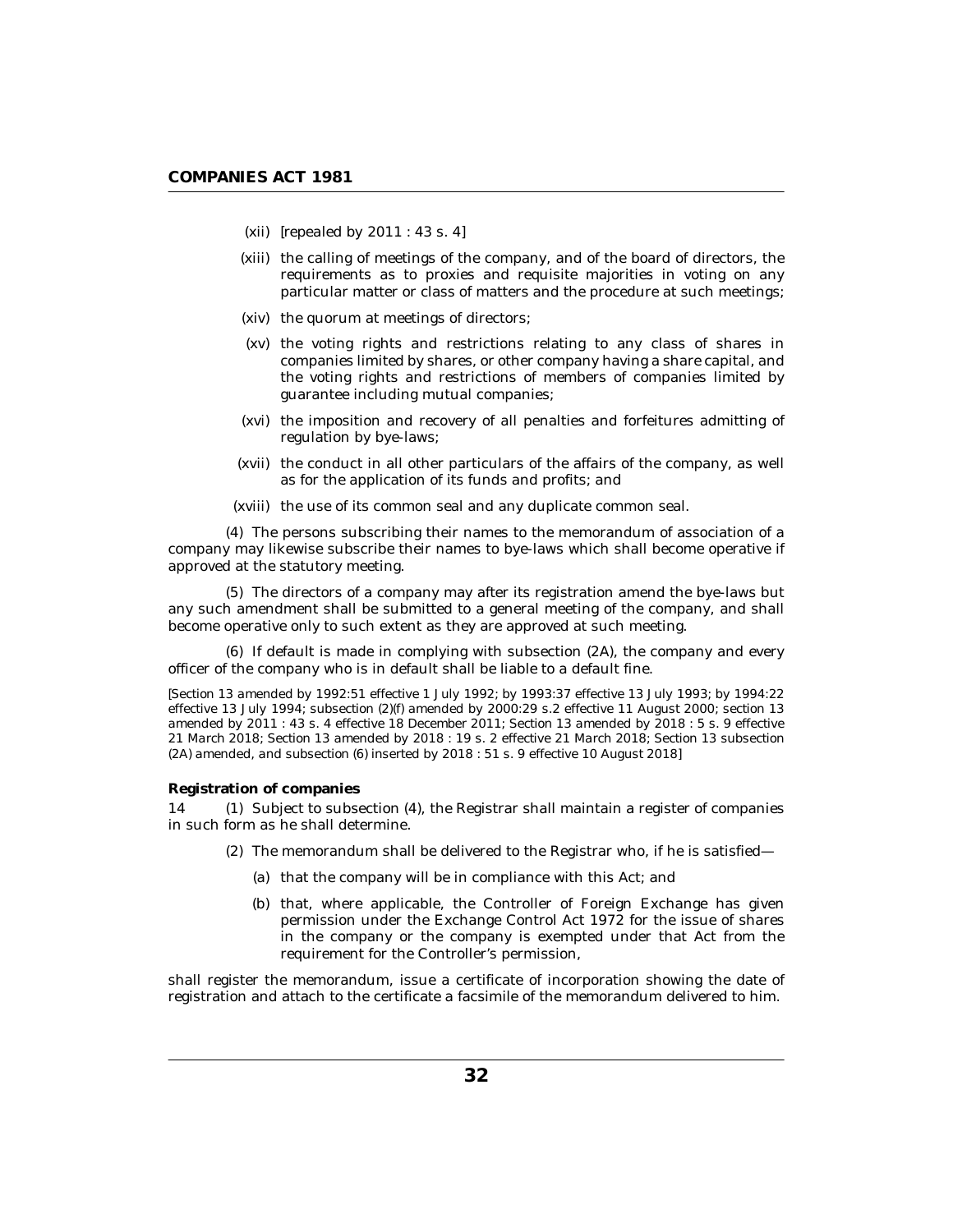<span id="page-32-0"></span>From the date of the registration of a company the subscribers of the (3) memorandum, together with such other persons as may from time to time become members of the company, shall be a body corporate by the name contained in the memorandum, capable forthwith of exercising all the functions of an incorporated company, and having perpetual succession and power to adopt a common seal, but with such liability on the part of the members to contribute to the assets of the company in the event of its being wound up as is mentioned in this Act.

The Registrar shall, in respect of each company registered under this section, (4) enter in the register—

- (a) the name of the company;
- (b) the certificate of incorporation of the company;
- (c) the Memorandum of Association of the company; and
- (d) the address of the registered office of the company.

(5) The register of companies, containing the information entered under subsection (4) and such other information as the Registrar may determine, shall be open to public inspection at the office of the Registrar during normal business hours.

*[Section 14 amended by 1998:35 effective 5 October 1998; subsection (2)(b) amended by 2012 : 32 s. 2 effective 27 July 2012; subsection (1) amended, and subsections (4) and (5) inserted by 2018 : 51 s. 9 effective 10 August 2018]*

**Re-registration of limited liability company as unlimited liability company**

Subject to the provisions of this section, a company which is registered as a company limited by shares may be re-registered as an unlimited liability company in accordance with the requirements of this section.  $14A$ 

(2) No application to re-register a company limited by shares as an unlimited liability company shall be lodged with the Registrar unless such application has been agreed by all the members of the company.

For the purposes of subsection (2) all the members of a company shall be (3) deemed to have agreed at a general meeting if either—

- all the members are present in person or by proxy at the meeting and agree; (a) or
- (b) if some of the members are not present in person or by proxy at the meeting, then, if the members present in person or by proxy at the meeting agree and there are produced at the meeting statements in writing from the members not present in person or by proxy stating that they agree.
- *[Deleted by 1998:35]* (4)

The application shall set out such alterations in the company's memorandum (5) as are requisite in order to conform with the memorandum of a company to be formed as an unlimited liability company and be accompanied by the documents specified in subsection (6).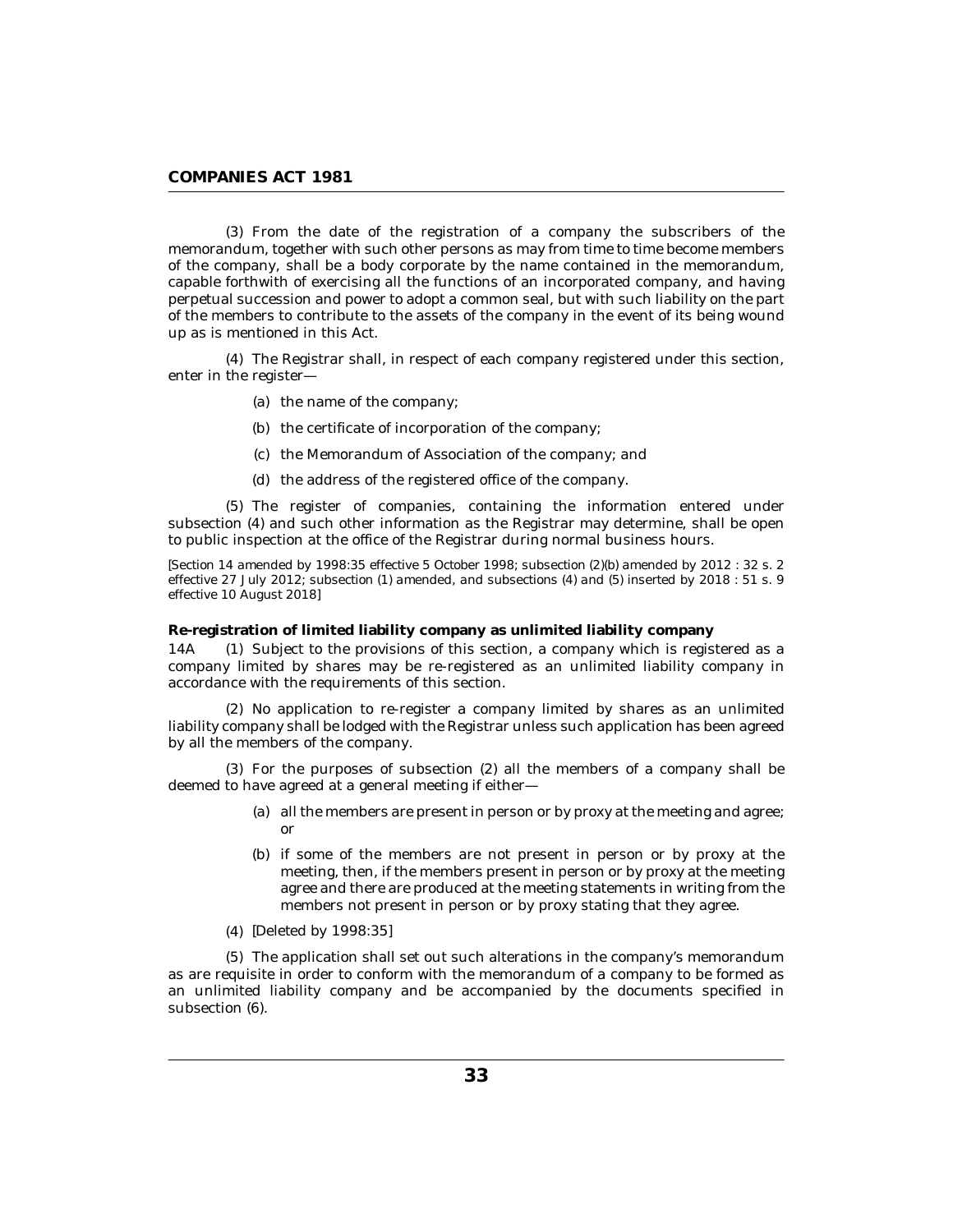- <span id="page-33-0"></span>(6) The documents referred to in subsection (5) are-
	- (a) a certified copy of the agreement referred to in subsection  $(3)(a)$ , or certified copies of the agreement and the written statements referred to in subsection (3)(b); and
	- (b) a statutory declaration made by a director of the company that the persons who have signified their agreement pursuant to subsection (3) constitute the whole membership of the company.
	- *[deleted by 1998:35]* (c)

 $(7)$  Sections 6 and 12 $(7)$  shall apply, with the necessary changes, to a reregistration under this section as they apply to the registration of a company and the registration of a company's memorandum that has been altered.

*[Section 14A inserted by 1994:22 effective 13 July 1994; and amended by 1998:35 effective 5 October 1998; Section 14A subsection (6)(b) amended by 2011 : 43 s. 5 effective 18 December 2011]*

**Re-registration of unlimited liability company as company limited by shares or by guarantee**

Subject to the provisions of this section, a company which is registered as an unlimited liability company may, by resolution passed at a general meeting of members of the company, be re-registered as a company limited by shares or by guarantee in accordance with the requirements of this section. 14B

(2) No application to re-register an unlimited liability company as a company limited by shares or by guarantee shall be lodged with the Registrar unless such application is accompanied by a certified copy of a resolution that it should be so re-registered passed at a general meeting of the company.

The resolution must state whether the company is to be limited by shares or (3) by guarantee and—

- (a) if it is to be limited by shares, must state what the share capital is to be and provide for; or
- (b) if it is to be limited by guarantee, must provide for,

the making of such alterations to its memorandum and bye-laws as are necessary to bring them (in substance and in form) into conformity with the requirements of this Act with respect to the memorandum and bye-laws of a company so limited.

The application shall be accompanied by a written copy of the memorandum (4) of the company as altered by the resolution.

 $(5)$  Sections 6 and 12 $(7)$  shall apply, with the necessary changes, to a reregistration under this section as they apply to the registration of a company and the registration of a company's memorandum that has been altered.

*[Section 14B inserted by 2000:29 s.3 effective 11 August 2000]*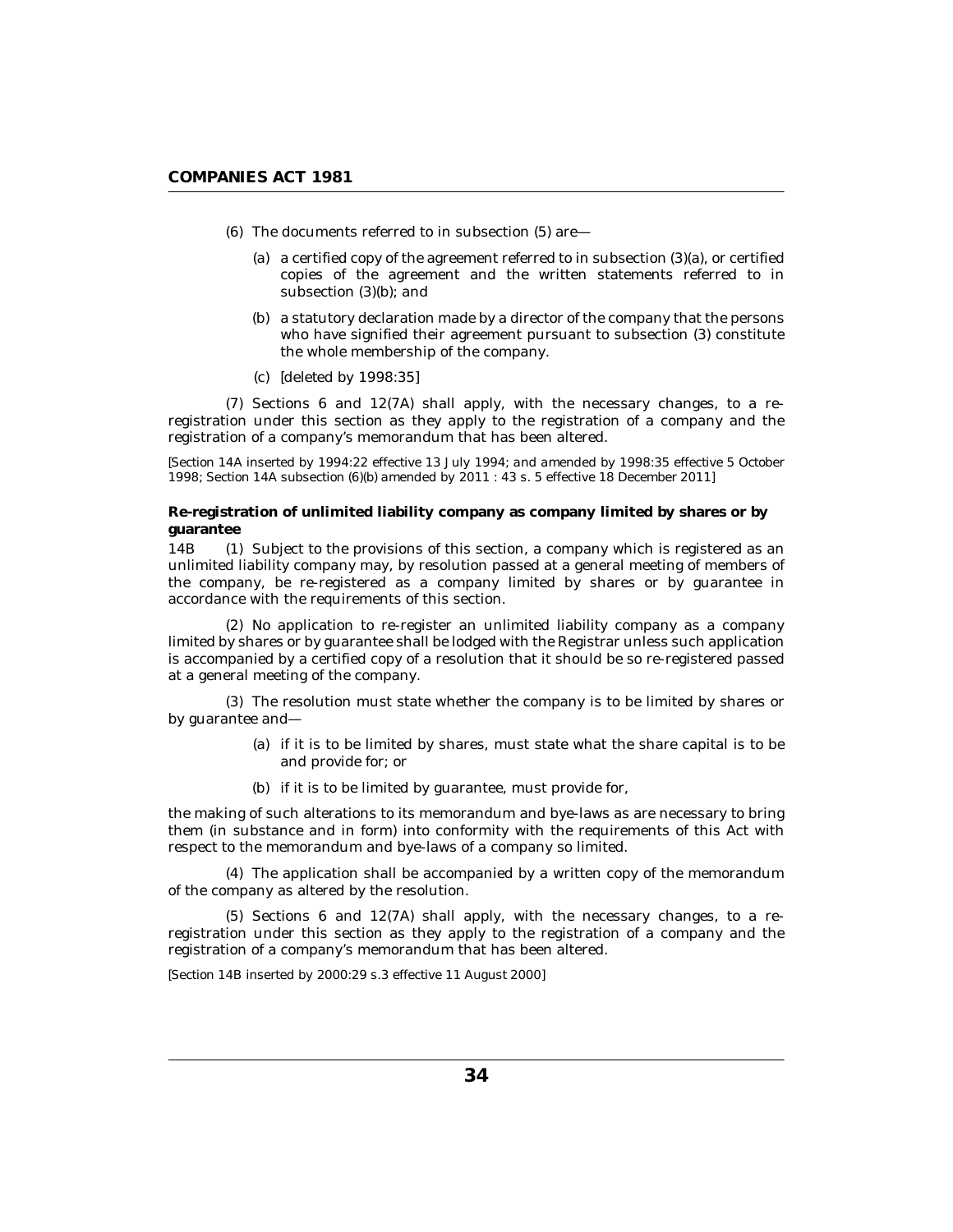#### <span id="page-34-0"></span>**Certificate of incorporation to be conclusive evidence**

No defect in the formalities leading up to the incorporation of a company shall affect the validity of its incorporation and the certificate of incorporation shall be conclusive evidence of the due incorporation of the company and the date of its incorporation. 15

#### **Effect of memorandum and bye-laws**

16 (1) Subject to this Act the memorandum of association when registered and the bye-laws when approved shall bind the company and the members thereof to the same extent as if they respectively had been signed and sealed by each member, and contained covenants on the part of each member to observe all the provisions of the memorandum and of the bye-laws.

All money payable by any member to the company under the memorandum or (2) bye-laws shall be a debt due from him to the company.

*[Deleted by 1994:22]* (3)

#### *[Section 16 amended by 1994:22 effective 13 July 1994]*

**Alterations in memorandum or bye-laws increasing liability to contribute to share capital not to bind existing members without consent**

Notwithstanding anything in the memorandum or bye-laws of a company, no member of the company shall be bound by an alteration made in the memorandum or byelaws after the date on which he became a member, if and so far as the alteration requires him to take or subscribe for more shares than the number held by him at the date on which the alteration is made, or in any way increases his liability as at that date to contribute to the share capital of, or otherwise to pay money to, the company: 17

Provided that this section shall not apply where the member agrees in writing, either before or after the alteration is made, to be bound thereby.

#### **Copies of memorandum and bye-laws to be given to members**

 $(1)$  A company shall, on being so required by a member send him a copy including all alterations of the memorandum of the company, the Act establishing the company or its bye-laws subject to the payment by the member of the cost thereof. 18

(2) If a company makes default in complying with this section, the company and every officer of the company who is in default shall be liable to a fine of fifty dollars.

#### **Definition of member**

19 (1) The subscribers to the memorandum of a company shall be deemed to have agreed to become members of the company, and on its registration shall be entered as members in its register of members but in the case of a company limited by shares, or other company having a share capital, only if shares have been allotted to them.

Every other person who agrees to become a member of a company, and whose (2) name is entered in its register of members, shall be a member of the company.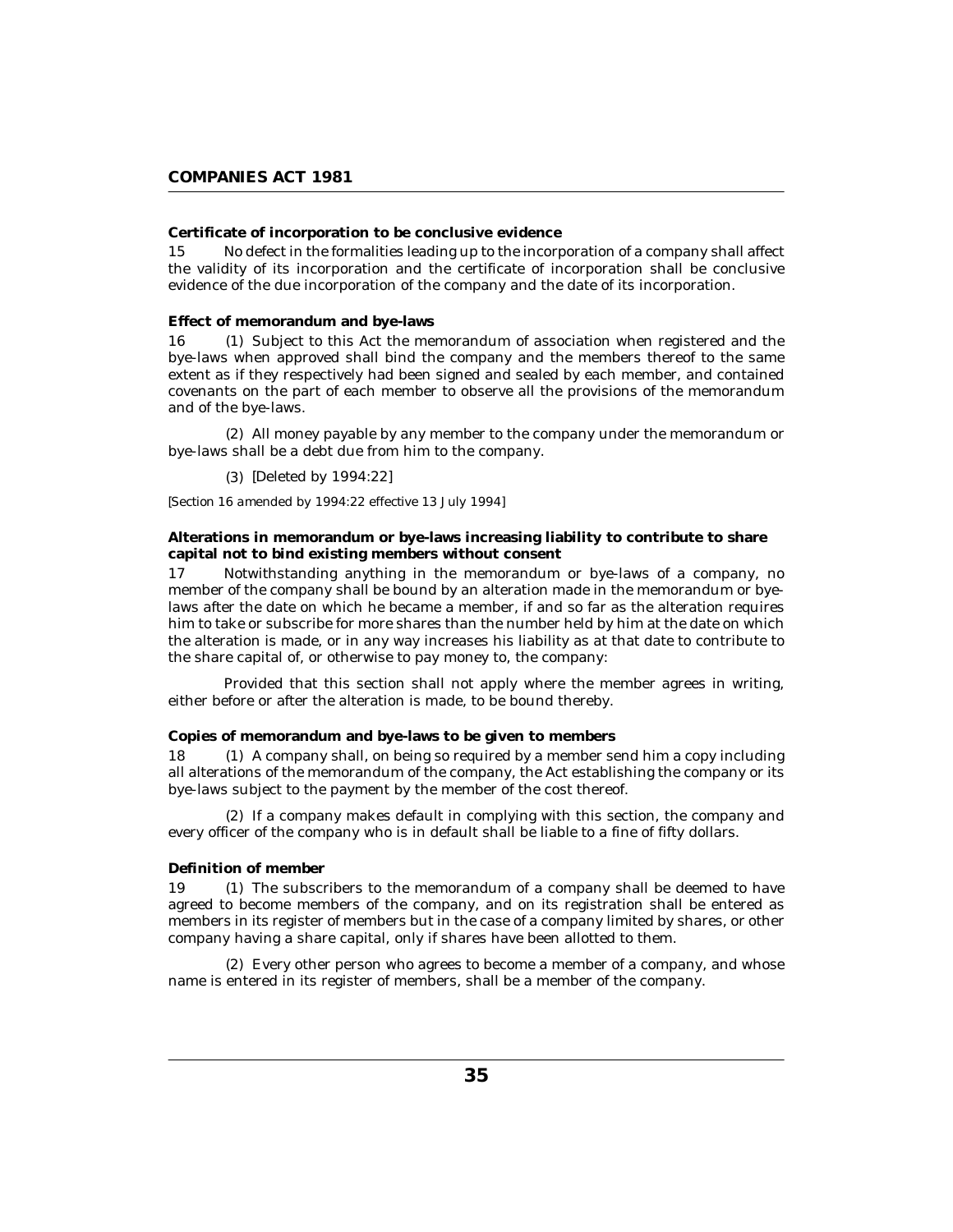<span id="page-35-0"></span>(3) In this section "register of members" includes any branch register kept under section 65.

*[Section 19 amended by 1994:22 effective 13 July 1994; subsection (3) added by 1999:25 s.2 effective 23 July 1999]*

*[Repealed by 1993:37]* 20

#### **Form of contracts**

21 (1) Contracts on behalf of a company may be made as follows:

- (a) a contract, which if made between private persons would by law be required to be under seal, may be made on behalf of the company in writing—
	- (i) signed by any person acting under the express or implied authority of the company,
	- (ii) executed under the common seal of the company, or
	- (iii) signed or executed in such other manner as the bye-laws of the company may provide.
- (b) a contract which if made between private persons would be by law required to be in writing, signed by the parties to be charged therewith, may be made on behalf of the company in writing signed by any person acting under its authority, express or implied;
- a contract which if made between private persons would by law be valid (c) although made by parol only, and not reduced into writing, may be made by parol on behalf of the company by any person acting under its authority, express or implied.

A contract made according to this section shall be effectual in law, and shall (2) bind the company and its successors and all other parties thereto.

A contract made according to this section may be varied or discharged in the (3) same manner in which it is authorized by this section to be made.

Where a contract purports to be made by a company or by a person as agent (4) for a company, at a time when the company has not yet been formed, then subject to any agreement to the contrary, the contract shall have effect as a contract entered into by the person purporting to act for the company or as agent for it and he shall be personally liable on the contract accordingly.

Any contract purported to be made in the manner set out in subsection (4) may (5) subsequently be unilaterally adopted by the company and the company shall thereupon become a party thereto to the same extent as if the contract had been made after the incorporation and in substitution for and discharge of the agent or person purporting to act on its behalf.

*[section 21 amended by 1993:37 effective July 13 1993; subsection (1)(a) substituted by 2006:40 s.10 effective 29 December 2006]*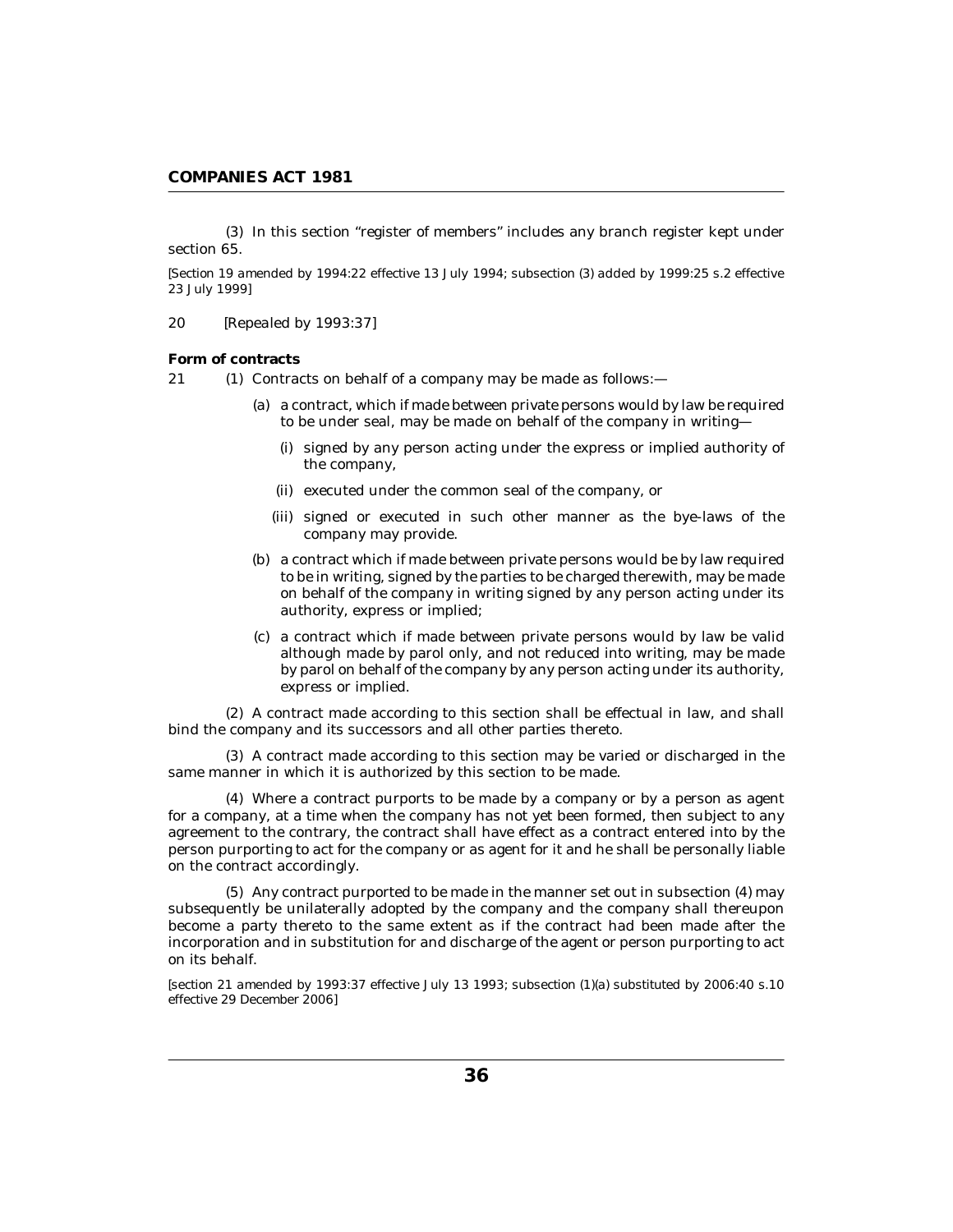# **Bills of exchange and promissory notes**

A bill of exchange or promissory note shall be deemed to have been made, accepted or endorsed on behalf of a company if made, accepted or endorsed in the name of, or by or on behalf or on account of the company by any person acting under its authority and if so endorsed the person signing the endorsement shall not be liable thereon. 22

### **Execution of documents**

23 (1) A company may, in writing, authorize any person, either generally or in respect of any specified matter, as its agent, to sign or execute deeds, instruments or other documents on its behalf in any place inside or outside Bermuda.

A deed, instrument or document signed or executed by an authorized agent on (2) behalf of the company binds the company.

(3) A company may, but need not, have a common seal and one or more duplicate common seals for use in any place inside or outside Bermuda.

If a common seal or duplicate common seal is to be affixed to a deed, instrument (4) or document, the affixing of the seal shall be attested to by the signature of at least one person who is a director or the secretary of the company or a person expressly authorized to sign, or in such other manner as the bye-laws of the company may provide.

A deed, instrument or document to which the common seal, or duplicate (5) common seal, of the company is duly affixed binds the company.

*[section 23 amended by 1992:51 effective 1 July 1992; and repealed and replaced by 2006:40 s.11 effective 29 December 2006]*

## **Authentication of documents**

A document or proceeding requiring authentication by a company may be signed by a director, secretary or other authorized officer of the company, and need not be under its common seal. 24

### **Agreement not to exercise powers**

Notwithstanding anything in this Act or in any rule of law, and subject to its memorandum and bye-laws, a company may agree that any of the powers in section 10, 10A, 12, 13, 45, 46, 93, 106, 161 or 201 that are reserved to members of the company shall, in whole or in part, not be exercised. 24A

*[section 24A inserted by 2006:40 s.12 effective 29 December 2006]*

# **Correction of filed documents**

Whenever any document required to be filed with the Registrar under any provision of this Act has been so filed and is found to contain inaccuracies, or was defectively or erroneously executed, such document may be corrected by filing with the Registrar a request to correct the document in such form as the Registrar shall determine. 24B

A document corrected in accordance with this section shall be effective as of (2) the date the original document was filed, except as to those persons who are substantially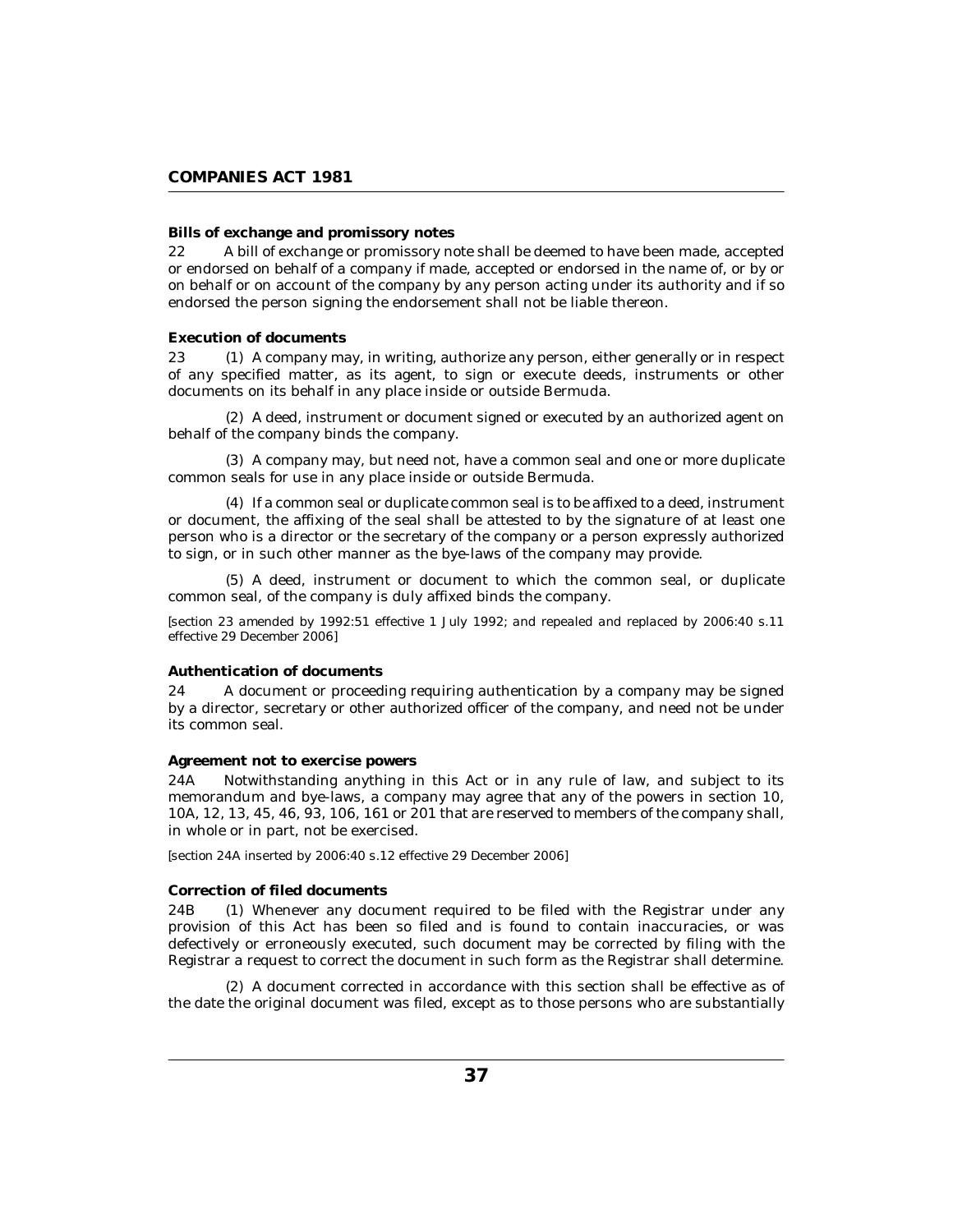and adversely affected by the correction, and as to those persons the document as corrected shall be effective from the filing date.

*[Section 24B inserted by 2020 : 52 s. 2(3) effective 31 May 2021]*

# **PART III**

# **PROSPECTUSES AND PUBLIC OFFERS**

**Interpretation of Part III**

- 25 (1) In this Part unless the context otherwise requires—
	- "company" includes any association of persons seeking to be registered as such a company;
	- "expert" includes engineer, valuer, accountant and any other person whose profession gives authority to a statement made by him;
	- "promoter" means a promoter who was party to the preparation of the prospectus, but does not include any person by reason of his acting in a professional capacity for persons engaged in procuring the formation of the company;
	- "share" includes debentures, units or sub-units of a unit trust or a warrant conferring an option to acquire shares;

 $(1A)$  This Part shall not apply to any exempted company, and in this Part "company" shall be construed accordingly.

Any reference in this Act to offering shares to the public shall, subject to any (2) provision to the contrary contained therein, be construed as including a reference to offering them to any section of the public, and references in this Act or in a company's bye-laws to invitations to the public to subscribe for shares shall, subject as aforesaid, be similarly construed.

- (3) For the purposes of this Part-
	- (a) a statement included in a prospectus shall be deemed to be untrue if it is misleading in the form and context in which it is included; and
	- a statement shall be deemed to be included in a prospectus if it is contained (b) therein or in any report or memorandum appearing on the face thereof or by reference incorporated therein or issued therewith.

(4) Subsection (2) shall not be taken as requiring any offer or invitation to be treated as made to the public if it is—

- (a) an offer to existing holders of shares in the company of the same class as the shares comprised in the offer without any right of renunciation; or
- (b) an offer without any right of renunciation to the holders of convertible debentures or debentures having subscription rights in respect of shares into or in respect of which the right of conversion or subscription exists; or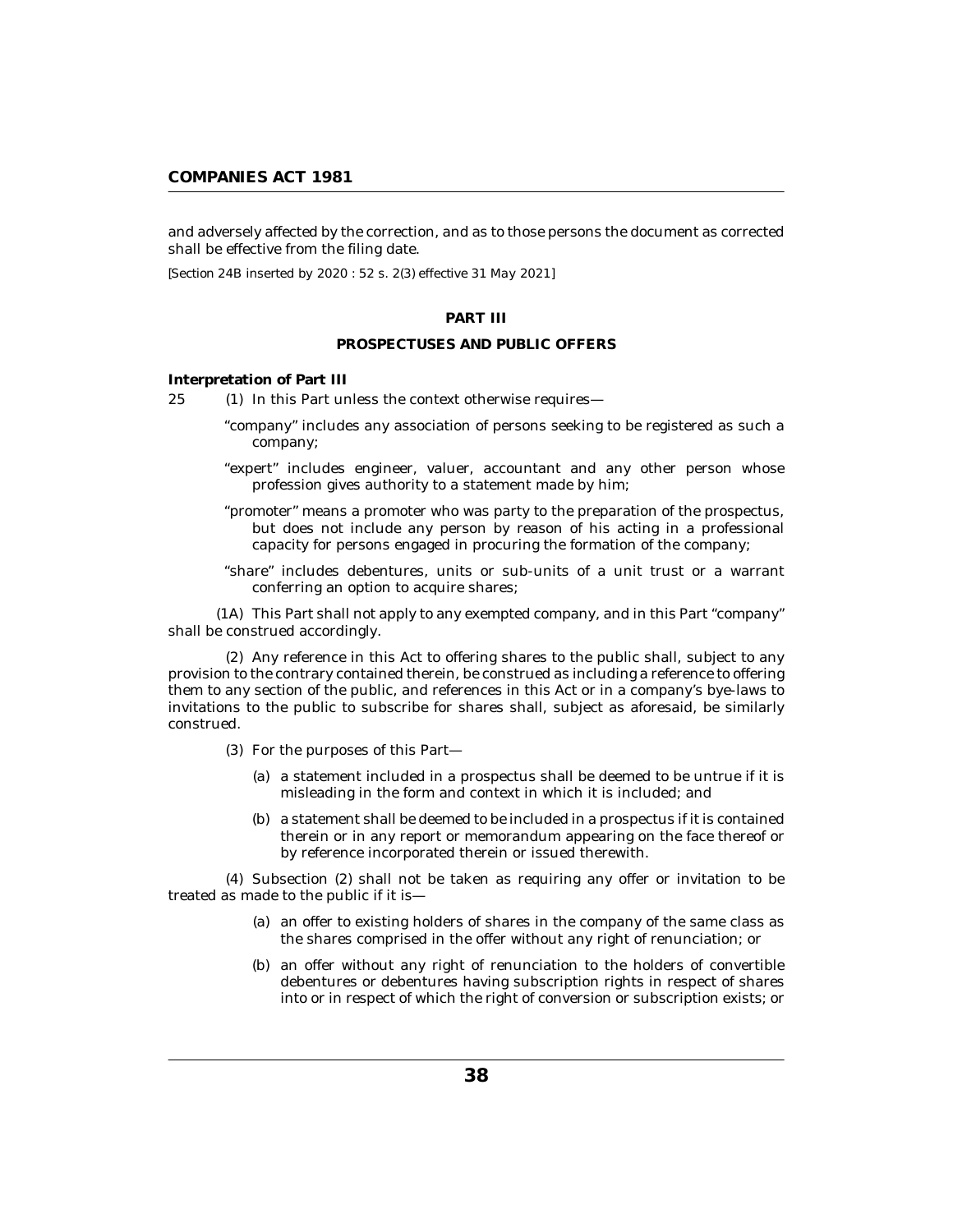- (c) an offer certified in writing by an officer of the company on behalf of the board of directors to be an offer which the board considers as not being calculated to result, directly or indirectly, in the shares becoming available—
	- (i) in the case of a local company, to more than 20 persons; and
	- (ii) in the case of an exempted company, or a permit company to more that 35 persons; or
- (d) an offer having a private character; or
- an offer certified in writing by an officer of the company on behalf of the (e) board of directors to be an offer which the board considers as not being calculated to result, directly or indirectly, in shares becoming available to persons other than persons whose ordinary business involves the acquisition, disposal or holding of shares, whether as principal or agent.

 $(4A)$  For the purposes of subsection  $4(d)$ , an offer that is made in consideration of or in connection with the provision of services to a company by employees, independent contractors, directors or officers of a company, or of any affiliate or subsidiary of a company (wherever incorporated or established), including an offer made to any person pursuant to an employees' share scheme or other employees' incentive plan, is of a private character.

 $(4B)$  For the purposes of subsection  $(4)(d)$ , an offer does not have a private character solely by reason that the offer is made to members or debenture holders of the company.

The Minister may, on the application by or on behalf of a company, direct that (5) the provisions of Part III or any provision of that Part and section 35 shall not apply to a proposed offer of shares.

A direction of the Minister given under subsection (5) may be subject to (6) conditions and may at any time be revoked by the Minister.

A direction of the Minister given under subsection (5) is not a statutory (7) instrument having legislative effect.

*[Section 25 amended by 1992:51 effective 1 July 1992; by 1997:21 effective 2 September 1997; by 1998:35 effective 5 October 1998; subsection (1) amended by 2003:1 s.4 effective 14 February 2003; subsections (2) and (4)(d) amended, and (4A) and (4B) inserted, by 2006:40 s.13 effective 29 December 2006; Section 25 subsection (1A) inserted by 2020 : 52 s. 2 effective 5 February 2021]*

**Company offering shares to public shall publish a prospectus**

26 (1) Subject to subsection (1A) and to any other enactment, no company shall offer shares to the public unless prior to such offer it publishes in writing a prospectus, and prior to or as soon as reasonably practicable after publication of such a prospectus, the company shall file with the Registrar, a copy signed by or on behalf of all of the directors or provisional directors of the company.

 $(1A)$  It is not necessary to publish and file a prospectus under subsection  $(1)$ , at any time or in any circumstances, where—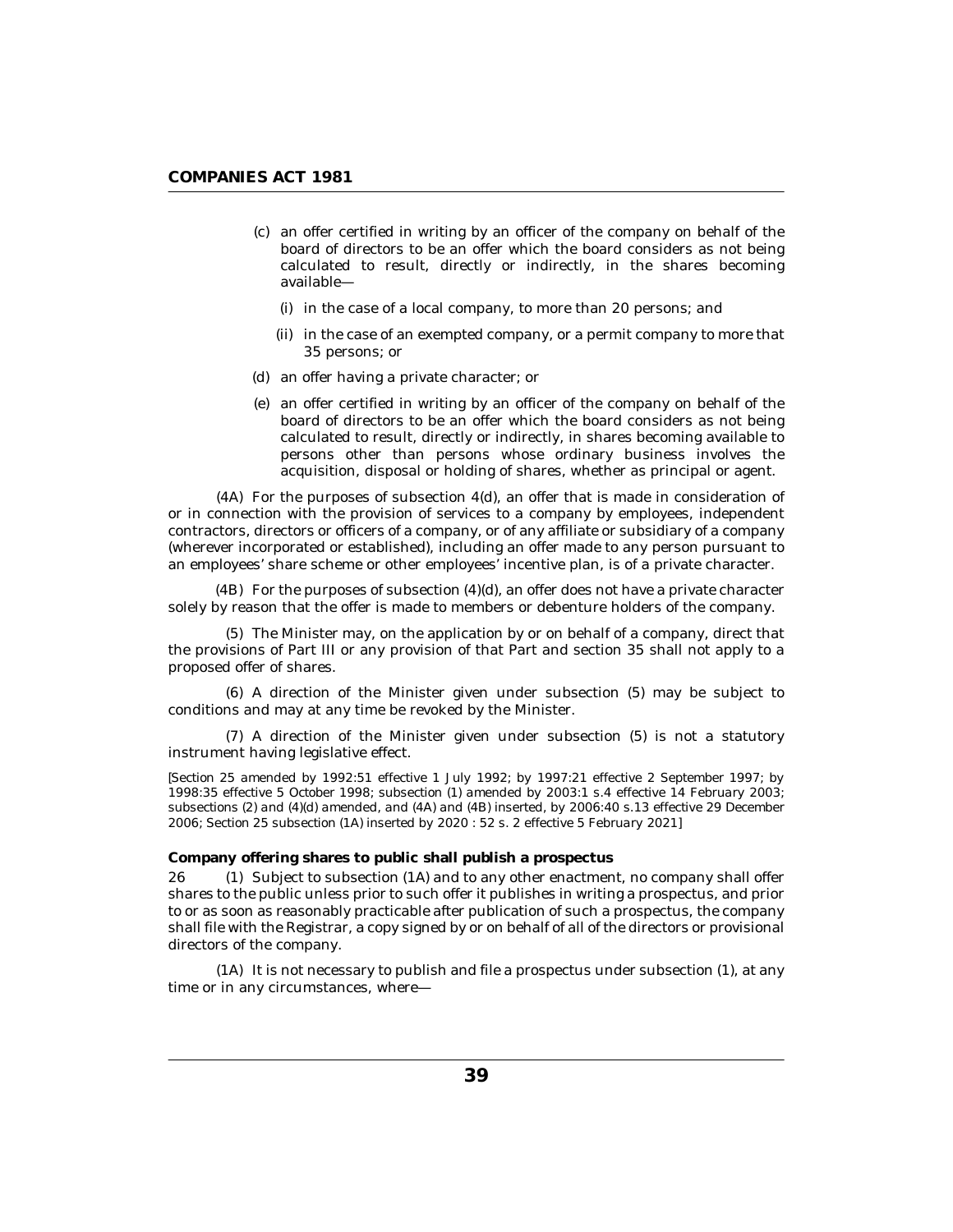- (a) the shares are listed on an appointed stock exchange, or an application has been made for the shares to be so listed, and the rules of the appointed stock exchange do not require the company to publish and file a prospectus at such time or in such circumstances;
- (b) the company is subject to the rules or regulations of a competent regulatory authority and such rules or regulations do not require the company to publish and file a prospectus at such time or in such circumstances, except where exemption from publication and filing of a prospectus is given by reason of the offer being made only to persons who are resident outside the jurisdiction of the authority; or
- (c) an appointed stock exchange or any competent regulatory authority has received or otherwise accepted a prospectus or other document in connection with the offer of shares to the public.

(2) The Registrar shall not accept for filing a copy of a prospectus unless it is accompanied by a certificate signed by an attorney certifying that the prospectus contains the particulars required by section  $27(1)$  and is accompanied by a written statement from the auditor of the company, dated within seven days prior to the date of such filing, which confirms—

- (a) the auditor's consent to the inclusion of his name in the prospectus to be issued by the company as having accepted the appointment as auditor of the company; or
- (b) the auditor's consent to the inclusion in that prospectus of any or all reports prepared by him.

The directors, provisional directors and promoters of any company that fails to (3) comply with this section shall each be liable to a fine of one thousand dollars.

*[Section 26 amended by 1992:51 effective 1 July 1992; by 1995:33 effective 7 July 1995; by 1999:25 s.3 effective 23 July 1999; subsections (1) and (1A) substituted by 2003:1 s.5 effective 14 February 2003; subsections (1A)(a) and (2)(b) amended by 2006:40 s.14 effective 29 December 2006; Section 26 subsections (1A)(a) and (b) amended and subsection (1A)(c) inserted by 2013 : 16 s. 2 effective 24 June 2013; Section 26 subsection (1A)(c) inserted by 2013 : 16 s. 2 effective 24 June 2013Section 26 amended by 1992:51 effective 1 July 1992; by 1995:33 effective 7 July 1995; by 1999:25 s.3 effective 23 July 1999; subsections (1) and (1A) substituted by 2003:1 s.5 effective 14 February 2003; subsections (1A)(a) and (2)(b) amended by 2006:40 s.14 effective 29 December 2006; Section 26 subsections (1A)(a) and (b) amended, subsection (1A)(c) inserted and subsection (2) repealed and substituted by 2013 : 16 s. 2 effective 24 June 2013]*

#### **Contents of a prospectus**

27 (1) Every prospectus shall contain or there shall be attached thereto documents showing—

- (a) the names, descriptions and addresses of the promoters, officers or proposed officers;
- (b) the business or proposed business of the company;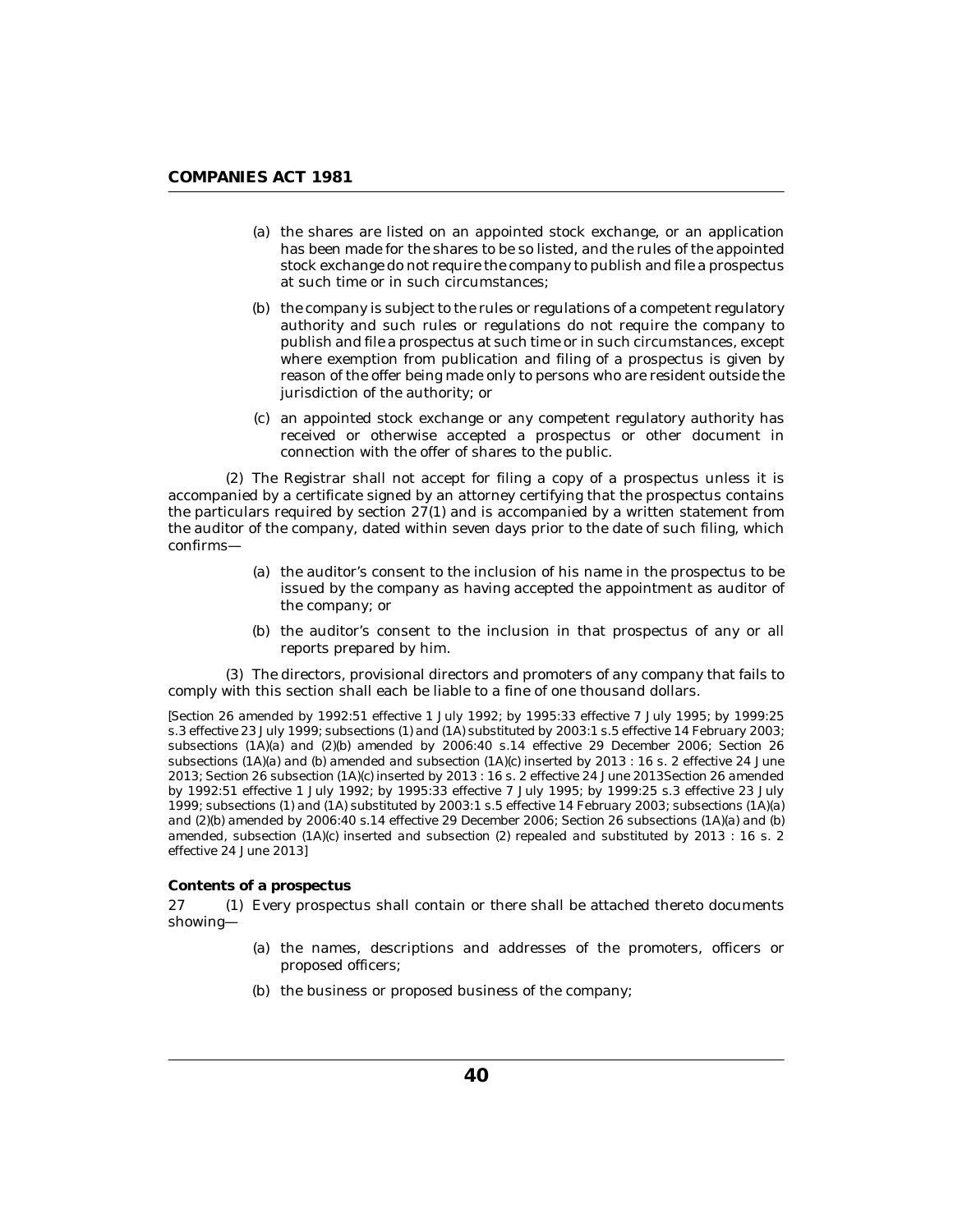- (c) the minimum subscription which, in the opinion of the promoters, directors or provisional directors must be raised under section 28;
- (d) any rights or restrictions on the shares that are being offered;
- all commissions payable on the sale of the shares referred to in the (e) prospectus and the net amount receivable by the company in respect of the sale;
- (f) the name and address of any person who owns five percent or more of the shares of the company:

Provided that this paragraph shall not apply to an exempted company or a permit company;

- any shareholding in the company of an officer of the company; (g)
- financial statements of the company prepared in such manner and (h) containing such information as may be required by rules made under section 34;
- a report or statement by the auditor of the company prepared in such (i) manner and containing such information as shall be required by rules made under section 34;
- (j) the date and time of the opening and closing of subscription lists.

Where a company is not required by this Part to publish and file a prospectus (2) then subsection (1) shall not apply.

*[Section 27 amended by 1992:51 effective 1 July 1992; by 1995:33 effective 7 July 1995; and by 1997:21 effective 2 September 1997; Section 27 subsection (2) repealed and substituted by 2013 : 16 s. 3 effective 24 June 2013]*

**Minimum amount required to be raised to be stated in prospectus**

- 28 (1) Every prospectus shall contain the following particulars—
	- (a) the minimum subscription which must be raised by the issue of shares in order to provide the sums, or, if any part thereof is to be defrayed in any other manner, the balance of the sums, required to be provided in respect of each of the following matters
		- (i) the purchase price of any assets purchased or to be purchased which is to be defrayed in whole or in part out of the proceeds of the issue;
		- (ii) any preliminary expenses payable by the company, and any commission so payable to any person in consideration of his agreeing to subscribe for, or of his procuring or agreeing to procure subscriptions for, any shares in the company;
		- (iii) the repayment of any moneys borrowed by the company in respect of any of the foregoing matters;
		- (iv) working capital; and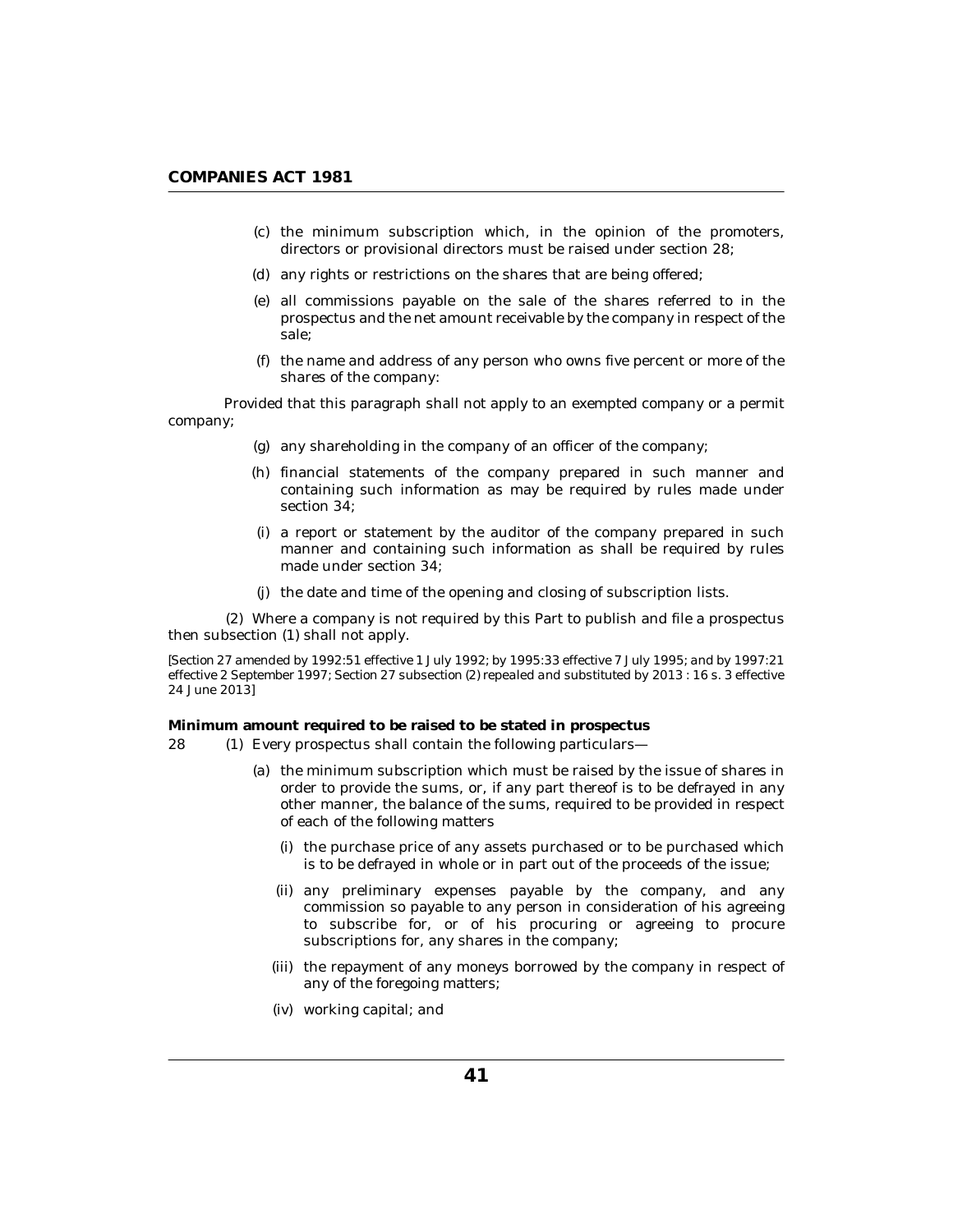(b) the amounts to be provided in respect of the matters aforesaid otherwise than out of the proceeds of the issue and the sources out of which those amounts are to be provided.

Where a company is not required by this Part to publish and file a prospectus (2) then subsection (1) shall not apply.

*[Section 28(2) added by 2000:29 s.4 effective 11 August 2000; subsection (2) repealed and substituted by 2013 : 16 s. 4 effective 24 June 2013]*

**Companies continuously offering shares to the public**

Where— 29

- (a) any company continuously over a period offers shares to the public; and
- (b) any of the particulars in a prospectus issued by that company ceases to be accurate in a material respect,

the company, as soon as reasonably practicable after becoming aware of that fact, shall—

- (c) publish supplementary particulars disclosing the material changes; and
- (d) file a copy of the supplementary particulars with the Registrar.
- *[Deleted by 2001:30]* (e)

Each of the directors of any company that fails to comply with this section shall (2) be liable to a fine of one thousand dollars.

*[Section 29 amended by 1992:51 effective 1 July 1992; subsection (1) substituted by 2000:29 s.5 effective 11 August 2000; subsection (1)(e) deleted by 2001:30 s.3 effective 14 August 2001]*

**Offences relating to the issue of a prospectus**

Any person who makes or authorizes the making of an untrue statement in a prospectus unless he proves either that the statement was immaterial or that at the time he made the statement he had reasonable grounds to believe it was true shall be liable— 30

- (a) on conviction on indictment, to imprisonment for period of five years or to a fine of five thousand dollars or to both such imprisonment and fine; or
- (b) on summary conviction to imprisonment for a period of one year or to a fine of two thousand dollars or to both such imprisonment and fine.

**Civil liability for mis-statements in prospectus**

Where a prospectus invites persons to subscribe for shares in a company, the 31 (1) following persons shall be liable to pay compensation to all persons who subscribe for any shares on the faith of the prospectus for the loss or damage they may have sustained by reason of any untrue statement included therein that is to say—

> $(a)$  every person who is an officer of the company a the time of the issue of the prospectus;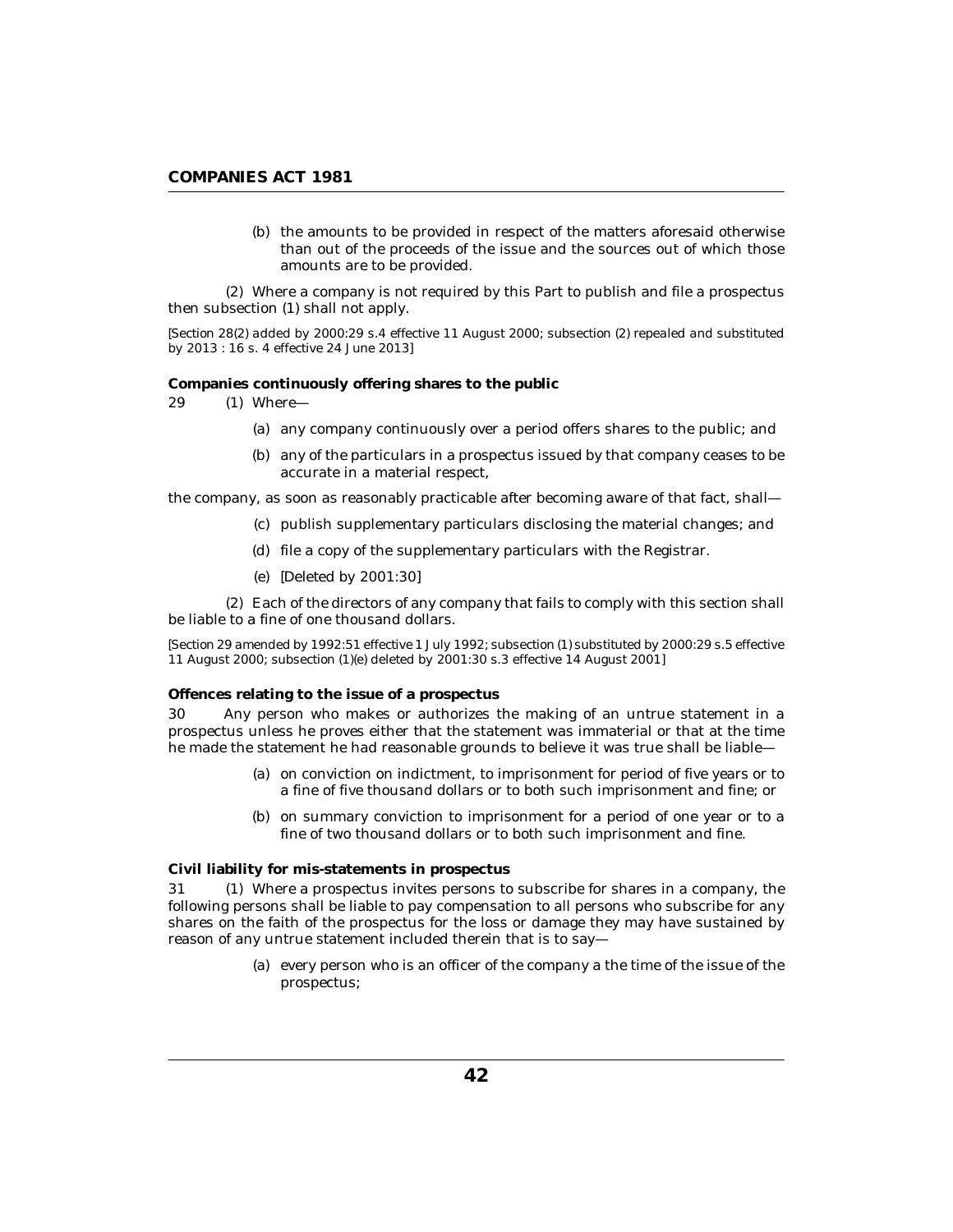- (b) every person who has authorized himself to be named and is named in the prospectus as an officer or a having agreed to become an officer either immediately or after an interval of time;
- (c) every person being a promoter of the company; and
- (d) every person who has authorized the issue to the public of the prospectus.
- (2) No person shall be liable under subsection (1) if he proves—
	- (a) that, having consented to become an officer of the company, he withdrew his consent before the issue of the prospectus, and that it was issued without his authority or consent; or
	- (b) that the prospectus was issued without his knowledge or consent, and that on becoming aware of its issue he forthwith gave reasonable public notice that it was issued without his knowledge or consent; or
	- (c) that, after the issue of the prospectus and before allotment thereunder, he, on becoming aware of an untrue statement therein, withdrew his consent thereto and gave reasonable public notice of the withdrawal and of the reason therefor; or
	- (d) that
		- as regards every untrue statement not purporting to be made on the (i) authority of an expert or of a public official document or statement, he had reasonable ground to believe, and did up to the time of the allotment of the shares believe, that the statement was true; and
		- (ii) as regards every untrue statement purporting to be a statement by an expert or contained in what purports to be a copy of or extract from a report or valuation of an expert, it fairly represented the statement, or was a correct and fair copy of or extract from the report or valuation, and he had reasonable ground to believe and did up to the time of the issue of the prospectus believe that the person making the statement was competent to make it and had not withdrawn or altered it; and
		- (iii) as regards every untrue statement purporting to be a statement made by an official person or contained in what purports to be a copy of or extract from a public official document, it was a correct and fair representation of the statement or copy of or extract from the document.
- Where the prospectus contains— (3)
	- (a) the name of a person as an officer of the company or as having agreed to become an officer of the company thereof, and he has not consented to become an officer, or has withdrawn his consent before the issue of the prospectus, and has not authorized or consented to the issue thereof; or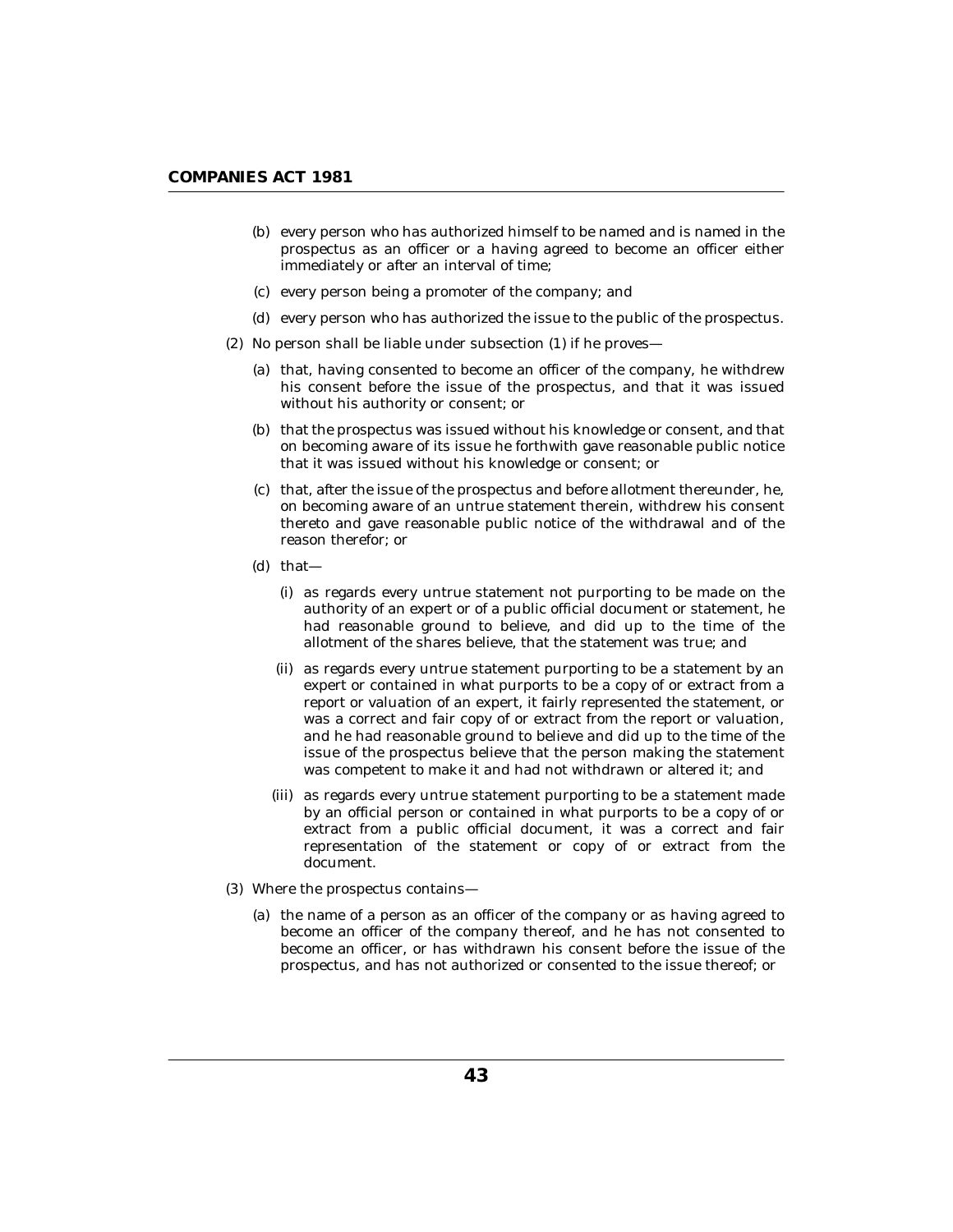(b) a statement by an expert or contains what purports to be a copy of or extract from a report or valuation of an expert, which the expert has withdrawn or altered,

the officers of the company, except any without whose knowledge or consent the prospectus was issued, and any other person who authorized the issue thereof shall be liable to indemnify the person named as aforesaid or whose consent was required as aforesaid, as the case may be, against all damages, costs and expenses to which he may be made liable by reason of his name having been inserted in the prospectus or of the inclusion therein of a statement purporting to be made by him as an expert, as the case may be, or in defending himself against any action or legal proceeding brought against him in respect thereof:

Provided that a person shall not be deemed for the purposes of this subsection to have authorized the issue of a prospectus by reason only of the inclusion therein of a statement purporting to be made by him as an expert.

### **When experts are not liable**

A person referred to as an expert in a prospectus shall not be liable under section 30 or 31 if any untrue statement was not made by him or that as regards any untrue statement made by him he was competent to make the statement and had reasonable grounds to believe and did believe up to the date of the issue of the prospectus that it was true or on becoming aware that the statement was untrue before the issue of the prospectus he had given reasonable public notice of his disassociation from the prospectus and the reasons therefor. 32

# **Restriction on alteration of terms mentioned in prospectus**

A company limited by shares , or other company having a share capital, shall not prior to the statutory meeting vary the terms of a contract referred to in a prospectus. 33

*[Section 33 amended by 1994:22 effective 13 July 1994]*

# **Rules**

The Minister after consultation with the Chartered Professional Accountants of Bermuda may make rules providing for— 34

- (a) the information that shall be contained in, and the copies of documents that shall be attached to, any financial statement required to be attached to a prospectus by section  $27(1)(h)$ ; and
- (b) the information that shall be contained in any report or statement of an auditor required to be attached to a prospectus by section 27(1)(i).

*[Section 34 replaced by 1995:33 effective 7 July 1995; amended by 2014 : 8 s. 16 effective 11 April 2014]*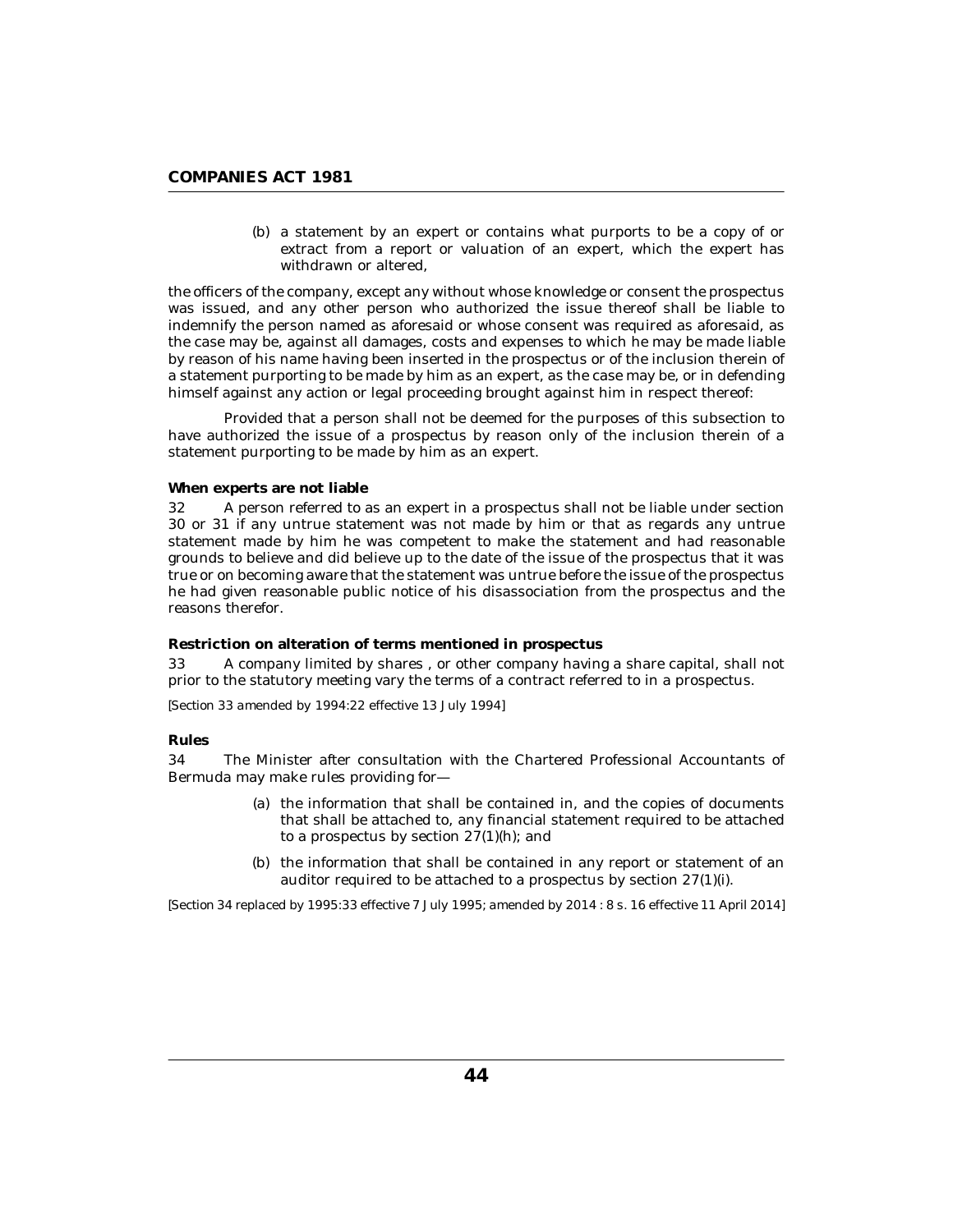# **PART IIIA**

# **INITIAL COIN OFFERING**

[Repealed by 2020 : 18 s. 84] *[Part IIIA repealed by 2020 : 18 s. 84 effective 6 May 2020]*

**Interpretation of Part IIIA** *[Repealed by 2020 : 18 s. 84] [Section 34A repealed by 2020 : 18 s. 84 effective 6 May 2020]* 34A

**Restriction on issuing Initial Coin Offering** *[Repealed by 2020 : 18 s. 84]* 34B

*[Section 34B repealed by 2020 : 18 s. 84 effective 6 May 2020]*

**Company offering digital assets to public shall publish an ICO offer document** *[Repealed by 2020 : 18 s. 84]* 34C

*[Section 34C repealed by 2020 : 18 s. 84 effective 6 May 2020]*

**Contents of an ICO offer document** *[Repealed by 2020 : 18 s. 84] [Section 34D repealed by 2020 : 18 s. 84 effective 6 May 2020]* 34D

**Companies offering digital assets to the public**

*[Repealed by 2020 : 18 s. 84]* 34E

*[Section 34E repealed by 2020 : 18 s. 84 effective 6 May 2020]*

**Providing a communication facility; cooling-off rights** *[Repealed by 2020 : 18 s. 84]* 34F

*[Section 34F repealed by 2020 : 18 s. 84 effective 6 May 2020]*

**General Initial Coin Offering risk warning** *[Repealed by 2020 : 18 s. 84]* 34G

*[Section 34G repealed by 2020 : 18 s. 84 effective 6 May 2020]*

**Identification of persons in relation to ICO offer document** *[Repealed by 2020 : 18 s. 84] [Section 34H repealed by 2020 : 18 s. 84 effective 6 May 2020]* 34H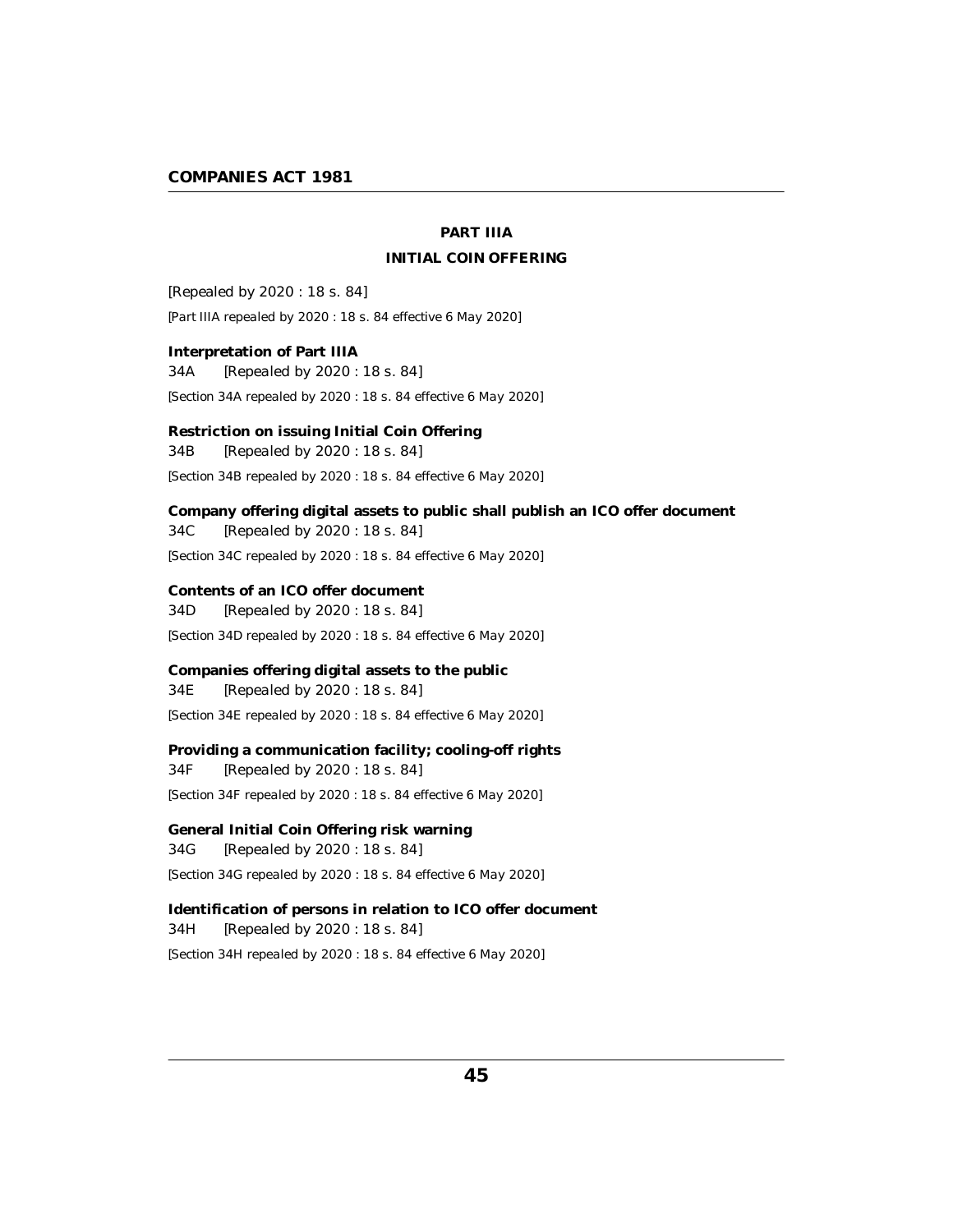**Security of digital assets, confidentiality, disclosure of information** *[Repealed by 2020 : 18 s. 84] [Section 34I repealed by 2020 : 18 s. 84 effective 6 May 2020]* **Offences relating to the issue of an Initial Coin Offering** *[Repealed by 2020 : 18 s. 84] [Section 34J repealed by 2020 : 18 s. 84 effective 6 May 2020]* **Civil liability for mis-statements in ICO offer document** *[Repealed by 2020 : 18 s. 84] [Section 34K repealed by 2020 : 18 s. 84 effective 6 May 2020]* 34I 34J 34K

**When experts are not liable** *[Repealed by 2020 : 18 s. 84] [Section 34L repealed by 2020 : 18 s. 84 effective 6 May 2020]* 34L

**Regulations** *[Repealed by 2020 : 18 s. 84]* 34M

*[Section 34M repealed by 2020 : 18 s. 84 effective 6 May 2020]*

**Code of Conduct** *[Repealed by 2020 : 18 s. 84]* 34N

*[Section 34N repealed by 2020 : 18 s. 84 effective 6 May 2020]*

**Power to obtain information and reports** *[Repealed by 2020 : 18 s. 84]* 34O

*[Section 34O repealed by 2020 :18 s. 84 effective 6 May 2020]*

**Application of Public Access to Information Act 2010** *[Repealed by 2020 : 18 s. 84]* 34P

*[Section 34P repealed by 2020 : 18 s. 84 effective 6 May 2020]*

# **PART IV**

## **SHARE CAPITAL DEBENTURES AND DIVIDENDS**

**Prohibition of allotment unless minimum subscription received**

 $(1)$  No allotment shall be made of any share capital of a company offered to the public for subscription unless the minimum subscription to be raised under section 28(a) has been paid to and received by the company. 35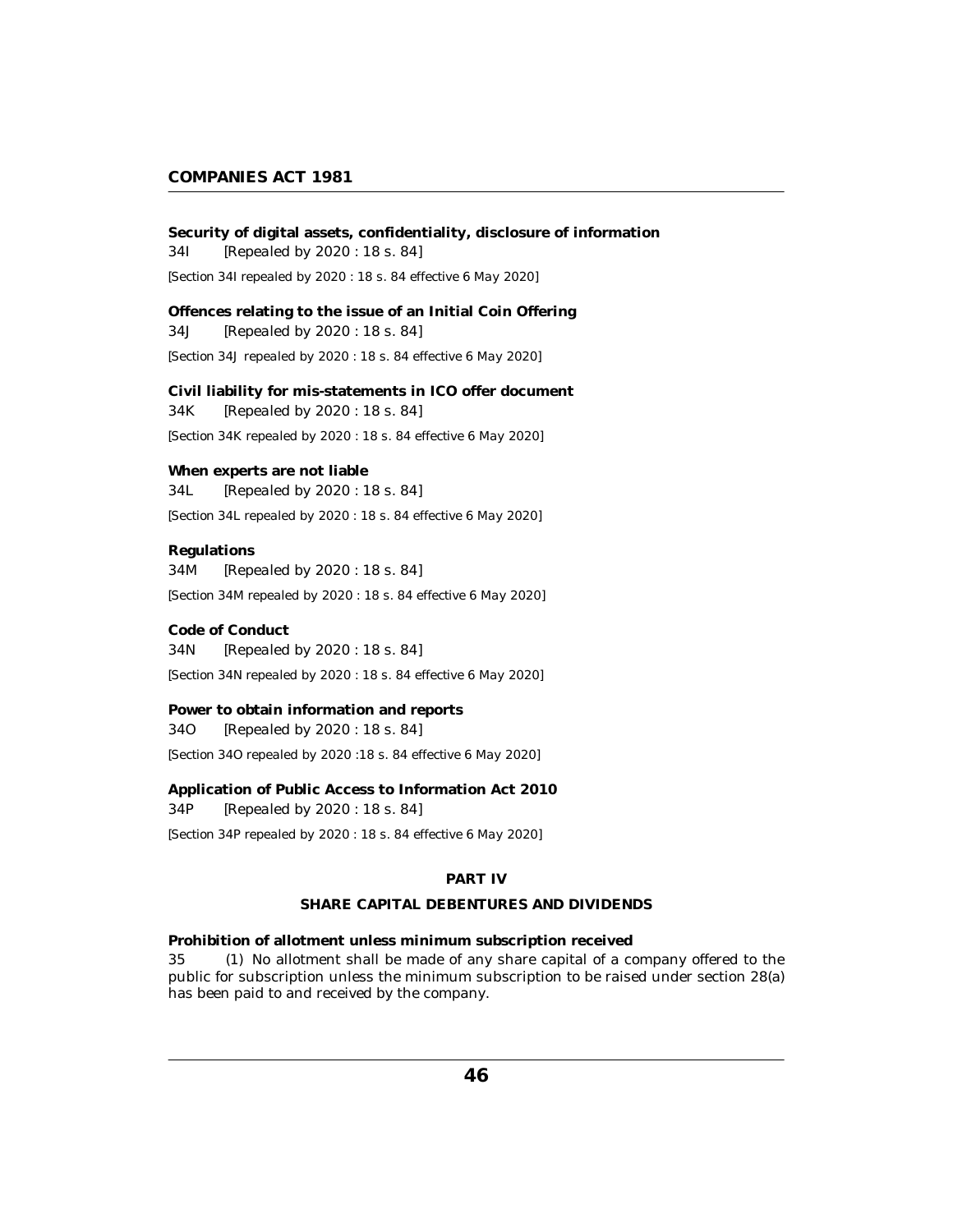For the purposes of this subsection, a sum shall be deemed to have been paid to and received by the company if a cheque or other draft for that sum has been received in good faith by the company and the officers of the company have no reason for suspecting that the cheque or other draft will not be paid.

The amount so stated in the prospectus shall be reckoned exclusively of any (2) amount payable otherwise than in cash.

(3) If the conditions aforesaid have not been complied with on the expiration of 120 days after the first publication of the prospectus, all money received from applicants for shares shall be forthwith repaid to them without interest, and, if any such money is not so repaid within 128 days after the issue of the prospectus the directors, provisional directors as the case may be and promoters of the company shall be jointly and severally liable to repay that money with interest at the rate of five per cent per annum from the expiration of the 128th day:

Provided that such a person shall not be liable if he proves that the default in the repayment of the money was not due to any misconduct or negligence on his part.

Any condition requiring or binding any application for shares to waive (4) compliance with any requirement of this section shall be void.

This section shall not apply to any allotment of shares subsequent to the first (5) allotment of shares offered to the public for subscription.

This section shall not apply to any allotment of shares by an exempted (6) company.

*[Section 35 subsection (6) inserted by 2020 : 52 s. 2 effective 5 February 2021]*

### **Effect of irregular allotment**

An allotment made by a company to an applicant in contravention of section 35 shall be violable at the instance of the applicant within one month after the holding of the statutory meeting of the company and not later, or, in any case where the company is not required to hold a statutory meeting, or where the allotment is made after the holding of the statutory meeting within one month after the date of the allotment, and not later, and shall be so voidable notwithstanding that the company is in course of being wound up. 36

### **Penalty for the contravention of section 36**

If any officer, provisional director, or promoter of a company knowingly contravenes, or permits or authorizes the contravention of, any of the provisions relating to the allotment of shares, he shall be liable to compensate the company and the allottee respectively for any loss, damages or costs which the company or the allottee may have sustained or incurred thereby: 37

Provided that proceedings to recover any such loss, damages, or costs shall not be commenced after the expiration of two years from the date of the allotment.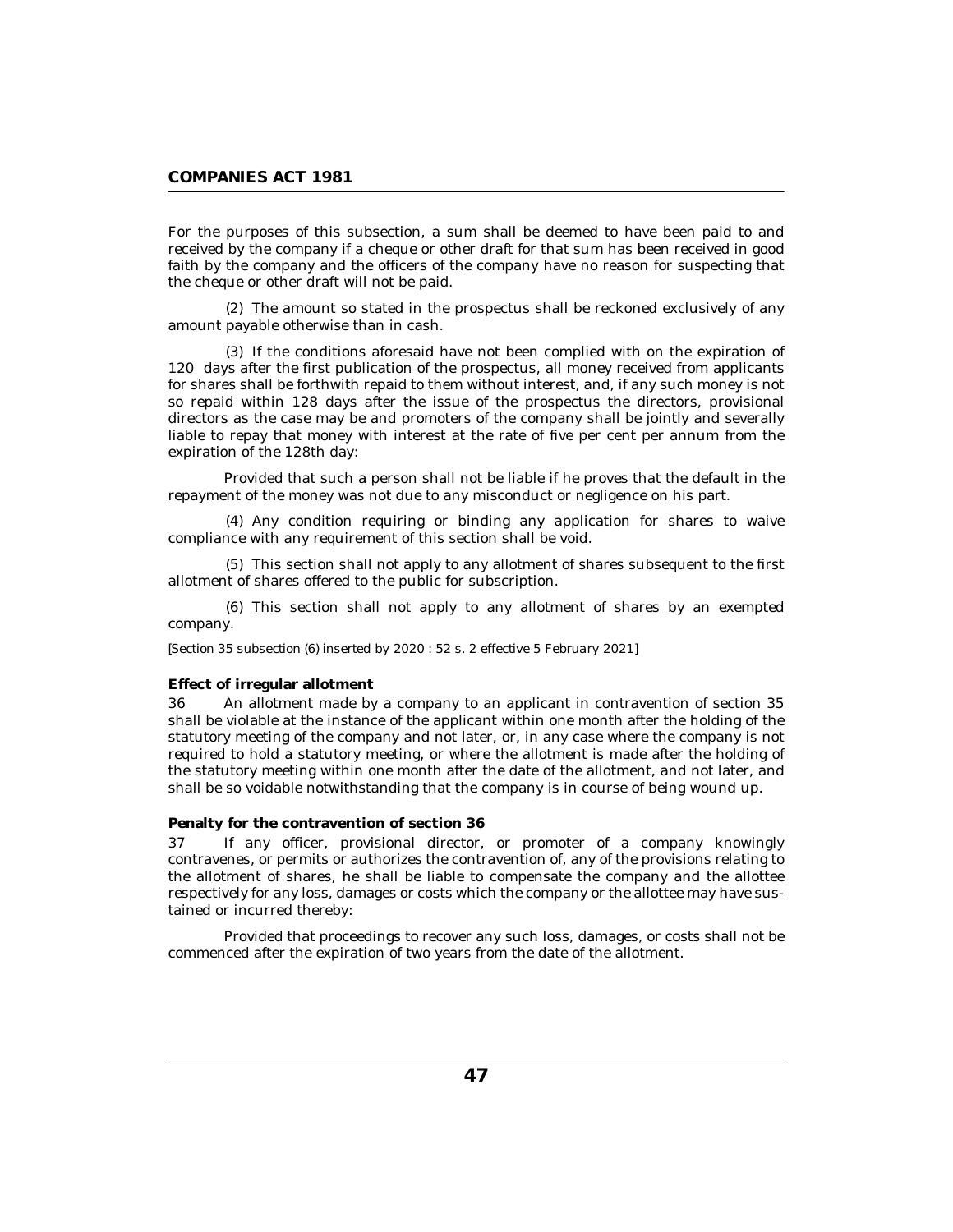# **Payment of commissions**

38 (1) It shall be lawful for a company to pay a reasonable commission to any person in consideration of his subscribing or agreeing to subscribe, whether absolutely or conditionally for any shares in the company, or processing or agreeing to process subscriptions, whether absolute or conditional for any shares in the company.

(2) Save as aforesaid, no company shall apply any of its shares or capital money either directly or indirectly in payment of any commission, discount or allowance to any person in consideration of his subscribing or agreeing to subscribe, whether absolutely or conditionally, for any shares in the company, or procuring or agreeing to procure subscriptions, whether absolute or conditional, for any shares in the company, whether the shares or money be so applied by being added to the purchase money of any property acquired by the company, or the money be paid out of the nominal purchase money or contract price, or otherwise.

(3) Nothing in this section shall affect the power of any company to pay such brokerage as it has heretofore been lawful for a company to pay.

A vendor to, promoter of, or other person who receives payment in money or (4) shares from, a company shall have and shall be deemed always to have had power to apply any part of the money or shares so received in payment of any commission, the payment of which, if made directly by the company, would have been legal under this section.

**Financial assistance generally prohibited**

*[Repealed by 2011 : 43 s. 6]* 39

*[Section 39 repealed by 2011 : 43 s. 6 effective 18 December 2011]*

**Exclusion from prohibition on financial assistance** *[Repealed by 2011 : 43 s. 6]* 39A

*[Section 39A repealed by 2011 : 43 s. 6 effective 18 December 2011]*

**Circumstances where financial assistance is permitted** *[Repealed by 2011 : 43 s. 6]* 39B

*[Section 39B repealed by 2011 : 43 s. 6 effective 18 December 2011]*

**Conditions applicable to giving of financial assistance under section 39B** *[Repealed by 2011 : 43 s. 6]* 39C

*[Section 39C repealed by 2011 : 43 s. 6 effective 18 December 2011]*

**Application of premiums received on issue of shares**

Where a company issues shares at a premium, whether for cash or otherwise, a sum equal to the aggregate amount or value of the premiums on those shares shall be transferred to an account, to be called "the share premium account", and the provisions of this Act relating to the reduction of the share capital of a company shall, except as provided 40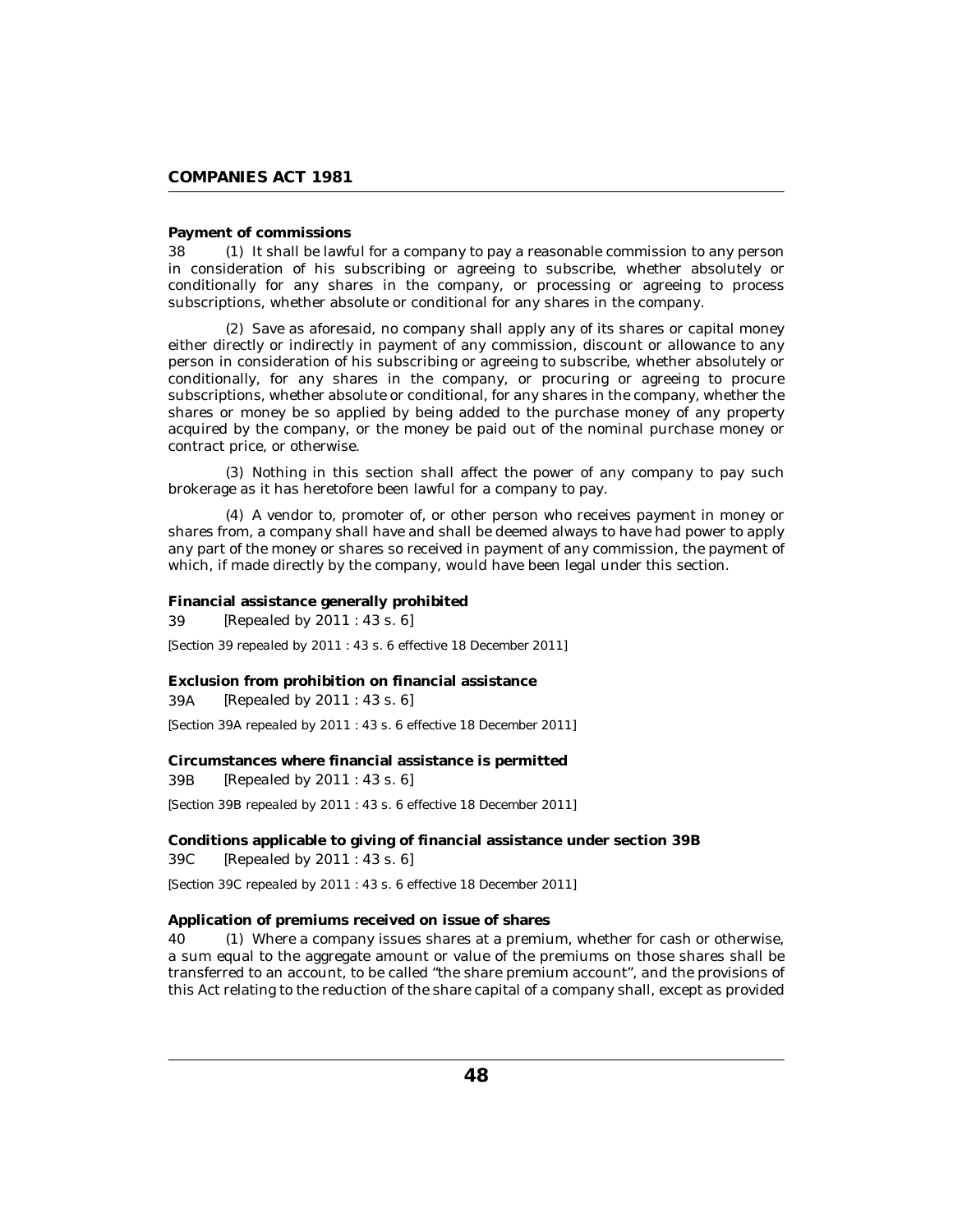in this section, apply as if the share premium account were paid-up share capital of the company:

Provided that in the case of an exchange of shares the excess value of the shares acquired over the nominal value of the shares being issued may be credited to a contributed surplus account of the issuing company.

(2) Subject to subsection (2A), the share premium account may, notwithstanding anything in subsection (1) be applied by the company—

- (a) in paying up unissued shares of the company to be issued to members of the company as fully paid bonus shares;
- $(b)$  in writing off—
	- (i) the preliminary expenses of the company; or
	- (ii) the expenses of, or the commission paid or discount allowed on, any issue of shares or debentures of the company; or
- (c) in providing for the premiums payable on redemption of any shares or of any debentures of the company.
- *[Deleted by 2003:1]* (2A)

Where a company has before 1 July 1983 issued any shares at a premium this (3) section shall apply to the premiums received in respect of such shares as if the shares had been issued after such day:

Provided that any part of such premiums which does not on 1 July 1983 form an identifiable part of the company's reserves shall be disregarded in determining the sum to be included in the share premium account.

- *[Deleted by 1992:51]* (4)
- *[Deleted by 1992:51]* (5)

*[Section 40 amended by 1992:51 effective 1 July 1992; subsection (2A) deleted by 2003:1 s.6 effective 14 February 2003]*

**Meaning of "reserve"**

For the purpose of section 40 "reserve" shall not include any amount written off or retained by way of providing for depreciation, renewals or diminution in the value of assets or retained by way of providing for any known liability of which the amount cannot be determined with substantial accuracy. 41

**Power to issue redeemable preference shares**

42 (1) Subject to this section, a company limited by shares, or other company having a share capital, may issue preference shares which—

> if so authorized by its bye-laws, are, or at the option of the company are to (i) be liable, to be redeemed;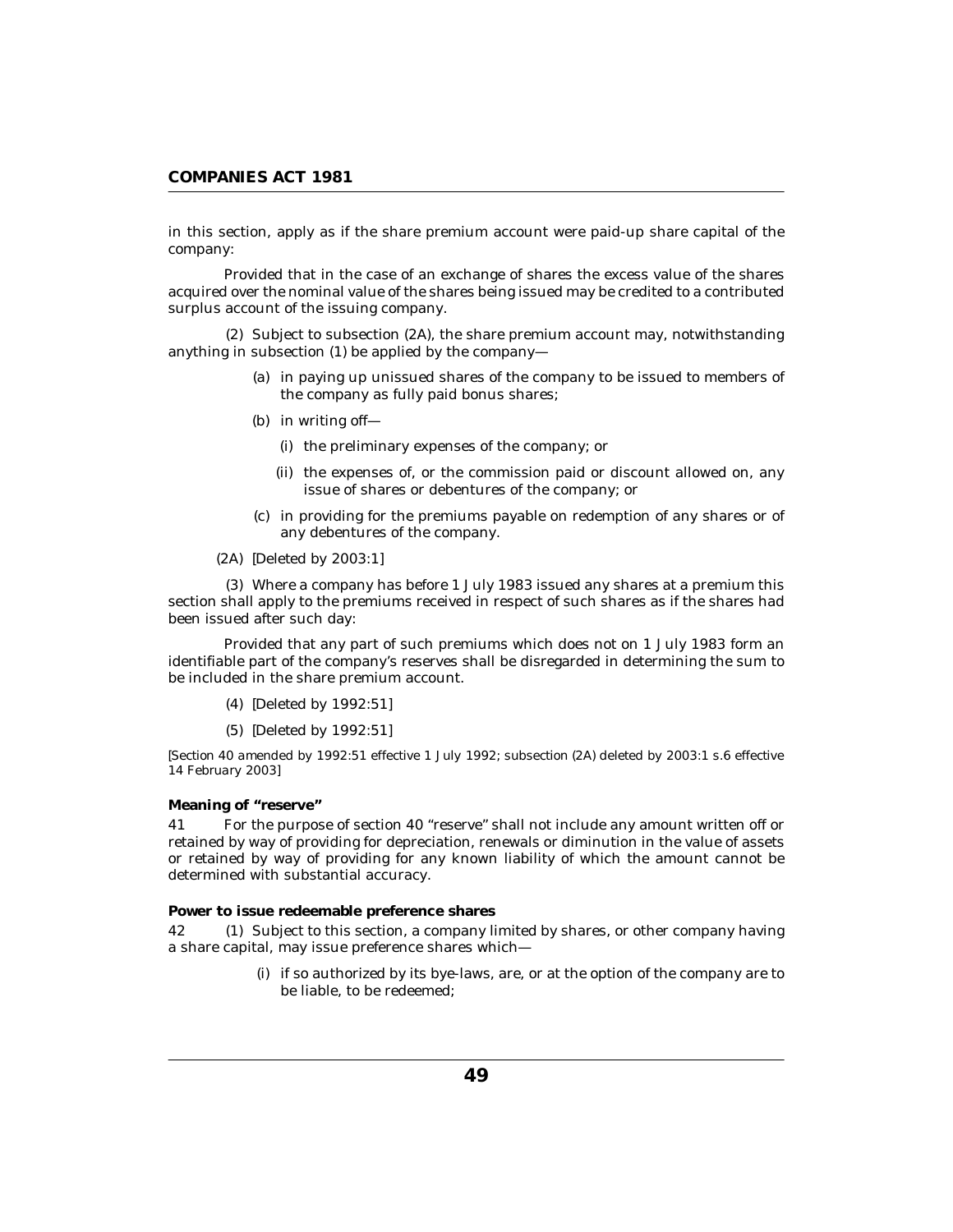(ii) if so authorized by its memorandum at the option of the holder are to be liable to be redeemed:

Provided that—

- no such shares shall be redeemed except out of the capital paid up thereon (a) or out of the funds of the company which would otherwise be available for dividend or distribution or out of the proceeds of a fresh issue of shares made for the purposes of the redemption; and
- (b) the premium, if any, payable on redemption, is provided for out of funds of the company which would otherwise be available for dividend or distribution or out of the company's share premium account before the shares are redeemed.

(2) Subject to this section, the redemption of preference shares thereunder may be effected on such terms and in such manner as may be provided by or determined in accordance with the bye-laws of the company; however, no redemption of preference shares may be effected if, on the date on which the redemption is to be effected, there are reasonable grounds for believing that the company is, or after the redemption would be, unable to pay its liabilities as they become due.

*[Repealed by 2000:29]* (2A)

The redemption of preference shares under this section shall not be taken as (3) reducing the amount of the company's authorized share capital.

On the redemption of preference shares under this section, any amount due to (4) a shareholder may –

- be paid in cash; (a)
- (b) be satisfied by the transfer of any part of the undertaking or property of the company having the same value; or
- be satisfied partly under paragraph (a) and partly under paragraph (b). (c)

*[Section 42 amended by 1992:51 effective 1 July 1992; by 1994:22 effective 13 July 1994; subsection (4) added by 1999:25 s.4 effective 23 July 1999; subsection (2) amended, and (2A) repealed, by 2000:29 s.7 effective 11 August 2000; subsection (2) substituted by 2003:1 s.7 effective 14 February 2003]*

#### **Purchase by a company of its own shares**

Subject to this section, a company limited by shares, or other company having a share capital, may, if authorized to do so by its memorandum or bye-laws, purchase its own shares. 42A

(2) Section 42 shall apply in relation to the purchase by a company under this section of its own shares as it applies in relation to the redemption of redeemable preference shares by a company under section 42, except that the terms and manner of the purchase need not be provided by, or determined in accordance with, the bye-laws as provided in section 42(2).

*[repealed]* (3)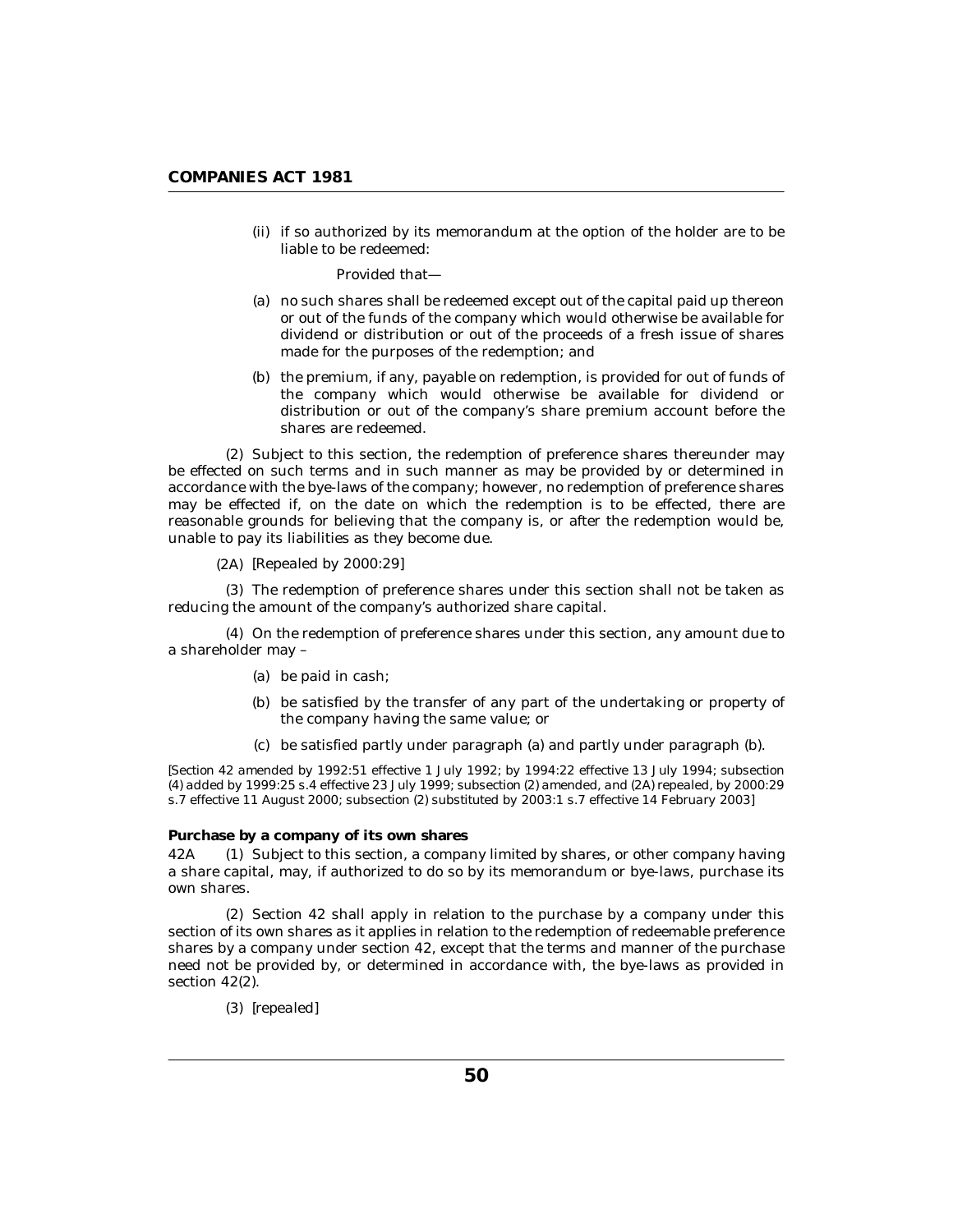(4) A purchase by a company of its own shares may be authorized by its board of directors or otherwise by or in accordance with its bye-laws.

(5) No purchase by a company of its own shares may be effected if, on the date on which the purchase is to be effected, there are reasonable grounds for believing that the company is, or after the purchase would be, unable to pay its liabilities as they become due.

Shares purchased under this section shall be treated as cancelled and the (6) amount of the company's issued capital shall be diminished by the nominal value of those shares accordingly; but the purchase of shares under this section shall not be taken as reducing the amount of the company's authorized share capital.

(6A) On the purchase of its own shares under this section, any amount due to a shareholder may –

- be paid in cash; (a)
- (b) be satisfied by the transfer of any part of the undertaking or property of the company having the same value; or
- be satisfied partly under paragraph (a) and partly under paragraph (b). (c)
- Where a company agrees, or is obliged, to purchase any of its shares then— (7)
	- (a) the company shall not be liable in damages in respect of any failure to purchase any of the shares;
	- (b) the court shall not grant an order for specific performance of the purchase if the company shows that to do so would render it insolvent or cause it to breach the provisions of any Act, regulation or licence;
	- (c) on a liquidation, other shares which carry rights whether as to capital or income which arc preferred to the rights attaching to the shares agreed to be purchased, shall be paid in priority to the purchase price.

*[Section 42A amended by 1992:51 effective 1 July 1992; by 1994:22 effective 13 July 1994; subsection (6A) added by 1999:25 s.5 effective 23 July 1999; subsection (5) substituted by 2000:29 s.8 effective 11 August 2000; subsection (2) substituted by 2003:1 s.8 effective 14 February 2003; subsection (3) repealed by 2006:40 s.15 effective 29 December 2006]*

#### **Treasury shares**

In this Act, references to a company holding shares as treasury shares are references to the company holding shares that— 42B

- were, or are treated as having been, acquired by the company in (a) accordance with this section; and
- (b) have not been cancelled but have been held by the company continuously since they were acquired.

(2) Subject to this section, a company limited by shares, or other company having a share capital, may, if authorized to do so by its memorandum or bye-laws, acquire its own shares, to be held as treasury shares, for cash or any other consideration.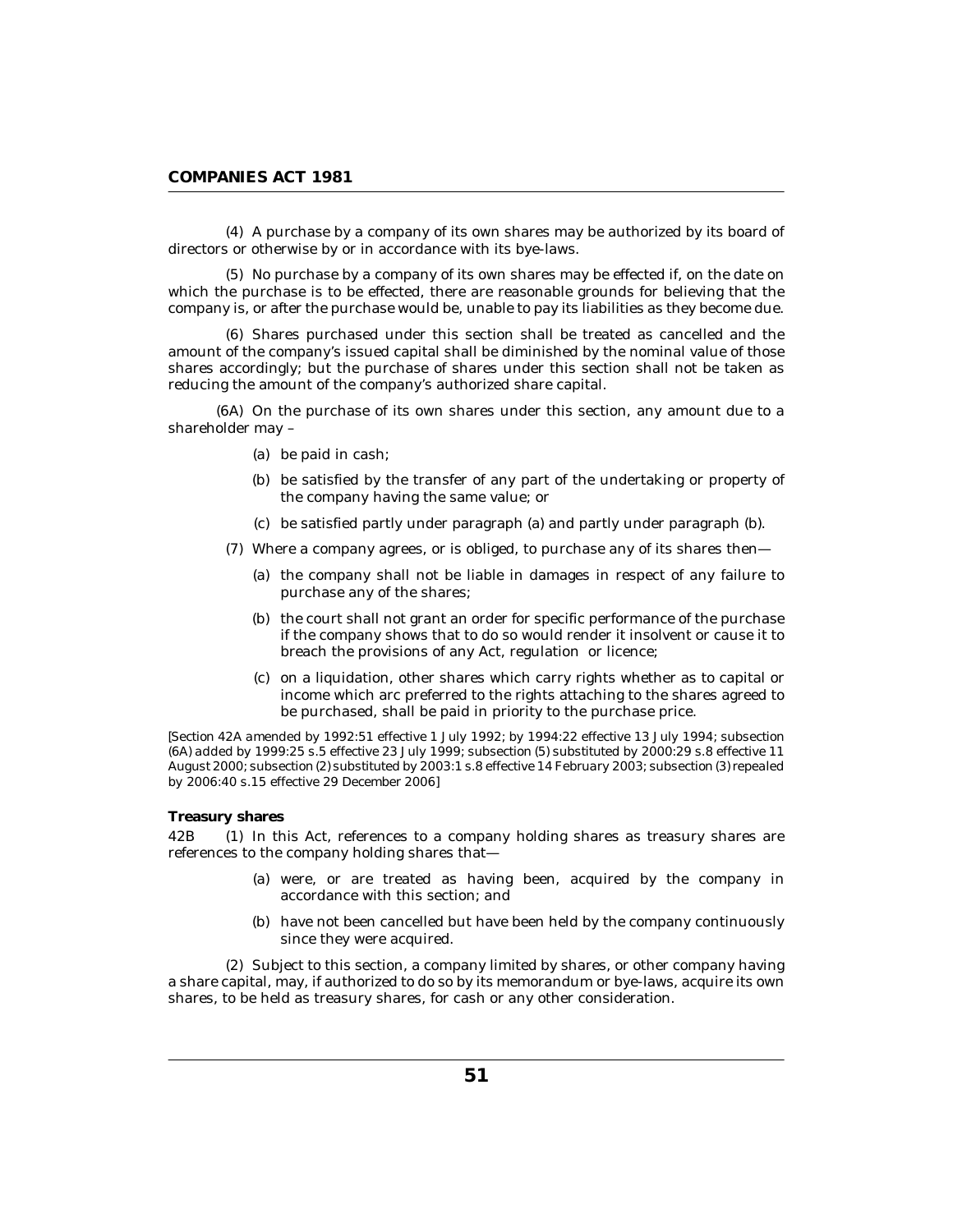$(3)$  Section 42 shall apply in relation to the acquisition by a company under this section of its own shares to be held as treasury shares as it applies in relation to the redemption of redeemable preference shares by a company under section 42, except that the terms and manner of the acquisition need not be provided by or determined in accordance with the bye-laws as required by section 42(2).

A company may not acquire its own shares to be held as treasury shares if, as (4) a result of the acquisition, all of the company's issued shares, other than the shares to be held as treasury shares, would be non-voting shares.

An acquisition by a company of its own shares to be held as treasury shares (5) may be authorized by its board of directors or otherwise by or in accordance with its byelaws.

No acquisition by a company of its own shares to be held as treasury shares (6) may be effected if, on the date on which the acquisition is to be effected, there are reasonable grounds for believing that the company is, or after the acquisition would be, unable to pay its liabilities as they become due.

- (7) A company that acquires its own shares to be held as treasury shares may—
	- (a) hold all or any of the shares;
	- (b) dispose of or transfer all or any of the shares for cash or other consideration; or
	- cancel all or any of the shares. (c)

(8) If shares are cancelled under this section, the amount of the company's issued share capital shall be diminished by the nominal value of those shares, but the cancellation of shares shall not be taken as reducing the amount of the company's authorized share capital.

If a company holds shares as treasury shares, the company shall be entered in (9) the register of members under section 65 as the member holding the shares.

 $(10)$  A company that holds shares as treasury shares shall not exercise any rights in respect of those shares, including any right to attend and vote at meetings, including a meeting under section 99, and any purported exercise of such a right is void.

 $(11)$  No dividend shall be paid to the company in respect of shares held by the company as treasury shares; and no other distribution (whether in cash or otherwise) of the company's assets (including any distribution of assets to members on a winding up) shall be made to the company in respect of shares held by the company as treasury shares.

- $(12)$  Nothing in this section shall prevent a company from
	- making an allotment of shares as fully paid bonus shares in respect of (a) shares held by the company as treasury shares; or
	- (b) paying any amount payable on the redemption of shares held by the company as treasury shares (if they are redeemable shares).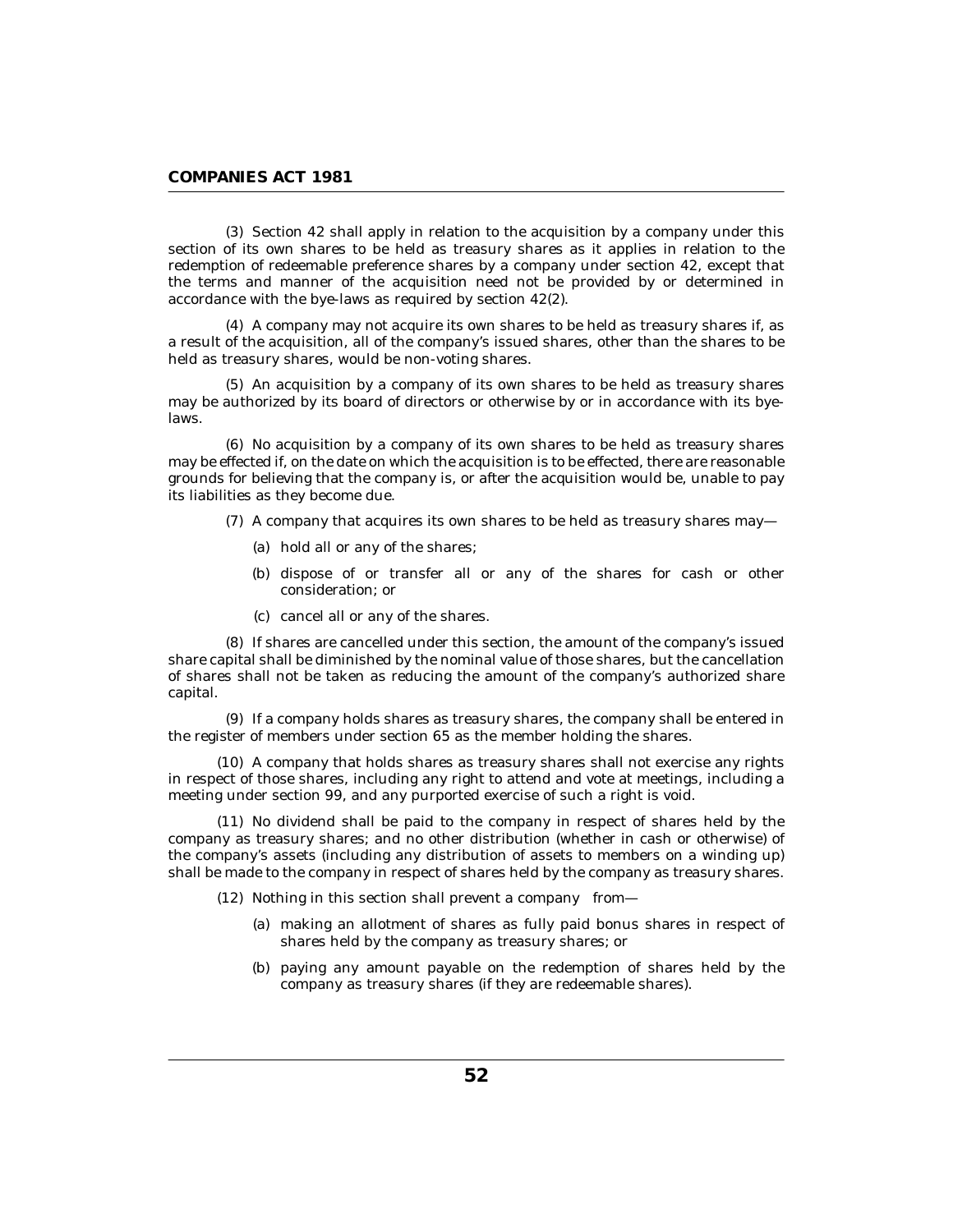$(13)$  Any shares allotted by a company as fully paid bonus shares in respect of shares held by the company as treasury shares shall be treated for the purposes of this Act as if they had been acquired by the company at the time they were allotted.

Where a company agrees or is obliged to acquire any of its shares to be held as (14) treasury shares—

- (a) the company shall not be liable in damages in respect of any failure to acquire any of the shares;
- (b) the Court shall not grant an order for specific performance of the acquisition if the company shows that to do so would render it insolvent or cause it to breach the provisions of any Act, regulation or licence; and
- (c) on a liquidation, other shares that carry rights, whether as to capital or income, that are preferred to the rights attaching to the shares agreed or obliged to be acquired, shall be paid in priority to the cash or other consideration to be paid for the shares agreed or obliged to be acquired.

(15) Shares held by a company as treasury shares shall be excluded from the calculation, under sections  $12(4)$ ,  $47(1)$ ,  $47(7)$ ,  $89(5)$ ,  $96(1)$ ,  $99(2)$ ,  $102$ ,  $103$  and  $113(1)(c)$ , of any percentage or fraction of the share capital, or shares, of the company or of any class of share capital, or shares, of the company.

 $(16)$  For the purposes of section  $79(2)(b)$ , a company that holds shares as treasury shares is not a member of the company.

*[section 42B inserted by 2006:40 s.16 effective 29 December 2006]*

**Power to convert preference shares into redeemable preference shares**

A company limited by shares, or other company having a share capital, may by resolution at a general meeting convert any preference shares into redeemable preference shares: 43

Provided that—

- (a) the consent in writing has first been obtained of the holders of threefourths of such shares that have been issued;
- (b) at a date not more than thirty days and not less than fifteen days before the date it is proposed to convert the shares the company shall cause a notice to be published in an appointed newspaper stating the intention to convert the shares and the date on which the conversion is to take place;
- (c) on the date on which the conversion is to take place an affidavit shall be sworn by a director of the company declaring either that on that date the company is solvent or that all the creditors of the company on that date have expressed in writing their concurrence in the conversion; and
- (d) section 42(1) shall apply to such shares.

*[Section 43 amended by 1994:22 effective 13 July 1994; Section 43(c) amended by 2011 : 43 s. 7 effective 18 December 2011]*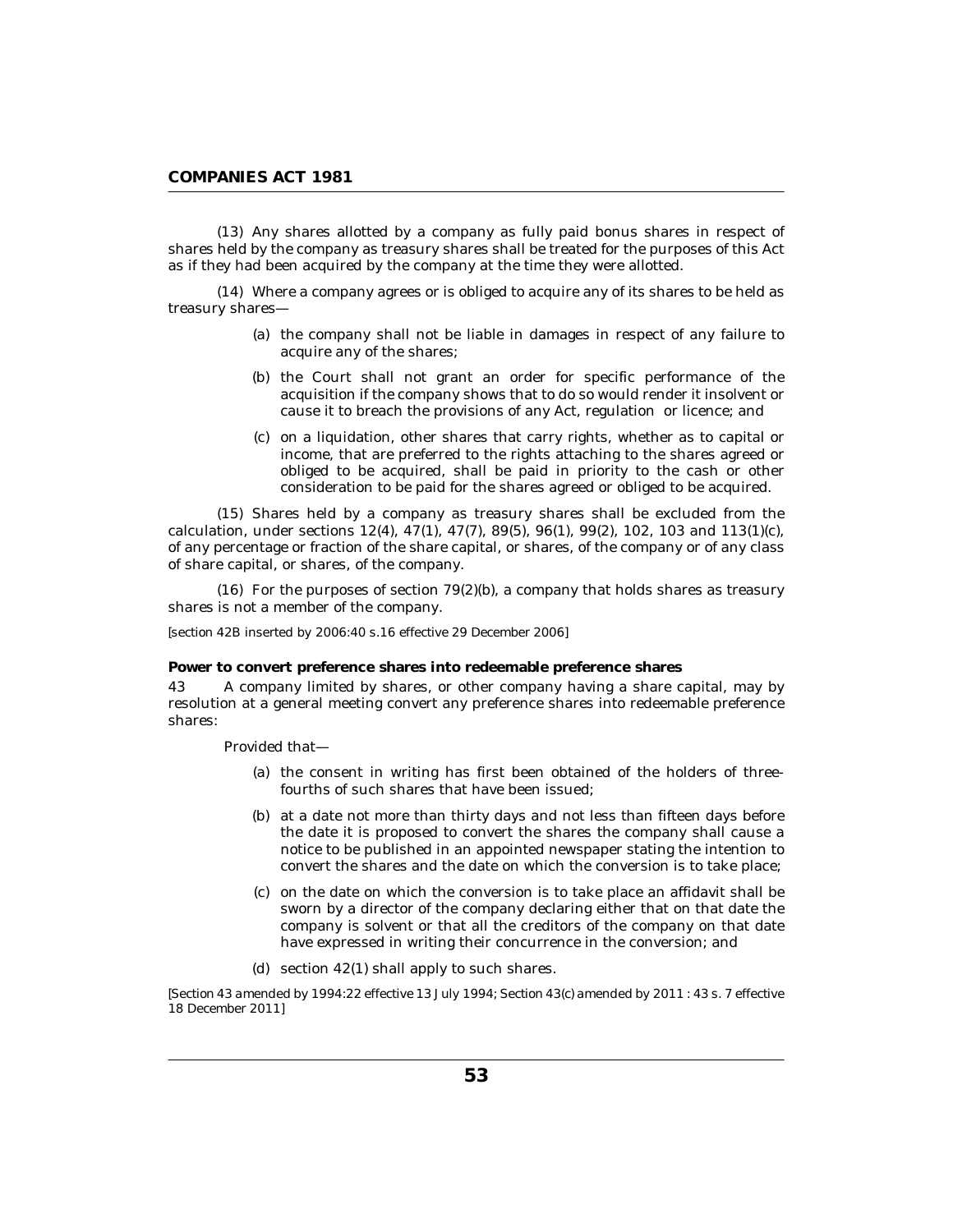**Power of company to arrange for different amounts being paid on shares**

A company limited by shares, or other company having a share capital, if so authorized by its byelaws, may do any one or more of the following things— 44

- make arrangements on the issue of shares for a difference between the (a) members in the amounts and times of payment of calls on their shares;
- (b) accept from any member the whole or a part of the amount remaining unpaid on any shares held by him, although no part of that amount has been called up;
- (c) pay dividends in proportion to the amount paid up on each share where a larger amount is paid up on some shares than on others;
- (d) issue its shares in fractional denominations and deal with such fractions to the same extent as its whole shares and shares in fractional denominations shall have in proportion to the respective fractions represented thereby all of the rights of the whole shares including (but without limiting the generality of the foregoing) the right to vote, to receive dividends and distributions and to participate in a winding up.

*[Section 44 amended by 1994:22 effective 13 July 1994]*

**Power of company limited by shares to alter its share capital**

A company limited by shares or other company having a share capital may alter 45 (1) the conditions of its memorandum—

- where it is authorized by a general meeting, in order to— (a)
	- (i) increase its share capital by new shares of such amount as it thinks expedient;
	- (ii) change the currency denomination of its share capital; or
	- (iii) cancel shares which, at the date of the passing of the resolution in that behalf, have not been taken or agreed to be taken by any person, and diminish the amount of its share capital by the amount of the shares so cancelled; and
- (b) where it is authorized by a general meeting or by its bye-laws, in order to—
	- (i) divide its shares into several classes and attach thereto respectively any preferential, deferred, qualified or special rights, privileges or conditions;
	- (ii) consolidate and divide all or any of its share capital into shares of larger amount than its existing shares;
	- (iii) subdivide its shares, or any of them, into shares of smaller amount than is fixed by the memorandum, so, however, that in the subdivision the proportion between the amount paid and the amount, if any, unpaid on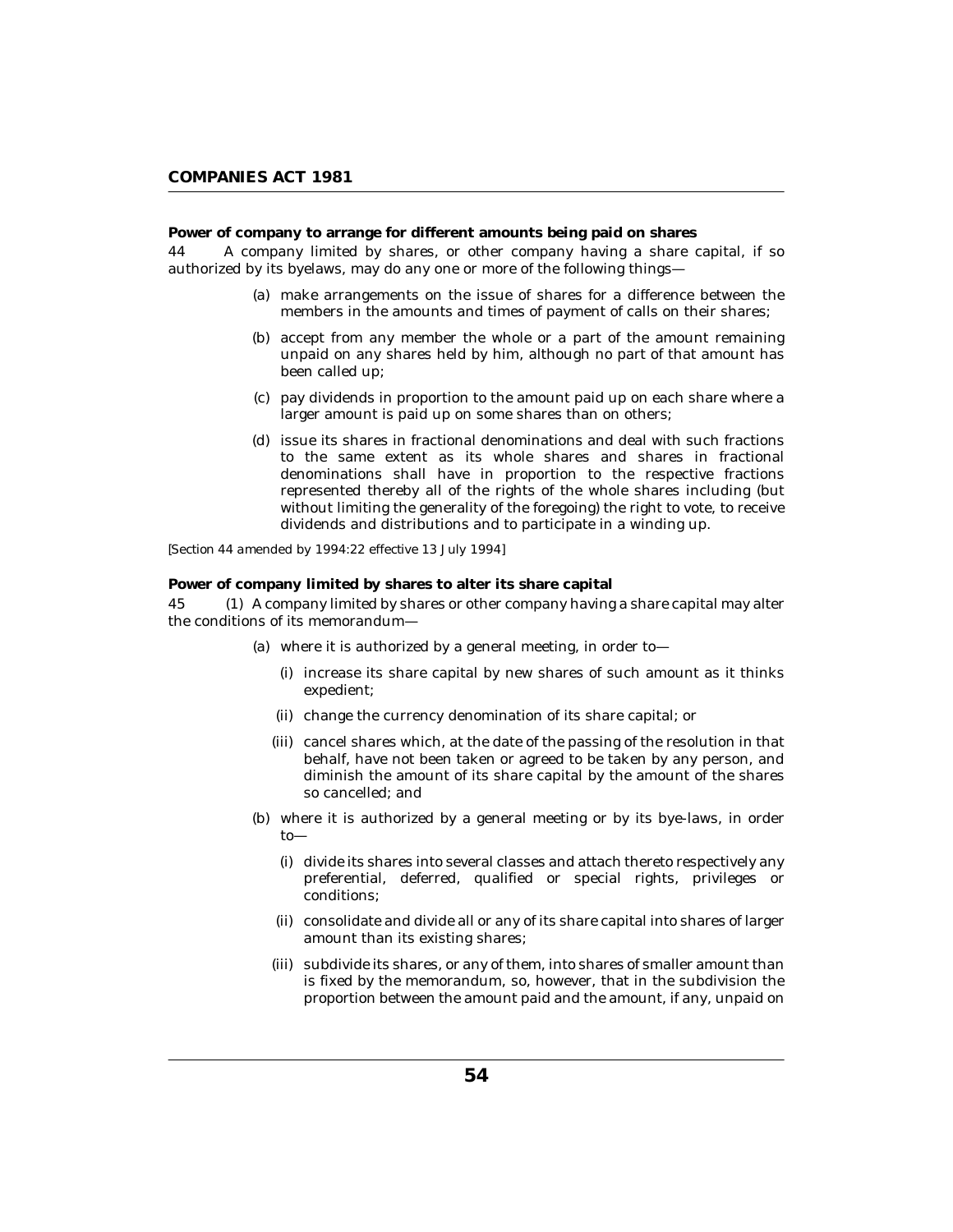each reduced share shall be the same as it was in the case of the share from which the reduced share is derived; or

(iv) make provision for the issue and allotment of shares which do not carry any voting rights.

A cancellation of shares in pursuance of this section shall not be deemed to be (2) a reduction of share capital within the meaning of this Act.

Whenever a company alters the conditions of its memorandum under (3) subsection (1)(a), then within thirty days thereafter the company shall file a memorandum with the Registrar setting out the altered conditions.

If any company fails to file a memorandum in accordance with subsection (3) (4) it shall be liable to a default fine.

*[Section 45 amended by 1992:51 effective 1 July 1992; by 1993:37 effective 13 July 1993; by1994:22 effective 13 July 1994; subsection (1) repealed and substituted and subsection (3) amended by 2014 : 17 s. 2 effective 24 June 2014]*

**Reduction of share capital**

46 (1) A company having share capital if authorized in a general meeting may subject to any order made by the Minister under section 6(3) and to its memorandum and bye-laws on such terms as it may decide reduce its share capital in any way, and in particular, without prejudice to the generality of the foregoing power, by—

- (a) extinguishing or reducing the liability on any of it shares in respect of capital not paid up; or
- (b) either with or without extinguishing or reducing liability on any of its shares cancel any paid up capital that is lost or unrepresented by available assets; or
- either with or without extinguishing or reducing liability of any of its shares (c) and either with or with out reducing the number of such shares pay off any paid up capital that is in excess of the requirements of the company.
- (2) No company shall reduce the amount of its share capital-
	- (a) unless, at a date not more than thirty days and not less than fifteen days before the date on which the reduction of the share capital is to have effect, the company causes a notice to be published in an appointed newspaper stating—
		- (i) the amount of the share capital as last determined by the company;
		- (ii) the amount to which the share capital is to be reduced; and
		- (iii) the date on which the reduction is to have effect; and
	- if, on the date the reduction is to be effected, there are reasonable grounds (b) for believing that the company is, or after the reduction would be, unable to pay its liabilities as they become due.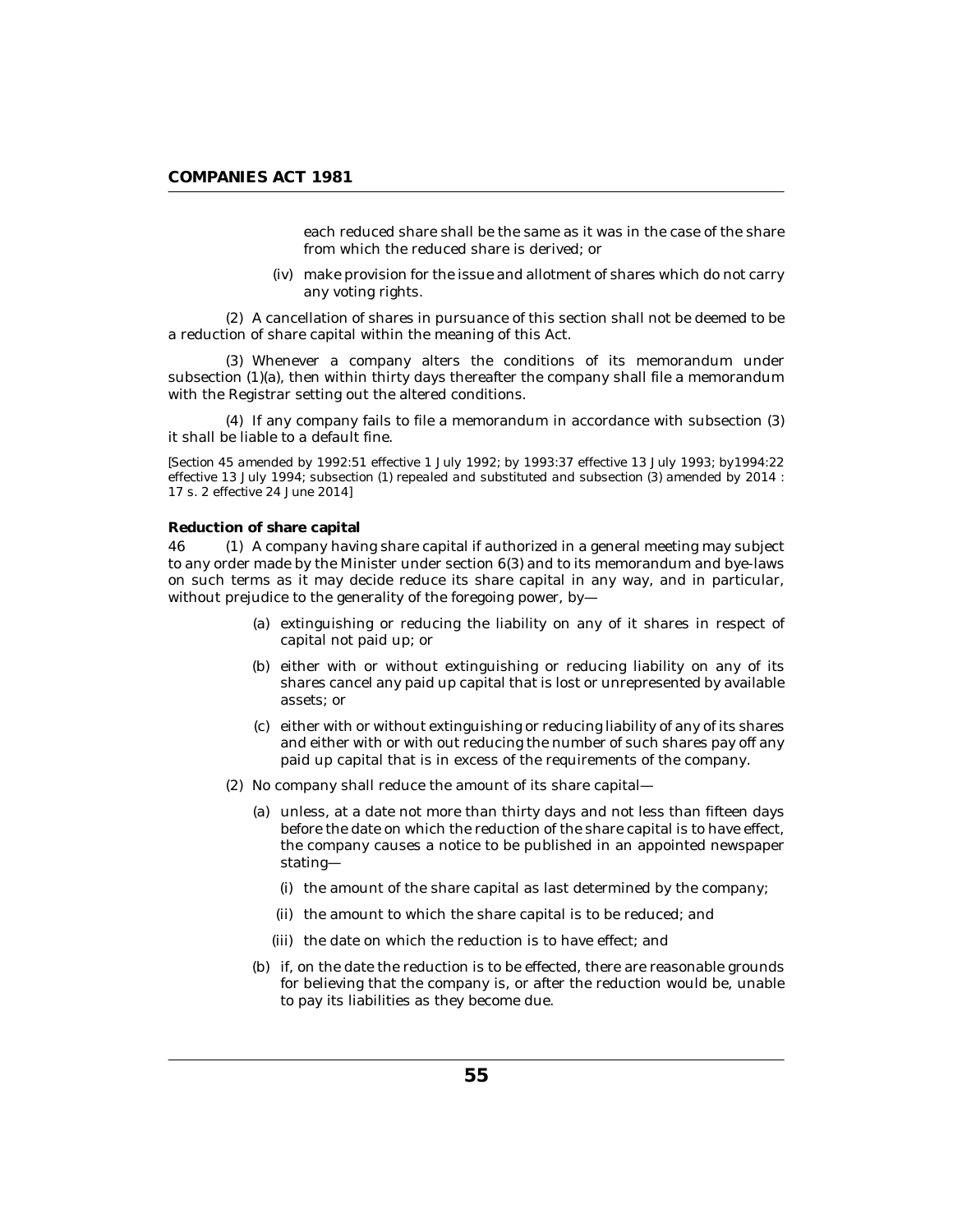Unless the bye-laws otherwise provide where the capital of a company is (3) reduced by the cancellation of shares and part only of a class of shares is to be cancelled, the shares to be cancelled shall be selected—

- by lot in such manner as the directors shall determine; or (a)
- (b) as nearly as may be in proportion to the number of shares of the class registered in the name of each shareholder; or
- (c) in such other manner as the directors determine with the consent of the majority of the holders of the shares of the class to be cancelled.

Where shares are to be cancelled in order to reduce the capital of a company (4) the shares shall be acquired at the lowest price at which, in the opinion of the directors, the shares are obtainable, but not exceeding an amount, if any, stated in or determined by the bye-laws.

Where a company having share capital reduces the amount of its share capital, (5) then within thirty days after the date as from which the reduction has effect the company shall file a memorandum, with a copy of the notice referred to in subsection (2)(a), in the office of the Registrar stating that this section has been duly complied with.

 $(6)$  If any company fails to comply with subsection  $(2)$ ,  $(3)$  or  $(4)$  every officer of the company shall be liable to a fine of five thousand dollars and if the company fails to comply with subsection (5) the company shall be liable to a default fine.

*[Section 46(2) substituted, and subsection (5) amended, by 2000:29 s.9 effective 11 August 2000; subsection (2)(b) amended by 2001:30 s.4 effective 14 August 2001]*

# **Rights of holders of special classes of shares**

47 (1) If in the case of a company the share capital of which is divided into different classes of shares, provision is made by the memorandum or bye-laws for authorizing the variation of rights attached to any class of shares in the company, subject to the consent of any specified proportions of the holders of the issued shares of that class or the sanction of a resolution passed at a separate meeting of the holders of those shares, and in pursuance of the said provision the rights attached to any such class of shares are at any time varied, the holders of not less in the aggregate than ten percent of the issued shares of that class, may apply to the Court to have the variation cancelled, and, where any such application is made, the variation shall not have effect unless and until it is confirmed by the Court.

(2) An application under this section must be made within twenty-eight days after the date on which the consent was given or the resolution was passed, as the case may be, and may be made on behalf of the shareholders entitled to make the application by such one or more of their number as they may appoint in writing for the purpose.

On any such application the Court, after hearing the applicant and any other (3) persons who apply to the Court to be heard and appear to the Court to be interested in the application, may, if it is satisfied, having regard to all the circumstances of the case, that the variation would unfairly prejudice the shareholders of the class represented by the applicant, disallow the variation and shall, if not so satisfied, confirm the variation.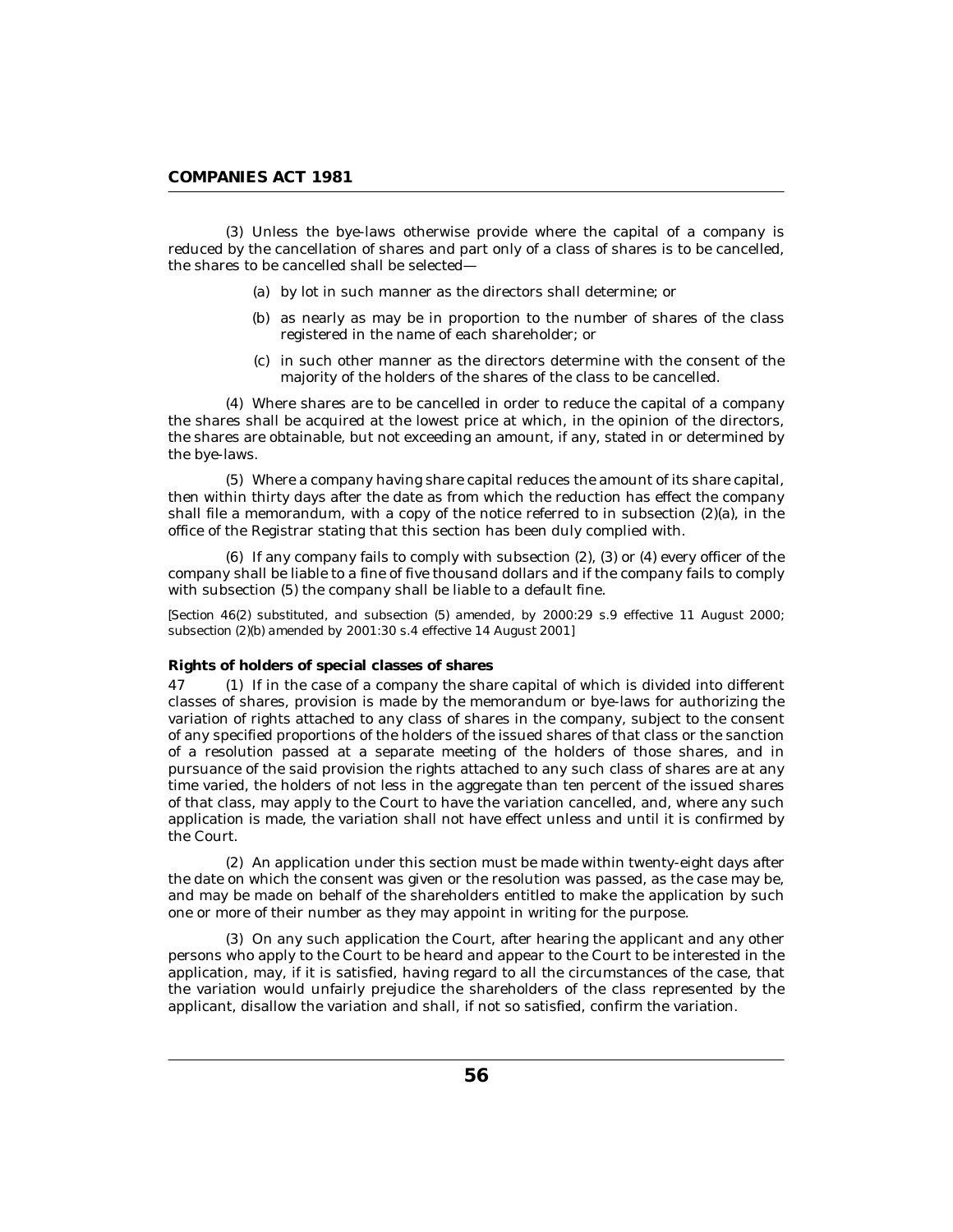The decision of the Court on any such application shall be final. (4)

The company shall within twenty-one days after the making of an order by the (5) Court on any such application forward a copy of the order to the Registrar, and, if default is made in complying with this provision, the company and every officer of the company who is in default shall be liable to a default fine.

(6) Nothing in this section shall be deemed to modify the rights of any member of a company under section 111.

(7) If the memorandum or bye-laws of a company with share capital which is divided into different classes of shares makes no provision for varying the rights attached to any class of share and nothing in the memorandum or bye-laws precludes a variation of such rights, the rights attached to any class, unless otherwise provided by the terms of issue of the shares of that class may, whether or not the company is being wound up, be varied with the consent in writing of the holders of three-fourths of the issued shares of that class, or with the sanction of a resolution passed at a separate general meeting of the holders of the shares of the class. To every such separate general meeting the provisions of the byelaws or other rules of the company relating to general meetings shall apply, but so that the necessary quorum shall be two persons at least holding or representing by proxy one-third of the issued shares of the class and that any holder of shares of the class present in person or by proxy may demand a poll; however, in the case of a company having only one member, one member present in person or by proxy constitutes the necessary quorum.

(8) In this section "variation" includes abrogation and "varied" shall be construed accordingly.

*[Section 47 amended by 1993:37 effective 13 July 1993]*

### **Nature and transfer of shares**

Subject to any other enactment the shares or other interest of any member in a company shall be personal estate, transferable in manner provided by the bye-laws of the company. 48

(2) Notwithstanding anything in the bye-laws of a company, it shall not be lawful for the company to register a transfer of shares in or debentures of the company unless a proper instrument of transfer has been delivered to the company:

Provided that nothing in this section shall prejudice any power of the company to register as shareholder or debenture holder any person to whom the right to any shares in or debentures of the company has been transmitted by operation of law.

 $(3)$  Subsection  $(2)$  shall not apply to the shares in or debentures of a company whose shares, or debentures, as applicable, are listed or admitted to trading on an appointed stock exchange.

(4) Nothing in this Act or any rule of law shall operate to prevent shares in or debentures of a company from being transferred in accordance with the rules or regulations of an appointed stock exchange on which the shares or debentures are listed or admitted to trading.

*[Section 48 subsections (3) and (4) inserted by 2011 : 43 s. 8 effective 18 December 2011]*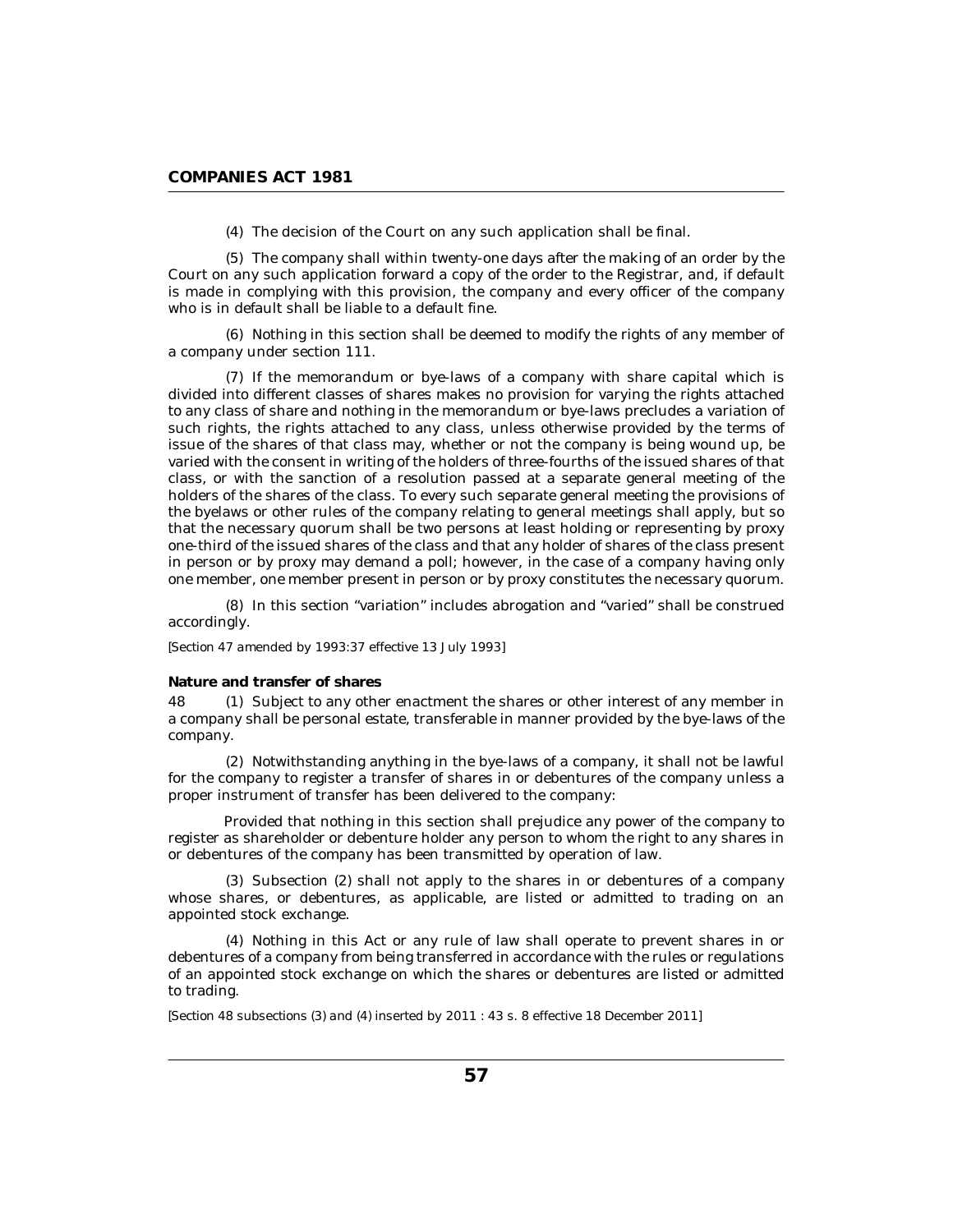# **Transfer by estate representative**

A transfer of the share or other interest of a deceased member of a company made by his estate representative shall, although the estate representative is not himself a member of the company, be as valid as if he had been such a member at the time of the execution of the instrument of transfer. 49

## **Notice of refusal to register transfer**

50 (1) If a company refuses to register a transfer of any shares or debentures, the company shall, within three months after the date on which the transfer was lodged with the company, send to the transferor and transferee notice of the refusal.

(2) If default is made in complying with this section, the company and every officer of the company who is in default shall be liable to a default fine.

### **Duties of company with respect to the issue of certificates**

51 (1) Every company shall, so soon as practicable after the allotment of any of its shares, or debentures and in any case within two months after a demand for a certificate of such shares or debentures has been made by the person to whom they have been allotted, complete and have ready for delivery such certificates unless the conditions of issue of the shares or debentures otherwise provide.

(2) If default is made in complying with this section, the company and every officer of the company who is in default shall be liable to a default fine.

(3) If any company on whom a notice has been served requiring the company to make good any default in complying with subsection (1) fails to make good the default within ten days after the service of the notice, the Court may, on the application of the person entitled to have the certificates or the debentures delivered to him, make an order directing the company and any officer of the company to make good the default within such time as may be specified in the order, and any such order may provide that all costs of and incidental to the application shall be borne by the company or by any officer of the company responsible for the default.

**Certificate to be evidence of title and evidence of grant of probate**

A certificate specifying any shares or debentures held by any member shall be prima facie evidence of the title of the member to the shares or debentures. The certificate may be—  $52<sub>1</sub>$ 

- (a) under the common seal of the company;
- (b) signed by at least one person who is a director or the secretary of the company or a person expressly authorized to sign; or
- given in such manner as the bye-laws may provide. (c)

The production to a company of any document which is by law sufficient (2) evidence of probate of the will, or the grant of letters of administration of the estate, or confirmation as executor of a deceased person having been granted to some person shall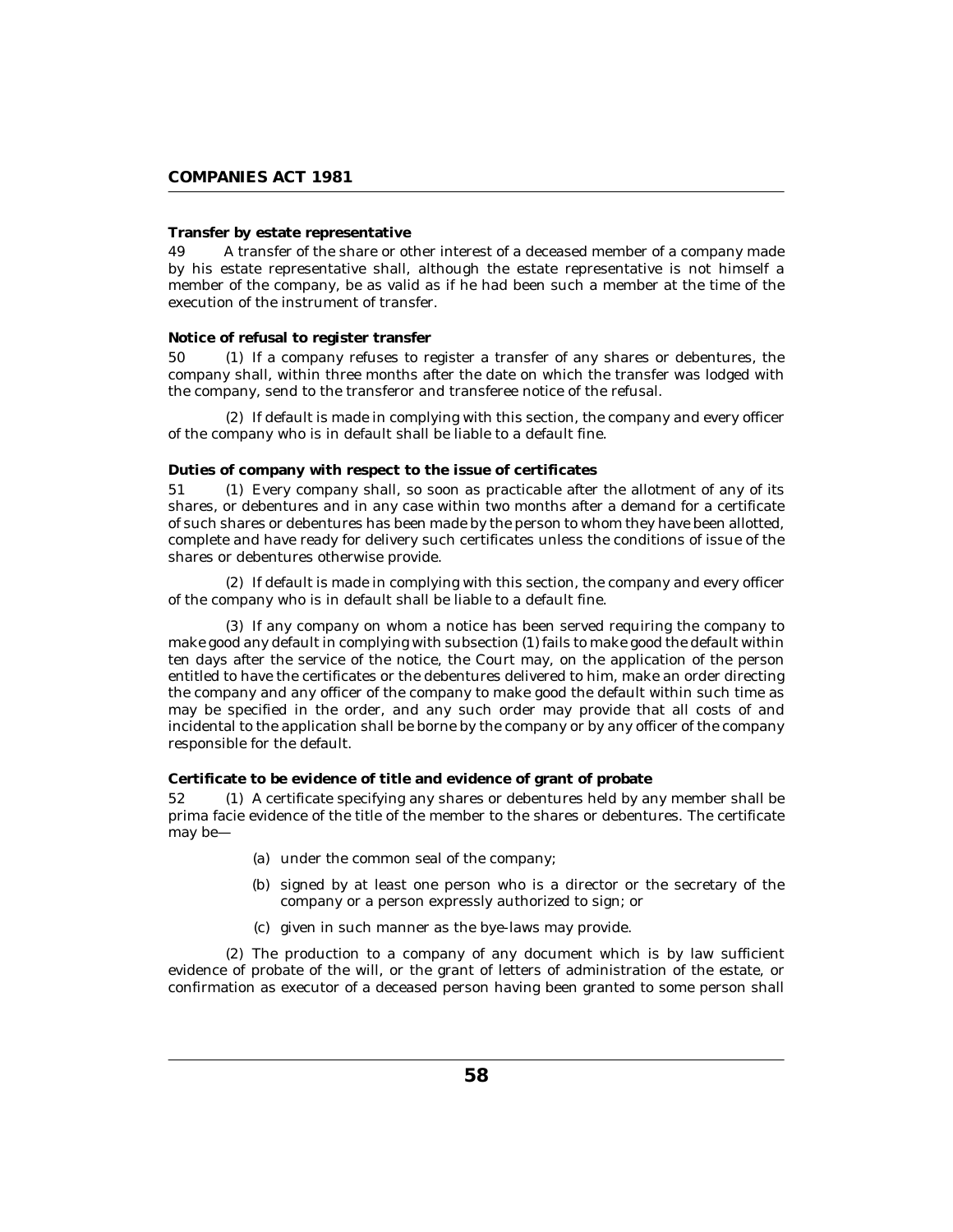be accepted by the company, notwithstanding anything in its bye-laws, as sufficient evidence of the grant.

 $(3)$  "law" in subsection  $(2)$  includes the law of Bermuda and of any country in the Commonwealth and the law in any part of the United States of America.

*[section 52 subsection (1) substituted by 2006:40 s.17 effective 29 December 2006]*

# **Bearer shares prohibited**

It shall not be lawful for any company to issue bearer shares. 53

# **Dividends and other distributions**

54 (1) A company shall not declare or pay a dividend, or make a distribution out of contributed surplus, if there are reasonable grounds for believing that—

- (a) the company is, or would after the payment be, unable to pay its liabilities as they become due; or
- (b) the realizable value of the company's assets would thereby be less than its liabilities.

For the purposes of this section, "contributed surplus" includes proceeds (2) arising from donated shares, credits resulting from the redemption or conversion of shares at less than the amount set up as nominal capital and donations of cash and other assets to the company.

*[Section 54 repealed and replaced by 1992:51 effective 1 July 1992; amended by 1993:37 effective July 13 1993; subsection (1)(b) amended by 2011 : 43 s. 9 effective 18 December 2011]*

### **Right to claim damages**

A person is not debarred from obtaining damages or other compensation from a company by reason only of his holding or having held shares in the company or any right to apply or subscribe for shares or to be included in the company's register of members in respect of shares. 54A

*[Section 54A inserted by 1999:25 effective 23 July 1999]*

# **PART V**

# **THE REGISTRATION OF CHARGES**

**Register of charges; registration; priorities**

The Registrar shall keep with respect to each company a register of charges on 55 (1) the assets of the company and any person, including the company, interested in a charge on the assets of the company may apply to have that charge registered, and the Registrar shall register the charge in such form as may be prescribed.

Any charge registered shall have priority based on the date that it is registered (2) and not on the date of its creation and shall have such priority over any unregistered charge.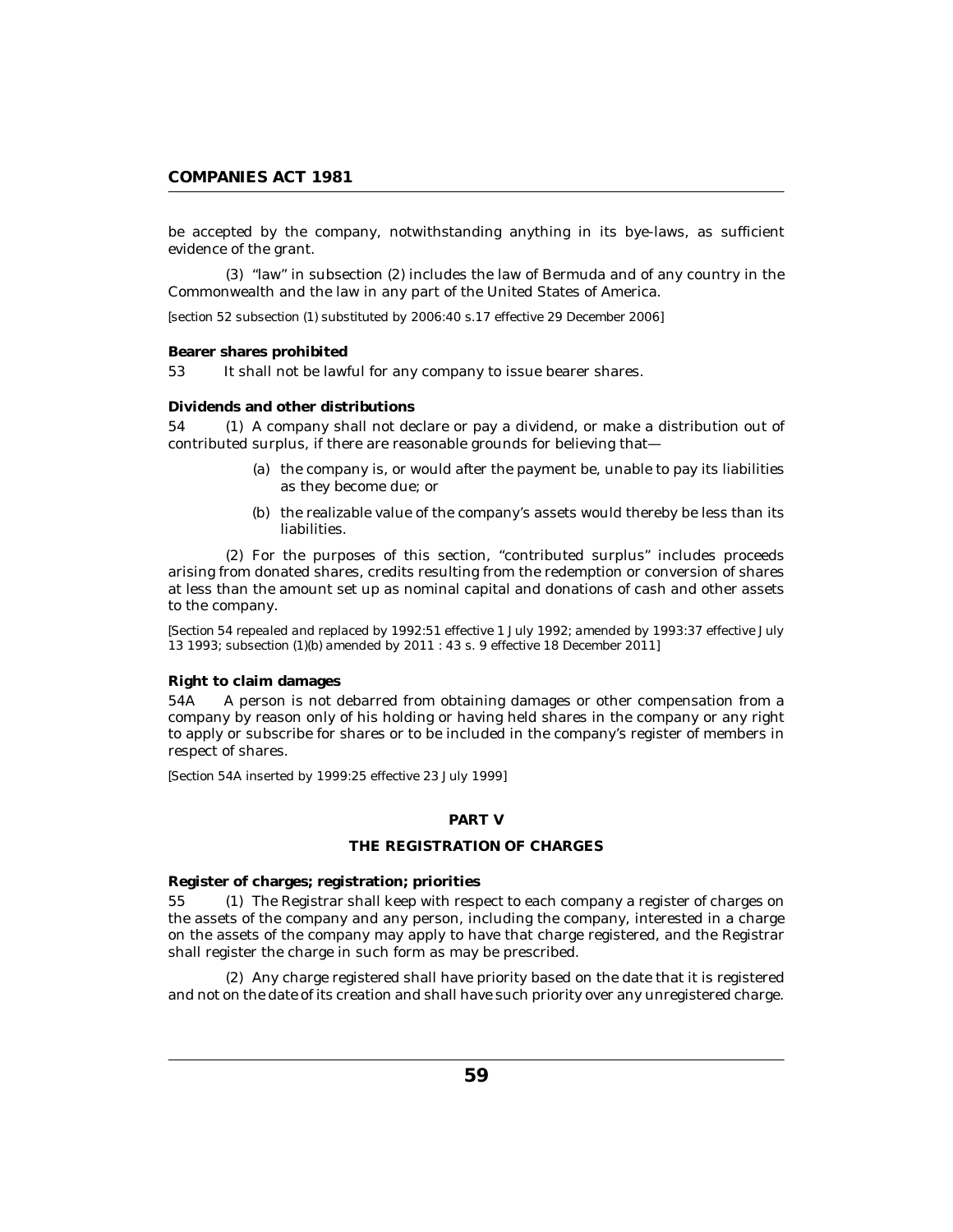(3) Subsection (2) shall not apply to charges created before 1 July 1983. Such charges shall continue to have the priority they had prior to that date:

Provided that any person interested in a charge on the assets on a company created before 1 July 1983 may register that charge but the charge shall continue to have the priority it had prior to registration.

Where a charge is created by a company but is a charge on assets outside (4) Bermuda, the instrument creating or purporting to create the charge may be registered under this section notwithstanding that further proceedings may be necessary to make the charge valid or effectual according to the law of the country in which the property is situate.

- Notwithstanding anything in this section, a charge on— (5)
	- land in Bermuda to which paragraph (aa) does not apply shall be registered (a) under the Mortgage Registration Act 1786 or any Act replacing it and not under this Act and the priority of such charge shall be determined in accordance with the Mortgage Registration Act 1786 or any Act replacing it;
	- (aa) registered land within the meaning of the Land Title Registration Act 2011 or an estate which is required to be registered under that Act by virtue of sections 24 and 25 of that Act—
		- (i) shall be registered or otherwise protected under the Land Title Registration Act 2011 and not under this Act; and
		- (ii) the priority of such charge shall be determined in accordance with the Land Title Registration Act 2011;
	- (b) any ship registered in Bermuda or any interest therein registrable under the Merchant Shipping Act 1894 or any Act replacing it shall be registered thereunder, and not under this Act and the priority of such charge shall be determined in accordance with the Merchant Shipping Act 1894 or any Act replacing it;
	- any aircraft, aircraft engine, or any interest therein registrable under the (c) Mortgaging of Aircraft and Aircraft Engines Act 1999 or any Act replacing it shall be registered thereunder, and not under this Act and the priority of such charge shall be determined in accordance with the Mortgaging of Aircraft and Aircraft Engines Act 1999 or any Act replacing it; and
	- (d) any assignment of a contract of life insurance to which the Life Insurance Act 1978 applies, shall be subject to the procedures set out in the Life Insurance Act 1978 and not under this Act and the priority of such a charge shall be determined in accordance with the Life Insurance Act 1978 and not under this Act, irrespective of whether any such charge may have been registered under this Act prior to the coming into operation of this paragraph.
- *[Deleted by 1984:36]* (6)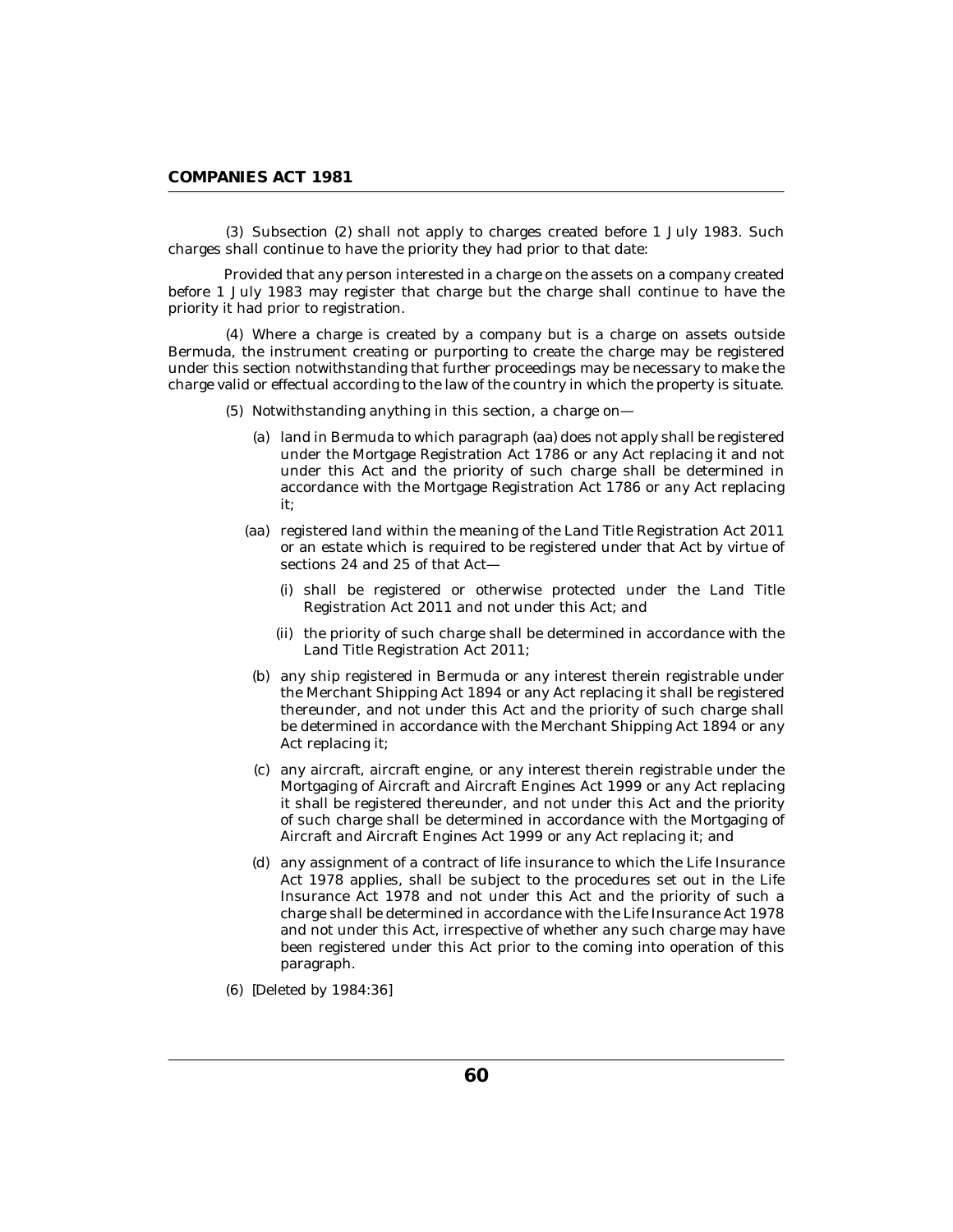(7) The register of charges shall be available for inspection by members of the public during normal working hours.

(8) In this Part, "charge" includes any interest created in property by way of security, including any mortgage, assignment, pledge, lien or hypothecation.

*[Section 55 subsection (8) substituted by 2004:36 s.2 effective 17 December 2004; subsection (5)(c) substituted by 2006:40 s.18 effective 29 December 2006; subsection (5)(c) amended by 2013 : 24 s. 4 effective 23 July 2013; subsection (5) amended by 2014 : 18 s. 3 effective 24 June 2014; Section 55 subsection (5) amended by 2011 : 51 Sch. 9 effective 2 July 2018]*

#### **Amendment of register**

55A (1) Where a registered charge is amended by adding or removing one or more persons entitled to the charge or where the interest of one or more persons entitled to the charge is assigned or transferred, any person, including the company, interested in the charge may apply to have such amendment, assignment or transfer registered, and the Registrar shall register the amendment, assignment or transfer in such form as may be prescribed.

(2) The registration of an amendment or an assignment or transfer of an interest in a registered charge under subsection (1) shall not affect the priority of the charge, and the charge shall continue to have priority based on the date that it was registered and not the date that any document effecting the amendment, assignment or transfer was executed or that the amendment, assignment or transfer was registered.

## *[Section 55A inserted by 2004:36 s.3 effective 17 December 2004]*

# **Correction of register**

 $(1)$  The Registrar on being satisfied that an omission or misstatement of any particulars with respect to any registered charge on the assets of a company was accidental, or due to inadvertence or to some other sufficient cause, and is not of a nature to prejudice the position of creditors or shareholders of the company, may, on the application of the company or any person interested rectify the register; and any such rectification shall have effect from the date of the first entry of the charge in the register.  $56$ 

Any creditor or member of the company aggrieved by a decision of the Registrar (2) either to rectify or not rectify the register may within six months of the decision of the Registrar appeal to the Court which shall have the same powers as the Registrar. No appeal shall lie from a decision of the Court.

# *[Section 56 amended by 1992:51 effective 1 July 1992]*

#### **Registration of series of debentures**

Where a series of debentures containing, or giving by reference to any other instrument, any charge to the benefit which the debenture holders of that series are entitled pari passu is created by a company, it shall, for the purposes of the registration of the series under section 55, be sufficient if the following particulars are registered with the Registrar— 57

(a) the total amount secured by the whole series; and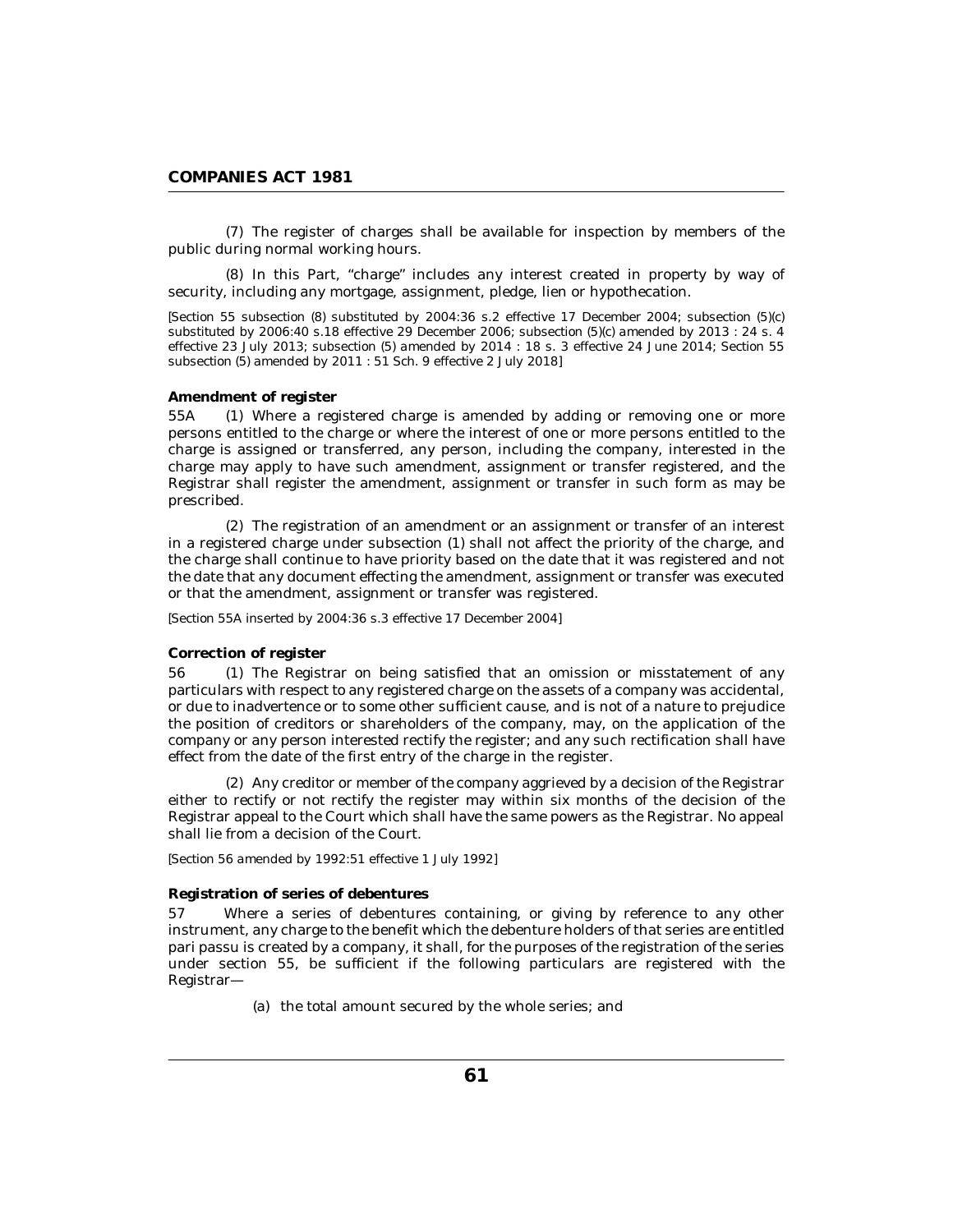- (b) the dates of the resolutions authorizing the issue of the series and the date of the covering deed, if any, by which the security is created or defined; and
- (c) a general description of the property charged; and
- (d) the names of the trustees, if any, for the debenture holders,

together with a copy of the deed containing the charge, or, if there is no such deed, a copy of one of the debentures of the series:

Provided that, where more than one issue is made of debentures in the series, there shall be sent to the Registrar for entry in the register particulars of the date and amount of each issue, but an omission to do this shall not affect the validity of the debentures issued.

# **Registration of particulars of commission paid**

Where any commission, allowance or discount has been paid or made either directly or indirectly by a company to any person in consideration of his subscribing or agreeing to subscribe, whether absolutely or conditionally, for any debentures of the company, or procuring or agreeing to procure subscriptions, whether absolute or conditional, for any such debentures, the particulars sent for registration shall include particulars as to the amount or rate per cent of the commission, discount or allowance so paid or made, but omission to do this shall not affect the validity of the debentures issued. 58

# **Entry of satisfaction; release of property from charge**

The Registrar, on evidence being given to his satisfaction with respect to any registered charge— 59

- (a) that the debt for which the charge was given has been paid or satisfied in whole or in part; or
- (b) that part of the property or undertaking charged has been released from the charge or has ceased to form part of the company's property or undertaking,

shall enter on the register a memorandum of satisfaction in whole or in part, or of the fact that part of the property or undertaking has been released from the charge or has ceased to form part of the company's property or undertaking, as the case may be, and where he enters a memorandum of satisfaction in whole he shall, if required, furnish the company with a copy thereof.

## **Registration of enforcement of security**

If any person obtains an order for the appointment of a receiver or manager of the property of a company, or appoints such a receiver or manager under any powers contained in any instrument, he shall, within seven days from the date of the order or of the appointment under the said powers give notice of the fact to the Registrar, and the Registrar shall, on payment of such fee as may be specified by rules made by the Minister, enter the fact in the register of charges. 60

Where any person appointed receiver or manager of the property of a company (2) under the powers contained in any instrument ceases to act as such receiver or manager,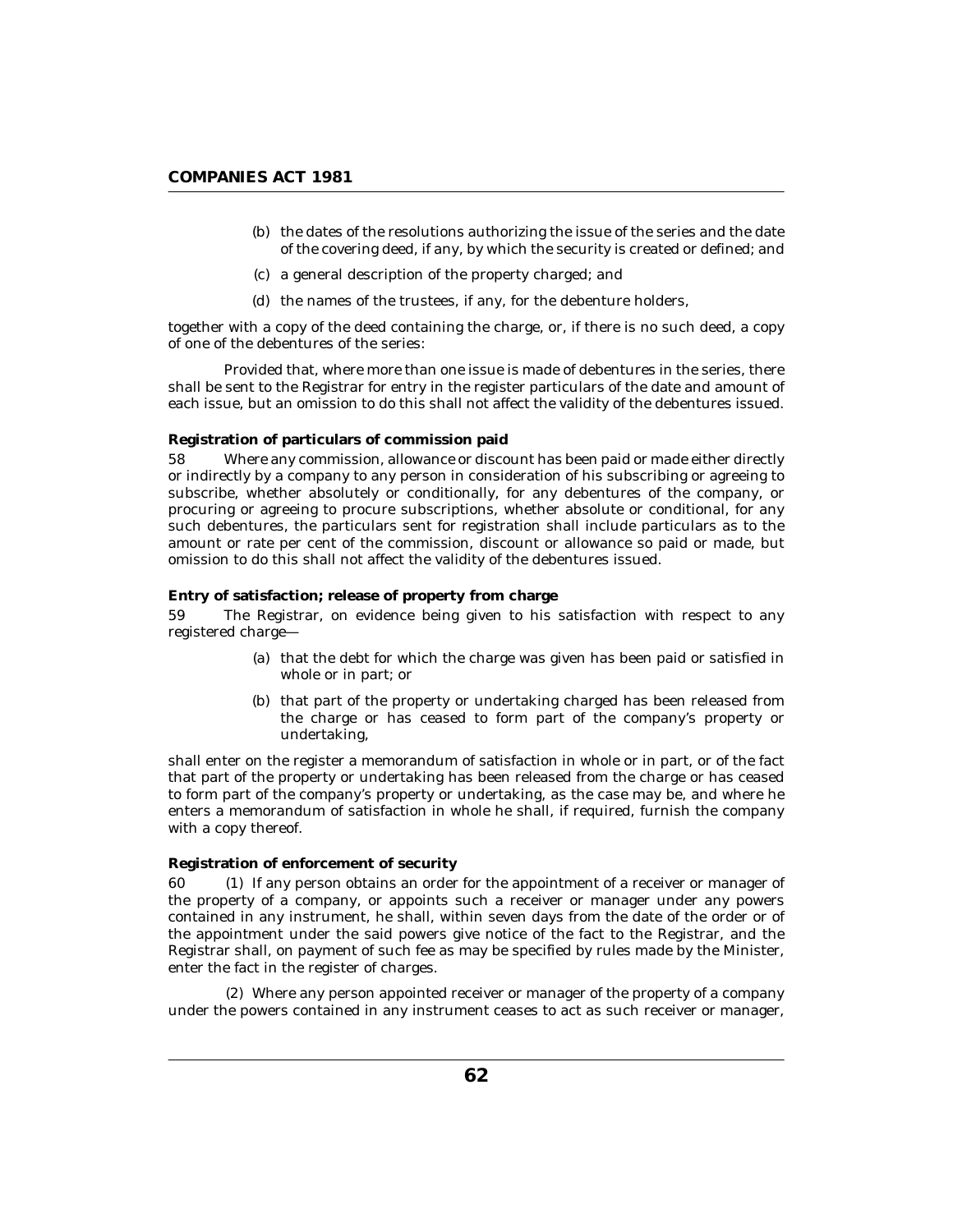he shall on so ceasing, give the Registrar notice to that effect, and the Registrar shall enter the notice in the register of charges.

(3) If any person makes default in complying with the requirements of this section, he shall be liable to a default fine.

(4) Rules made under this section shall be subject to affirmative resolution procedure.

**Application of Part V to charges created and acquired by company incorporated outside Bermuda**

This Part shall extend to charges on property in Bermuda which are created, and to charges on property in Bermuda which is acquired, by a company incorporated outside Bermuda. 61

*[Section 61 amended by 1992:51 effective 1 July 1992; and by 2004:36 s.4 effective 17 December 2004]*

### **PART VI**

### **MANAGEMENT AND ADMINISTRATION**

**Registered office of company**

62 (1) A company shall at all times have a registered office in Bermuda which shall not be a post office box to which all communications and notices may be addressed.

 $(1A)$  For the purposes of subsection  $(1)$ , the address of the registered office of a company shall include—

- (a) in the case of a corporate service provider, the name of the corporate service provider; and
- (b) the building name and floor number, where applicable.

(2) On incorporation the situation of the company's registered office is that specified in a notice in the prescribed form given to the Registrar under section 69(2)(e).

The company may change the situation of its registered office from time to time (3) by giving notice in the prescribed form to the Registrar and such change takes effect upon the notice being registered by the Registrar.

If default is made in complying with this section the company or every officer (4) of the company who is in default shall be liable to a default fine.

*[Section 62(2) to (4) substituted for subsections (2) and (3) by 2000:29 s.10 effective 11 August 2000; Section 62 subsection (1A) inserted by 2018 : 5 s. 9 effective 21 March 2018]*

### **Service of documents**

A document may be served on a company by leaving it at the registered office of the company or, in the case of a non-resident insurance undertaking the principal office in 62A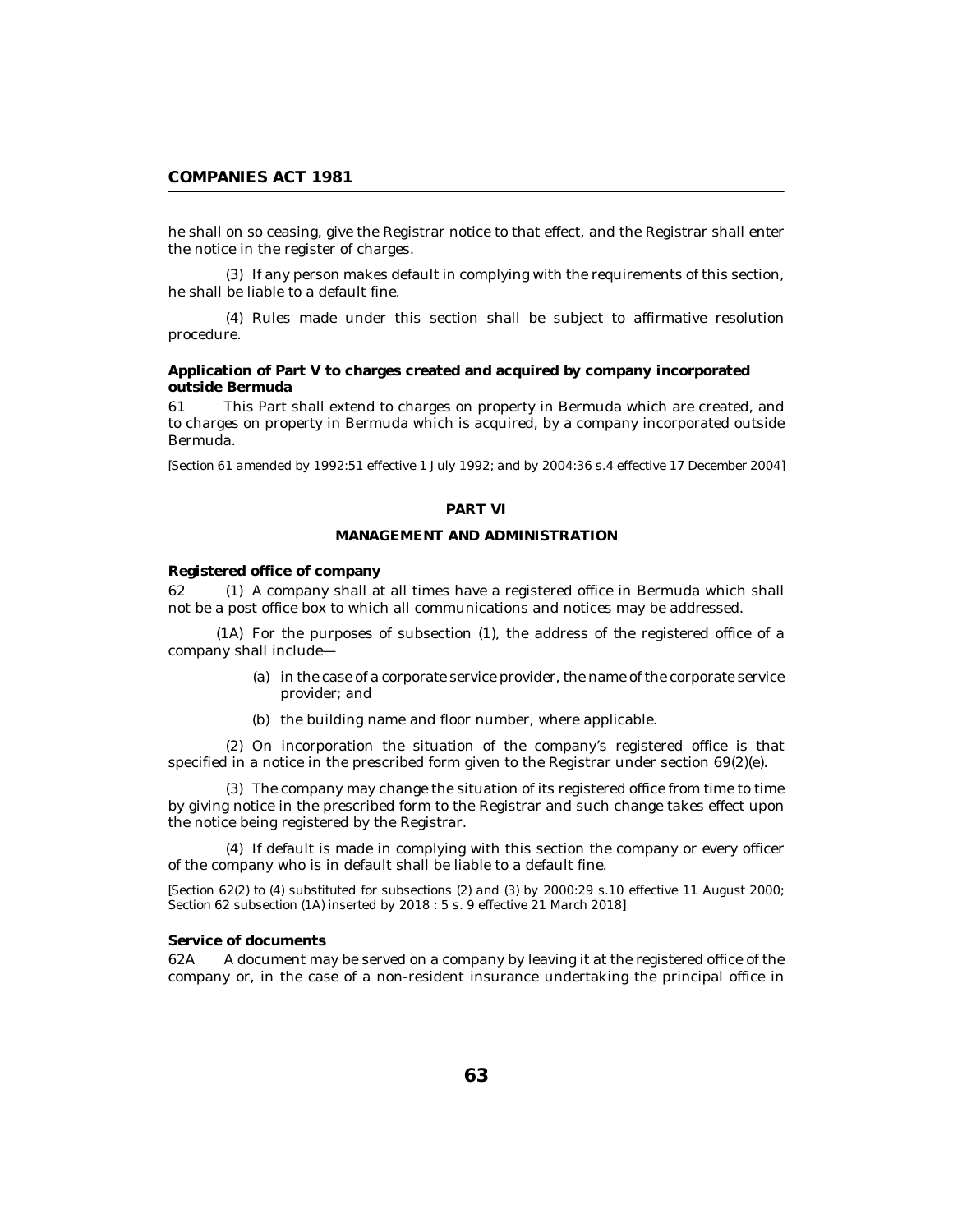Bermuda, or in the case of a permit company, the principal place of business in Bermuda from which the company engages in or carries on its trade or business in Bermuda.

*[Section 62A inserted by 1992:51 effective 1 July 1992]*

### **Publication of name of company**

63 (1) Every company shall have its name mentioned in legible characters in all business letters of the company and in all notices and other official publications of the company, and in all bills of exchange, promissory notes, endorsements, cheques and orders for money or goods purporting to be signed by or on behalf of the company, and in all bills of parcels, invoices, receipts and letters of credit of the company.

(2) If default is made in complying with this section the company and every officer of the company who is in default shall be liable to a fine of five hundred dollars.

## **Restriction on commencement of business**

64 (1) No company shall commence or carry on business or exercise any borrowing powers unless and until the minimum capital as stated in its memorandum in accordance with section 7 has been subscribed.

(2) If any company commences or continues business or exercises borrowing powers in contravention of this section every person who is responsible for the contravention shall without prejudice to any other liability, be liable to a fine of one hundred dollars for every day during which the contravention continues.

# **Register of members**

Every company shall keep a register of its members and enter therein in respect 65 (1) of every member becoming a member after the appointed day the following particulars—

- (a) the names and addresses of the members, and in the case of a company having a share capital
	- a statement of the shares held by each member, distinguishing each (i) share by its number so long as the share has a number;
	- (ii) in respect of any shares that are not fully paid, a statement specifying the amount paid or agreed to be considered as paid on such shares; and
	- (iii) the categories of shares, including the nature of the associated voting rights; and
- (b) in respect of any company that does not keep a branch register pursuant to subsection (3), the date at which each person was entered in the register as a member.

The register of members shall be kept at the registered office of the company (2) or after giving written notice to the Registrar of the place at such other place in Bermuda convenient for inspection by members of the company and other persons entitled to inspect it.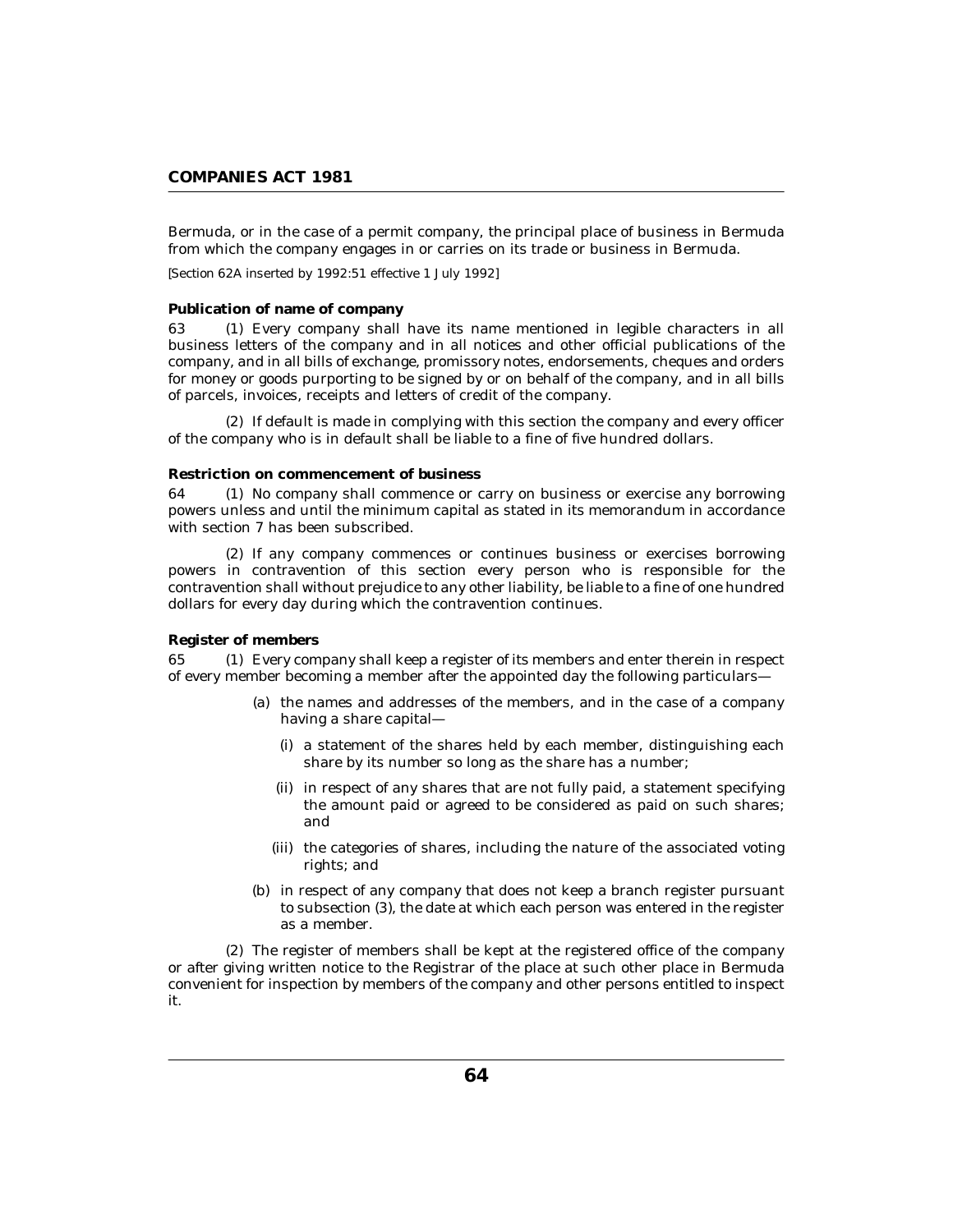A company the shares of which are listed on an appointed stock exchange or (3) have been offered to the public pursuant to a prospectus filed under section 26 or which is subject to the rules or regulations of a competent regulatory authority, may keep in any place outside Bermuda, one or more branch registers after giving written notice to the Registrar of the place where each such register is to be kept.

A branch register shall be kept in the same manner in which the register of (4) members is by subsection (1) required to be kept.

Every company shall, as soon as reasonably practicable, after the date on (5) which any entry or alteration is made in a branch register, make any necessary alteration in the register of members.

(6) If the register of members or any branch register is not made easily available for inspection by members the company and every officer of the company shall be liable to a fine of five hundred dollars and the court convicting the company or the officers, as the case may be, may order the company to make the register immediately available for inspection.

A company shall not be bound to see to the execution of any trust, whether (7) express, implied or constructive, to which any of its shares are subject and whether or not the company had notice of such trust; and the receipt of the person, firm or corporation in whose name any share stands shall be sufficient discharge to the company for any money paid by the company in respect of such share notwithstanding any trust to which it may be subject.

*[Section 65 subsection (6) amended by 1999:25 s.7 effective 23 July 1999; subsections (1) and (3) substituted by 2003:1 s.9 effective 14 February 2003; subsection (1)(a) repealed and substituted by 2018 : 51 s. 9 effective 10 August 2018]*

# **Inspection of register**

66 (1) Except when the register of members is closed under this Act, the register of the members of a company shall during business hours (subject to such reasonable restrictions as the company may impose, so that not less than two hours in each day be allowed for inspection) be open for inspection by members of the public without charge.

(2) Any member of the public may require a copy of the register, or of any part thereof, on payment of the appropriate fee prescribed in the Eighth Schedule.

(3) If any inspection required under this section is refused or if any copy required under this section is not sent within fourteen days from the receipt of a written request, the company and every officer of the company who is in default shall be liable in respect of each offence to a default fine.

(4) In the case of any such refusal or default, the Court may by order compel an immediate inspection of the register or direct that the copies required shall be sent to the persons requiring them.

A company may on giving notice by advertisement in an appointed newspaper (5) close the register of members for any time or times not exceeding in the whole thirty days in a year.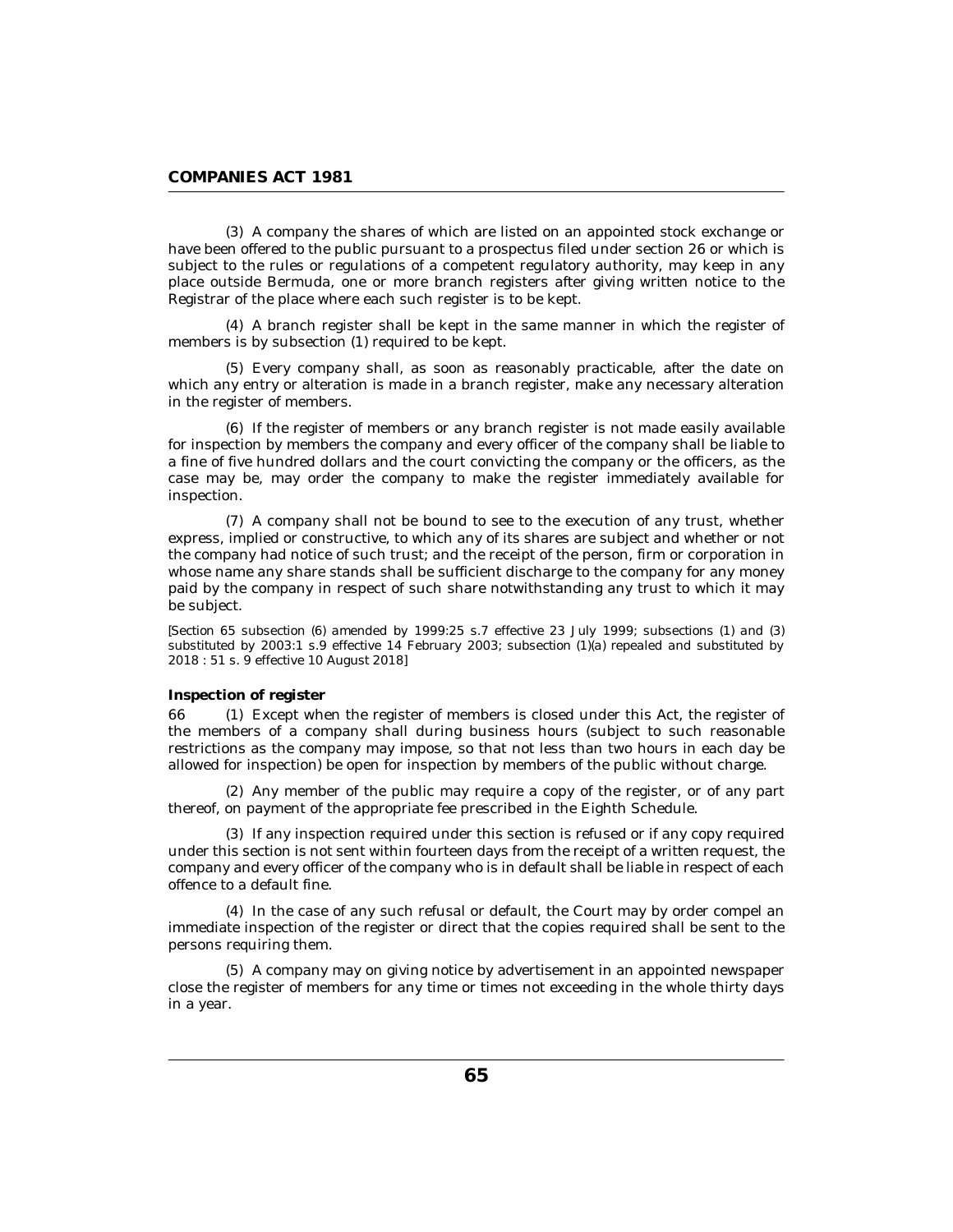This section applies to a branch register kept under section 65 except that in (6) relation to a branch register subsection (5) shall have effect as if for reference to an appointed newspaper there were substituted reference to a national newspaper in the jurisdiction in which the branch register is kept.

*[Section 66 amended by 1992:51 effective 1 July 1992; by 1998:35 effective 5 October 1998; subsection (6) added 1999:25 s.8 effective 23 July 1999; subsections (1) and (2) amended by 2006:40 s.19 effective 29 December 2006]*

#### **Offences relating to the register of members**

A company and any officer of the company who knowingly contravenes, permits or authorizes the contravention of the requirements of sections 65(1) and 66(1) shall be liable on summary conviction to a fine of seventy five dollars per day for every day that the company fails to comply as required. 66A

*[Section 66A inserted by 2011 : 20 s. 2 effective 28 June 2011]*

**Power of Court to rectify register**

 $(1)$  If— 67

- (a) the name of any person is, without sufficient cause, entered in or omitted from the register of members of a company; or
- (b) default is made or unnecessary delay takes place in entering on the register the fact of any person having ceased to be a member,

the person aggrieved, or any member of the company, may apply to the Court for rectification of the register.

Where an application is made under this section, the Court may either refuse (2) the application or may order rectification of the register and payment by the company of any damages sustained by any party aggrieved.

(3) On an application under this section the Court may decide any question relating to the title of any person who is a party to the application to have his name entered in or omitted from the register, whether the question arises between members or alleged members, or between members or alleged members on the one hand and the company on the other hand, and generally may decide any question necessary or expedient to be decided for rectification of the register.

#### **Register to be evidence**

The register of members shall be prima facie evidence of any matters by this Act directed or authorized to be inserted therein. 68

# **Provisional directors and their powers**

The persons whose names are subscribed to the memorandum of association shall be the provisional directors of the company to which the memorandum of association relates and shall have power to add to their number. 69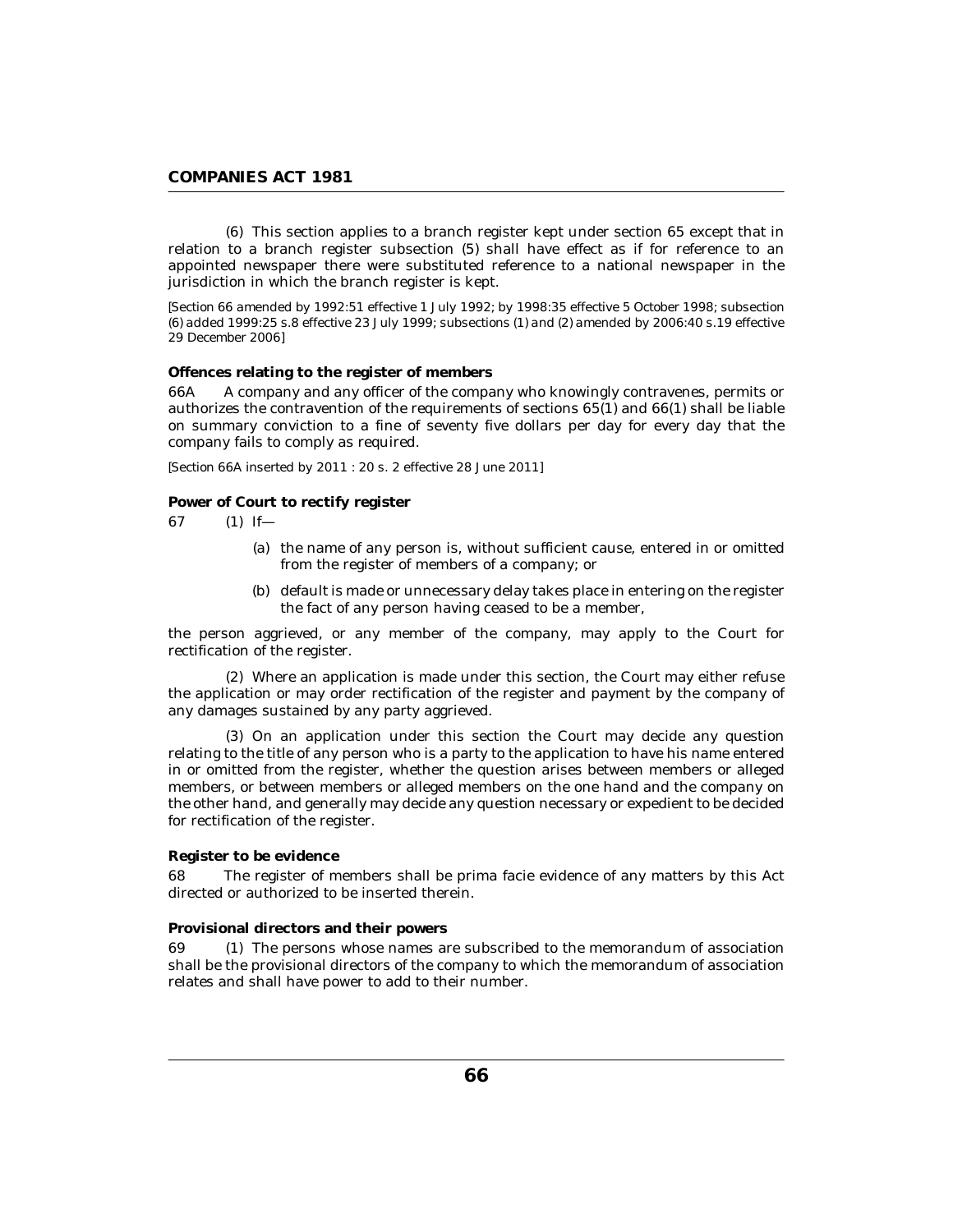The provisional directors of a company shall hold office as such until the first (2) board of directors is elected, as hereinafter provided, and subject to subsection (1) shall have the following powers only that is to say,—

- (a) power to cause books to be opened for the purpose of recording the subscriptions of such persons as may desire to become members of the company, and power to keep open such books for so long as the provisional directions may consider necessary;
- (b) power, at any time after the minimum subscription has been subscribed to allot to any subscriber such number of shares, not exceeding the number subscribed for by him, as the provisional directors may deem expedient;
- (c) power to appoint any person to be secretary of the company to hold office until the election of the first board of directors of the company;
- (d) power by resolution to make such calls upon any subscriber in respect of shares allotted to him as the provisional directors may consider necessary; and in case any subscriber fails to satisfy any such call in the time limited by the provisional directors, to recover the amount of the call as a debt due by the subscriber;
- (e) power to give notice of the registered office under subsection  $62(2)$  but, if the provisional directors fail to do so, an officer of the company shall give the notice; and
- power to complete and execute all documentation necessary and incidental (f) to incorporating a company.

(3) Any power vested in the provisional directors or any act authorized to be done by them may be exercised by a majority of them.

*[Section 69(2)(e) and (f) added by 2000:29 effective 11 August 2000]*

**First general meeting of members to elect directors**

 $(1)$  As soon as convenient after any of the share capital of a company has been subscribed, the provisional directors shall convene the statutory meeting which shall be a general meeting of the members of the company for the purpose of electing the first board of directors. 70

At least five days' notice in writing of the statutory meeting shall be given to (2) each member of the company unless the members unanimously agree to waive such notice; the notice shall specify the place, date and hour at which the meeting is intended to be held, and shall state that at the meeting the members present or represented by proxy will elect the first board of directors.

For the purposes of this section "member" shall not include any member who (3) has failed to satisfy any call made upon him which came due to be satisfied before the date on which the general meeting under this section is held.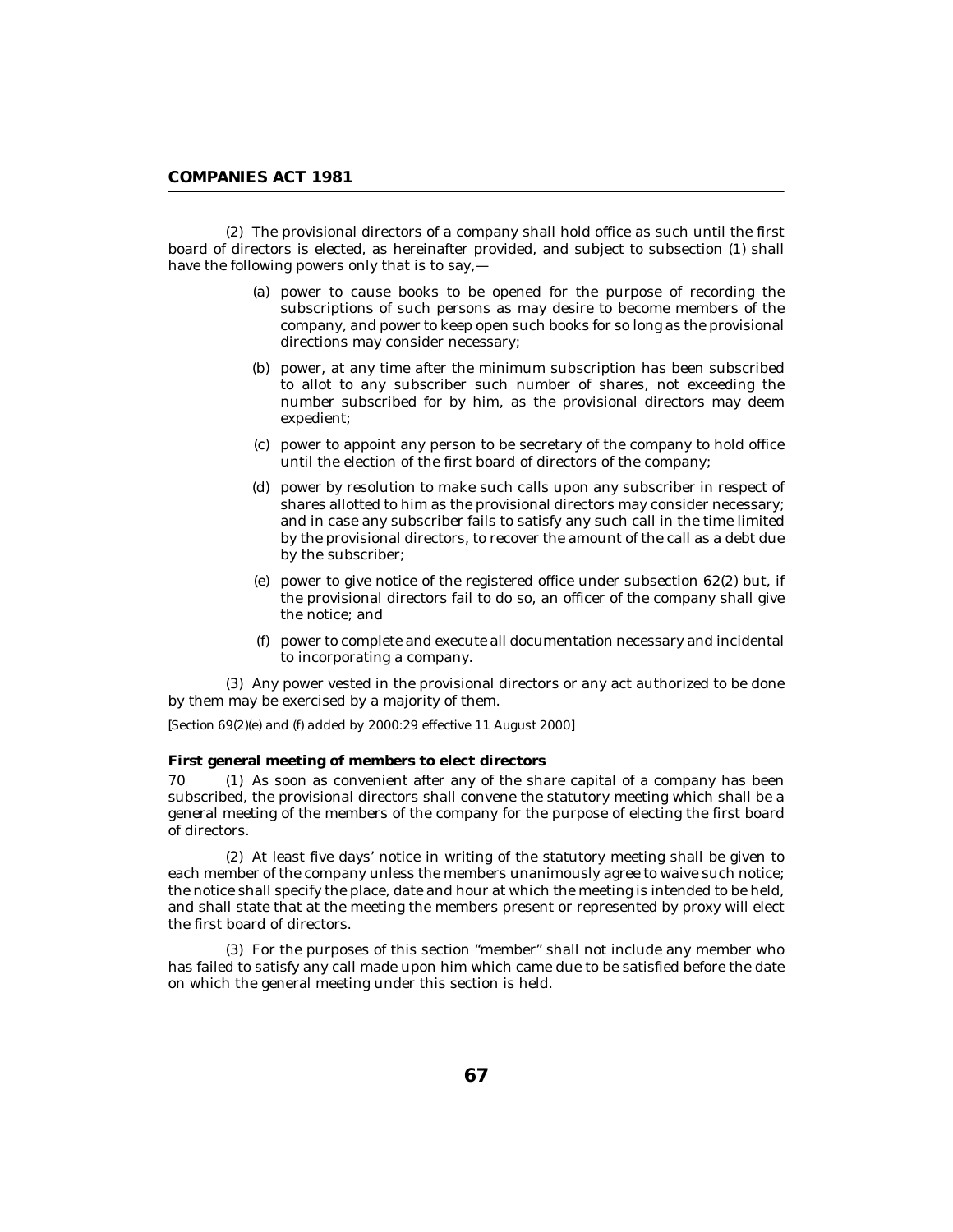The procedure at a meeting called under this section shall be the same as that (4) for an annual general meeting called under section 71.

The quorum for a meeting called under this section shall be a majority of the (5) members of the company present in person or by proxy.

A meeting called under subsection (1) shall be deemed to be the annual general (6) meeting for the year in which it is convened.

*[Section 70 amended by 1992:51 effective 1 July 1992; subsection (1) amended by 2006:40 s.20 effective 29 December 2006]*

# **General meetings**

71 (1) Subject to section 71A, a meeting of members of a company shall be convened at least once in every calendar year; this meeting shall be referred to as the annual general meeting.

The directors may, whenever they think fit, convene a general meeting; all (2) meetings other than annual general meetings shall be called special general meetings.

(3) Notice of all general meetings shall specify the place, the day and hour of the meeting, and, in case of special general meetings, the general nature of the business to be considered.

The accidental omission to give notice of a meeting to, or the non-receipt of a (4) notice of a meeting by any persons entitled to receive notice shall not invalidate the proceedings of the meeting.

Where the bye-laws so provide, a general meeting of the members of a company (5) may be held with only one individual present if the requirement for a quorum is satisfied and, where a company has only one shareholder or only one holder of any class of shares, the shareholder present in person or by proxy constitutes a general meeting.

*[Section 71(5) added by 2000:29 s.12 effective 11 August 2000; Section 71 subsection (1) amended by 2011 : 43 s. 10 effective 18 December 2011]*

**Election to dispense with annual general meetings**

A company may, by resolution of the company in general meeting, elect to dispense with the holding of annual general meetings. 71A

- (2) An election made under subsection (1) may be made to have effect-
	- (a) for the year in which it is made and any subsequent year or years;
	- (b) for a specified number of years; or
	- (c) indefinitely:

Provided that any liability already incurred by reason of the default in holding an annual general meeting will continue to have effect.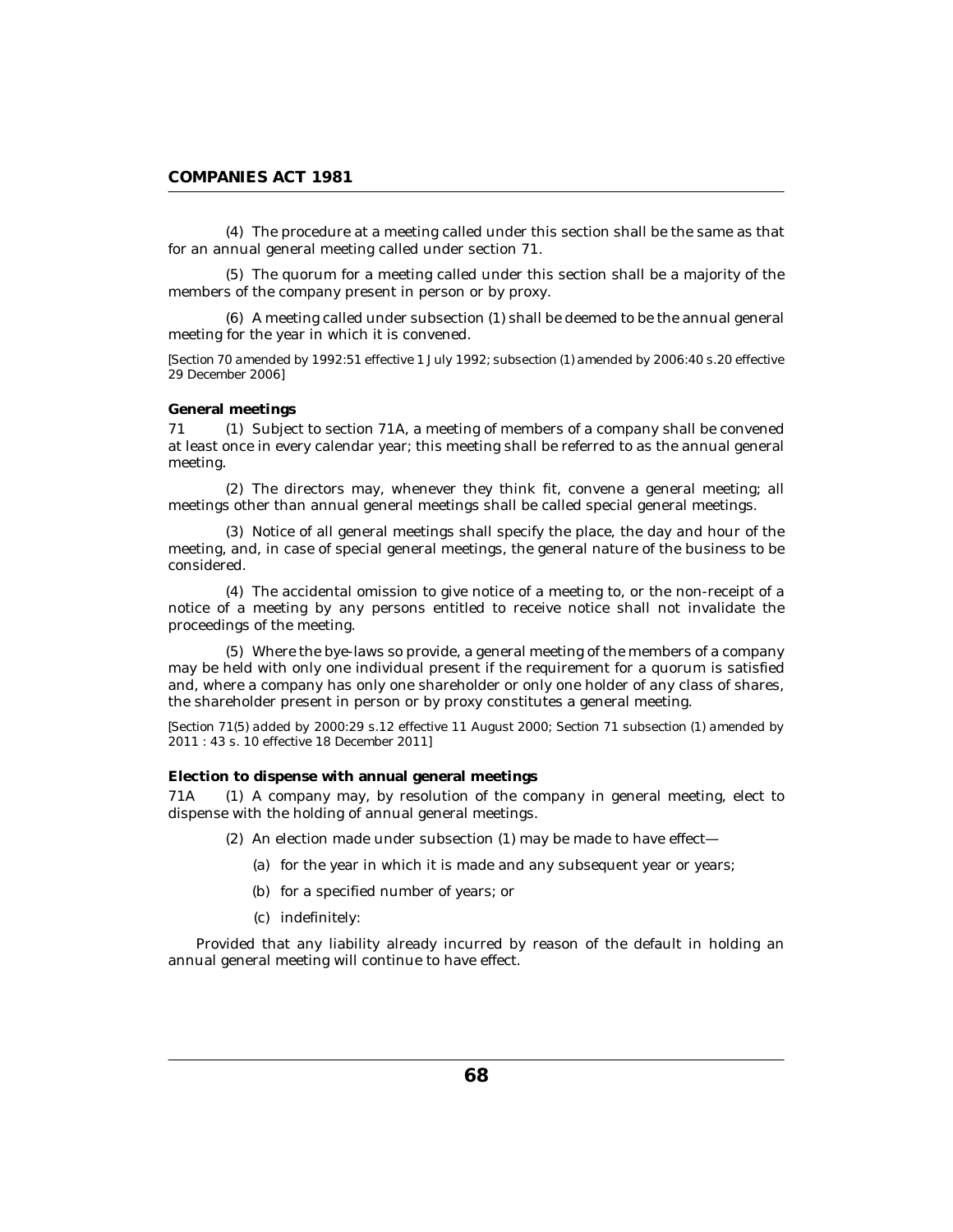Where a company makes an election as provided under subsection (1) the (3) provisions of sections 72 and 73 shall not apply to that company for the period or periods in which such election is in effect.

(4) In any year in which an annual general meeting would be required to be held but for an election under subsection (1), and in which no general meeting has been held, any member or members of the company may, by notice to the company not later than three months before the end of the year, require the holding of an annual general meeting in that year.

 $(5)$  Where a notice, referred to in subsection  $(4)$ , is given, sections  $71(3)$ ,  $(4)$  and (5), 72 and 75 shall apply.

 $(6)$  If an election under subsection  $(1)$  ceases to have effect the company is not obliged to hold an annual general meeting in that year if, when the election ceases to have effect, less than three months of the year remains.

*[Section 71A inserted by 2011 : 43 s. 11 effective 18 December 2011]*

**Failure to hold annual general meeting or to elect directors**

If default is made in calling or holding a general meeting in accordance with section 71(1) the directors shall use their best endeavours to call or hold the meeting at the earliest practicable date.  $72$ 

 $(2)$  If an annual general meeting is not held within three months of the date it should have been held or the required number of directors required to be elected, if any have not been elected at such a meeting the company may apply to the Registrar to sanction the holding of a general meeting to put the affairs of the company in order. Upon receipt of such an application the Registrar may in his discretion make an order allowing the application under such conditions as he thinks fit to impose including ordering the date by which the affairs of the company shall be put in order.

Subject to subsection (2) if default is made in calling an annual general meeting (3) in accordance with section 71 or to elect the required number of directors at such meeting the Registrar, any creditors or member of the company may apply to the Court for the winding up of the company and the Court on such application may order the company to be wound up or make any order that the Registrar might have made under subsection (2).

Where an application is made to the Registrar for an order under subsection (4) (2) a fee of two hundred and fifty dollars shall be paid to the Registrar if there has been a failure to hold one annual general meeting and if there has been failure to hold more than one meeting a further fee shall be payable of one hundred dollars in respect of each such meeting.

*[Section 72(2) amended by 1999:25 s.9 effective 23 July 1999]*

**Position when election of directors does not take place**

If the annual general meeting or the election of any directors, if such election is required by the bye-laws of the company, does not take place at the proper time, it shall be 73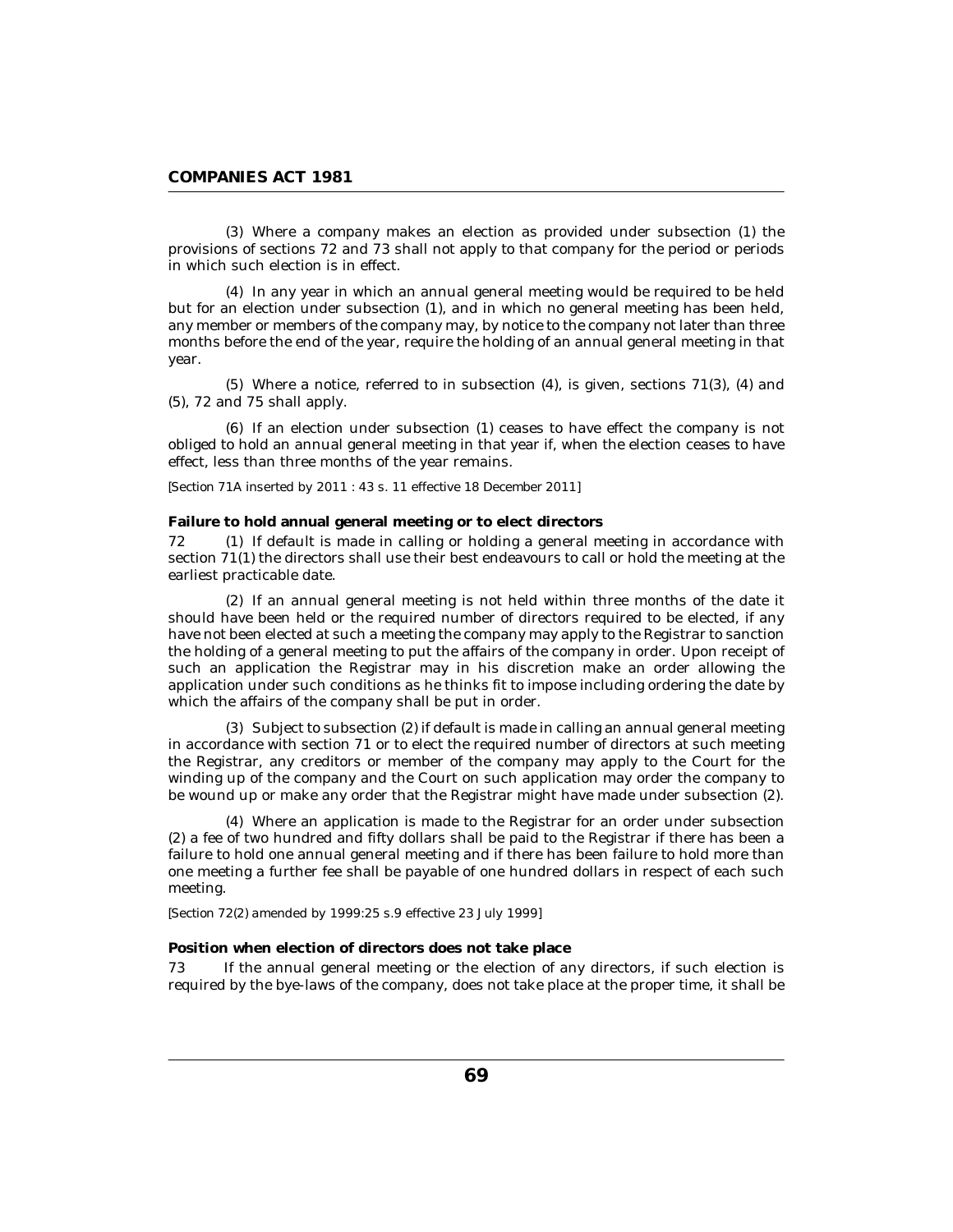lawful for the company to continue its business and for the existing directors to continue in office.

## *[Section 73 amended by 1999:25 s.10 effective 23 July 1999]*

### **Convening of special general meeting on requisition**

The directors of a company, notwithstanding anything in its bye-laws shall, on the requisition of members of the company holding at the date of the deposit of the requisition not less than one-tenth of such of the paid-up capital of the company as at the date of the deposit carries the right of voting at general meetings of the company, or, in the case of a company not having a share capital, members of the company representing not less than one-tenth of the total voting rights of all the members having at the said date a right to vote at general meetings of the company, forthwith proceed duly to convene a special general meeting of the company. 74

The requisition must state the purposes of the meeting, and must be signed by (2) the requisitionists and deposited at the registered office of the company, and may consist of several documents in like form each signed by one or more requisitionists.

(3) If the directors do not within twenty-one days from the date of the deposit of the requisition proceed duly to convene a meeting, the requisitionists, or any of them representing more than one half of the total voting rights of all of them, may themselves convene a meeting, but any meeting so convened shall not be held after the expiration of three months from the said date.

A meeting convened under this section by the requisitionists shall be convened (4) in the same manner, as nearly as possible, as that in which meetings are to be convened by directors.

Any reasonable expenses incurred by the requisitionists by reason of the failure (5) of the directors duly to convene a meeting shall be repaid to the requisitionists by the company, and any sum so repaid shall be retained by the company out of any sums due or to become due from the company by way of fees or other remuneration in respect of their services to such directors as were in default.

## **Length of notice for calling meetings**

75 (1) Notwithstanding any provision in the bye-laws of a company at least five days notice shall be given of a meeting of a company, other than an adjourned meeting.

A meeting of a company shall, notwithstanding that it is called by shorter notice (2) than that specified in subsection (1) be deemed to have been duly called if it is so agreed—

- (a) in the case of a meeting called as the annual general meeting, by all the members entitled to attend and vote thereat; and
- (b) in the case of any other meeting, by a majority in number of the members having a right to attend and vote at the meeting, being a majority together holding not less than ninety-five per cent in nominal value of the shares giving a right to attend and vote at the meeting, or, in the case of a company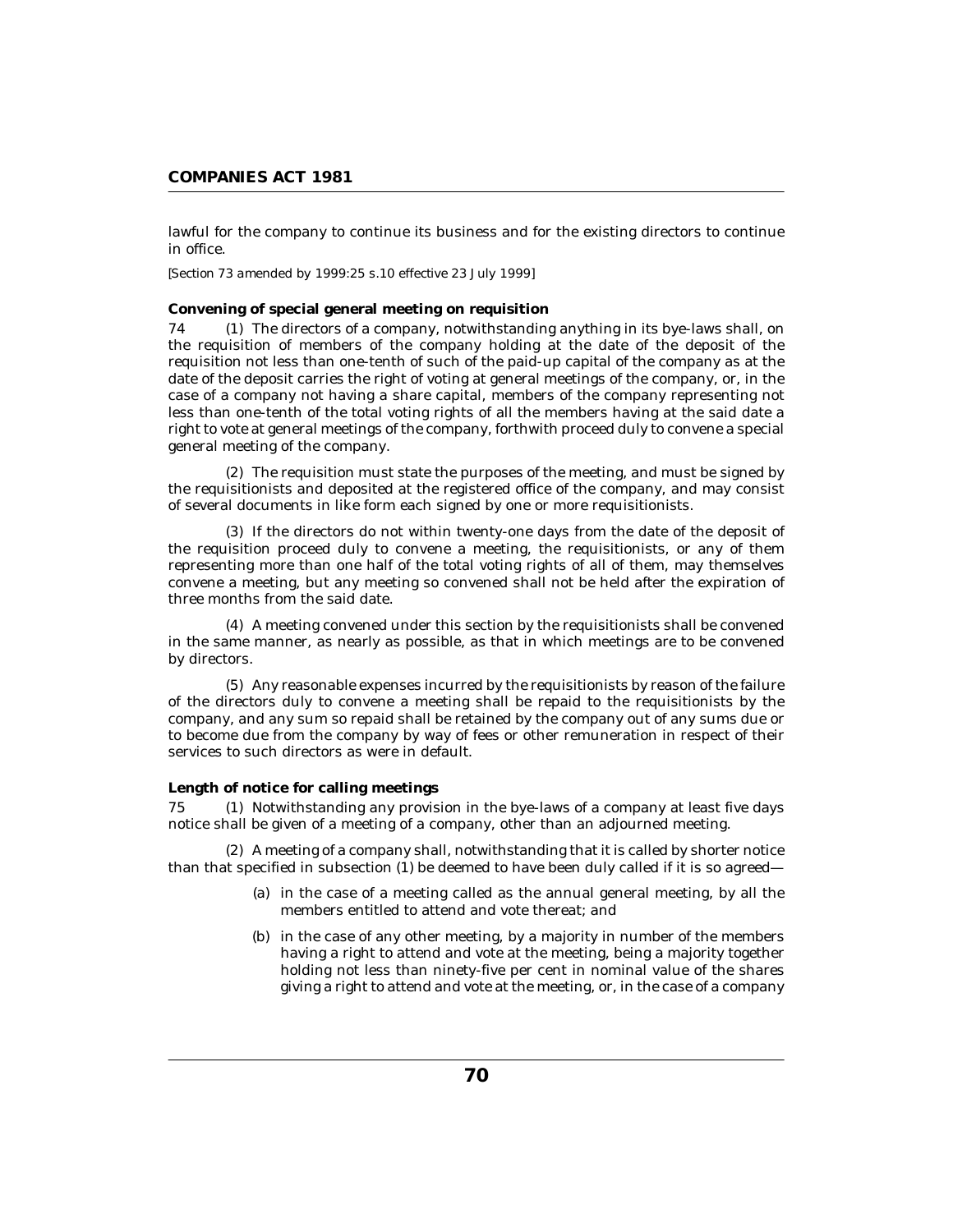not having a share capital, together representing not less than ninety-five per cent of the total voting rights at that meeting of all the members.

### **Telephonic, etc. meeting**

Unless the bye-laws otherwise provide, a meeting of directors or of a committee of directors or of the members or any class thereof may be held by means of such telephone, electronic or other communication facilities as permit all persons participating in the meeting to communicate with each other simultaneously and instantaneously, and participation in such a meeting shall constitute presence in person at such meeting. 75A

### *[Section 75A inserted by 1992:51 effective 1 July 1992]*

### **Power of Court to order meeting**

 $(1)$  If for any reason it is impracticable to call a meeting of a company in any manner in which meetings of that company may be called, or to conduct the meeting of the company in manner prescribed by the bye-laws or this Act, the Court may, either of its own motion or on the application of any director of the company or of any member of the company who would be entitled to vote at the meeting, order a meeting of the company to be called, held and conducted in such manner as the Court thinks fit, and where any such order is made may give such ancillary or consequential directions as it thinks expedient. 76

(2) Any meeting called, held and conducted in accordance with an order under subsection (1) shall for all purposes be deemed to be a meeting of the company duly called, held and conducted.

### **Voting at meetings**

77 (1) Subject to the provisions of this section, the bye-laws of the company and to any rights or restrictions lawfully attached to any class of shares, at any general meeting each member of the company shall be entitled in the case of a company limited by shares, or other company having a share capital, to one vote for each share held by him and in the case of a company limited by guarantee one vote; such votes may be given in person or by proxy.

At any general meeting of a company any question proposed for consideration (2) shall be decided on a simple majority of votes or by such majority as the bye-laws of the company may prescribe, and such majority shall be ascertained in accordance with this section.

(3) Subject to subsection (5), it shall be lawful for any question proposed for consideration at a general meeting of a company to be decided on a show of hands or by a count of votes received in the form of electronic records and in any such case, and subject to any rights or restrictions for the time being lawfully attached to any class of shares, every member present in person or by proxy at such meeting shall be entitled to one vote and shall cast such vote by raising his hand or by communicating their vote in the form of an electronic record.

At any general meeting of a company a declaration by the chairman that a (4) question proposed for consideration has, on a show of hands or by a count of votes received in the form of electronic records, been carried, or carried unanimously or by a particular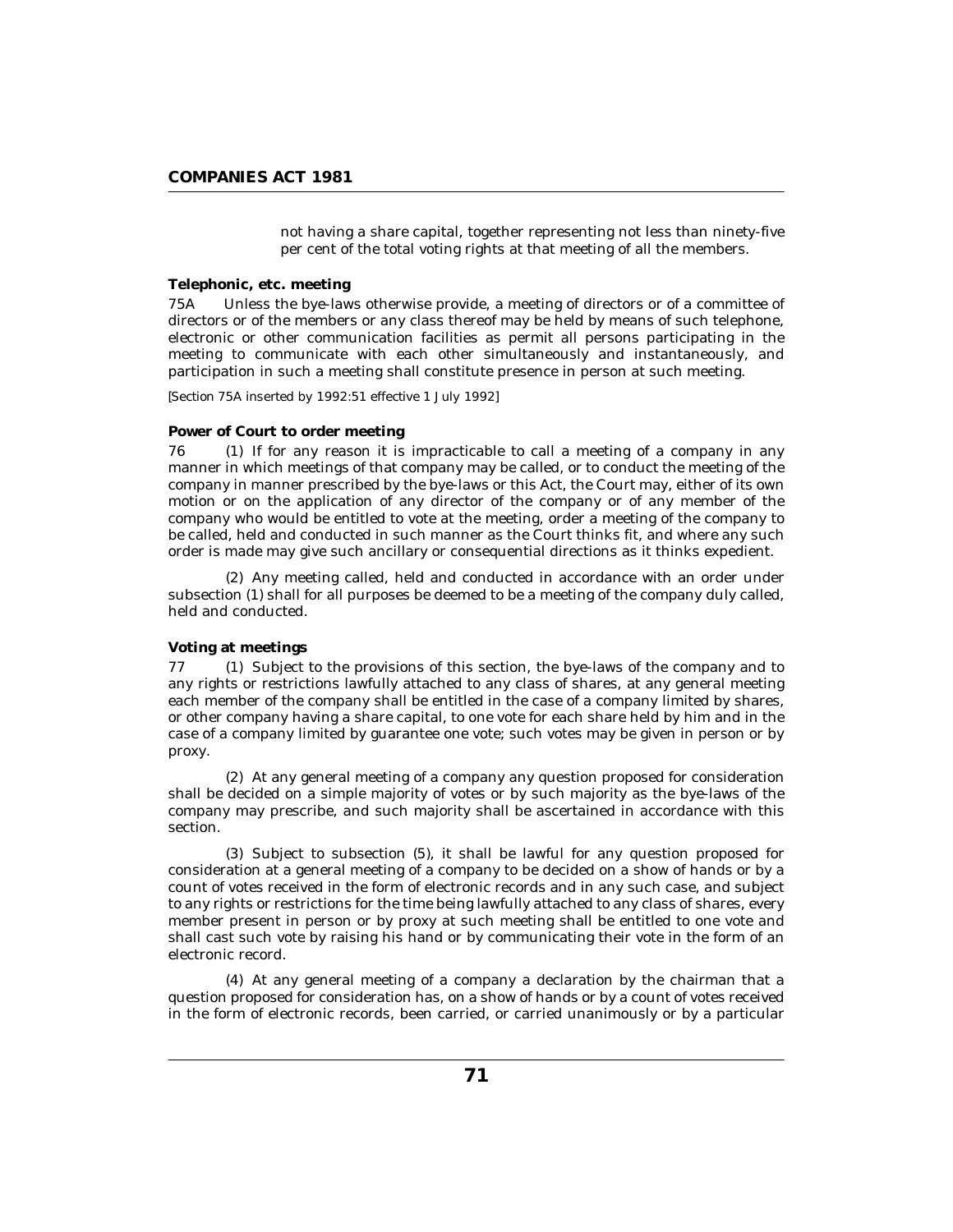majority or lost and an entry to that effect in a book containing the minutes of the proceedings of the company shall, subject to subsection (5), be conclusive evidence of that fact without proof of the number or proportion of the votes recorded in favour of or against such question.

(5) Notwithstanding subsection (3), at any general meeting of a company, it shall be lawful, in respect of any question proposed for the consideration of the members, whether before or on the declaration of the result of a show of hands or of a count of votes received in the form of electronic records as provided for in subsection (3) for a poll to be demanded by any of the following persons—

- (a) the Chairman of such meeting; or
- (b) at least three members present in person; or represented by proxy; or
- any member or members present in person or represented by proxy and (c) holding between them not less than one-tenth of the total voting rights of all the members having the right to vote at such meeting; or
- (d) a member or members present in person or represented by proxy holding shares in such company conferring the right to vote at such meeting, being shares on which an aggregate sum has been paid up equal to not less than one-tenth of the total sum paid up on all such shares conferring such right.

Where, in accordance with subsection (5), a poll is demanded, and subject to (6) any rights or restrictions for the time being lawfully attached to any class of shares, every member present in person or by proxy at such meeting shall have one vote for each share of which he is the holder or for which he holds a proxy or in the case of a company limited by guarantee he shall have one vote for himself and one vote for each member for whom he holds a proxy and such votes shall be counted in such manner as the bye-laws of the company may provide or, in default of such provision, as the chairman may direct and the result of such poll shall be deemed to be the resolution of the meeting at which the poll was demanded and shall replace any previous resolution upon the same matter which has been the subject of a show of hands.

A poll demanded, in accordance with subsection (5), for the purpose of electing (7) a chairman, or on a question of adjournment, shall be taken forthwith and a poll demanded on any other question shall be taken at such time at such meeting as the chairman may direct.

(8) In the case of an equality of votes, whether on a show of hands or by a count of votes received in the form of electronic records or on a poll, the chairman of the meeting at which such show of hands or count of votes takes place, or at which such poll is demanded, shall unless the bye-laws of the company otherwise provide, be entitled to a second or casting vote.

(9) Nothing contained in this section shall be construed as prohibiting a member who is the holder of two or more shares from appointing more than one proxy to represent him and vote on his behalf, whether on a show of hands or by a count of votes received in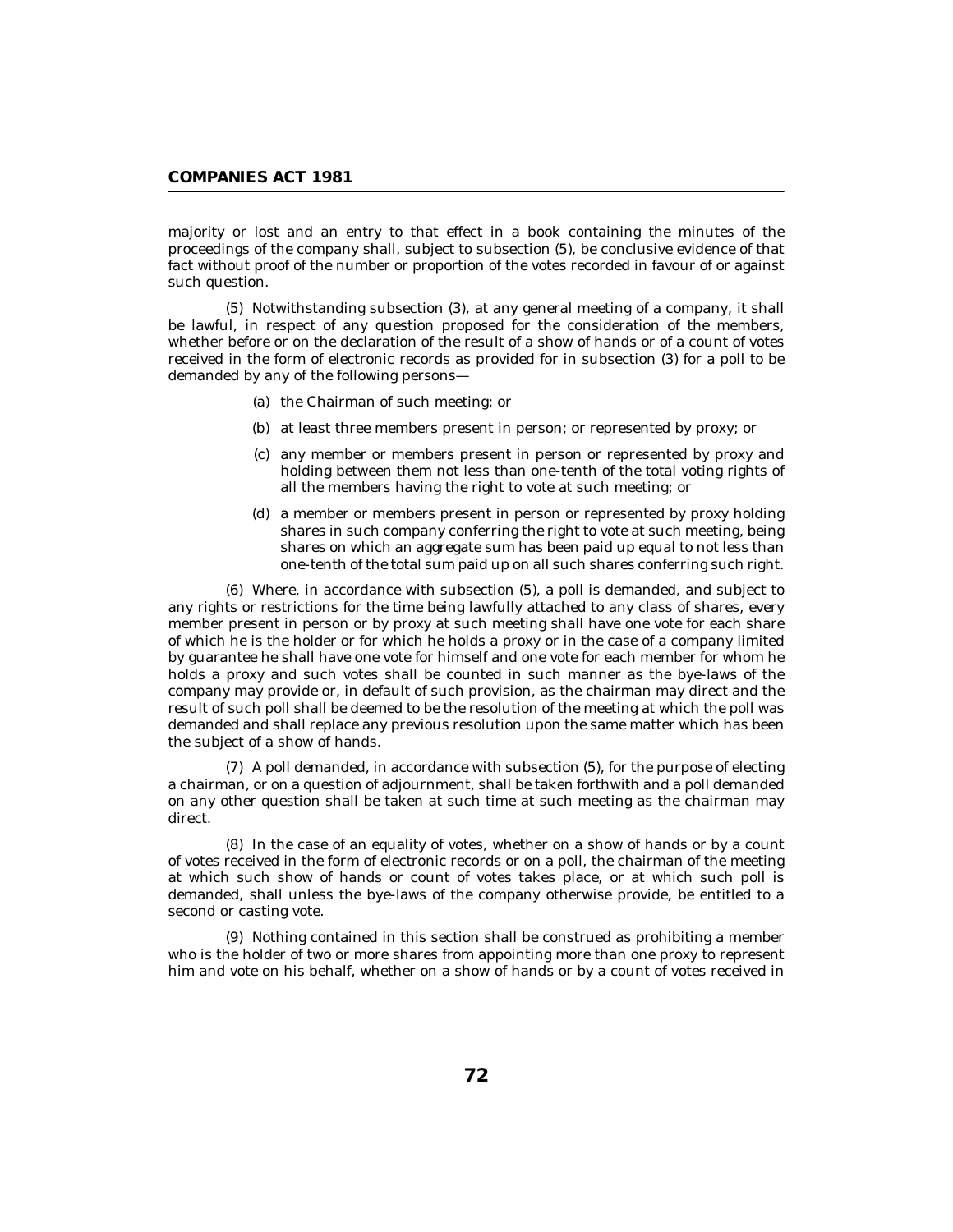the form of electronic records or on a poll, at a general meeting of the company or at a class meeting.

*[Section 77 amended by 1992:51 effective 1 July 1992; by 1994:22 effective 13 July 1994; subsections (3)-(5), (8) and (9) amended by 2006:40 s.21 effective 29 December 2006]*

### **Resolution in writing**

Subject to subsection (6) and the bye-laws of the company, anything which may be done by resolution of a company in general meeting or by resolution of a meeting of any class of the members of a company, may be done by resolution in writing. 77A (1)

(1A) Subject to the bye-laws of the company, notice of any resolution to be made under subsection (1) shall be given, and a copy of the resolution shall be circulated, to all members who would be entitled to attend a meeting and vote on the resolution in the same manner as that required for a notice of a meeting of members at which the resolution could have been considered, except that any requirement in this Act or in the bye-laws as to the length of the period of notice shall not apply.

(1B) Subject to subsection (1C), a resolution in writing is passed when it is signed by, or, in the case of a member that is a corporation whether or not a company within the meaning of this Act, on behalf of—

- (a) the members of the company who at the date of the notice represent such majority of votes as would be required if the resolution had been voted on at a meeting of members; or
- (b) all the members of the company or such other majority of members as may be provided by the bye-laws of the company.

 $(1C)$  The accidental omission to give notice to, or the non-receipt of a notice by, any person entitled to receive notice of a resolution does not invalidate the passing of a .<br>resolution.

A resolution in writing may be signed by, or, in the case of a member that is a (2) corporation whether or not a company within the meaning of this Act, on behalf of, the members of a company, or any class thereof, in as many counterparts as may be necessary.

For the purposes of this section, the date of the resolution is the date when the (3) resolution is signed by, or, in the case of a member that is a corporation whether or not a company within the meaning of this Act, on behalf of, the last member to sign and any reference in any enactment to the date of passing of a resolution is, in relation to a resolution made in accordance with this section, a reference to such date.

A resolution in writing made in accordance with this section is as valid as if it (4) had been passed by the company in general meeting or by a meeting of the relevant class of members of the company, as the case may be; and any reference in any enactment to a meeting at which a resolution is passed or to members voting in favour of a resolution shall be construed accordingly.

(4A) A resolution in writing made in accordance with this section shall constitute the holding of a meeting where so required by this Act and the date of such meeting shall be the date of the resolution determined in accordance with subsection (3).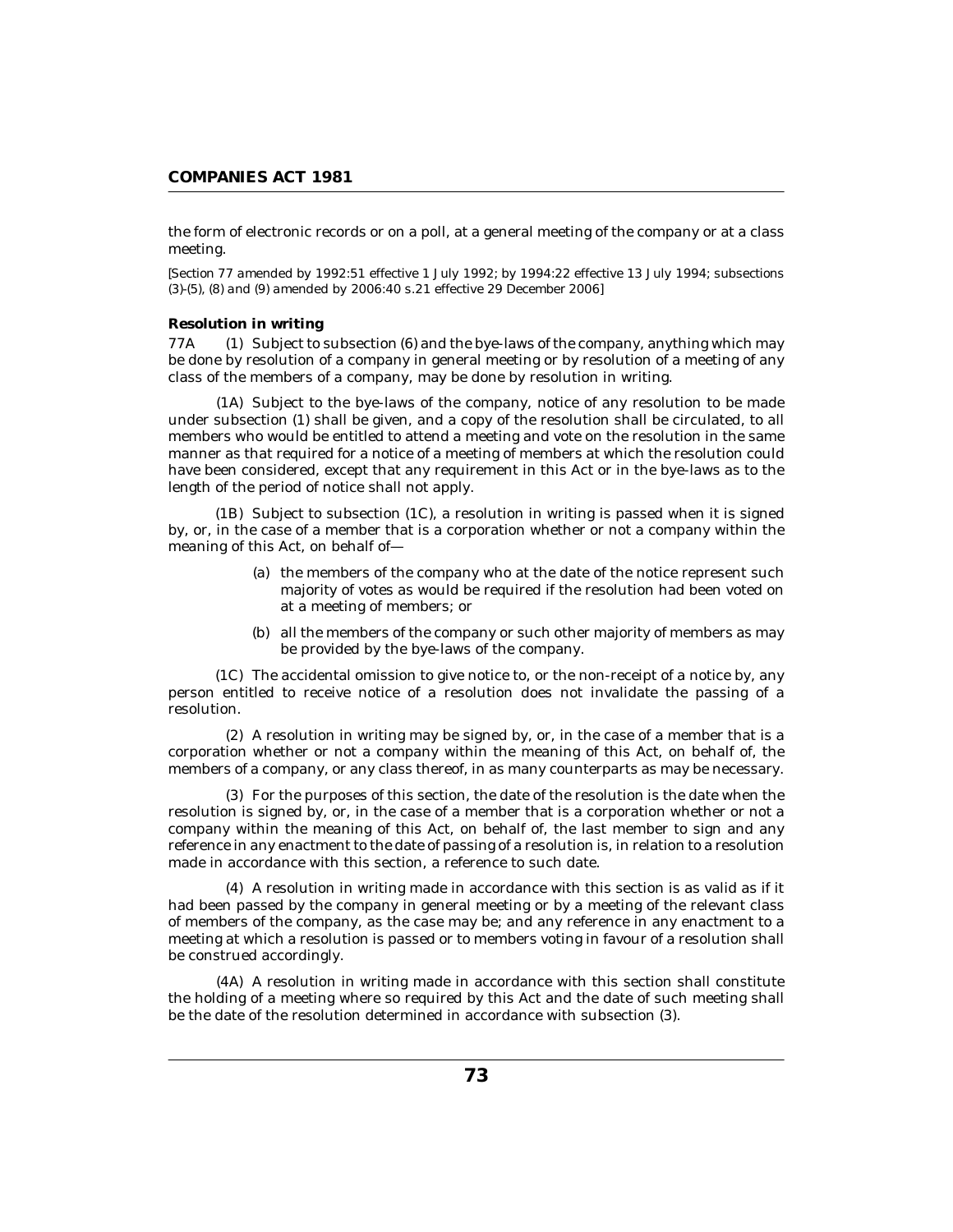A resolution in writing made in accordance with this section receiving, (4B) accepting, adopting or approving financial statements or any other document shall be deemed to be the laying of such statements or other documents before the company in general meeting.

A resolution in writing made in accordance with this section shall constitute (5) minutes for the purposes of sections 81 and 82.

- $(6)$  This section shall not apply to-
	- (a) a resolution passed pursuant to section 89(5); or
	- (b) a resolution passed for the purpose of removing a director before the expiration of his term of office under section 93.

*[Section 77A inserted by 1993:37 effective 13 July 1993; subsections (4A) and (4B) inserted by 2001:30 s.5 effective 14 August 2001; subsections (1) and (2) amended, (1A)-(1C) inserted, by 2006:40 s.22 effective 29 December 2006]*

**Representation of corporations at meetings**

78 (1) A corporation, whether a company within the meaning of this Act or not, may—

- (a) if it is a member of another corporation, being a company within the meaning of this Act, authorise such person or, to the extent expressly permitted by the bye-laws of that company, such persons as it thinks fit to act as its representative or representatives, as the case may be, at any meeting of the company or at any meeting of any class of members of the company, provided that, if more than one person is authorised, the authority shall specify the number and class of shares held by the relevant member in respect of which each such person is authorised to act as such representative;
- if it is a creditor (including a holder of debentures) of another corporation, (b) being a company within the meaning of this Act, authorise such person or persons as it thinks fit to act as its representative or representatives, as the case may be, at any meeting of any creditors of the company held in pursuance of this Act or of any rules made thereunder, or in pursuance of the provisions contained in any debenture, trust deed or warrant agreement, as the case may be.

(2) The number of persons a member or creditor of a company may authorise to act as its representative or representatives pursuant to the authorities set out in subsection (1) shall not exceed the number of shares or securities held by that member or creditor, being shares or securities in respect of which there is an entitlement to attend and vote at the relevant meeting.

Each representative authorised pursuant to subsection (1) shall be entitled to (3) exercise the same powers on behalf of the corporation or its nominee which he represents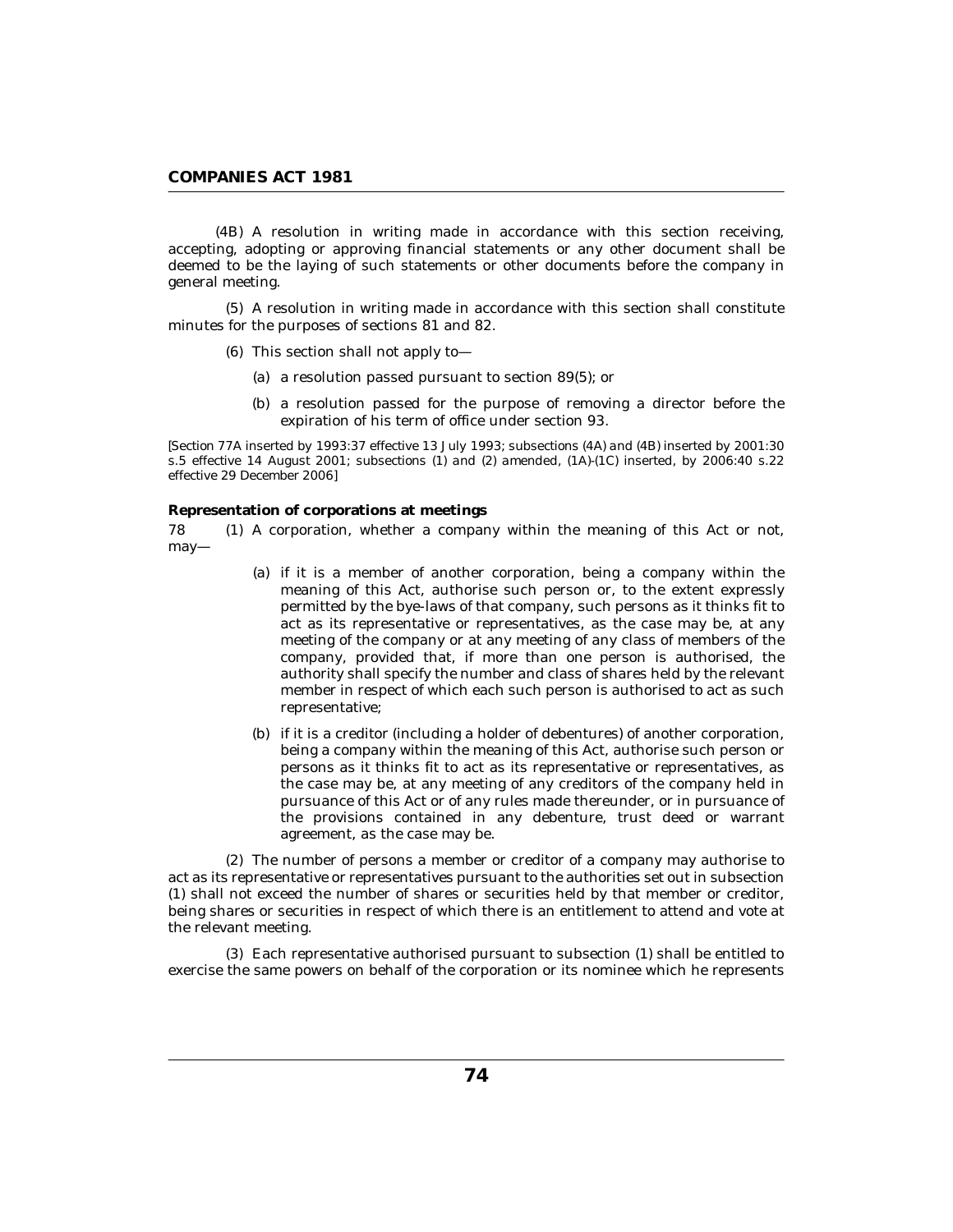as that corporation or its nominee could exercise as if it were an individual member, creditor or holder of debentures of that other company and, in addition, the right to vote individually.

*[Section 78 repealed and replaced by 1999:25 s.11 effective 23 July 1999; subsection (1)(a) amended by 2000:29 s.13 effective 11 August 2000; subsection (3) amended by 2006:40 s.23 effective 29 December 2006]*

**Circulation of members' resolution, etc.**

79 (1) Subject to this section it shall be the duty of a company, on the requisition in writing of such number of members as is hereinafter specified, at the expense of the requisitionists unless the company otherwise resolves—

- (a) to give to members of the company entitled to receive notice of the next annual general meeting notice of any resolution which may properly be moved and is intended to be moved at that meeting;
- (b) to circulate to members entitled to have notice of any general meeting sent to them any statement of not more than one thousand words with respect to the matter referred to in any proposed resolution or the business to be dealt with at that meeting.
- The number of members necessary for a requisition under subsection (1) shall (2)

be—

- (a) either any number of members representing not less than one-twentieth of the total voting rights of all the members having at the date of the requisition a right to vote at the meeting to which the requisition relates; or
- (b) not less than one hundred members.

Notice of any such intended resolution shall be given, and any such statement (3) shall be circulated, to members of the company entitled to have notice of the meeting sent to them by serving a copy of the resolution or statement on each such member in any manner permitted for service of notice of the meeting, and notice of any such resolution shall be given to any other member of the company by giving notice of the general effect of the resolution in any manner permitted for giving him notice of meetings of the company:

Provided that the copy shall be served, or notice of the effect of the resolution shall be given, as the case may be, in the same manner and, so far as practicable, at the same time as notice of the meeting and, where it is not practicable for it to be served or given at that time, it shall be served or given as soon as practicable thereafter.

**Conditions to be met before company bound to give notice of resolution**

A company shall not be bound under section 79 to give notice of any resolution or to circulate any statement unless— 80

> a copy of the requisition signed by the requisitionists, or two or more copies (a) which between them contain the signatures of all the requisitionists, is deposited at the registered office of the company—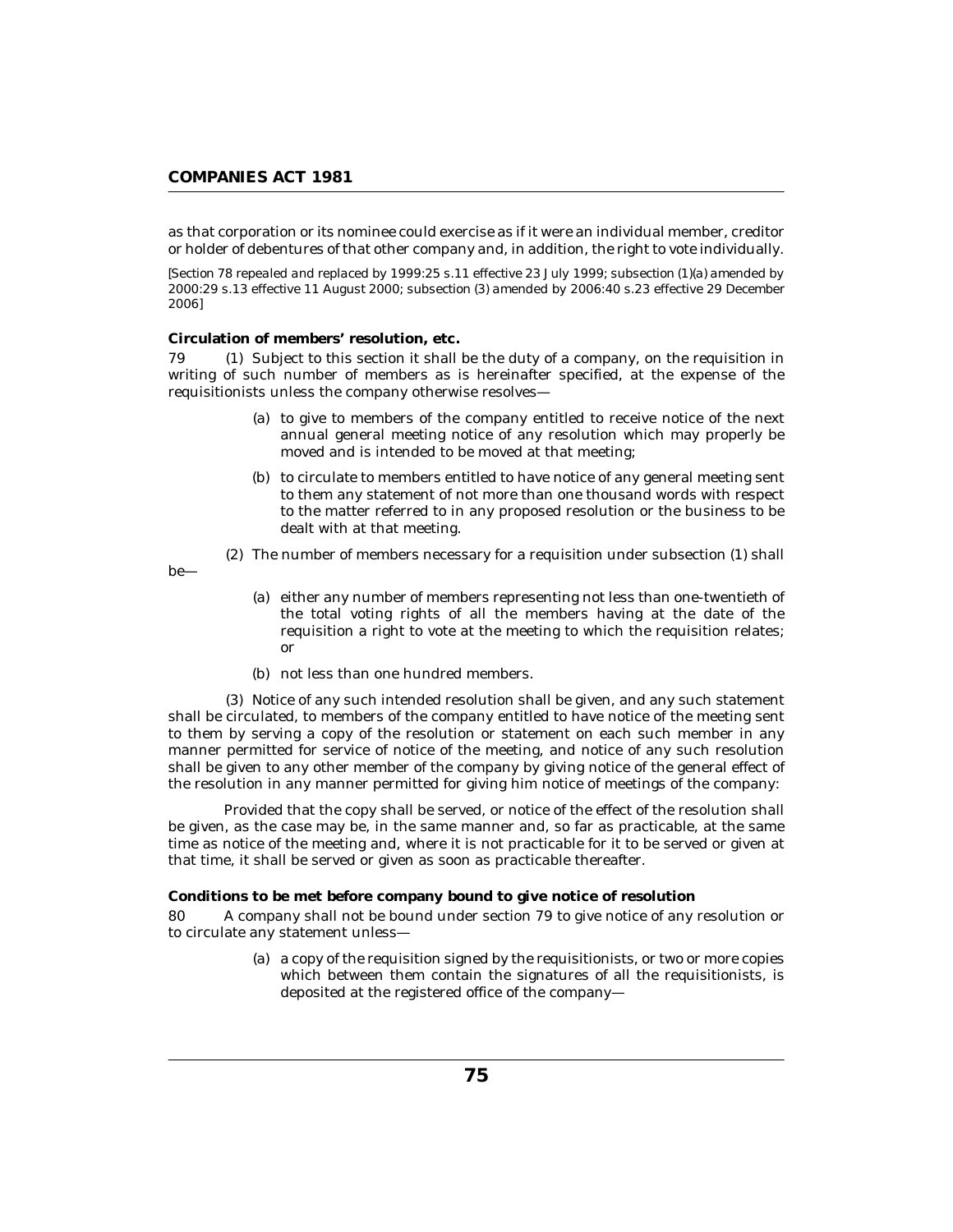- in the case of a requisition requiring notice of a resolution, not less than (i) six weeks before the meeting; and
- (ii) in the case of any other requisition, not less than one week before the meeting; and
- (b) there is deposited or tendered with the requisition a sum reasonably sufficient to meet the company's expenses in giving effect thereto:

Provided that if, after a copy of the requisition requiring notice of a resolution has been deposited at the registered office of the company, an annual general meeting is called for a date six weeks or less after the copy has been deposited, the copy though not deposited within the time required by this subsection shall be deemed to have been properly deposited for the purposes thereof.

### **Minutes of proceedings to be kept**

81 (1) Every company shall cause minutes of all proceedings of general meetings and of all proceedings of meetings of its directors to be entered in books kept for that purpose and such minutes shall be signed by the person presiding over the proceedings or over the proceedings at which the minutes are approved.

Minutes prepared in accordance with subsection (1) shall be kept by the (2) secretary at the registered office of the company and shall be evidence of the proceedings and until the contrary is proved, the proceedings shall be deemed to have been duly held and convened and the business conducted thereat shall be deemed to be valid.

 $(3)$  If a company fails to comply with subsection  $(1)$  the company and every officer of the company who is in default shall be liable to a default fine.

*[Section 81 amended by 1996:21 effective 24 July 1996; and subsection (1) by 1999:25 s.12 effective 23 July 1999]*

### **Inspection of minute books**

Minutes of general meetings of a company shall be open for inspection by any member or director of the company without charge for not less than two hours during business hours each day subject to such reasonable restrictions as the company may impose. 82

Any member or director shall be entitled to be furnished within seven days after (2) he has made a request in that behalf to the company with a copy of any such minutes on the payment of a reasonable charge.

(3) If any inspection required under this section is refused or if any copy required under this section is not sent within the proper time, the company and every officer of the company who is in default shall be liable to a fine of ten dollars and further to a fine of ten dollars for each day there is a default.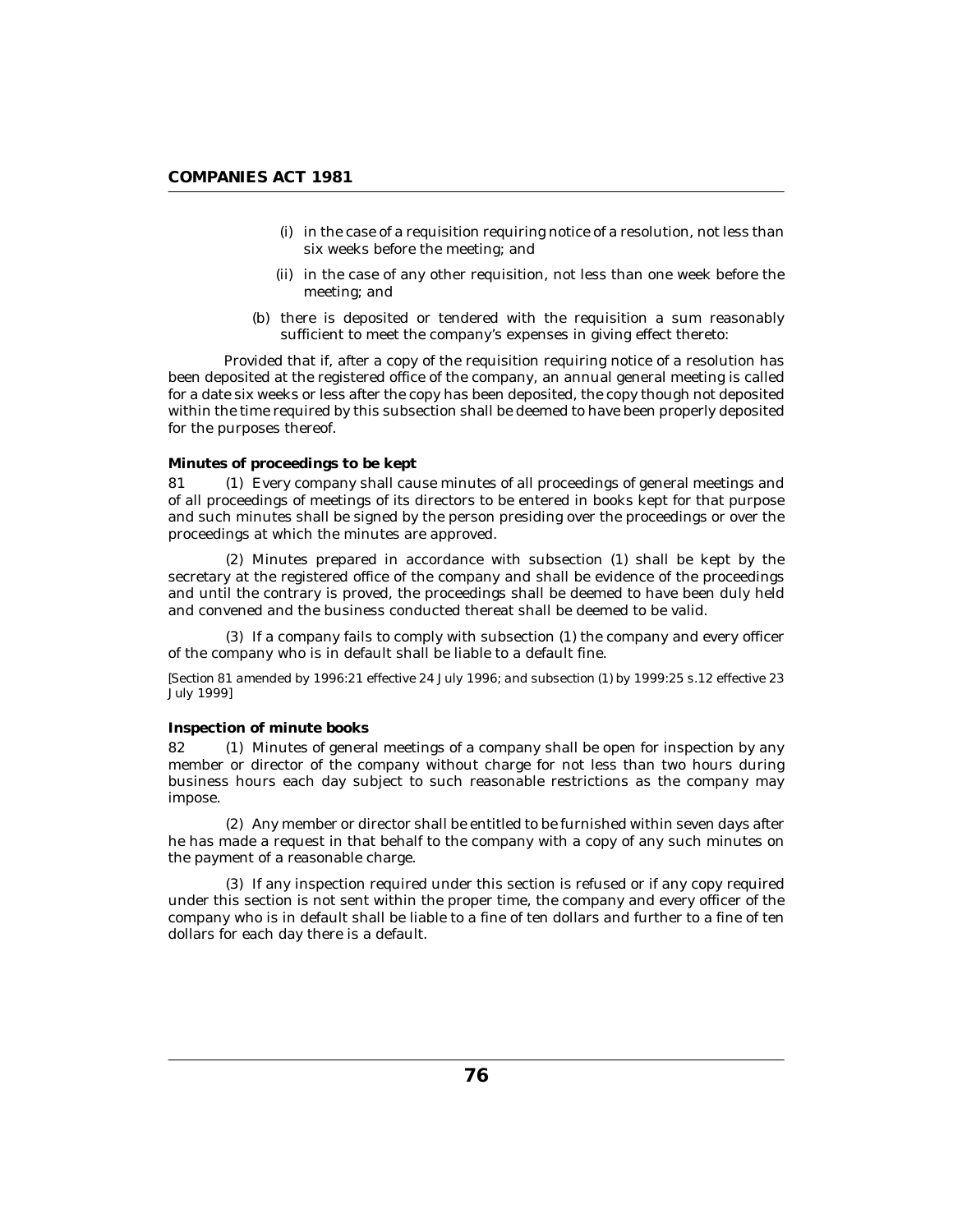(4) In the case of any such refusal or default, the Court may by order compel an immediate inspection of the minutes or direct that the copies required shall be sent to the persons properly requiring them.

*[Section 82 amended by 1995:33 effective 7 July 1995; and by 1996:21 effective 24 July 1996]*

**Keeping of books of account**

Every company shall cause to be kept proper records of account with respect to— 83

- all sums of money received and expended by the company and the matters (a) in respect of which the receipt and expenditure takes place;
- (b) all sales and purchases of goods by the company;
- (c) the assets and liabilities of the company.

The records of account shall be kept at the registered office of the company or (2) at such other place as the directors think fit and shall at all times be open to inspection by the directors or a resident representative referred to in section 130(1)(c):

Provided that if the records of account are kept at some place outside Bermuda, there shall be kept at the office of the company in Bermuda such records as will enable the directors or a resident representative referred to in section  $130(1)(c)$  to ascertain with reasonable accuracy the financial position of the company at the end of each three month period, except that where the company is listed on an appointed stock exchange, there shall be kept such records as will enable the directors or a resident representative to ascertain with reasonable accuracy the financial position of the company at the end of each six month period.

 $(3)$  If a company fails to comply with subsection  $(1)$  the company and every officer of the company shall be liable to a fine of five hundred dollars.

(4) In the case of records of account not being made available for inspection by the directors or a resident representative referred to in section 130(1)(c) the Court may by order compel immediate inspection of such records.

Every company shall keep, for a period of five years from the date on which they (5) were prepared, records of account referred to in subsection (1) and, if applicable, subsection (2).

A company and any officer of the company who knowingly contravenes, permits (6) or authorizes the contravention of the requirements of subsection (5) shall be liable on summary conviction to a fine of seven thousand five hundred dollars.

*[Section 83 subsection (2) substituted and subsection (4) amended by 1999:25 s.13 effective 23 July 1999; section 83 amended by 2009:38 s.3 effective 19 July 2009; subsection (5) and (6) inserted by 2011 : 20 s. 2 effective 28 June 2011]*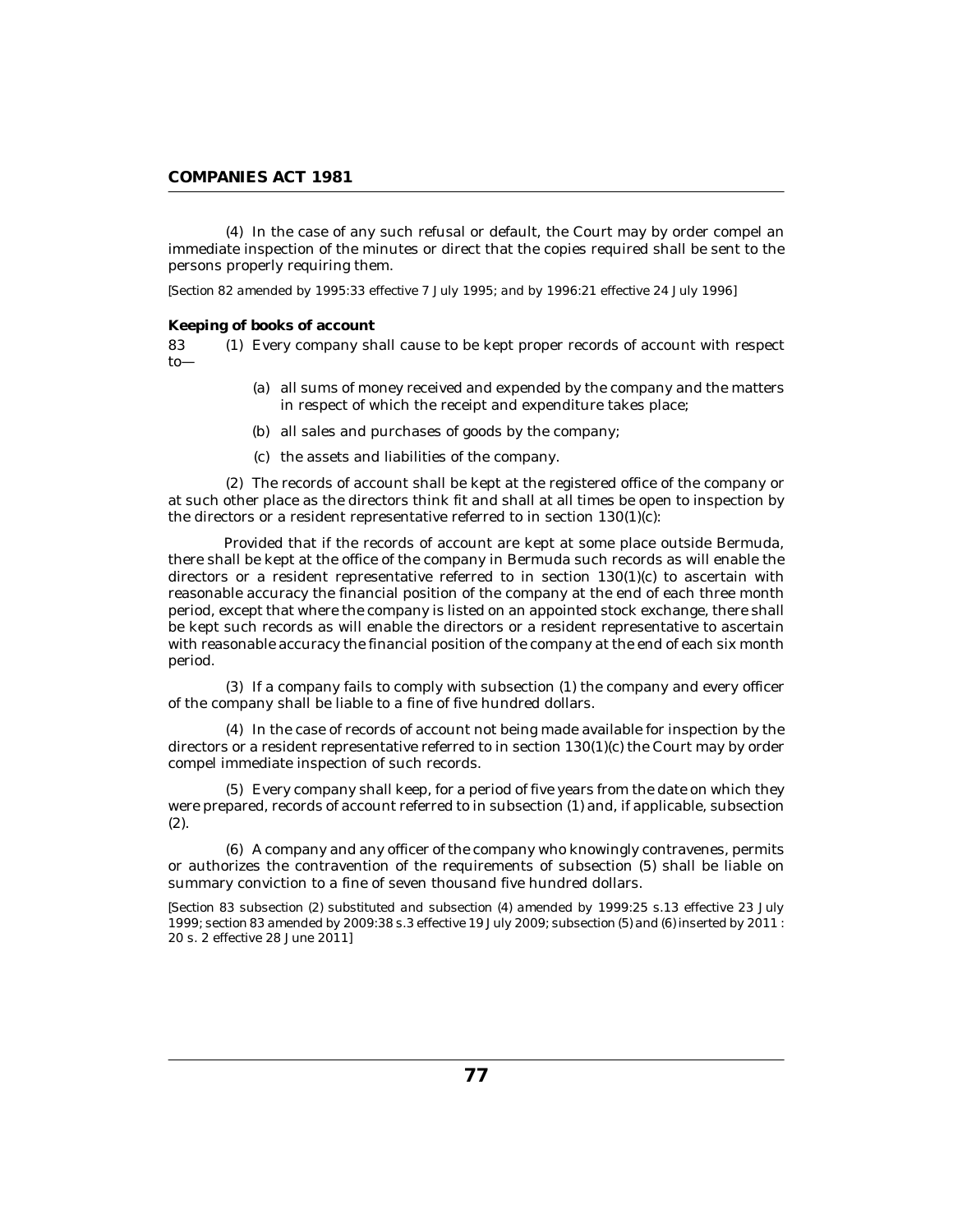**Financial statements to be laid before general meeting**

The directors of every company shall, in accordance with section 87 and subject to section 88, at such intervals and for such period as this Act and the bye-laws of the company provide lay before the company in general meeting— 84

- (a) financial statements for the period which shall include
	- a statement of the results of operations for the period; (i)
	- (ii) a statement of retained earnings or deficit;
	- (iii) a balance sheet at the end of such period;
	- (iiiA) a statement of changes in financial position or cash flows for the period;
		- (iv) notes to the financial statements and the notes thereto shall be in accordance with subsection (1A);
		- (v) such further information as required by this Act and the company's own Act of incorporation or its memorandum, and its bye-laws; and
- (b) the report of the auditor as set out in section  $90(2)$ , in respect of the financial statements described in paragraph (a).

 $(1)$  The notes mentioned in subsection  $(1)(a)(iv)$  shall include a description of the generally accepted accounting principles used in the preparation of the financial statements which principles may be—

- (a) those of Bermuda or a country or jurisdiction other than Bermuda; or
- (b) such other generally accepted accounting principles as may be appointed by the Minister under subsection (5) for the purpose of this subsection,

and, where the generally accepted accounting principles used are other than those of Bermuda, the notes shall identify the generally accepted accounting principles so used.

Financial statements shall before being laid before a general meeting of a (2) company be signed on the balance sheet page by a director of the company.

 $(3)$  Notwithstanding subsection  $(1)$  if at a general meeting at which financial statements should be laid the statements have not been so laid, it shall be lawful for the Chairman to adjourn the meeting for a period of up to ninety days or such longer period as the members may agree.

(4) Subject to subsection (3) if any director of a company fails to take all reasonable steps to comply with subsection (1) he shall be liable to a fine of one thousand dollars:

Provided that in any proceedings against a person in respect of an offence under this section, it shall be a defence to prove that he had reasonable ground to believe and did believe that a competent and reliable person was charged with the duty of seeing that this section was complied with and was in a position to discharge that duty.

The Minister may, after consultation with the Chartered Professional (5) Accountants of Bermuda, appoint generally accepted accounting principles promulgated by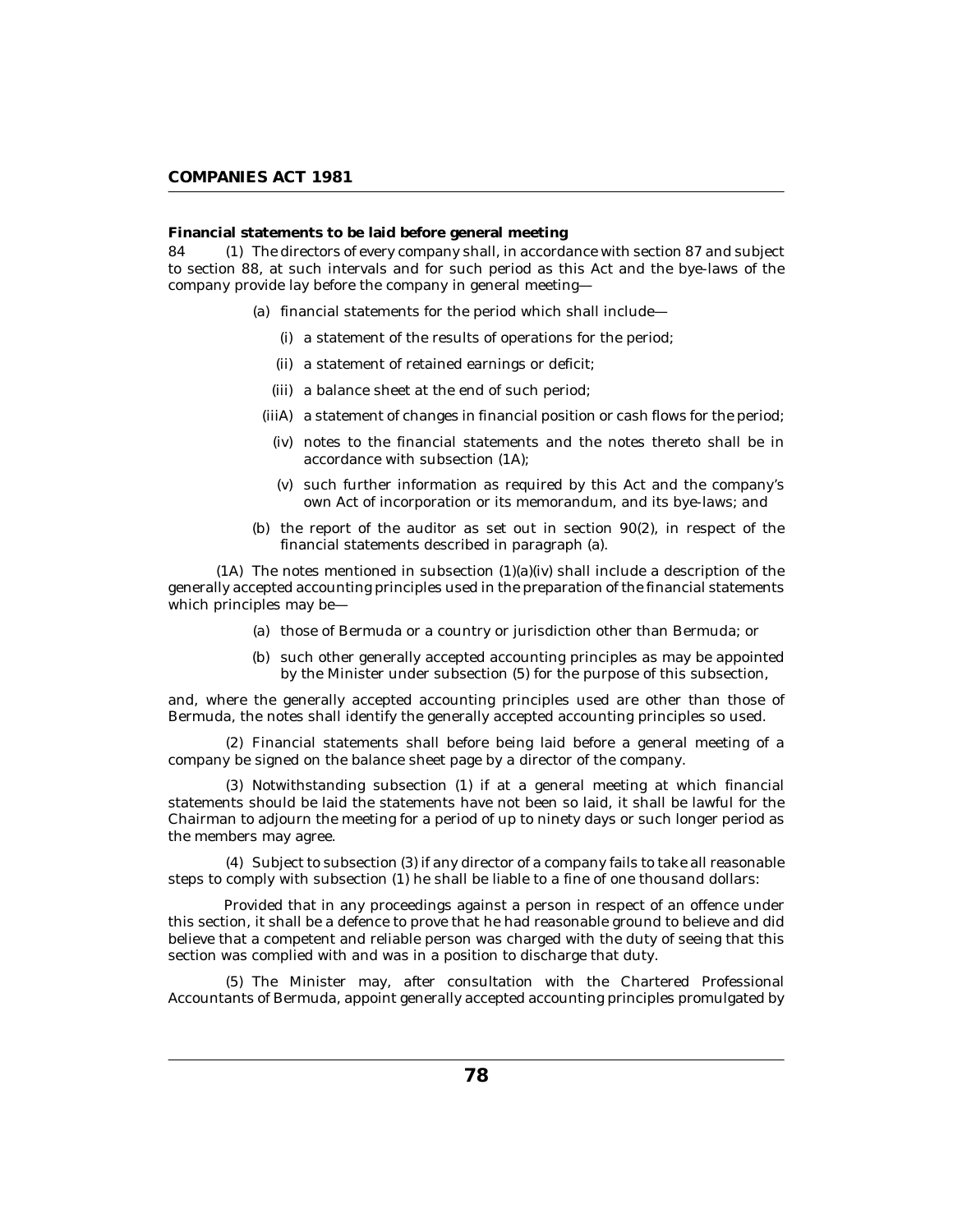an accounting standard setting body and shall cause the appointment to be published in an appointed newspaper.

*[Section 84 amended by 1992:51 effective 1 July 1992; by 1993:37 effective 13 July 1993; by 1995:33 effective 7 July 1995; subsection (1)(a)(iiiA) substituted by 2003:1 effective 14 February 2003; section 84 amended by 2011 : 43 s. 12 effective 18 December 2011; amended by 2014 : 8 s. 16 effective 11 April 2014]*

*[Repealed by 1984:36]* 85

**Definition of subsidiary and holding companies**

86 (1) For the purposes of this Act except in Part VIA, a company is a subsidiary of another company only if—

- (a) it is controlled by-
	- (i) that other company; or
	- (ii) that other company and one or more companies each of which is controlled by that other company; or
	- (iii) two or more companies each of which is controlled by that other company; or
- (b) it is a subsidiary of a subsidiary of that other company.

For the purposes of this Act, a company is the holding company of another only (2) if that other company is its subsidiary.

For the purposes of this Act, one company is affiliated with another company (3) only if one of them is the subsidiary of the other or both are subsidiaries of the same company or each of them is controlled by the same person.

For the purposes of this section, a company is controlled by another company (4) or person or by two or more companies only if—

- (a) shares of the first-mentioned company carrying more than fifty per cent of the votes for the election of directors are held, otherwise than by way of security only, by or for the benefit of that other company or person or by or for the benefit of those other companies; and
- (b) the votes carried by such shares are sufficient, if exercised, to elect a majority of the board of directors of the first-mentioned company.

*[Section 86 subsection (1) amended by 2017 : 41 s. 3 effective 23 March 2018]*

**Right to receive copies of balance sheet etc.**

Subject to subsection (3) and sections 87A and 87B, a copy of the financial statements of a company, including every document required by law or the bye-laws of the company shall be made available to every member of the company and if such financial statements and other documents are not sent to each member five days before the general 87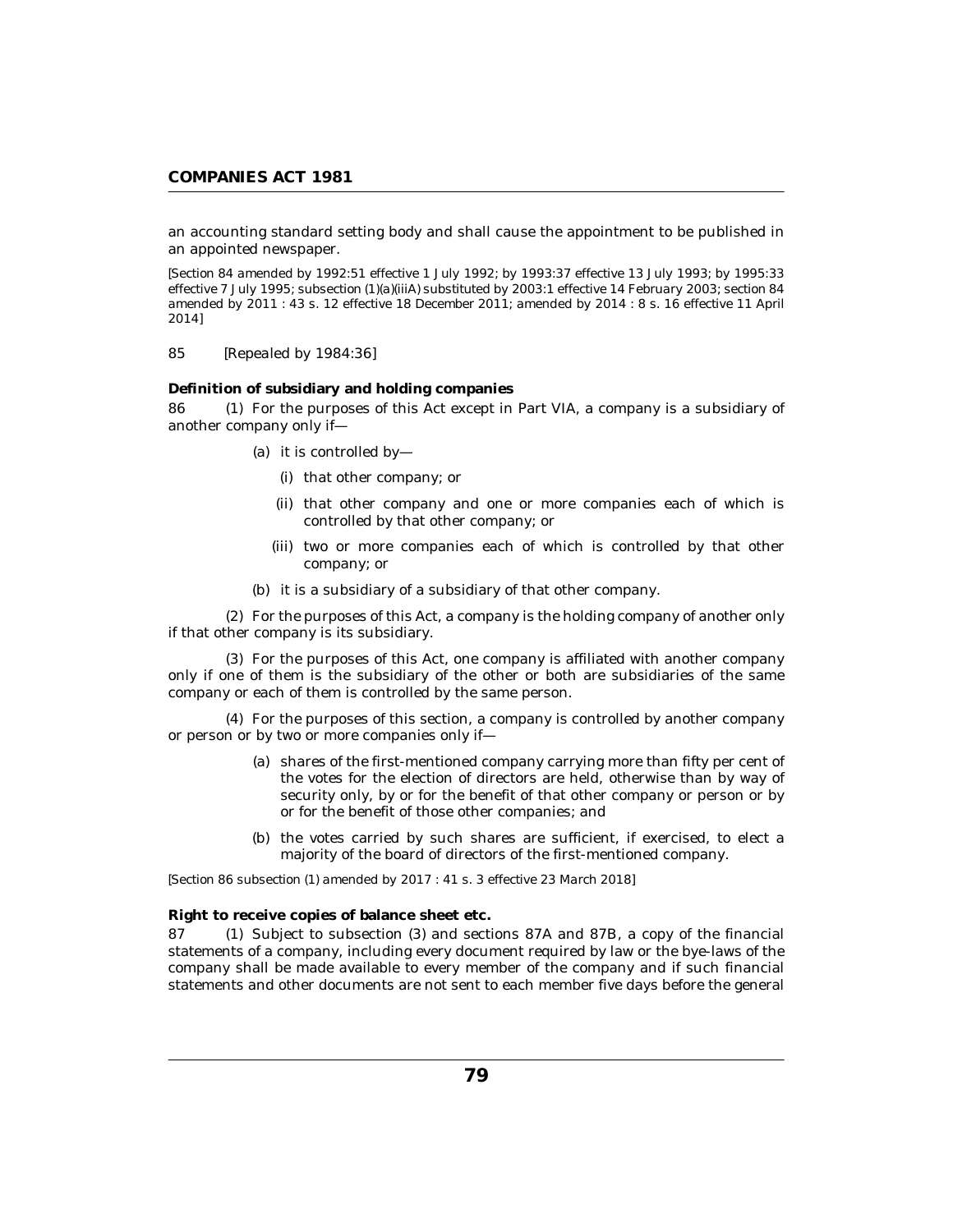meeting any member may move a resolution at the general meeting that it be adjourned for five days:

Provided that this subsection shall not require the making available of the financial statements and other documents to—

- (a) any person not entitled to receive notices of general meetings;
- (b) more than one of the joint holders of any shares or debentures;
- any person whose address is not known to the company. (c)

 $(2)$  If default is made in complying with subsection  $(1)$  the company and every officer of the company who is in default shall be liable to a fine of one hundred dollars, and if, when any person makes a demand for any document with which he is by virtue of subsection (1) entitled to be furnished, default is made in complying with the demand within seven days after the making thereof, the company and every officer of the company who is in default shall be liable to a default fine, unless it is proved that that person has already made a demand for and been furnished with a copy of the document:

Provided that it shall be a defence to any prosecution for the company or any officer to show that it was not possible to comply with subsection (1) owing to circumstances beyond the control of the company or the officer, as the case may be.

Where a company does not convene an annual general meeting in any one (3) financial year following an election under section 71A—

- (a) financial statements as described in section  $84(1)$  in respect of that year shall be made available to every member of the company within 12 months of the end of the year in which an annual general meeting was not held, and the making available of such financial statements to members shall be deemed to be the laying of such statements before the company;
- (b) any member or members of the company may, where requirements under paragraph (a) have not been complied with, by notice to the company require the convening of a general meeting to be held within 6 months of the failure to make available financial statements for the purpose of the laying before the company of such financial statements and with respect to such financial statements, section 84(2), (3) and (4) shall apply.

*[Section 87 amended by 1992:51 effective 1 July 1992; by 1993:37 effective 13 July 1993; subsection (1) substituted by 2003:1 s.11 effective 14 February 2003; subsection (1) amended and subsection (3) inserted by 2011 : 43 s. 13 effective 18 December 2011]*

**Provision of summarised financial statements to shareholders**

A company, the shares of which are listed on an appointed stock exchange need not send financial statements as required by section 87(1) to members, but may instead send them summarised financial statements. 87A (1)

The company shall make a copy of the summarised financial statements (2) available for inspection by the public at the company's registered office in Bermuda.

(3) The summarised financial statements-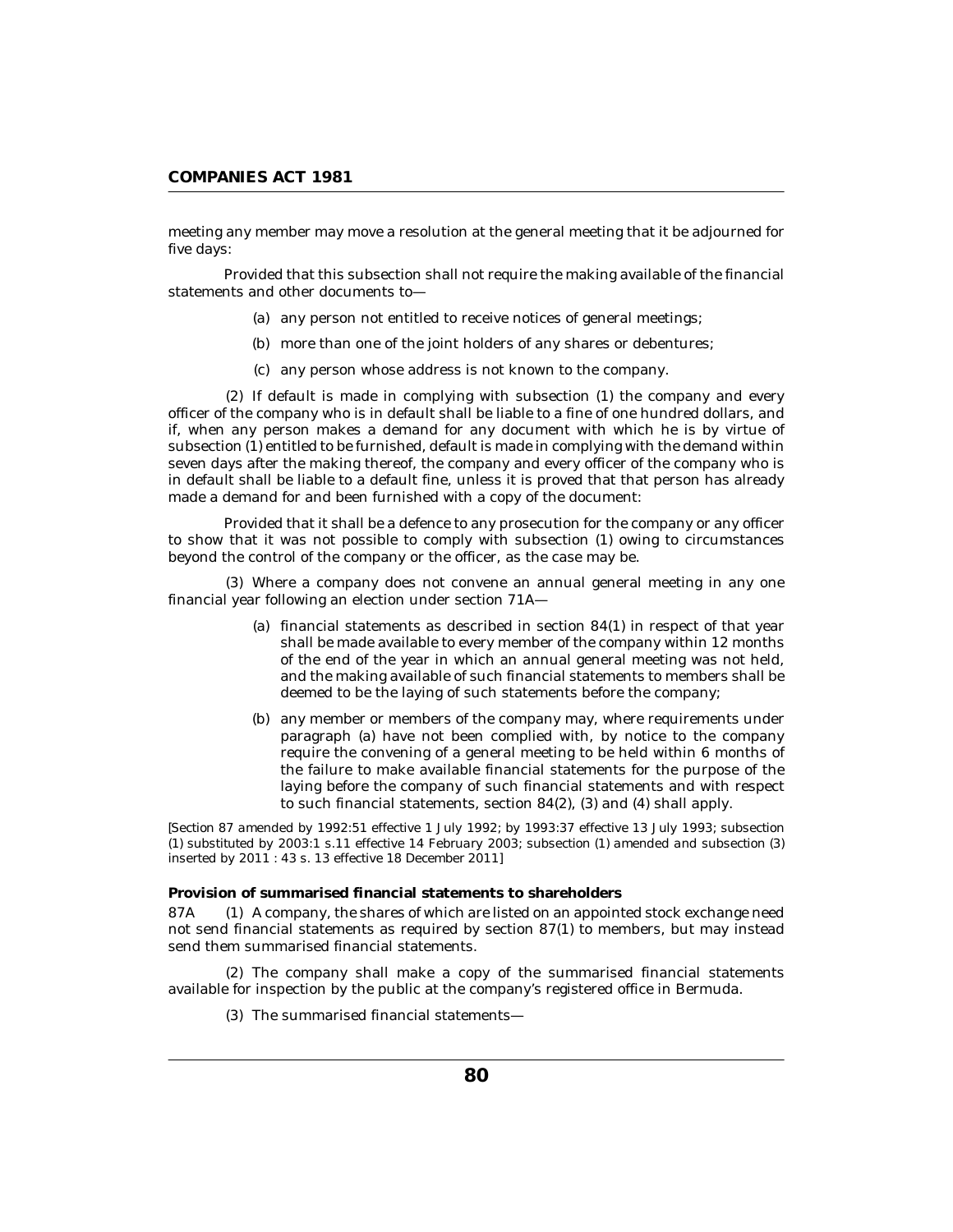- shall be derived from the company's financial statements for the relevant (a) period; and
- (b) shall include, in respect of that period-
	- (i) a summarised report of the statements referred to in section  $84(1)(a)(i)$ ,  $(ii)$ ,  $(iii)$ , and  $(iii)$ ;
	- (ii) such further information extracted from the financial statements as the board of directors considers appropriate; and
	- (iii) a statement in a prominent position that it is only a summarised version of the company's financial statements and does not contain sufficient information to allow as full an understanding of the financial position, results of operations or changes in financial position or cash flows of the company as would be provided by financial statements.

The summarised financial statements sent to the company's members shall be (4) accompanied by—

- (a) the auditor's report on the summarised financial statements prepared in accordance with the generally accepted auditing standards referred to in section 90(2) in respect of the financial statements; and
- (b) a notice informing the member to whom the summarised financial statements are sent how to notify the company that he elects to receive financial statements for the period referred to under section 84 for which the statements are to be prepared or for subsequent periods or both.

(5) In this section, "relevant period" means such period, referred to in section 84, for which financial statements are required to be presented to members in compliance with this Act or the company's bye-laws.

*[Section 87A inserted by 2003:1 s.12 effective 14 February 2003]*

**Ascertainment of shareholders' election**

Where a company sends out summarised financial statements, these statements, together with the auditor's report and the notice specified in section 87A(4) shall be sent out not less than twenty-one days before the general meeting referred to in section 87(1). 87B (1)

A company shall, subject to section 88, send copies of the financial statements (2) to any member who would otherwise be entitled to receive such statements under section 87(1) within seven days of receipt of the member's election.

*[Section 87B inserted by 2003:1 s.12 effective 14 February 2003]*

**Provision of full financial statements for inspection**

A company, the shares of which are listed on an appointed stock exchange, that sends summarised financial statements to its members under section 87A(1), shall make a 87C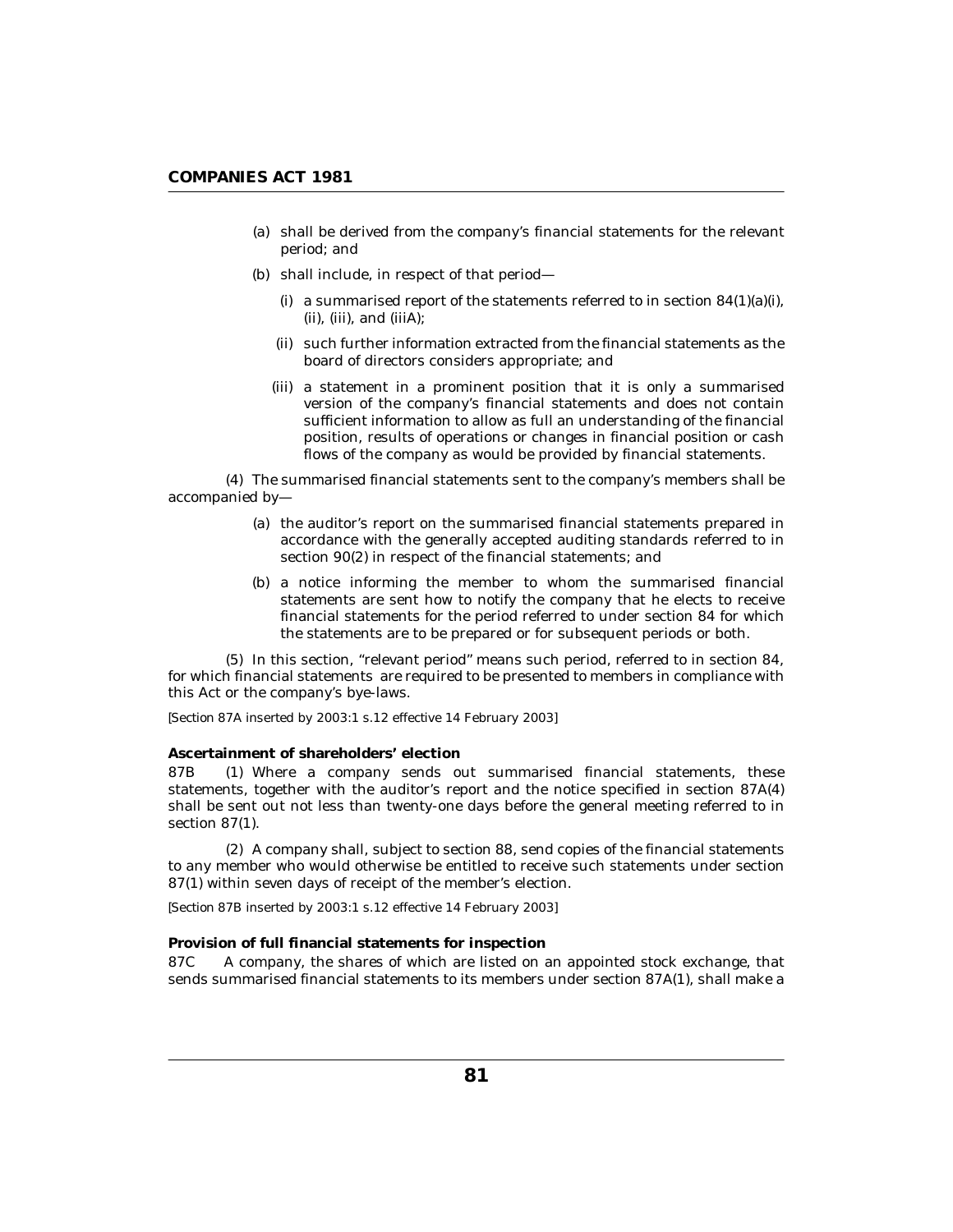copy of the full financial statements of the company available for inspection by the public at the company's registered office.

*[Section 87C inserted by 2004:36 s.5 effective 17 December 2004]*

**Power to waive laying of accounts and appointment of auditor**

88  $(1)$  Notwithstanding sections  $13(2)(c)$  and  $(d)$ , 84, 87 and 89, if all members and directors of a company, either in writing or at a general meeting, agree that in respect of a particular interval no financial statements or auditor's report thereon need be laid before a general meeting or that no auditor shall be appointed then there shall be no obligation to lay financial statements for such period or to appoint an auditor, as the case may be:

Provided that if a general meeting of the company does not take place within 18 months of the agreement reached, any member or members of the company may, by notice to the company, require the holding of a general meeting within 6 months of the notice for the purpose of terminating the agreement.

 $(2)$  For the purposes of subsection  $(1)$  all the members of a company shall be deemed to have agreed at a general meeting if either—

- all the members are present in person at the meeting and agree; or (a)
- (b) if some of the members are not present in person at the meeting then if the members present in person at the meeting agree and there are produced at the meeting statements in writing from the members not present in person stating that they agree.

*[Section 88 amended by 1993:37 effective 13 July 1993; subsection (1) repealed and substituted by 2011 : 43 s. 14 effective 18 December 2011]*

# **Appointment and disqualification of auditor**

The members of a company at the statutory meeting shall subject to section 88 appoint one or more auditors to hold office until the close of the next annual general meeting, and, if the members fail to do so, the directors shall forthwith make such appointment or appointments. 89

(2) An auditor appointed under subsection (1), and subsequent auditors, shall hold office until a successor is appointed by the members of the company or, if the members fail to do so, until the directors appoint a successor.

(3) A person, other than an incumbent auditor, shall not be capable of being appointed auditor at a general meeting unless notice in writing of an intention to nominate that person to the office of auditor has been given not less than twenty-one days before a general meeting; and the company shall send a copy of any such notice to the incumbent auditor, and shall give notice thereof to the members, either by advertisement in an appointed newspaper or in any other mode provided by the bye-laws of the company, not less than seven days before a general meeting:

Provided that an incumbent auditor may by notice in writing to the secretary of the company waive the requirements of this subsection which shall then not have effect.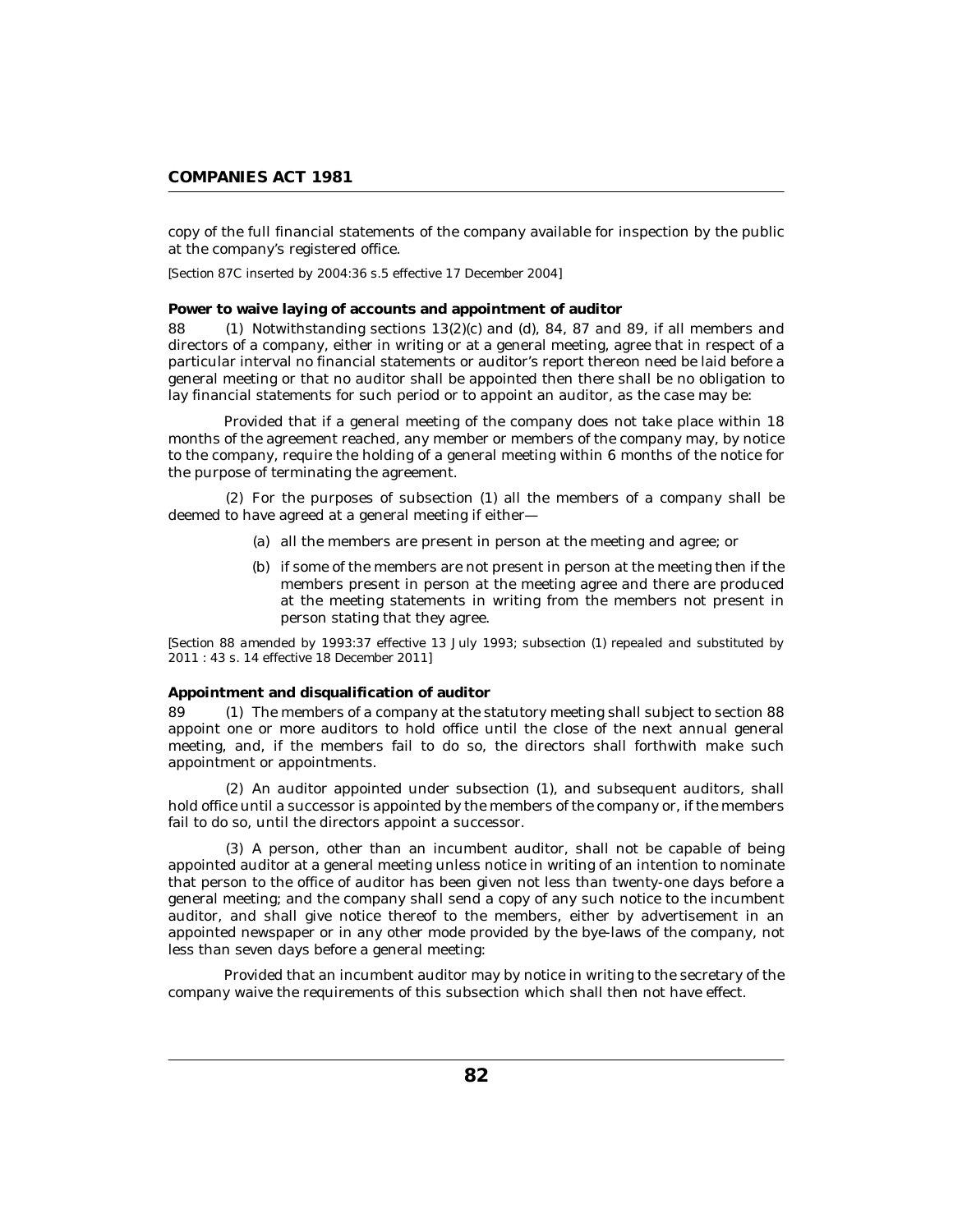(3A) No person shall accept appointment or consent to be appointed as auditor of a company if he is replacing an auditor who has resigned, been removed or whose term of office has expired or is about to expire, or who has vacated office, until he has requested and received from that auditor a written statement of the circumstances and the reasons why, in that auditor's opinion, he is to be replaced.

(3B) Notwithstanding subsection (3A), a person may accept appointment or consent to be appointed as auditor of a company if, within fifteen days after making the request referred to in that subsection, he does not receive a written statement as requested.

(3C) No auditor of a company is in breach of any duty to which he is subject as auditor of that company by reason of his communicating in good faith to the person making the request referred to in subsection (3A) any information or opinion in response to such request.

The directors may fill any casual vacancy in the office of auditor, but while the (4) vacancy continues the surviving or continuing auditor, if any, may act.

(5) The members, by a resolution passed by at least two-thirds of the votes cast at a general meeting of which notice specifying the intention to pass such resolution was given, may remove any auditor before the expiration of his term of office, and shall by a majority of the votes cast at that meeting appoint another auditor in his stead for the remainder of his term:

Provided that, not less than twenty-one days before the date of the meeting, notice in writing of the proposed resolution is given to the incumbent auditor and to the auditor proposed to be appointed.

(5A) An auditor of a company who has resigned, been removed, or whose term of office has expired or is about to expire, or who has vacated office, shall be entitled—

- (a) to attend the general meeting of the company at which he is to be removed or his successor is to be appointed;
- (b) to receive all notices of, and other communications relating to, that meeting which a member is entitled to receive; and
- (c) to be heard at that meeting on any part of the business of the meeting that relates to his duties as auditor or former auditor;

The remuneration of an auditor appointed by the members shall be fixed by the (6) members or by the directors, if they are authorized to do so by the members, and the remuneration of an auditor appointed by the directors shall be fixed by the directors.

(7) Subject to section 88 where for any reason no auditor is appointed, the Registrar may, on the application of any member, appoint one or more auditors to hold office for such term as he sees fit and fix the remuneration to be paid by the company for his or their services.

Except as provided in subsection (9), no person shall be appointed as auditor (8) of a company who is an officer or employee of that company or of an affiliated company or who is a partner, employer or employee of any such officer or employee.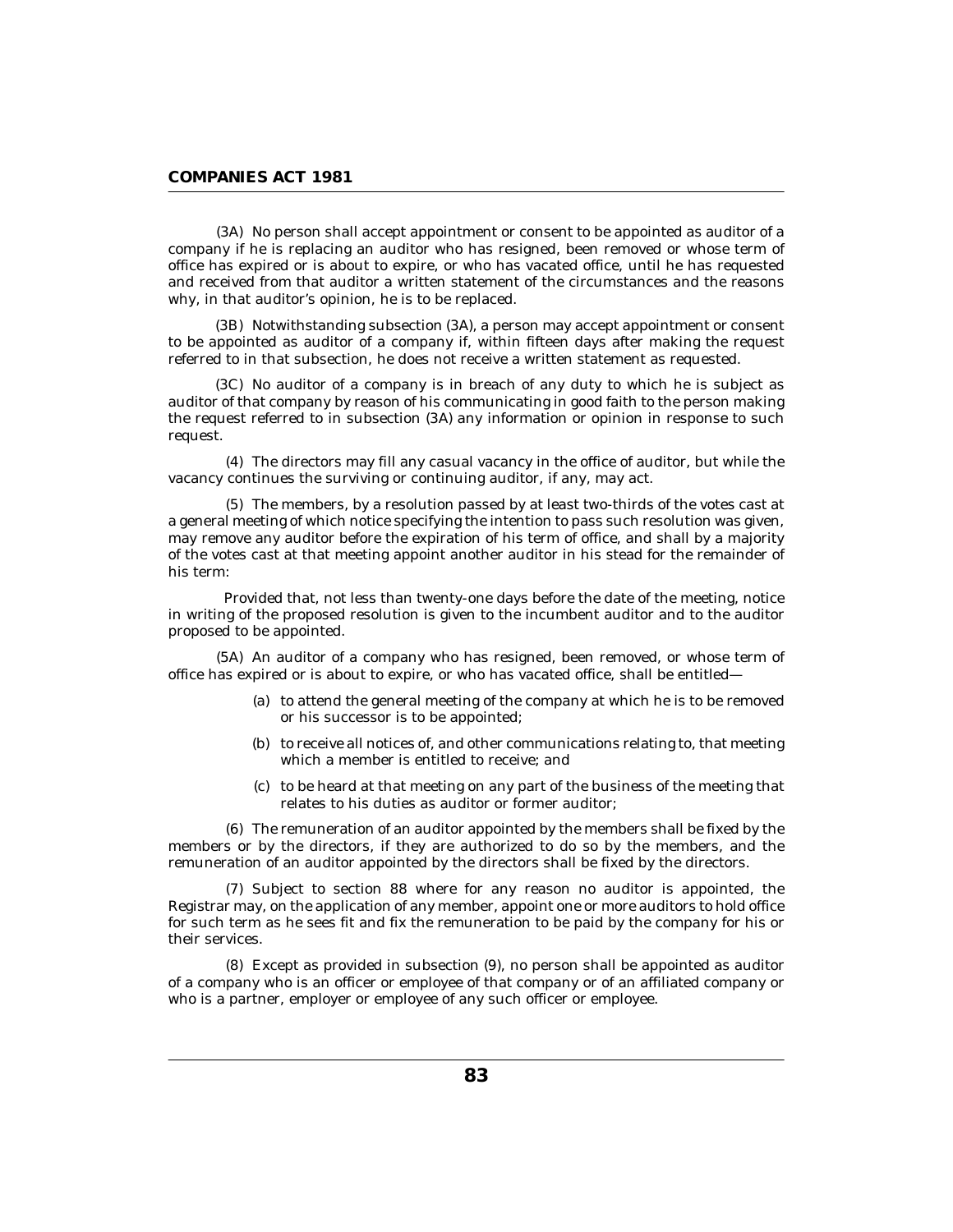Upon the unanimous vote of the members of a company limited by guarantee, (9) other than a mutual company present or represented at the meeting at which the auditor is appointed, an officer or employee of that company or an affiliated company, or a partner, employer or employee of an officer or employee may be appointed as auditor of that company, if he has no personal responsibility for the care of the funds of the company and is not concerned in the day to day management or recording of its finances.

 $(10)$  A person appointed as auditor under subsection  $(9)$  shall indicate in his report to the members that he is an officer or employee of the company or an affiliated company or a partner, employer or employee of an officer or employee, as the case may be.

 $(11)$  Any oral or written statement made under subsection  $(3A)$  or  $(5A)$  by an auditor or former auditor enjoys qualified privilege.

 $(12)$  An appointment as auditor of a person who has not requested a written statement from the former auditor under subsection (3A) is voidable by a resolution of the shareholders at a general meeting.

*[Section 89 amended by 1998:35 effective 5 October 1998; Section 89 amended by 2011 : 43 s. 15 effective 18 December 2011]*

## **Annual audit**

90 (1) The auditor shall audit any financial statements to be laid pursuant to section 84 as will enable him to report to the members.

(2) Based on the results of his audit under subsection (1) which audit shall be made in accordance with generally accepted auditing standards, the auditor shall make a report to the members.

The generally accepted auditing standards referred to in subsection (2) may be (3) those of Bermuda or a country or jurisdiction other than Bermuda or such other generally accepted auditing standards as may be appointed by the Minister under subsection (4) for the purpose of this subsection; and where the generally accepted auditing standards used are other than those of Bermuda, the report of the auditor shall identify the generally accepted auditing standards used.

(3A) No action shall lie against an auditor in the performance of any function as an auditor contemplated by this Act except in the instance of—

(a) the company who engaged the auditor to perform such function; or

(b) any other person expressly authorized by the auditor to rely on his work.

The Minister may, after consultation with the Chartered Professional (4) Accountants of Bermuda, appoint generally accepted auditing standards promulgated by an audit standard setting body and shall cause the appointment to be published in an appointed newspaper.

*[Section 90 replaced by 1992:51 effective 1 July 1992; and amended by 1995:33 effective 7 July 1995; and by 1996:21 effective 24 July 1996; amended by 2014 : 8 s. 16 effective 11 April 2014]*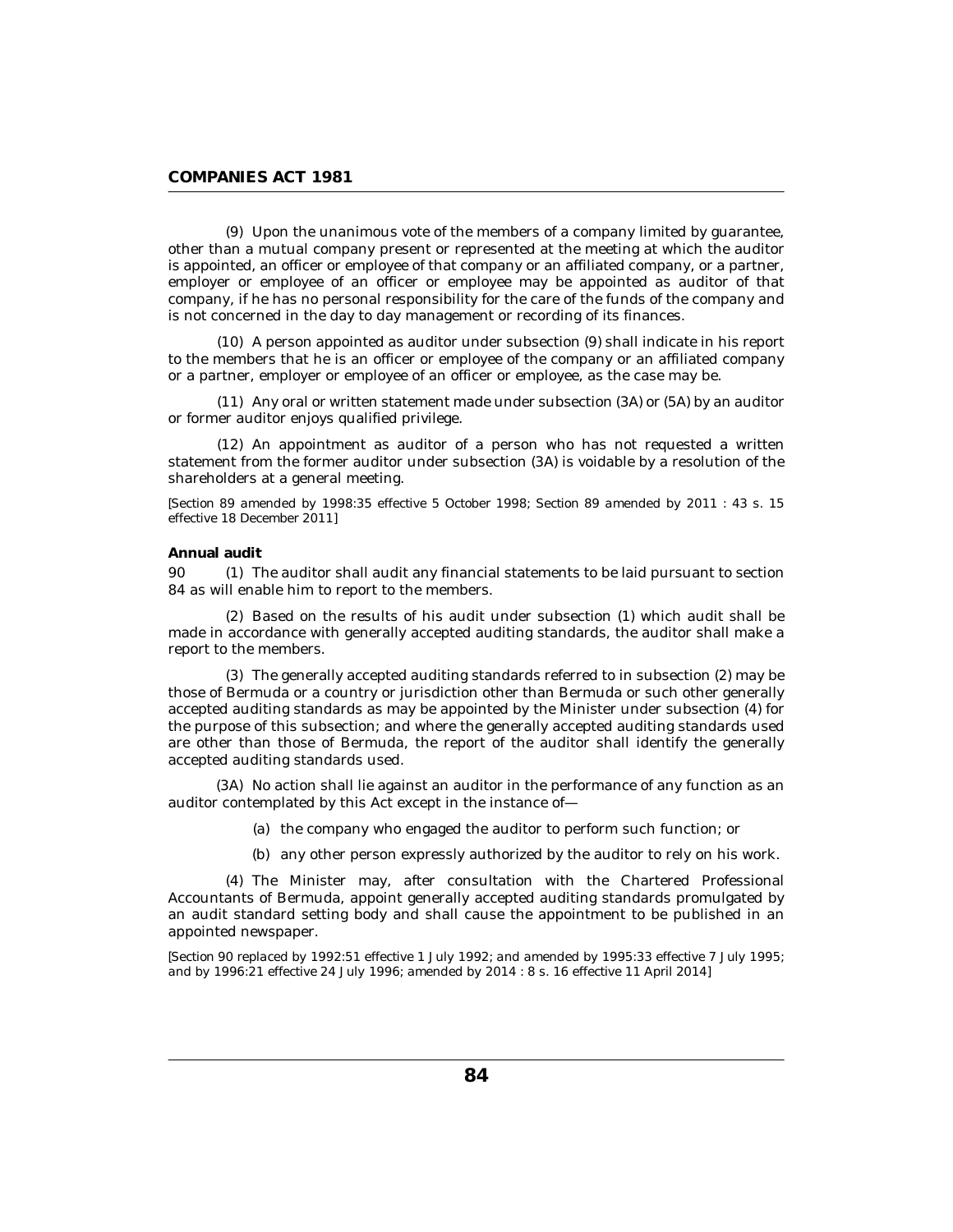# **Election of directors**

91 (1) The affairs of the company shall be managed by at least one director who shall be a person elected in the first place at the statutory meeting and thereafter elected or appointed by the members at each annual general meeting of the company or in such other manner and for such term as may be provided in the bye-laws.

(1A) A maximum number of directors may be determined by the members at a general meeting of the company or in such other manner as may be provided in the byelaws.

Where a maximum number of directors has been determined in accordance (2) with subsection (1A), a general meeting of a company may authorise the directors of the company to elect or appoint on their behalf a person or persons to act as additional directors up to such maximum.

(2A) Any person may be appointed an alternate director by or in accordance with a resolution of the members or by a director in such manner as may be provided in the byelaws, and the person so appointed shall have all the rights and powers of the director for whom he is appointed in the alternative, except that he shall not be entitled to attend and vote at any meeting of the directors otherwise than in the absence of such director.

(2B) An alternate director shall only be a director for the purposes of this Act and shall only be subject to the provisions of this Act insofar as they relate to the duties and obligations of a director when performing the functions of the director for whom he is appointed in the alternative.

(3) So long as a quorum of directors remains in office, unless the bye-laws of a company otherwise provide, any vacancy occurring in the board of directors may be filled by such directors as remain in office. If no quorum of directors remains the vacancy shall be filled by a general meeting of members.

A company may appoint as officers of the company persons who may or may (4) not be directors and who shall be appointed in the manner, and for the period, provided for in the bye-laws of the company.

The directors may, subject to the bye-laws of the company, exercise all the (5) powers of the company except those powers that are required by this Act or the bye-laws to be exercised by the members of the company.

*[Section 91 amended by 1992:51 effective 1 July 1992; by 1993:37 effective 13 July 1993; by 1994:22 effective 13 July 1994; subsections (1A) and (2) substituted for subsection (2) by 1999:25 s.14 effective 23 July 1999; subsection (4) substituted, and (5) inserted, by 2006:40 s.24 effective 29 December 2006; subsection (1) repealed and substituted, and subsections (2) and (2A) amended by 2011 : 43 s. 16 effective 18 December 2011]*

**Representation of director by another director**

Subject to any express provision to the contrary in the bye-laws of the company, a director of the company may appoint another director of the company to represent him and to vote on his behalf at any meeting of the directors of the company: 91A (1)

Provided that a director so appointed—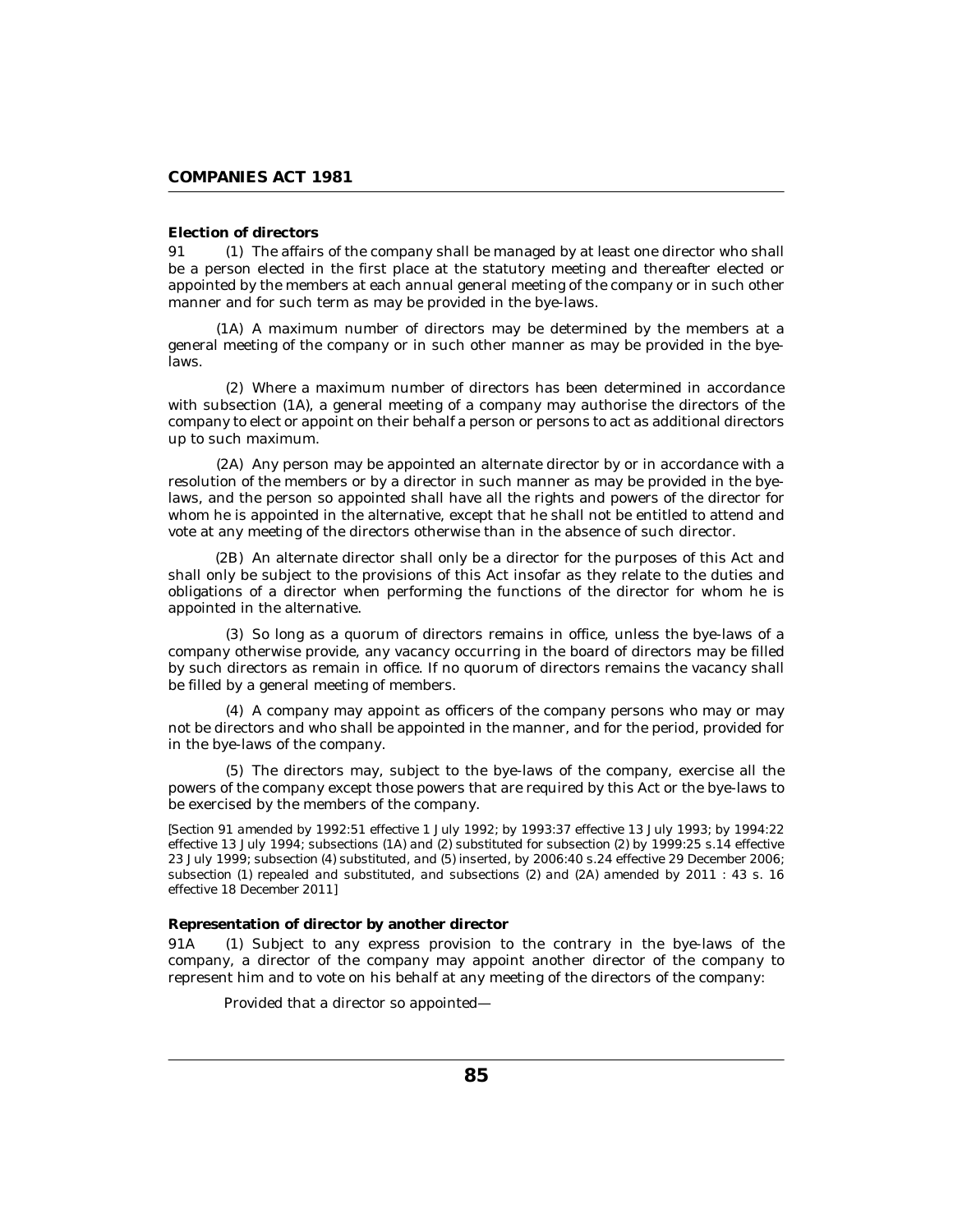- (a) shall not be entitled to vote at any such meeting on behalf of the director who appointed him if the director who appointed him is himself present at that meeting; and
- (b) may, subject to paragraph (a), vote at any such meeting on his own behalf as well as on behalf of the director who appointed him.
- (2) An appointment made under subsection  $(1)$ 
	- shall not have effect unless notice thereof is given in writing to the secretary (a) of the company by the director making the appointment;
	- (b) may be either general or in respect of a particular meeting or meetings specified in the notice of appointment; and
	- may be revoked at any time by notice in writing given to the secretary of (c) the company by the director making the appointment.

**Directors entitled to receive notice of meetings, etc.**

The directors of a company shall upon written request deposited at the registered office of the company be entitled to receive notice of, and to attend and be heard at, any or all general meetings. 91<sub>B</sub>

(2) Notwithstanding section 75 (length of notice for calling meetings) a notice given under subsection (1) shall be valid if in all the circumstances, such notice is reasonable.

*[Section 91B inserted by 1992:51 effective 1 July 1992; and replaced by 1995:33 effective 7 July 1995]*

#### **Appointment of secretary**

92 (1) The directors of a company shall appoint a secretary to the company who shall hold office in accordance with the bye-laws.

(2) Anything required or authorized to be done by or to the secretary may, if the office is vacant or there is for any other reason no secretary capable of acting, be done by or to any assistant or deputy secretary or, if there is no assistant or deputy secretary capable of acting, by or to any officer of the company authorized generally or specially in that behalf by the directors.

## **Register of directors and officers**

Subject to subsection (8), every company shall keep at its registered office a register of its directors and officers and the register shall, with respect to the particulars to be contained in it of those persons, comply with subsection (6). 92A

The company shall, within the period of fourteen days from the occurrence (2) of—

- (a) any change among its directors or in its officers; or
- (b) any change in the particulars contained in the register, enter on its register the particulars of the change.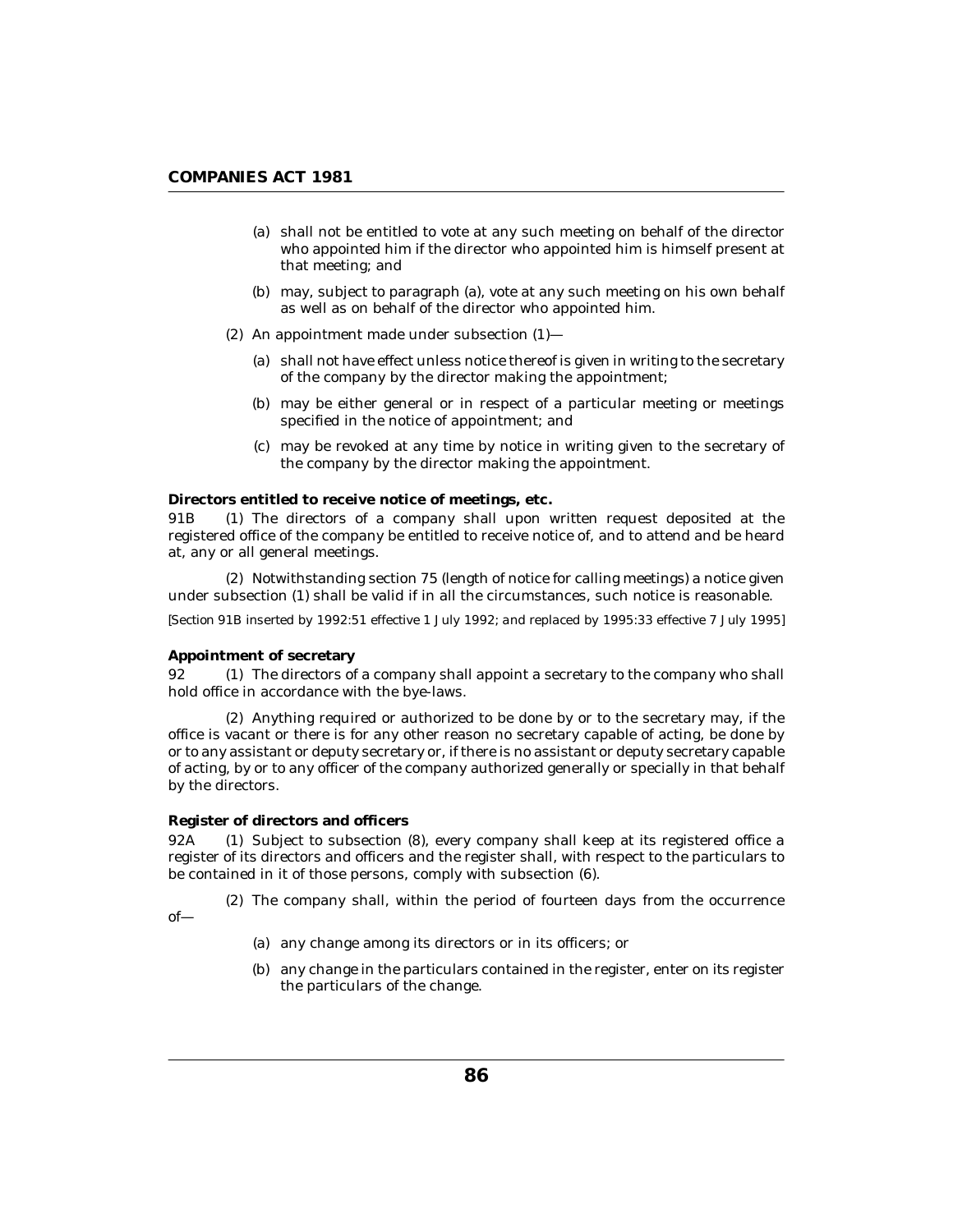The register shall during business hours (subject to such reasonable (3) restrictions as the company may impose, so that not less than two hours in each day be allowed for inspection) be open for inspection by members of the public without charge.

(3A) Any member of the public may require a copy of the register, or any part of it, on payment of the appropriate fee prescribed in the Eighth Schedule.

If an inspection required under this section is refused, or if default is made in (4) complying with subsection (1) or (2) the company which is in default shall be liable in respect of each offence to a default fine.

(5) In the case of a refusal or default, the Court may by order compel an immediate inspection of the register.

The register shall contain the following particulars with respect to each director (6) and officer—

- in the case of an individual, his present first name, surname and address; (a) and
- (b) in the case of a company, its name and registered office.

(6A) The register of a local company shall state whether any individual possesses Bermudian status within the meaning of the Bermuda Immigration and Protection Act 1956.[*title 5 item 16*]

- (7) For the purposes of this section "officer" means-
	- (a) a person appointed as an officer in accordance with section  $91(4)$  if that person is a director; and
	- (b) a secretary appointed under section  $92(1)$ .

Any company whose objects are wholly and exclusively charitable and which (8) does not solicit funds from the public shall, on filing a copy of its memorandum of association and of its register of directors and officers with the Registrar and on obtaining from the Registrar a confirmation of the filing, be exempt from the provisions of this section.

(9) Notwithstanding any other statutory provision the documents filed for the purposes of subsection (8) shall be treated as confidential by the Minister and any public officer having access to them.

*[Section 92A inserted by 1992:51 effective 1 July 1992; amended by 1993:37 effective 13 July 1993; and by 1996:21 effective 24 July 1996; subsection (3A) inserted, and (7) amended, by 2006:40 s.25 effective 29 December 2006]*

# **Register of Directors**

Every company shall file with the Registrar a list of its directors, in such form and together with such fee as prescribed in accordance with this section, and shall notify the Registrar of any change in such directors within thirty days of any such change. 92B (1)

The list of directors must contain the following particulars with respect to each (2) director—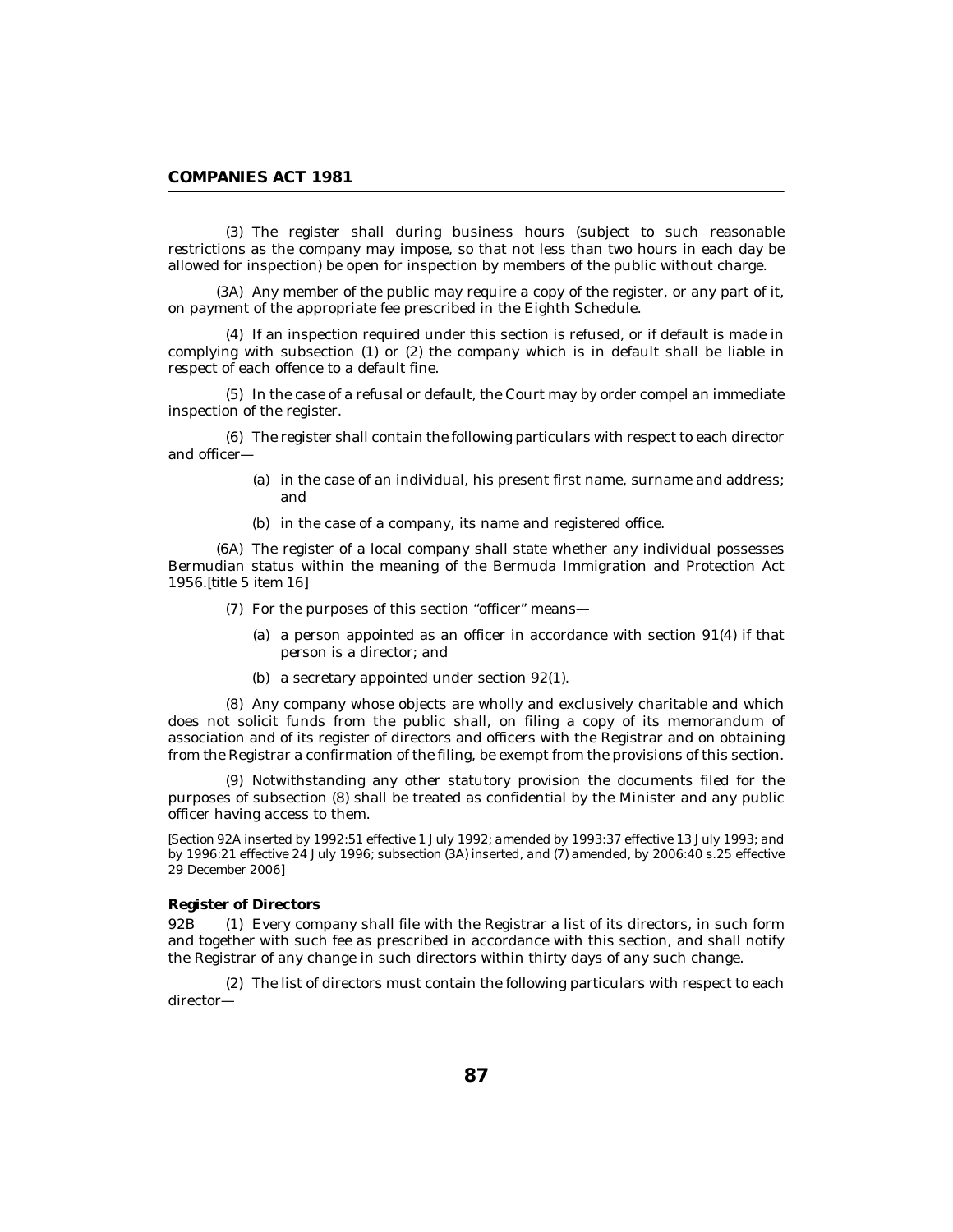- in the case of an individual, his present first name, surname and address; (a) and
- (b) in the case of a company, its name and the address of its registered office.

The Registrar shall keep a register in accordance with section 273 containing (3) the information on directors filed in accordance with subsection (1), and such register shall be available for public inspection subject to such conditions as the Registrar may impose and on payment of such fee as may be prescribed.

 $(4)$  If default is made in complying with subsection  $(1)$  or  $(2)$ , the company and every officer of the company who is in default shall be liable to a default fine.

*[Section 92B inserted by 2016 : 19 s. 2 effective 1 April 2016]*

#### **Removal of directors**

93 (1) Subject to its bye-laws the members of a company may at a special general meeting called for that purpose remove a director:

Provided that notice of any such meeting shall be served on the director concerned not less than fourteen days before the meeting and he shall be entitled to be heard at such meeting:

Provided further that nothing in this section shall have effect to deprive any person of any compensation or damages which may be payable to him in respect of the termination of his appointment as a director or of any other appointment with the company.

A vacancy created by the removal of a director at a special general meeting may (2) be filled at that meeting by the election of another director in his place or in the absence of any such election by the other directors.

#### **Undischarged bankrupt not to take part in management of a company**

94 (1) If any person being an undischarged bankrupt in any country acts as director of, or directly or indirectly takes part in or is concerned in the management of, any company except with the leave of the Court, he shall be liable on conviction on indictment to imprisonment for a term of two years, or on summary conviction to imprisonment for a term of six months or to a fine of five hundred dollars or to both such imprisonment and fine:

Provided that a person shall not be guilty of an offence under this section by reason that he, being an undischarged bankrupt, has acted as director of, or taken part or been concerned in the management of, a company, if he was on 1 July 1983 acting as a director of that company or taking part or being concerned in its management.

The leave of the Court for the purposes of this section shall not be given unless (2) notice of intention to apply therefor has been served on the Official Receiver, and it shall be the duty of the Official Receiver, if he is of opinion that it is contrary to the public interest that any such application should be granted, to attend on the hearing of and oppose the granting of the application.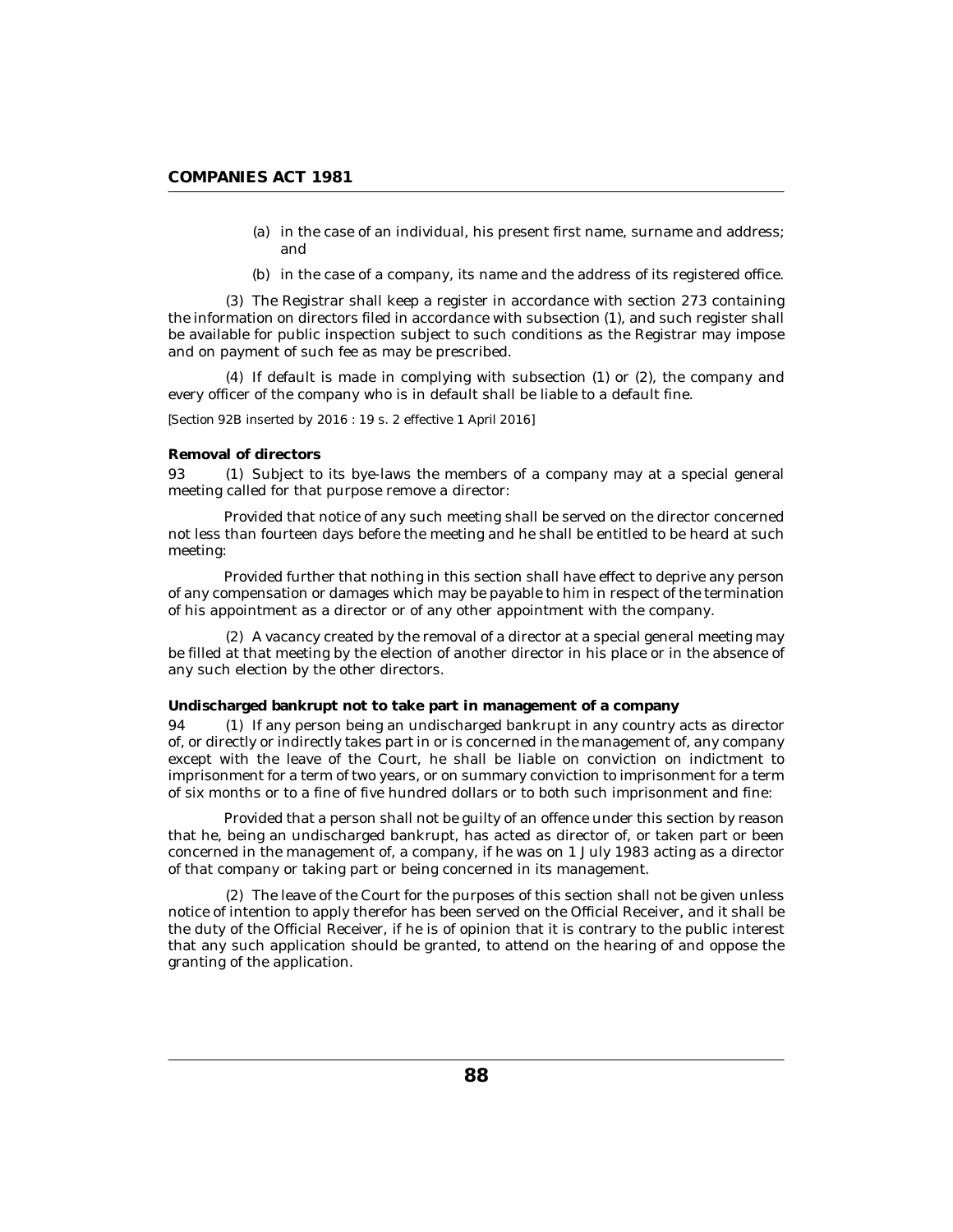**Court may order that a convicted person shall not take part in the management of the affairs of a company**

95 (1) Where any court convicts any person of an offence relating to the affairs of a company which, in the opinion of such court, involves dishonesty it may order that such person shall not directly or indirectly take part in or be concerned in the management of any company without leave of the Supreme Court.

 $(2)$  Section  $94(2)$  shall apply to any application for leave under subsection  $(1)$ .

The same right of appeal shall lie in respect of an order made under subsection (3) (1) as it does from a sentence of imprisonment.

Any person who contravenes an order of a court made under subsection (1) (4) shall be liable to the punishments set out in section 94(1).

**Prohibition of loans to directors without consent of members**

96 (1) Without the consent of any member or members holding in the aggregate not less than nine-tenths of the total voting rights of all the members having the right to vote at any meeting of the members it shall not be lawful for a company to make a loan to any person who is its director or a director of its holding company, or to enter into any guarantee or provide any security in connection with a loan made to such person as aforesaid by any other person:

Provided that nothing in this section shall apply—

- (a) subject to subsection (2), to anything done to provide any such person as aforesaid with funds to meet expenditure incurred or to be incurred by him for the purposes of the company or for the purpose of enabling him properly to perform his duties as an officer of the company;
- (b) in the case of a company whose ordinary business includes the lending of money or the giving of guarantees in connection with loans made by other persons, to anything done by the company in the ordinary course of that business; or
- to any advance of moneys by a company to an officer or auditor under (c) section 98(2)(c).

 $(2)$  Proviso (a) to subsection  $(1)$  shall not authorize the making of any loan, or the entering into any guarantee, or the provision of any security, except either—

- with the prior approval of the company given at a general meeting at which (a) the purposes of the expenditure and the amount of the loan or the extent of the guarantee or security, as the case may be, are disclosed; or
- $(b)$  on condition that, if the approval of the company is not given as aforesaid either—
	- (i) at or before the next following annual general meeting; or
	- (ii) in the case of a company that has made an election under section 71A, at or before the next following general meeting, which shall be convened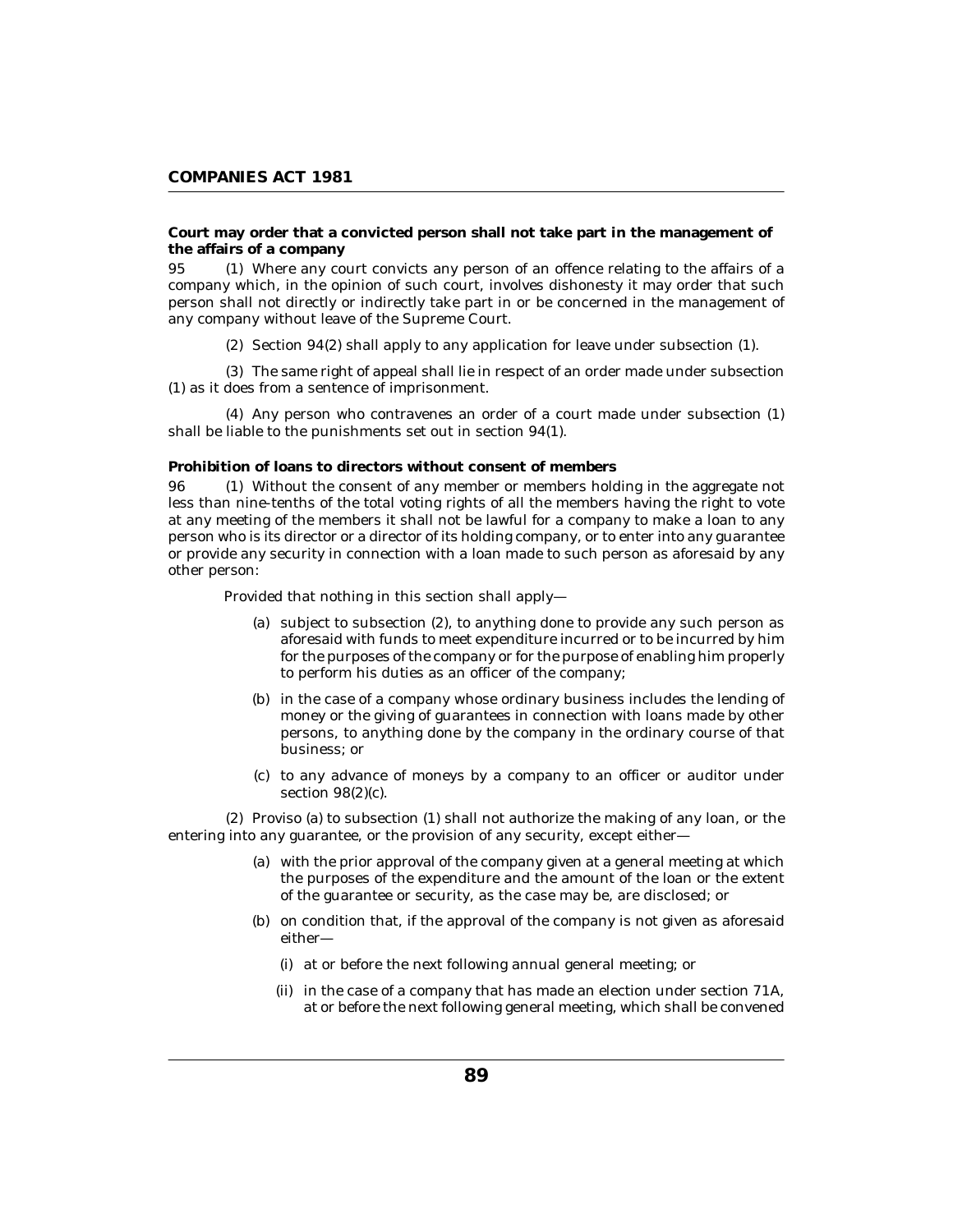within 12 months of the authorisation of the making of the loan, or the entering into of the guarantee, or the provision of the security,

the loan shall be repaid or the liability under the guarantee or security shall be discharged, as the case may be, within six months from the conclusion of that meeting.

Where the approval of the company is not given as required by any such (3) condition, the directors authorizing the making of the loan, or the entering into the guarantee, or the provision of the security, shall be jointly and severally liable to indemnify the company against any loss arising therefrom.

- A loan shall be deemed to be a loan to a director if it is made to— (4)
	- (a) the spouse or children of a director; or
	- (b) a company (other than a company which is a holding company or a subsidiary (wherever incorporated) of the company making the loan or, as the case may be, the company entering into guarantee or providing security in connection with a loan made to such person by any other person) which a director, his spouse or children own or control directly or indirectly more than twenty per cent of the capital or loan debt.

For the purposes of this section a loan shall not be deemed to have been made (5) in the ordinary course of business of a company if it has not been made on normal commercial terms in respect of interest rates, repayment terms and security.

This section applies to a mutual company. (6)

*[Section 96 amended by 1992:51 effective 1 July 1992; subsection (1)(c) inserted by 2006:40 s.26 effective 29 December 2006; subsections (2)(b) and (4)(b) repealed and substituted by 2011 : 43 s. 17 effective 18 December 2011]*

### **Duty of care of officers**

97 (1) Every officer of a company in exercising his powers and discharging his duties shall—

- (a) act honestly and in good faith with a view to the best interests of the company; and
- (b) exercise the care, diligence and skill that a reasonably prudent person would exercise in comparable circumstances.

Every officer of a company shall comply with this Act, the regulations, and the (2) bye-laws of the company.

*[Deleted by 1995:33]* (3)

Without in any way limiting the generality of subsection (1) an officer of a (4) company shall be deemed not to be acting honestly and in good faith if—

> (a) he fails on request to make known to the auditors of the company full details of—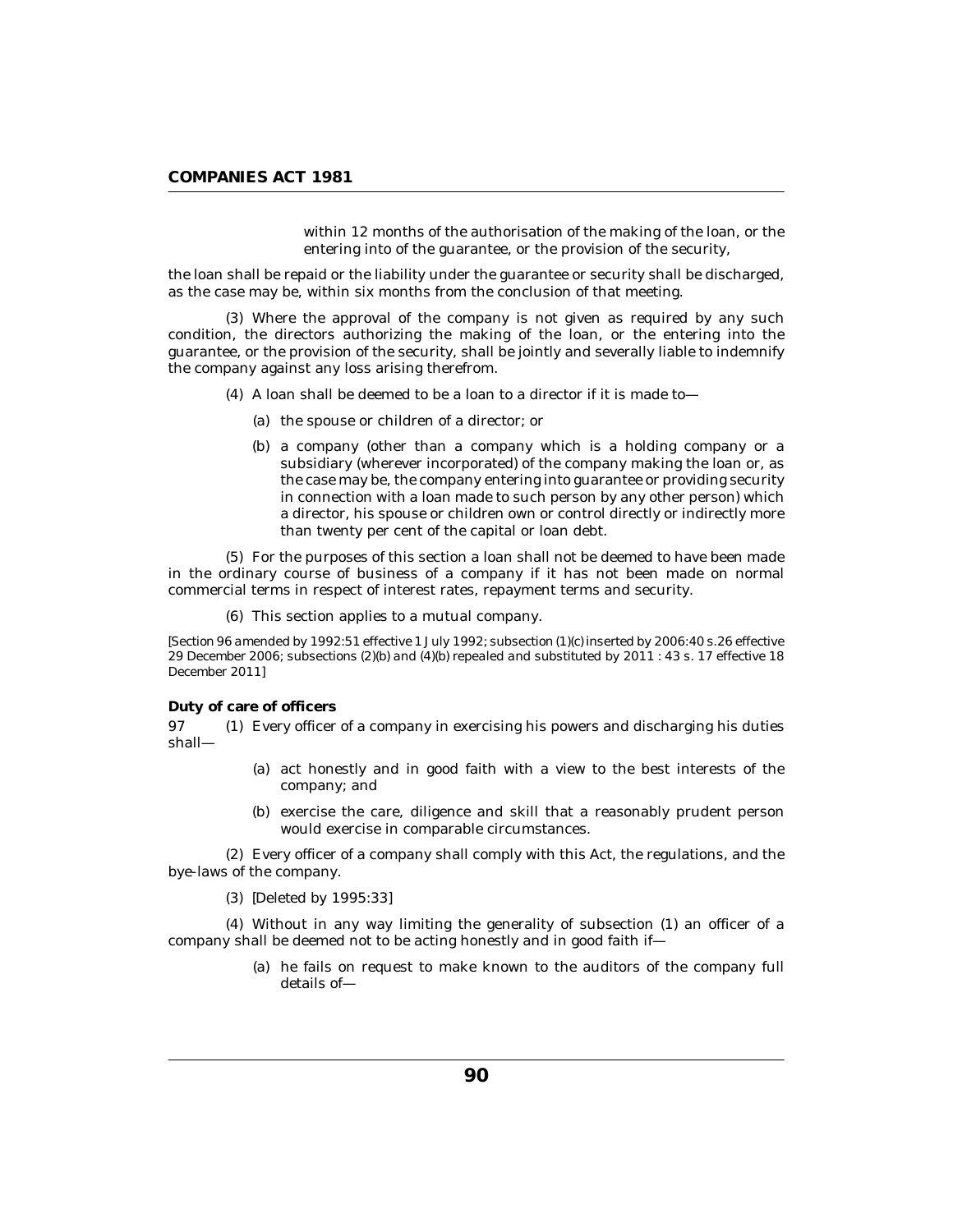- (i) any emolument, pension or other benefit that he has received or it is agreed that he should receive from the company or any of the company's subsidiaries; or
- (ii) any loan he has received or is to receive from the company or any of its subsidiaries;
- (b) he fails to disclose at the first opportunity at a meeting of directors or by writing to the directors
	- his interest in any material contract or proposed material contract with (i) the company or any of its subsidiaries;
	- (ii) his material interest in any person that is a party to a material contract or proposed material contract with the company or any of its subsidiaries.
- (5) For the purposes of this section—
	- (a) a general notice to the directors of a company by an officer of the company declaring that he is an officer of or has a material interest in a person and is to be regarded as interested in any contract with that person is a sufficient declaration of interest in relation to any such contract;
	- (b) the word "material" in relation to a contract or proposed contract shall be construed as relating to the materiality of that contract or proposed contract in relation to the business of the company to which disclosure must be made;
	- (c) an interest occurring by reason of the ownership or direct or indirect control of not more than 10% of the capital of a person shall not be deemed material.
- $(5A)$  An officer is not liable under subsection  $(1)$  if he relies in good faith upon
	- financial statements of the company represented to him by another officer (a) of the company; or
	- a report of an attorney, accountant, engineer, appraiser or other person (b) whose profession lends credibility to a statement made by him.

Any officer of a company who fails to make known a matter he is required to (6) make known under subsection (4) shall be liable to a fine of one thousand dollars.

(7) Nothing in this section shall be taken to prejudice any rule of law or any byelaw restricting officers of a company from having any interest in contracts with the company.

*[Section 97 amended by 1995:33 effective 7 July 1995]*

**Exemption, indemnification and liability of officers, etc.**

98 (1) Subject to subsection (2), a company may in its bye-laws or in any contract or arrangement between the company and any officer, or any person employed by the company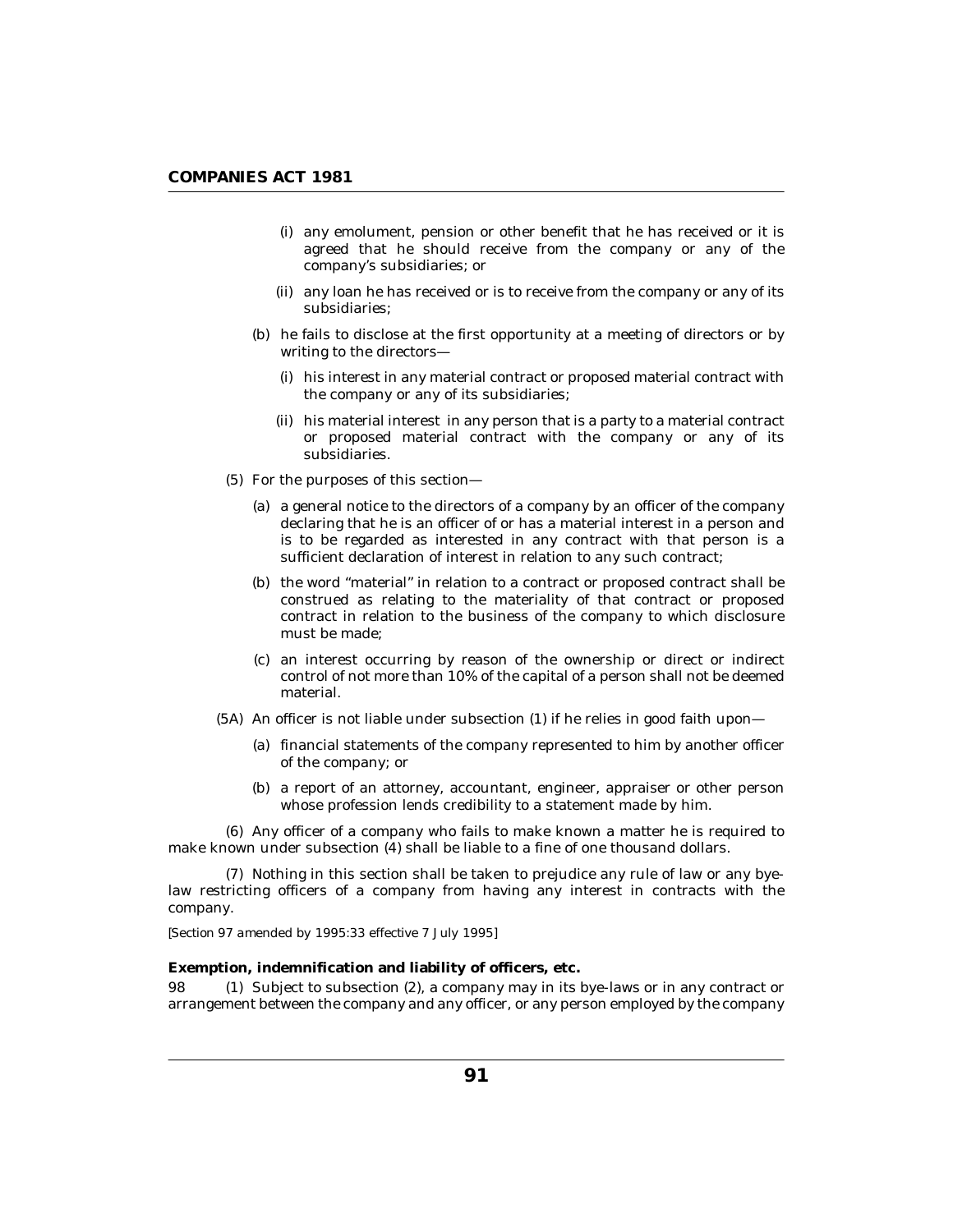as auditor, exempt such officer or person from, or indemnify him in respect of, any loss arising or liability attaching to him by virtue of any rule of law in respect of any negligence, default, breach of duty or breach of trust of which the officer or person may be guilty in relation to the company or any subsidiary thereof.

(2) Any provision, whether contained in the bye-laws of a company or in any contract or arrangement between the company and any officer, or any person employed by the company as auditor, exempting such officer or person from, or indemnifying him against any liability which by virtue of any rule of law would otherwise attach to him in respect of any fraud or dishonesty of which he may be guilty in relation to the company shall be void:

Provided that—

- nothing in this section shall operate to deprive any person of any exemption (a) or right to be indemnified in respect of anything done or omitted to be done by him while any such provision was in force;
- (b) notwithstanding anything in this section, a company may, in pursuance of any such provision as aforesaid indemnify any such officer or auditor against any liability incurred by him in defending any proceedings, whether civil or criminal in which judgment is given in his favour or in which he is acquitted or when relief is granted to him by the Court under section 281; and
- notwithstanding anything in this section, a company may advance moneys (c) to an officer or auditor for the costs, charges and expenses incurred by the officer or auditor in defending any civil or criminal proceedings against them, on condition that the officer or auditor shall repay the advance if any allegation of fraud or dishonesty is proved against them.

*[Section 98 amended by 1995:33 effective 7 July 1995, and by 1996:21 effective 24 July 1996; subsection (2)(c) inserted by 2006:40 s.27 effective 29 December 2006]*

### **Insurance of officers**

A company may purchase and maintain insurance for the benefit of any officer of the company against any liability incurred by him under section  $97(1)(b)$  in his capacity as an officer of the company or indemnifying such an officer in respect of any loss arising or liability attaching to him by virtue of any rule of law in respect of any negligence, default, breach of duty or breach of trust of which the officer may be guilty in relation to the company or any subsidiary thereof and nothing in this Act shall make void or voidable any such policy. 98A

*[Section 98A amended by 1995:33 effective 7 July 1995]*

## **Liability of auditor or officer**

Where an auditor or an officer is found liable to any person for damages arising out of the performance of any function as such auditor or officer as contemplated by this Act, then the following provisions of this section shall apply.  $98(B)$ 

(2) An auditor or officer may be liable jointly and severally only if it is proved that he knowingly engaged in fraud or dishonesty.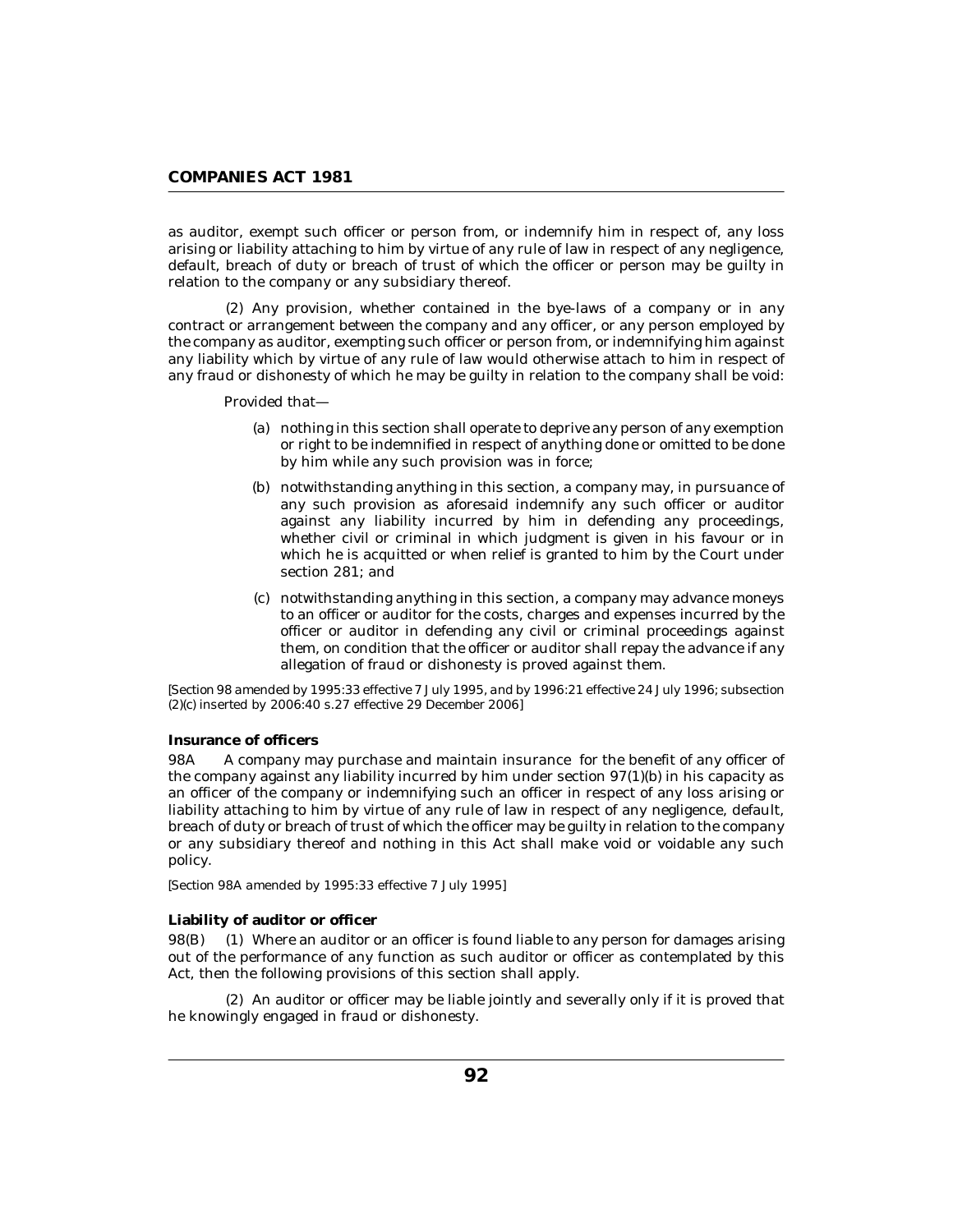$(3)$  In any case other than that contemplated by subsection  $(2)$  hereof, the liability of the auditor or officer, as the case may be, shall be determined as follows—

- (a) the Court shall determine the percentage of responsibility of the plaintiff, of each of the defendants, and of each of the other persons alleged by the parties to have caused or contributed to the loss of the plaintiff. In considering the percentages of responsibility, the Court shall consider both the nature of the conduct of each person and the nature and extent of the causal relationship between the conduct and the loss claimed by the plaintiff;
- (b) the liability of the auditor or officer, as the case may be, shall be equal to the total loss suffered by the plaintiff multiplied by the auditor's or officer's, as the case may be, percentage of responsibility as determined under paragraph (a) hereof.

(4) No auditor or officer whose liability is determined under subsection (3) hereof shall have any liability in respect of any judgement entered against any other party to the action.

Except where agreed in writing between the parties, where the liability of an (5) auditor or officer has been determined in accordance with subsection (3) no other person shall have any right to recover from such auditor or officer any portion of any judgment entered against such other person in respect of the action.

*[Section 98B inserted by 1996:21 effective 24 July 1996]*

# **PART VIA**

# **BENEFICIAL OWNERSHIP**

**Interpretation of this Part**

In this Part— 98C

"beneficial owner" has the meaning given in section 98E;

"beneficial ownership register" means the register referred to in section 98H;

"closed-ended investment vehicle"*[Repealed by 2019 : 46 s. 33]*

"corporate service provider" means a person licensed to provide corporate service provider business under the Corporate Service Provider Business Act 2012;

"individual" means a natural person;

"legal arrangement" includes a trust, partnership or other similar arrangement;

"legal entity" means a company, limited liability company or other body that is a legal person under the law by which it is governed;

"minimum required information" means the information referred to in section 98H;

"registrable person" means a beneficial owner or relevant legal entity;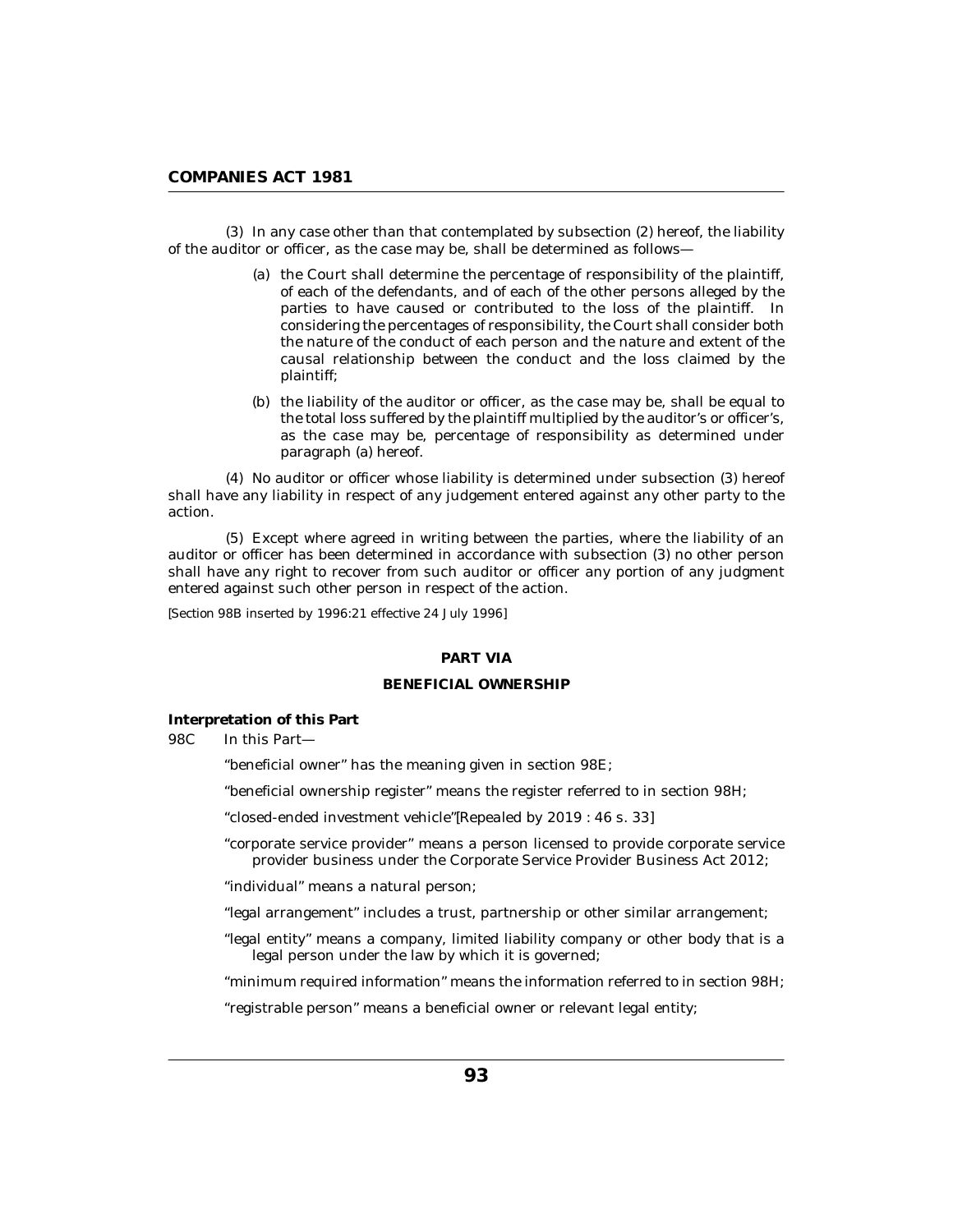"relevant legal entity" in relation to a company means—

- (a) any legal entity that is incorporated, formed or registered (including by way of continuation) in Bermuda or elsewhere; and
- (b) any legal arrangement,

which would be a beneficial owner of the company if it were an individual.

*[Section 98C inserted by 2017 : 41 s. 4 effective 23 March 2018; Section 98C definition "closed-ended investment vehicle" repealed by 2019 : 46 s. 33(2) effective 1 January 2020]*

#### **Application of this Part**

This Part applies with respect to all companies to which this Act applies except those that are exempted under or pursuant to subsection (2). 98D (1)

The following companies, entities or vehicles, and any subsidiary thereof, are (2) exempted from the application of this Part—

- (a) a company whose shares are listed on the Bermuda Stock Exchange or an appointed stock exchange;
- *[repealed by 2019 : 46 s. 33]* (b)
- a permit company; (c)
- (d) a financial institution as defined in the Third Schedule to the Bermuda Monetary Authority Act 1969;
- any other type of company or entity that is exempted by the Minister by (e) order made by him.

 $(3)$  For the purposes of this section, a company ("company S") is a subsidiary of one or more companies, entities or vehicles described in subsection (2) if—

- (a) such companies, entities or vehicles, separately or collectively, hold more than 75% of the shares or voting rights in company S;
- (b) each such company, entity or vehicle is a member of company S and, separately or collectively, has the right to appoint or remove a majority of its board of directors or other governing body; or
- (c) it is a subsidiary of one or more companies, entities or vehicles each of which is itself a subsidiary of one or more companies, entities or vehicles described in subsection (2).

 $(4)$  An order made under subsection  $(2)(e)$  shall be subject to the affirmative resolution procedure and may contain such consequential or transitional provisions as the Minister considers necessary or expedient.

*[Section 98D inserted by 2017 : 41 s. 4 effective 23 March 2018; Section 98D subsection (2)(b) repealed by 2019 : 46 s. 33(2) effective 1 January 2020]*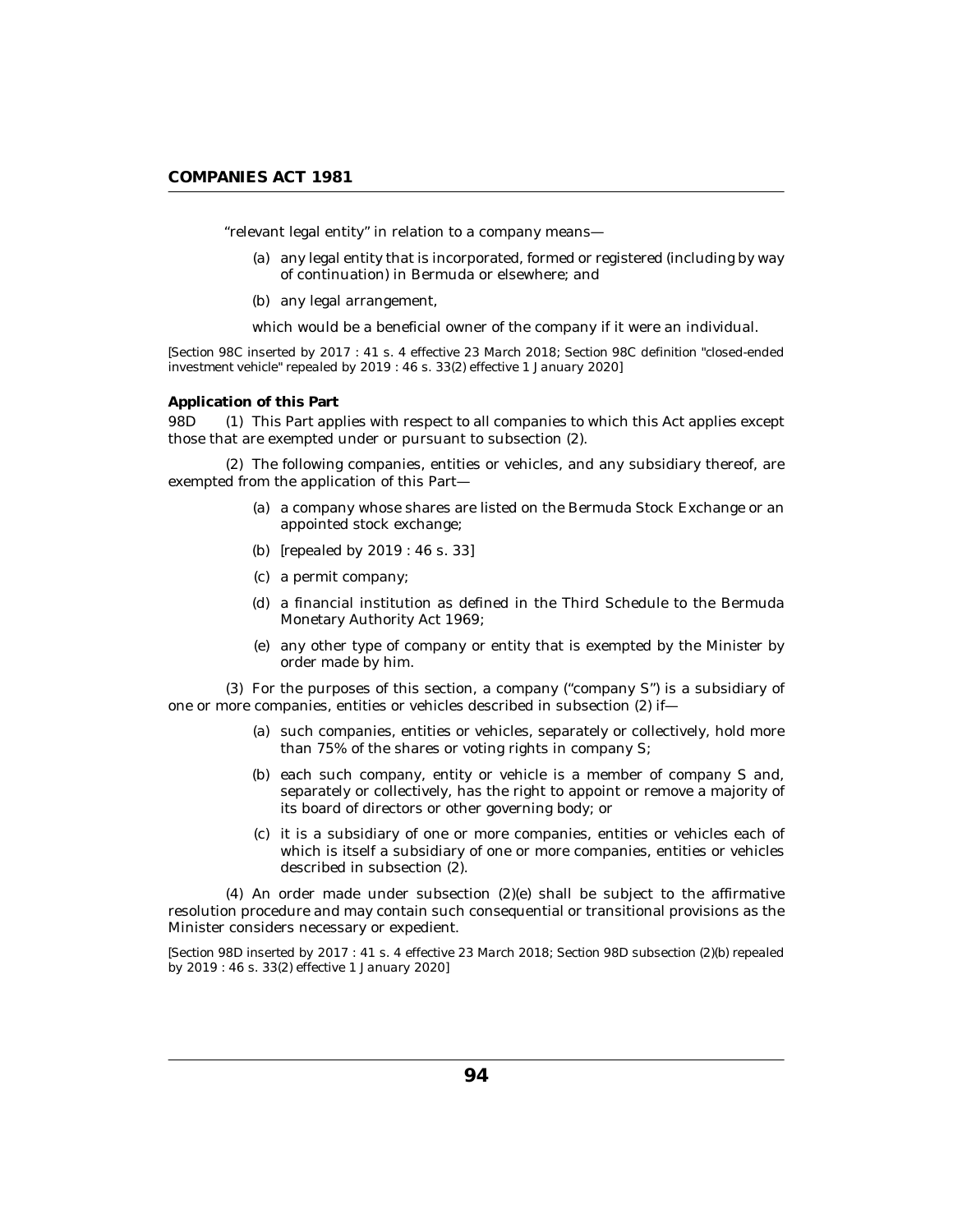### *Company to identify beneficial owners*

**Meaning of beneficial owner**

 $(1)$  In this Part— 98E (1)

"beneficial owner" means—

- (a) any individual or individuals who own or control more than 25% of the shares, voting rights or interests in the company through direct or indirect ownership thereof;
- (b) if no such individual or individuals referred to in paragraph (a) exist or can be identified, any individual or individuals who control a company by other means;
- if no such individual or individuals referred to in paragraphs (a) and (b) (c) exist or can be identified, the individual who holds the position of senior manager of the company,

and "beneficial ownership" shall be construed accordingly;

- "control by other means" includes the right to appoint or remove a majority of the board of directors of a company and the exercise of control over a company by any means other than control by ownership of any interest;
- "senior manager" means the chief executive, managing or executive director or president of a company or other person holding such senior position in the company by whatever title known.

Shares or voting rights held by an individual or individuals shall be an (2) indication of direct ownership.

- (3) Shares or voting rights held—
	- (a) by a relevant legal entity, which is under the control of an individual or individuals; or
	- by multiple relevant legal entities, which are under the control of the same (b) individual or individuals,

shall be an indication of indirect ownership by such individual or individuals.

*[Section 98E inserted by 2017 : 41 s. 4 effective 23 March 2018]*

**Companies to obtain information regarding beneficial owners**

A company to which this Part applies shall take reasonable steps to identify any individual who is a beneficial owner of the company and all relevant legal entities that exist in relation to the company. 98F (1)

(2) If, after having taken reasonable steps to identify the beneficial owners of the company and all relevant legal entities, the company is satisfied that—

no individuals who are beneficial owners are identified; or (a)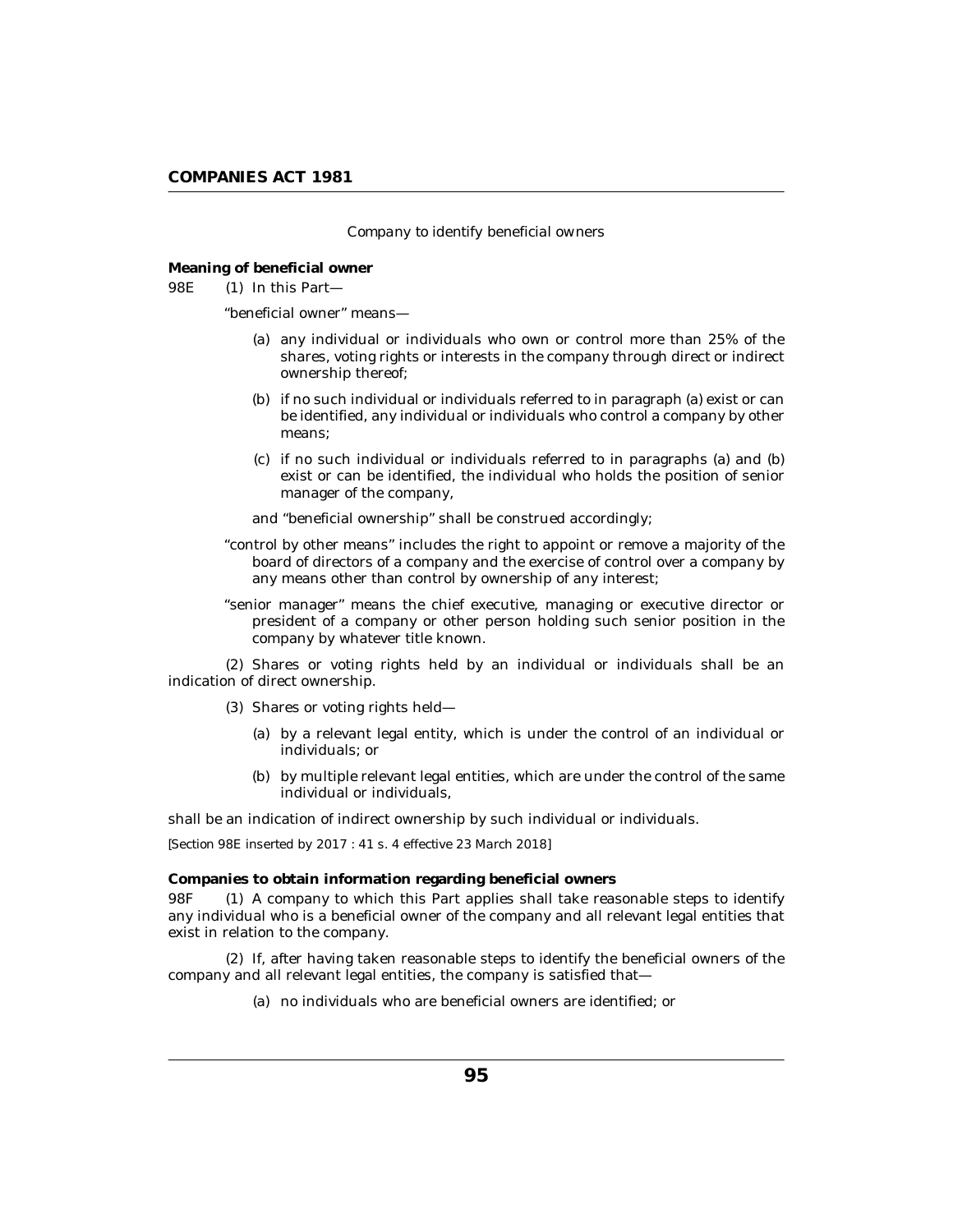(b) if the company was not able to confirm that the individuals identified by it are the beneficial owners,

the company shall keep a record of the actions taken to identify the beneficial owners thereof.

For the avoidance of doubt, reasonable steps include the issue of a notice under (3) section 98G.

*[Section 98F inserted by 2017 : 41 s. 4 effective 23 March 2018]*

**Company to issue notice to beneficial owners**

(1) A company to which this Part applies shall give notice in writing to-98G (1)

- beneficial owners and relevant legal entities identified by the company (a) pursuant to section 98F; and
- (b) any person that the company knows or has reasonable cause to believe is a registrable person.

The notice shall require any person to whom it is addressed, within 30 days of (2) the date of receipt thereof—

- (a) to state whether or not the person is a beneficial owner or a relevant legal entity in relation to the company; and if so
- (b) to confirm or correct any minimum required information that is included in the notice and supply any required information that is missing.

 $(3)$  A company is not required to give a notice under subsection  $(1)$  if the company knows that the person is not a registrable person or the company has already been informed of the person's status as a registrable person in relation to it, and has received all the minimum required information.

For the purposes of subsection (1), the company shall be entitled to rely, (4) without further enquiry, on the response of a person to whom a notice in writing has been sent in good faith by the company, unless the company has reasonable cause to believe that a response is misleading or false.

A person to whom a notice under this section is given is not required by that (5) notice to disclose any information in respect of which a claim to legal professional privilege could be maintained in legal proceedings.

*[Section 98G inserted by 2017 : 41 s. 4 effective 23 March 2018]*

# *Beneficial ownership register*

**Duty to keep beneficial ownership register**

Every company to which this Part applies shall establish and maintain in accordance with this Part a beneficial ownership register and shall enter in its beneficial ownership register the minimum required information referred to in subsection (2) in respect of every registrable person. 98H (1)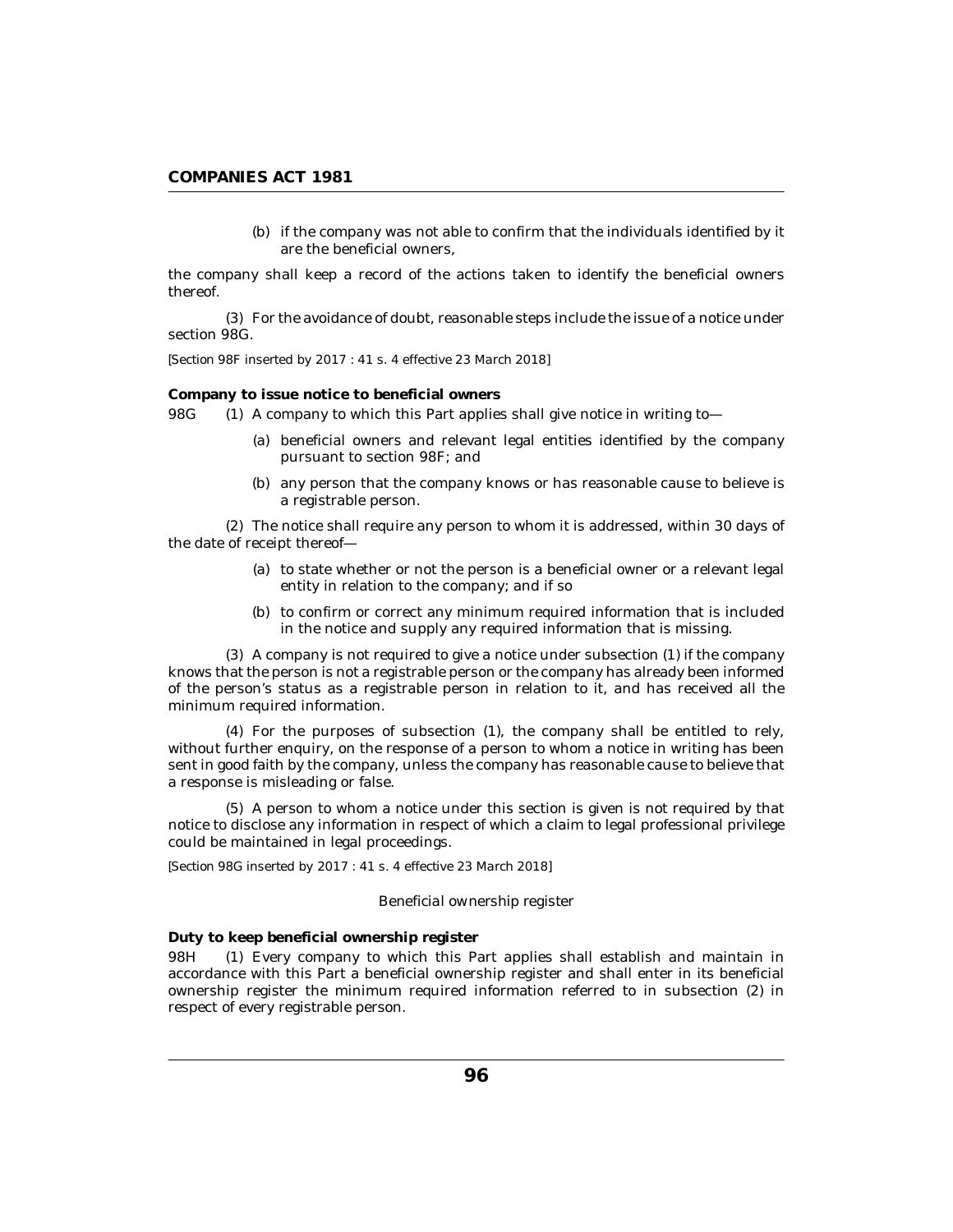(2) The minimum required information referred to in subsection (1) that the company shall enter in its beneficial ownership register is as follows—

- (a) the registrable person's full name including, if applicable, any secondary or other name;
- (b) where the registrable person is an individual
	- his residential address and, if different from his residential address, an (i) address for service;
	- (ii) his nationality;
	- (iii) his date of birth;
- where the registrable person is a relevant legal entity— (c)
	- (i) the address of the person's registered office or principal office;
	- (ii) the date and place of registration;
	- (iii) the form of legal entity;
	- (iv) where applicable, the name of the exchange on which it is listed;
- (d) the effective date on which each person was entered into the register as a registrable person of the company;
- a statement of the nature and extent of the interest held by each such (e) registrable person;
- $(f)$  in respect of a class of beneficial owners of such a size that it is not reasonably practicable to identify each beneficial owner, details sufficient to identify and describe the class of persons who are beneficial owners; and
- where applicable, the date on which each person who has ceased to be a (g) registrable person in respect of it ceased to be such an owner.

The beneficial ownership register shall be kept at the registered office of the (3) company or after giving written notice to the Registrar of the place at such other place in Bermuda convenient for inspection by the Registrar.

Where the beneficial ownership register is not made available for inspection by (4) the Registrar, the Registrar may exercise the powers conferred on him by Part 3 of the Registrar of Companies (Compliance Measures) Act 2017 in respect of the company and may seek an order from the Court that the company make the beneficial ownership register immediately available for inspection.

*[Section 98H inserted by 2017 : 41 s. 4 effective 23 March 2018]*

**Company to keep beneficial ownership register up-to-date and current**

The beneficial ownership register shall be updated with respect to a change of beneficial ownership which impacts an entry in the register, as soon as practicable after the company is notified of such change but not later than 14 days thereafter. 98I (1)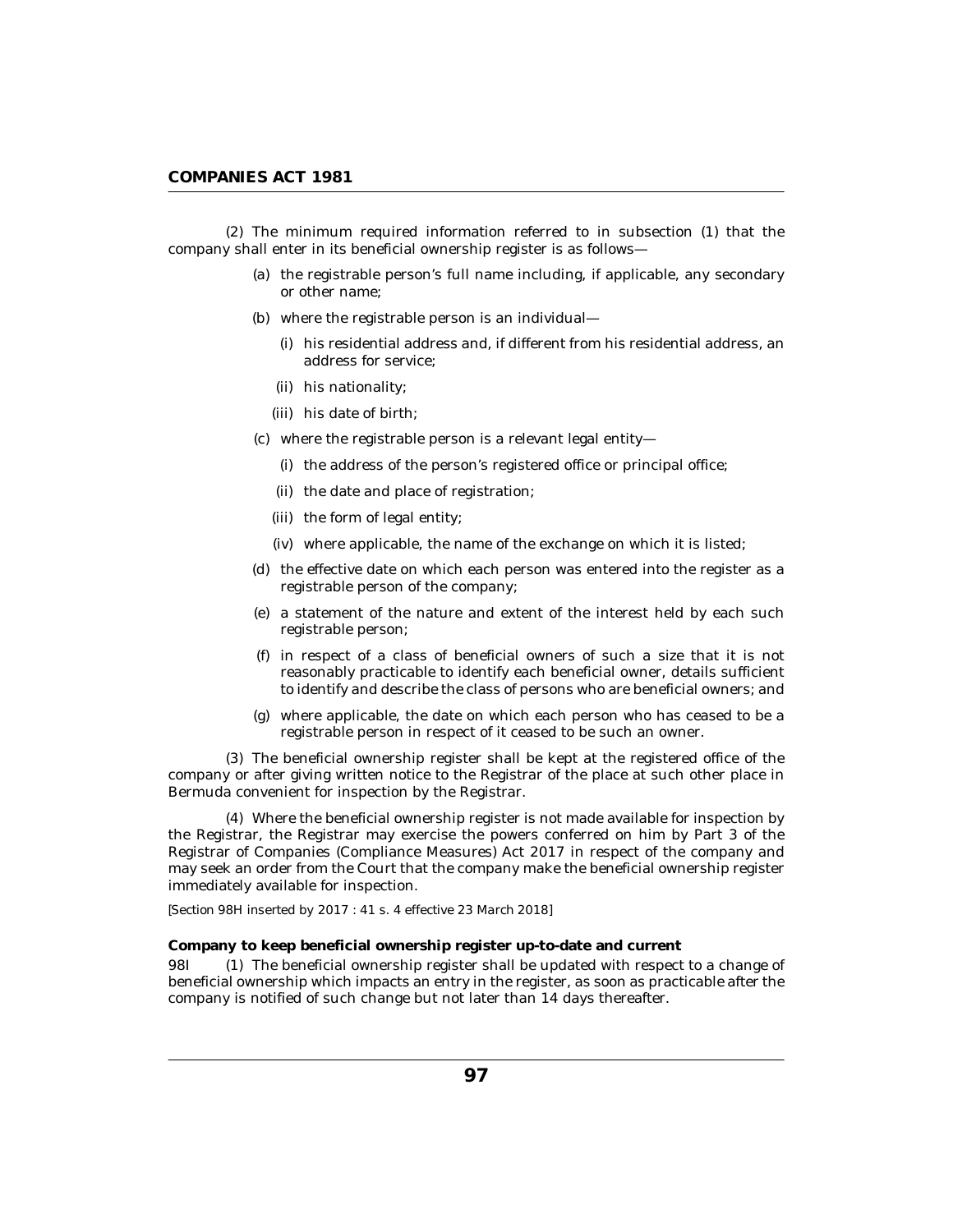- Where a company to which this Part applies— (2)
	- (a) becomes aware of a relevant change to the minimum required information that is set forth in its beneficial ownership register in relation to a registrable person; or
	- (b) has reason to believe that such a relevant change has occurred,

the company shall give notice in writing to that person requesting confirmation, within 30 days from the date of receipt of the notice, of the matters set out in subsection (6).

 $(3)$  The notice by the company under subsection  $(2)$  shall be given as soon as practicable after the company becomes aware of the relevant change or has reason to believe that such a change has occurred, and shall require confirmation as to any such change and the details thereof.

 $(4)$  If the person to whom a notice is sent under subsection  $(2)$  confirms the relevant change, the company's beneficial ownership register shall be updated accordingly.

 $(5)$  A company is not required to give a notice under subsection  $(2)$  if the minimum required information relating to the change has already been provided to the company by the beneficial owner or another person with knowledge of the minimum required information.

- (6) For the purposes of this section, a relevant change occurs where
	- a beneficial owner or a relevant legal entity ceases to be a registrable (a) person; or
	- any other change occurs as a result of which the accuracy of the minimum (b) required information stated with respect to the registrable person in the company's beneficial ownership register becomes incorrect or incomplete.

A relevant change with respect to a registrable person is considered to have (7) been confirmed if the details, date and particulars of the change have been supplied or confirmed to the company by the registrable person, or by another person with knowledge of the registrable person.

The beneficial ownership register shall not be updated until the relevant change (8) has been confirmed.

### *[Section 98I inserted by 2017 : 41 s. 4 effective 23 March 2018]*

#### **Disputes regarding beneficial ownership**

Where there is a bona fide legal dispute as to the beneficial owner of any shares, voting or other rights or interest in any company to which this Part applies and which is in the process of being adjudicated by a court— 98J

- (a) no change shall be recorded in the beneficial ownership register with respect to the beneficial owner of that share, voting right or interest; and
- (b) no filing with respect to that change shall be made with the Bermuda Monetary Authority,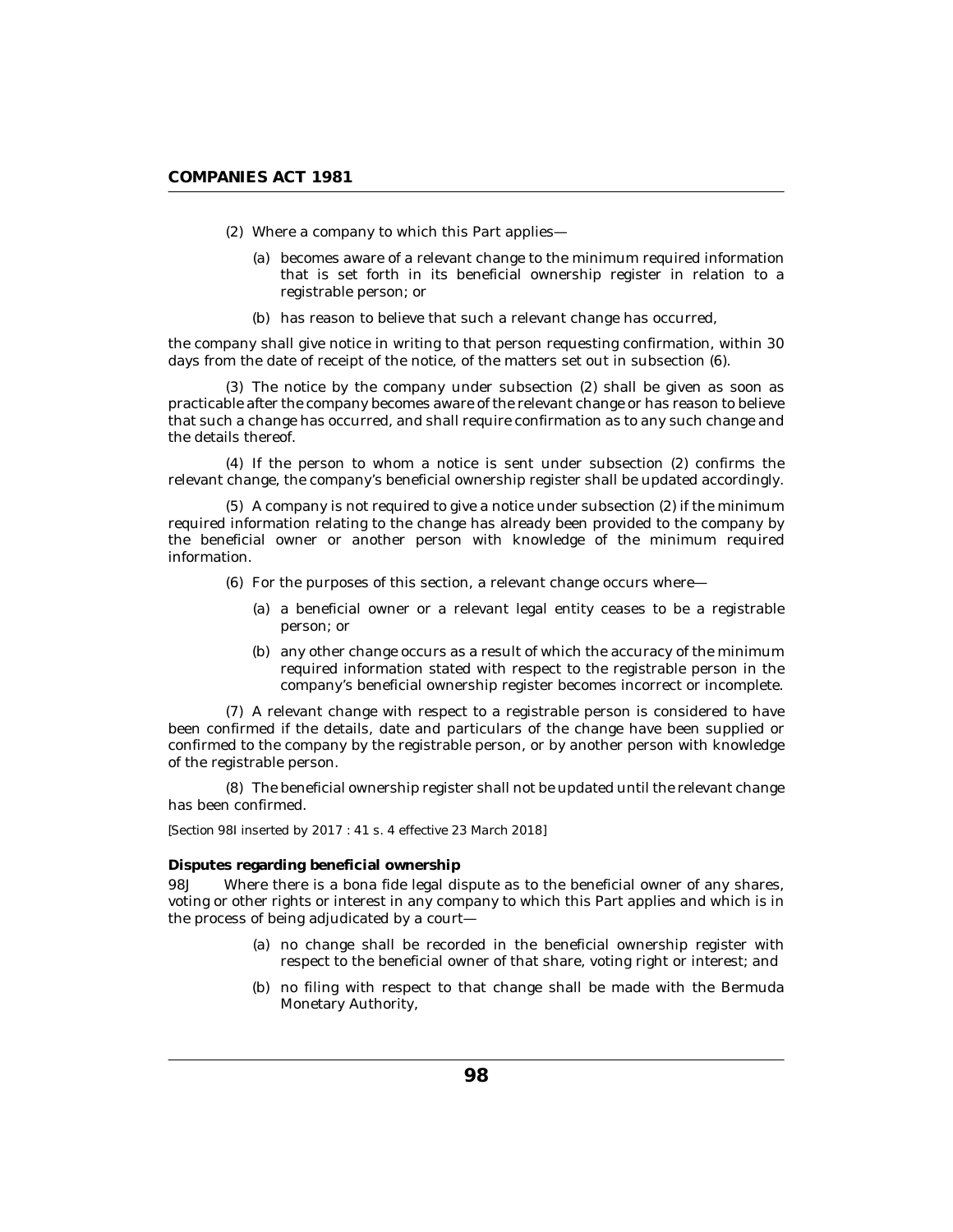prior to the determination of that matter unless the court so orders.

*[Section 98J inserted by 2017 : 41 s. 4 effective 23 March 2018]*

**Power of Court to rectify beneficial ownership register**

 $(1)$  Any person who is aggrieved by his inclusion, or lack thereof, on the beneficial ownership register for any reason may apply to the Court for rectification of the beneficial ownership register. 98K

 $(2)$  Subsections  $(2)$  and  $(3)$  of section  $67$  apply with any necessary modifications with respect to rectification of the beneficial ownership register as those subsections apply in relation to rectification of the register of members.

*[Section 98K inserted by 2017 : 41 s. 4 effective 23 March 2018]*

### *Beneficial ownership information to be filed with Bermuda Monetary Authority; compliance measures*

**Filing of beneficial ownership information with Bermuda Monetary Authority**

 $(1)$  Subject to subsection  $(2)$  and section 289 $(3)$  and  $(4)$ , a company to which this Part applies shall (in such form as the Bermuda Monetary Authority may require) at the time of its registration, continuation in Bermuda or conversion, as the case may be, file with the Bermuda Monetary Authority the minimum required information regarding its beneficial owners. 98L

Where a company engages a corporate service provider which holds an (2) unlimited licence, the filing required under subsection (1) shall occur as soon as practicable but not later than 14 days following such registration, continuation in Bermuda or conversion, as the case may be.

(3) Notification of any change of beneficial ownership of a company shall be filed with the Bermuda Monetary Authority as soon as practicable, but not later than 14 days after the company becomes aware of or is notified of the change, and has confirmed the minimum required information with respect to the change.

Where there is a change in respect of any information for the time being filed (4) with the Bermuda Monetary Authority relating to a beneficial owner of a company which would render that information inaccurate, the company shall, in such form as the Bermuda Monetary Authority may require, file with the Bermuda Monetary Authority updated, accurate and current information regarding such change in information as soon as practicable, but not later than 14 days after the company becomes aware of or is notified of the change, and has confirmed the minimum required information with respect to the change.

*[Section 98L inserted by 2017 : 41 s. 4 effective 23 March 2018]*

*Compliance measures*

**Notice by company imposing restrictions**  $(1)$  This section applies where-98M (1)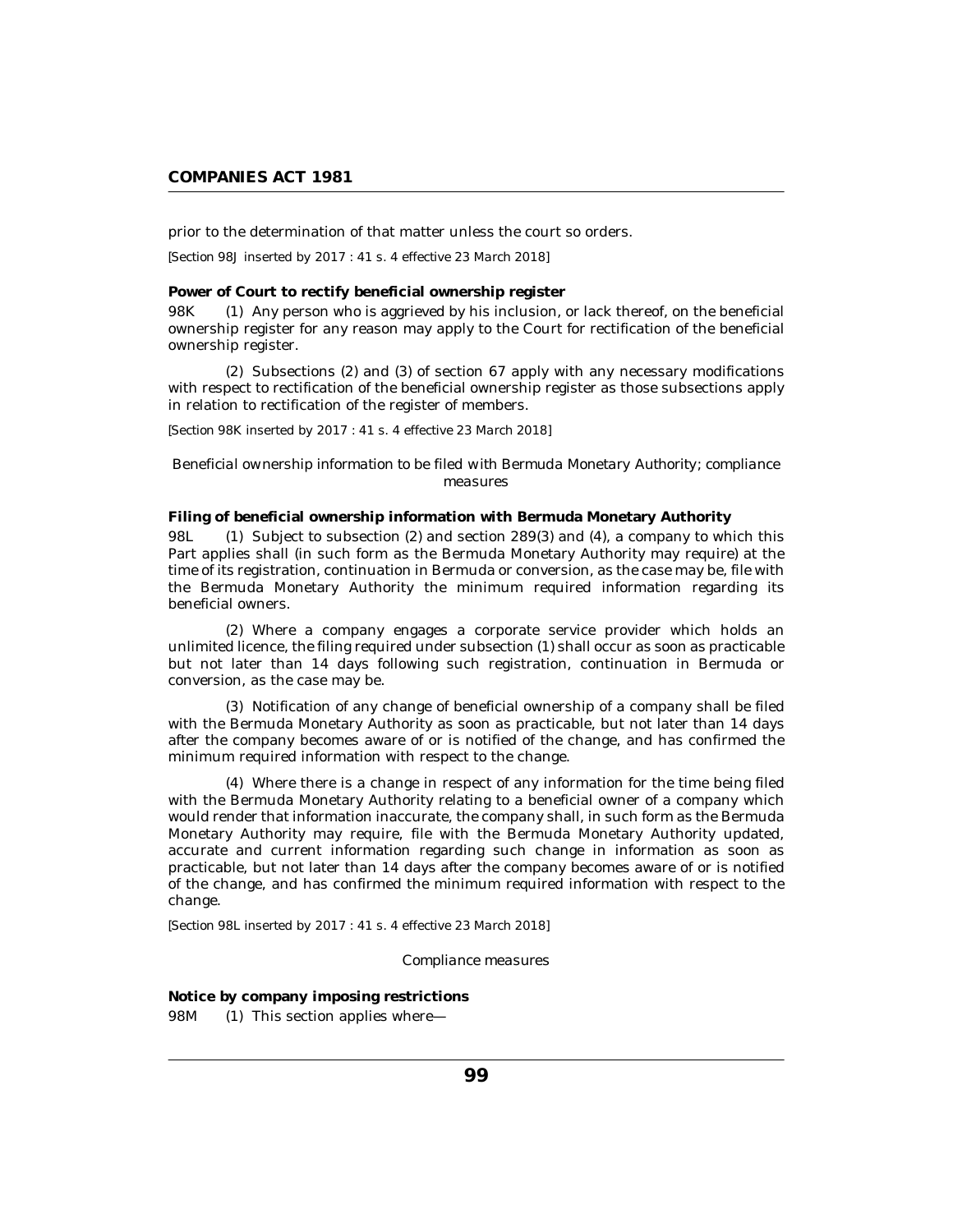- (a) a notice under section 98G or 98I is served by a company on a beneficial owner; and
- (b) that person fails, without reasonable excuse, to give the company the information required by the notice within the time specified in it.
- Where subsection (1) applies, the company may— (2)
	- (a) if its bye-laws so provide, issue a warning notice to a person advising of its intention to impose restrictions on that person's shares;
	- (b) if its bye-laws so provide, issue a decision notice to a person advising of the imposition of restrictions on that person's shares, provided that such decision notice shall not take effect until at least 30 days following the date of receipt of the decision notice; or
	- (c) apply to the Court for an order directing that the shares in question be subject to restrictions.

(3) In deciding whether, pursuant to a warning notice, to issue a decision notice or apply to the Court under subsection (2), the company, after giving the person the opportunity to make representations, shall have regard to the effect of the decision notice or order on the rights of persons in respect of the relevant interest, including—

- (a) third parties;
- (b) persons with a security interest over the relevant interest;
- shareholders; and (c)
- (d) other beneficial owners.

 $(4)$  If the Court is satisfied that such an order issued pursuant to subsection  $(2)(c)$ may unfairly affect the rights of third parties in respect of the shares, the Court may, for the purpose of protecting those rights and subject to such terms as it thinks fit, direct that such acts by such persons and for such purposes as may be set out in the order shall not constitute a breach of the restrictions.

On an application under this section the Court may make an interim order and (5) any such order may be made unconditionally or on such terms as the Court thinks fit.

The effect of a decision notice issued by the company or an order made by the (6) Court under this section is that the shares in question may be subject to restrictions as follows—

- (a) any transfer of the shares is void;
- (b) no voting rights are exercisable in respect of the shares;
- no further shares may be issued in right of the shares or in pursuance of (c) an offer made to their holder;
- no payment may be made of sums due from the company on the shares, (d) whether in respect of capital or otherwise.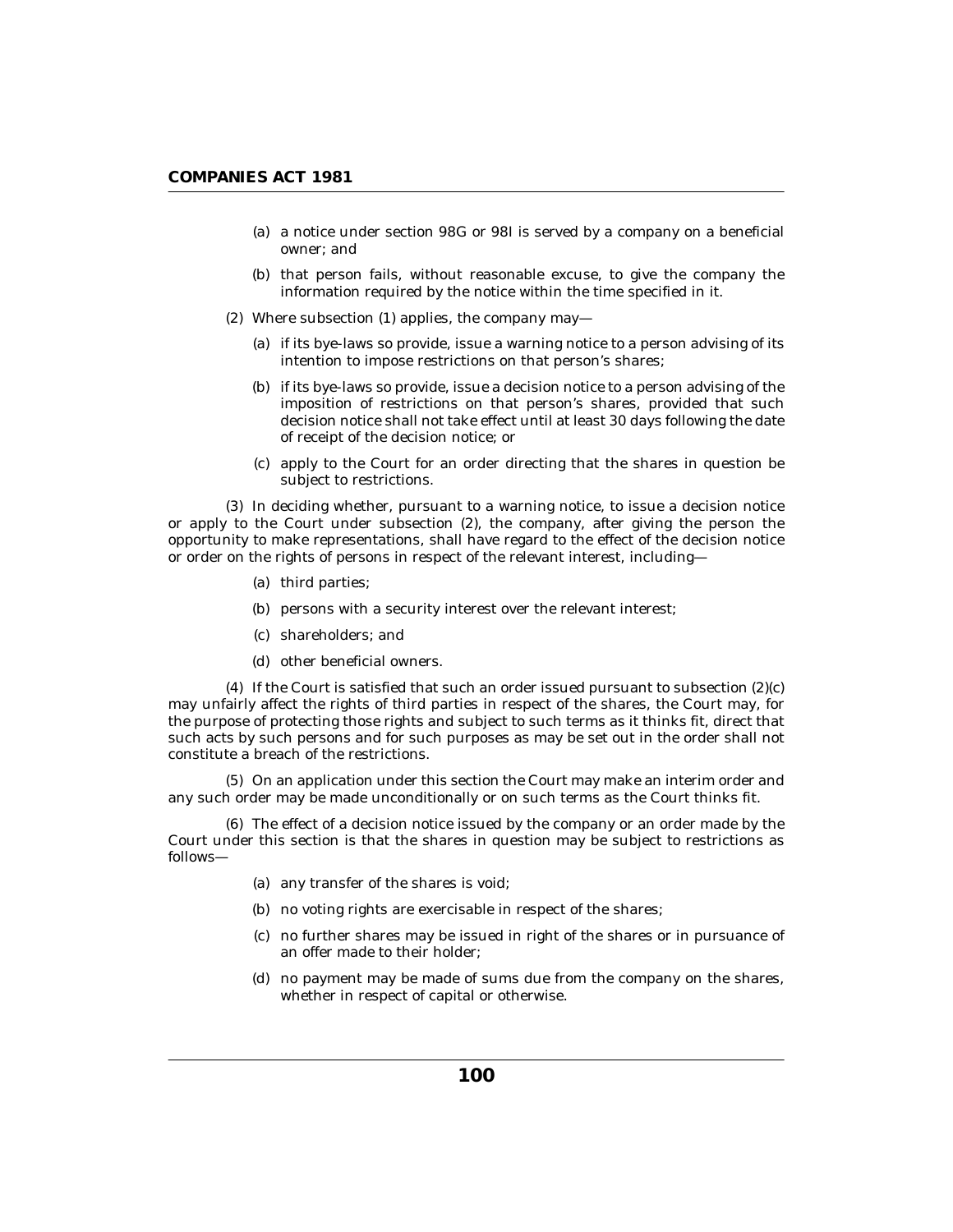(7) Where shares are subject to the restriction in subsection  $(6)(c)$  or  $(d)$ , an agreement to transfer any right to be issued with other shares in right of those shares, or to receive any payment on them (otherwise than in a liquidation), is void.

The provisions of this section are subject to any directions for protection of (8) third parties or otherwise given by the Court.

- $(9)$  The Court on the application of-
	- (a) any person aggrieved by any action taken by the company pursuant to this section; or
	- (b) any person aggrieved in so far as protecting the rights of third parties, persons with a security interest over the relevant interest, shareholders or other beneficial owners in respect of the relevant interest in respect of which a decision notice has been issued,

may set aside or affirm a notice in whole or in part and give such directions as the Court thinks fit if the Court is satisfied that the decision notice unfairly affects the protection of the rights of third parties or other persons.

 $(10)$  Section 62 of the Supreme Court Act 1905 shall be deemed to extend to the making of rules under that section to regulate the practice and procedure on an application or an appeal to the Court under this section.

*[Section 98M inserted by 2017 : 41 s. 4 effective 23 March 2018]*

**Power to obtain information and reports**

The Registrar may by notice in writing served on a company or any registrable person require the company or registrable person— 98N (1)

- (a) to provide the Registrar (or such person acting on behalf of Registrar as may be specified in the notice), at such time or times or at such intervals or in respect of such period or periods as may be so specified, with such information as the Registrar may reasonably require for the performance of his functions;
- (b) to provide the Registrar with a report, in such form as may be specified in the notice, of any matter about which the Registrar has required or could require that company or registrable person to provide information pursuant to this Part.

The person to whom a notice is served under subsection (1) shall within 30 (2) days of receipt of such notice provide the information requested by the Registrar.

*[Section 98N inserted by 2017 : 41 s. 4 effective 23 March 2018]*

#### **Offences**

 $(1)$  In this Part, where any person—  $98O$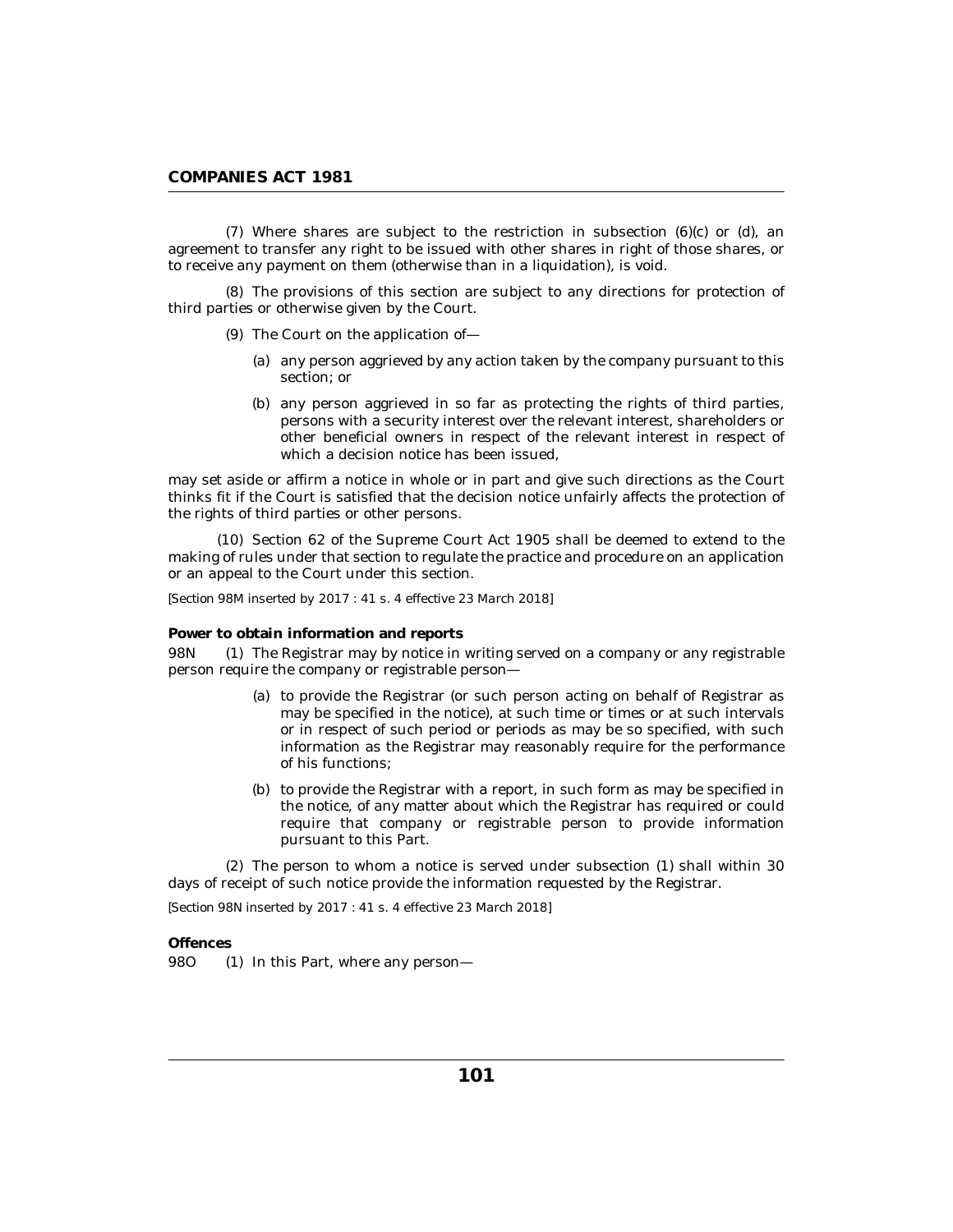- (a) contravenes or fails without reasonable excuse to comply with any provision thereof the person shall be liable on summary conviction to a fine not exceeding \$5,000;
- (b) knowingly provides false information to the Registrar or the Bermuda Monetary Authority, the person shall be liable on summary conviction to a fine not exceeding \$50,000.

 $(2)$  It shall be a defence for the person to show that he took reasonable steps to identify beneficial owners for the purposes of this Part.

Where an offence under subsection (1) committed by a body corporate is proved (3) to have been committed with the consent or connivance of an officer of the body corporate, the officer as well as the body corporate commits the offence and shall be liable to be proceeded against and punished accordingly.

*[Section 98O inserted by 2017 : 41 s. 4 effective 23 March 2018]*

### *Miscellaneous*

# **Confidentiality**

 $(1)$  Subject to section 98Q, a requirement imposed by or under this Part has effect despite any obligation as to confidentiality or other restriction on the disclosure of beneficial ownership information imposed by statute, contract or otherwise. 98P

(2) Accordingly, a disclosure made or the sharing of beneficial ownership information in accordance with this Part does not breach—

- (a) any obligation of confidence in relation to the beneficial ownership information so disclosed; or
- (b) any other restriction on access to or disclosure of the beneficial ownership information so accessed (however imposed).

Compliance by a person with any requirement under this Part to disclose or (3) provide information is an absolute defence to any claim brought against that person in respect of any act done or any omission made by him in good faith in compliance with this Part.

For the avoidance of doubt, nothing in this section shall be construed as (4) restricting the exercise of power by the Registrar under section 18(3) of the Registrar of Companies (Compliance Measures) Act 2017.

*[Section 98P inserted by 2017 : 41 s. 4 effective 23 March 2018]*

#### **Privileged information**

A person shall not be required under this Part to provide or produce information or to answer questions which the person would be entitled to refuse to provide, produce or answer on grounds of legal professional privilege in proceedings in the Court. 98Q

*[Section 98Q inserted by 2017 : 41 s. 4 effective 23 March 2018]*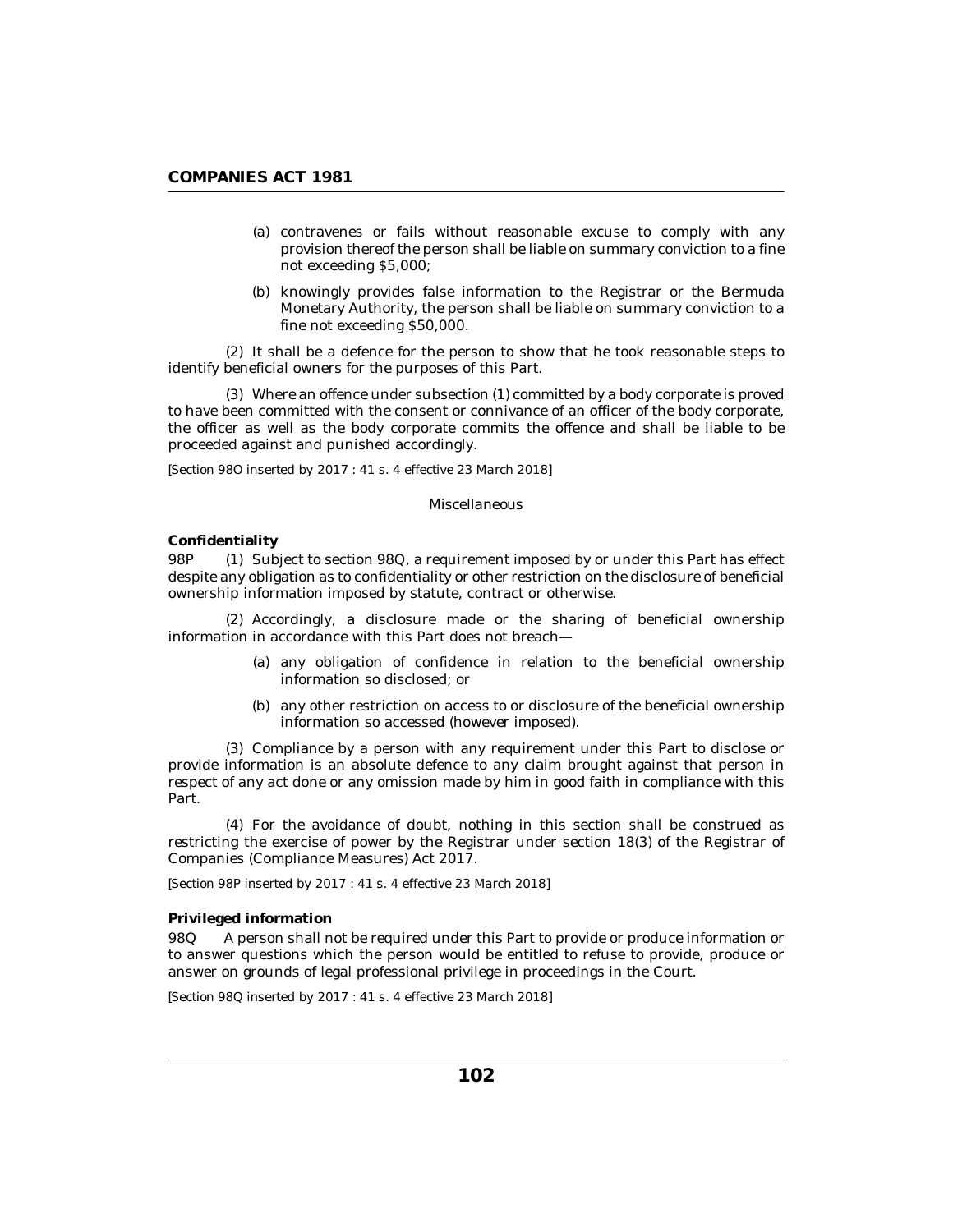**Application of Public Access to Information Act 2010**

 $(1)$  Notwithstanding any provision of the Public Access to Information Act 2010, this section shall have effect. 98R (1)

- (2) For the purposes of this Part, no person who-
	- (a) obtains information relating to beneficial ownership directly or indirectly for the purposes of, or pursuant to, this Part; and
	- (b) receives a request under the Public Access to Information Act 2010 for such information relating to beneficial ownership information,

shall disclose the request or such beneficial ownership information so requested.

*[Section 98R inserted by 2017 : 41 s. 4 effective 23 March 2018]*

**Application of Personal Information Protection Act 2016**

Nothing in this Part authorises a disclosure in contravention of any provision of the Personal Information Protection Act 2016 of personal information (as defined by that Act). 98S

*[Section 98S inserted by 2017 : 41 s. 4 effective 23 March 2018]*

**Other provisions concerning beneficial ownership or registers etc. not affected**

This Part does not, unless it is otherwise expressly provided to the contrary, limit or otherwise restrict any other statutory provision concerning any requirement for any person with an interest in a company to provide information relating to beneficial ownership. 98T (1)

(2) Nothing in this Part, unless it is otherwise expressly provided to the contrary, shall be construed as affecting any provisions relating to the use of licensed corporate service providers or Bermuda Monetary Authority consent requirements regarding the issue or transfer of securities or interests.

(3) Nothing in this Part, unless it is otherwise expressly provided to the contrary, affects the requirement under this Act or any other enactment for a company to which this Act applies to keep any other register.

*[Section 98T inserted by 2017 : 41 s. 4 effective 23 March 2018]*

**Notices**

For the purposes of this Part, any notice, direction or other document (hereinafter referred to in this section as "document") required or authorised by or under this Part to be given or sent to or served on any person shall be set out in a document in writing which may be served either— 98U (1)

- (a) by delivering it to that person;
- by leaving it at his proper address; (b)
- by sending it by post to that address; (c)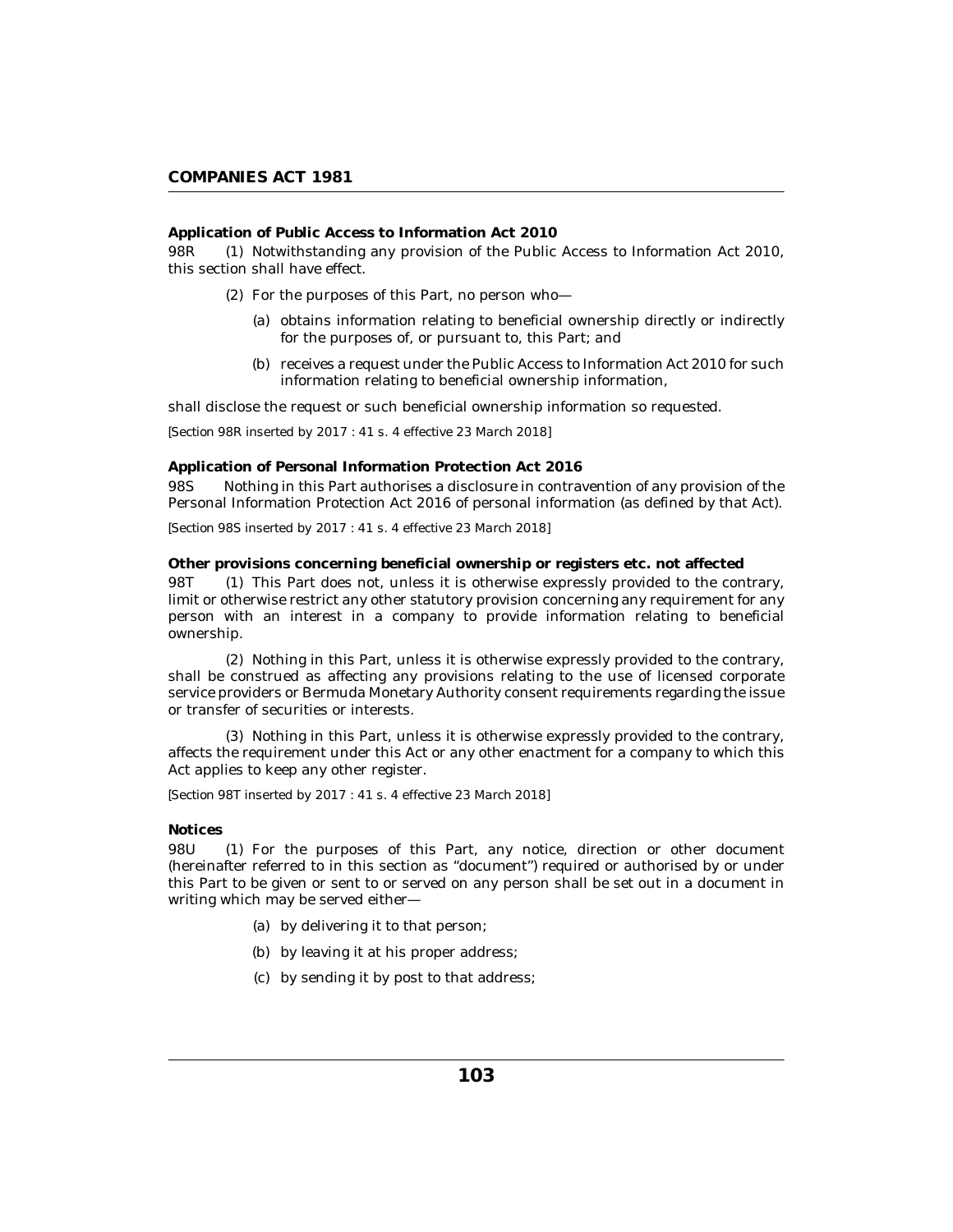- by sending it to him by facsimile or electronic mail or other similar means (d) which are capable of producing a document containing the text of the communication, in which case the document shall be regarded as sent or served when it is received by him in a legible form; or
- by any other method that provides proof of delivery or service, (e)

and where the person is a body corporate the document may be delivered, by any of those means, to the Secretary or other appropriate person in respect of that body corporate.

(2) For the purposes of this section the proper address of any person shall, in the case of a body corporate, be the registered or principal office of that body corporate, and in any other case, shall be the last known address of the person.

(3) No document required by this Part to be given or sent to the Registrar or the Bermuda Monetary Authority or any other person shall be regarded as given or served until it is received.

For the purposes of this Part, a document shall be taken to have been received (4) by the person in relation to whom it was sent—

- where it was delivered to him personally, on the day of delivery; (a)
- (b) where it was sent to him by post at his address on the day on which he acknowledges receipt or, if no such acknowledgement was received from him, it shall, unless it is shown to the contrary, be deemed to have been received by him—
	- (i) seven working days after despatch if posted to an address within Bermuda; and
	- fifteen working days after despatch if posted to an address outside of (ii) Bermuda;
- by sending it to him by facsimile or electronic mail or similar means which (c) are capable of producing a document containing the text of the communication, on the second day after the day on which it was transmitted.

 $(5)$  If the making of the transmission for purposes of subsection  $(4)(c)$  has been recorded in the computer or information processing system of the company or its representative it shall be presumed, unless the contrary is proved, that the transmission—

- was made to the person recorded in that system as receiving it; (a)
- (b) was made at the time recorded in that system at the time of delivery;
- (c) contained the information recorded on that system in respect of it.

For the avoidance of doubt, notices, directions or documents that are delivered (6) under this Part are not statutory instruments for the purposes of the Statutory Instruments Act 1977.

*[Section 98U inserted by 2017 : 41 s. 4 effective 23 March 2018]*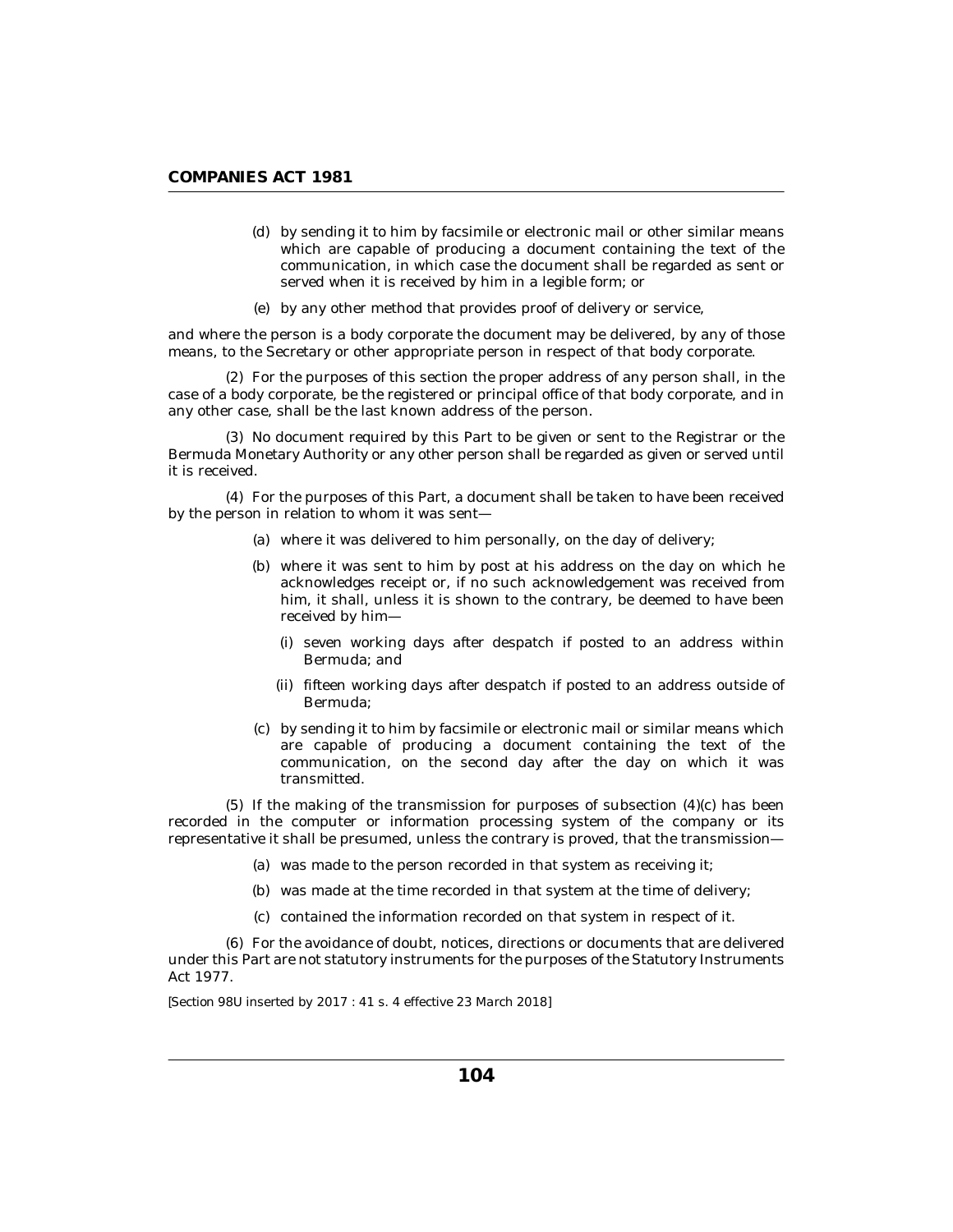# **PART VII**

## **ARRANGEMENTS, RECONSTRUCTIONS, AMALGAMATIONS AND MERGERS**

*[Heading amended by 2011 : 43]*

#### **Power to compromise with creditors and members**

99 (1) Where a compromise or arrangement is proposed between a company and its creditors or any class of them or between a company and its members or any class of them, the Court may, on the application of the company or of any creditor or member of the company, or, in the case of a company being wound up, of the liquidator, order a meeting of the creditors or class of creditors, or of the members of the company or class of members, as the case may be, to be summoned in such manner as the Court directs.

(2) If a majority in number representing three-fourths in value of the creditors or class of creditors or members or class of members, as the case may be, present and voting either in person or by proxy at the meeting, agree to any compromise or arrangement, the compromise or arrangement shall if sanctioned by the Court, be binding on all the creditors or the class of creditors, or on the members or class of members, as the case may be, and also on the company or, in the case of a company in the course of being wound up, on the liquidator and contributories of the company.

An order made under subsection (2) shall have no effect until a copy of the order (3) has been delivered to the Registrar for registration, and a copy of every such order shall be annexed to every copy of the memorandum of association of the company issued after the order has been made.

(4) If a company makes default in complying with subsection (3), the company and every officer of the company who knowingly or wilfully authorizes or permits the default shall be liable to a fine of ten dollars for each copy in respect of which default is made.

### **Information as to compromise with creditors and members**

Where a meeting of creditors or any class of creditors or of members or any class of members is summoned under section 99 there shall— 100

- with every notice summoning the meeting which is sent to a creditor or (a) member, be sent also a statement explaining the effect of the compromise or arrangement and in particular stating any material interests of the directors of the company whether as directors or as members or as creditors of the company or otherwise, and the effect thereon of the compromise or arrangement, in so far as it is different from the effect on the like interests of other persons; and
- (b) in every notice summoning the meeting which is given by advertisement, be included either such a statement as aforesaid or a notification of the place at which and the manner in which creditors or members entitled to attend the meeting may obtain copies of such a statement as aforesaid.

Where the compromise or arrangement affects the rights of debenture holders (2) of the company, the said statement shall give the like explanation as respects the trustees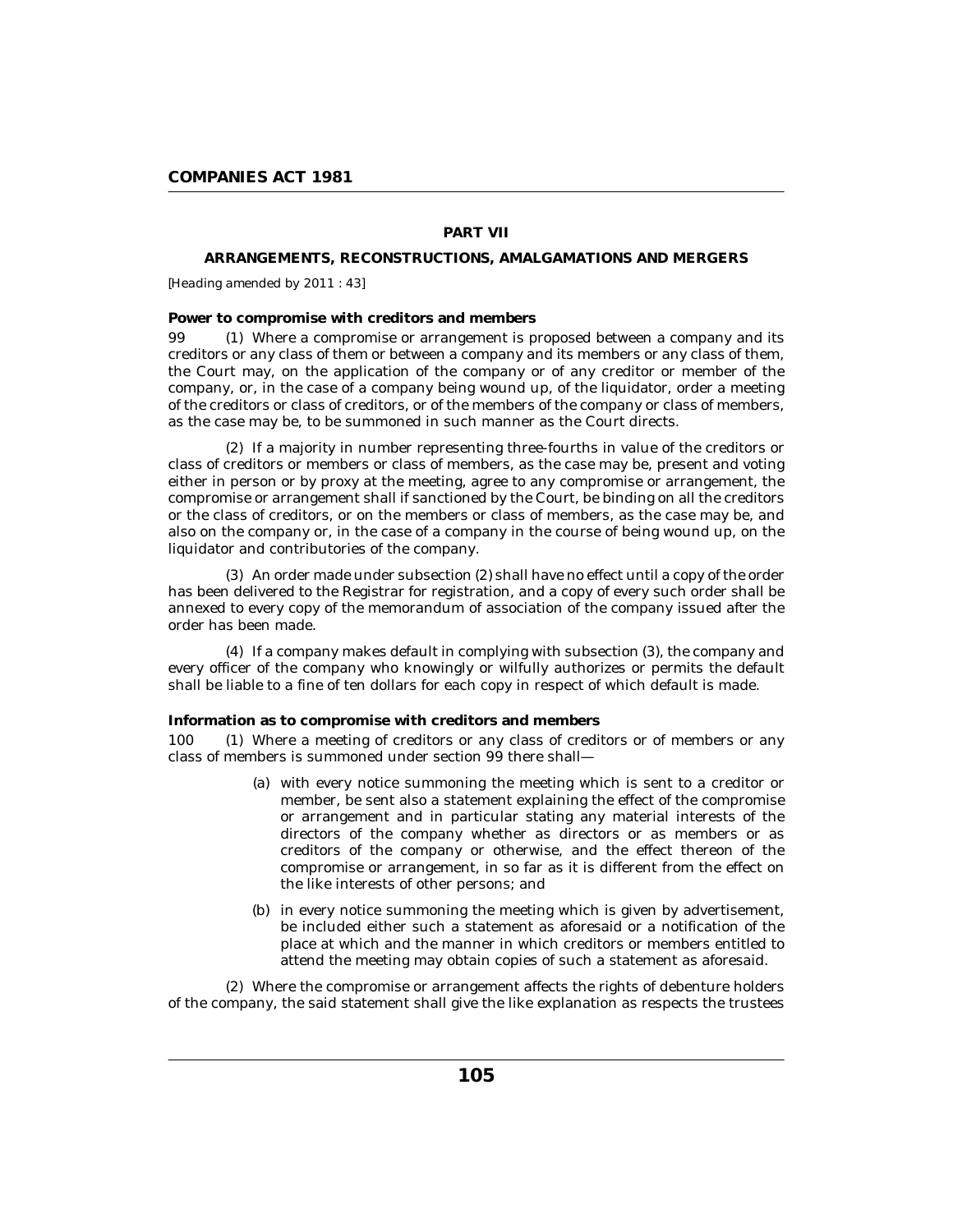of any deed for securing the issue of the debentures as it is required to give as respects the company's directors.

Where a notice given by advertisement includes a notification that copies of a (3) statement explaining the effect of the compromise or arrangement proposed can be obtained by creditors or members entitled to attend the meeting, every such creditor or member shall, on making application in the manner indicated by the notice, be furnished by the company free of charge with a copy of the statement.

Where a company makes default in complying with any requirement of this (4) section, the company and every officer of the company who knowingly or wilfully authorizes or permits the default shall be liable to a fine of one thousand dollars, and for the purpose of this subsection any liquidator of the company and any trustee of a deed for securing the issue of debentures of the company shall be deemed to be an officer of the company:

Provided that a person shall not be liable under this subsection if that person shows that the default was due to the refusal of any other person, being a director or trustee for debenture holders, to supply the necessary particulars as to his interests.

(5) It shall be the duty of any director of the company and of any trustee for debenture holders of the company to give notice to the company of such matters relating to himself as may be necessary for the purposes of this section, and any person who makes default in complying with this subsection shall be liable to a fine of two hundred dollars.

### **Reconstruction of companies**

Where an application is made to the Court under section 99 for the sanctioning of a compromise or arrangement proposed between a company and any such persons as are mentioned in that section, and it is shown to the Court that the compromise or arrangement has been proposed for the purposes of or in connection with a scheme for the reconstruction of any company or companies and that under the scheme the whole or any part of the undertaking or the property of any company concerned in the scheme (in this section referred to as "a transferor company") is to be transferred to another company (in this section referred to as "the transferee company"), the Court may, subject to subsection (2), either by the order sanctioning the compromise or arrangement or by any subsequent order, make provision for all or any of the following matters— 101 (1)

- (a) the transfer to the transferee company of the whole or any part of the undertaking and of the property or liabilities of any transferor company;
- (b) the allocation or appropriation by the transferee company of any shares, debentures, policies or other like interests in that company which under the compromise or arrangement are to be allotted or appropriated by that company to or for any person;
- (c) the continuation by or against the transferee company of any legal proceedings pending by or against any transferor company;
- (d) the dissolution, without winding up, of any transferor company;
- (e) the provision to be made for any persons, who within such time and in such manner as the Court directs dissent from the compromise or arrangement;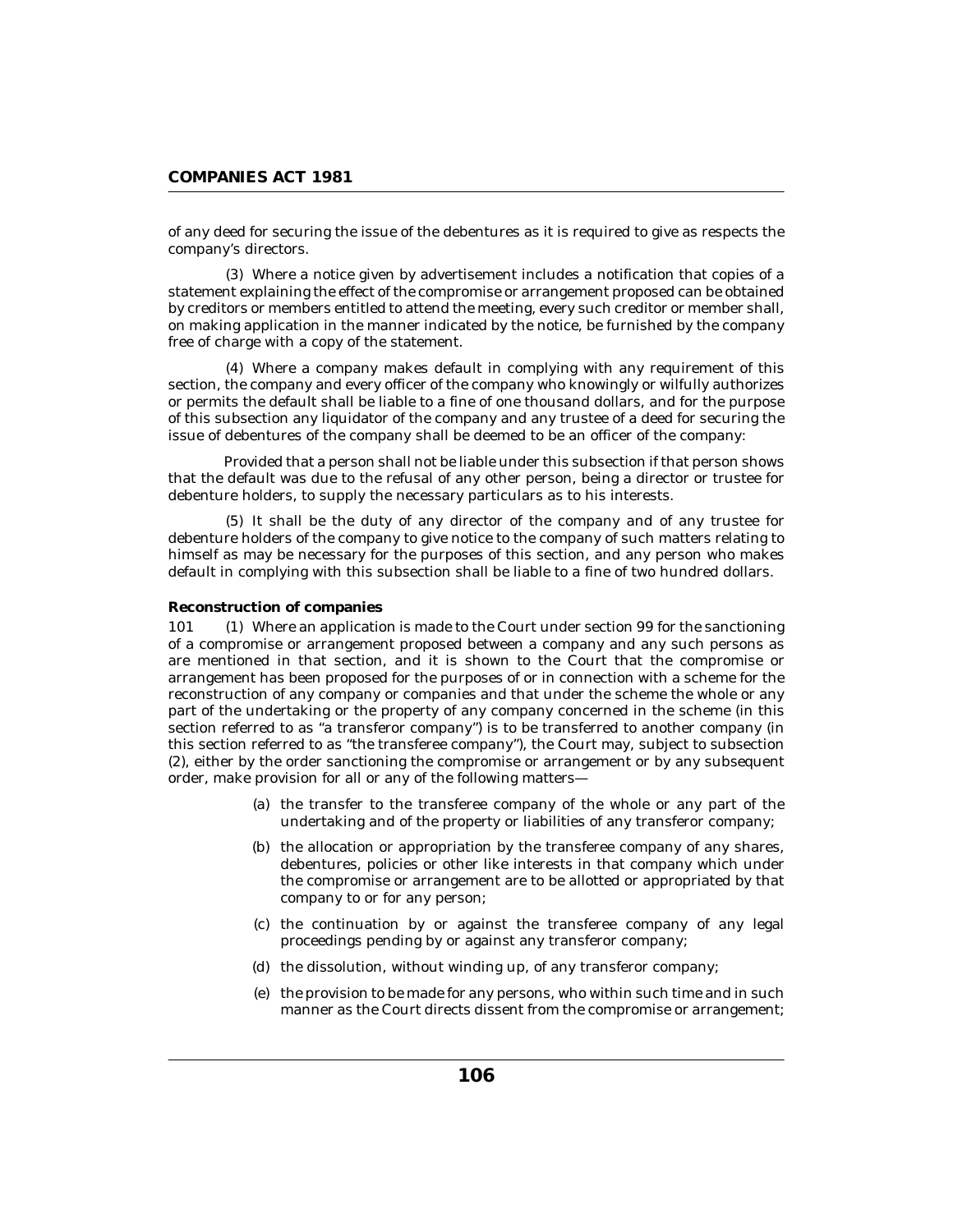such incidental, consequential and supplemental matters as are necessary (f) to secure that the reconstruction shall be fully and effectively carried out.

 $(2)$  No order shall be made under subsection  $(1)$  for the transfer to the transferee company of the whole or any part of the undertaking or of the property or liabilities of any transferor company unless notice of the application for the sanctioning of the compromise or arrangement of which the order is to form a part is given in writing to the Minister and an affidavit signifying the consent of the Minister to the making of the order has been lodged with the Court.

Where an order under this section provides for the transfer of property or (3) liabilities, that property shall, by virtue the order, be transferred to and vest in, and those liabilities shall, by virtue of the order, be transferred to and become the liabilities of, the transferee company, and in the case of any property, if the order so directs, freed from any charge which is by virtue of the compromise or arrangement to cease to have effect.

Where an order is made under this section, every company in relation to which (4) the order is made shall cause a copy thereof to be delivered to the Registrar for registration within seven days after the making of the order, and if default is made in complying with this subsection, the company and every officer of the company who knowingly or wilfully authorizes or permits the default shall be liable to a fine of two hundred dollars.

(5) In this section "property" includes all assets, rights and powers of every description, and "liabilities" includes duties.

*[Section 101 subsection (1)(f) amended by 2011 : 43 s. 19 effective 18 December 2011]*

**Power to acquire shares of shareholders dissenting from scheme or contract approved by majority**

Where a scheme or contract involving the transfer of shares or any class of shares in a company (in this section referred to as "the subject company") to another company, whether a company within the meaning of this Act or not (in this section referred to as "the transferee company"), has, within four months after the making of the offer in that behalf by the transferee company been approved by the holders of not less than ninetenths in value of the shares whose transfer is involved, other than shares already held at the date of the offer by, or by a nominee for, the transferee company or its subsidiary, the transferee company may, at any time within two months beginning with the date on which such approval is obtained, give notice to any dissenting shareholder that it desires to acquire his shares, and when such a notice is given the transferee company shall, unless on an application made by the dissenting shareholder within one month from the date on which the notice was given the Court thinks fit to order otherwise, be entitled and bound to acquire those shares on the terms on which, under the scheme or contract, the shares of the approving shareholders are to be transferred to the transferee company: 102

Provided that where shares in the subject company of the same class or classes as the shares whose transfer is involved are already held as aforesaid to a value greater than one-tenth of the aggregate of their value and that of the shares, other than those already held as aforesaid, whose transfer is involved, the foregoing provisions of this subsection shall not apply unless—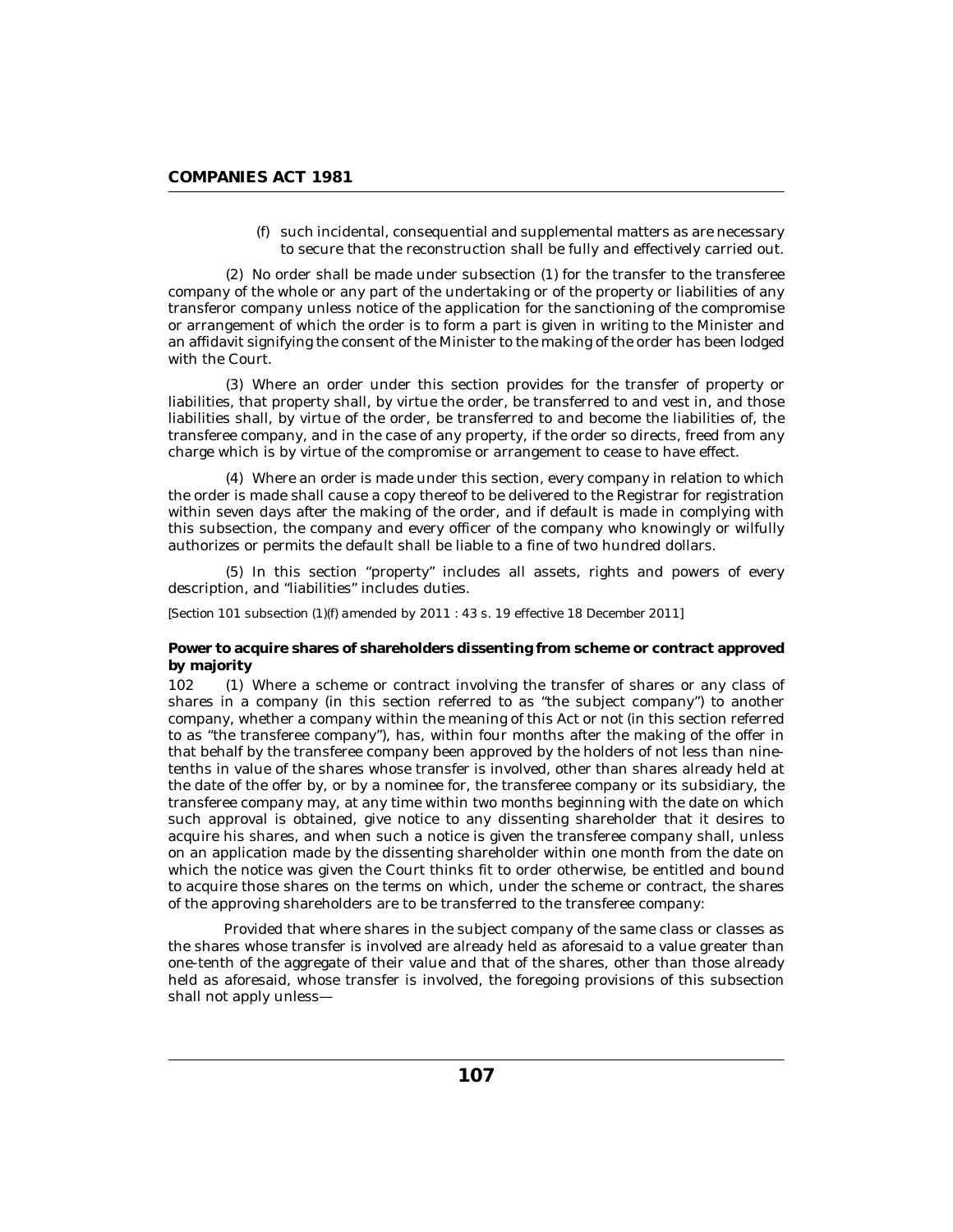- (a) the transferee company offers the same terms to all holders of the shares, other than those already held as aforesaid, whose transfer is involved, or, where those shares include shares of different classes, of each class of them; and
- (b) the holders who approve the scheme or contract, besides holding not less than nine-tenths in value of the shares, other than those already held as aforesaid, whose transfer is involved, are not less than three-fourths in number of the holders of those shares.

Where, in pursuance of any such scheme or contract as aforesaid, shares in a (2) company are transferred to another company or its nominee, and those shares together with any other shares in the first-mentioned company held by, or by a nominee for, the transferee company or its subsidiary at the date of the transfer comprise or include ninetenths in value of the shares in the first-mentioned company or of any class of those shares, then—

- (a) the transferee company shall within one month from the date of the transfer, unless on a previous transfer in pursuance of the scheme or contract it has already complied with this requirement, give notice of that fact to the holders of the remaining shares or of the remaining shares of that class, as the case may be, who have not assented to the scheme or contract; and
- (b) any such holder may within three months from the giving of the notice to him, himself give notice requiring the transferee company to acquire the shares in question,

and where a shareholder gives notice under paragraph (b) with respect to any shares, the transferee company shall be entitled and bound to acquire those shares on the terms on which under the scheme or contract the shares of the approving shareholders were transferred to it, or on such other terms as may be agreed or as the Court on the application of either the transferee company or the shareholder thinks fit to order.

Where a notice has been given by the transferee company under subsection (1) (3) and the Court has not, on an application made by the dissenting shareholder, ordered to the contrary, the transferee company shall, on the expiration of one month from the date on which the notice has been given, or, if an application to the Court by the dissenting shareholder is then pending, after that application has been disposed of, transmit a copy of the notice to the subject company together with an instrument of transfer executed on behalf of the shareholder by any person appointed by the transferee company and on its own behalf by the transferee company, and pay or transfer to the subject company the amount or other consideration representing the price payable by the transferee company for the shares which by virtue of this section that company is entitled to acquire, the subject company shall thereupon register the transferee company as the holder of those shares.

Any sums received by the subject company under this section shall be paid into (4) a separate bank account, and any such sums and any other consideration so received shall be held by that company on trust for the several persons entitled to the shares in respect of which the said sums or other consideration were respectively received.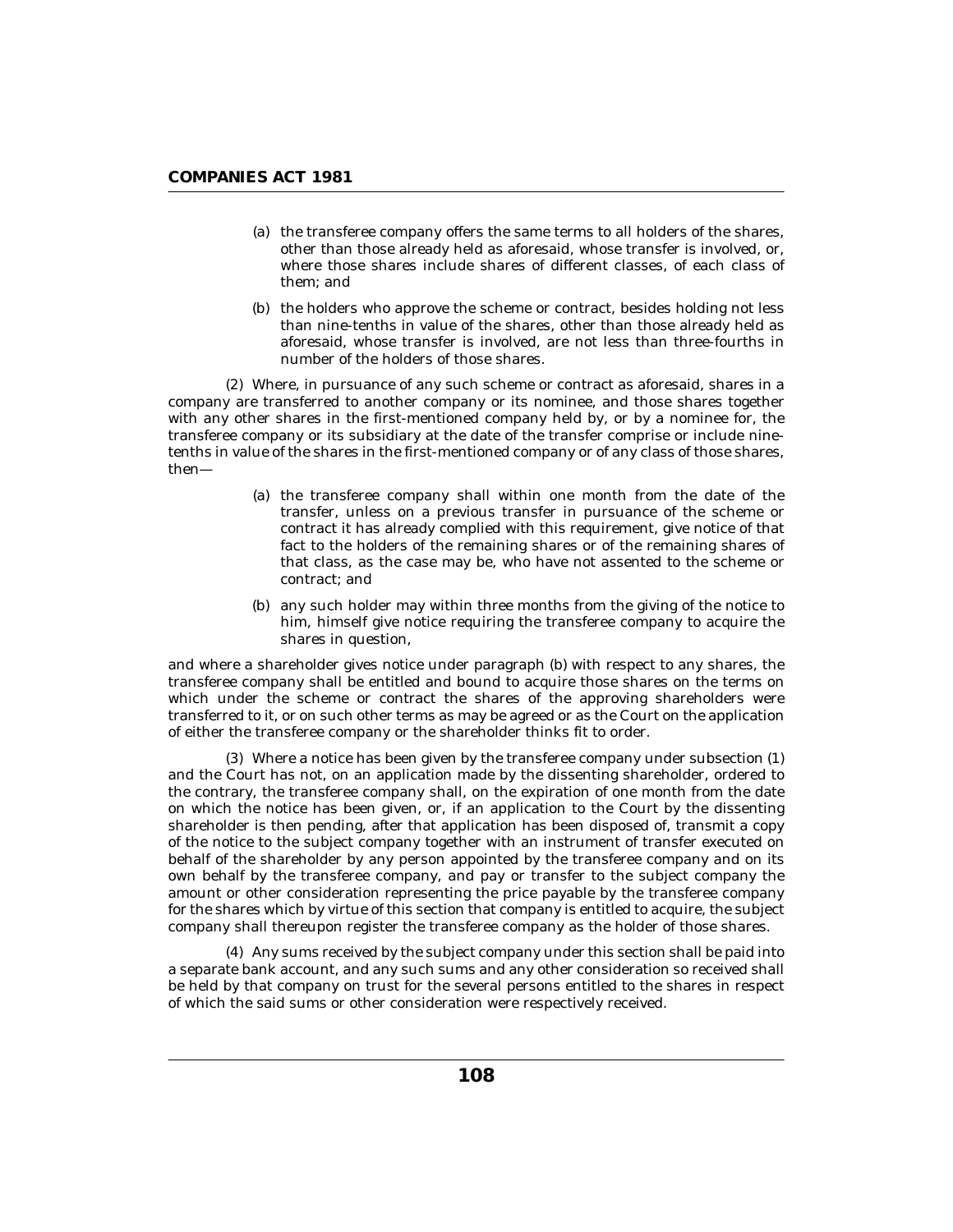(5) In this section "dissenting shareholder" includes a shareholder who has not assented to the scheme or contract and any shareholder who has failed or refused to transfer his shares to the transferee company in accordance with the scheme or contract.

*[Section 102 amended by 1998:35 effective 5 October 1998; subsection (1) amended by 2000:29 s.14 effective 11 August 2000]*

**Holders of 95% of shares may acquire remainder**

(1) The holders of not less than ninety-five per cent of the shares or any class of shares in a company (hereinafter in this section referred to as the "purchasers") may give notice to the remaining shareholders or class of shareholders of the intention to acquire their shares on the terms set out in the notice. When such a notice is given the purchasers shall be entitled and bound to acquire the shares of the remaining shareholders on the terms set out in the notice unless a remaining shareholder applies to the Court for an appraisal under subsection (2): 103

Provided that the foregoing provisions of this subsection shall not apply unless the purchasers offer the same terms to all holders of the shares whose acquisition is involved.

(2) Any shareholder to whom a notice has been given under subsection (1) may within one month of receiving the notice apply to the Court to appraise the value of the shares to be purchased from him and the purchasers shall be entitled to acquire the shares at the price so fixed by the Court.

Within one month of the Court appraising the value of any shares under (3) subsection (2) the purchasers shall be entitled either—

- (a) to acquire all the shares involved at the price fixed by the Court; or
- (b) cancel the notice given under subsection (1).

Where the Court has appraised any shares under subsection (2) and the (4) purchasers have prior to the appraisal acquired any shares by virtue of a notice under subsection (1) then within one month of the Court appraising the value of the shares if the price of the shares they have paid to any shareholder is less than that appraised by the Court they shall either—

- (a) pay to such shareholder the difference in the price they have paid to him and the price appraised by the Court; or
- (b) cancel the notice given under subsection (1) and return to the shareholder any shares they have acquired and the shareholder shall repay the purchasers the purchase price.
- (5) No appeal shall lie from an appraisal by the Court under this section.

(6) The costs of any application to the Court under this section shall be in the discretion of the Court.

Where the purchaser is entitled and bound to acquire shares pursuant to (6A) subsection (1) or has determined in accordance with subsection (3)(a) to proceed to acquire all the shares involved at the price fixed by the Court, on the expiration of one month from the date on which the notice was given, or, if an application to the Court to appraise the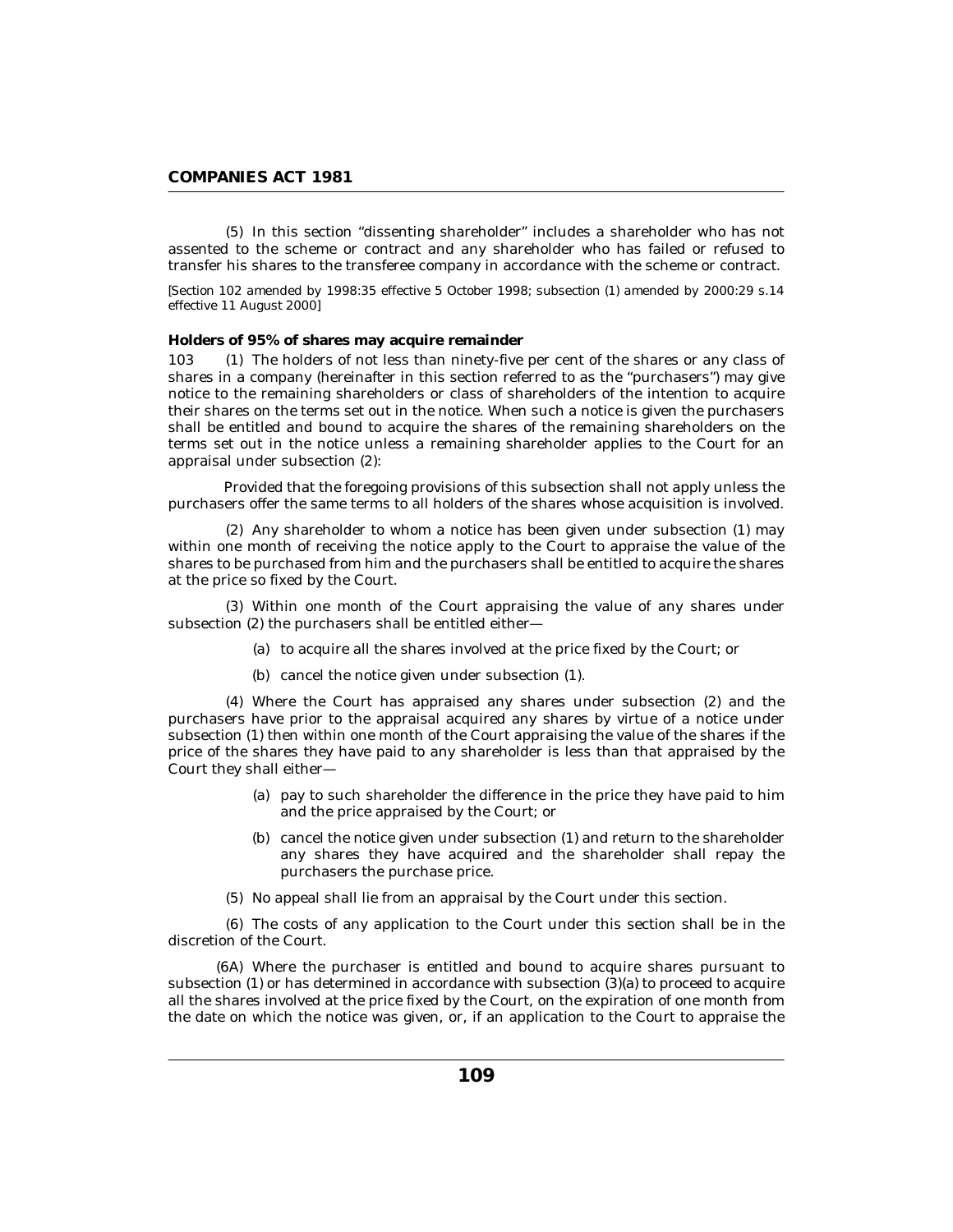value of the shares to be purchased is then pending, from the date that application has been disposed of, the purchaser may—

- (a) transmit a copy of the notice to the subject company together with an instrument of transfer executed on behalf of the shareholder by any person appointed by the purchaser and on its own behalf by the purchaser; and
- (b) pay or transfer to the subject company the amount or other consideration representing the price payable by the purchaser for the shares which by virtue of this section the purchaser is entitled to acquire,

whereupon the subject company shall register the purchaser as the holder of those shares.

(6B) Any sums received by the subject company under this section shall be paid into a separate bank account, and any such sums and any other consideration so received shall be held by that company on trust for the several persons entitled to the shares in respect of which the sums or other consideration were respectively received.

(7) In this section "price" shall include not only monetary price but also the monetary value of any shares or other securities offered by the purchasers in exchange for the shares to be acquired.

*[Section 103 subsections (6A) and (6B) inserted by 2011 : 43 s. 20 effective 18 December 2011]*

**Amalgamation of companies**

Two or more companies which are registered in Bermuda, may subject to section 4A amalgamate and continue as one company: 104

Provided that if the amalgamated company is to be a local company it shall comply with the Third Schedule.

*[Deleted by 1998:35]* (2)

*[Section 104 amended by 1992:51 effective 1 July 1992; and by 1998:35 effective 5 October 1998]*

**Amalgamation or merger of exempted company and foreign corporation and continuation as an exempted company**

One or more exempted companies and one or more bodies incorporated outside Bermuda (each such body hereinafter in this section and in sections 104B and 104D referred to as a "foreign corporation") may—  $104A$ 

- (a) amalgamate and continue as an exempted company registered in Bermuda; or
- (b) merge, and the surviving company continue as an exempted company registered in Bermuda,

to which the provisions of this Act and any other relevant laws of Bermuda shall apply.

A foreign corporation shall obtain all necessary authorizations, if any, required (2) under the laws of the jurisdiction in which it was incorporated or is presently registered in order to enable it to amalgamate and continue as an exempted company registered in Bermuda, and shall file with the Registrar documentary proof of such authorizations.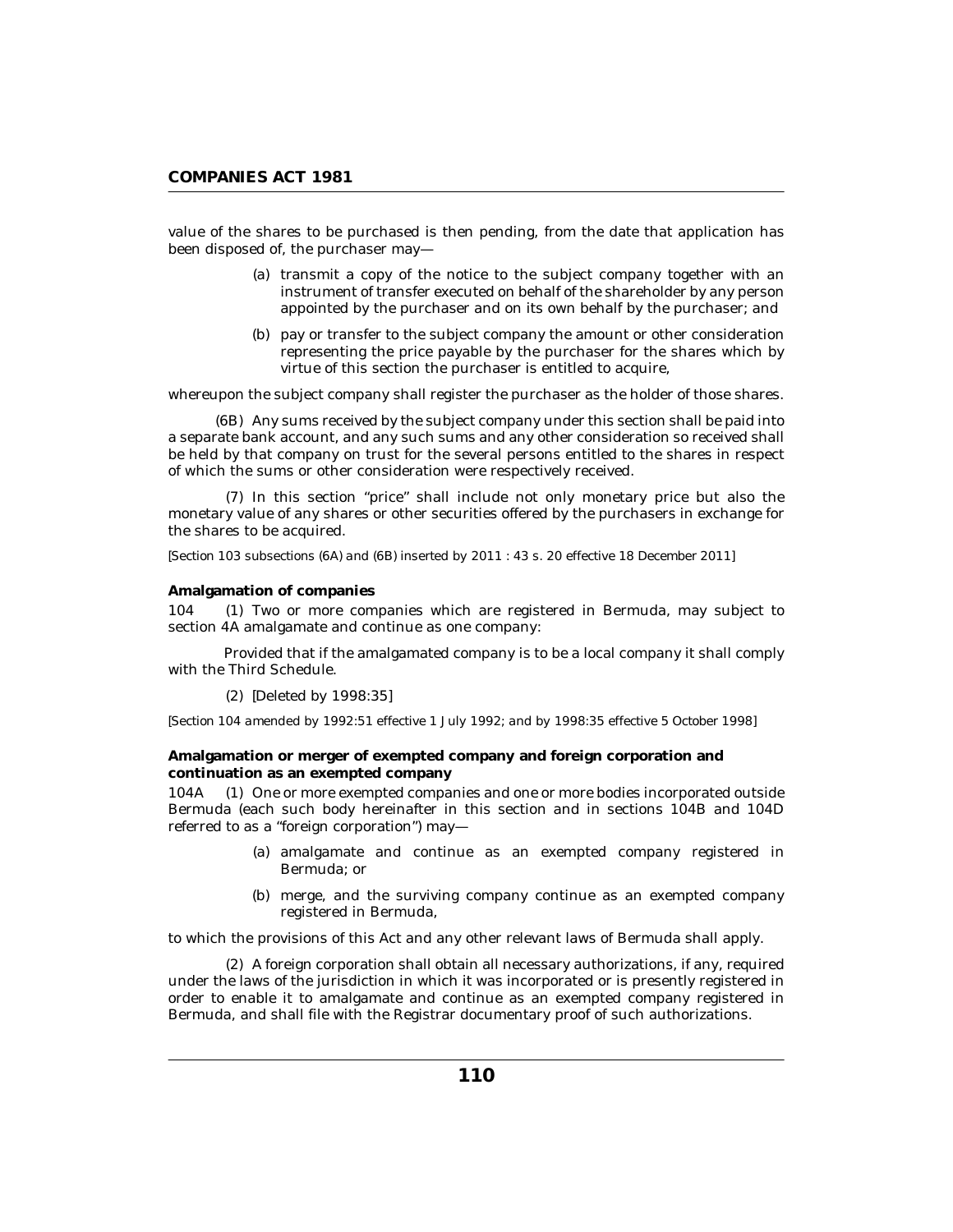## **COMPANIES ACT 1981**

(2A) In respect of a merger, a foreign corporation shall obtain all necessary authorizations, if any, required under the laws of the jurisdiction in which it was incorporated or is presently registered in order to enable it to merge and for the surviving company to continue as an exempted company registered in Bermuda, and shall file with the Registrar documentary proof of such authorizations.

- *[Deleted by 1998:35]* (3)
- The provisions of sections 105 to 109, mutatis mutandis, apply to— (4)
	- (a) an amalgamation under this section in the same way as they apply to an amalgamation under section 104; or
	- (b) a merger under this section in the same way as they apply to a merger under section 104H.
- *[Deleted by 1998:35]* (5)

*[Section 104A inserted by 1994:22 effective 13 July 1994; amended by 1996:21 effective 24 July 1996; amended by 1998 : 35 effective 5 October 1998; amended by 2011 : 43 s. 21 effective 18 December 2011]*

**Amalgamation or merger of exempted company and foreign corporation and continuation as a foreign corporation**

- $(1)$  One or more exempted companies and one or more foreign corporations may— 104B
	- (a) amalgamate and continue as a foreign corporation (in this section and section 104C referred to as "the amalgamated corporation"); or
	- (b) merge and the surviving company continue as a foreign corporation (in this section and section 104C referred to as "the surviving corporation"),

to which the laws of the jurisdiction in which it is proposed that the amalgamated corporation or surviving corporation will continue (in this section and section 104C referred to as "the foreign jurisdiction") shall apply.

An exempted company shall not amalgamate or merge pursuant to subsection (2) (1) unless—

- (a) an officer of such company has made a statutory declaration to the effect that there are reasonable grounds for believing that
	- such company is, and the amalgamated corporation or surviving (i) corporation will be, able to pay its liabilities as they fall due;
	- (ii) the realizable value of the amalgamated corporation's assets or surviving corporation's assets will not be less than the aggregate of its liabilities and issued share capital and share premium account of all classes; and
	- (iii) either no creditor of such company will be prejudiced by the amalgamation or merger, or adequate notice has been given in accordance with section 104D(4) to all known creditors of such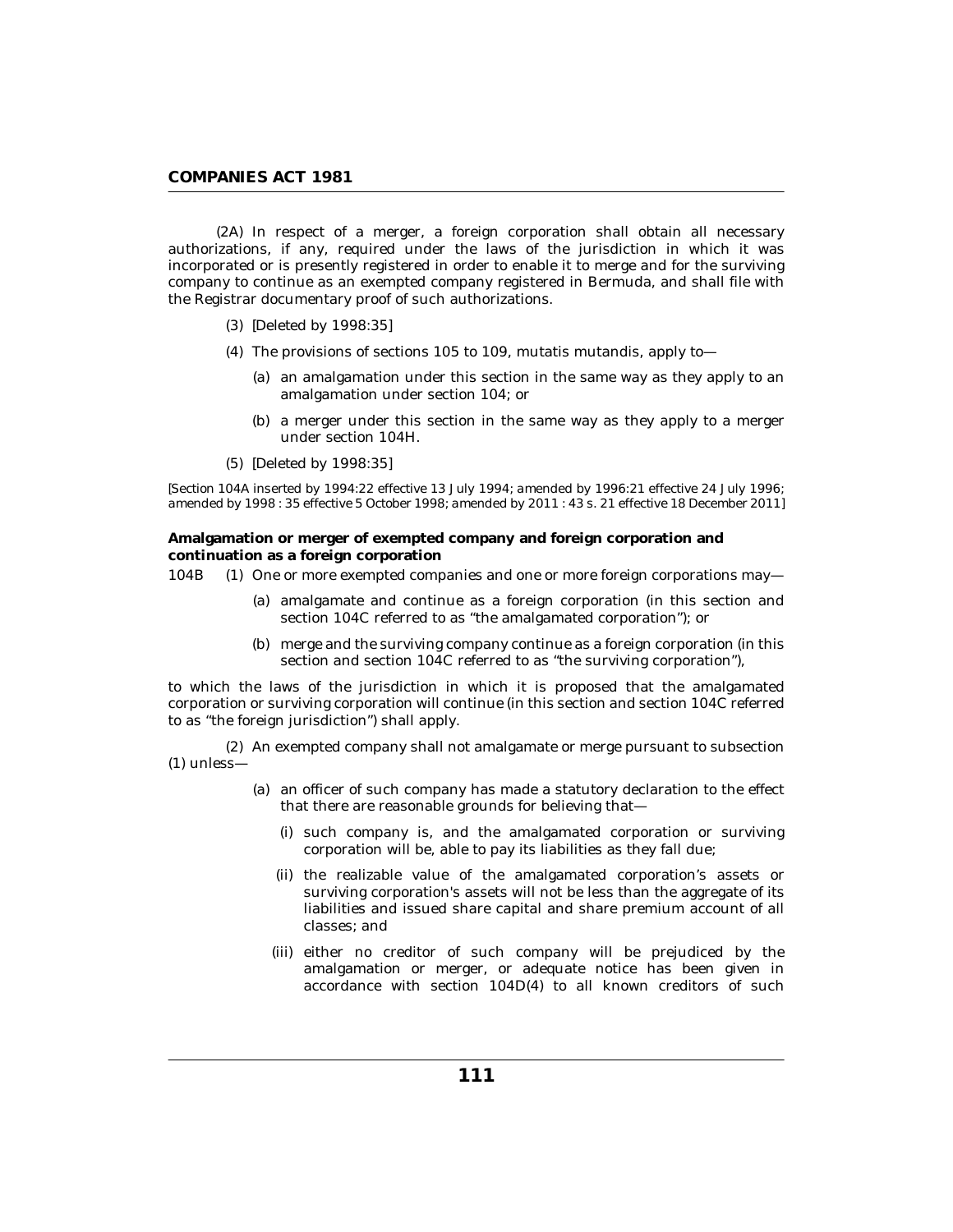company and no creditor objects to the amalgamation or merger otherwise than on grounds that are frivolous or vexatious;

- (b) an irrevocable deed poll is executed by such company and its directors, pursuant to which—
	- (i) such company and each of its directors may be served with legal process in Bermuda in any proceeding arising out of actions or omissions of such company occurring prior to the amalgamation or merger, and provision is made for the appointment of a person within Bermuda as agent for such company for the service of process for a period of not less than three years from the effective date of the amalgamation or merger and for a signed acceptance of the appointment; or
	- (ii) such company and each of its directors may be served with legal process at a specified address in the United Kingdom, the United States of America or any appointed jurisdiction, and whereby such company and such directors submit to the non-exclusive jurisdiction of the courts of that country or jurisdiction;
- (c) each foreign corporation which is amalgamating or merging has obtained all necessary authorizations, if any, required under the laws of the jurisdiction in which it was incorporated or is presently registered to enable it to so amalgamate or merge;
- (d) the foreign jurisdiction is  $$ 
	- an appointed jurisdiction; or (i)
	- approved by the Minister, upon application by the company for the purpose of the amalgamation of the company with a foreign corporation and continuance as a foreign corporation; or (ii)
	- (iii) in respect of a merger, approved by the Minister, upon application by the company for the purpose of the merger of the company with a foreign corporation and the continuance of the surviving corporation as a foreign corporation;
- not more than three months prior to the effective date of the amalgamation (e) or merger—
	- (i) each exempted company which is amalgamating or merging shall advertise in an appointed newspaper; and
	- (ii) each foreign corporation which is amalgamating or merging shall advertise in a national newspaper in the jurisdiction in which it was incorporated or is presently registered,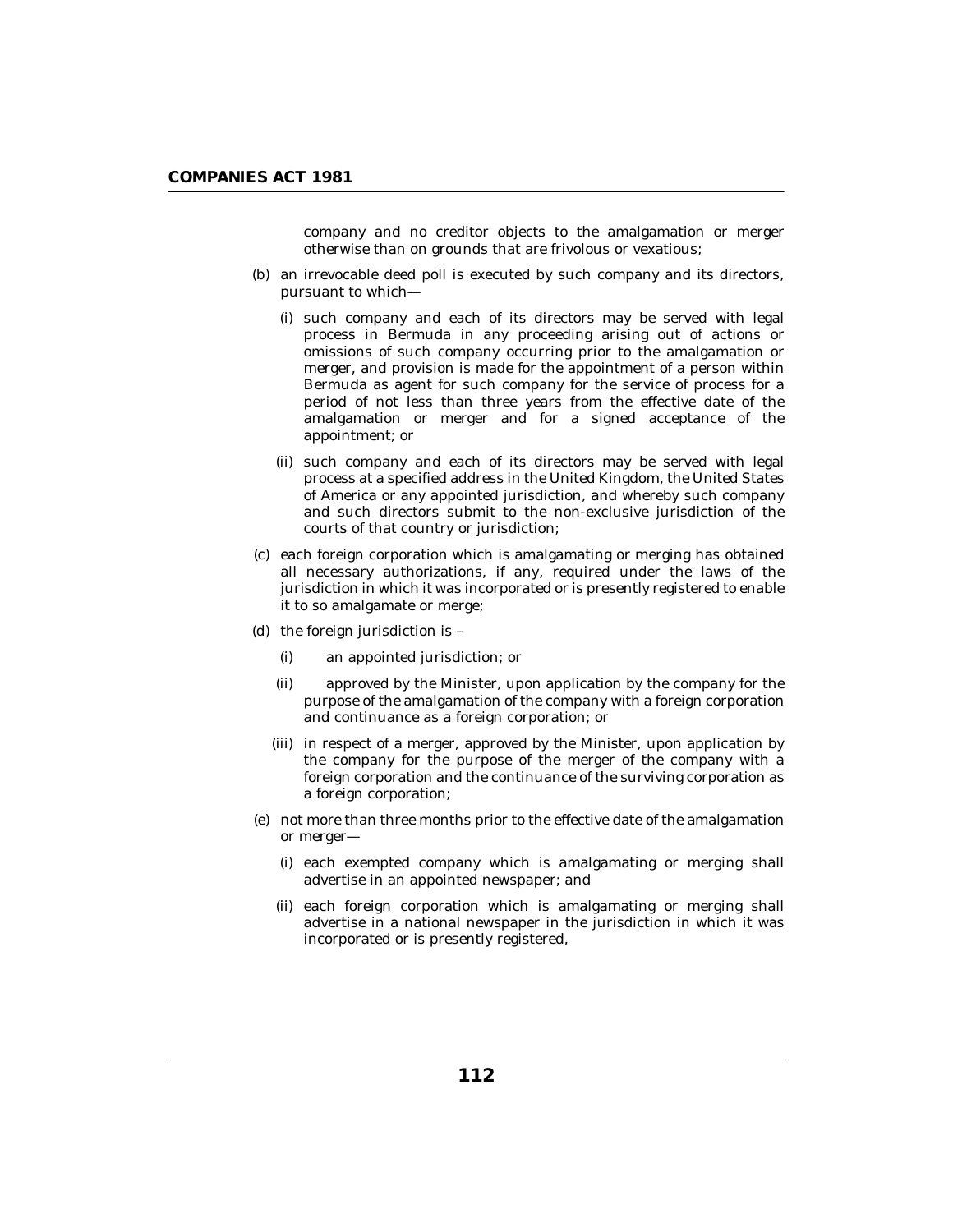its intention to amalgamate and continue as a company in the foreign jurisdiction or merge and the surviving corporation to continue as a company in the foreign jurisdiction.

*[Section 104B inserted by 1996:21 effective 24 July 1996; replaced by 1998:35 effective 5 October 1998; subsection (2)(d) substituted by 1999:25 effective 23 July 1999; section 104B amended by 2011 : 43 s. 22 effective 18 December 2011]*

**Documents to be filed on amalgamation or merger and continuation as a foreign corporation**

An exempted company shall not amalgamate or merge pursuant to section 104B unless on or before the effective date of the amalgamation or merger such company files with the Registrar a notice of the amalgamation or merger which shall contain or have attached thereto the following information: 104C

- (a) the effective date of the amalgamation or merger;
- (b) the name of the foreign jurisdiction;
- (c) the address of the registered office or the principal business address of the amalgamated corporation or surviving corporation in the foreign jurisdiction;
- (d) a copy of the statutory declaration required pursuant to section  $104B(2)$ (a);
- a copy of the irrevocable deed poll required pursuant to section 104B(2)(b); (e) and
- a statement as to whether the company intends to amalgamate or merge. (f)

Within thirty days after the date of the issue thereof, the amalgamated (2) corporation or surviving corporation continuing as a result of an amalgamation or merger pursuant to section 104B shall file with the Registrar a copy of the certificate of amalgamation or merger issued by the appropriate authority of the foreign jurisdiction, or, if no such certificate of amalgamation or merger is issued, such other documentary evidence of the amalgamation or merger as shall be issued by such authority.

The documents filed with the Registrar pursuant to subsections (1) and (2) shall (3) be open to public inspection.

*[Section 104C inserted by 1996:21 effective 24 July 1996; replaced by 1998:35 effective 5 October 1998; section 104C amended by 2011 : 43 s. 23 effective 18 December 2011]*

**Provisions applicable to amalgamation or merger and continuation as a foreign corporation**

 $(1)$  The provisions of sections 105 to 107 shall apply, with the necessary changes, to an amalgamation or merger pursuant to section 104B in the same way as they apply to an amalgamation pursuant to section 104 or a merger pursuant to section 104H, except that the provisions of section 106 shall apply only to amalgamating or merging exempted companies.  $104D$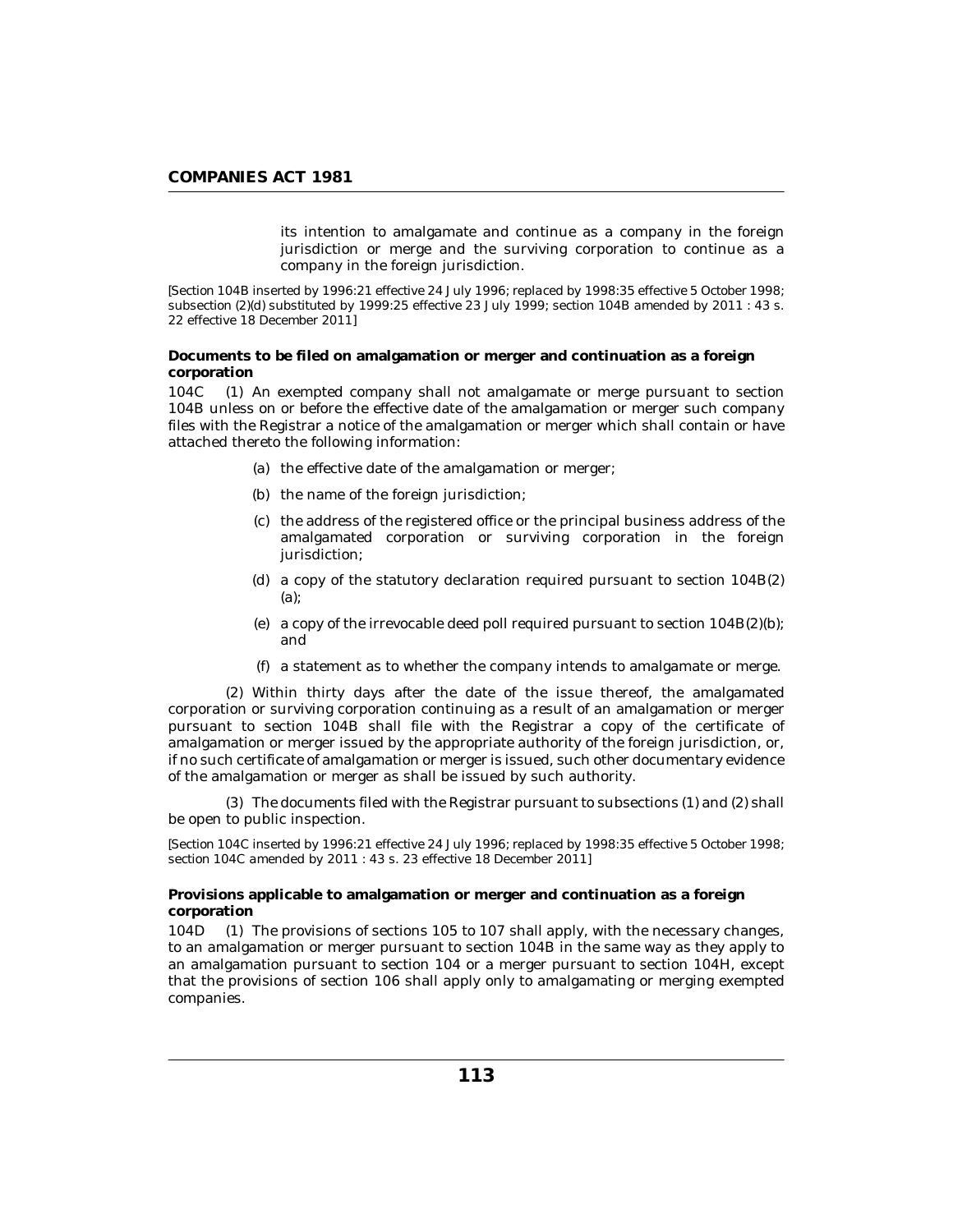The effect of an amalgamation or merger pursuant to section 104B shall be the (2) same as in the case of an amalgamation pursuant to section 104A or a merger pursuant to section 104H, except insofar as the laws of the foreign jurisdiction otherwise provide.

The effective date of an amalgamation or merger pursuant to section 104B shall (3) be the date that the amalgamation or merger is effective pursuant to the laws of the foreign jurisdiction.

- (4) For the purposes of section  $104B(2)(a)$ , adequate notice is given if-
	- (a) a notice in writing is sent to each known creditor having a claim against the company that exceeds \$1,000; and
	- (b) notice is published in an appointed newspaper stating that such company intends to amalgamate or merge with any specified exempted companies or one or more specified foreign corporations, or both, and that a creditor of such company may object to the amalgamation or merger within thirty days from the date of the notice.

*[Section 104D inserted by 1996:21 effective 24 July 1996; and replaced by 1998:35 effective 5 October 1998; Section 104D amended by 2011 : 43 s. 24 effective 18 December 2011]*

**Effect of amalgamation of company under section 104B** *[Repealed]* 104E

*[Section 104E inserted by 1996:21 effective 24 July 1996; and repealed by 1998:35 effective 5 October 1998]*

**Minister's refusal to grant consent**

*[Repealed]* 104F

*[Section 104F inserted by 1996:21 effective 24 July 1996; and repealed by 1998:35 effective 5 October 1998]*

**Regulations**

*[Repealed]* 104G

*[Section 104G inserted by 1996:21 effective 24 July 1996; and repealed by 1998:35 effective 5 October 1998]*

**Merger of companies**

Two or more companies which are registered in Bermuda may merge and their undertaking, property and liabilities shall vest in one of such companies as the surviving company (the "surviving company"): 104H

Provided that if the surviving company is to be a local company it shall comply with the Third Schedule.

*[Section 104H inserted by 2011 : 43 s. 25 effective 18 December 2011]*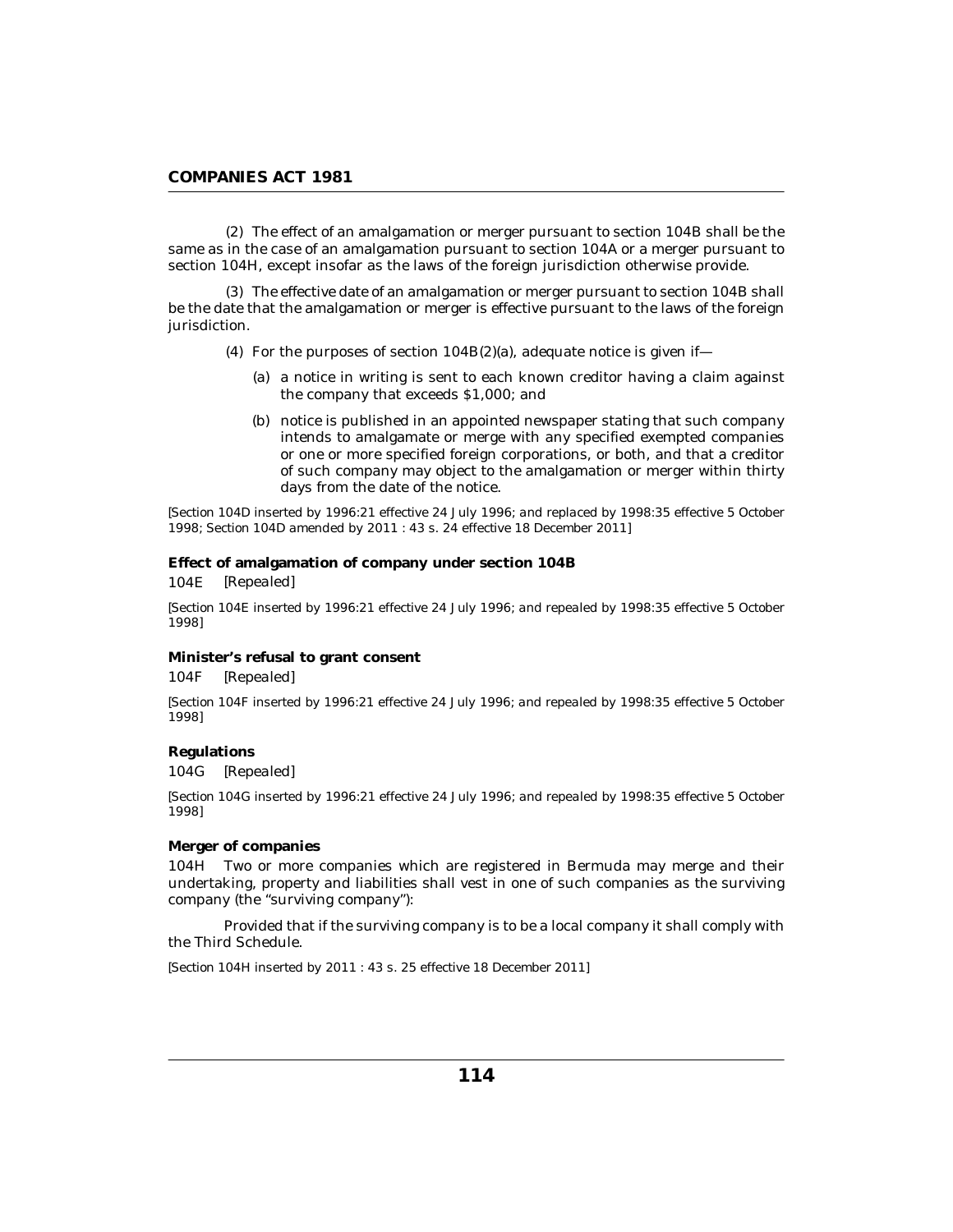**Amalgamation agreement or merger agreement**

Each company proposing to amalgamate or merge shall enter into an agreement setting out the terms and means of effecting the amalgamation or merger and, in particular, setting out — 105

- (a) in respect of an amalgamation, the provisions that are required to be included in the memorandum of the amalgamated company;
- (b) in respect of a merger, any proposed amendments to the memorandum of the surviving company, or if none are proposed, a statement that the memorandum of the surviving company immediately prior to the merger shall be its memorandum after the merger;
- (c) the name and address of each proposed director of the amalgamated or surviving company;
- (d) the manner in which the shares of each amalgamating or merging company are to be converted into shares or other securities of the amalgamated or surviving company;
- if any shares of an amalgamating or merging company are not to be (e) converted into securities of the amalgamated or surviving company, the amount of money or securities that the holders of such shares are to receive in addition to or instead of securities of the amalgamated or surviving company;
- $(f)$  the manner of payment of money instead of the issue of fractional shares of the amalgamated or surviving company or of any other securities which are to be received in the amalgamation or merger;
- (g) in respect of an amalgamation, whether the bye-laws of the amalgamated company are to be those of one of the amalgamating companies and, if not, a copy of the proposed bye-laws;
- (h) in respect of a merger, any proposed amendments to the bye-laws of the surviving company or, if none are proposed, a statement that the bye-laws of the surviving company immediately prior to the merger shall be its byelaws after the merger; and
- (i) details of any arrangements necessary to perfect the amalgamation or merger and to provide for the subsequent management and operation of the amalgamated or surviving company.

(2) If shares of one of the amalgamating or merging companies are held by or on behalf of another of the amalgamating or merging companies, the amalgamation or merger agreement shall provide for the cancellation of such shares when the amalgamation or merger becomes effective without any repayment of capital in respect thereof, and no provision shall be made in the agreement for the conversion of such into shares of the amalgamated or surviving company.

*[Section 105 repealed and replaced by 2011 : 43 s. 26 effective 18 December 2011]*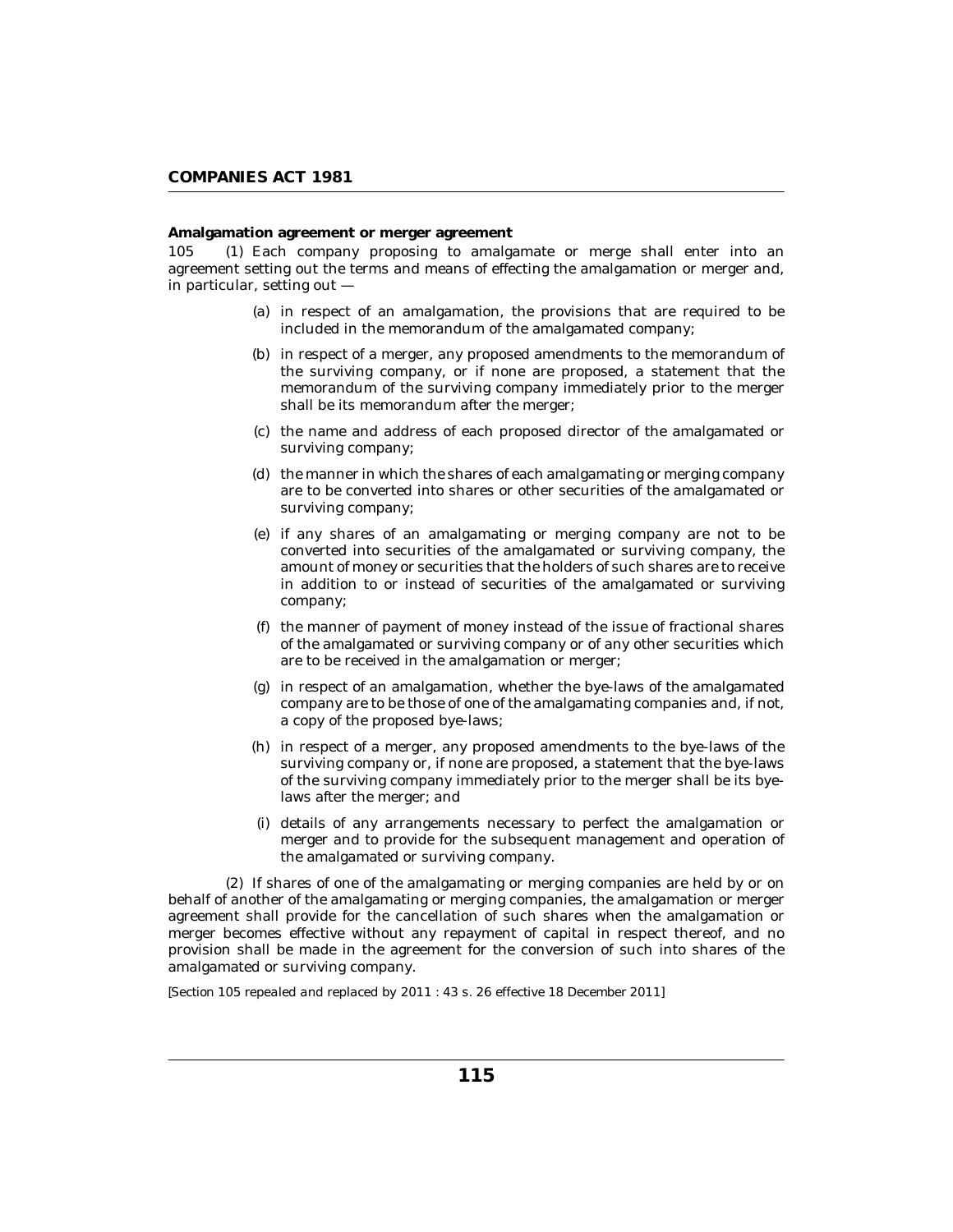#### **Shareholder approval**

The directors of each amalgamating or merging company shall submit the amalgamation agreement or merger agreement for approval to a meeting of the holders of shares of the amalgamating or merging company of which they are directors and, subject to subsection (4), to the holders of each class of such shares. 106

(2) A notice of a meeting of shareholders complying with section 75 shall be sent in accordance with that section to each shareholder of each amalgamating or merging company, and shall—

- (a) include or be accompanied by a copy or summary of the amalgamation agreement or merger agreement; and
- (b) subject to subsection (2A), state-
	- (i) the fair value of the shares as determined by each amalgamating or merging company; and
	- (ii) that a dissenting shareholder is entitled to be paid the fair value of his shares.

 $(2A)$  Notwithstanding subsection  $(2)(b)(ii)$ , failure to state the matter referred to in that subsection does not invalidate an amalgamation or merger.

Each share of an amalgamating or merging company carries the right to vote (3) in respect of an amalgamation or merger whether or not it otherwise carries the right to vote.

The holders of shares of a class of shares of an amalgamating or merging (4) company are entitled to vote separately as a class in respect of an amalgamation or merger if the amalgamation agreement or merger agreement contains a provision which would constitute a variation of the rights attaching to any such class of shares for the purposes of section 47.

(4A) The provisions of the bye-laws of the company relating to the holding of general meetings shall apply to general meetings and class meetings required by this section provided that, unless the bye-laws otherwise provide, the resolution of the shareholders or class must be approved by a majority vote of three-fourths of those voting at such meeting and the quorum necessary for such meeting shall be two persons at least holding or representing by proxy more than one-third of the issued shares of the company or the class, as the case may be, and that any holder of shares present in person or by proxy may demand a poll.

An amalgamation or merger agreement shall be deemed to have been adopted (5) when it has been approved by the shareholders as provided in this section.

(6) Any shareholder who did not vote in favour of the amalgamation or merger and who is not satisfied that he has been offered fair value for his shares may within one month of the giving of the notice referred to in subsection (2) apply to the Court to appraise the fair value of his shares.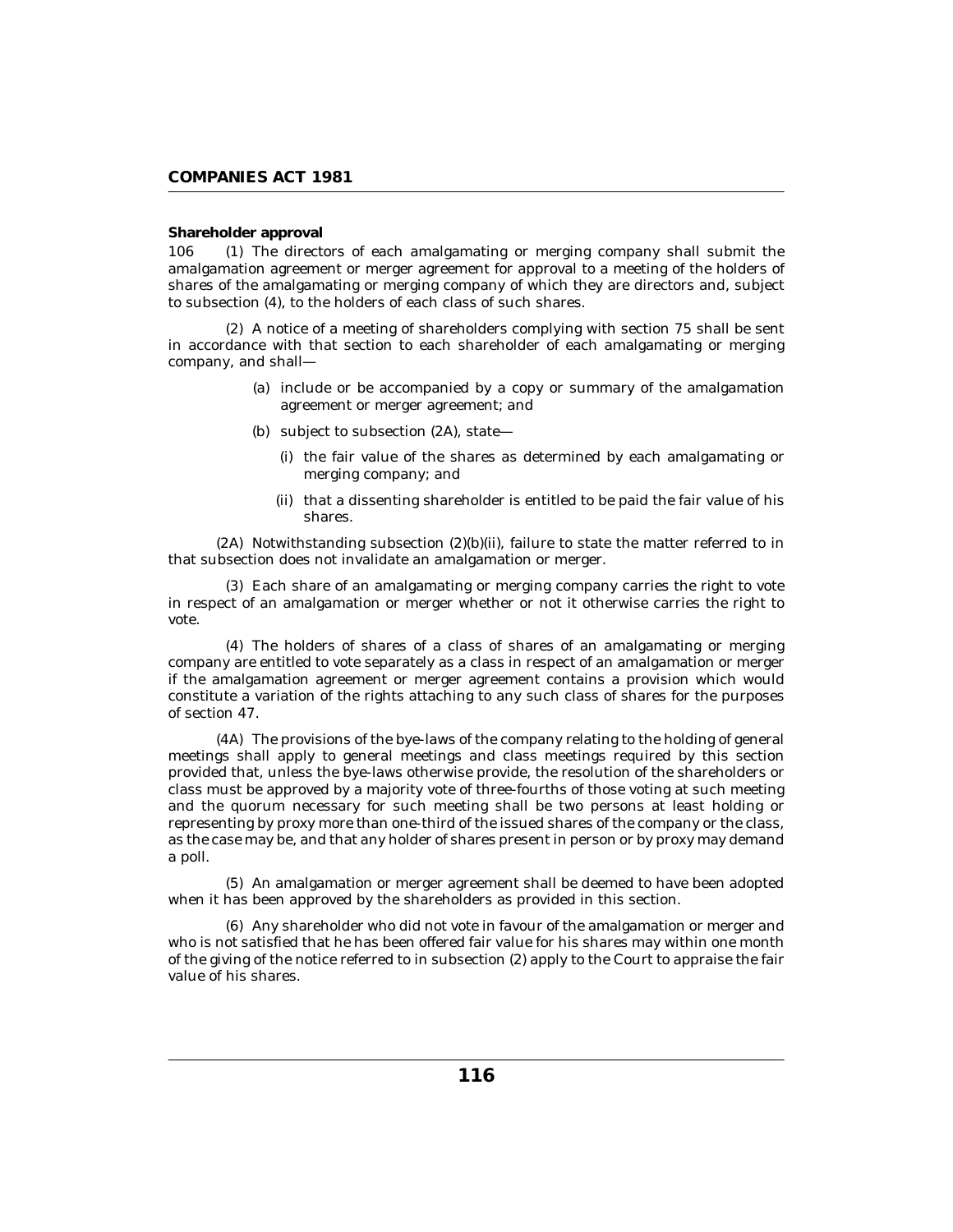(6A) Subject to subsection (6B), within one month of the Court appraising the fair value of any shares under subsection (6) the company shall be entitled either—

- (a) to pay to the dissenting shareholder an amount equal to the value of his shares as appraised by the Court; or
- (b) to terminate the amalgamation or merger in accordance with subsection  $(7).$

Where the Court has appraised any shares under subsection (6) and the (6B) amalgamation or merger has proceeded prior to the appraisal then, within one month of the Court appraising the value of the shares, if the amount paid to the dissenting shareholder for his shares is less than that appraised by the Court the amalgamated or surviving company shall pay to such shareholder the difference between the amount paid to him and the value appraised by the Court.

(6C) No appeal shall lie from an appraisal by the Court under this section.

(6D) The costs of any application to the Court under this section shall be in the discretion of the Court.

An amalgamation agreement or merger agreement may provide that at any time (7) before the issue of a certificate of amalgamation or merger the agreement may be terminated by the directors of an amalgamating or merging company, notwithstanding approval of the agreement by the shareholders of all or any of the amalgamating or merging companies.

*[Section 106 amended by 1994:22 effective 13 July 1994; amended by 2011 : 43 s. 27 effective 18 December 2011]*

**Short form amalgamation or merger**

A holding company and one or more of its wholly-owned subsidiary companies may amalgamate and continue as one company or merge and the holding company continue as the surviving company without complying with sections 105 and 106 if— 107

- (a) the amalgamation or merger is approved by a resolution of the directors of each amalgamating or merging company; and
- (b) the resolutions provide that  $-$ 
	- (i) the shares of each amalgamating or merging subsidiary company shall be cancelled without any repayment of capital in respect thereof;
	- (ii) the memorandum and bye-laws of the amalgamated or surviving company shall be the same as the memorandum and bye-laws of the amalgamating or merging holding company; and
	- (iii) no securities shall be issued by the amalgamated or surviving company in connection with the amalgamation or merger.

Two or more wholly-owned subsidiary companies of the same holding company (2) may amalgamate and continue as one company or merge and one of the wholly-owned subsidiary companies may continue as the surviving company without complying with sections 105 and 106 if —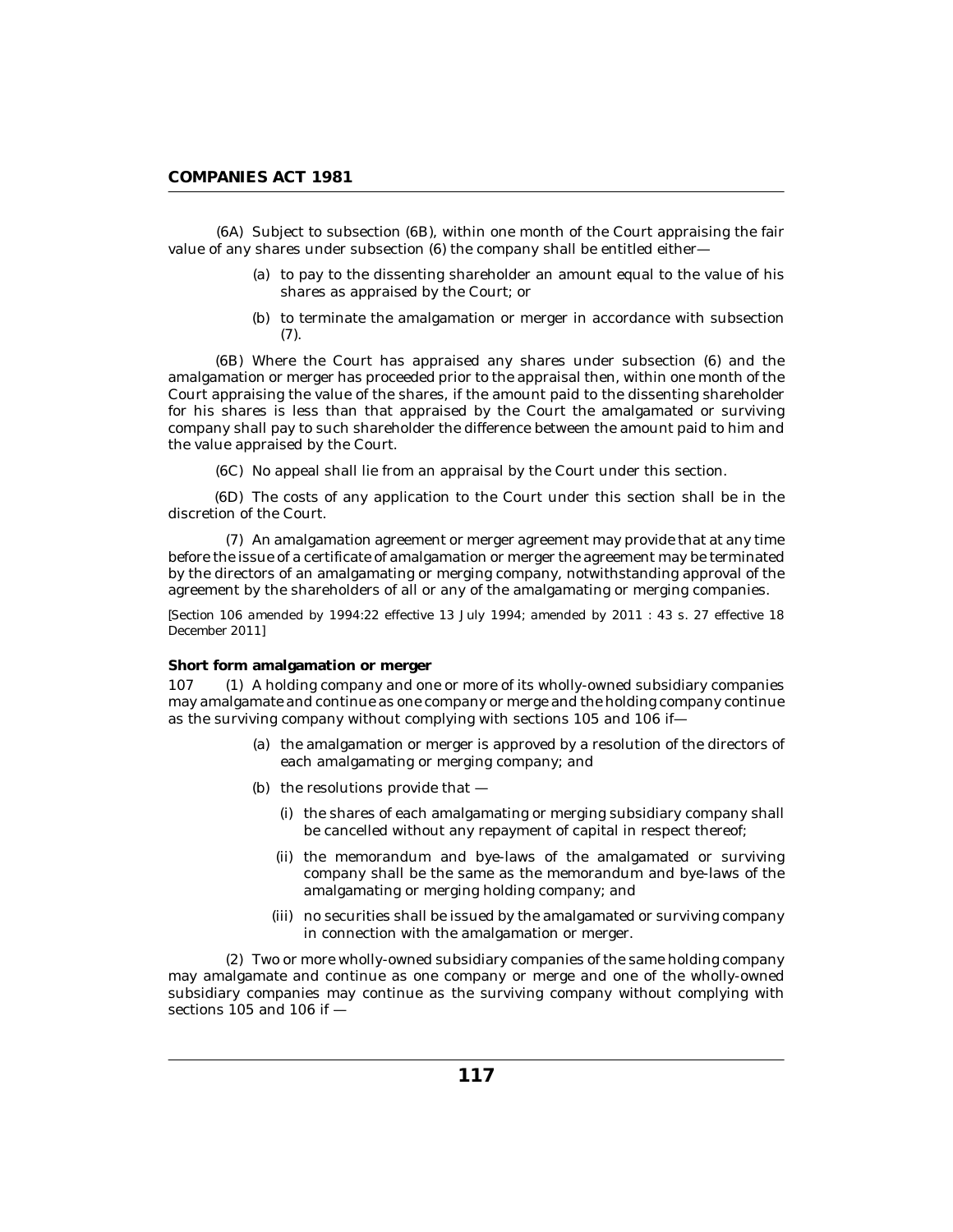- (a) the amalgamation or merger is approved by a resolution of the directors of each amalgamating or merging company; and
- (b) in respect of an amalgamation, the resolutions provide that  $-$ 
	- (i) the shares of all but one of the amalgamating subsidiary companies shall be cancelled without any repayment of capital in respect of such shares;
	- (ii) the memorandum and bye-laws of the amalgamated company shall be the same as the memorandum and bye-laws of the amalgamating subsidiary company whose shares are not cancelled; and
- (c) in respect of a merger, the resolutions provide that -
	- (i) one of the merging wholly-owned subsidiary companies is the surviving company;
	- (ii) the shares of all but the surviving company shall be cancelled without any repayment of capital in respect of such shares; and
	- (iii) the memorandum and bye-laws shall be the same as the memorandum and bye-laws of the surviving company.

The amalgamating or merging companies may elect to combine their respective (3) authorised share capitals and in the resolutions approving the amalgamation or merger they shall state whether or not they so elect.

 $(4)$  In this section where it is intended that there be a continuation of a foreign corporation after the amalgamation or merger event, the term "surviving company" shall be deemed to include "surviving corporation".

*[Section 107 amended by 1992:51 effective 1 July 1992; amended by 1996:21 effective 24 July 1996; amended by 1998:35 effective 5 October 1998; repealed and replaced by 2011 : 43 s. 28 effective 18 December 2011]*

## **Registration of amalgamated or surviving companies**

Subject to subsections (2) and (3) after the amalgamation or merger of companies has been adopted, the amalgamated or surviving company shall on application be registered by the Registrar and a certificate of amalgamation or certificate of merger issued to the company. 108

Any application for the registration of an amalgamated or surviving company (2) shall be accompanied by—

- (a) a certified copy of the resolution or other authority, if any, of each amalgamating or merging company;
- (b) the registered address of the amalgamated or surviving company;
- (c) the memorandum of the amalgamated or surviving company; and
- (d) the documents referred to in subsection (3); and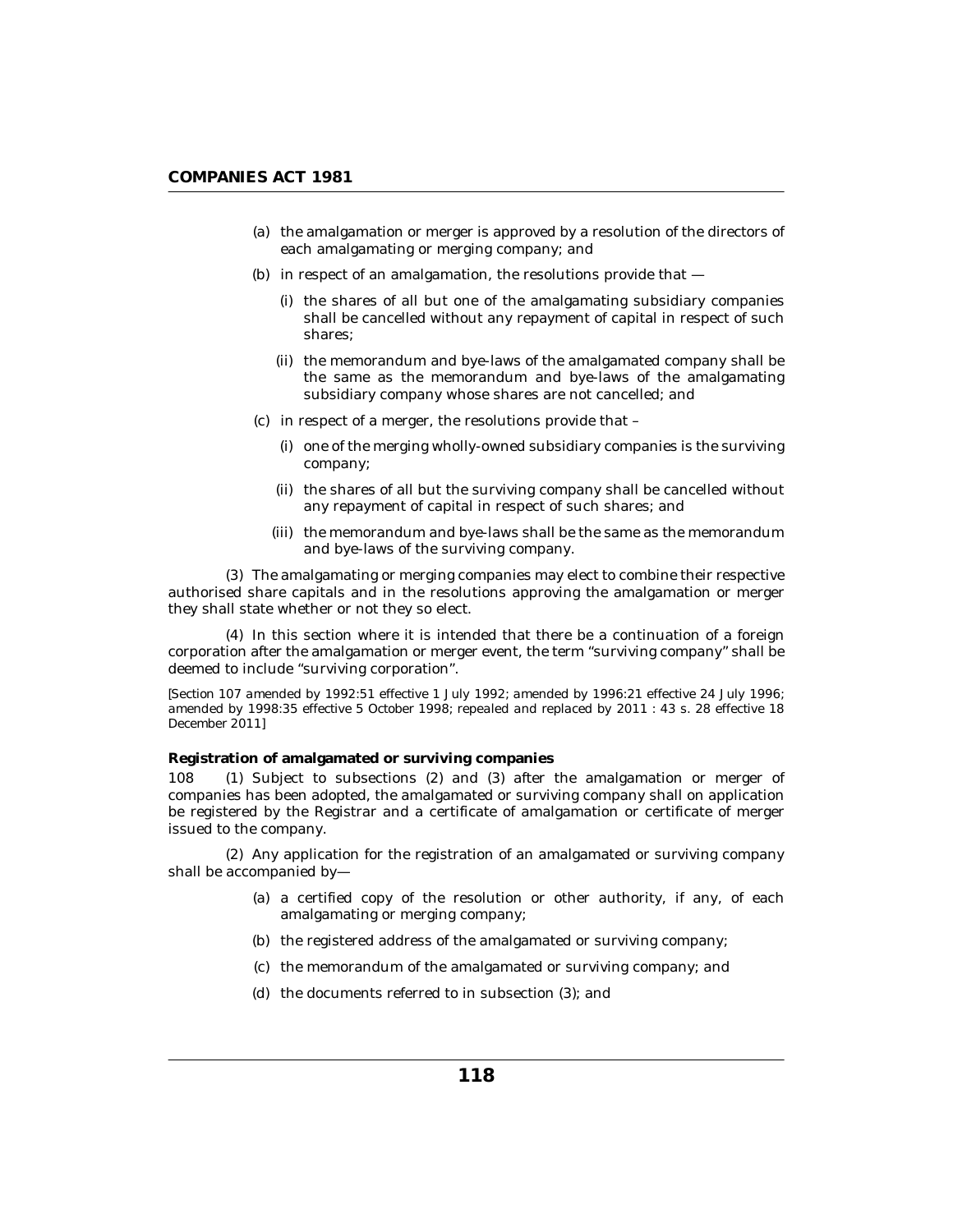a statement confirming that the company is to be registered as an (e) amalgamated company pursuant to an amalgamation or to be registered as a surviving company pursuant to a merger.

(3) An application for registration of an amalgamated or surviving company shall have attached to it a statutory declaration by an officer of each amalgamating or merging company that establishes to the satisfaction of the Registrar that there are reasonable grounds for believing that—

- (a) each amalgamating or merging company is and the amalgamated or surviving company will be able to pay its liabilities as they become due;
- (b) the realizable value of the amalgamated or surviving company's assets will not be less than the aggregate of its liabilities and issued capital of all classes; and either
- no creditor will be prejudiced by the amalgamation or merger; or (c)
- (d) adequate notice has been given to all known creditors of the amalgamating or merging companies and no creditor objects to the amalgamation or merger otherwise than on grounds that are frivolous or vexatious.
- (4) For the purposes of subsection  $(3)(d)$ , adequate notice is given if-
	- (a) a notice in writing is sent to each known creditor having a claim against the company that exceeds one thousand dollars; and
	- (b) a notice is published in an appointed newspaper stating that the company intends to amalgamate or merge with one or more specified companies in accordance with this Act and that a creditor of the company may object to the amalgamation or merger within thirty days from the date of the notice.

*[Section 108 amended by 1994:22 effective 13 July 1994; amended by 1998:35 effective 5 October 1998; amended by 2011 : 43 s. 29 effective 18 December 2011 ]*

**Effect of certificate of amalgamated or surviving companies**

- $(1)$  On the date shown in a certificate of amalgamation-109
	- (a) the amalgamation of the amalgamating companies and their continuance as one company shall become effective;
	- (b) the property of each amalgamating company shall become the property of the amalgamated company;
	- (c) the amalgamated company shall continue to be liable for the obligations of each amalgamating company;
	- (d) an existing cause of action, claim or liability to prosecution shall be unaffected;
	- a civil, criminal or administrative action or proceeding pending by or (e) against an amalgamating company may be continued to be prosecuted by or against the amalgamated company;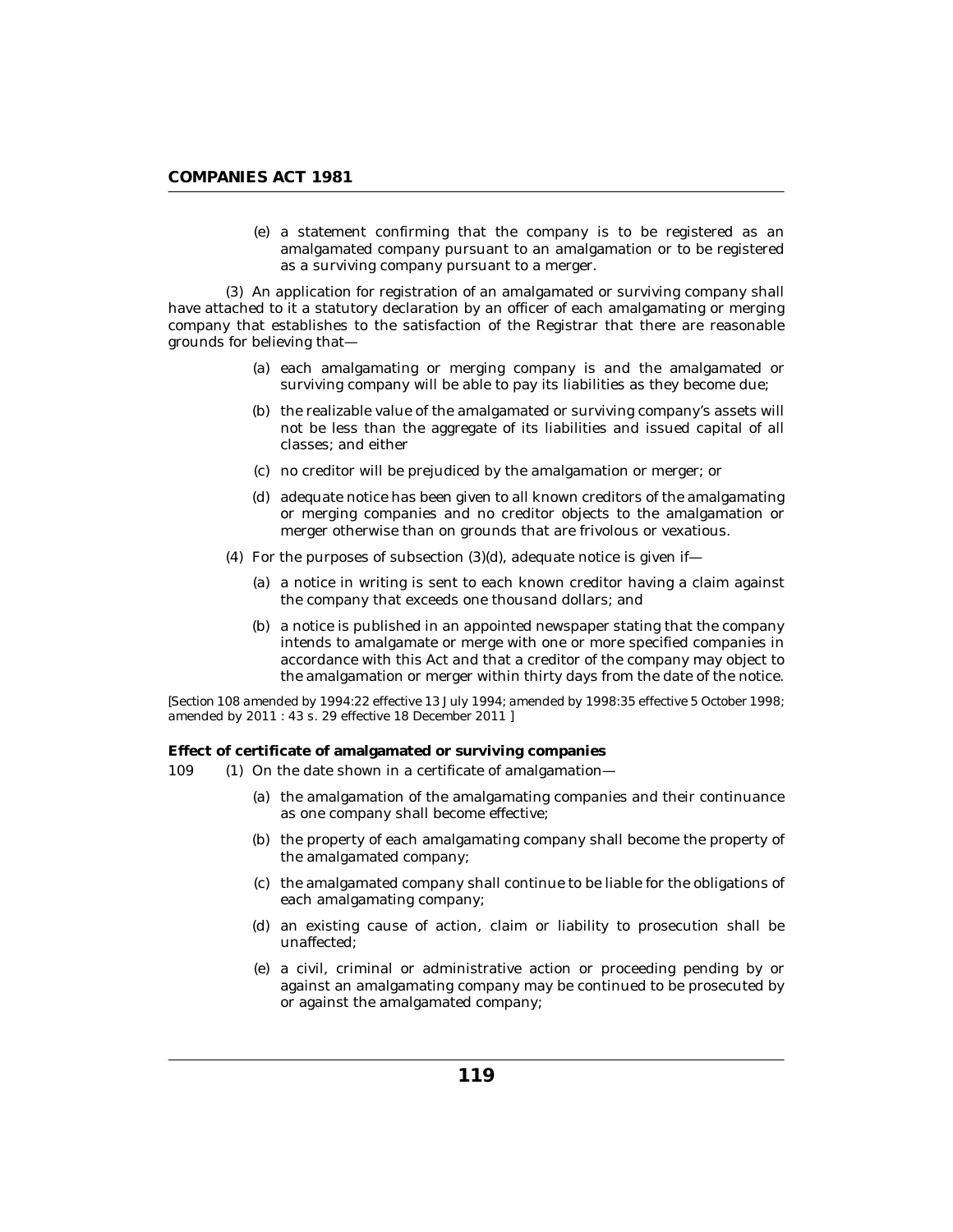- a conviction against, or ruling, order or judgment in favour of or against, (f) an amalgamating company may be enforced by or against the amalgamated company; and
- $(g)$  the certificate of amalgamation shall be deemed to be the certificate of incorporation of the amalgamated company; however, the date of incorporation of a company is its original date of incorporation and its amalgamation with another company does not alter its original date of incorporation.
- $(2)$  On the date shown in a certificate of merger -
	- (a) the merger of the merging companies and the vesting of their undertaking, property and liabilities in the surviving company shall become effective;
	- (b) the surviving company shall continue to be liable for the obligations of each merging company;
	- an existing cause of action, claim or liability to prosecution shall be (c) unaffected;
	- (d) a civil, criminal or administrative action or proceeding pending by or against a merging company may be continued to be prosecuted by or against the surviving company;
	- a conviction against, or ruling, order or judgement in favour of or against, (e) a merging company may be enforced by or against the surviving company;
	- the certificate of merger shall be deemed to be the certificate of (f) incorporation of the surviving company; however, the date of incorporation of a company is its original date of incorporation and its merger with another company does not alter its original date of incorporation;
	- (g) the Registrar shall strike off the register each Bermuda registered merging company that is not the surviving company; and
	- (h) the cessation of a merging company that is not the surviving company in a merger shall not be a winding up within Part XIII.

*[Section 109 amended by 1992:51 effective 1 July 1992; amended by 1998:35 effective 5 October 1998; amended by 2011 : 43 s. 30 effective 18 December 2011]*

# **PART VIII**

## **THE INVESTIGATION OF THE AFFAIRS OF A COMPANY AND THE PROTECTION OF MINORITIES**

# **Investigation of the affairs of a company**

 $(1)$  Subject to subsection  $(10)$  the Minister may at any time of his own volition or on the application of that proportion of the members of a company, as in his opinion warrants the application, based in respect of a company limited by shares, or other company having a share capital, on their shareholding, appoint one or more inspectors to 110 (1)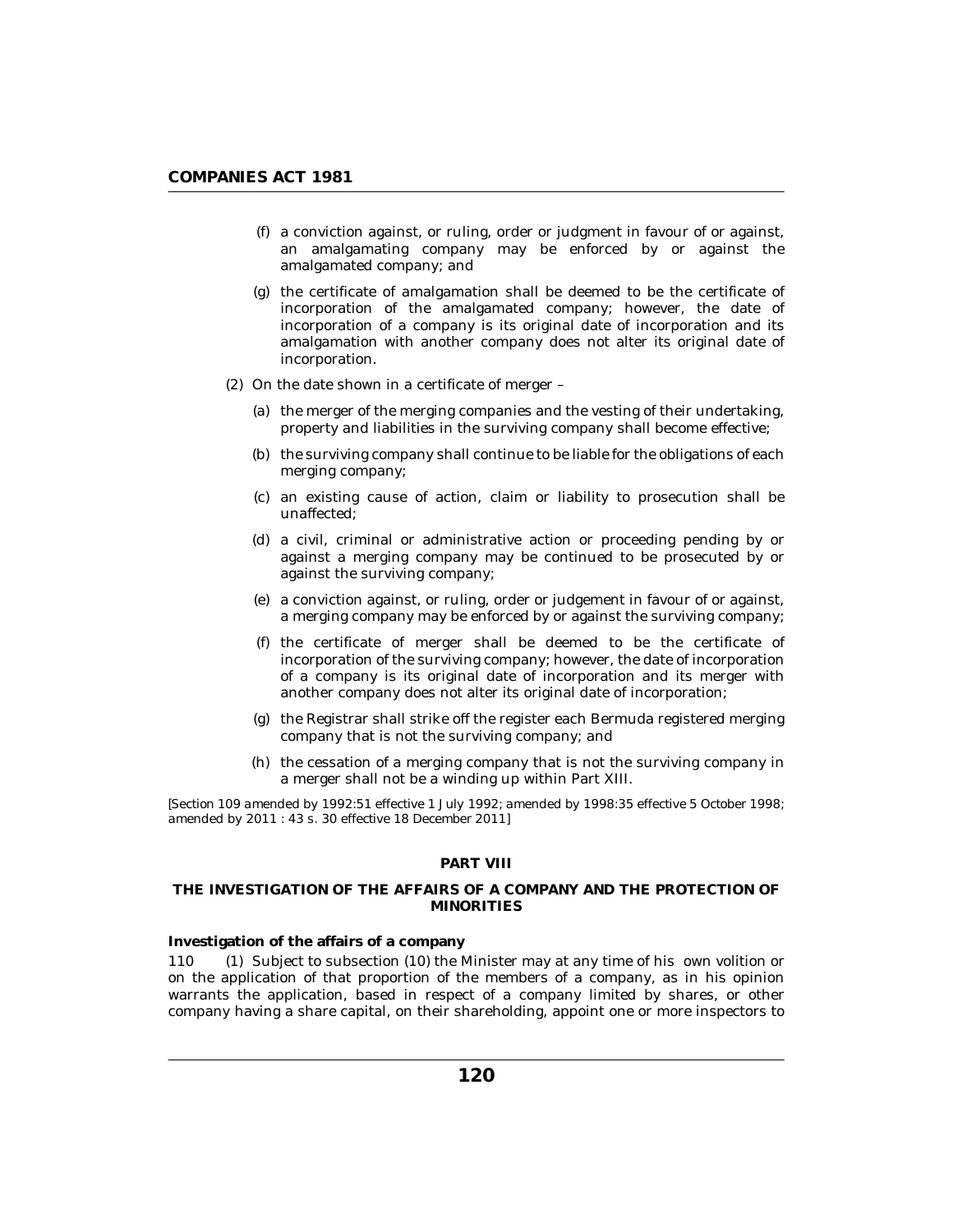investigate the affairs of the company and to report thereon in such manner as he may direct.

The application by the members of a company shall be supported by such (2) evidence as the Minister may require for the purpose of showing that the applicants have good reason for, and are not actuated by malicious motives in requiring the investigation; and the Minister may, before appointing an inspector require the applicants to give security for payment of the costs of the inquiry.

All officers and agents of the company shall produce to the inspector all books (3) and documents in their custody or power.

An inspector may examine on oath the officers and agents of the company in (4) relation to its business, and may administer an oath accordingly.

Where any officer or agent refuses to produce any book or document that under (5) this section it is his duty to produce, or to answer any question relating to the affairs of the company, he shall be liable to a default fine and the court convicting him may order him to produce to the inspector the books or documents in respect of which he was convicted.

Any person who fails to obey an order of a court made under subsection (5) (6) requiring the production of any books or documents shall be guilty of contempt of Court and may be punished accordingly.

(7) On the conclusion of the investigation the inspector shall report his opinion to the Minister, and a copy of the report shall be forwarded by the Minister to the company and a further copy may in his discretion, at the request of the applicants for the investigation, be delivered to them.

All expense of and incidental to the investigation shall be defrayed by the (8) applicants, unless the Minister directs that they be paid by the company.

A copy of a report made under this section shall be admissible in any legal (9) proceeding as evidence of the opinion of the inspector in relation to any matter contained in the report.

(10) The Minister shall not have the power under this section to appoint an inspector to investigate the affairs of an exempted company or a permit company.

*[Section 110 amended by 1994:22 effective 13 July 1994]*

**Alternative remedy to winding up in cases of oppressive or prejudicial conduct**

Any member of a company who complains that the affairs of the company are being conducted or have been conducted in a manner oppressive or prejudicial to the interests of some part of the members, including himself, or where a report has been made to the Minister under section 110, the Registrar on behalf of the Minister, may make an application to the Court by petition for an order under this section. 111

- (2) If on any such petition the Court is of opinion—
	- (a) that the company's affairs are being conducted or have been conducted as aforesaid; and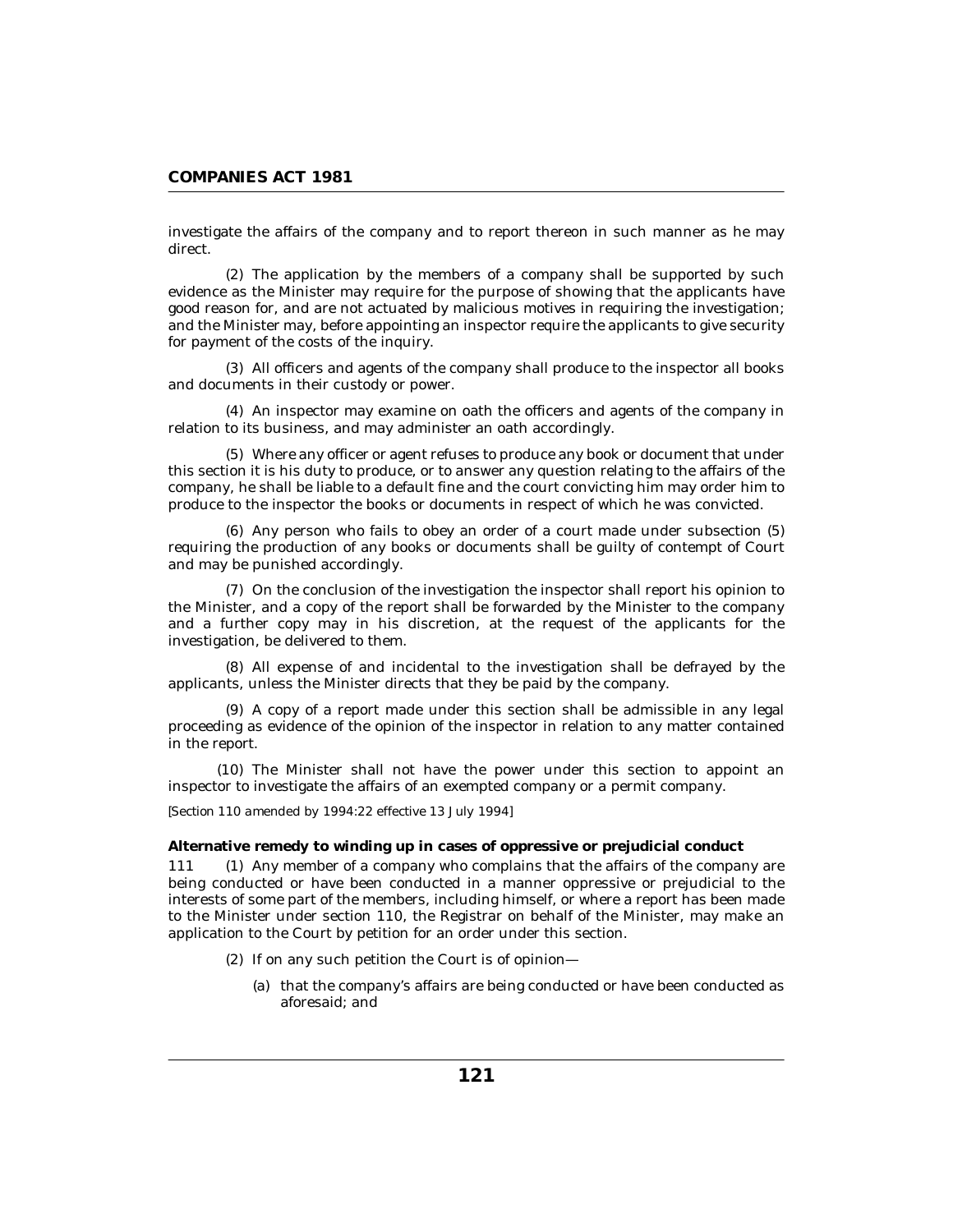(b) that to wind up the company would unfairly prejudice that part of the members, but otherwise the facts would justify the making of a winding up order on the ground that it was just and equitable that the company should be wound up,

the Court may, with a view to bringing to an end the matters complained of, make such order as it thinks fit, whether for regulating the conduct of the company's affairs in future, or for the purchase of the shares of any members of the company by other members of the company or by the company and, in the case of a purchase by the company, for the reduction accordingly of the company's capital, or otherwise.

Where an order under this section makes an alteration in or addition to any (3) company's memorandum or bye-laws, then, notwithstanding anything in any other provision but subject to the provisions of the order, the company concerned shall not have power without the leave of the Court to make further alteration in or addition to the memorandum or, bye-laws as so altered or added to accordingly.

An office copy of any order under this section altering or adding to, or giving (4) leave to alter or add to, a company's memorandum or bye-laws shall, within fourteen days after the making thereof, be delivered by the company to the Registrar for registration; and if a company makes default in complying with this subsection, the company and every officer of the company who is in default shall be liable to a default fine.

**Preservation of the books and assets of a company**

 $(1)$  The Registrar where the Minister has made an order under section  $110(1)$  or where he has made an application under section 111(1) may apply to the Court ex parte for an order that the assets, books and papers of the company be preserved and not moved, modified, destroyed or deleted. 112

 $(2)$  If on any such application the Court is satisfied that there is a likelihood that the assets of the company will be transferred or that the books and papers of the company may be moved, modified, destroyed or deleted it shall make an order that the assets of the company shall not be transferred to any other person, removed from Bermuda or otherwise dealt with and that the books and papers of the company shall not be moved, modified, destroyed or deleted until a further order is made by the Court.

Where an order under subsection (1) is served on a company the company may (3) apply to the Court for the order to be discharged and the Court may—

- (a) confirm the order;
- (b) vary the order in such manner as it considers just; or
- (c) discharge the order,

and in any case make such orders as it thinks desirable for the preservation of the assets of the company and the custody, inspection and copying of the books and papers of the company.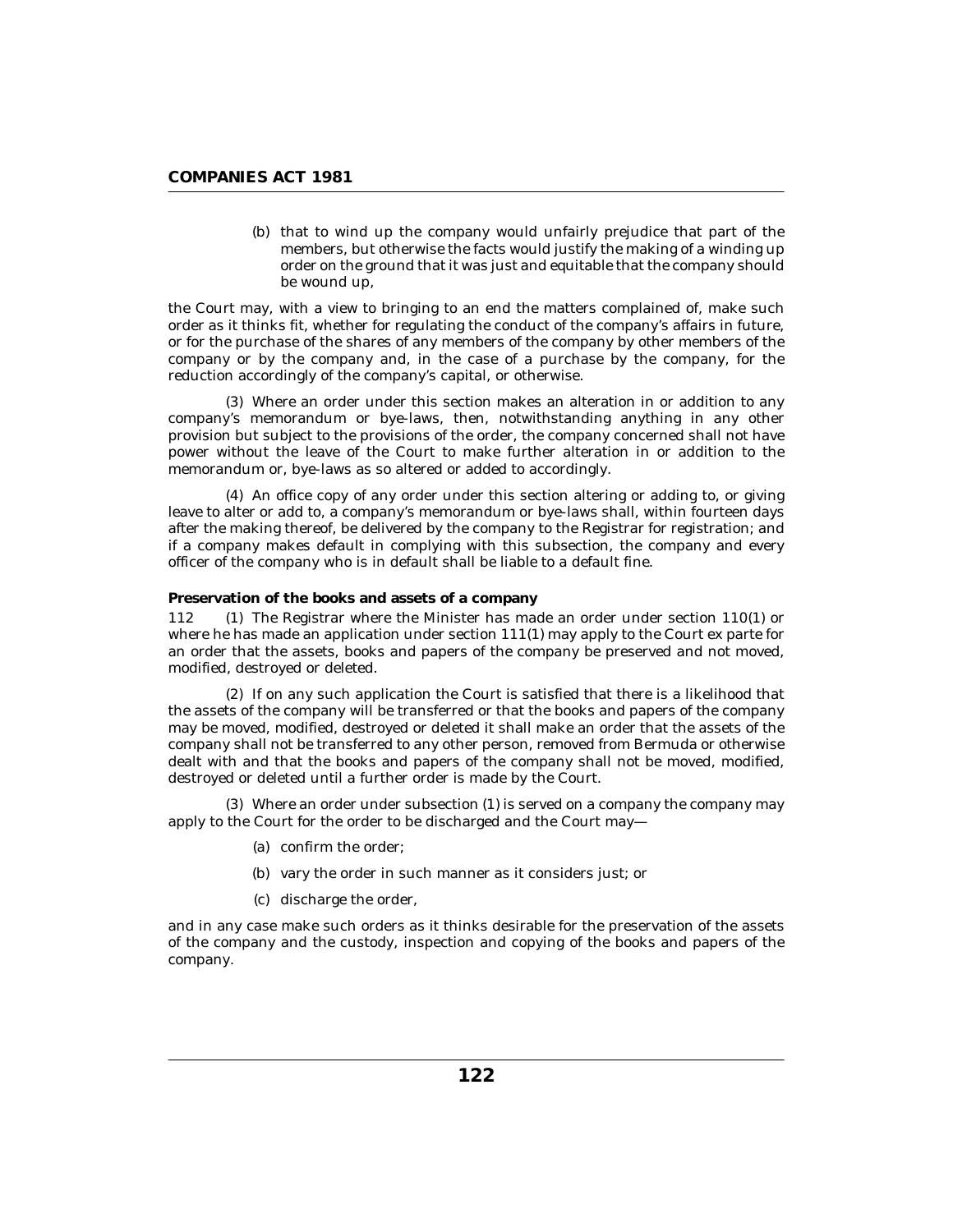The company and any officer or employee of the company who acts in (4) contravention of an order of the Court made under subsection (2) or (3) shall be guilty of contempt of Court.

*[Section 112 subsections (1) and (2) amended by 2006:40 s.28 effective 29 December 2006]*

## **PART IX**

#### **LOCAL COMPANIES**

**Interpretation of Part IX and Third Schedule**

In this Part and in the Third Schedule the following shall be deemed to be "Bermudian"— 113

- (a) the Government or any corporation of which the majority of the directors, managers, or trustees are subject to appointment by the Governor or a Minister;
- (b) any person who has Bermudian status by virtue of the law relating to immigration from time to time in force;
- a local company in which the percentage of shares beneficially owned by (c) Bermudians is not less than 80% of the total issued share capital of that company;
- a local statutory corporation; (cc)
- a local company— (cd)
	- (i) the shares of which are, at the relevant time, listed on a designated stock exchange and which is engaged as a business in a material way in a prescribed industry; or
	- (ii) licensed under section 114B;
- an institution licensed under section 14 of the Banks and Deposit (d) Companies Act 1999;
- (e) a wholly owned subsidiary of a local company where such subsidiary was incorporated on or prior to 31 July 1996 so far, and for so long as, that local company is complying with the Third Schedule and for so long as it abides by all the obligations of its parent company and does nothing in Bermuda that its parent company is unable lawfully to do; and
- a trust of which the majority of the trustees are persons with Bermudian (f) status by virtue of the law relating to immigration from time to time in force and the trust is established for the benefit of Bermuda, Bermudians or things Bermudian.

 $(2)$  For the purposes of subsection  $(1)$ , a company shall be deemed to be a wholly owned subsidiary of another company if the latter company enjoys the beneficial interest in all the shares of the former company through beneficial ownership or as beneficiary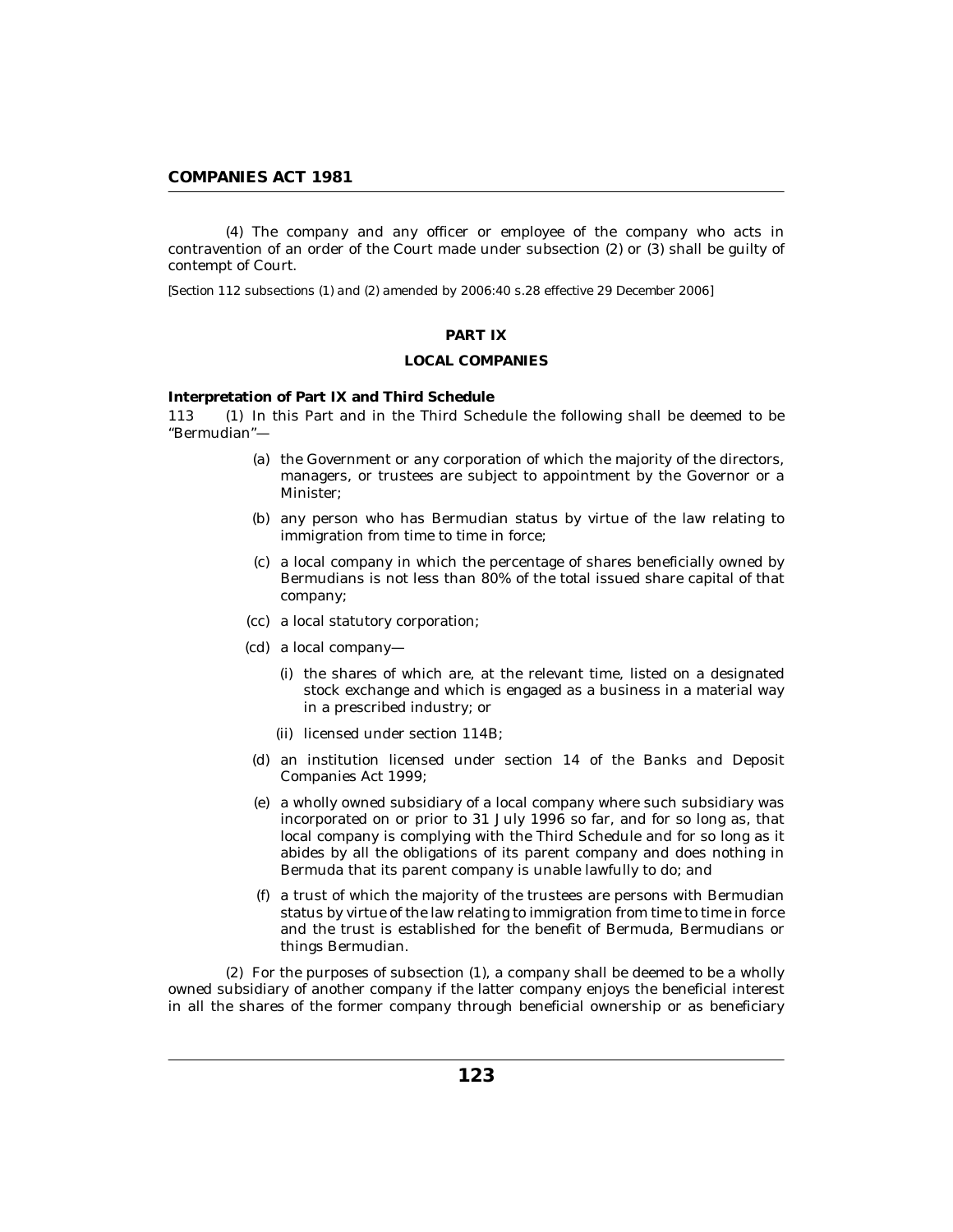under a trust, express or implied, or through a nominee shareholder, to the exclusion of any other person, and control in the former company cannot, by means of any arrangement, artifice or device, be exercised either directly or indirectly by persons who are not Bermudians.

- (3) No share shall be deemed to be beneficially owned by a Bermudian if-
	- (a) that Bermudian is in any way under any obligation to exercise any right attaching to that share at the instance of, or for the benefit of, any person who is not Bermudian; or
	- (b) that share is held jointly or severally with any person who is not Bermudian; or
	- (c) that share is owned by a subsidiary company of the company concerned.

For the purposes of this Part, "local statutory corporation" means a corporation (4) sole or a corporation aggregate, other than a company, incorporated by an Act, the principal functions of which relate to operations and affairs in Bermuda.

For purposes of this Part— (5)

- "designated stock exchange" means the Bermuda Stock Exchange or such other stock exchange as the Minister may designate by order;
- "prescribed industry" means telecommunications, energy, insurance, hotel operations, banking, or international transportation services (by ship or aircraft).

The Minister may, for the purpose of revising the categories of industry under (6) the definition of "prescribed industry" in subsection (5), by order amend the definition.

 $(7)$  An order under subsection  $(5)$  or  $(6)$  shall be subject to the negative resolution procedure.

A company shall, 15 days prior to carrying out an intention to rely on the (8) provisions of subsection (1)(cd)(i) or to carrying on business in reliance upon the provisions of section 114(1)(e), notify the Minister of the designated stock exchange on which its shares are listed and the prescribed industry in which it is engaged as a business in a material way, and on expiry of such notice the company shall be entitled to rely on the foregoing sections.

*[Section 113 amended by 1996:21 effective 24 July 1996; by 1998:35 effective 5 October 1998; by BR 81/1999 effective 1 January 2000; subsection (1)(d) inserted by 2000:29 s.15(1), deemed to have come into operation 1 January 2000 by s.15(2); subsections (1)(cd) and (5) - (8) inserted by 2012 : 32 s. 3 effective 27 July 2012; subsection (1)(d) amended by 2018 : 52 s. 4 effective 17 August 2018]*

**Circumstances in which local company may carry on business**

- No local company shall carry on business of any sort in Bermuda unless— 114
	- it is a company which, at the relevant time, complies with Part I of the Third (a) Schedule or is a wholly-owned subsidiary of such a company; or
	- (b) it is a company mentioned in Part II of the Third Schedule; or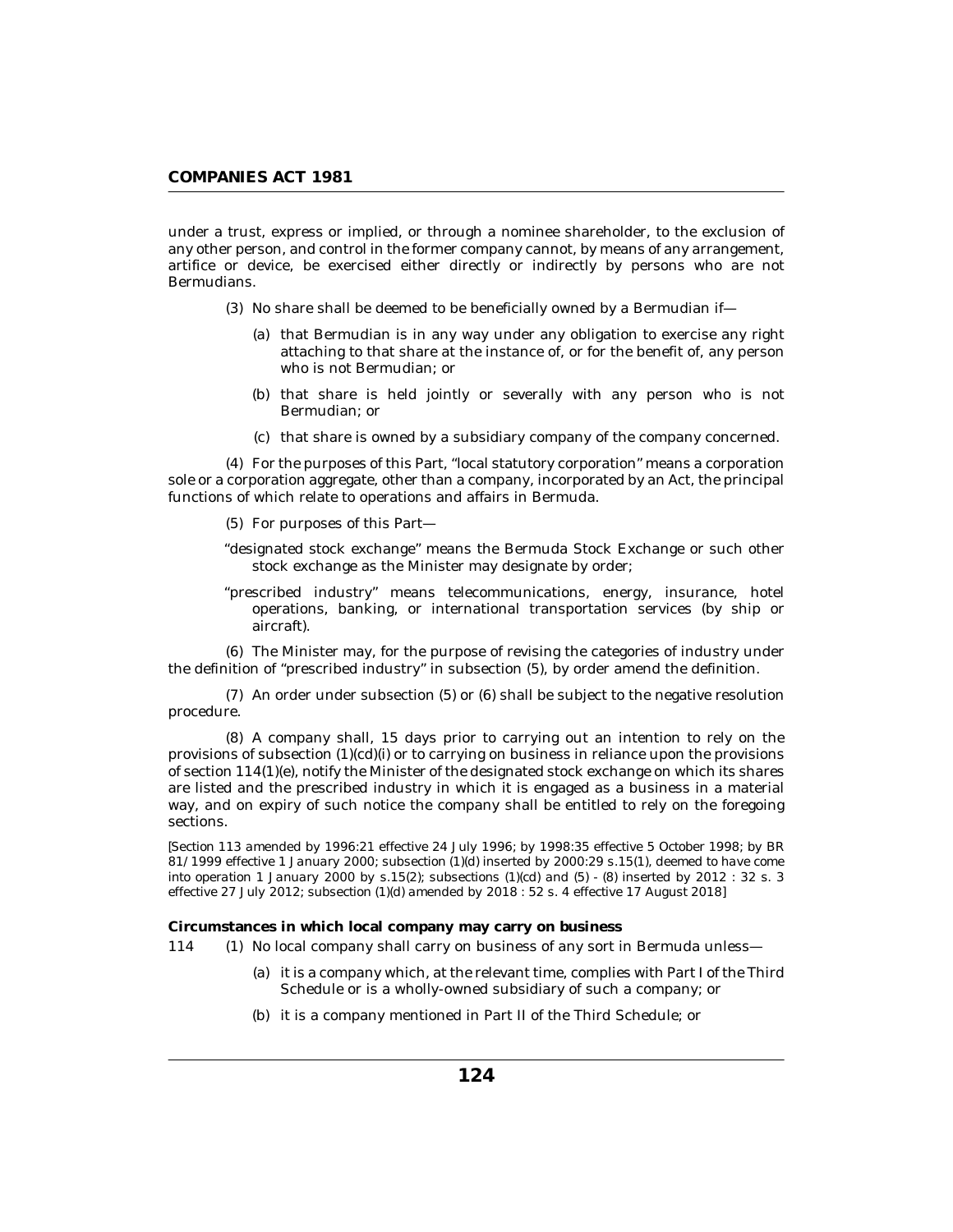- it is licensed under section 114B and, at the relevant time is carrying on (c) such business in accordance with the terms and conditions imposed in such licence, and not otherwise; or
- it is a wholly-owned subsidiary of a company referred to in paragraph (c); (d) or
- it is a company the shares of which are, at the relevant time, listed on a (e) designated stock exchange and which is engaged as a business in a material way in a prescribed industry, or is a wholly-owned subsidiary of such a company.
- $(1A)$  Section 118 shall not apply to a company referred to in subsection  $(1)(e)$ .

(2) Any local company that carries on business in contravention of subsection (1) shall be liable to a fine of one hundred dollars in respect of each day that it carries on business in contravention of the subsection.

The Minister may by regulations amend Part I of the Third Schedule, and any (3) such regulations shall be subject to affirmative resolution procedure.

(4) Section 132 shall apply *mutatis mutandis* to any company mentioned in Part II of the Third Schedule as if it were an exempted company.

*[Section 114 amended by 1996:21 effective 24 July 1996; subsection (1) amended and subsections (1) (d), (1)(e) and (1A) inserted by 2012 : 32 s. 4 effective 27 July 2012]*

#### **Application for licence**

Any local company may apply to the Minister for a licence to carry on business in Bermuda. 114A

An application for a licence under this section shall be made to the Minister in (2) such form and accompanied by such documents as the Minister may determine.

(3) Before an application is made, the local company shall not less than seven days prior to the date of application advertise its intention to apply for a licence under this section in an appointed newspaper.

*[Section 114A amended by 1992:51 effective 1 July 1992; subsection (1) amended by 2000:29 s.16 effective 11 August 2000]*

#### **Granting and revocation of licence**

Subject to this section, the Minister may, in his discretion, grant a licence in respect of which application has been made under section 114A, but if the Minister is of opinion that it would not be in the public interest to grant a licence, he may refuse to grant one without giving any reason for so refusing. 114B (1)

A licence issued under this section shall be for such duration and may be (2) subject to such terms and conditions as the Minister may see fit to specify therein.

The Minister shall, in deciding whether or not to grant a licence to a local (3) company to carry on business in Bermuda, have regard to—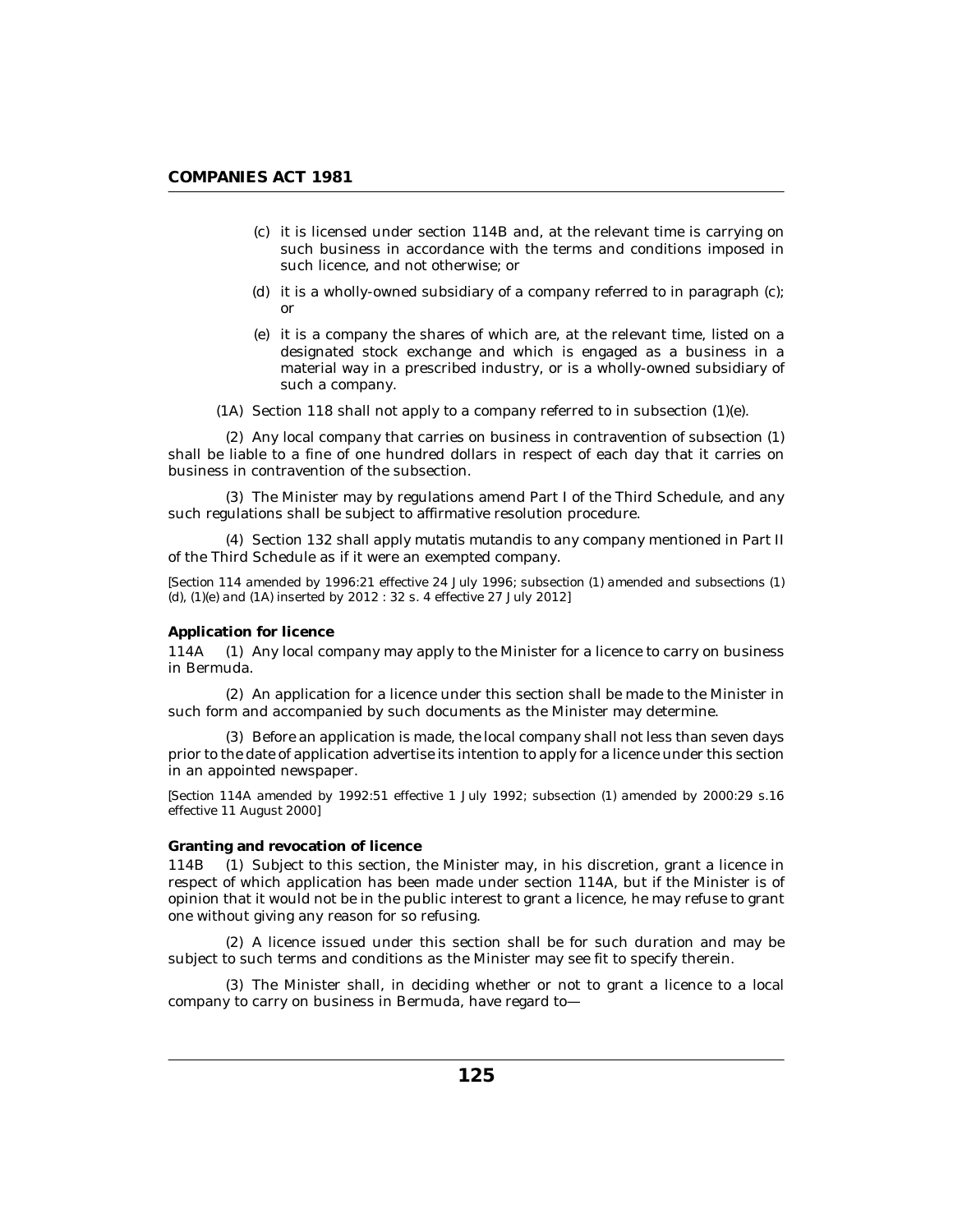- (a) the economic situation in Bermuda and the due protection of persons already engaged in business in Bermuda;
- (b) the nature and previous conduct of the company and the persons having an interest in the company whether as directors, shareholders or otherwise;
- any advantage or disadvantage which may result from the company (c) carrying on business in Bermuda; and
- (d) the desirability of retaining in the control of Bermudians the economic resources of Bermuda.
- (4) The Minister may at any time revoke a licence-
	- (a) for a contravention of any condition subject to which the licence is granted;
	- (b) if the company concerned is carrying on business in a manner detrimental to the public interest;
	- (c) if the company concerned ceases to carry on business in Bermuda;
	- if the company concerned goes into liquidation or is wound up or otherwise (d) dissolved; or
	- if the company concerned fails to comply with any directive or requirement (e) issued by the Minister under this Act.

Before revoking a licence under subsection (4) the Minister shall give the (5) company concerned notice in writing of his intention to do so specifying therein the grounds on which he proposes to revoke the licence and shall afford the company concerned an opportunity of submitting to him a written statement of objections to the revocation of the licence; and thereafter the Minister shall advise the company concerned of his decision in the matter.

The Minister shall lodge with the Registrar a copy of every licence granted under (6) this section and the licence shall be available for public inspection by members of the public at the office of the Registrar during normal business hours and by electronic means at times determined by the Registrar.

*[Section 114B amended by 1998:35 effective 5 October 1998; subsection (6) amended by 2006:40 s.29 effective 29 December 2006; 31 January 2018: It has come to the attention of the Attorney-General that the reference to "subsection (4)" in section 114B(5) of the Companies Act 1981 was mistakenly changed to "subsection (4)(e)", probably during the preparation of the 1989 Revision when it appeared for the first time in the Act. Section 114B of the Companies Act 1981 was inserted by section 30 of the Companies Amendment Act 1982 with the reference to "subsection (4)" and there has been no statutory amendment to insert "(e)" since that date.]*

**Fees payable by local licensed company**

Every local company to which a licence is granted under this Act shall, upon the issue of such licence, pay to the Government a fee of one thousand dollars. 114C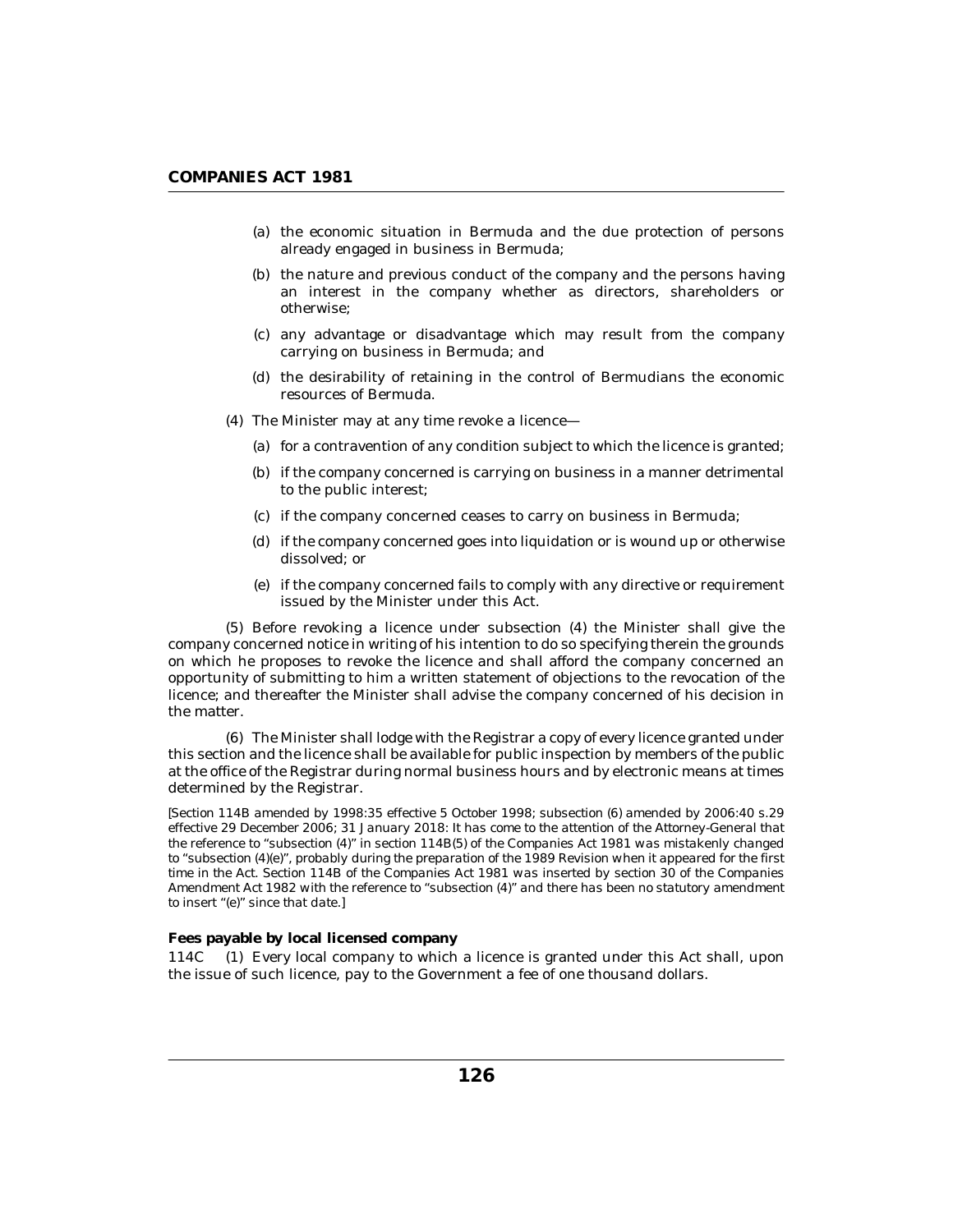(2) On or before the 31st day of January of every year after the year in which a licence has been granted to a local company, that company shall, during the subsistence of such licence, pay to the Government a fee of one thousand dollars.

Any licensed local company which fails to pay the fee provided by this section (3) shall be guilty of an offence and liable on conviction by a court of summary jurisdiction to a fine not exceeding one hundred dollars for each month during which such fee remains unpaid.

The Minister shall publish annually in the Gazette the name of every licensed (4) local company that has paid the fee provided by this section.

#### **Hotel companies**

In relation to any hotel company the Minister shall exercise his powers under section 114B after consultation with the Minister responsible for tourism. 115

(2) Notwithstanding any provision of a private Act restricting the transfer of shares in any hotel company, the Minister may, without prejudice to his powers under section 114B(2) impose conditions on the grant of a licence to a hotel company restricting the transfer of shares in the company without the consent of such authority as the Minister may specify.

Where a hotel company is a subsidiary of a corporation incorporated outside (3) Bermuda the Minister may without prejudice to his powers under section 114B, revoke a licence in the event of the transfer of effective control of the corporation to persons who are not Bermudians.

(3a) Section 114B(5) shall apply to the revocation of a licence under subsection (3) as it applies to the revocation of a licence under section 114B(4).

(4) In this section—

- "hotel" has the meaning given in section 1 of the Hotels (Licensing and Control) Act 1969 ;
- "hotel company" means a company whose principal business in Bermuda is the ownership or the operation of a hotel in Bermuda.

**Penalty for improper exercise of voting rights**

Any person who, after a notice has been served upon him under sub-paragraph (2) of paragraph 2 of Part l of the Third Schedule, exercises any voting rights or fails to divest himself of his shares within three years, or within such further period as the Minister may allow under the proviso to that sub-paragraph shall be liable to a fine of one thousand dollars. 116

 $(2)$  A court when convicting any person under subsection  $(1)$  of failing to divest himself of any shares shall, if the person convicted still holds the shares, fix a date by which he shall divest himself of the shares and if he fails so to do by such date he shall be guilty of a further offence and shall be liable to a fine of one hundred dollars for each day he has held the shares since the date the Court ordered him to divest himself of them.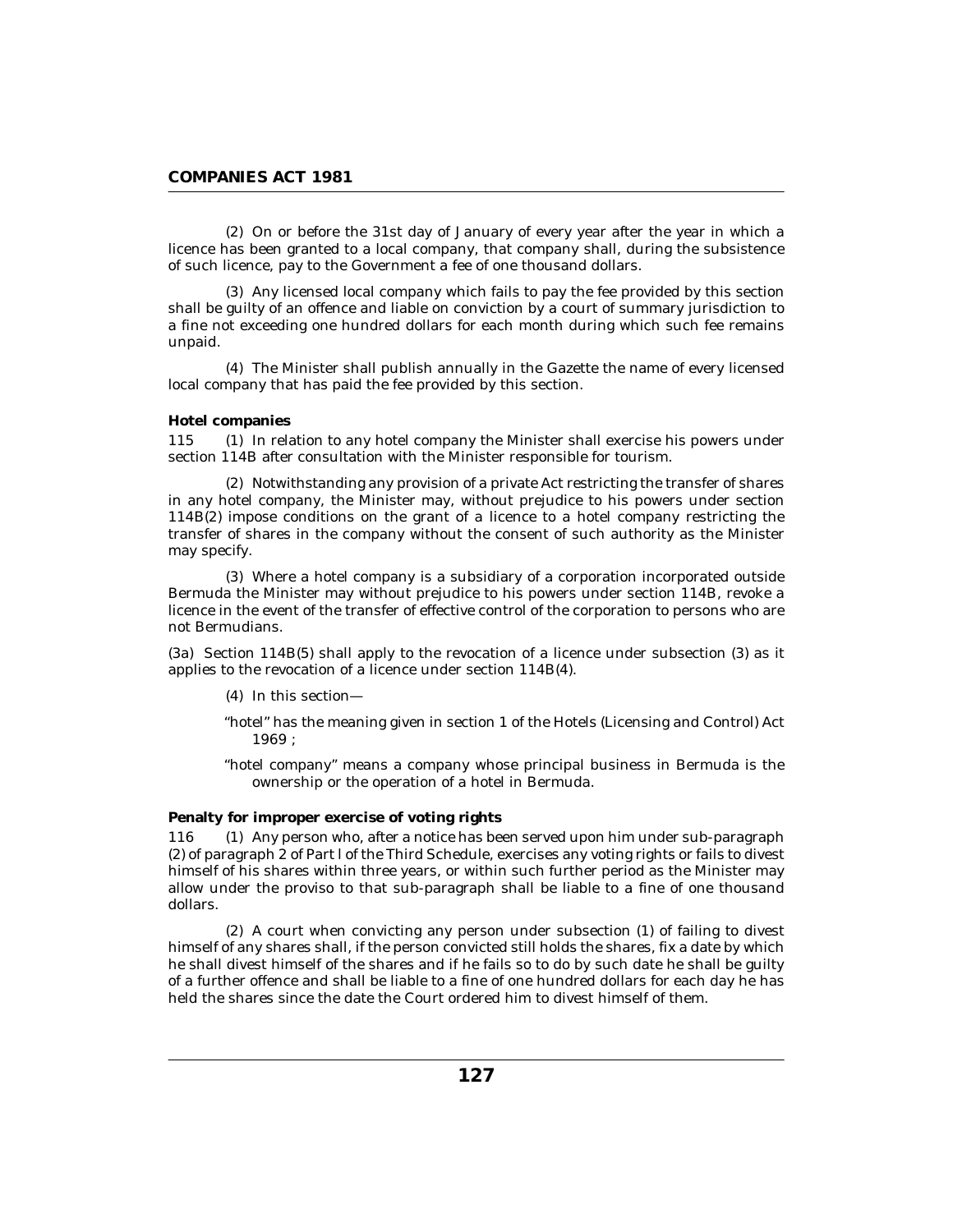(3) If any person fails to divest himself of any shares after having been found guilty of a further offence under subsection (2) he shall be guilty of contempt of court and the Court may summarily deal with him for such contempt until such time as he does divest himself of the shares.

 $(4)$  It shall be a good defence to a prosecution under subsection  $(2)$  for the owner to show that the company had at the relevant time ceased to carry on business in Bermuda or that the shares were valueless and that he was, therefore, unable to divest himself of them.

#### **Return of shareholdings**

 $(1)$  Before any local company limited by shares, or other company having a share capital, first commences business the company shall forward to the Registrar a return of shareholdings in the company as at the date of making the return signed by a director of the company. 117

Every local company limited by shares, or other company having a share (2) capital, shall, not later than the 31st March each year after the year in which the company first commenced business, forward to the Registrar a return of shareholdings in the company as at the 31st day of December of the immediately preceding year signed by a director:

Provided that the Registrar may in any particular case grant an extension of time for compliance with this subsection if he is satisfied that non-compliance is not wilful or is due to circumstances beyond the control of the director of the company.

- (3) A return of shareholdings under this section—
	- (a) shall contain the following particulars—
		- (i) the number and par value of each class of shares issued by the company;
		- (ii) the voting and other rights attached to each class of shares;
		- (iii) a statement of the number and par value of each class of shares beneficially owned by Bermudians; and
		- (iv) a statement of the number and par value of each class of shares held by other persons; and
		- a statement of— (v)
			- whether or not the company is carrying on a relevant activity; (A)
			- (B) the type of relevant activity carried on by the company; and
			- (C) the date of the company's financial year end; and
	- (b) may be combined with a return made for the purpose of the payment of annual tax.

Any local company which fails to comply with this section shall be liable to a (4) default fine.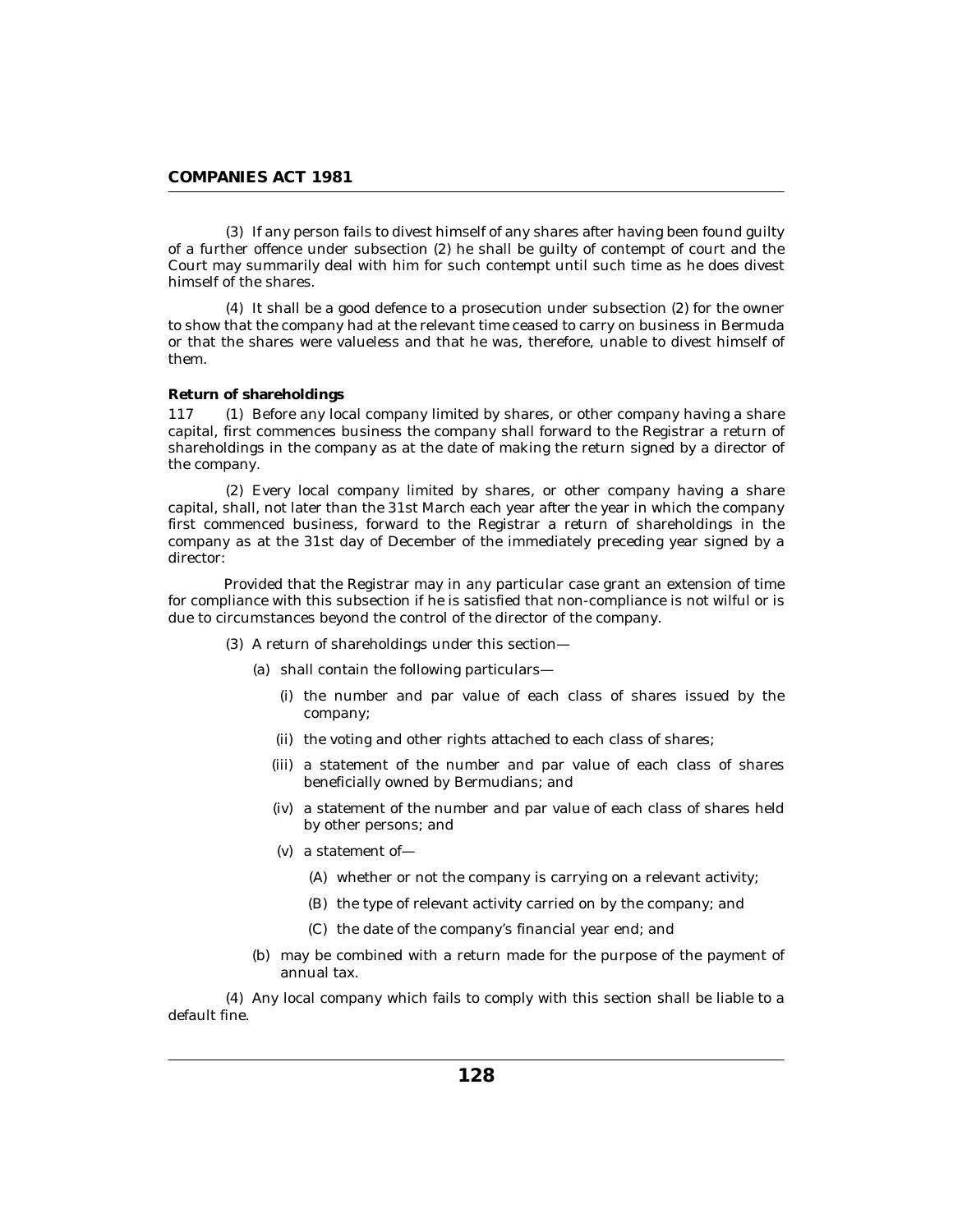Any person who knowingly signs a return made for the purposes of this section (5) which is false in a material particular shall be liable on conviction by a court of summary jurisdiction to a fine of one thousand dollars and on conviction on indictment to a fine of two thousand dollars.

*[Section 117 amended by 1994:22 effective 13 July 1994; amended by 2011 : 43 s. 31 effective 18 December 2011; Section 117 subsection (3)(a)(v) inserted by 2019 : 50 s. 5 effective 24 December 2019; Section 117 subsection (3)(a)(v) repealed and substituted by 2020 : 52 s. 2 effective 5 February 2021]*

#### **Allotment and transfer of shares**

118 (1) No allotment of shares in a local company shall be made by the officers of the company if such allotment will, to the knowledge or belief of them, or any of them, result in the number of shares beneficially owned by persons who are not Bermudians exceeding the amount such persons are entitled to own by virtue of the Third Schedule unless the prior written consent of the Minister is obtained.

The officers of a local company shall decline to register any transfer of shares (2) in the company if such transfer will, to the knowledge or belief of the officers, or any of them, result in the number of shares beneficially owned by persons who are not Bermudian exceeding the amount such persons are entitled to own by virtue of the Third Schedule unless the prior written consent of the Minister is obtained.

(3) No allotment of shares in a local company shall be made to any person unless the application for those shares sets out whether or not the applicant is Bermudian.

(4) No transfer of shares in a local company shall be registered unless the instrument of transfer of those shares sets out with respect to both the transferor and transferee whether or not they are Bermudian.

(5) Any officer of a local company who is knowingly a party to any allotment of shares contrary to subsection (1) or subsection (3) or who is knowingly a party to authorizing or permitting any transfer, or registration of a transfer, of shares contrary to subsection (2) or subsection (4), shall be liable on conviction by a court of summary jurisdiction to a fine of one thousand dollars and on conviction on indictment to a fine of two thousand dollars.

Where it is stated in an application for allotment, or in an instrument of (6) transfer, of shares in a local company that an applicant, transferor or transferee is Bermudian the officers of the company may request that person to furnish such proof of the correctness of such statement as the officers consider necessary; and, in the absence of such proof, the officers may decline to allot any shares or register the transfer.

The officers of a local company may at any time enquire in writing of any person (7) who owns a share in the company—

- whether or not he is Bermudian; (a)
- whether or not he is the beneficial owner of the shares; (b)
- (c) whether or not he is in any way under any obligation to exercise any right attaching to that share at the instance of, or for the benefit of, another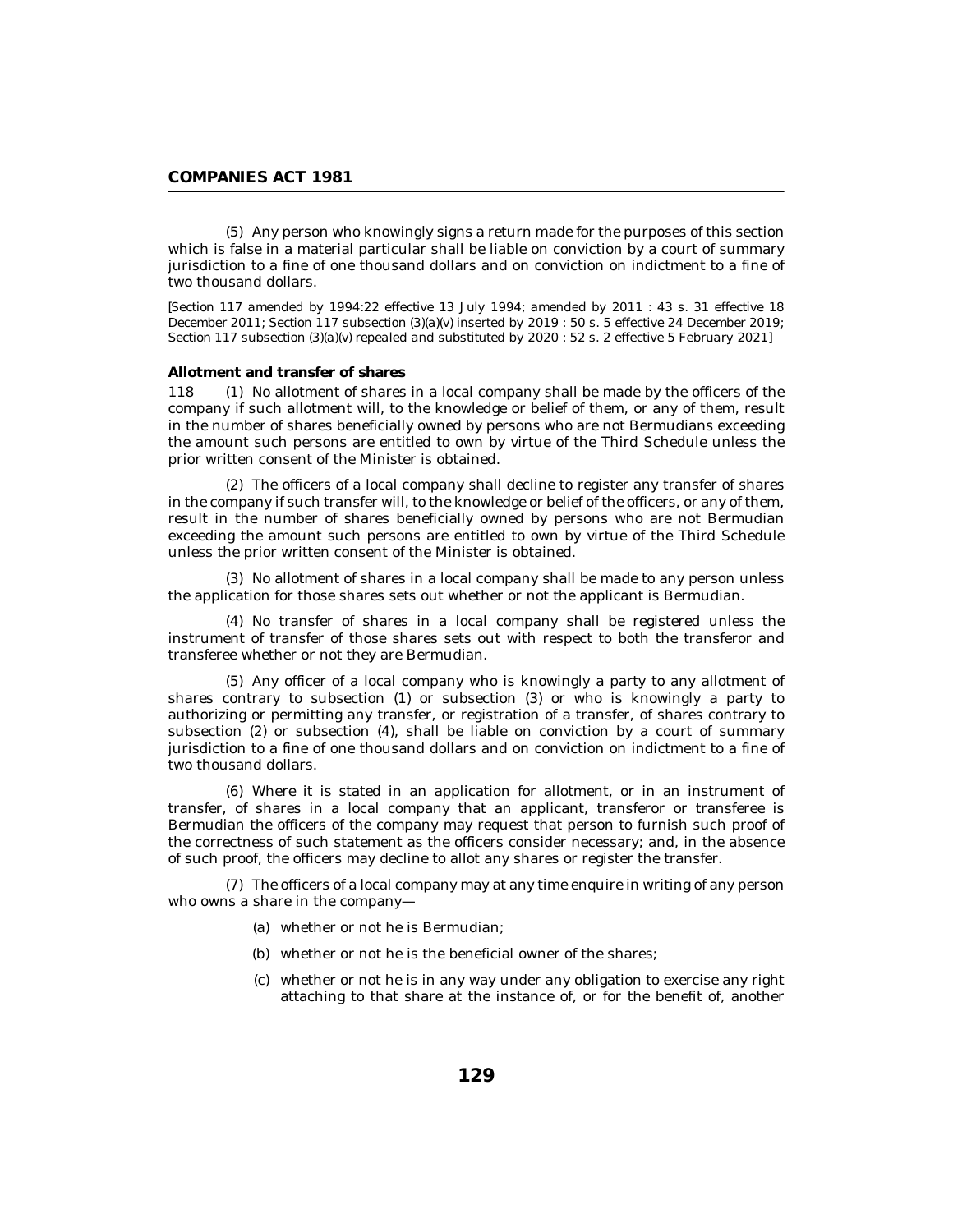person, and, if so, the name of that other person and whether or not that other person is Bermudian; and

whether he owns that share jointly or severally with another person and, (d) if so, the name of the other person who has such an interest and whether or not that other person is Bermudian,

and, if it is stated in any reply made to an enquiry under this subsection that any person is Bermudian, the officers may further require the person making that statement to furnish such proof of the correctness of that statement as the directors consider necessary.

Any person to whom a request is made, or to whom an enquiry is addressed, (8) under this section shall reply in writing, within fourteen days after the receipt of the request or the enquiry and shall give the information required; and no person shall be liable for breach of any contract, trust or other obligation which is binding on him in law for supplying such information.

Any person who fails to reply in accordance with subsection (7) or subsection (9) (8) or who makes a reply or furnishes information or purported proof which is false in a material particular shall be liable on conviction by a court of summary jurisdiction to a fine of one thousand dollars and on conviction on indictment to a fine of two thousand dollars.

 $(10)$  This section does not apply to a local company that is licensed under section 114B.

*[Section 118(10) added by 2000:29 s.17 effective 11 August 2000]*

#### **Minister may require information**

The Minister may at any time by notice in writing require the officers of a local company to forward to him such information as to the officers of and shareholdings (including the classes of shares and the voting and other rights attached to each class) in the local company as the Minister may specify. 119 (1)

 $(2)$  A notice under subsection  $(1)$  may require that the officers set out in writing within such period as may be specified in the notice the facts in relation to the officers, shareholdings and other matters relating to the control of the company which the officers contend establishes that the local company is Bermudian controlled and such facts shall specify the extent to which the control of any corporate body holding shares in the local company is vested in Bermudians.

(3) If the officers of a local company fail to comply with the requirements specified in a notice issued under this section, or fail to comply with the requirements thereof in such a manner as to establish, prima facie, that the company is Bermudian controlled, the company shall be deemed not to be Bermudian controlled until the contrary is proved.

**Acquisition of land by local companies** *[Repealed by 2014 : 13]* 120

 $(1A)$  The Eleventh Schedule shall have effect with respect to-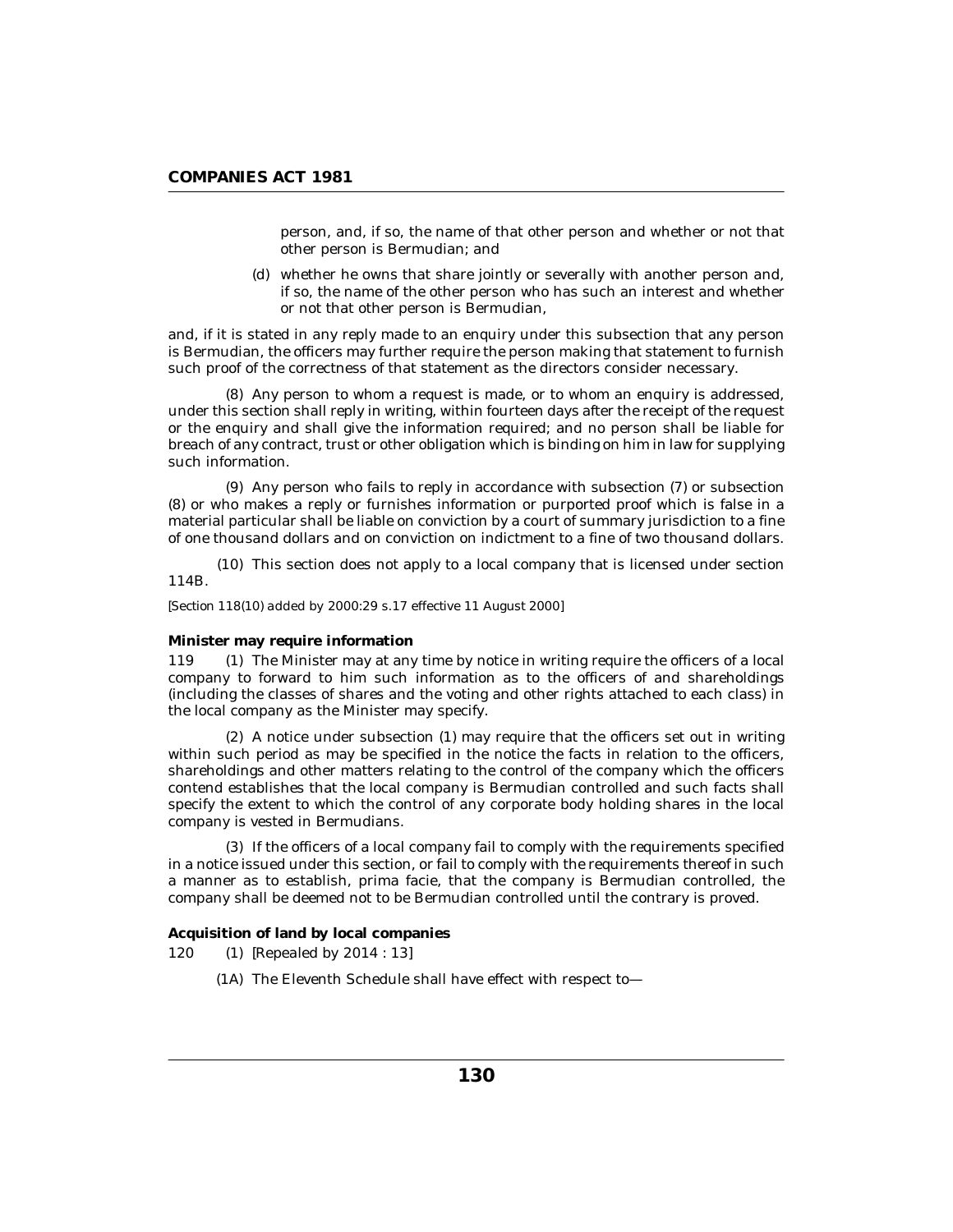- all rights, powers, duties and liabilities pertaining to the land held by a (a) local company pursuant to a sanction granted by the Minister to a local company under the repealed subsection (1); and
- $(b)$  land held by a local company contrary to the repealed subsection  $(1)$  before the commencement of this subsection.

(2) Subject to subsection (3) of this section, where a local company holds an unlimited trust licence issued under the Trusts (Regulation of Trust Business) Act 2001, the company shall have the power to acquire and hold in its corporate name any land in Bermuda provided it holds such land in its capacity as trustee of any trust or settlement established by written instrument.

(3) Nothing in this section overrides any provision in Part VI of the Bermuda Immigration and Protection Act 1956 relating to the acquisition or the holding of land.

- A local company may— (4)
	- without requiring the consent of the Minister, take land in Bermuda by way (a) of lease or letting agreement for a term not exceeding fifty years, being land bona fide required for the purposes of the business of the company; and
	- (b) with the consent of the Minister, take land in Bermuda by way of lease or letting agreement for a term not exceeding twenty-one years in order to provide accommodation or recreational facilities for its officers and employees.

A local company that has a physical presence in Bermuda may, with the (5) previous sanction in each case of the Minister but not otherwise, take by way of lease or letting agreement for a term not exceeding 131 years, or such longer period as is provided for in a hotel concession order made under the Hotels Concession Act 2000 or a tourism investment order made under the Tourism Investment Act 2017, land in Bermuda that is "tourist accommodation" or a "hotel residence" (as defined in section 72(1) of the Bermuda Immigration and Protection Act 1956).

(5A) A local company that has a physical presence in Bermuda may, with the previous sanction in each case of the Minister but not otherwise, take by way of lease or letting agreement for a term not exceeding 131 years, land consisting only of one or more residential valuation units in an approved residential scheme.

For the purpose of subsections (5) and (5A) a local company has a physical (6) presence in Bermuda if it operates from Bermuda with staff and management present in Bermuda, has an affiliate that does so, or is a member of a group, one of the members of which operates in that manner.

- $(7)$  In subsection  $(5A)$ 
	- (a) "residential valuation unit" has the meaning given in section  $72(1)$  of the Bermuda Immigration and Protection Act 1956;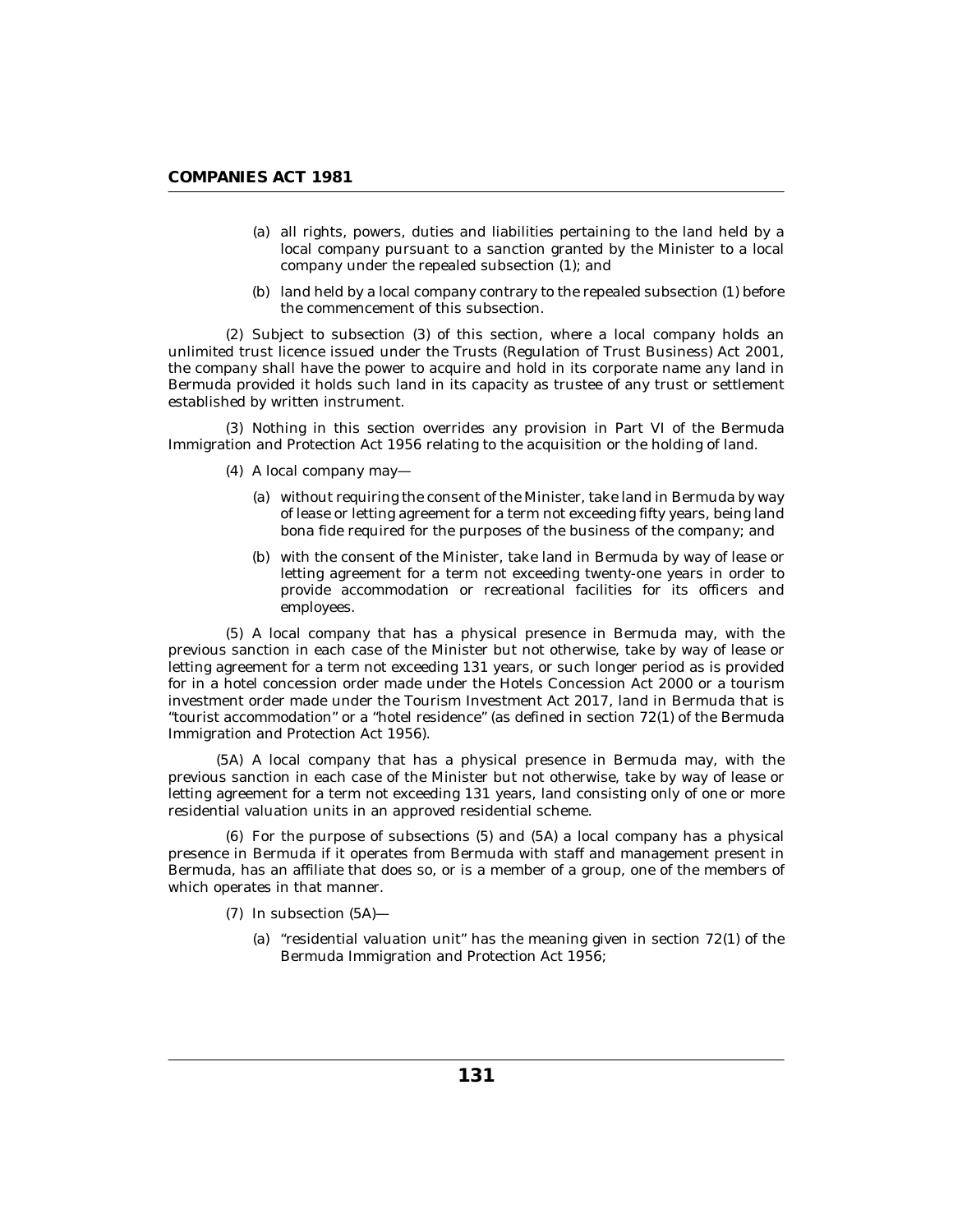(b) "approved residential scheme" has the meaning given in section 1 of the Economic Development Act 1968.

*[Section 120 amended by 1997:21 effective 2 September 1997; by 1998:35 effective 5 October 1998; subsection (2) amended by 2001:22 Sch 2 para 6(1) effective 25 January 2002; subsection (1) amended, and (4) inserted, by 2006:40 s.30 effective 29 December 2006; subsection (3) amended and subsections (5) and (6) inserted by 2010 : 39 s. 2 effective 3 September 2010; subsections (1) and (4) amended by 2011 : 9 s. 2 effective 24 March 2011; subsection (1) repealed, subsection (1A) inserted and subsections (2), (4) and (5) amended by 2014 : 13 s. 5 effective 27 March 2014; subsection (5) amended by 2017 : 7 s. 4 effective 20 February 2017; subsection (5) amended by 2017 : 36 s. 14 & sch. 3 effective 10 November 2017; Section 120 subsections (5) and (6) amended, and subsections (5A) and (7) inserted by 2019 : 38 s. 6 effective 1 November 2019]*

**Companies to make declarations and pay annual tax**

121 (1) Every local company shall within one month of filing its memorandum and thereafter not later than the 31st March of each year—

- (a) send to the Registrar a declaration in writing by an officer of the company stating what the issued capital of the company will be when it commences business or if it is in business what the issued capital of the company was on the 1st of January of that year and, in the case of a company whose business includes the management of any unit trust scheme, stating the number of unit trust schemes managed by the company on the first day of each calendar year; and
- (b) pay the appropriate fee, if applicable, and the appropriate annual tax as shown in Part I of the Fifth Schedule:

Provided that, where the filing of the memorandum is effected after the 31st August in any year, the fee payable, if applicable, and tax payable in respect of that year shall be half the fee, if applicable, and half the tax shown in the Schedule.

 $(2)$  If a company fails to send a declaration to the Registrar in compliance with subsection (1)(a) or pay the appropriate fee, if applicable, and the annual tax the company and every officer of the company shall be liable to a default fine.

(3) It shall be lawful for the Registrar, in any case where a company has not made a declaration and payment in accordance with subsection (1) and where he is satisfied that such non-payment is not due to wilful neglect or default, to accept payment of the sum due together with a penalty of one hundred and fifty dollars, and in any such case subsection (2) shall not apply.

(4) In addition to any penalty it may incur if a company fails to pay the appropriate fee, if applicable, and the annual tax within three months of it becoming due it shall cease to carry on business until the fee, if applicable, and the tax and any penalty it may have incurred have been paid.

(5) Any company that carries on business in contravention of subsection (4) shall be liable to a fine of one hundred dollars in respect of each day that it carries on business in contravention of that subsection.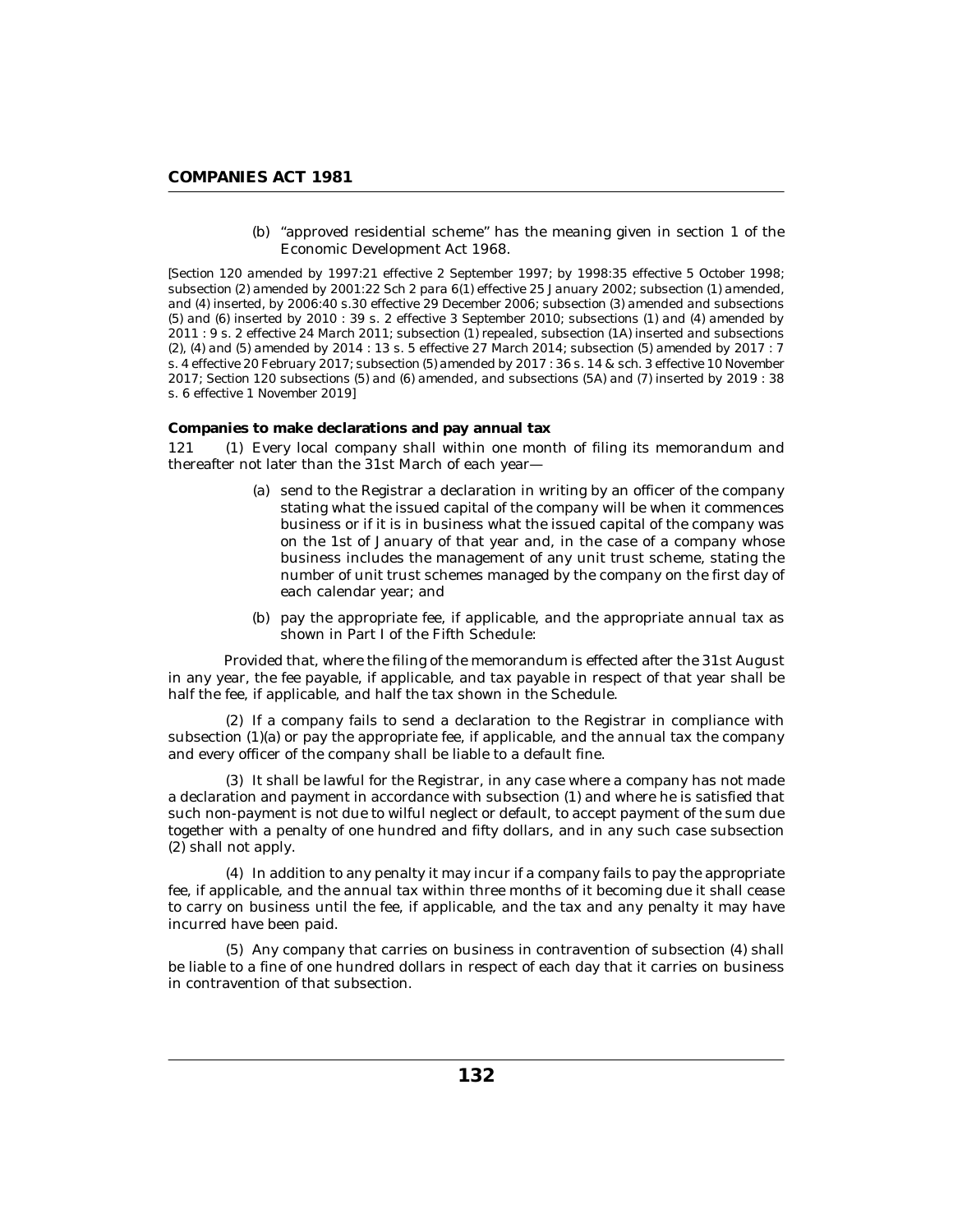$(6)$  If any question arises as to the appropriate fee, if applicable, and the annual tax payable by a local company the decision of the Minister as to what fee, if applicable, and tax are payable shall be final.

(7) The Minister may from time to time by order vary the fees shown in Part I of the Fifth Schedule. Any such order shall be subject to affirmative resolution procedure.

*[Section 121 amended by 1992:51 effective 1 July 1992; and amended by 1998:14 effective 1 April 1998]*

#### **Accountant General may call for auditor's certificate**

The Accountant General may by notice in writing require a company to produce the certificate of an auditor approved by him setting out the issued capital of that company on the first day of January of such year as the Accountant General may specify in the notice. 122

 $(2)$  If a company without lawful excuse fails to comply with subsection  $(1)$ , then that company shall be deemed to be liable for the maximum annual tax payable by a company pursuant to this Act in respect of the year to which the notice relates unless that company satisfies the Accountant General that it is liable to a lesser sum by way of annual tax.

## **Recovery of annual tax**

Annual tax and any penalty payable pursuant to this Act may be recovered by the Accountant General in a court of summary jurisdiction as a civil debt, irrespective of the amount so payable. 123

#### *[Repealed by 2006:40 s.31 effective 29 December 2006]* 124

**Certain companies exempt from tax**

 $(1)$  A company shall be exempt from the payment of annual tax in any year if it satisfies the Accountant General that it is— 125

- (a) a company limited by guarantee and is not a mutual company; or
- (b) that it is operated for a charitable purpose; or
- (c) that the company does not pursue any commercial enterprise for profit and that the income during each of the past years since its incorporation has not exceeded five hundred dollars.

A company shall not be deemed to be operated for a charitable purpose for the (2) purposes of subsection (1) if—

- (i) it has power to engage or engages in any commercial enterprise otherwise than in furtherance of its charitable objects;
- (ii) any dividend has at any time been paid on any of its share capital;
- (iii) any interest has been paid on any capital employed other than capital employed in furtherance of its charitable purpose; or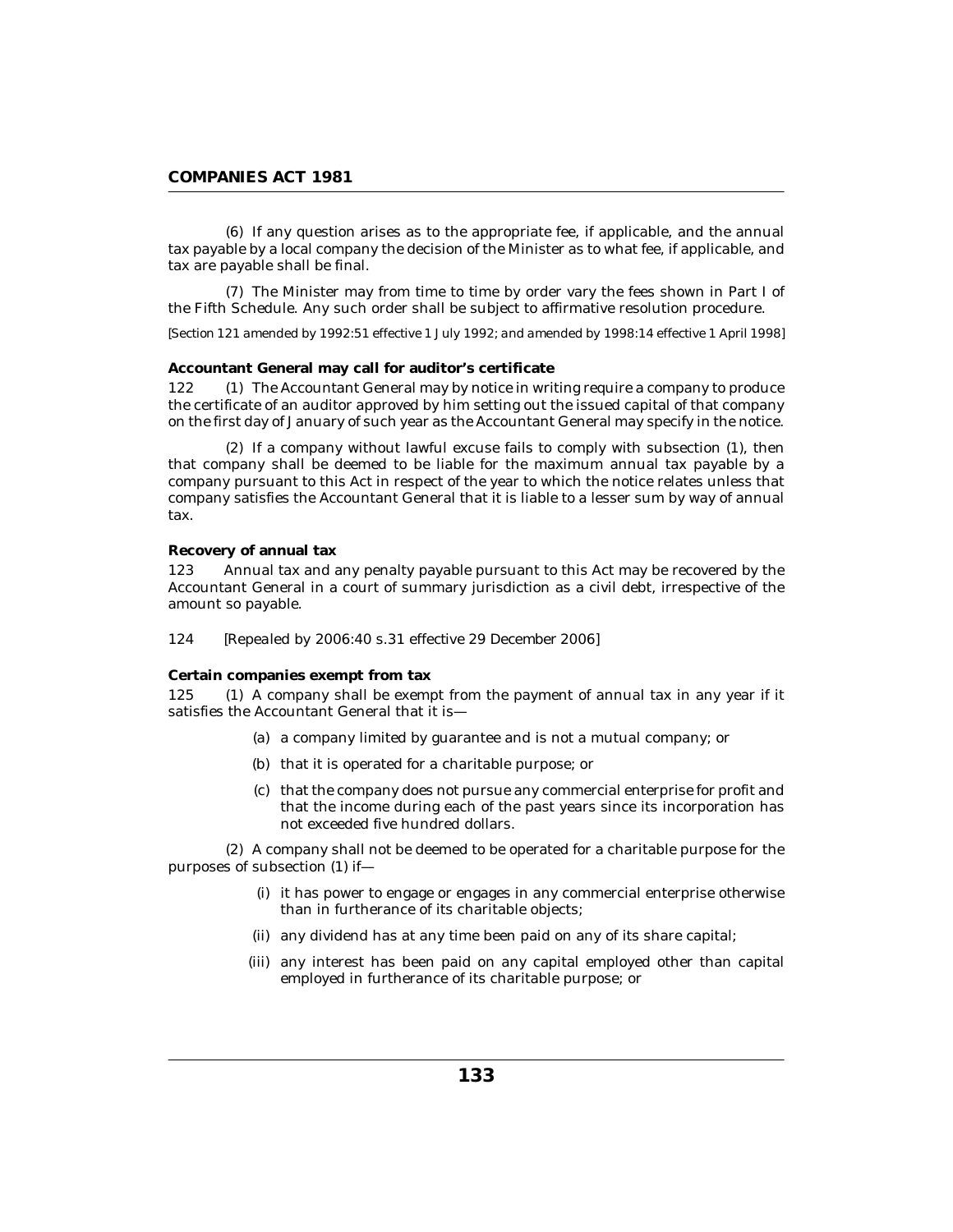(iv) any person is employed or remunerated for services otherwise than for services in furtherance of its charitable or reasonable administrative purposes.

**Interpretation of sections 121 to 125**

For the purposes of sections 121 to 125 unless the context otherwise requires— 126

"issued capital" means in relation to—

- (a) any company limited by shares, or other company having a share capital, the aggregate of the nominal value of the shares actually issued by the company whether or not the shares so issued are fully paid up; and
- (b) in the case of a mutual company the nominal value of the reserve fund;

"year" means a calendar year.

*[Section 126 amended by 1994:22 effective 13 July 1994]*

## **PART X**

## **EXEMPTED COMPANIES**

**Meaning of exempted company**

For the purposes of this Act, an exempted company means a company which does not comply with the requirements of this Act in respect of a local company and which— 127

- was recognised as an exempted company on 30 June 1983; (i)
- (ii) is a company registered under this Act and stated in its memorandum to be an exempted company;
- (iii) is a company incorporated by virtue of a private Act enacted after 30 June 1983 and is declared by its incorporating Act to be an exempted company for the purposes of this Act;
- (iv) is a company registered under this Act that has converted from an exempted partnership under section 13C of the Exempted Partnerships Act 1992 and section 27 of the Limited Partnership Act 1883, in accordance with section 132O of this Act.

*[Section 127 amended by 1998:35 effective 5 October 1998; paragraph (iv) inserted by 2015 : 18 s. 2 effective 28 December 2015]*

**Exempted company to be an exempted undertaking**

An exempted company shall be an exempted undertaking for the purposes of the Exempted Undertakings Tax Protection Act 1966 . 128

An exempted company shall be subject to the provisions of this Act and to the (2) provisions of law save where otherwise expressly provided in this or any other Act.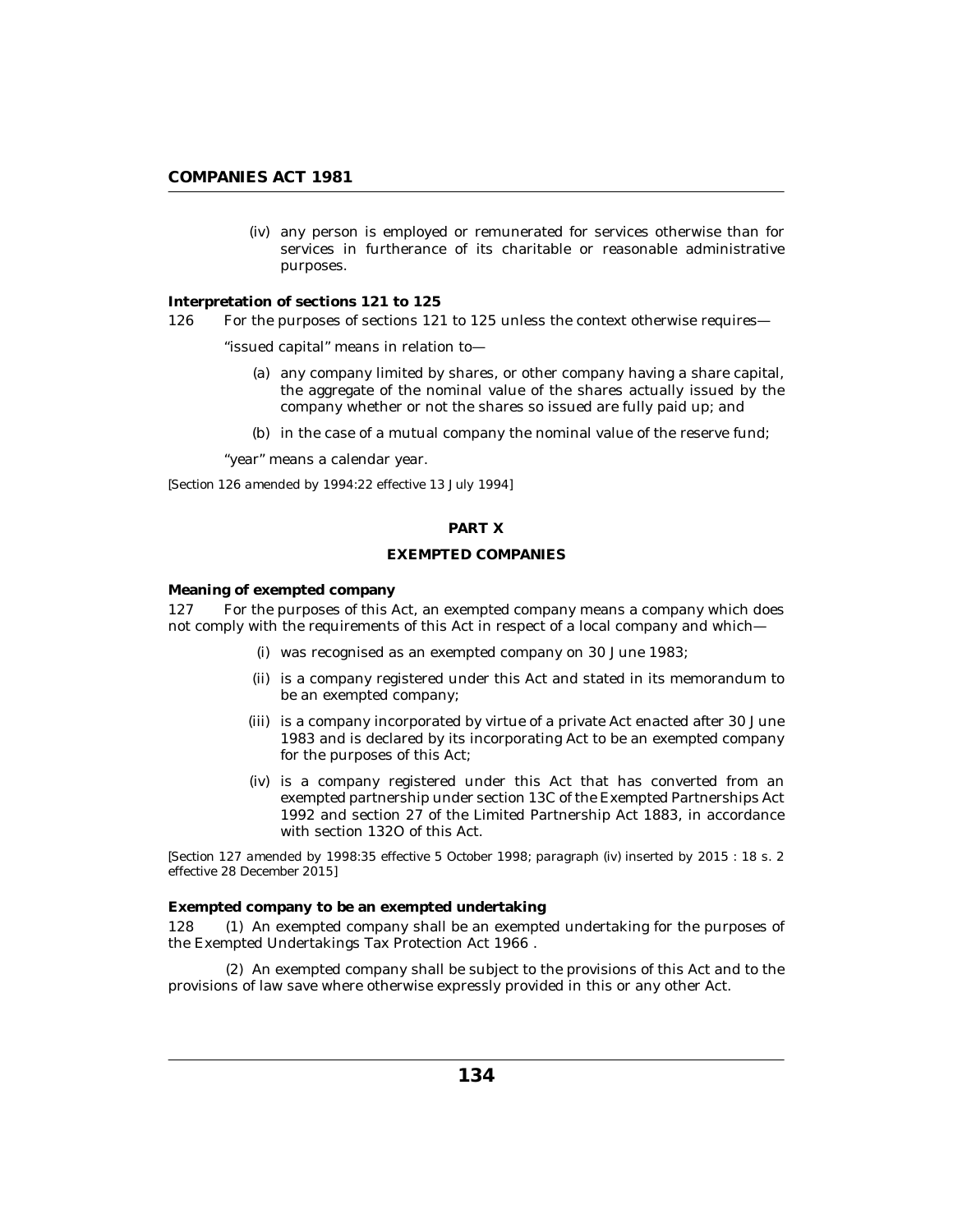**Restriction on acquisition of property**

Unless otherwise authorized by its incorporating Act or any other Act an exempted company shall not— 129

- (a) acquire or hold land in Bermuda except—
	- (i) land required for its business by way of lease or tenancy agreement for a term not exceeding fifty years; or
	- (ii) with the consent of the Minister granted in his discretion, land by way of lease or tenancy agreement for a term not exceeding twenty-one years in order to provide accommodation or recreational facilities for its officers and employees;
- (aa) acquire or hold land that is "tourist accommodation" or a "hotel residence" (as defined in section 72(1) of the Bermuda Immigration and Protection Act 1956), unless—
	- (i) the company has a physical presence in Bermuda and the Minister responsible for Immigration has given his consent by issuing a licence under Part VI of that Act; and
	- (ii) the land is acquired or held by way of lease or tenancy agreement for a term not exceeding 131 years, or such longer period as is provided for in a hotel concession order made under the Hotels Concession Act 2000 or in a tourism investment order made under the Tourism Investment Act 2017;
- (ab) acquire or hold land consisting only of one or more residential valuation units in an approved residential scheme, unless—
	- (i) the company has a physical presence in Bermuda and the Minister has in each case given his prior sanction to the acquisition or holding of the land; and
	- (ii) the land is acquired or held by way of lease or tenancy agreement for a term not exceeding 131 years;
- (b) except as provided by section 144 take any mortgage of land in Bermuda;
- acquire any bonds, or debentures secured on any land in Bermuda except (c) bonds or debentures issued by the Government or a public authority;
- *[deleted by 1996:21]* (d)
- (e) carry on business of any kind or type whatsoever in Bermuda either alone or in partnership or otherwise except—
	- (i) carrying on business with persons outside Bermuda;
	- (ii) doing business in Bermuda with an exempted undertaking in furtherance only of the business of the exempted undertaking carried on exterior to Bermuda;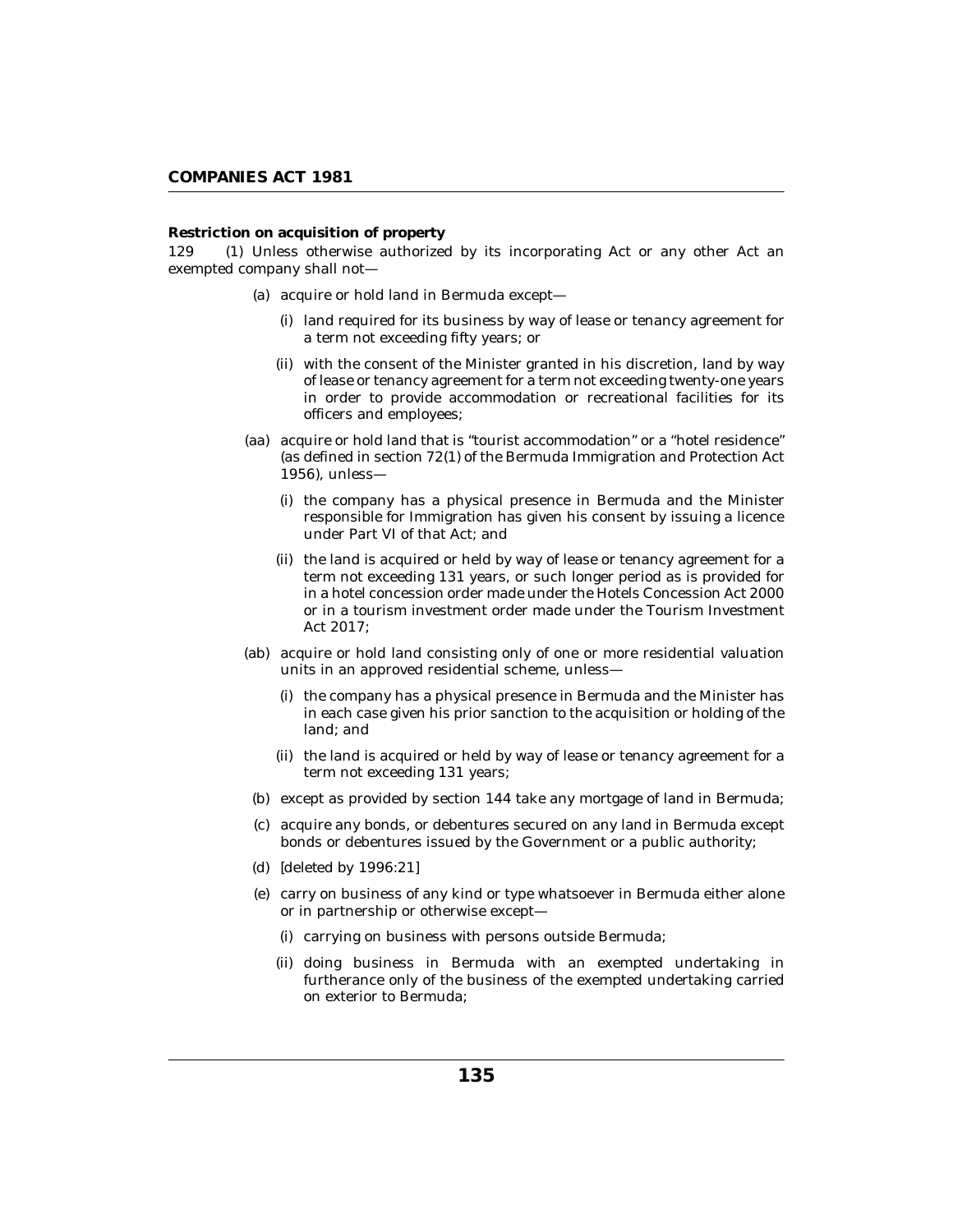- (iii) buying or selling or otherwise dealing in shares, bonds, debenture stock obligations, mortgages or other securities or investments issued or created by an exempted undertaking, or a local company, or any partnership which is not an exempted undertaking;
- (iv) transacting banking business in Bermuda with and through an institution licensed as a bank under the Banks and Deposit Companies Act 1999;
- (v) effecting or concluding contracts in Bermuda, and exercising in Bermuda all other powers, so far as may be necessary for the carrying on of its business with persons outside Bermuda;
- (vi) as manager or agent for, or consultant or adviser to any-
	- (aa) exempted company or permit company which is affiliated whether or not incorporated in Bermuda with the exempted company; or
	- (bb) exempted partnership registered under the Exempted Partnerships Act 1992 or overseas partnership registered under the Overseas Partnerships Act 1995 in which the exempted company is a partner;
- (vii) carrying on the business of re-insuring risks undertaken by any company incorporated in Bermuda and permitted to engage in insurance and re-insurance business; or
- (viii) in accordance with subsection  $(7)$ 
	- marketing of shares or dealing with the holders of shares of an (aa) exempted company where the exempted company is a mutual fund;
	- (bb) marketing interests in or dealing with holders of interests in a limited partnership in respect of which the exempted company is a general partner;
	- marketing units in or dealing with holders of units in a unit trust (cc) scheme in respect of which the exempted company is a manager.

 $(1AA)$  For the purpose of subsections  $(1)(aa)(i)$  and  $(1)(ab)$  an exempted company has a physical presence in Bermuda if it operates from Bermuda with staff and management present in Bermuda, has an affiliate that does so, or is a member of a group, one of the members of which operates in that manner.

- $(1AB)$  In subsection  $(1)(ab)$ 
	- (a) "residential valuation unit" has the meaning given in section  $72(1)$  of the Bermuda Immigration and Protection Act 1956;
	- (b) "approved residential scheme" has the meaning given in section 1 of the Economic Development Act 1968.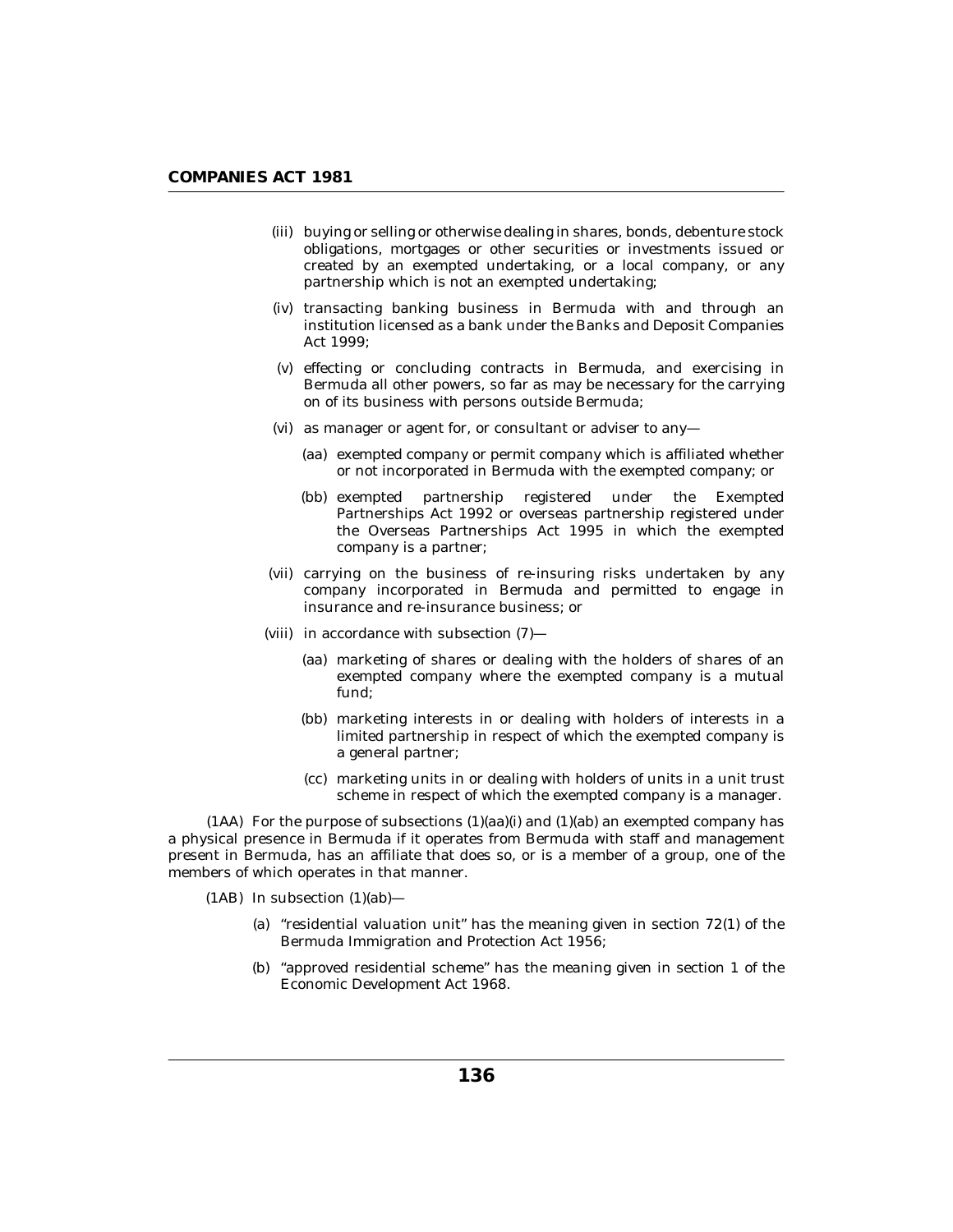$(1A)$  Nothing in subsection  $(1)(e)$  shall prohibit an exempted company from effecting or concluding contracts or arrangements with persons in Bermuda for the supply of goods and services to the company necessary for the purpose of enabling the company to carry on its business with persons outside Bermuda.

 $(1B)$  Nothing in subsection  $(1)(e)$  shall prohibit an exempted company from offering goods or services electronically from a place of business in Bermuda or through an internet or other electronic service provider located in Bermuda.

(2) Notwithstanding anything in any Act under authority of which an exempted company is incorporated such a company shall not engage or carry on the business of conveying or arranging for the conveyance of passengers, goods or mails by ships whether such conveyance is within the waters of Bermuda except—

- where the ship is owned, operated or chartered by or on behalf of an (i) exempted company;
- where the conveyance is of a passenger employed by the exempted (ii) company or of goods which are or are to become the property of the exempted company; or
- (iii) when the business is negotiated by a local company.

(3) Notwithstanding anything in this Act an exempted company on 1 July 1983 having in its memorandum among its objects an object empowering the company to reinsure all or any risks undertaken by the company shall be deemed in addition to have and always to have had the power to accept insurance and reinsurance of any risks of another exempted company similarly empowered.

(4) Notwithstanding anything in this Act, any object in the memorandum of an exempted company empowering the company to engage in retail trade in Bermuda, including retail trade with another exempted company or an exempted undertaking or any other person, shall be void to the extent that it purports so to empower that exempted company.

(5) If an exempted company does anything in contravention of subsection (1), then the land, merchandise, stocks, shares bonds, debentures, securities, property or other interests so acquired or disposed of, taken or held, shall be liable to escheat under the Escheats Act 1871 or under any other Act relating to escheat.

(6) In any proceedings for escheat under subsection (5), the question whether any land, merchandise, stocks, shares bonds, debentures, securities, property or other interests have been taken, acquired, disposed of or held in contravention of subsection (1) shall be decided as a question of fact.

 $(7)$  For the purposes of subsection  $(1)(e)(viii)$ , an exempted company shall be deemed to be marketing, or dealing with holders of shares, interests or units if it undertakes any of the following activities in Bermuda, that it to say,—

> (i) the offering of such shares, interests or units for subscription or purchase by way of a prospectus or otherwise;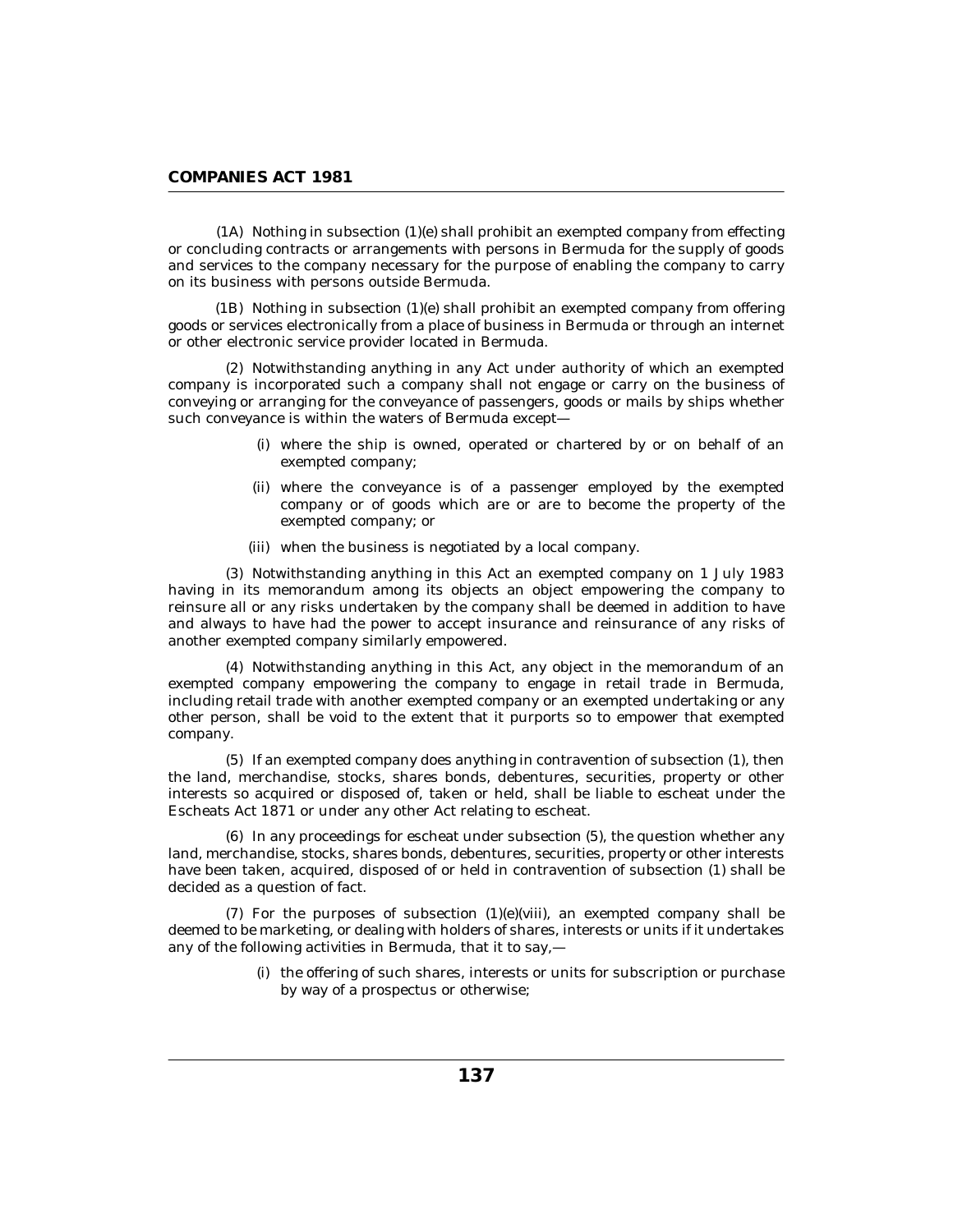- (ii) the acceptance of subscriptions for, or of offers to purchase, or of applications to redeem, such shares, interests or units;
- (iii) the distribution of shareholder, limited partnership or unitholder information to holders of such shares, interests or units;
- (iv) the making known, by way of advertisement or otherwise, that it may be contacted at a particular address in Bermuda for the purpose of communicating with the holders of such shares, interests or units or the distribution and collection of shareholder, limited partnership or unitholder information;
- (v) any other dealing with the holders of such shares, interests or units with respect to any such shares, interests or units held by them.

*[Section 129 amended by 1992:51 effective 1 July 1992; by 1994:22 effective 13 July 1994; by 1996:21 effective 24 July 1996; by 1997:21 effective 2 September 1997; by 1998:8 effective 23 March 1998; by 1998:35 effective 5 October 1998; subsection (1B) inserted by 1999:26 s.33 & Sch effective 4 October 1999; subsection (1)(e)(iv) amended by BR 81/1999 effective 1 January 2000; subsection (1) amended, and (1)(e)(vi) substituted by 2003:1 s.13 effective 14 February 2003 subject to saving in 2003:1 s.20(2); subsection (1) amended by 2006:40 s.32 effective 29 December 2006; subsection (1) paragraph (aa) inserted and subsection (1AA) inserted by 2010 : 39 s. 3 effective 3 September 2010; subsection (1)(aa) amended by 2017 : 7 s. 4 effective 20 February 2017; subsection (1)(aa)(ii) amended by 2017 : 36 s. 14 & sch. 3 effective 10 November 2017; Section 129 subsections (1)(ab) and (1AB) inserted, and subsection (1AA) amended by 2019 : 38 s. 6 effective 1 November 2019]*

**Circumstances in which exempted company may carry on business in Bermuda**

Except as provided in subsection (4), no exempted company shall carry on business in Bermuda unless the Minister, on application made by the company in such form as the Minister may determine, grants a licence to the company empowering it so to do or to carry on in Bermuda a business or an activity prohibited by section  $129(1)$  or (2):  $129A$ 

Provided that such a licence shall not authorize an exempted company to engage in retail trade in Bermuda with any other person.

(1A) The company shall not less than seven days prior to an application for a licence under subsection (1) advertise its intention to apply for a licence under this section in an appointed newspaper.

A licence issued under subsection (1) shall be for such duration and may be (2) subject to such terms and conditions as the Minister may see fit to specify therein.

(3) Section 114B(3), (4) and (5) and section 114C shall apply *mutatis mutandis* to an exempted company licensed under this section.

- (4) An exempted company shall not require a licence to carry on in Bermuda—
	- (a) a business or activity specified as an exception in section  $129(1)(a)$  to (e) (inclusive); or
	- (aa) business as an insurance manager or broker as defined in the Insurance Act 1978 if the company is registered under that Act to do so; or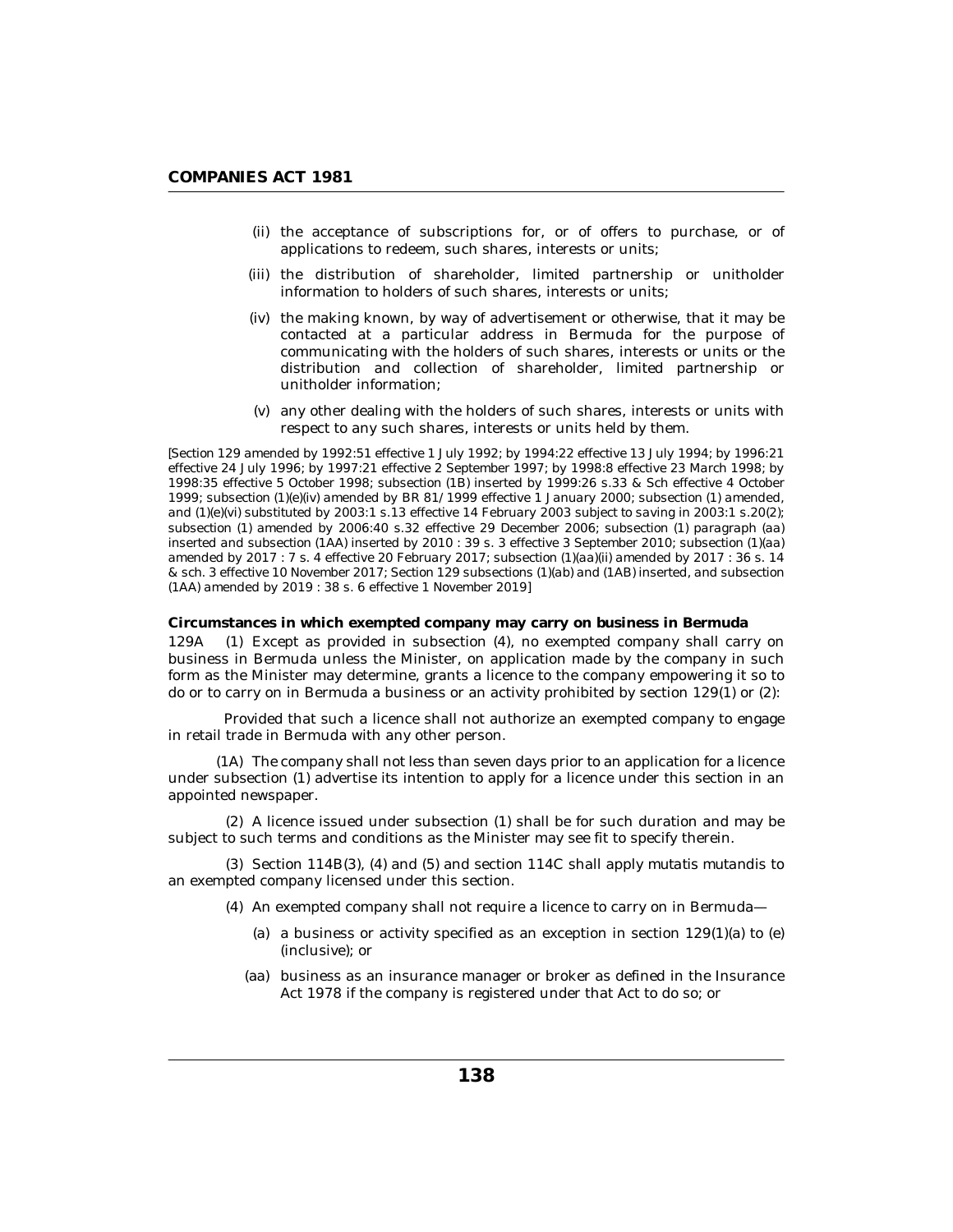- (b) trust business as defined in the Trusts (Regulation of Trust Business) Act 2001 if—
	- (i) the exempted company holds an unlimited trust licence issued under the Trusts (Regulation of Trust Business) Act 2001; and
	- (ii) the settlor of the trust which is managed or administered in Bermuda by the exempted company is not ordinarily resident in Bermuda at the date of creation of the settlement.

(4A) The Minister shall lodge with the Registrar a copy of every licence granted under this section and the licence shall be available for inspection by members of the public at the office of the Registrar during normal business hours and by electronic means at times determined by the Registrar.

An exempted company which contravenes the provisions of subsection (1) shall (5) be guilty of an offence and liable on summary conviction to a fine not exceeding \$500 for each day the offence continues or on conviction on indictment to a fine not exceeding \$1,500 for each day the offence continues.

*[Section 129A amended by 1992:51 effective 1 July 1992; by 1993:37 effective 13 July 1993; by 1998:35 effective 5 October 1998; subsection (4)(b) substituted by 2001:22 Sch 2 para 6(2) effective 25 January 2002; subsection (4)(aa) inserted by 2003:1 s.14 effective 14 February 2003; subsection (4A) amended by 2006:40 s.33 effective 29 December 2006]*

**Requirements for officers or representatives in Bermuda**

Every exempted company shall have— 130

- (a) a minimum of one director, other than an alternate director, who is ordinarily resident in Bermuda; or
- (b) a secretary that is
	- an individual who is ordinarily resident in Bermuda; or (i)
	- a company which is ordinarily resident in Bermuda; or (ii)
- a resident representative that is— (c)
	- an individual who is ordinarily resident in Bermuda; or (i)
	- a company which is ordinarily resident in Bermuda. (ii)
- *[Repealed by 2009:38 s.4 effective 19 July 2009]* (2)
- *[Repealed by 2009:38 s.4 effective 19 July 2009]* (3)
- *[Repealed by 2009:38 s.4 effective 19 July 2009]* (4)
- A resident representative shall: (5)
	- be entitled to attend, to be heard at, and to receive minutes of all (a) proceedings of, all meetings of the directors and members of the company or of any committee of such directors;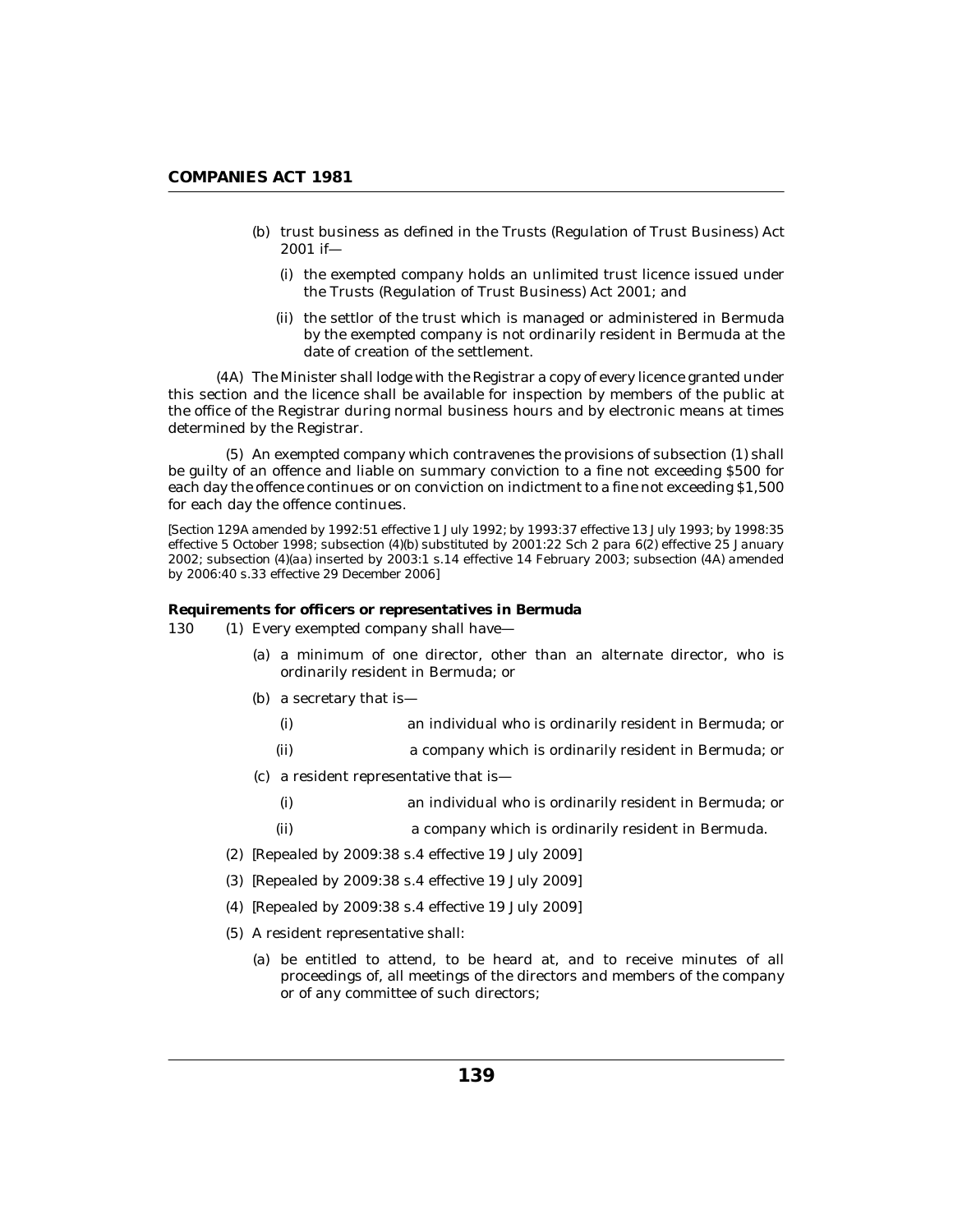- (b) upon giving notice to the company of an address for the purposes of receipt of notices, be entitled to receive notice of any meeting of the directors or members, or any committee of such directors; but accidental omission to give such notice shall not invalidate any action taken at any such meetings;
- act as agent for the service of process in Bermuda; (c)
- (d) be entitled to file all documents and make all applications required or permitted by this Act.

(6) It shall be the duty of the resident representative in any circumstances where the resident representative becomes aware that—

- (a) the company has committed a breach of any provision of this Act or any regulation made hereunder which will have a material effect on the affairs of the company; or
- (b) any issue or transfer of shares of the company has been effected in contravention of any other statute regulating the issue or transfer of shares,

to make a written report to the Registrar within thirty days of becoming so aware and the report shall contain all relevant particulars unless before such report is made the company has remedied such breach or contravention.

Where an exempted company has a resident representative, the resident (7) representative shall—

- *[repealed by 2009:38 s.4 effective 19 July 2009]* (a)
- *[deleted by 2000:29 s.4 effective 19 July 2009]* (b)
- maintain at his or its office in Bermuda originals or copies of minutes of all (c) proceedings of meetings of directors and members of the company, all financial statements required to be prepared by the company under this Act together with the auditor's report thereon, and all records of account required by section 83 to be kept in Bermuda.
- *[Repealed by 2009:38 s.4 effective 19 July 2009]* (8)

For the purposes of section 92A only, "officer" shall include a resident (9) representative.

 $(10)$  The duty of the resident representative under subsection  $(6)$  shall be owed to the Registrar and no resident representative shall be liable to the company or any other person for any report made by the resident representative pursuant to subsection (6) or any failure or purported failure to make any report under that subsection.

 $(11)$  The Minister may make regulations providing for the qualifications of a secretary for the purposes of this section; and any such regulations shall be subject to the affirmative resolution procedure.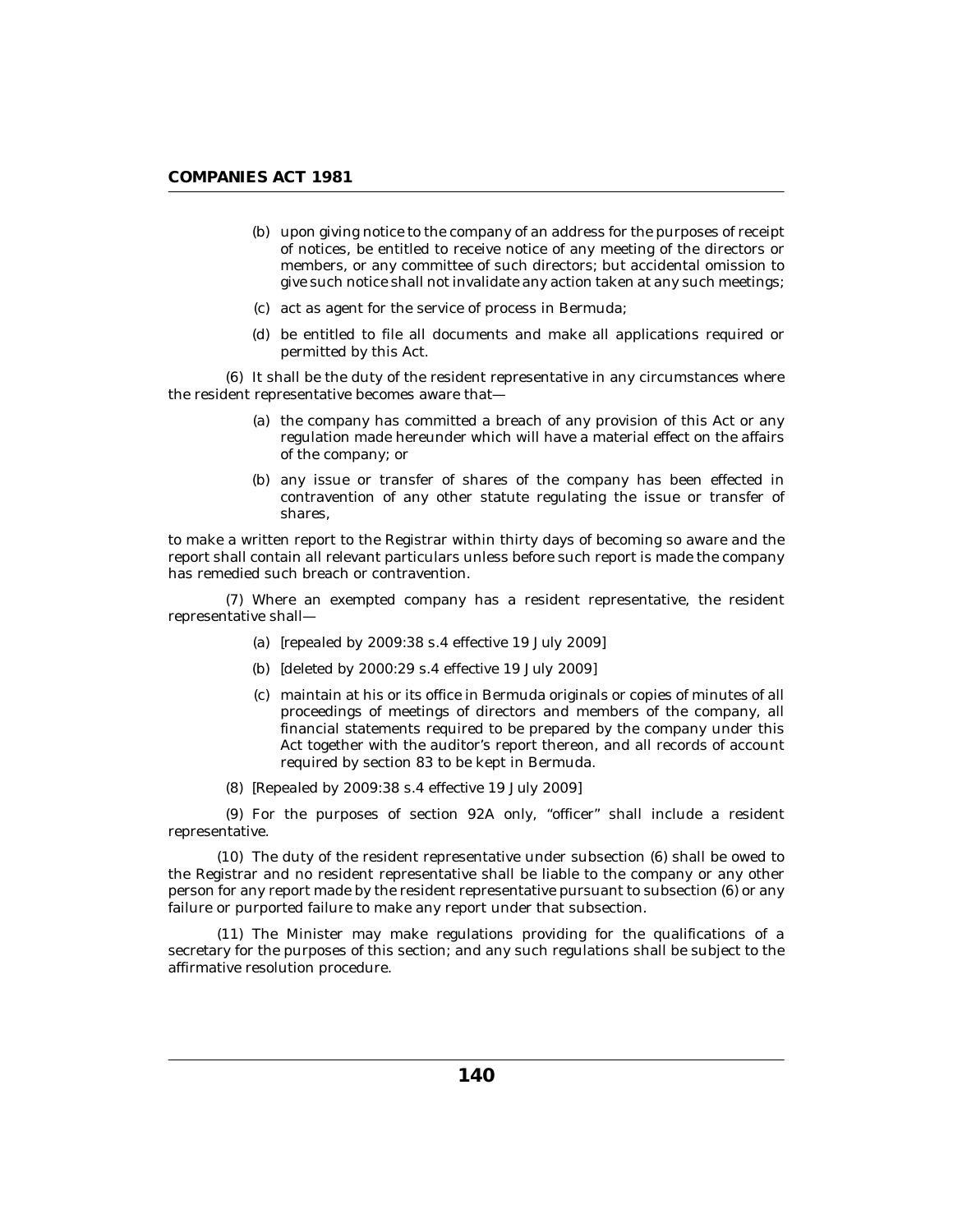Wilful failure by the resident representative to comply with any of the provisions (12) of this section shall be an offence and shall render the resident representative or the company liable on conviction to a fine not exceeding five thousand dollars

*[Section 130 substituted by 1996:21 effective 24 July 1996; subsection (5)(d) added, and (7)(b) deleted, by 2000:29 s.18 effective 11 August 2000; amended by 2009:38 s.4 effective 19 July 2009]*

## **Annual fees**

Subject to subsections (2A) and (2B), every exempted company shall at the time of filing its memorandum with the Registrar and thereafter during the month of January each year— 131

- (a) send to the Registrar a declaration in writing signed on behalf of the company
	- stating what is or is intended to be the principal business of the (i) company and, in the case of a company whose business is to include the management of any unit trust scheme, stating the number of unit trust schemes intended to be managed by the company; and
	- (ia) stating
		- whether or not the company is carrying on a relevant activity; (A)
		- (B) the type of relevant activity carried on by the company; and
		- (C) the date of the company's financial year end; and
	- (ii) further stating—
		- (aa) where the company is one limited by shares, or other company having a share capital—
			- 1 the amount of the company's authorized share capital; and
			- 2 the amount of the company's share premium account; and
			- 3 the amount of the company's assessable capital, that is to say, the total of the amounts at 1 and 2 above or, in the case of a mutual fund as defined in section 156A, the amount at 1 above; and
			- 4 the amount of the company's assessable capital expressed in Bermuda area currency, where the amount of the company's assessable capital is not already so expressed; and
			- 5 the exchange rate used to convert into Bermuda area currency the company's assessable capital, where that capital is denominated in a currency other than Bermuda area currency; and
			- 6 the appropriate fee payable in respect of the company according to Part II of the Fifth Schedule; and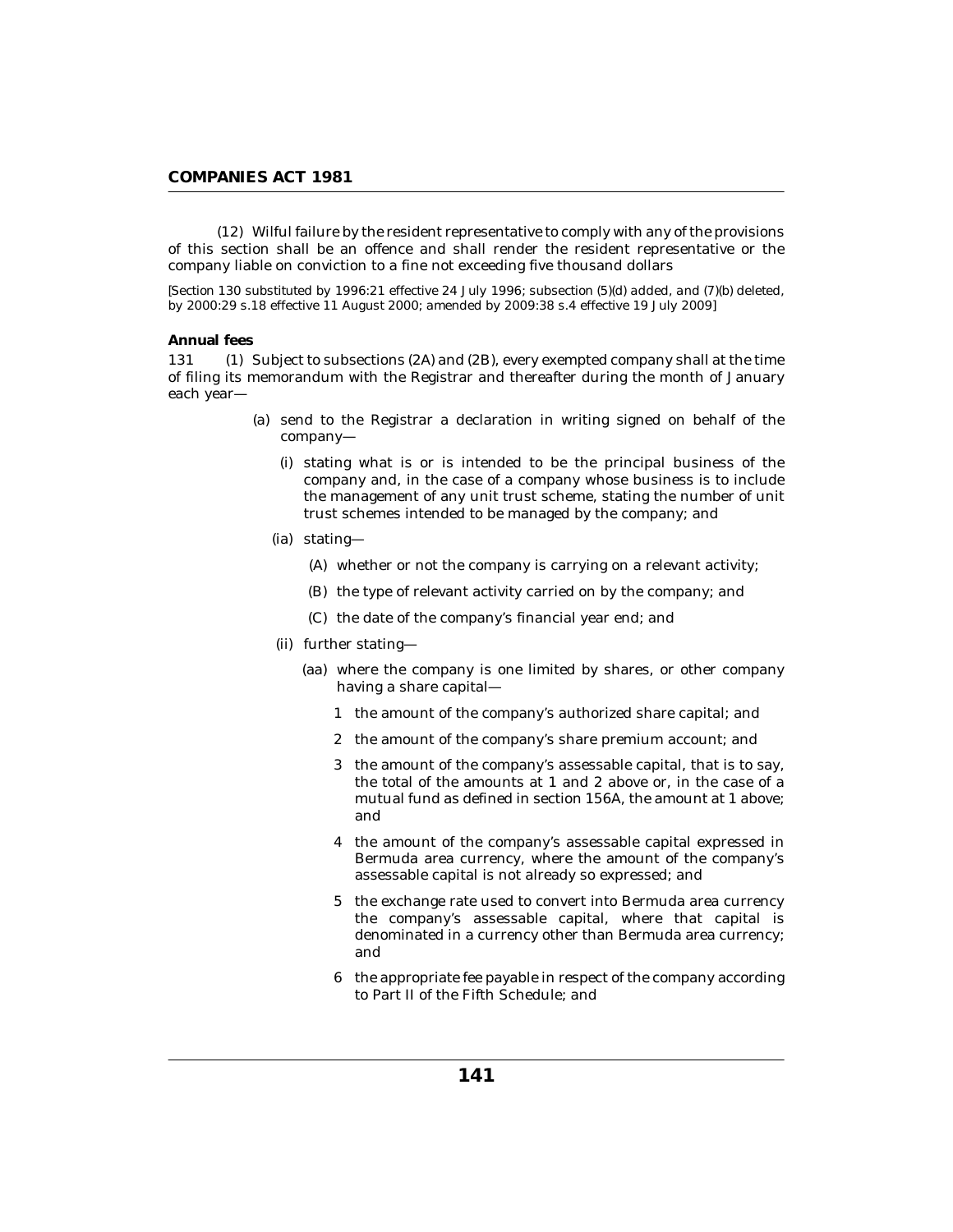(bb) where the company is a mutual company-

- 1 the amount of the company's assessable capital, that is to say, the amount of the company's reserve fund; and
- 2 the amount of the company's assessable capital expressed in Bermuda area currency, where that amount is not already so expressed; and
- 3 the exchange rate used to convert into Bermuda area currency the company's assessable capital, where that capital is denominated in a currency other than Bermuda area currency; and
- 4 the appropriate fee payable in respect of the company according to Part II of the Fifth Schedule.

For the purposes of this paragraph—

- (iii) the information called for thereby shall-
	- (aa) where it is to be given upon the incorporation of the company, be given as at the date of the filing of the company's memorandum;
	- (bb) where it is to be given in January in any year in relation to a company which was incorporated after 31st August of the next preceding year, be given as at the date of the filing of the company's memorandum;
	- (cc) in any other case, be given as at 31st August of the year next preceding the year in which the information is given, except that the date to be taken for converting a company's assessable capital into Bermuda area currency shall—
		- A in the case of a company limited by shares, or other company having a share capital, be the latest of the following dates, that is to say, the date of the filing of the company's memorandum and the date on which the company's authorized share capital was last lawfully altered; and
		- B in the case of a mutual company, be the later of the following dates, that is to say, the date of the filing of the company's memorandum and the date on which the company's reserve fund was last lawfully altered;
- (iv) the exchange rate for converting into Bermuda area currency on any day a currency that is not Bermuda area currency shall be the middle market rate for that currency on that day as determined, in accordance with the provisions of section 15(4) of the Stamp Duties Act 1976 *mutatis mutandis,* by the Registrar, whose determination shall in any case be final and conclusive;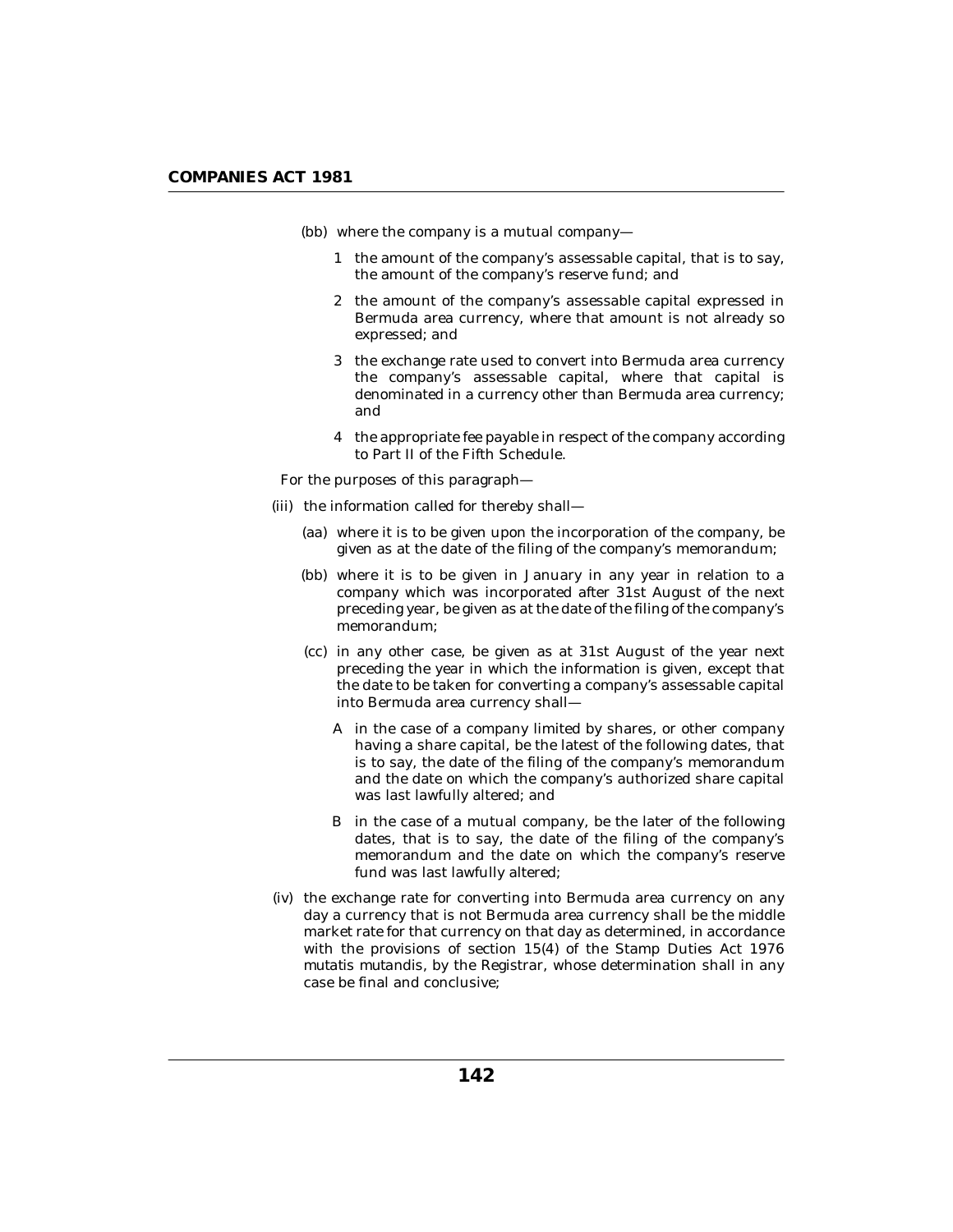- (v) currency of the United States of America shall be converted into Bermuda area currency at par;
- (vi) where a calculation produces a fraction of a dollar, the result shall be rounded up to the next whole dollar; and
- (vii) "authorized capital", in relation to a company, means the amount stated in the company's memorandum as the company's authorized capital, as lawfully altered from time to time; and
- (b) pay the appropriate fee as shown in Part II of the Fifth Schedule:

Provided that, where the memorandum is filed after the 31st August in any year, the fee payable in respect of that year shall be half of that fee.

 $(2)$  If a company fails to comply with subsection  $(1)$ , the company and every officer of the company shall be liable to a default fine.

 $(2A)$  A company liable to pay the fees provided for in paragraph  $1(A)(b)$  of Part II of the Fifth Schedule must pay those fees in addition to any other fee that the company is liable to pay under subsection (1).

(2B) A company liable to pay a fee pursuant to paragraph  $1(A)(c)$  of Part II of the Fifth Schedule is not liable to pay any other fee prescribed by subsection (1).

 $(3)$  It shall be lawful for the Registrar, in any case where a company has failed to comply with subsection (1) and he is satisfied that such non-compliance is not the result of wilful neglect or default, to accept late compliance and payment of the sum due together with a penalty of three hundred dollars and in such case subsection (2) shall not apply.

(4) In addition to any penalty it may incur if a company fails to pay the appropriate fee within three months of it becoming due it shall cease to carry on business until the fee and any penalty it may have incurred have been paid.

(5) Any company that carries on business in contravention of subsection (4) shall be liable to a fine of one hundred dollars in respect of each day that it carries on business in contravention of that subsection.

If any question arises as to the appropriate fee payable by an exempted (6) company the decision of the Minister as to what fee is payable shall be final,

The Minister may from time to time by order vary all or any of the fees shown (7) in Part II of the Fifth Schedule. Any such order shall be subject to affirmative resolution procedure.

*[Section 131 amended by 1990:57 effective 1 September 1990; by 1994:22 effective 13 July 1994; by 1998:14 effective 1 April 1998; by 1998:35 effective 5 October 1998; subsection (1)(a)(ii)(aa)3 amended by 2000:29 s.19 effective 11 August 2000; subsection (1) amended by 2004:36 s.6 effective 17 December 2004; Section 131 subsection (1)(a)(ia) inserted by 2019 : 50 s. 5 effective 24 December 2019; Section 131 subsection (1)(a)(ia) repealed and substituted by 2020 : 52 s. 2 effective 5 February 2021]*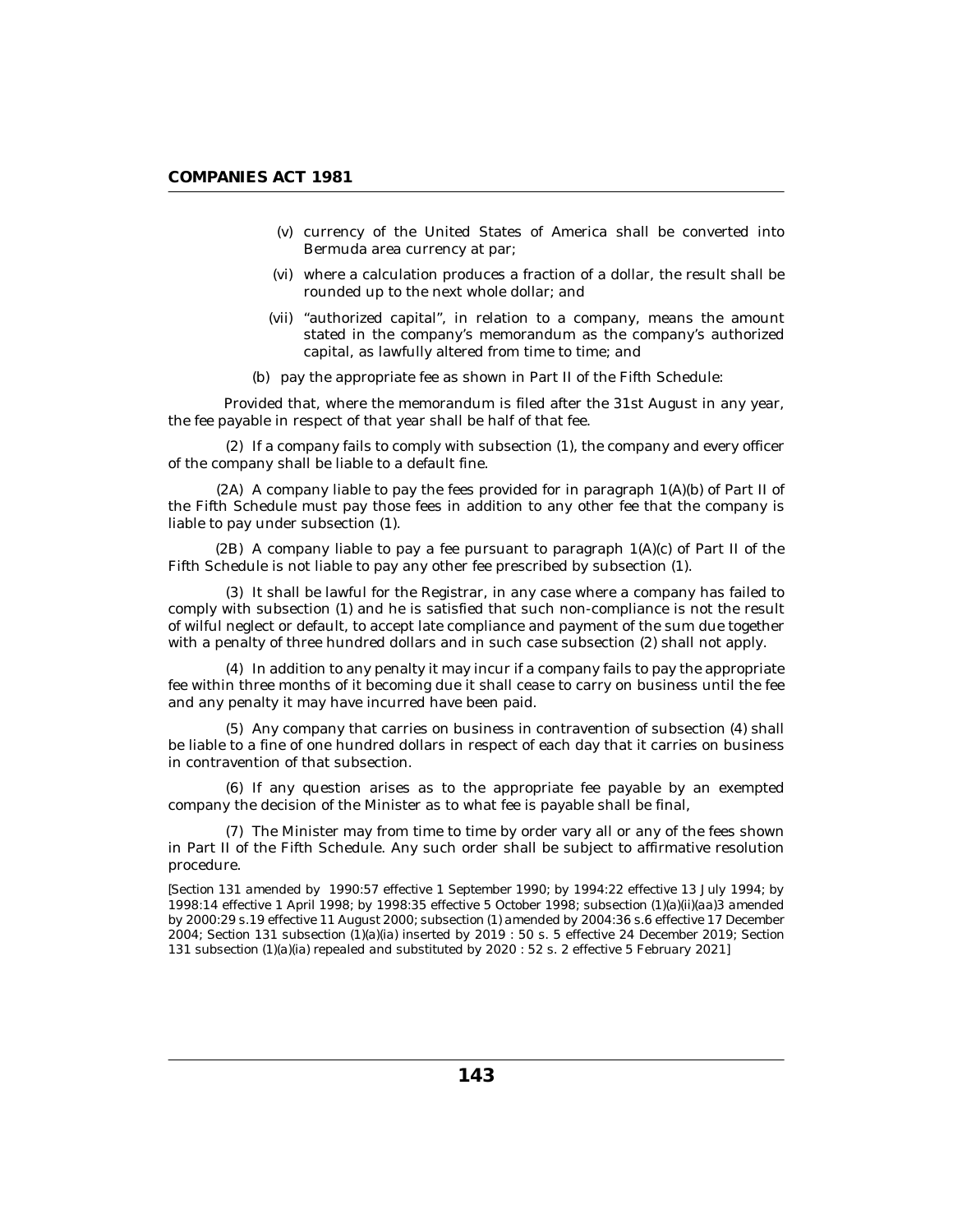**Investigation of affairs of exempted company**

The Minister may at any time appoint one or more inspectors to investigate the affairs of an exempted company and to report on them in such manner as he may direct. 132

All expenses of and incidental to the investigation shall be defrayed by the (2) exempted company unless the Minister otherwise directs.

Every officer, agent or employee of the company shall produce to the inspector (3) such books or documents as the inspector may require for the purpose of his investigation.

(4) Any officer, agent or employee of the exempted company who, in the course of an investigation of the affairs of the company—

- (a) refuses to produce any book or document required by the inspector to be produced; or
- (b) refuses to answer any question relating to the affairs of the company,

shall be liable to a fine of one hundred dollars.

The inspector may take evidence upon oath in investigating the affairs of the (5) exempted company, and for that purpose may administer an oath or affirmation.

Any investigation under this section shall be held in private unless the (6) company requests that it be held in public.

(7) The inspector may from time to time report to the Minister and shall on the completion of his investigation report to him and shall send copies of such reports to the company. No other person shall be informed of the nature or contents of the report save at the request of the company or on the direction of the Minister.

(8) If the Minister considers, after examining any such report that the company or any or its officers, agents or employees—

- (a) have knowingly and wilfully done anything in contravention of this Act or of any licence, permit or permission granted under this Act, he may direct the Registrar to petition the Court for the winding-up of the company;
- (b) are carrying on its affairs in a manner detrimental to the interests of the members of the company of the creditors of the company he may require the company to take such measures as he may consider necessary in relation to its affairs.

A copy of any petition referred to in subsection (8) shall be served on the (9) company at least seven clear days before the day set by the Court for the hearing of the petition.

(10) If the Court, on the hearing of any such petition, is satisfied that the company or any of its officers, agents or employees have done anything in contravention of the provisions of this Act or of any licence, permit or permission granted under the Act, the Court may—

(a) make an order for the winding up of the company; or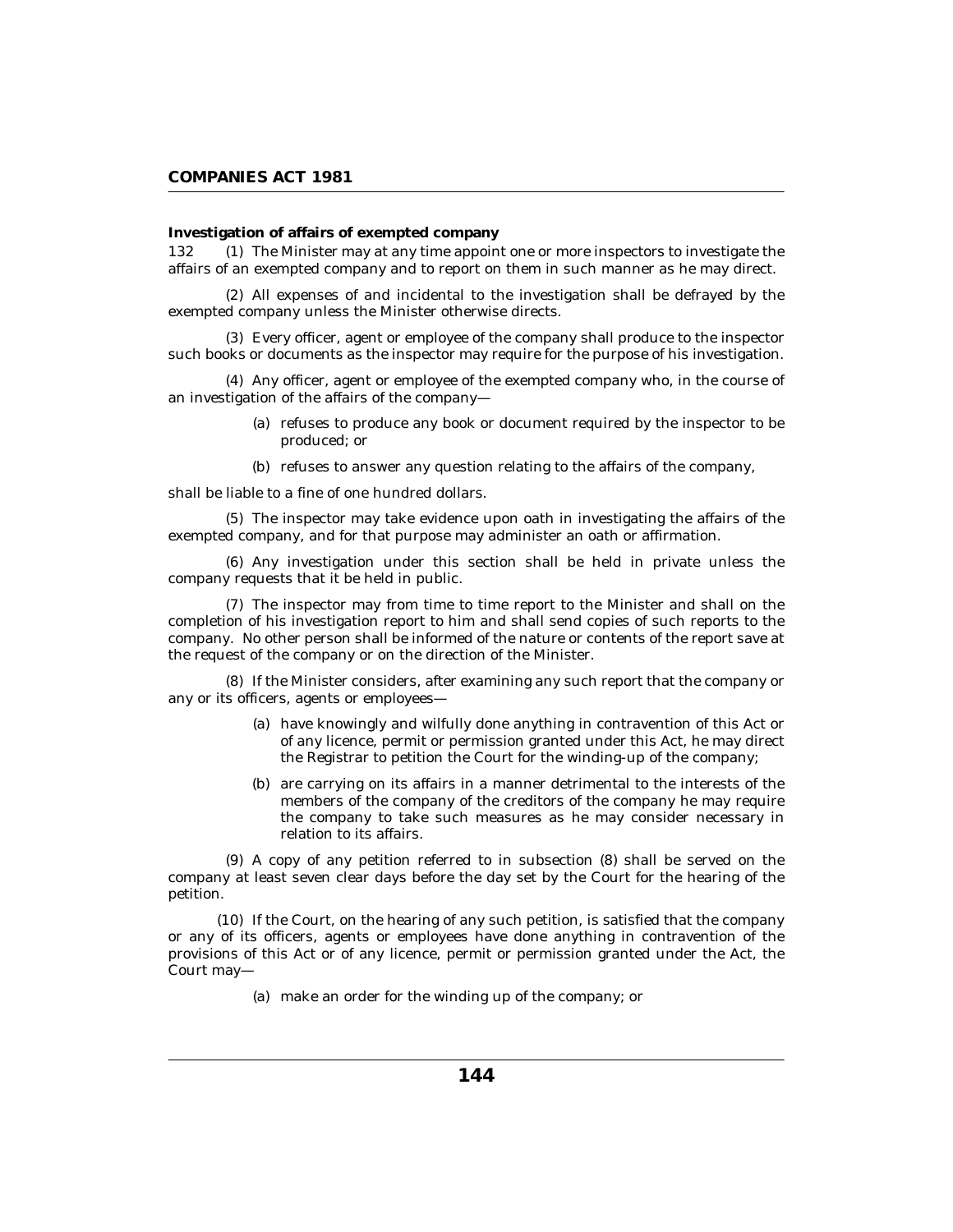- (b) impose a fine of two thousand dollars on the company; or
- (c) impose a like fine on any officer, agent or employee of the company who has knowingly and wilfully authorized or permitted any such contravention.

Where the Court makes an order for the winding up of a company under (11) subsection (10) the company shall be wound up in the same manner and with the same procedure as if the circumstances leading to the order were circumstances referred to in section 161.

 $(12)$  Any proceedings in connection with the holding of an investigation by the inspector in pursuance of the provisions of this section shall, for the purposes of those provisions of the Criminal Code relating to perjury, be deemed to be judicial proceedings.

Whenever the Minister appoints an inspector or inspectors by virtue of (13) subsection (1) the Registrar may make an application to the Court under section 112 for an order that the assets books and papers of the company be preserved and not moved, modified, destroyed or deleted and this section shall apply to such application *mutatis mutandis*.

*[Section 132 subsection (13) amended by 2006:40 s.34 effective 29 December 2006]*

**Denomination of capital of exempted companies**

Notwithstanding the provisions of the Bermuda Monetary Authority Act 1968 [*title 16 item 11*], the share capital of an exempted company and its share certificates may be denominated in such currency as the company thinks expedient. 132A

*[Section 132A amended by 1992:51 effective 1 July 1992]*

**Section 124 applies to an exempted company**

132B Section 124 applies *mutatis mutandis* to an exempted company.

*[Section 132B inserted by 1992:51 effective 1 July 1992]*

# **PART XA**

### **CONTINUANCE AND DISCONTINUATION OF COMPANIES**

**Continuance in Bermuda**

A body incorporated outside Bermuda (hereafter in this Part referred to as a "foreign corporation") may, subject to section 4A, be continued in Bermuda as an exempted company to which the provisions of this Act and any other relevant laws of Bermuda shall apply.  $132C$ 

- A foreign corporation seeking to be continued in Bermuda shall— (2)
	- (a) obtain all necessary authorizations, if any, required under the laws of the jurisdiction in which it was incorporated or is presently registered in order to enable it to continue as an exempted company registered in Bermuda;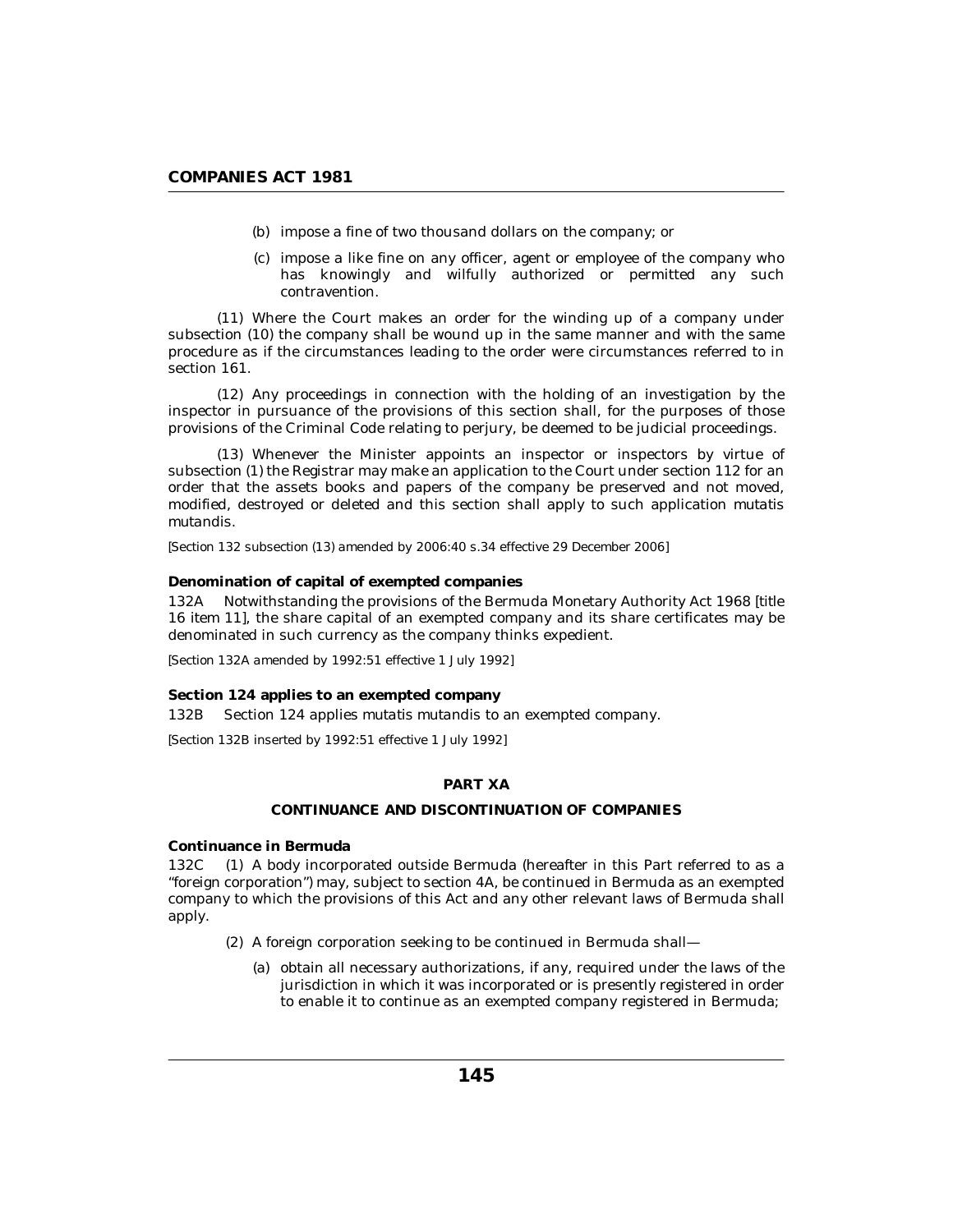- (b) provide a memorandum of continuance in such form as the Minister may determine;
- (c) provide financial statements of the foreign corporation prepared for a period ending within twelve months of the proposed date of continuance.

(3) A foreign corporation shall deliver to the Registrar the memorandum of continuance for registration.

(3A) A foreign corporation shall within one month after the date of registration of the memorandum of continuance under this section pay the appropriate fee payable in respect of the corporation as an exempted company according to Part 11 of the Fifth Schedule, but where the registration is effected after 31 August in any year, the fee payable in respect of that year shall be half the appropriate fee.

If the Registrar is satisfied that the foreign corporation will be in compliance (4) with this Act, he shall register the memorandum of continuance whereupon it will become effective and—

- (a) the Registrar shall issue a certificate of deposit of the memorandum of continuance in such form as the Minister may determine;
- (b) the foreign corporation will become a company to which this Act and any other laws of Bermuda apply as if it had been incorporated in Bermuda on the date of the registration;
- (c) the memorandum of continuance shall be deemed to be the memorandum of association of the foreign corporation in lieu of its original, re-stated or amended memorandum of association, articles of incorporation or other constituting documents;
- (d) the Registrar shall issue a certificate of continuance in such form as the Minister may determine;
- (e) the foreign corporation shall forward a copy of the certificate of continuance to the competent authority in the country or jurisdiction from which it has been continued.

(5) Notwithstanding the provisions of Part XI and the provisions of the Insurance Act 1978 , with effect from the date of continuance—

- (a) any permit issued under section 134 shall cease to apply to the continued company; and
- (b) any current registration of the continued company under section 4 of the Insurance Act 1978 shall continue with suitable endorsement by the Registrar as to the date of continuance.
- *[Deleted by 1998:35]* (6)
- *[Deleted by 1998:35]* (7)
- *[Deleted by 1998:35]* (8)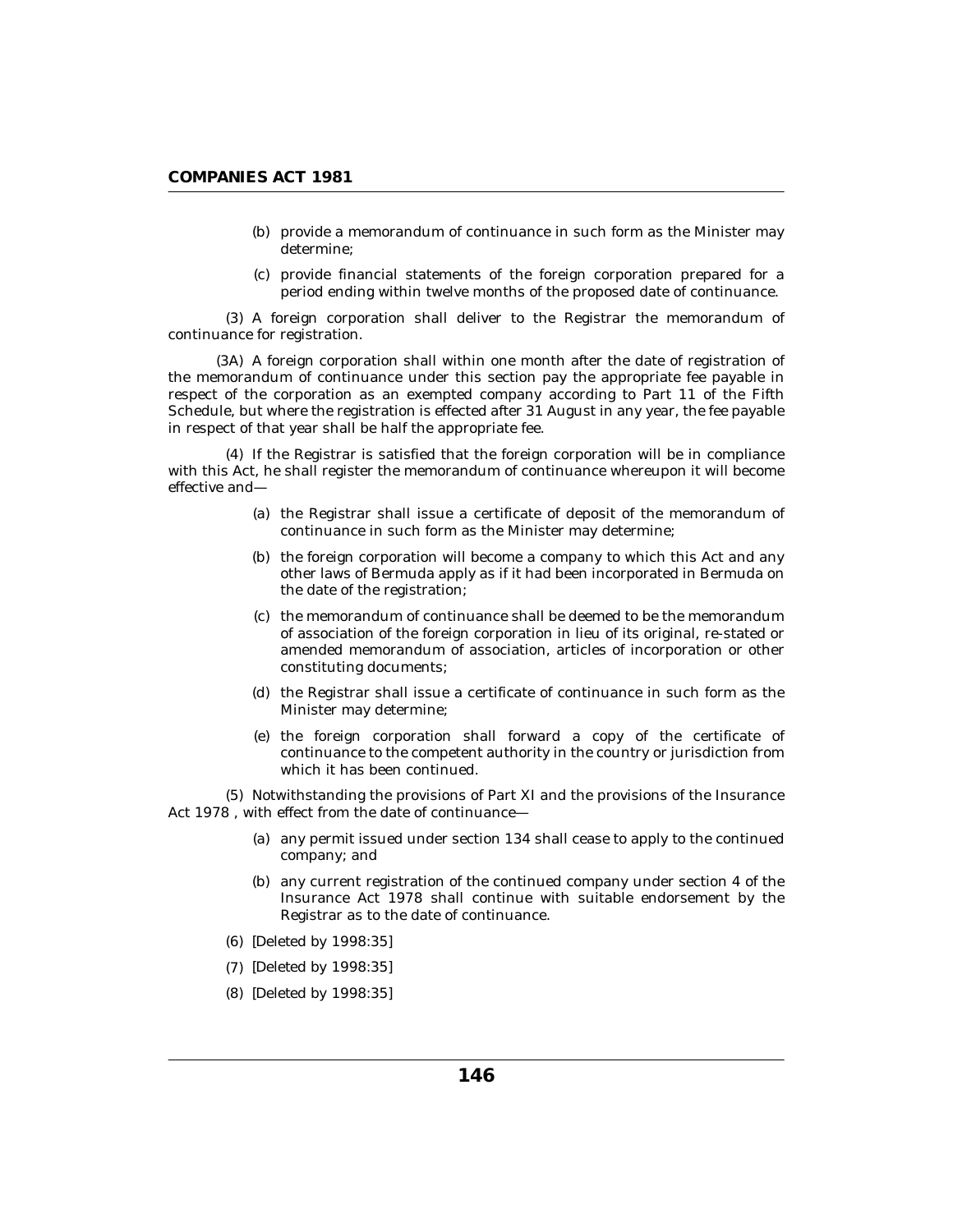- *[Deleted by 1998:35]* (9)
- *[Deleted by 1998:35]* (10)
- *[Deleted by 1998:35]* (11)
- *[Deleted by 1998:35]* (12)

*[Section 132C inserted by 1992:51 effective 1 July 1992; amended by 1993:37 effective 13 July 1993; and by 1998:35 effective 5 October 1998]*

**Provisions of Act applying to memorandum of continuance and certificate of continuance**

The provisions of this Act respecting a memorandum of association shall, mutatis mutandis, apply to a memorandum of continuance. 132D

The provisions of this Act respecting a certificate of incorporation shall, mutatis (2) mutandis, apply to a certificate of continuance.

The memorandum of continuance and a copy of the certificate of continuance (3) shall be documents open to public inspection.

*[Section 132D inserted by 1992:51 effective 1 July 1992]*

**Consequences of continuance of foreign corporation**

 $(1)$  Upon continuance of a foreign corporation as a company under this Act— 132E

- (a) the property of the foreign corporation continues to be the property of the company;
- (b) the company continues to be liable for the obligations of the foreign corporation;
- (c) any existing cause of action, claim or liability to prosecution in respect of the foreign corporation is unaffected;
- any civil, criminal or administrative action or proceeding pending by or (d) against the foreign corporation may be continued by or against the company; and
- any conviction against, or any ruling, order or judgment in favour of or (e) against the foreign corporation may be enforced by or against the company.

(2) The registration of the continuance of a foreign corporation under this Part shall not be deemed to—

- (a) create a new legal entity; or
- (b) prejudice or affect the continuity of the body corporate which was formerly a foreign corporation, now a company continued in Bermuda under this Part.

The courts shall apply the laws of evidence and the rules of procedure with the (3) intent that no claimant against the continued company shall be prejudiced in pursuing in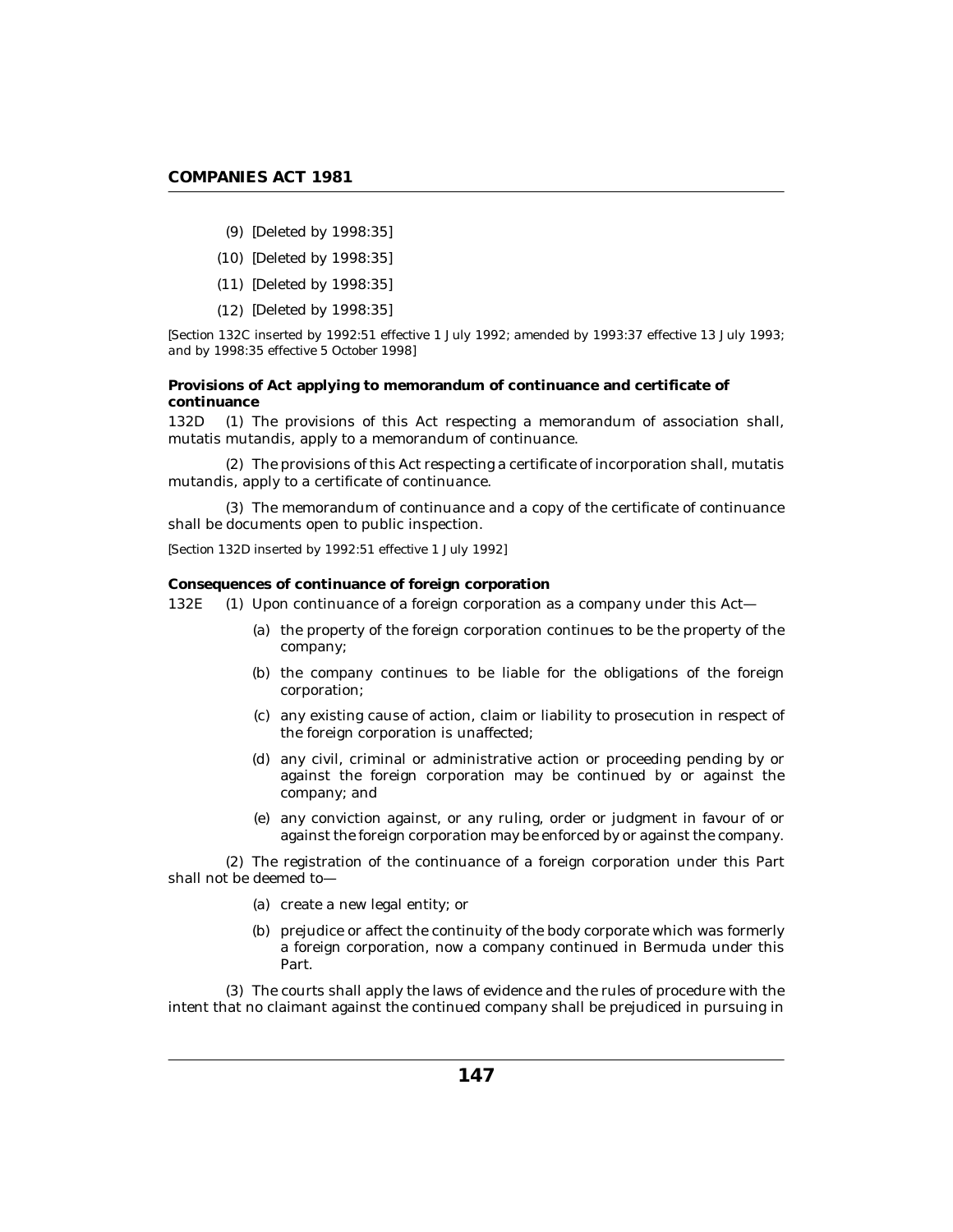or under the laws of Bermuda a bona fide claim that existed prior to the date of continuance and which could have been pursued under the laws then governing such foreign corporation.

*[Section 132E inserted by 1992:51 effective 1 July 1992]*

**Continued company to adopt bye-laws**

The continued company shall, as soon as practicable from the date of continuation in Bermuda, ensure that it has adopted bye-laws which conform to the requirements of this Act and any other law of Bermuda. 132F

*[Section 132F inserted by 1992:51 effective 1 July 1992]*

**Exempted company may discontinue out of Bermuda**

An exempted company may be discontinued under this Act and be continued in a jurisdiction outside Bermuda as if it had been incorporated under the laws of that other jurisdiction.  $132G$ 

(2) An exempted company shall not be discontinued pursuant to subsection (1) unless—

- (a) (i) a resolution of the members or each class of members is passed in general meeting approving the discontinuance, provided that at any such meeting each share of the company shall carry the right to vote in respect of such discontinuance whether or not it otherwise carries the right to vote; or
	- (ii) the discontinuance is approved in such manner as may be authorised by the bye-laws of the company;
- (b) a statutory declaration has been signed by a director of the company stating that the company is solvent and can meet all of its liabilities and obligations and that the discontinuance will not adversely affect the interests or rights of bona fide creditors and members;
- an irrevocable deed poll is executed by such company and its directors (c) pursuant to which—
	- (i) such company and each of its directors may be served with legal process in Bermuda in any proceeding arising out of actions or omissions of such company prior to the discontinuance and provision is made for the appointment of a person within Bermuda as agent for such company for the service of process for a period of not less than three years from the date of discontinuance and for a signed acceptance of the appointment; or
	- (ii) such company and each of its directors may be served with legal process at a specified address in the United Kingdom, the United States of America or any appointed jurisdiction, and whereby such company and such directors submit to the non-exclusive jurisdiction of the courts of that country or jurisdiction;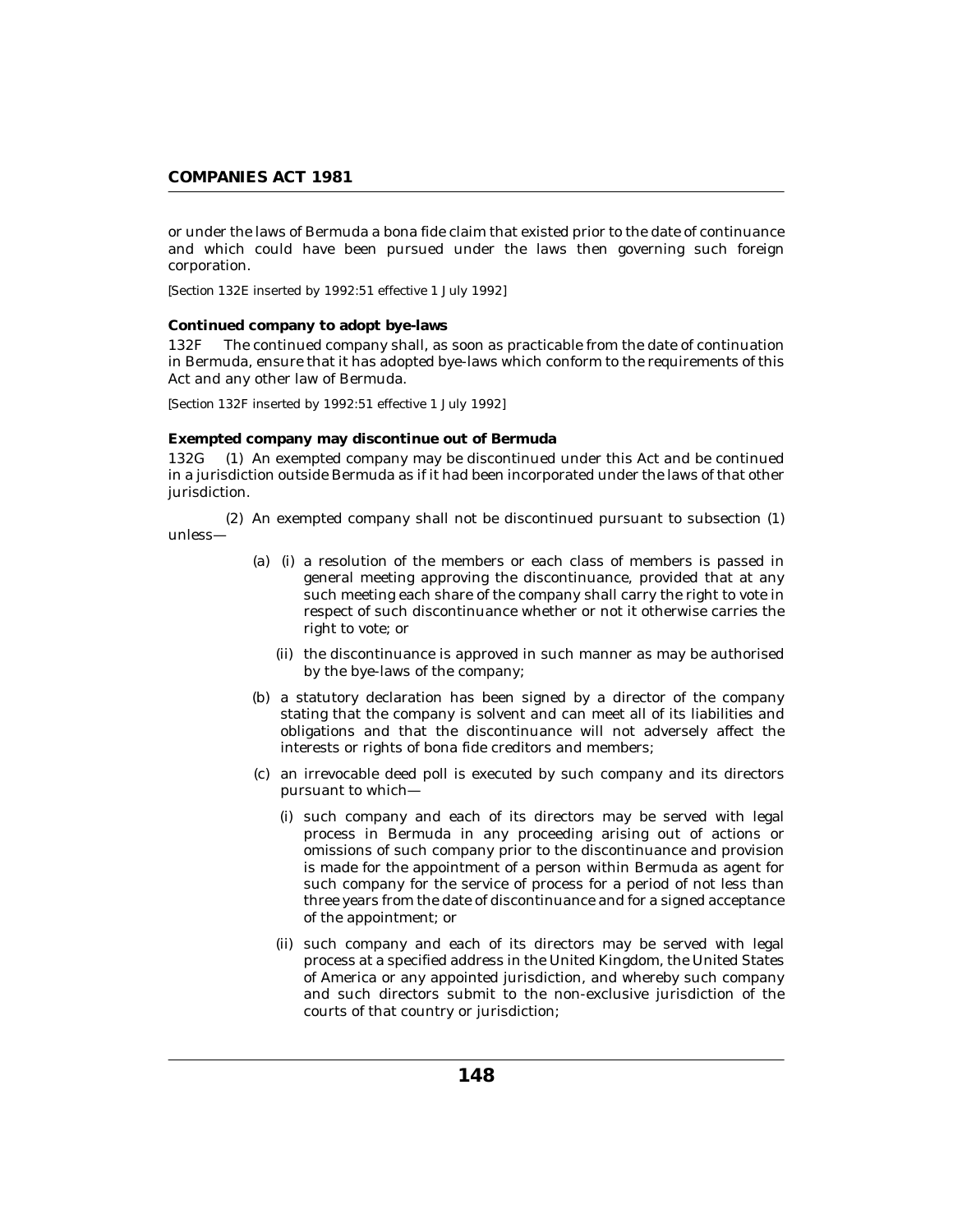- at least fourteen days prior to the discontinuance such company advertises (d) in an appointed newspaper and in a national newspaper in each jurisdiction within which it carried on a substantial part of its trade or business activities its intention to discontinue under this Act and continue in the named jurisdiction; and
- $(e)$  the jurisdiction in which such company is to be continued is  $$ 
	- an appointed jurisdiction; or (i)
	- approved by the Minister, upon application by the company for the purpose of the discontinuance of the company out of Bermuda. (ii)

*[Section 132G inserted by 1992:51 effective 1 July 1992; amended by 1993:37 effective 13 July 1993; by 1994:22 effective 13 July 1994; by 1998:35 effective 5 October 1998; subsection (2)(e) substituted by 1999:25 s.16 effective 23 July 1999; subsection (2)(b) substituted by 2011 : 43 s. 32 effective 18 December 2011]*

**Documents to be filed on discontinuance**

An exempted company shall not be discontinued pursuant to section 132G unless on or before the effective date of the discontinuance, such company files with the Registrar a notice of the discontinuance which shall contain or have attached thereto the following information: 132H (1)

- (a) the effective date of the discontinuance;
- (b) the name of the jurisdiction in which the company will continue;
- (c) the address of the registered office or the principal business address of the company in the jurisdiction in which the company will continue;
- (d) a copy of the statutory declaration required pursuant to section  $132G(2)$ (b); and
- (e) a copy of the irrevocable deed poll required pursuant to section  $132G(2)(c)$ .

Within thirty days after the date of the issue thereof a company which has been (2) discontinued pursuant to section 132G shall file with the Registrar a copy of the instrument of continuance issued to the company by the appropriate authority of the jurisdiction into which the company has been continued, or, if no such instrument of continuance is issued, such other documentary evidence of such continuance as shall be issued by such authority.

(3) On receipt of the copy of the instrument of continuance or other documentary evidence of continuance, the Registrar shall file that instrument or document and issue a certificate of discontinuance which shall be in such form as the Minister may determine and thereupon the company shall cease to be registered as a company in Bermuda.

The documents filed with the Registrar pursuant to subsections (1), (2) and (3) (4) shall be open to public inspection.

*[Section 132H inserted by 1992:51 effective 1 July 1992; amended by 1994:22 effective 13 July 1994; and by 1998:35 effective 5 October 1998]*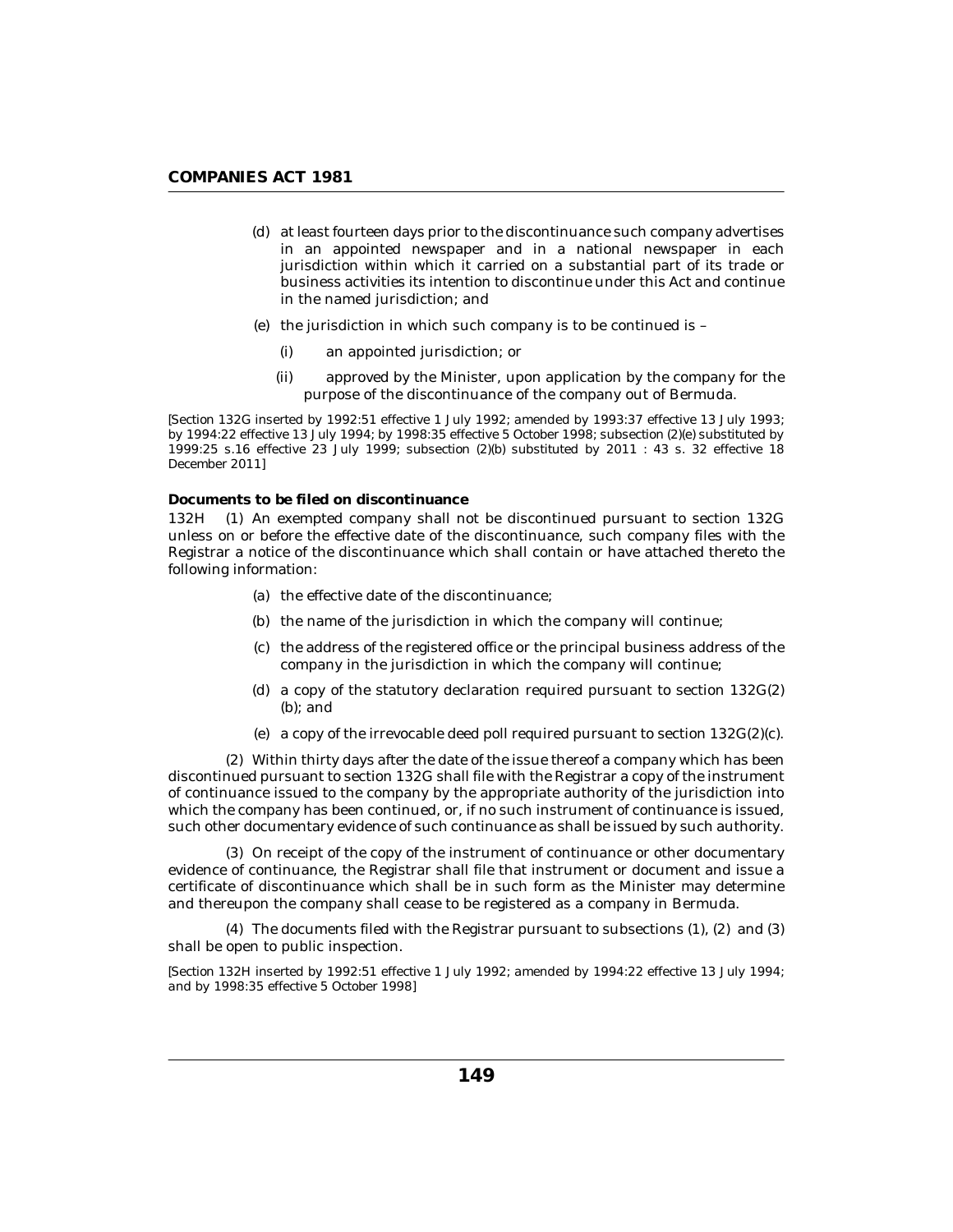### **Effect of discontinuance**

The effective date of the discontinuance of a company pursuant to section 132H shall be the date that such company's continuance in the appointed jurisdiction is effective pursuant to the laws of such other jurisdiction, and such discontinuance and continuance shall not be deemed to operate to— 132I

- (a) create a new legal entity; or
- (b) prejudice or affect the continuity of the body corporate which was formerly the company that was subject to this Act.

(2) On the effective date of the discontinuance of a company pursuant to section 132H this Act shall cease to apply to such company except as is required by the provisions hereof.

*[Section 132I inserted by 1992:51 effective 1 July 1992; amended by 1994:22 effective 13 July 1994; and by 1998:35 effective 5 October 1998]*

**Discontinuance of company under this Act** *[Deleted]* 132J

*[Section 132J inserted by 1992:51 effective 1 July 1992; and deleted by 1998:35 effective 5 October 1998]*

**Minister's refusal to grant consent etc.**

*[Deleted]* 132K

*[Section 132K inserted by 1992:51 effective 1 July 1992; and deleted by 1998:35 effective 5 October 1998]*

**Public inspection of documents**

The instrument of continuance, the certificate of discontinuance and the declaration of discontinuance shall be documents open to public inspection. 132L

*[Section 132L inserted by 1992:51 effective 1 July 1992]*

**Regulations**

132M The Minister may make Regulations for carrying out the purposes and provisions of this Part into effect.

*[Section 132M inserted by 1992:51 effective 1 July 1992]*

## **PART XB**

# **CONVERSION OF EXEMPTED COMPANY TO PARTNERSHIP**

**Conversion of exempted company to partnership**

132N (1) An exempted company may—

(a) upon payment of such fee as the Minister may prescribe;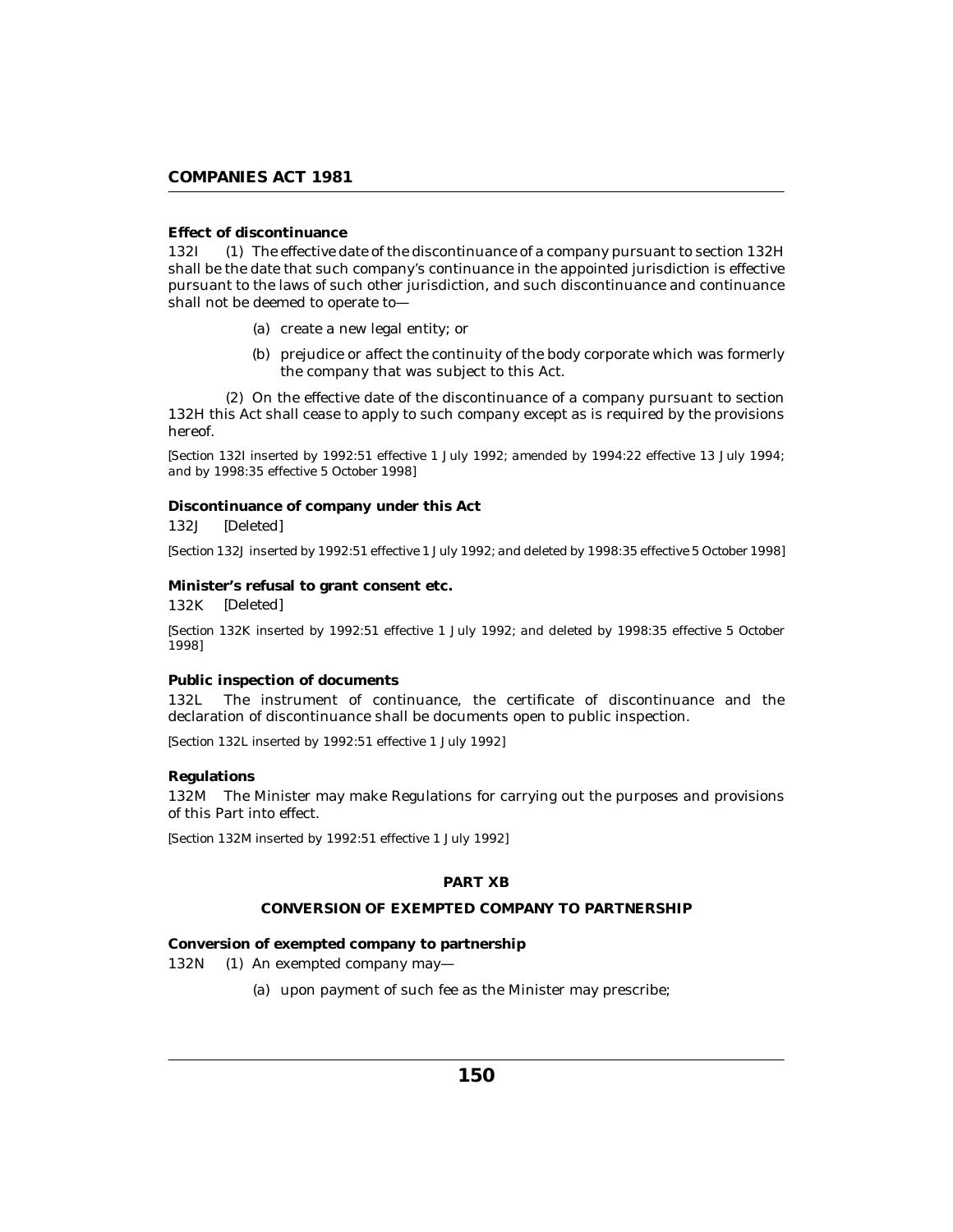- (b) if at least fourteen days prior to its application under subsection (2), the company has advertised in an appointed newspaper and in a national newspaper in each jurisdiction within which it carried on a substantial part of its business activities its intention to convert to a partnership;
- (c) with the Bermuda Monetary Authority's consent and upon filing the certificate required—
	- $(i)$  by section  $5(1)$  of the Exempted Partnerships Act 1992; and
	- by section 4(1) of the Limited Partnership Act 1883, (ii)

convert to a partnership and be registered under the Exempted Partnerships Act 1992 and Limited Partnership Act 1883 and, with effect from the date indicated on the certificate of registration issued by the Registrar pursuant to section 9(3) of the Exempted Partnerships Act 1992, shall be governed thereafter as a partnership in accordance with the Exempted Partnerships Act 1992, the Limited Partnership Act 1883 and the Partnership Act 1902.

(2) An application for the Authority's consent to the conversion of an exempted company to a partnership shall be in such form, and be accompanied by the advertisement referred to in subsection (1)(b) and by such documents, as the Authority may require.

An application for conversion to a partnership in the prescribed form, shall be (3) filed with the Authority and shall include—

- (a) the name of the exempted company;
- (b) the date of its certificate of incorporation;
- (c) the name of such exempted company as altered;
- (d) the future effective date or time (which shall be a date or time certain) of the conversion if it is not to be effective as of the filing date of the certificates referred to in subsection (1)(c));
- (e) confirmation that the conversion has been approved by the board of directors and by the shareholders of such exempted company in such manner as may be authorized by the bye-laws of such exempted company;
- (f) the registered office address of the partnership; and
- $(g)$  confirmation that the members have approved a form of partnership agreement of the partnership.

The Authority may grant or refuse consent to an application made under (4) subsection (3).

 $(5)$  Section  $4A(4)$  shall apply with the necessary modifications to an application for consent under this section as it applies to an application for consent under section 4A.

(6) Not later than six months after the Authority has consented to an application under subsection (3), the partners shall deliver to the Registrar—

(a) a copy of the application for conversion filed under subsection (3);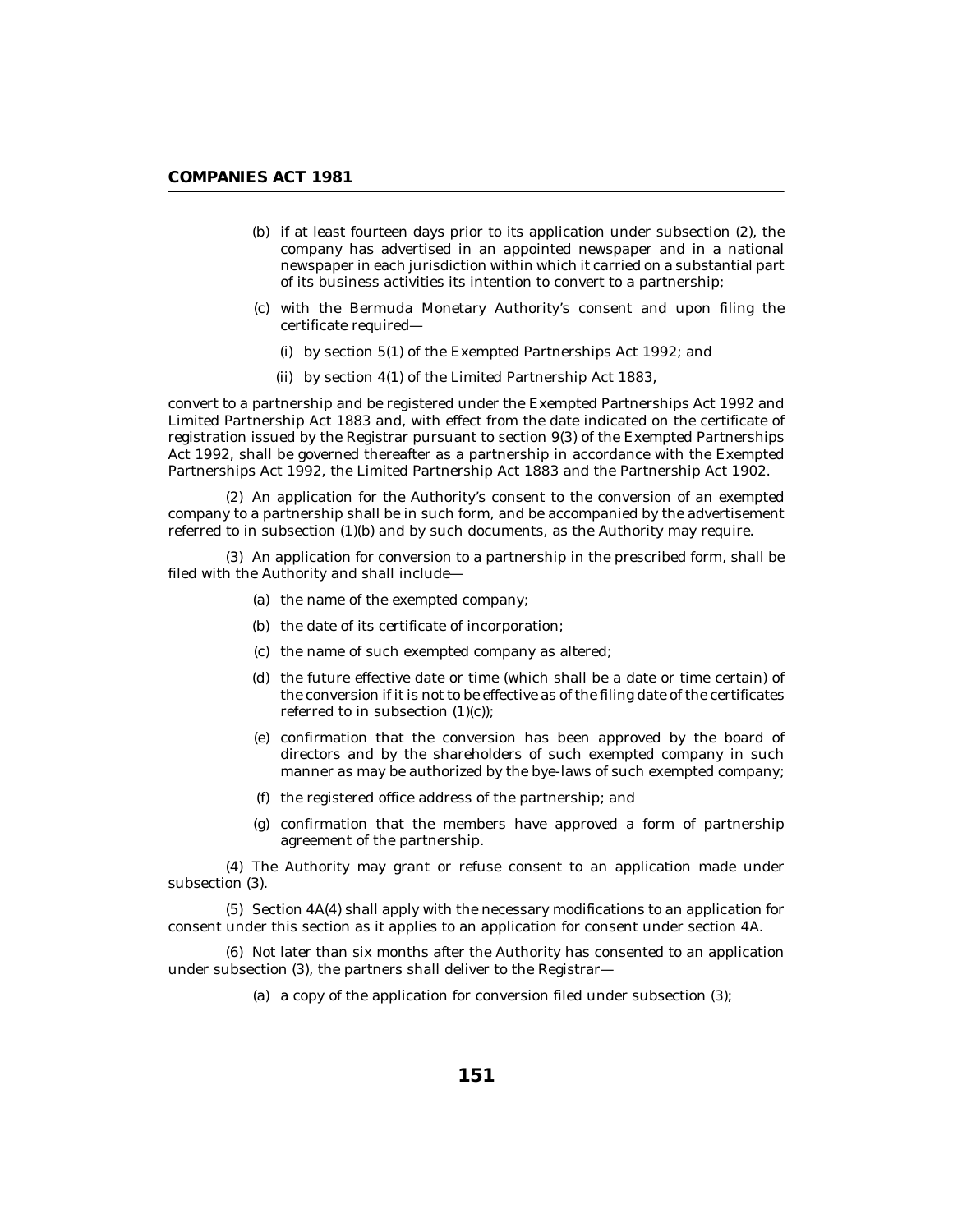section—

- (b) the consent of the Authority referred to in subsection (4);
- a declaration signed by a director of the company stating that the company (c) is solvent and can meet all of its liabilities and obligations and that the conversion will not adversely affect the interests or rights of bona fide creditors and members; and
- (d) the certificates required by subsection  $(1)(c)$ .

Where the Registrar receives confirmation that the Authority has consented to (7) the conversion, the Registrar shall deliver a certificate of conversion which shall specify the date of conversion of the exempted company to a partnership.

- (8) Upon conversion of an exempted company to a partnership under this section-
	- (a) the property of the exempted company so converted continues to be the property of the partnership;
	- (b) the partnership continues to be liable for the obligations of the exempted company;
	- any existing cause of action, claim or liability to prosecution in respect of (c) the exempted company is unaffected;
	- (d) any civil, criminal or administrative action or proceeding pending by or against the exempted company may be continued by or against the partnership; and
	- any conviction against, or any ruling, order or judgment in favour of or (e) against the exempted company may be enforced by or against the partnership.
- (9) The conversion of an exempted company to a partnership pursuant to this
	- (a) shall not constitute a dissolution of such exempted company; and
	- (b) shall cause the partnership to be deemed to be the same entity as the converting exempted company and the conversion shall constitute a continuation of the existence of the exempted company in the form of a partnership.

(10) The rights, privileges, powers and interests in property of the exempted company that has converted, shall not be deemed, as a consequence of the conversion, to have been transferred to the partnership to which the company has converted for any purpose of the laws of Bermuda.

 $(11)$  The conversion of an exempted company to a partnership under this section shall not be deemed to—

(a) create a new legal entity; or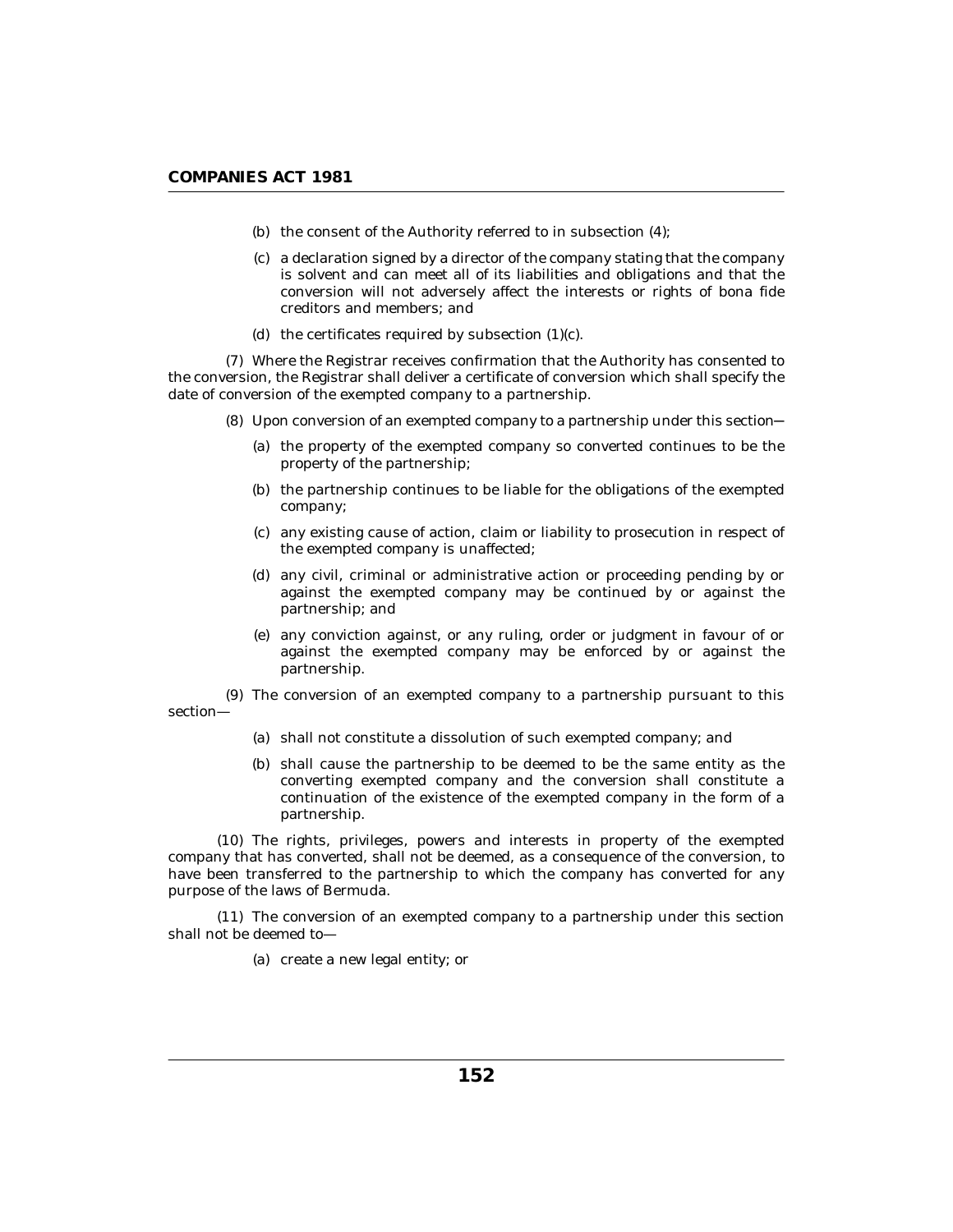(b) prejudice or affect the continuity of the body corporate which was formerly an exempted company, now converted to an exempted partnership under this section.

(11A) Conversion of an exempted company to a partnership does not require such company to wind up its affairs nor does it constitute a dissolution of such company.

- $(12)$  For the purposes of this section, "partnership" means a partnership—
	- (a) that is both
		- a limited partnership registered under the Limited Partnership Act (i) 1883; and
		- (ii) an exempted partnership registered under the Exempted Partnerships Act 1992; and
	- (b) which has elected to have legal personality pursuant to section 4A or 4BA of the Partnership Act 1902.

*[Section 132N inserted by 2015 : 18 s. 3 effective 28 December 2015; subsection (11A) inserted by 2016 : 25 s. 5 effective 22 June 2016; Section 132N subsection (12)(b) amended by 2018 : 6 s. 6 effective 1 April 2018]*

**Conversion of partnership that is exempted and limited to an exempted company** (1) This section applies to a partnership  $-$ 132O

- (a) that is both
	- a limited partnership registered under the Limited Partnership Act (i) 1883; and
	- (ii) an exempted partnership registered under the Exempted Partnerships Act 1992; and
- (b) which has elected to have legal personality, pursuant to section 4A or 4BA of the Partnership Act 1902.

Upon satisfaction of the requirements for conversion that are set out in section (2) 13C of the Exempted Partnerships Act 1992 and in section 27 of the Limited Partnership Act 1883, any partnership may—

- (a) convert to an exempted company; and
- (b) be registered as an exempted company under this Act.

With effect from the date indicated on the certificate of conversion issued by (3) the Registrar under section 13C of the Exempted Partnerships Act 1992 and under section 27 of the Limited Partnership Act 1883, the partnership shall be governed as an exempted company in accordance with this Act.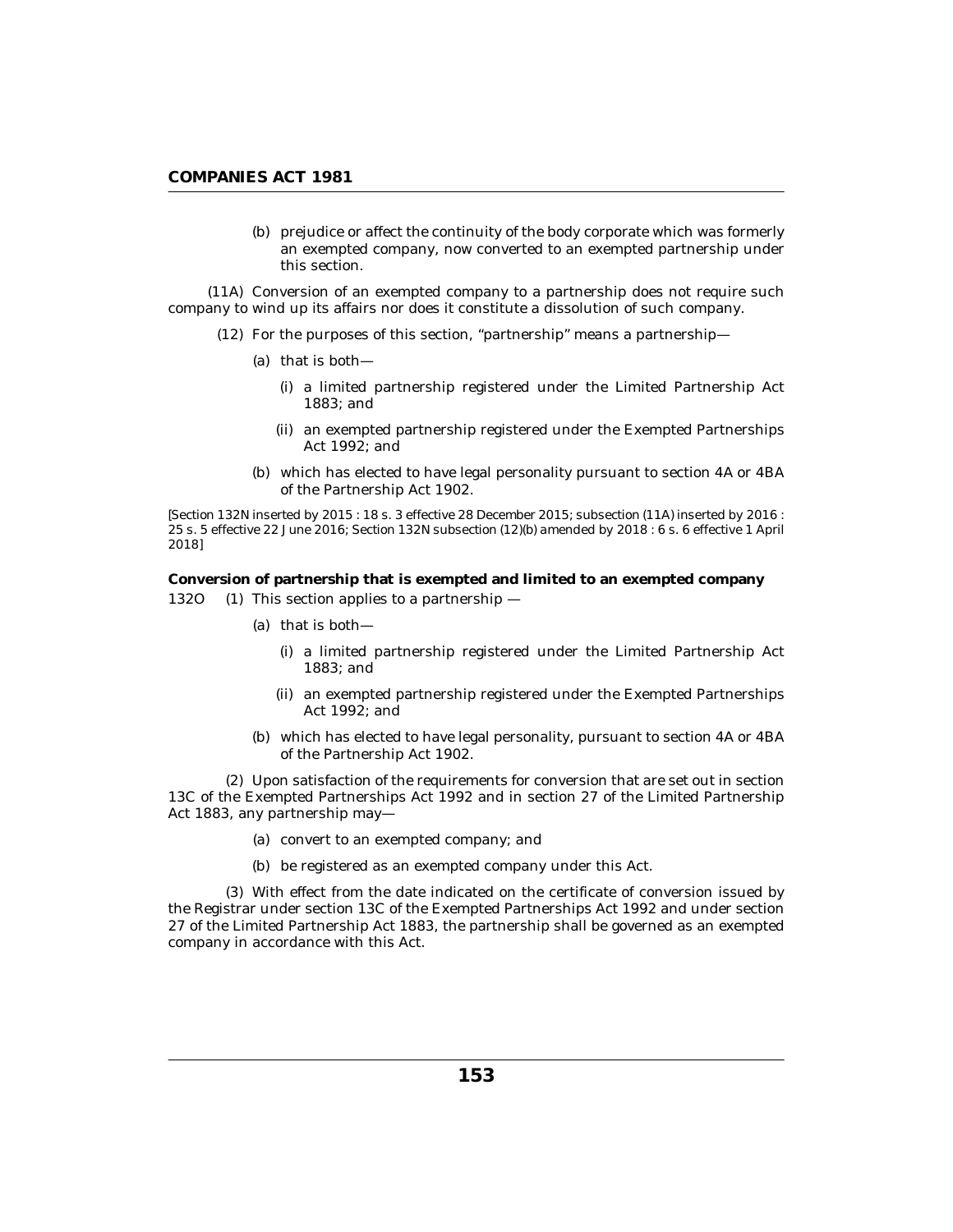For any exempted company so converted, the certificate of conversion so issued (4) by the Registrar shall be deemed to be the certificate of registration for the purposes of this Act.

*[Section 132O inserted by 2015 : 18 s. 3 effective 28 December 2015; Section 132O subsection (1)(b) amended by 2018 : 6 s. 6 effective 1 April 2018]*

**Conversion of company to limited liability company**

Upon satisfaction of the requirements for conversion that are set out in section 101 of the Limited Liability Company Act 2016, any company may— 132P

- (a) convert to a limited liability company; and
- (b) be registered as a limited liability company under the Limited Liability Company Act 2016.

The effective date of the conversion of the company to a limited liability (2) company shall be the date of filing with the Registrar of the certificate of conversion or any later date or time (which shall be a date or time certain) specified in the certificate of conversion of the company to a limited liability company.

With effect from the date indicated on the certificate of conversion filed with the (3) Registrar under section 101 of the Limited Liability Company Act 2016, the company shall be governed as a limited liability company in accordance with the Limited Liability Company Act 2016.

*[Section 132P inserted by 2016 : 40 s. 258 effective 1 October 2016]*

**Conversion of a limited liability company to a company**

132Q (1) Upon satisfaction of the requirements for conversion that are set out in section 100 of the Limited Liability Company Act 2016, any limited liability company may—

- (a) convert to a company; and
- (b) be registered as a company under this Act.

With effect from the date indicated on the certificate of conversion filed with the (2) Registrar under section 100 of the Limited Liability Company Act 2016, the limited liability company shall be governed as a company in accordance with this Act.

For any company so converted, the certificate of conversion shall be deemed to (3) be the certificate of incorporation for the purposes of this Act.

*[Section 132Q inserted by 2016 : 40 s. 258 effective 1 October 2016]*

**Continuance of an incorporated segregated account as a company**

Upon satisfaction of the requirements for continuance that are set out in sections 38 and 39 of the Incorporated Segregated Accounts Companies Act 2019, any incorporated segregated account may be continued as a company under this Act.  $132R$ 

With effect from the date indicated on the certificate of incorporation and the (2) memorandum filed with the Registrar under section 39 of the Incorporated Segregated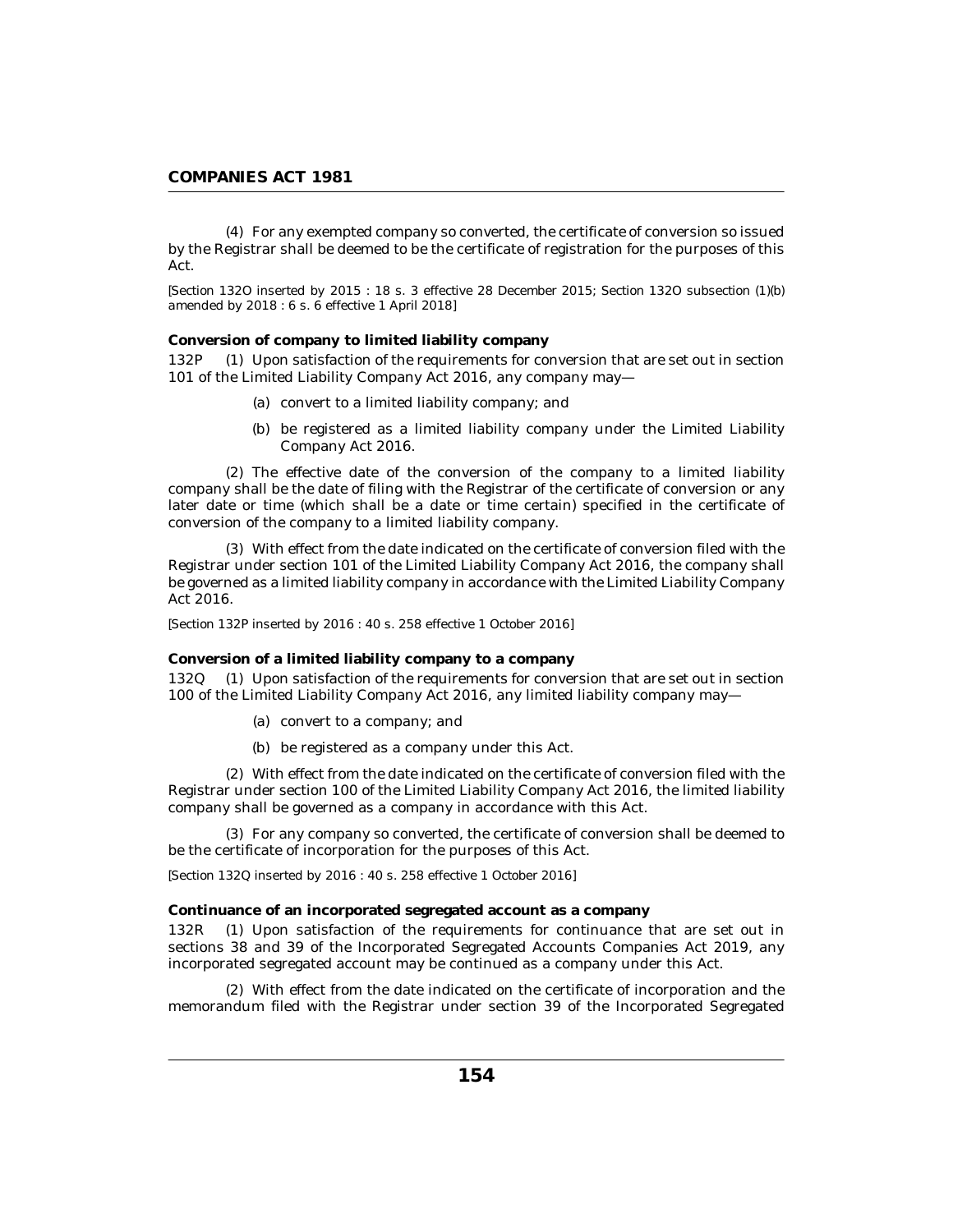Accounts Companies Act 2019, the incorporated segregated account shall be continued, and shall be governed, as a company in accordance with this Act.

*[Section 132R inserted by 2019 : 44 s. 74 effective 15 January 2020; Section 132R amended by 2021 : 43 s. 16 effective 22 October 2021]*

# **PART XI**

## **OVERSEAS COMPANIES**

**Overseas company not to carry on business without a permit** An overseas company shall not engage in or carry on any trade or business in Bermuda without a permit from the Minister issued under section 134. 133

Any permit issued to an overseas company enabling it lawfully to engage in or (2) carry on any trade or business in Bermuda under the authority of any Act other than this Act or the Non-Resident Insurance Undertakings Act 1967 shall be deemed to be a permit issued under section 134 if valid on 1 July 1983 and for so long as it remains valid.

(3) For the purposes of this Part "engage in or carry on any trade or business in Bermuda" includes the engaging in or carrying on any trade or business outside Bermuda from a place of business in Bermuda.

A company shall be deemed to engage in or carry on any trade or business in (4) Bermuda if it occupies premises in Bermuda or if it makes known by way of advertisement, or by an insertion in a directory or by means of letter heads that it may be contacted at a particular address in Bermuda or is otherwise seen to be engaging in or carrying on any trade or business in or from within Bermuda on a continuing basis:

Provided that a company shall not be deemed to engage in or carry on any trade or business in Bermuda by reason only that—

- (a) a travelling salesman representing the company who has been permitted to land in Bermuda as such establishes a temporary place of business in Bermuda; or
- (b) meetings of its officers or members are held in Bermuda; or
- (c) the company is buying or selling or otherwise dealing in shares, bonds, debenture stock obligations, mortgages or other securities issued or created by an exempted undertaking, or a local company, or any partnership which is not an exempted undertaking.

A company shall be deemed to engage in or carry on any trade or business in (5) Bermuda if it makes known by way of advertisement or by any statement on a web site or by an electronic record as defined in the Electronic Transactions Act 1999 that it may be contacted at a particular address in Bermuda or if it uses a Bermudian domain name.

*[Section 133 amended by 1996:21 effective 24 July 1996; subsection (5) inserted by 1999:26 s.33 & Sch effective 4 October 1999]*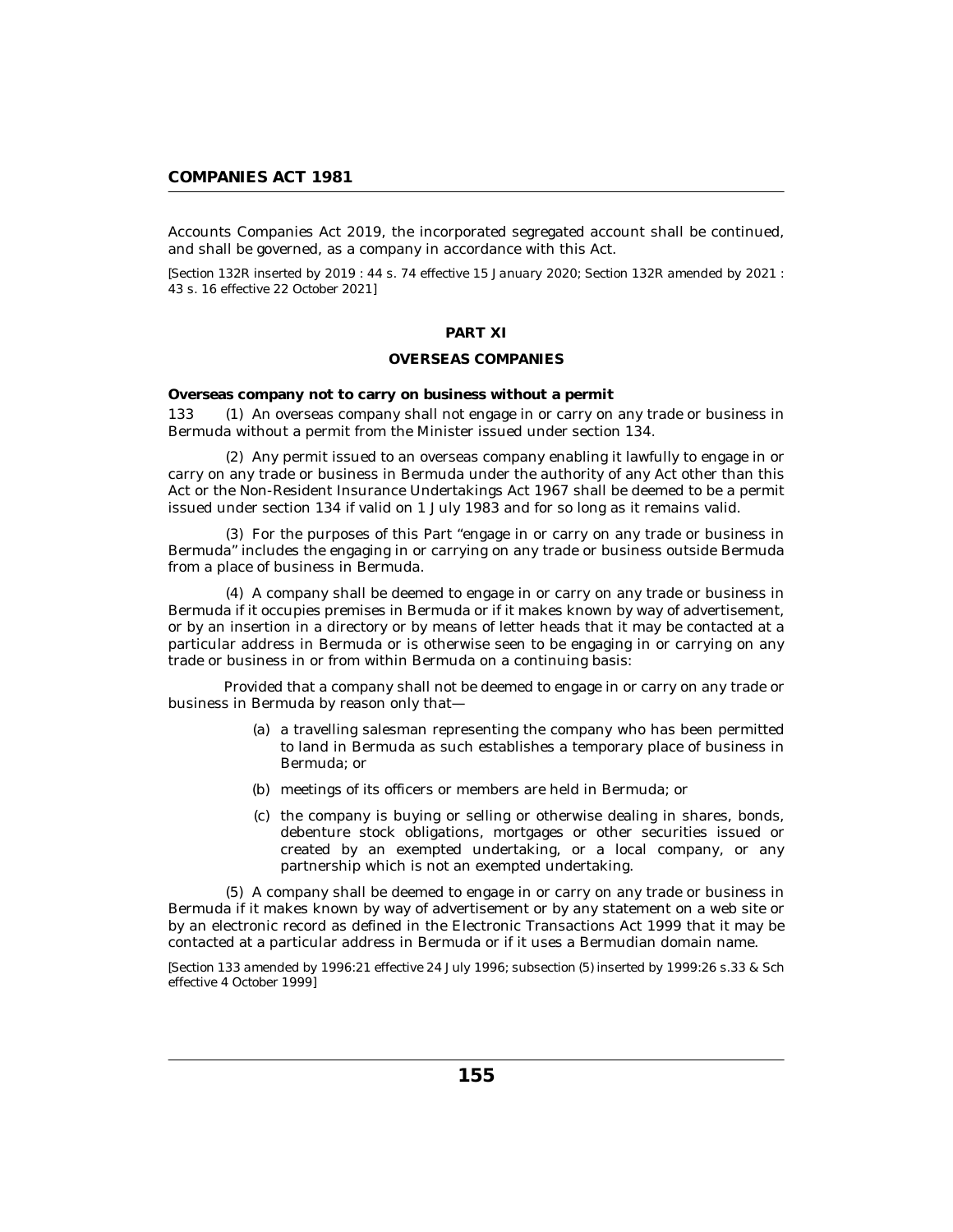**Mutual fund exempted from requirement of a permit**

 $(1)$  Section 133 shall not apply to a mutual fund exempted under subsection  $(2)$ . 133A

A mutual fund is exempt if it engages a person in Bermuda to be the mutual (2) fund's administrator or registrar to perform any or all of the following services or activities for the mutual fund in Bermuda—

- (a) corporate secretarial;
- (b) accounting;
- administrative; (c)
- (d) registrar and transfer agency;
- in relation to the marketing or dealing with the holders of its shares, the (e) activities specified in section 136(4).
- $(3)$  In this section "mutual fund" has the meaning given in section 136 $(5)$ .

*[Section 133A inserted by 2001:30 s.6 effective 14 August 2001]*

**Grant of permit to overseas company**

(1) An overseas company without a permit may apply to the Minister for a permit to engage in or carry on any trade or business in Bermuda. 134

Every application for a permit shall be accompanied by such documents and (2) particulars as the Minister may from time to time require and shall be accompanied by the application fee prescribed under the Government Fees Act 1965 .

Within three months prior to an application for a permit under subsection (1) (3) the company shall publish in an appointed newspaper an advertisement announcing the intention to apply for a permit specifying its name and stating the trade or business it proposes to engage in or carry on in Bermuda.

Where the Minister refuses to grant a permit he shall not be bound to assign (4) any reason therefor.

Without prejudice to the discretion conferred on the Minister by this section, (5) he shall, in deciding whether or not to grant a permit, have regard to—

- (a) the economic situation in Bermuda and the due protection of persons already engaged in or carrying on any trade or business in Bermuda;
- (b) the nature and previous conduct of the company and the persons having an interest in the company whether as directors, shareholders or otherwise;
- any advantage or disadvantage which may result from the company (c) engaging in or carrying on a trade or business in Bermuda.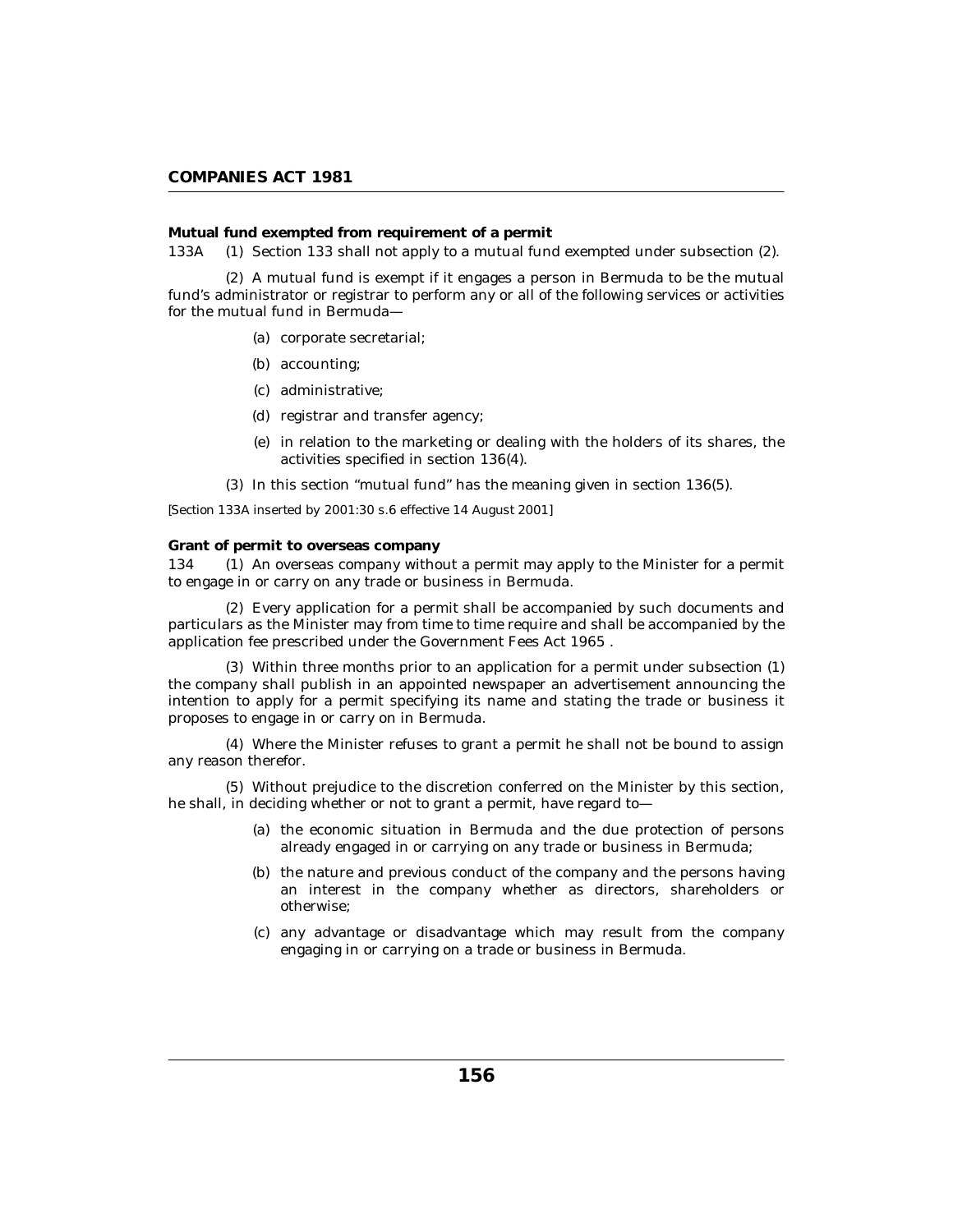# **Annual fees**

135 (1) Subject to subsection (1A), every permit company shall before engaging in or carrying on any trade or business in Bermuda, and thereafter during the month of March each year, pay the appropriate fee payable in respect of the company in accordance with Part II of the Fifth Schedule, but where a permit is issued after 31 October in any year, the fee payable in respect of that year shall be half the appropriate fee; and section  $131(1)(a)(i)$ shall apply *mutatis mutandis* to every such company.

 $(1A)$  A company liable to pay the fees provided for in paragraph  $1(B)(c)$  of Part II of the Fifth Schedule must pay those fees in addition to any other fee that the company is liable to pay under subsection (1).

 $(2)$  If a company fails to pay the appropriate fee as provided in subsection  $(1)$  it shall be liable to a default fine.

Every permit company shall at the time of paying its annual fee also file with (2A) the Registrar a statement of—

- whether or not the permit company is carrying on a relevant activity; (a)
- (b) the type of relevant activity carried on by the permit company; and
- (c) the date of the permit company's financial year end.

 $(3)$  Section  $131(2)$ ,  $(3)$ ,  $(4)$ ,  $(5)$  and  $(6)$  shall apply *mutatis mutandis* to permit companies.

*[Section 135 amended by 1990:57 effective 1 September 1990; and by 1993:37 effective 13 July 1993; Section 135 subsection (2A) inserted by 2019 : 50 s. 5 effective 24 December 2019; Section 135 subsection (2A) repealed and substituted by 2020 : 52 s. 2(8) effective 31 May 2021]*

**Conditions subject to which permits may be granted**

Permits shall be subject to such conditions as the Minister may think fit to impose which shall be specified in the permit and, without derogation from the generality of this provision a permit may require that the company shall have one or more directors ordinarily resident in Bermuda and shall inform the Minister of any change in its beneficial ownership. 136

(2) Subject to any conditions which may be specified in a permit pursuant to subsection (1), an overseas company which has been granted a permit shall have power in Bermuda—

- if it is a mutual fund as defined in subsection (5), to market its shares or (a) deal with holders of its shares in Bermuda;
- if it is a general partner in a limited partnership, as so defined, to market (b) interests in, or deal with the holders of interests in, such limited partnership; or
- if it is the manager of a unit trust scheme, as so defined, to market units (c) in, or deal with holders of units in, such unit trust scheme,

in accordance with subsection (3).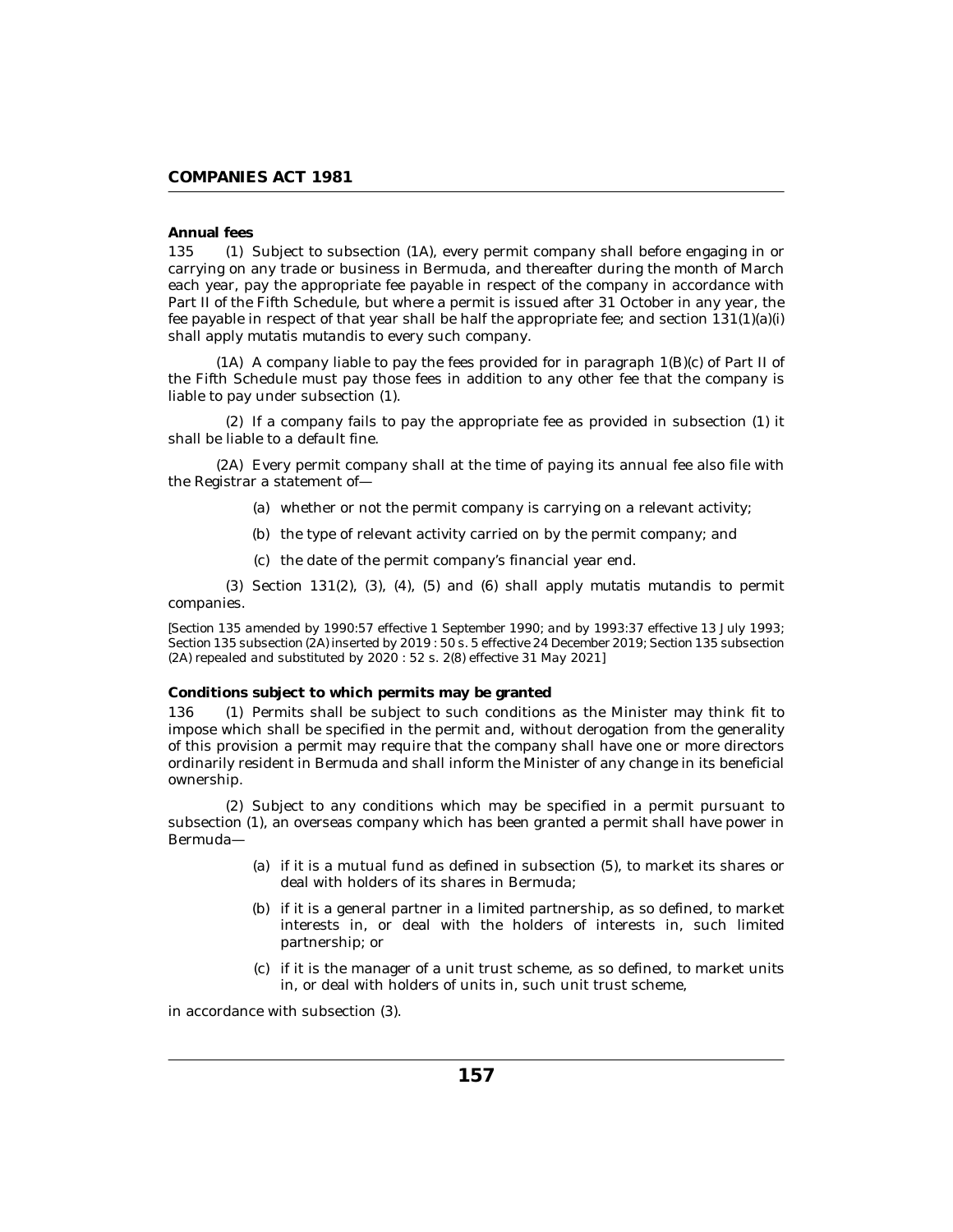For the purposes of subsection (2), an overseas company shall be deemed to be (3) marketing or dealing with the holders of the shares of that overseas company, interests in a limited partnership, or units in a unit trust scheme, if it undertakes in Bermuda any of the activities specified in subsection (4).

- (4) The activities referred to in subsection (3) are-
	- (i) the offering of such shares, interests or units for subscription or purchase by way of a prospectus or otherwise;
	- (ii) the acceptance of subscriptions for, or of offers to purchase, or of applications to redeem, such shares, interests or units;
	- (iii) the distribution of shareholder, limited partnership or unit-holder information to holders of such shares, interests or units;
	- (iv) the making known, by way of advertisement or otherwise, that it may be contacted at a particular address in Bermuda for the purpose of communication with the holders of such shares, interests or units or the distribution and collection of shareholder, limited partnership or unitholder information; and
	- (v) any other dealing with the holders of such shares, interests or units with respect to any such shares, interests or units held by them.
- (5) In this section-
	- "mutual fund" means a company incorporated outside Bermuda but (a) having the characteristics set out in section 156A of this Act;
	- "limited partnership" means a limited partnership formed under the laws (b) of a country outside Bermuda, but having the characteristics set out in section 2(1) of the Limited Partnership Act 1883;
	- "unit trust scheme" means a unit trust scheme formed under the laws of (c) a country outside Bermuda, but having the characteristics set out in section 1 of the Exempted Undertakings Tax Protection Act 1966.

*[Section 136 amended by 1997:21 effective 2 September 1997]*

### **Principal representatives**

Every permit company shall appoint and maintain a principal representative in Bermuda and shall give notice in writing to the Registrar of such particulars of its principal representative as the Minister may determine. 136A

 $(2)$  If any particulars of a principal representative required by subsection  $(1)$  to be notified to the Registrar are altered the company shall give in writing to the Registrar particulars of the alteration within twenty-one days after the alteration is made.

(3) If a company fails to comply with this section it shall be liable to a default fine.

## **Form and proof of a permit**

A permit shall be in such form as the Minister shall determine. 137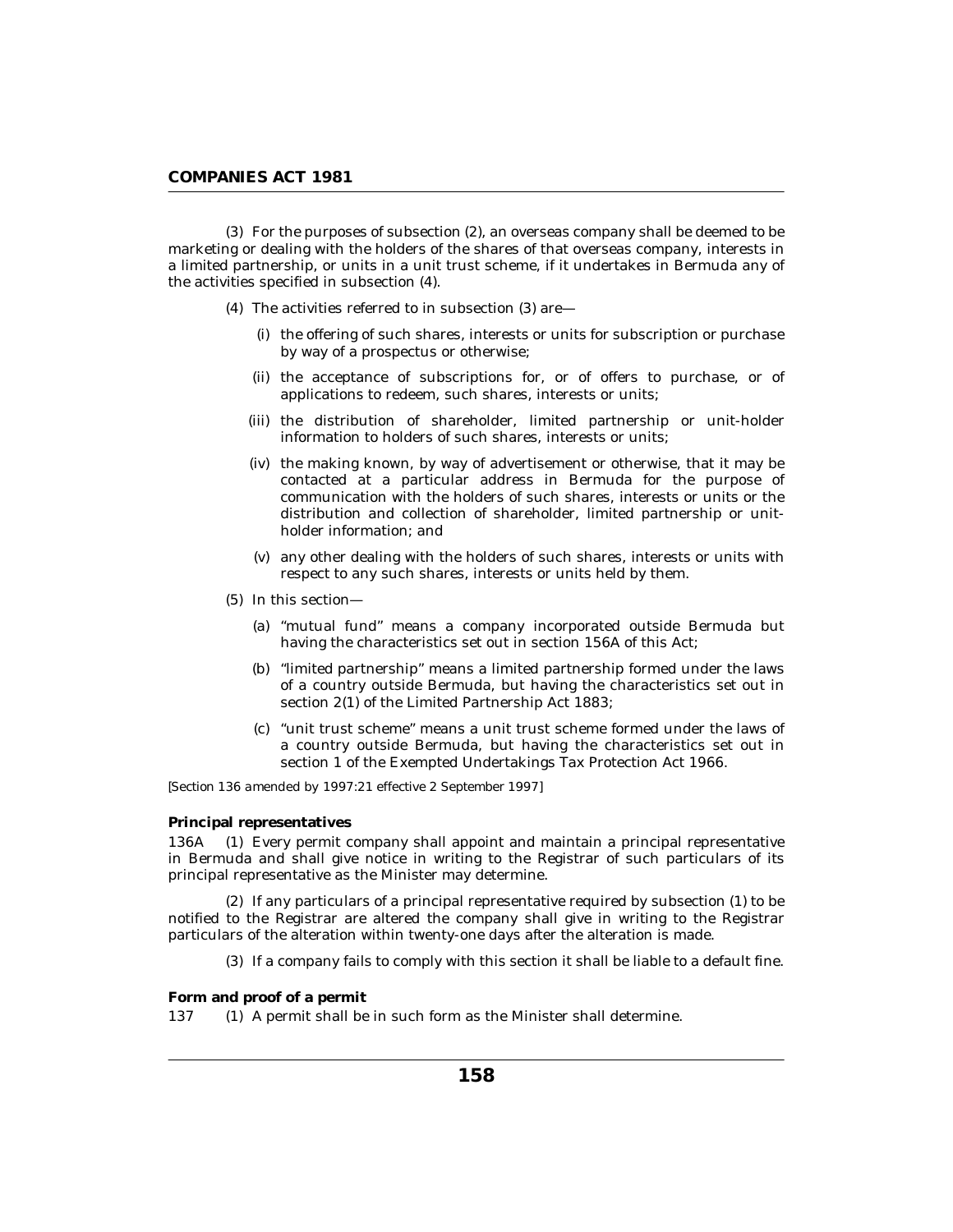- A copy of every permit shall be lodged by the Minister with the Registrar. (2)
- (3) A certificate purporting to be signed by the Registrar
	- certifying that a permit was or was not in force in respect of an overseas (a) company at the time specified in the certificate; and
	- (b) specifying the conditions of the permit,

shall be admissible in evidence in proceedings under this Act without further proof and shall be prima facie evidence of the facts certified or specified therein.

**Alteration of conditions of a permit**

The Minister may on the application of a permit company vary the terms of its permit. 138

Where under subsection (1) the Minister varies the terms of a permit he shall (2) notify the Registrar who shall amend his copy of the permit accordingly.

**Revocation of a permit**

- The Minister may at any time revoke the permit of an overseas company if— 139
	- (a) the company or any of its servants or agents contravenes a condition of its permit;
	- (b) in the opinion of the Minister the company is carrying on business in a manner detrimental to the public interest;
	- (c) the company ceases to engage in or carry on any trade or business in Bermuda;
	- a court or other competent authority in any country makes an order for the (d) winding up, dissolution or judicial management of the company or of any person who directly or indirectly controls the company;
	- (e) the company is otherwise wound up or if any person who directly or indirectly controls the company is wound up or ceases to carry on business;
	- $(f)$  there is a substantial change in the effective control of the company;
	- $(g)$  there is a substantial change in the nature of the business carried on by the company;
	- $q$  (ga) the company does not pay the annual fee prescribed under section  $135(1)$ within thirty days of the due date;
	- (gb) the company makes a request in writing to the Minister to revoke its permit; or
	- (h) the company contravenes any provision of this Part.

*[Section 139 paragraph (ga) inserted by 2004:36 s.7 effective 17 December 2004; Section 139 paragraph (gb) inserted by 2020 : 52 s. 2(9) effective 31 May 2021]*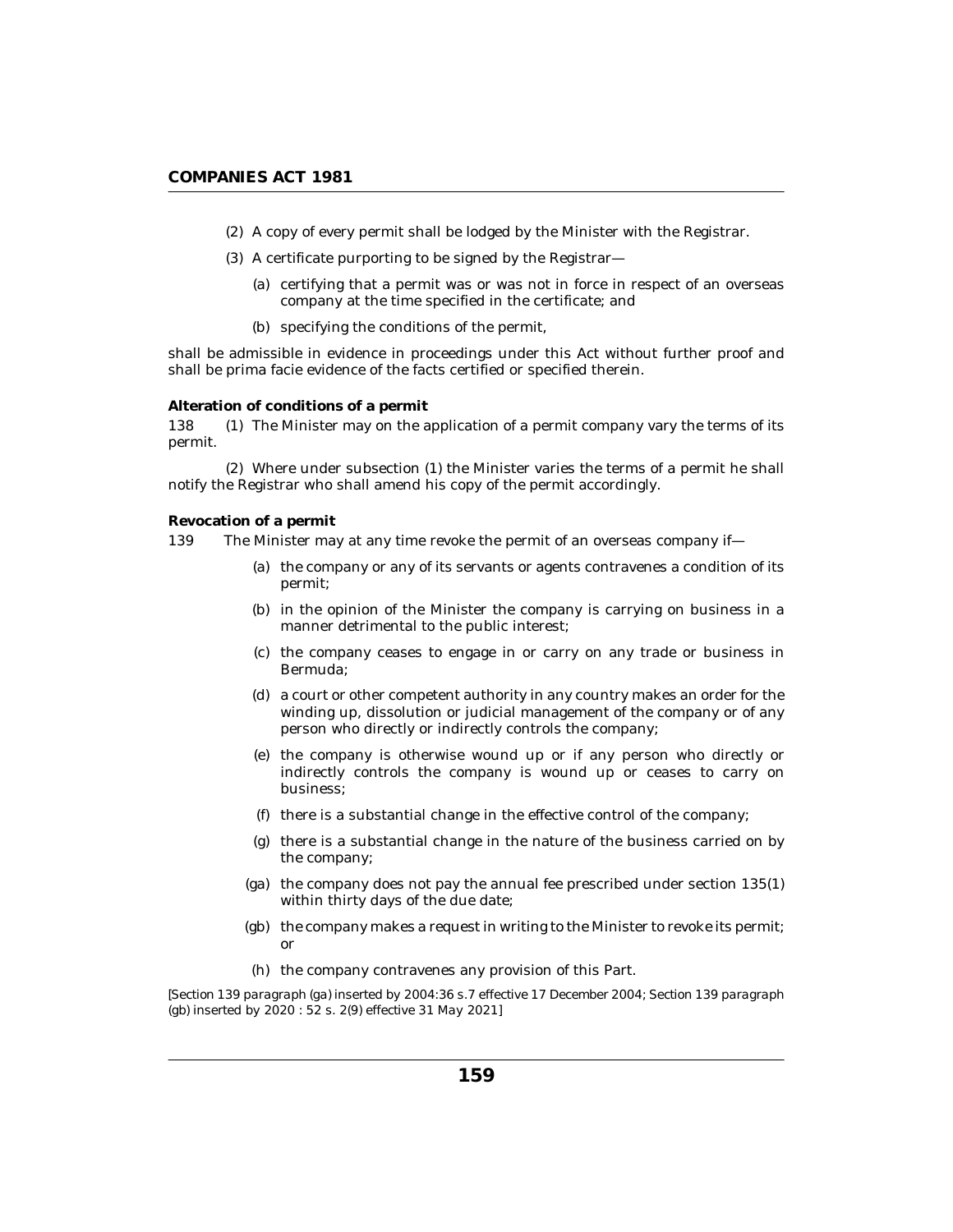### **Revocation procedure**

The Minister shall give a company reasonable notice in writing of his intention to revoke its permit under section 139 and shall afford the company an opportunity of making representations to him. 140

(2) A notice under subsection (1) shall specify the ground on which the Minister intends to revoke the permit.

Upon the revocation of its permit a company shall forthwith cease to engage in (3) or carry on any trade or business in Bermuda unless the Minister in his discretion authorizes the company so to do—

- (a) pending the determination of an appeal against the revocation;
- for such period as the Minister may specify for the purpose of closing its (b) business in Bermuda.

When the Minister revokes the permit of an overseas company the Registrar (4) may, if he is satisfied that it would be in the interests of any creditor of the company or of any other person to whom the company has an obligation that the affairs of the company in Bermuda should be wound up in the same manner as a company incorporated in Bermuda, petition the Court to wind up such affairs and the Court may make such orders for the winding up of such affairs as is practicable.

#### **Appeals to Supreme Court**

A company aggrieved by the revocation by the Minister of its permit may appeal to the Court within twenty-one days or such longer period as the Court may allow after receipt of notification of such revocation.  $141$ 

 $(2)$  If an appeal is allowed by the court, the company shall be entitled to engage in or carry on any trade or business in Bermuda in the same manner as it did before its permit was revoked.

(3) If an appeal is dismissed by the court, the company shall, forthwith or in such time as the Minister may allow, cease to engage in or carry on any trade or business in Bermuda.

(4) Section 62 of the Supreme Court Act 1905 shall be deemed to extend to the making of rules under that section to regulate the practice and procedure on an appeal under this section.

### **Register of permit companies**

The Registrar shall keep a register of permit companies in such form as he shall determine but which shall show— 142

- (a) the name of the company;
- (b) the principal place in Bermuda from which the company engages in or carries on any trade or business in Bermuda and the address of its registered office outside Bermuda;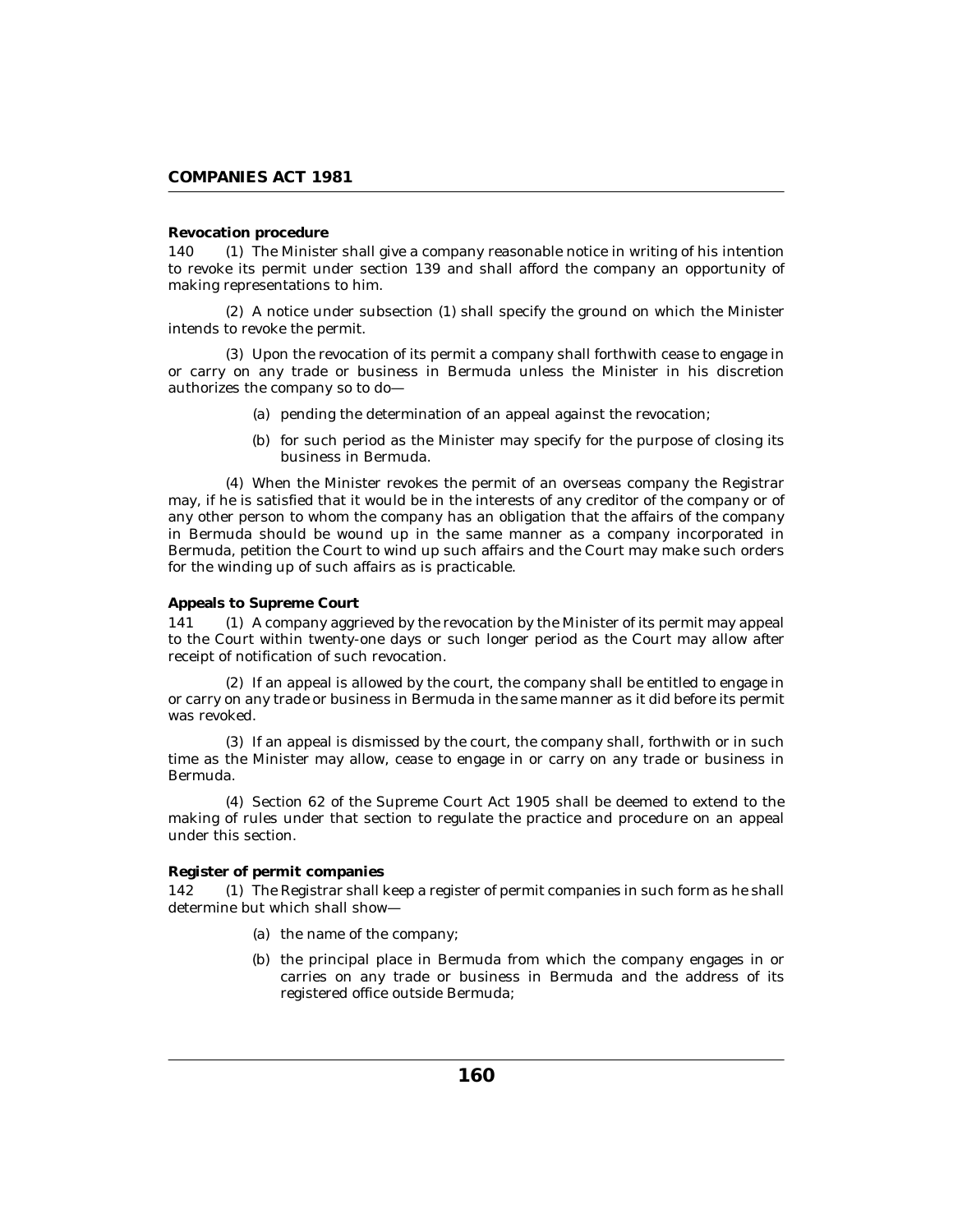- (c) the date and place of its incorporation; and
- (d) a copy of its permit.

(2) The register shall be open to inspection by members of the public during ordinary office hours on payment of such fee not exceeding five dollars as the Minister may determine.

Every permit company with an established place of business in Bermuda on (3) the appointed day shall within one month of that day deliver to the Registrar—

- a copy of its memorandum or in the event of it not having a memorandum, (i) a document setting the objects of the company, the names of the directors and their nationalities, the business it is permitted to carry on in Bermuda and the amount of its authorized and paid up share capital;
- a copy of its permit; (ii)
- (iii) particulars of its place or places of business in Bermuda and the address of its registered office outside Bermuda;
- (iv) a list of persons resident in Bermuda authorized to accept on its behalf service of process and any notices required to be served on it.

Every overseas company in receipt of a permit after 1 July 1983 shall deliver (4) to the Registrar such of the particulars set out in subsection (3) as it has not delivered to the Minister on its application for a permit.

(5) An alteration of any of the matters details of which are required to be delivered to the Registrar under subsection (3) shall be notified to the Registrar by every permit company within thirty days of the alteration becoming effective.

*[Section 142 amended by 1992:51 effective 1 July 1992]*

**Restrictions on activities of a permit company**

Unless authorized by this Act or any other Act or its permit a permit company shall not— 143

- (a) acquire or hold land in Bermuda except—
	- (i) land required for its business by way of lease or tenancy agreement for a term not exceeding fifty years; or
	- (ii) with the consent of the Minister granted in his discretion, land by way of lease or tenancy agreement for a term not exceeding twenty-one years in order to provide accommodation or recreational facilities for its officers and employees;
- (b) subject to section 144 take any mortgage of land in Bermuda;
- acquire any bonds or debentures secured on any land in Bermuda other (c) than bonds or debentures issued by the Government or a public authority;
- *[deleted by 1996:21]* (d)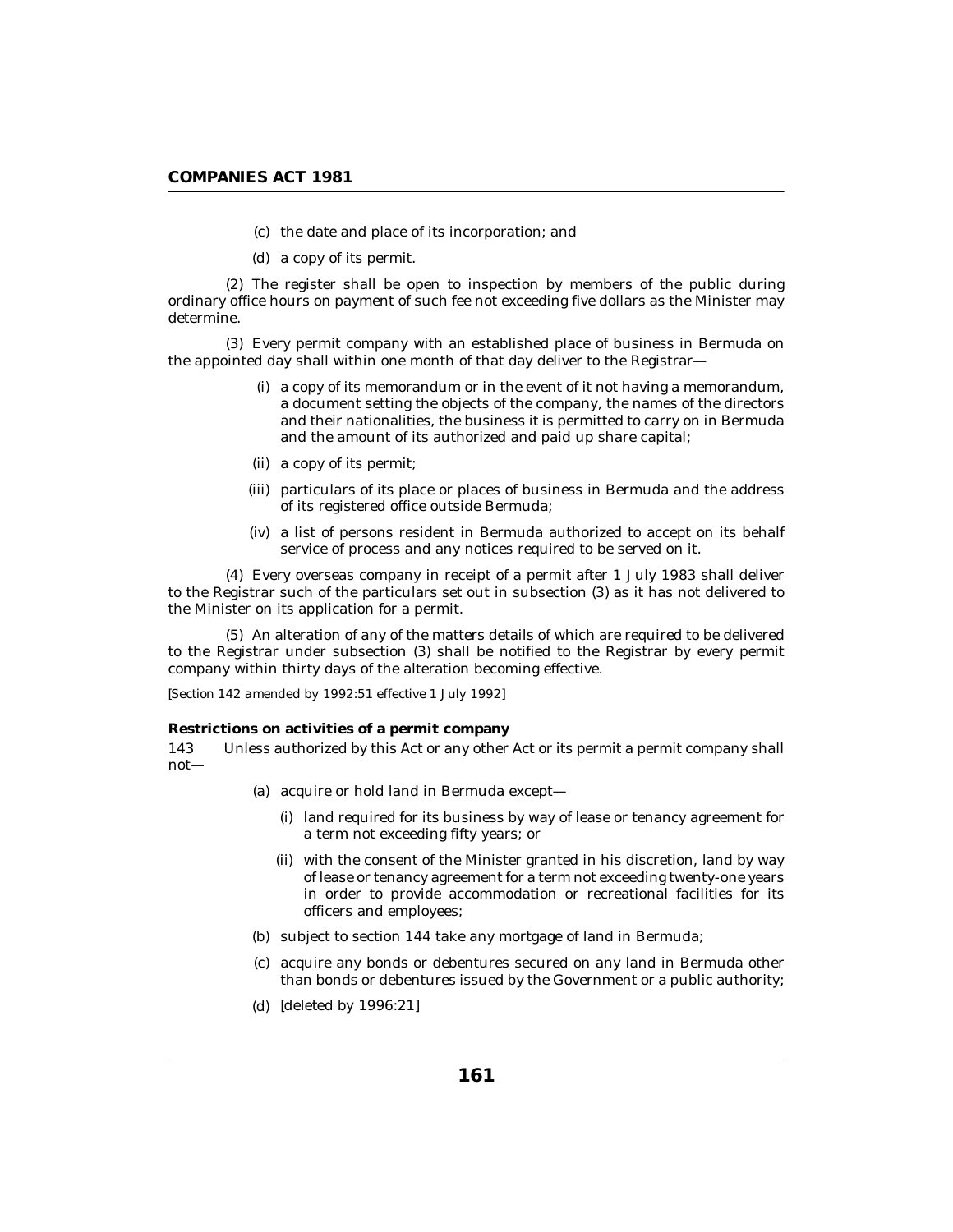- (e) carry on business of any kind or type whatsoever in Bermuda either alone or in partnership or otherwise except—
	- (i) carrying on business with persons outside Bermuda;
	- (ii) doing business in Bermuda with an exempted undertaking in furtherance only of the business of the permit company carried on exterior to Bermuda;
	- (iii) buying or selling or otherwise dealing in shares, bonds, debenture stock obligations, mortgages or other securities or investments issued or created by an exempted undertaking, or a local company, or any partnership which is not an exempted undertaking;
	- (iv) transacting banking business in Bermuda with and through an institution licensed as a bank under the Banks and Deposit Companies Act 1999;
	- (v) effecting or concluding contracts in Bermuda, and exercising in Bermuda all other powers, so far as may be necessary for the carrying on of its business with persons outside Bermuda;
	- (vi) as manager or agent for, or consultant or adviser to, the business of an exempted undertaking whether or not such business is the sole business of the permit company provided that the permit company is authorized by law to carry on the kind or type of business in Bermuda;
	- (vii) notwithstanding the Non-Resident Insurance Undertakings Act 1967 [*title 5 item 17*], carrying on the business of re-insuring risks undertaken by any company incorporated in Bermuda and permitted to engage in insurance and reinsurance business.

*[Section 143 amended by 1984:36; by 1992:51 effective 1 July 1992; by 1993:37 effective 13 July 1993; by 1996:21 effective 24 July 1996; by 1997:21 effective 2 September 1997; by 1998:8 effective 23 March 1998; by 1998:35 effective 5 October 1998; subsection (1)(e)(iv) amended by BR 81/1999 effective 1 January 2000]*

**Permit company and re-insuring**

Where a permit company carries on the kind or type of business specified in section 143(e)(vii) that company shall be deemed not to be a non-resident insurance undertaking. 143A

*[Section 143A inserted by 1993:37 effective 13 July 1993]*

**Power of overseas and exempted companies to hold mortgages**

Subject to subsection (2) an overseas company may hold in its corporate name a mortgage on real and personal property of every description in Bermuda in the same manner and in the same respects as a local company and shall as mortgagee have all the rights of a local company. 144

(2) No overseas company without the prior consent of the Minister shall take any mortgage on land in Bermuda to secure any principal sum exceeding \$50,000; or whereby any such mortgage shall together with any other principal sum or sums received by any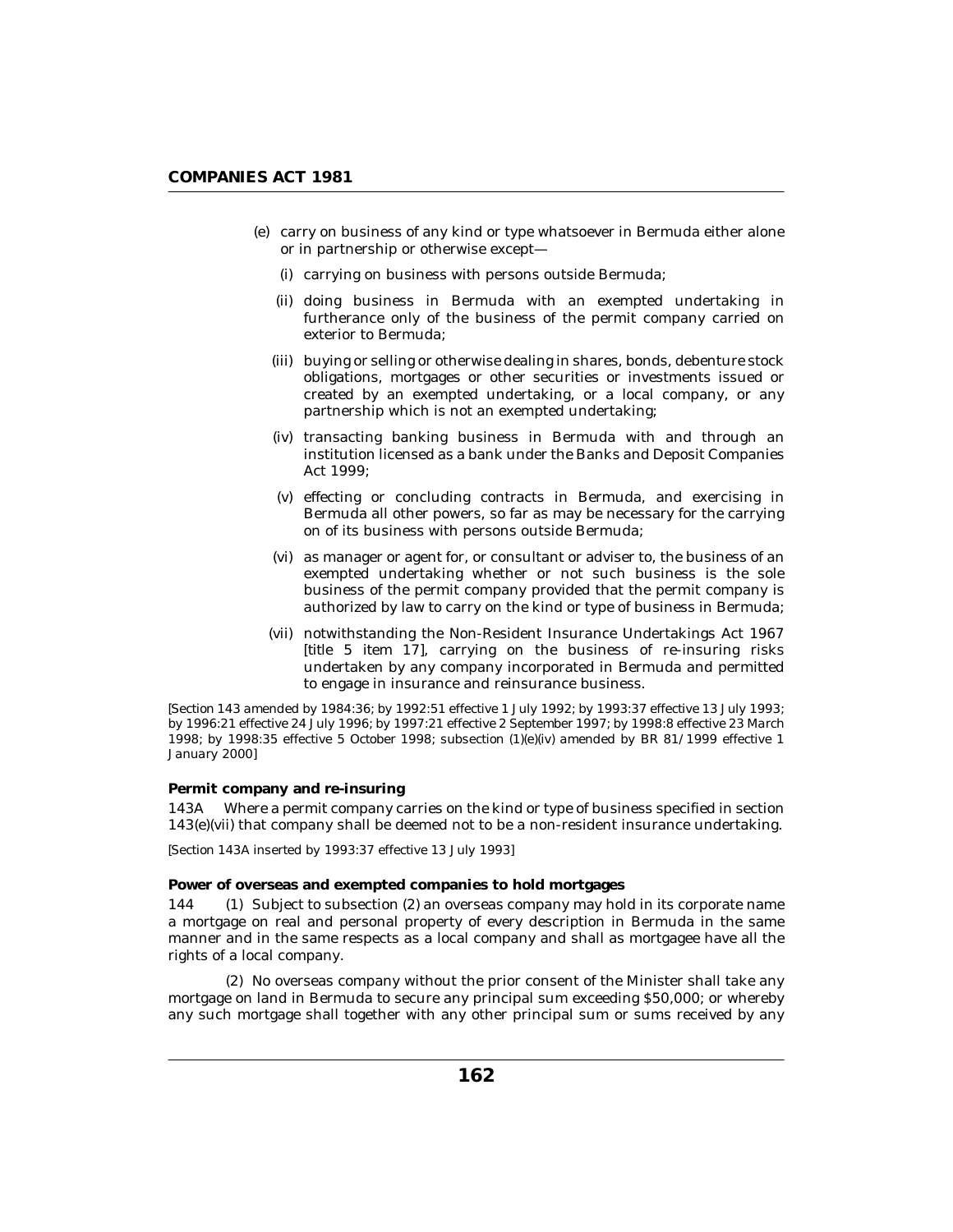other mortgage or mortgages held by such company from the same mortgagor or mortgagors exceed the sum of \$50,000:

Provided that—

- (a) the Minister may withhold such consent without assigning any reason;
- if any overseas company enters into possession of any land in Bermuda as (b) mortgagee it shall cause the land to be sold within five years of so entering into possession thereof, or within such further period as the Minister may from time to time sanction in any such case, and any such land which is not sold within the time hereby limited shall be liable to escheat.

For the purposes of this section an exempted company shall be deemed to be (3) an overseas company.

The Minister may by rule vary the principal sum exceeding which his consent (4) is necessary prior to the taking out of a mortgage under this section.

### **Records to be kept by permit company**

Every permit company shall keep proper records of account with respect to the trade or business it is engaging in or carrying on or has engaged in or carried on in Bermuda, including records of account with respect to— 145

- all sums of money received and expended by the company and the matters (a) in respect of which the receipt and expenditure takes place;
- (b) all sales and purchases of goods by the company;
- (c) the assets and liabilities of the company.

The records of account shall be kept at the principal place in Bermuda from (2) which the company engages in or carries on any trade or business in Bermuda provided that if the records of account are kept at some place outside Bermuda, there shall be kept at an office of the permit company in Bermuda such records as will enable the directors or a principal representative referred to in section 136A(1) to ascertain with reasonable accuracy the financial position of the permit company at the end of each three month period.

Every permit company shall keep, for a period of five years from the date on (3) which they were prepared, records of account referred to in subsection (1) and, if applicable, subsection (2).

A permit company and any officer of the company who knowingly contravenes, (4) permits or authorizes the contravention of the requirements of subsection (3) shall be liable on summary conviction to a fine of seven thousand five hundred dollars.

*[Section 145 amended by 1992:51 effective 1 July 1992; Section 145 repealed and substituted by 2012 : 27 s. 2 effective 13 July 2012]*

### **Investigation of affairs of permit company**

The Minister shall have the same power to appoint an inspector to investigate the affairs of a permit company as he has under section 132 to appoint an inspector to 146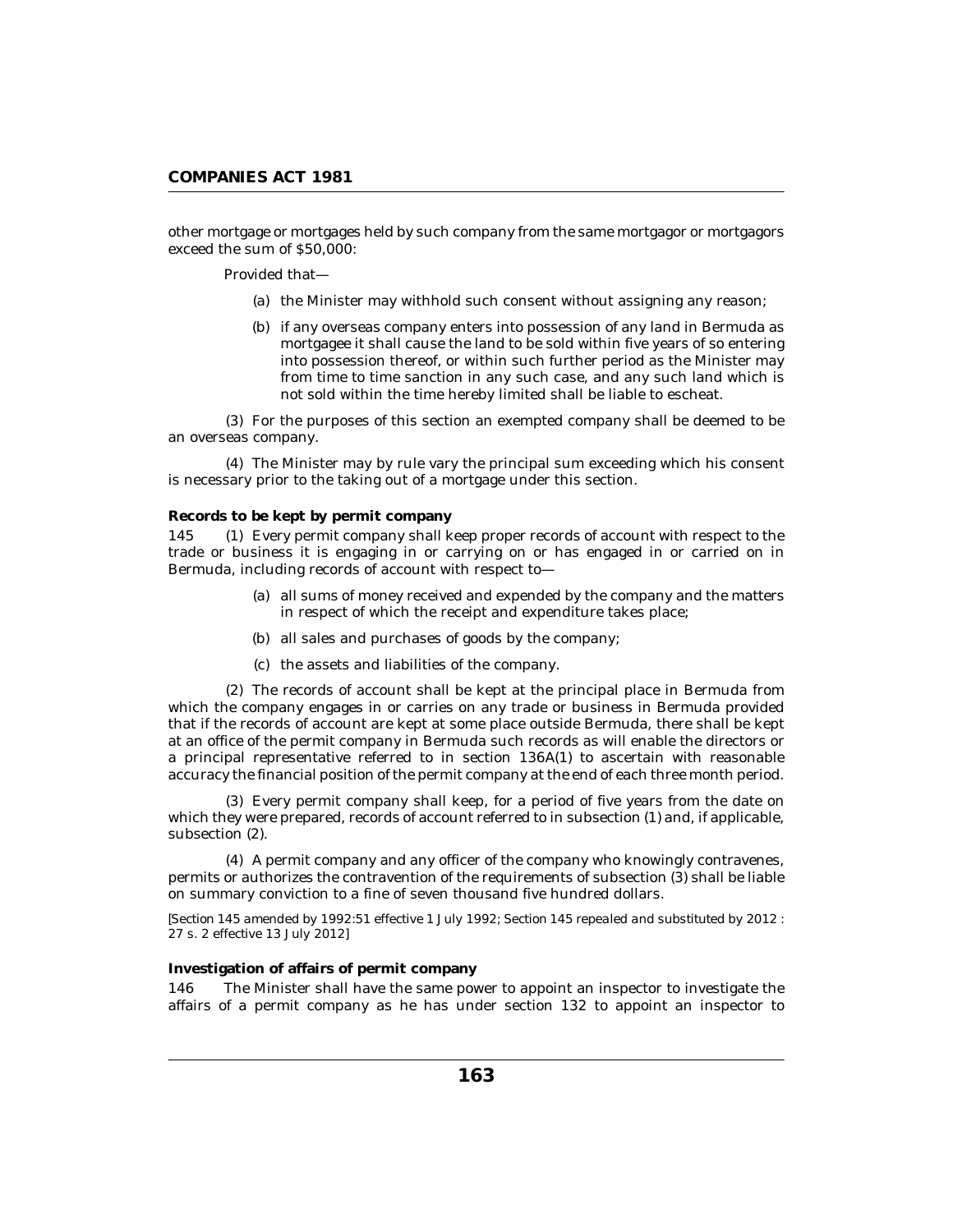investigate the affairs of an exempted company and section 132(2) to (12) shall apply *mutatis mutandis* to such an investigation.

**Letter heads and service of process; permit company**

Every permit company shall have the following particulars on all letters sent from a place of business in Bermuda in connection with its business— 147

- its name; (a)
- (b) its place of incorporation; and
- (c) the principal place in Bermuda from which the company engages in or carries on any trade or business in Bermuda.

Any process or notice required to be served on an overseas company shall be (2) sufficiently served if served on any person named in the list of persons delivered to the Registrar or the Minister pursuant to section 142(3)(iv) or if left at a place of business notified to the Registrar or the Minister pursuant to section 142(3)(iii).

### **Offences**

Where any overseas company, whether a permit company or not, fails to comply with any provision of this Part where no other penalty is provided the company, its officers and the person who appears to the court trying the case to be in charge of its affairs in Bermuda shall be liable to a fine of one thousand dollars. 148

#### *[Section 149 repealed by 2002:6 s.4 & Sch 3 effective 18 June 2002]* 149

**Effect of repeals or amendments of other enactments and savings**

 $(1)$  Notwithstanding the repeal or amendment of any enactment by this Act, any licence or permit granted under the Acts so repealed or amended enabling any overseas company to carry on business in or from within Bermuda shall continue to have effect according to the tenor thereof until such licence or permit is either revoked under section 139 or the company is granted a permit under this Act.  $150$ 

(2) This Part shall be read in addition to and not in derogation of the External Companies (Jurisdiction in Actions) Act 1885 .

**Application of certain sections to non-resident insurance undertakings** Sections 136A, 137(2) and (3), 138, 142, 144, 145, 146, 147 and 151 shall apply to non-resident insurance undertakings as if they were permit companies. 150A

**Application of 1966:41 to permit companies**

The Exempted Undertakings Tax Protection Act 1966 shall apply to permit companies as if they were exempted companies. 151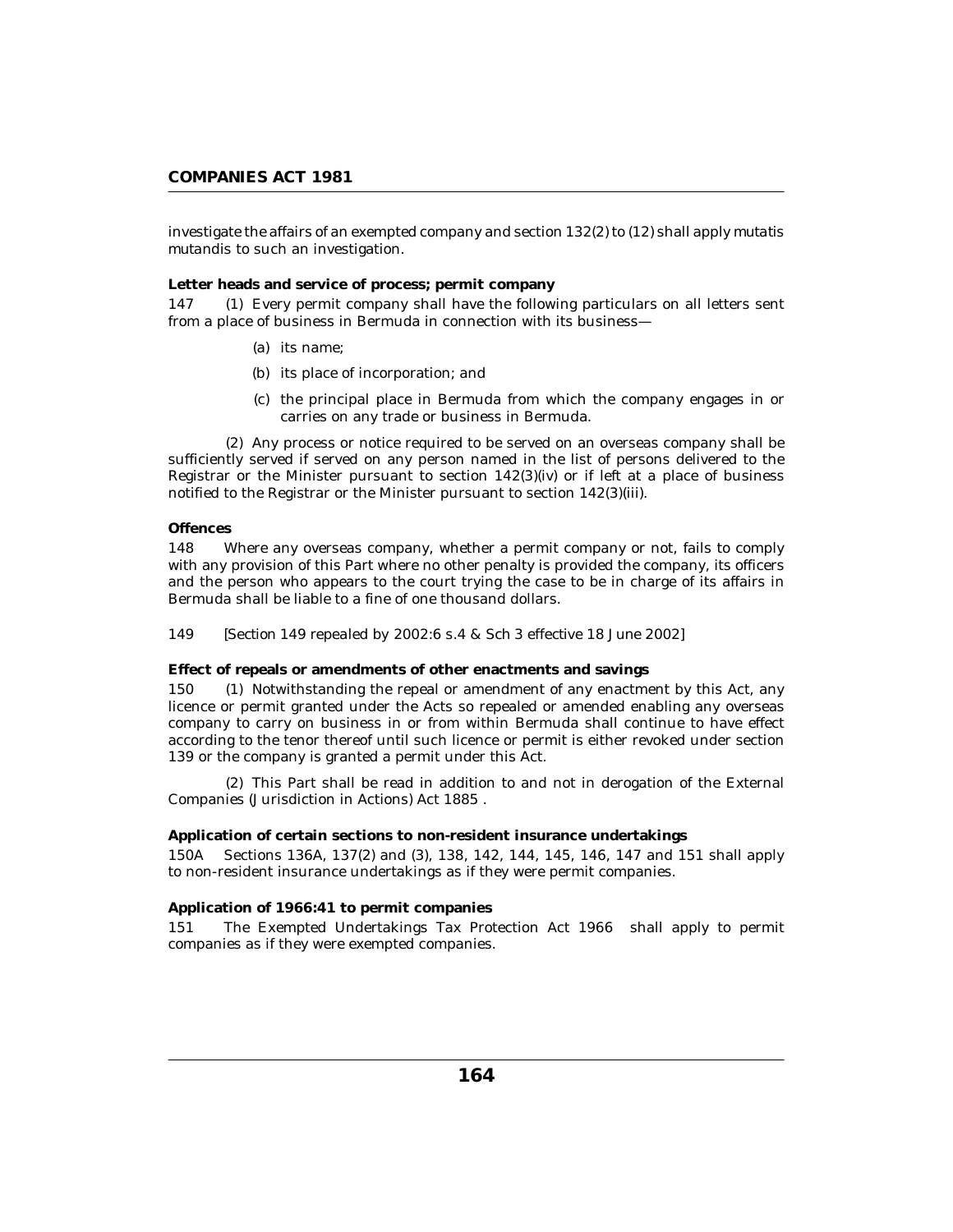# **PART XII**

### **MUTUAL COMPANIES**

#### **Interpretation**

(1) In this Part unless the context otherwise requires— 152

> "mutual company" means any company, other than a company limited by shares, or other company having a share capital, whether incorporated before or after 1st July 1983, which is authorized to engage in or carry on as a principal object insurance or re-insurance business of all kinds on the mutual principle.

For the purposes of this Part, a mutual company shall be deemed to engage in (2) or carry on insurance or re-insurance business on the mutual principle where the members thereof who are exposed to some contingency associate themselves together by contributing by way of premiums on the basis that if the contemplated contingency befalls any member he shall receive a compensatory payment.

*[Section 152 amended by 1992:51 effective 1 July 1992; and by 1994:22 effective 13 July 1994]*

#### **Mutual companies to create and maintain a reserve fund**

A mutual company shall create and maintain a reserve fund of not less than an amount approved by the Minister in respect of such company. 153

The memorandum of a mutual company shall in addition to the requirements (2) of section 7 state the amount of its reserve fund.

(3) The reserve fund of a mutual company shall be treated in all respects as if it were share capital.

### **Liability of members on a winding up**

 $(1)$  Section 7(3) shall not apply to mutual companies and the liability of a member of such a company in the event of it being wound up shall be limited to the premiums or any unpaid premiums or undischarged portion thereof due to the company on the date of the commencement of the winding up from such member. 154

For the purposes of this section "premiums" means the premiums, including (2) retrospective premium adjustments or calls payable for insurance issued or effected by a mutual company to, for or on behalf of each member of the company and any capital contribution or other such assessment that is due under the bye-laws or any other contractual obligation with a member of the company.

*[Section 154 amended by 1992:51 effective 1 July 1992]*

**Apportionment of assets of mutual companies**

When a mutual company is wound up, after its liabilities have been satisfied the person carrying out the winding up shall either apportion the remaining assets in accordance with the byelaws of the company or if there is no provision in the bye-laws for such apportionment then in such a fair and equitable manner amongst the members of the company as such person may decide. 155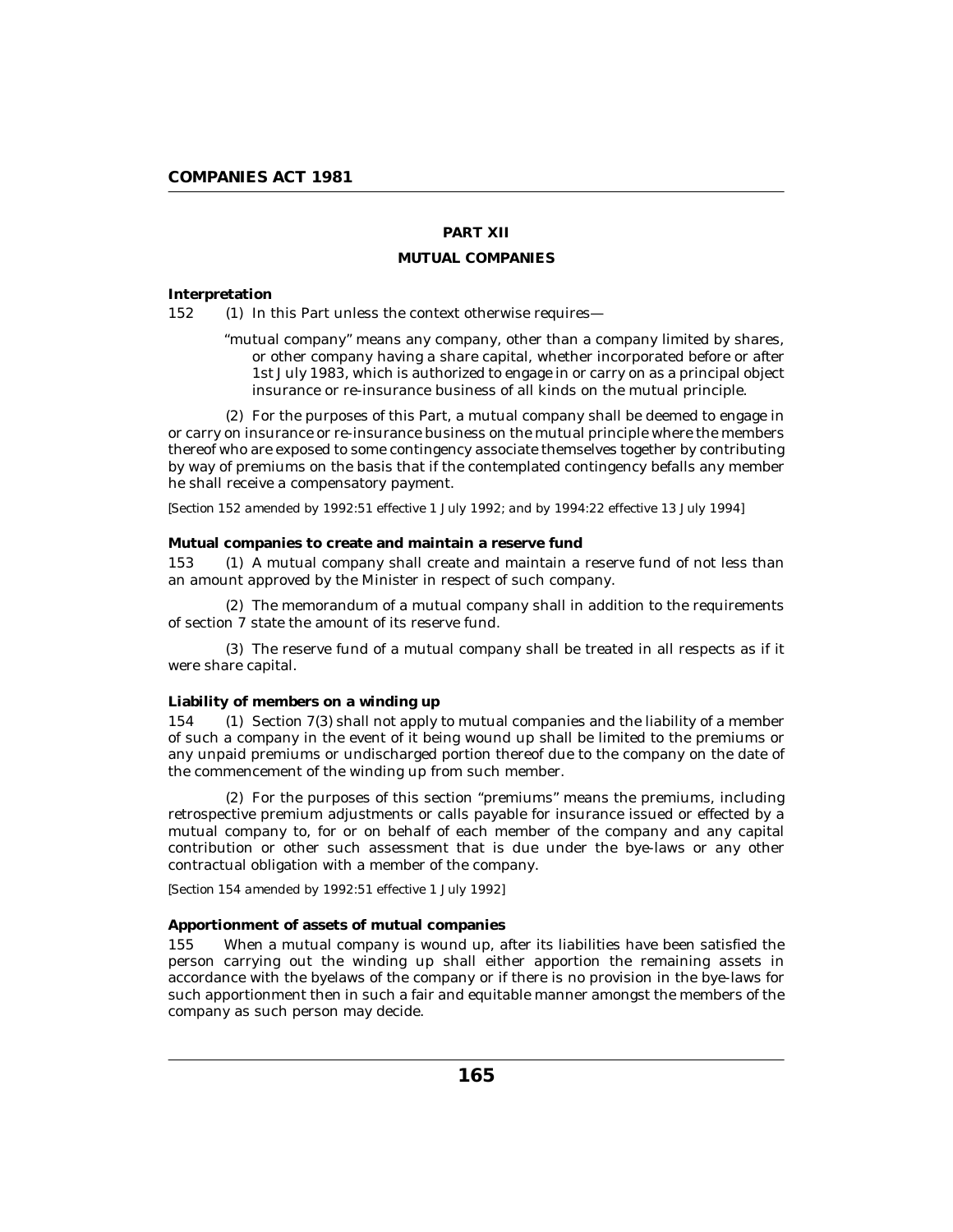## **Criteria for determining membership**

 $(1)$  Subject to subsection  $(2)$ , a mutual company shall in its bye-laws make provision to establish the criteria by reference to which membership in the company and eligibility therefor shall be determined.  $155A$ 

Without prejudice to the generality of subsection (1) and notwithstanding sub-(2) section (2) of section 152, the following persons shall unless the bye-laws of the company otherwise provide, be members of a mutual company:

- (a) any person who is for the time being a provisional director thereof—
- (b) any person whose risks are insured, whether directly or indirectly, by the company and who has been accepted by the company as a member; or
- (c) any person who provides some part of the funds necessary to establish or maintain the reserve fund of the company.

For the purposes of subsection (2), the reference to a risk of a person being (3) indirectly insured by the company is a reference to that risk being covered by the company by reinsurance through one or more intermediaries.

*[Section 155A inserted by 1992:51 effective 1 July 1992]*

**Act to apply to mutual companies**

156 (1) Subject to section 4 the provisions of this Act relating to companies limited by guarantee shall apply to all mutual companies:

Provided that the Minister from time to time may by regulations declare that any provision of this Act shall not apply to mutual companies or that in its application it shall be varied in such manner as shall be set out in the regulations.

(2) Any regulations made by the Minister under subsection (1) shall be subject to affirmative resolution procedure.

- (3) For the avoidance of doubt it is declared that -
	- (a) sections  $104$  to  $109$  apply, with the necessary changes, to mutual companies;
	- (b) in sections 105 to 108 references to "shares" and to "capital" shall be read as if they were references to "membership interests" and to "a reserve fund" respectively.

*[Section 156(3) added by 1999:25 s.17 effective 23 July 1999]*

# **PART XIIA**

### **MUTUAL FUND COMPANIES**

**Interpretation**

In this Part, unless the context otherwise requires, "mutual fund" means a company limited by shares, or other company having a share capital and incorporated for 156A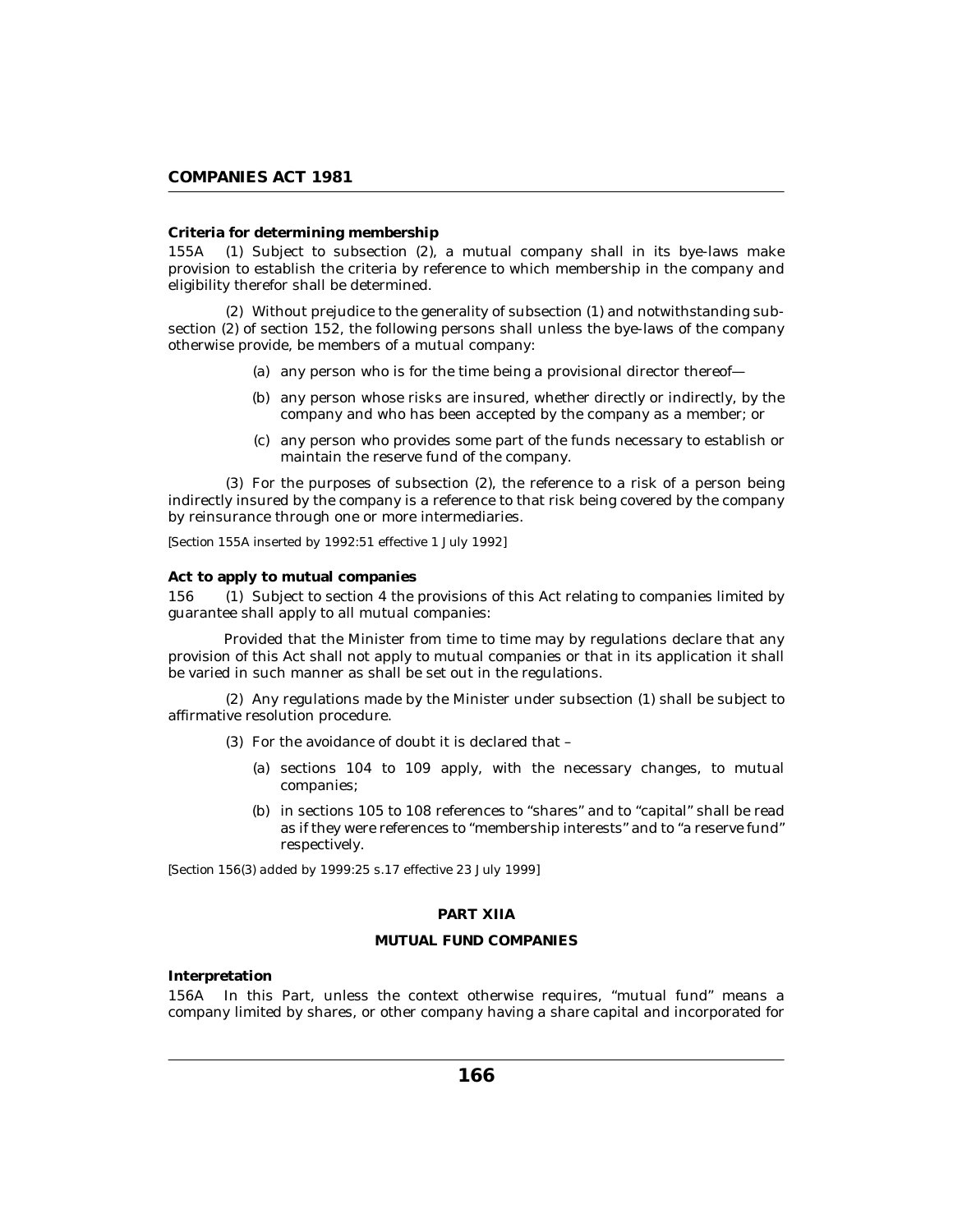the purpose of investing the moneys of its members for their mutual benefit and having the power to redeem or purchase for cancellation its shares without reducing its authorized share capital and stating in its memorandum that it is a mutual fund.

*[Section 156A amended by 1994:22 effective 13 July 1994]*

**Redemption and purchase of shares by mutual fund**

(1) No shares of a mutual fund shall be redeemed or purchased by another mutual fund unless such shares are fully paid. 156B

### *[repealed]* (2)

*[Section 156B subsection (2) repealed by 2006:40 s.35 effective 29 December 2006]*

**Redemption and purchase by mutual fund company of its own shares**

A mutual fund shall, if authorized by its memorandum or bye-laws, have power to redeem or purchase for cancellation its issued shares at the option of the company or at the option, or on the request, of a member. 156C

- $(2)$  A mutual fund, on the redemption or purchase of its own shares, may—
	- (a) repay the capital paid up on such shares out of paid in capital, share premium or other reserves of the company;
	- (b) pay the premium, if any, out of realized or unrealized profits, share premium or other reserves of the company, on such terms and in such manner and at such price as may be determined having regard to the asset value of such shares as ascertained in accordance with the bye-laws of the mutual fund.

The redemption or purchase of its own shares by a mutual fund shall not be (3) taken as reducing its authorized share capital and a mutual fund shall have power to issue shares equal in aggregate par value to the aggregate par value of the shares so redeemed or purchased as if those shares had never been issued and the issuance of such shares under the power herein contained shall not be taken as increasing the amount of its issued share capital.

The power of a mutual fund referred to in subsection (3) shall be exercisable (4) by the directors of the mutual fund.

*[Section 156C amended by 1997:21 effective 2 September 1997]*

#### *[Section 156D repealed by 1992:51 effective 1 July 1992]* 156

**Private Act companies incorporated with certain powers deemed to be mutual funds** Every company incorporated by private Act and having the power to redeem or purchase for cancellation its issued shares at the option of, or on the request of, a member shall be deemed for the purposes of this Act to be a mutual fund. 156E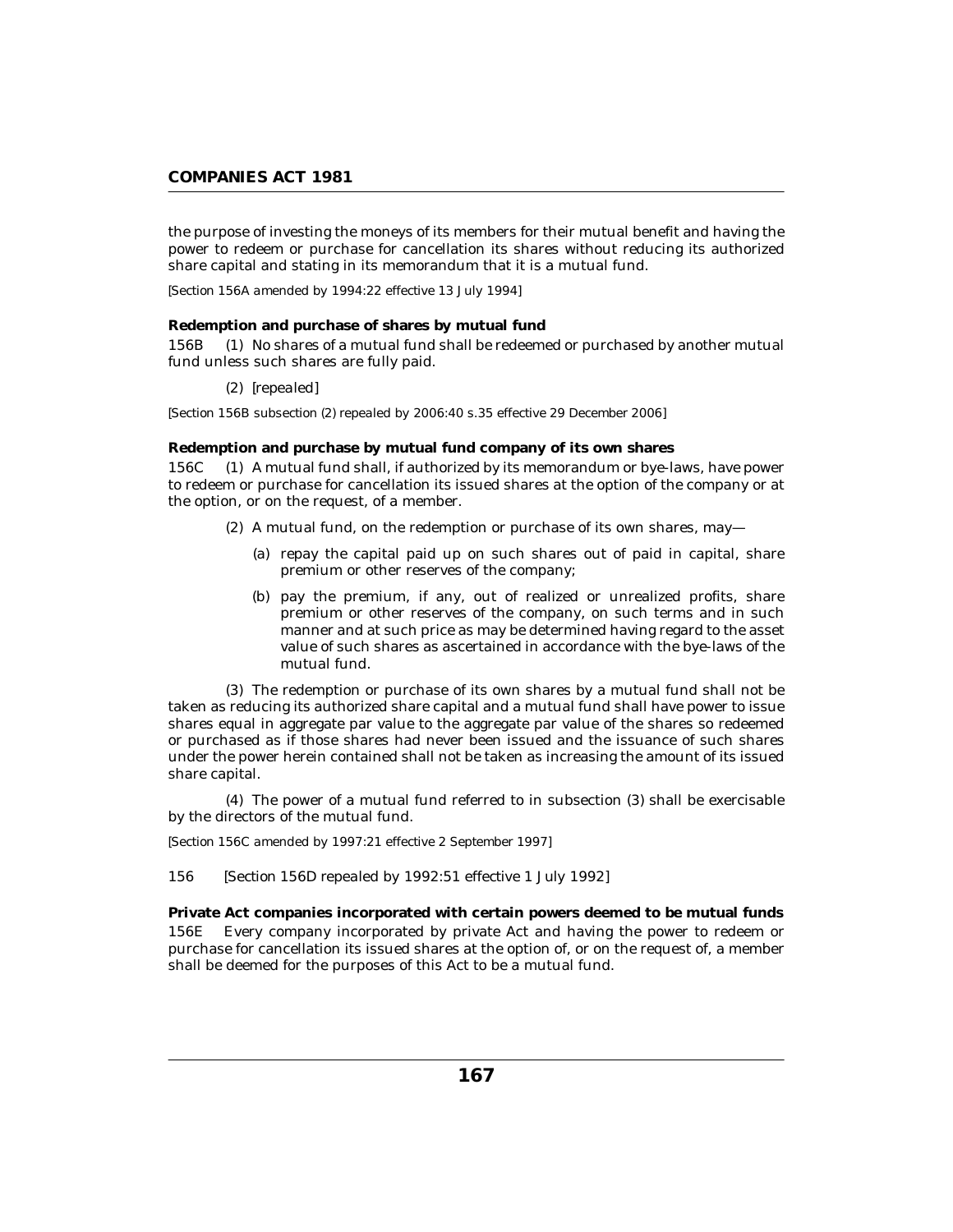**Certain sections do not apply to mutual fund** Sections 40, 42, 42A, 42B, 54(1)(b), 65(6) and 66 shall not apply to a mutual fund. 156F

*[Section 156F replaced by 1992:51 effective 1 July 1992; and amended by 1995:33 effective 7 July 1995; and 2006:40 s.36 effective 29 December 2006]*

**Certain companies incorporated after 1 July 1983 deemed to be mutual funds** Every company incorporated after 30 June 1983 and before 12 July 1984 having 156G the power to redeem or purchase for cancellation its issued shares or any class of shares at the option of, or on the request of, a member and which is an open-ended company (as defined in Part II of the Fifth Schedule) shall be deemed for the purposes of this Act to be a mutual fund and to have and always to have had the powers set out in section 156C.

**Certification by Minister of fund as United Kingdom class scheme**

Subject to section 156I, upon application by a mutual fund, the Minister may, in such form as he may determine, certify that the mutual fund is, in his opinion, a United Kingdom class scheme. 156H

**Conditions to be satisfied for certification**

The Minister shall not certify a mutual fund in accordance with section 156H, unless he is satisfied that— 156I

- (a) the applicant is a mutual fund within the meaning of this Part;
- (b) the applicant is in compliance with this Act;
- (c) the custodian of the mutual fund is a bank incorporated in Bermuda;
- (d) the manager of the mutual fund is a company incorporated in Bermuda which is separate and apart from the custodian and is in compliance with this Act;
- the mutual fund is fit and proper to be approved as a United Kingdom class (e) scheme;
- the bye-laws of the mutual fund comply with such requirements as are (f) prescribed;
- (g) the members of the mutual fund are entitled to have their shares redeemed or purchased by the fund in accordance with the bye-laws of the fund;
- (h) the officers, directors, manager and custodian of the mutual fund are of good standing and repute, financially sound and have sufficient qualifications and experience to fulfill properly their respective roles; and
- (i) the custodian and manager of the mutual fund are or will, upon certification, be participants in a compensation arrangement.
- (2) For the purposes of this section and section  $156O(2)$ —
- "compensation arrangement" means an arrangement, approved by the Minister, in which the custodian and manager of a mutual fund are participants, providing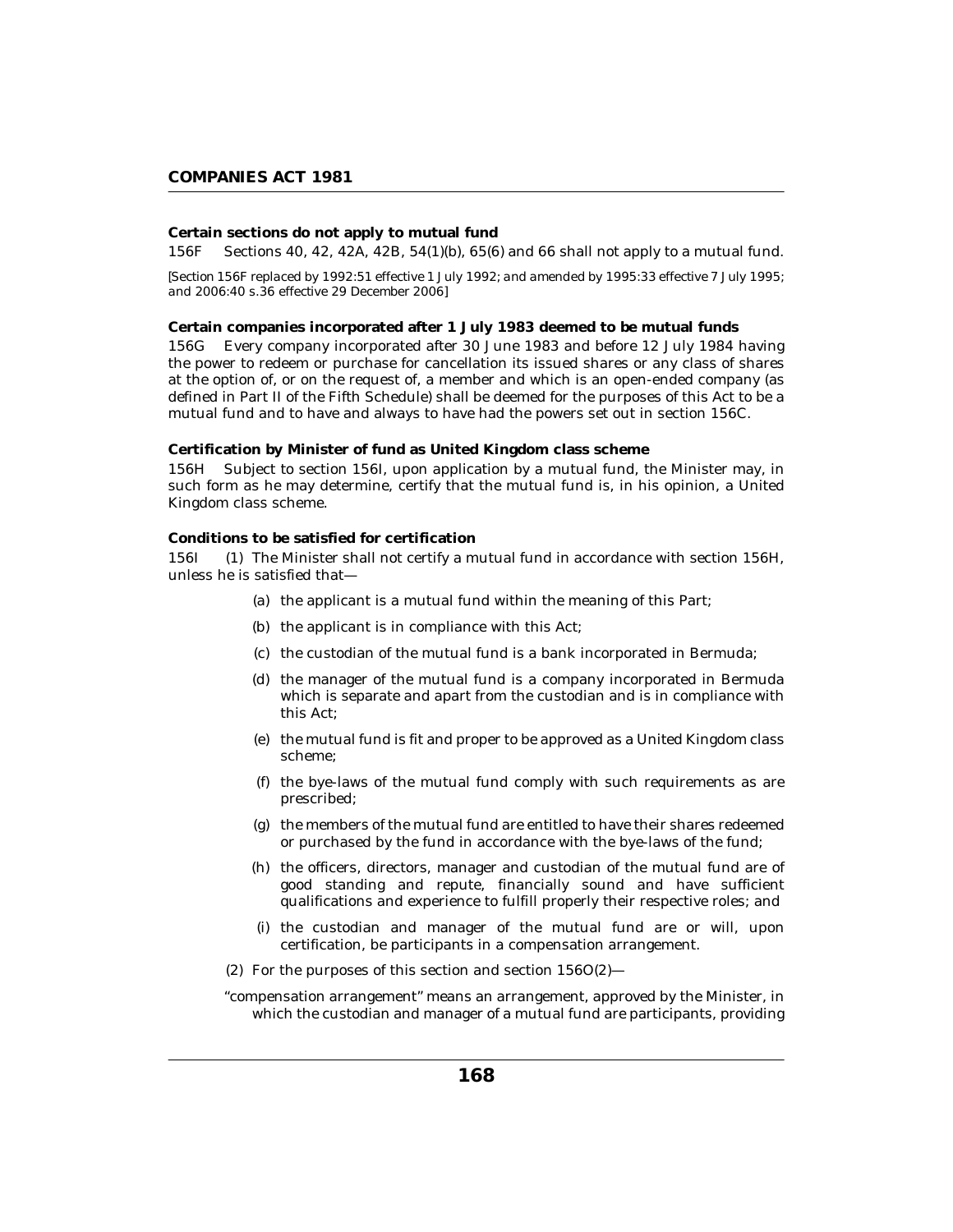for compensation to any member or former member of the mutual fund who has suffered loss as a result of any material breach by the custodian or manager of the fund—

- (i) of the bye-laws of the fund; or
- (ii) of any provision of this Act;

and where the custodian or manager, as the case may be, is or is likely to be unable otherwise to satisfy any judgment against it for such breach.

**Right of member to bring action against custodian or manager for loss suffered as a result of breach of bye-laws**

A member or a former member of a mutual fund certified under section 156H shall have a right of action against the custodian or manager of the fund, as the case may be, for any loss incurred by him as a result of any material breach of the bye-laws of the fund by the custodian or manager respectively, or as a result of any material breach by the custodian or manager respectively of any provision of this Act, subject to the defences applying to actions for breach of statutory duty. 156J

**Power of Minister to require rectification where fund no longer complies with statutory conditions**

Where the Minister is of the opinion that any of the conditions set forth in section 156I are no longer fulfilled by a mutual fund, he shall immediately notify the mutual fund thereof and may, after affording the mutual fund an opportunity of making representations to him, require rectification thereof within such reasonable time as shall be set out in the said notice, failing which rectification as aforesaid, the Minister may revoke the certification made under section 156H, and so notify the mutual fund and the Secretary of State in the United Kingdom or his designate. 156K

**Custodian and manager required to be independent of one another**

The custodian and manager of a mutual fund certified under section 156H shall in fulfilling their respective duties act independently of one another. 156L

**Manager of fund deemed to be an officer of fund**

156M For the purposes of this Act the manager of a mutual fund certified under section 156H shall be deemed to be an officer of such fund whether or not such manager would otherwise be treated as an officer of the fund for the purposes of this Act.

**Power of directors to amend bye-laws to ensure compliance with prescribed requirements**

 $(1)$  Notwithstanding section 13(5), the directors of a mutual fund certified under section 156H shall have the right to amend the bye-laws of the mutual fund to the extent required to ensure continued compliance of such bye-laws with the requirements prescribed from time to time and no such amendment shall require the approval of the company in general meeting. 156N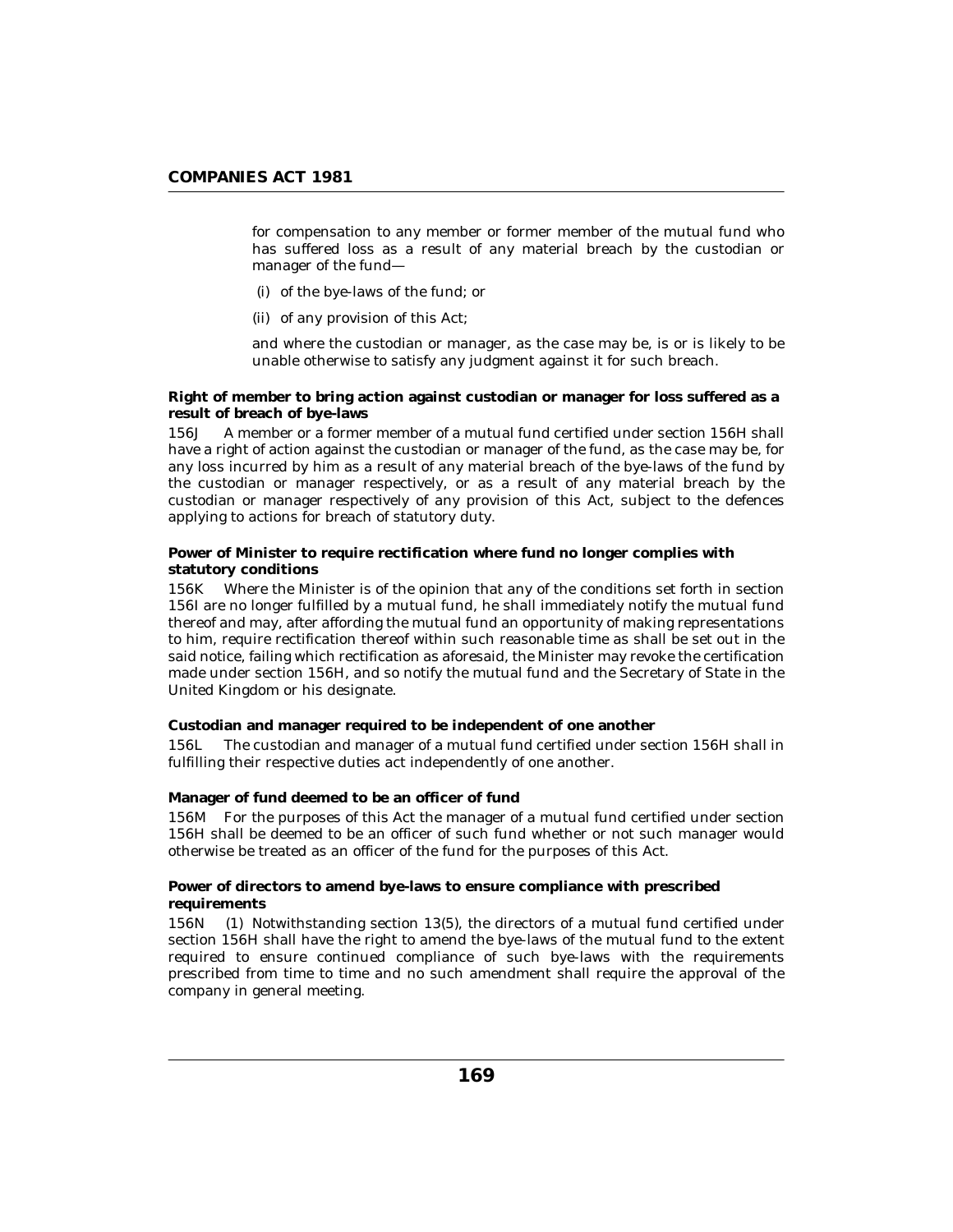(2) Notwithstanding anything in this Act contained, no amendment may be made to the bye-laws of a mutual fund certified under section 156H if the effect thereof would be that the bye-laws of the mutual fund would no longer comply with such requirements as are prescribed from time to time.

**Power of Minister to direct custodian or manager of fund to furnish information**

For the purposes of obtaining any information which the Minister needs to ensure that the provisions of this Part are fulfilled, the Minister may direct the custodian or the manager of a mutual fund certified under section 156H to furnish him with such information in such form and manner and within such time as he may specify.  $1560$ 

The custodian and manager of a mutual fund certified under section 156H shall (2) furnish the trustee or administrator of any compensation arrangement with such information as he may require for the proper performance of his duties as such.

### **Regulations by Minister for Part XII**

(1) The Minister may make regulations prescribing anything required or authorized to be prescribed under this Part and generally for the better carrying out of this Part. 156P

- (2) Subject to subsection (3), the Minister shall
	- cause a copy of all regulations made under this Part to be available at the (a) office of the Registrar of Companies for inspection by any interested person free of charge at any time when the office of the Registrar of Companies is open to the public;
	- (b) cause to be published in the Gazette a notice briefly describing the nature of any regulations made under this Part, stating the date on which such regulations are to come into operation and that such regulations may be inspected at the office of the Registrar of Companies.

 $(3)$  Section 6 of the Statutory Instruments Act 1977 shall not apply to any regulations made under this Part. The provisions of subsection (2) shall be deemed to be deposit for public inspection for the purpose of section 5(1) of that Act.

# **PART XIII**

## **WINDING UP**

**Modes of winding up**

The winding up of a company may be either by the Court or voluntary and this Act, subject to any other Act, shall be applied to the winding up of a company by either of these modes. 157

**Liability as contributories of present and past members**

Subject to section 158A, in the event of a company being wound up, every present and past member shall be liable to contribute to the assets of the company to an amount 158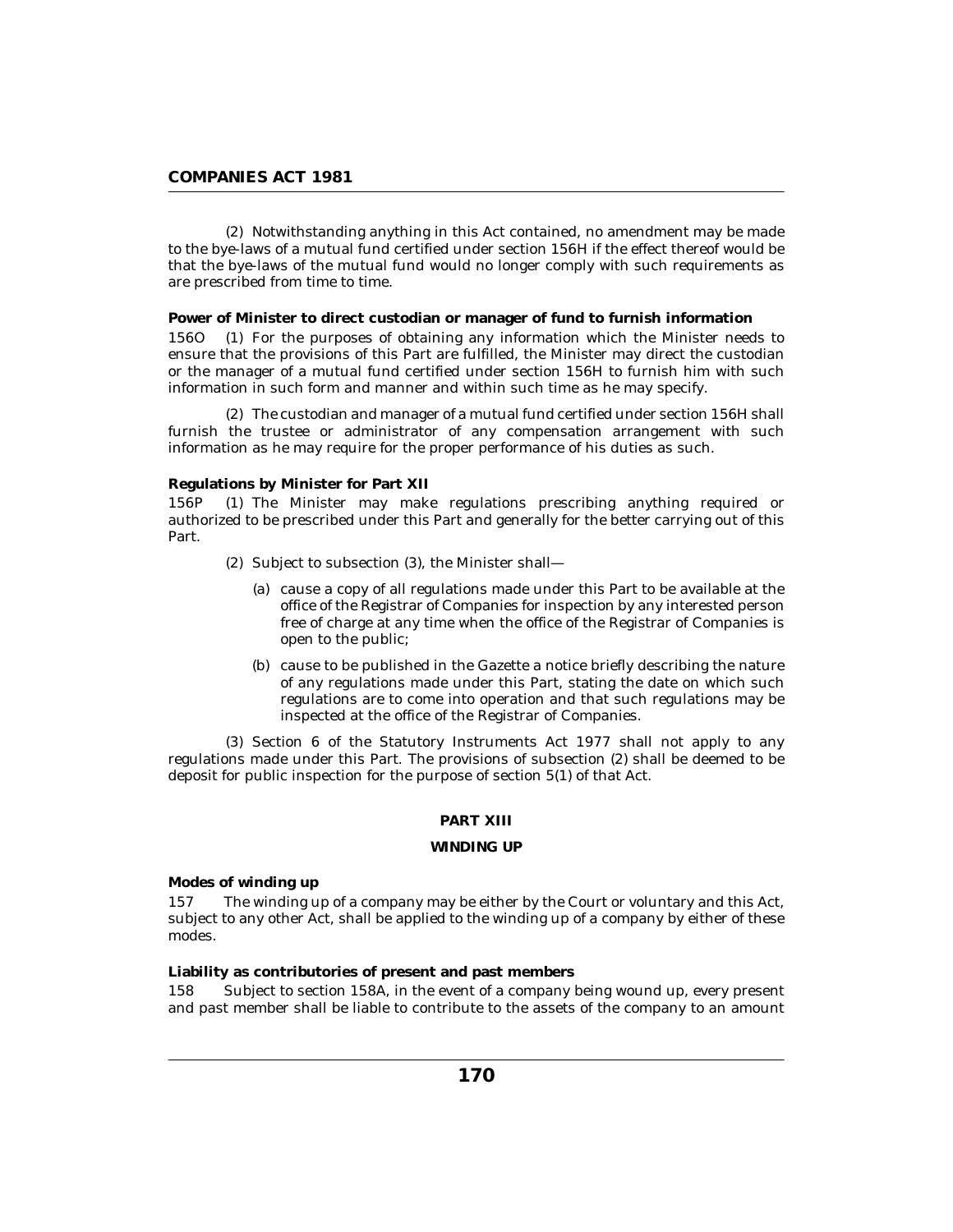sufficient for payment of its debts and liabilities, and the costs, charges and expenses of the winding up, and for the adjustment of the rights of the contributories among themselves, subject to the following qualifications—

- (a) a past member shall not be liable to contribute if he has ceased to be a member for one year or upwards before the commencement of the winding up;
- (b) a past member shall not be liable to contribute in respect of any debt or liability of the company contracted after he ceased to be a member;
- a past member shall not be liable to contribute unless it appears to the (c) Court that the existing members are unable to satisfy the contributions required to be made by them in pursuance of this Act;
- in the case of a company limited by shares, no contribution shall be (d) required from any member exceeding the amount, if any, unpaid on the shares in respect of which he is liable as a present or past member;
- in the case of a company limited by guarantee, no contribution shall, (e) subject to the special provisions relating to mutual companies, be required from any member exceeding the amount undertaken to be contributed by him to the assets of the company in the event of its being wound up;
- (ee) in the case of an unlimited liability company there shall be no limitation on the liability of any member;
- nothing in this Act shall invalidate any provision contained in any policy (f) of insurance or other contract whereby the liability of individual members on the policy or contract is restricted, or whereby the funds of the company are alone made liable in respect of the policy or contract;
- $(g)$  a sum due to any member of a company, in his character as a member, by way of dividends, profits or otherwise shall not be deemed to be a debt of the company payable to that member in a case of competition between himself and any other creditor not a member of the company, but any such sum may be taken into account for the purpose of the final adjustment of the rights of the contributories among themselves.

*[Section 158 amended by 1994:22 effective 13 July 1994; by 1995:33 effective 7 July 1995; by BR 81/1999 effective 1 January 2000; and by 2000:29 s.20 effective 11 August 2000]*

**Winding up of limited company that was formerly unlimited**

This section applies in the case of a company being wound up which was at some former time registered as unlimited but has re-registered as a company limited by shares or by guarantee under section 14B. 158A

 $(2)$  Notwithstanding section 158 $(a)$ , a past member of the company who was a member of it at the time of re-registration, if the winding up commences within the period of three years beginning on the day on which the company was re-registered, is liable to contribute to the assets of the company in respect of debts and liabilities contracted before that time.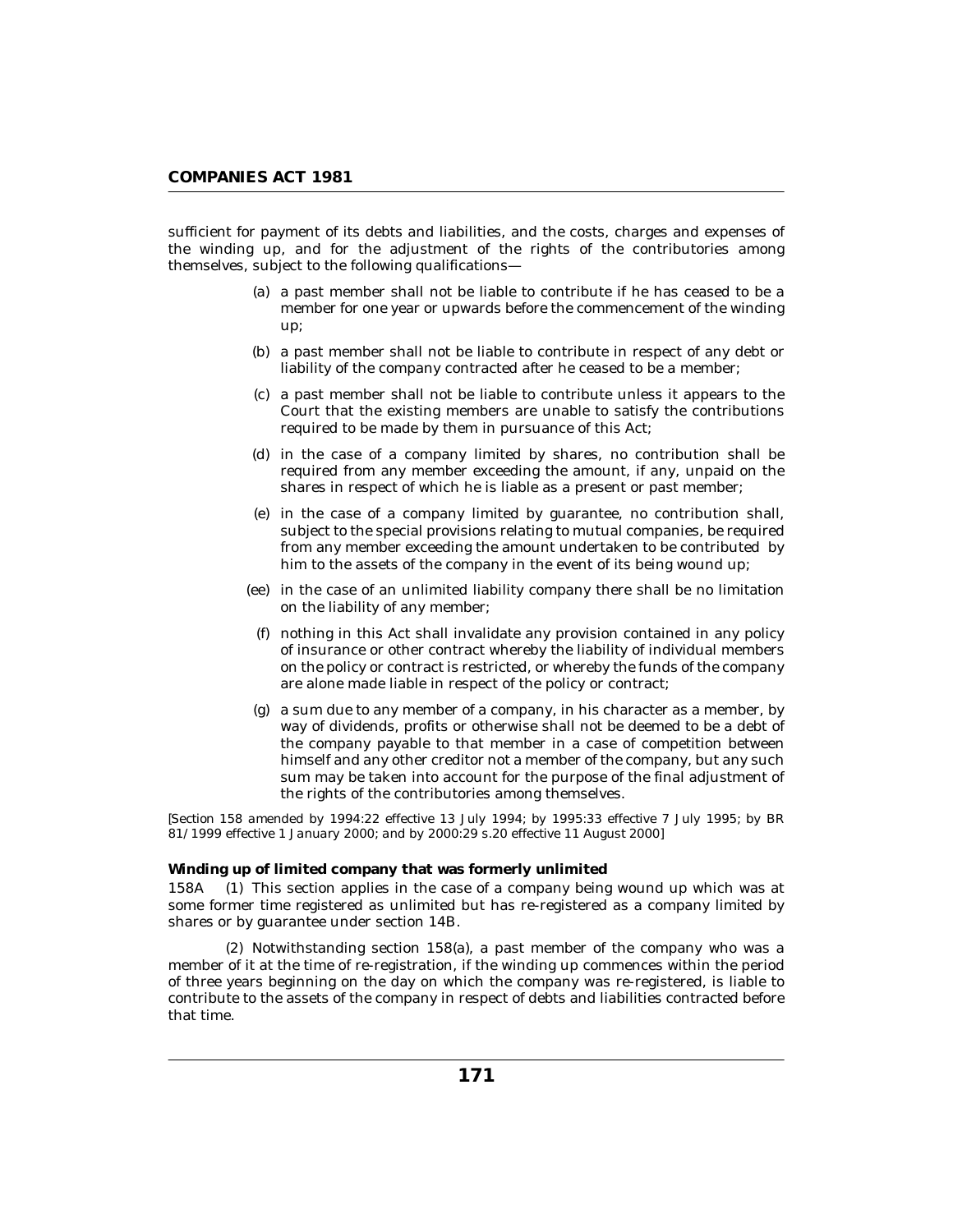(3) If no persons who were members of the company at that time are existing members of it, a person who at that time was a present or past member is liable to contribute as provided in subsection (2) notwithstanding that the existing members have satisfied the contributions required to be made by them under this Act.

 $(4)$  Subsection  $(3)$  applies subject to section  $158(a)$  and to subsection  $(2)$ , but notwithstanding section 158(c).

 $(5)$  Notwithstanding section 158 $(d)$  and  $(e)$ , there is no limit on the amount which a person who, at that time, was a past or present member of the company is liable to contribute.

*[Section 158A inserted by 2000:29 s.21 effective 11 August 2000]*

**Definition and nature of liability of a contributory**

 $(1)$  The term "contributory" means every person liable to contribute to the assets of a company in the event of its being wound up, and for the purposes of all proceedings prior to the final determining of the persons who are to be deemed contributories, includes any person alleged to be a contributory. 159

The liability of a contributory shall create a debt of the nature of a specialty (2) accruing due from him at the time when his liability commenced but payable at the times when calls are made for enforcing the liability.

**Contributories in case of death or bankruptcy of a member**

160 (1) If a contributory dies either before or after he has been placed on the list of contributories, his estate representatives shall be liable in the due course of the administration to contribute to the assets of the company in discharge of his liability and shall be contributories accordingly.

(2) If the estate representatives make default in paying any money ordered to be paid by them, proceedings may be taken for administering the estate of the deceased contributory and for compelling payment thereout of the money due.

(3) If a contributory becomes bankrupt, either before or after he has been placed on the list of contributories—

- his trustee in bankruptcy shall represent him for all the purposes of the (a) winding up, and shall be a contributory accordingly, and may be called on to admit to proof against the estate of the bankrupt, or otherwise allow to be paid out of his assets in due course of law, any money due from the bankrupt in respect of his liability to contribute to the estate of the company; and
- (b) there may be proved against the estate of the bankrupt the estimated value of his liability to future calls as well as calls already made.

**Circumstances in which company may be wound up by the Court**

In addition to any other provision in this or any other Act prescribing for the winding up of a company a company may be wound up by the Court if— 161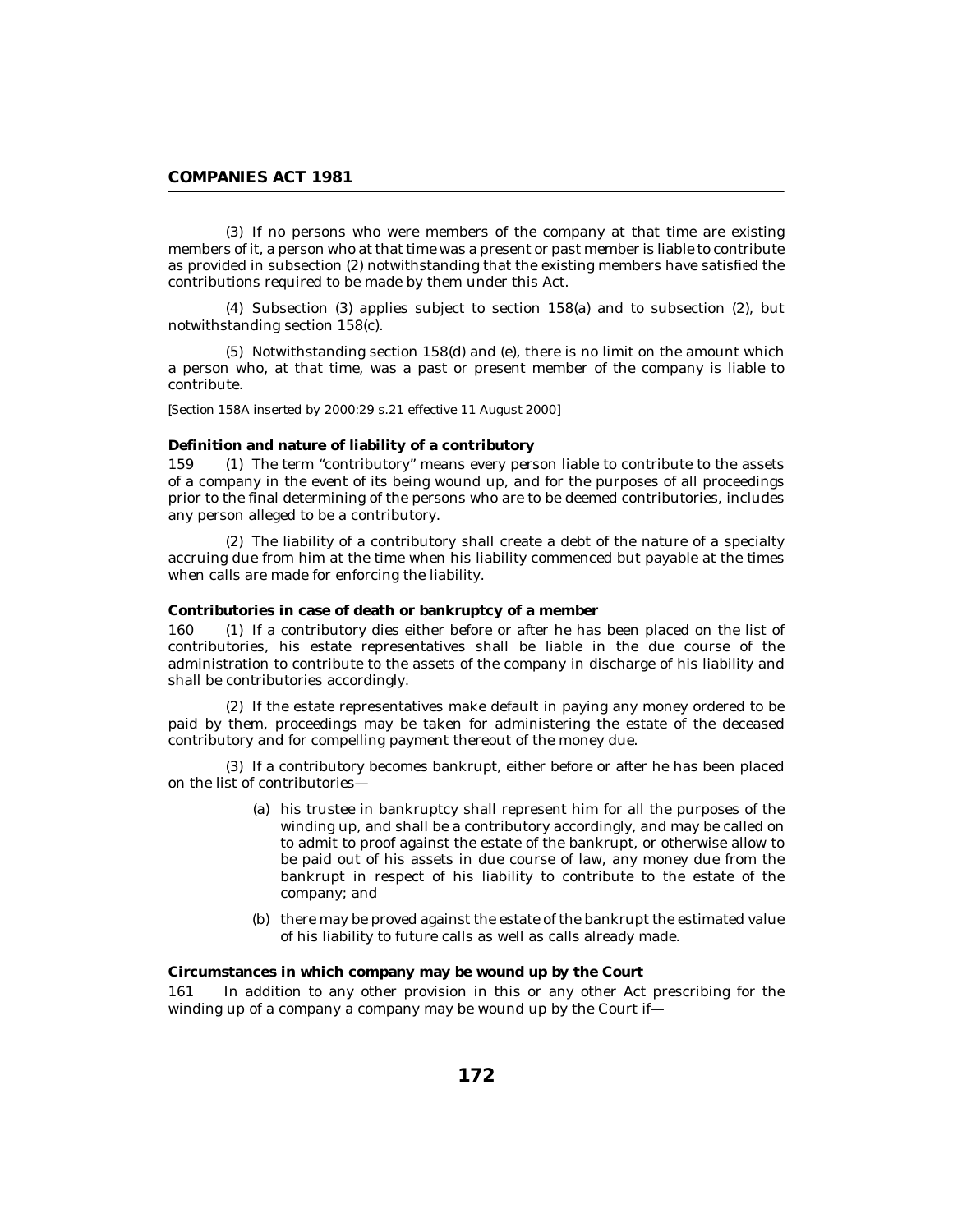- (a) the company has by resolution resolved that the company be wound up by the Court;
- (b) subject to section 88 default is made in holding the statutory meeting or failing to comply with section 84 or section 89;
- (c) the company does not commence its business within a year of its incorporation or suspends its business for a whole year;
- (ca) the company carries on any restricted business activity in contravention of section 4A;
- (d) the company engages in a prohibited business activity in contravention of section 4B;
- (e) the company is unable to pay its debts;
- (f) the consent of the Minister, where under this Act such consent was required, was obtained as a result of a material misstatement in the application for consent; or
- $(g)$  the Court is of the opinion that it is just and equitable that the company should be wound up.

*[Section 161 amended by 1998:35 effective 5 October 1998; paragraph (ca) inserted and (f) substituted by 2003:1 s.15 effective 14 February 2003]*

**Definition of inability to pay debts**

- A company shall be deemed to be unable to pay its debts— 162
	- (a) if a creditor, by assignment or otherwise, to whom the company is indebted in a sum exceeding five hundred dollars then due has served on the company, by leaving it at the registered office of the company, a demand requiring the company to pay the sum so due and the company has for three weeks thereafter neglected to pay the sum or to secure or compound for it to the reasonable satisfaction of the creditor; or
	- (b) if the execution or other process issued on a judgment, decree or order of any court in favour of a creditor of the company is returned unsatisfied in whole or in part; or
	- (c) if it is proved to the satisfaction of the Court that the company is unable to pay its debts; in determining whether a company is unable to pay its debts, the Court shall take into account the contingent and prospective liabilities of the company.

*[Section 162 paragraph (a) amended by 2006:40 s.37 effective 29 December 2006]*

### **Applications for winding up**

An application to the Court for the winding up of a company shall be by petition, presented either by the company or by any creditor or creditors, including any contingent 163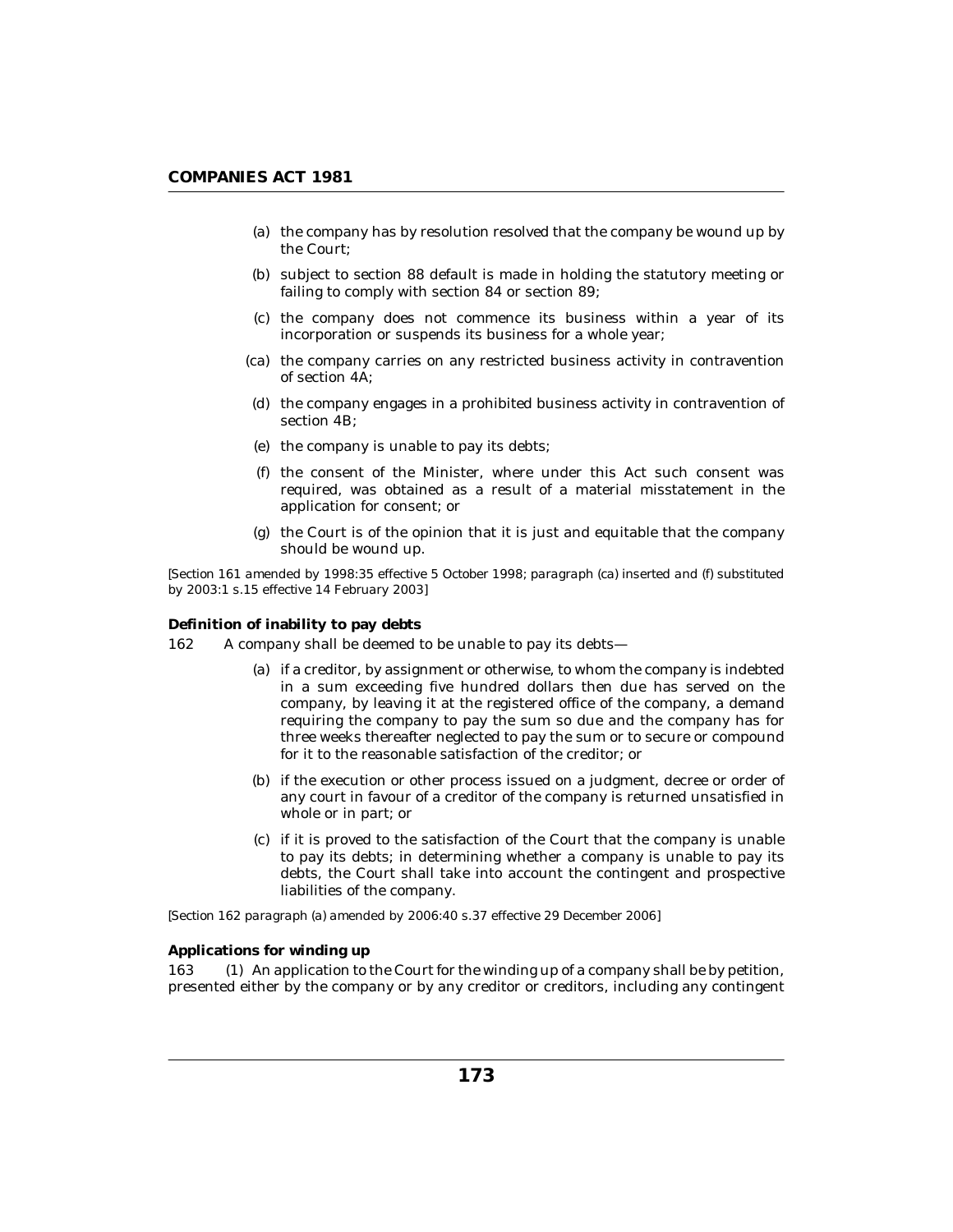or prospective creditor or creditors, contributory or contributories, or by all of those parties, together or separately:

Provided that—

- a contributory shall not be entitled to present a winding up petition the (a) shares in respect of which he is a contributory, or some of them, either were allotted to him or have been held by him and registered in his name, for at least six months during the eighteen months before the commencement of the winding up, or have devolved on him through the death of a former holder; and
- (b) a winding up petition shall not, if the ground of the petition is default in holding the statutory meeting, be presented by any person except a member, nor before the expiration of fourteen days after the last day on which the meeting ought to have been held; and
- $(c)$  the Court shall not give a hearing to a winding up petition presented by a contingent or prospective creditor until such security for costs has been given as the Court thinks reasonable and until a prima facie case for winding up has been established to the satisfaction of the Court; and
- (d) in a case falling within section  $161(g)$  the winding up petition may be presented by the Registrar.

When a company is being wound up voluntarily a winding-up petition may be (2) presented by the Official Receiver as well as by any other person authorized in that behalf under this section, but the Court shall not make a winding-up order on the petition unless it is satisfied that the voluntary winding up cannot be continued with due regard to the interest of the creditors or contributories.

Where the petition is presented on the ground that a material mis-statement (3) was made in the application for the consent of the registration of the company the Court shall not make a winding-up order unless it is satisfied—

- (a) that but for the mis-statement the consent of the Minister would not have been given; and
- (b) that an order winding up the company will not cause hardship to any person who was not responsible for the mis-statement.

Where the petition is presented on the ground that a material mis-statement (4) was made in the application for the consent for the registration of the company the Court, if it finds that a material mis-statement was made, whether it makes an order winding up the company or not, may—

- (a) impose on the company a fine of two thousand dollars; and
- (b) require the company to pay the costs of the proceedings.

*[Section 163 amended by 1993:37 effective 13 July 1993]*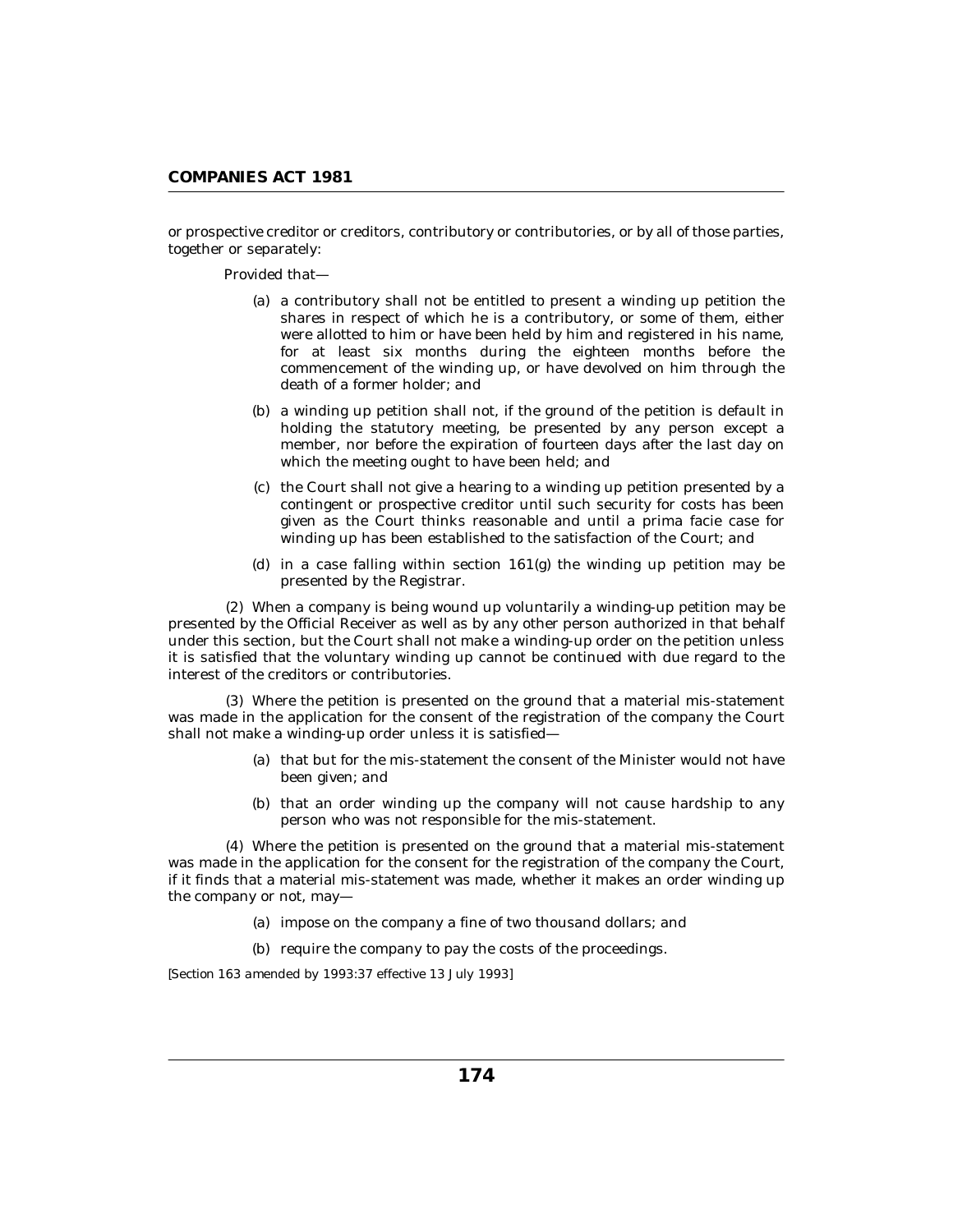# **Powers of Court on hearing petition**

 $(1)$  On hearing a winding-up petition the Court may dismiss it, or adjourn the hearing conditionally or unconditionally, or make any interim order, or any other order that it thinks fit, but the Court shall not refuse to make a winding-up order on the ground only that the assets of the company have been mortgaged to an amount equal to or in excess of those assets or that the company has no assets. 164

Where the petition is presented by members of the company as contributories (2) on the ground that it is just and equitable that the company should be wound up, the Court, if it is of opinion,—

- (a) that the petitioners are entitled to relief either by winding up the company or by some other means; and
- (b) that in the absence of any other remedy it would be just and equitable that the company should be wound up,

shall make a winding-up order, unless it is also of the opinion both that some other remedy is available to the petitioners and that they are acting unreasonably in seeking to have the company wound up instead of pursuing that other remedy.

Where the petition is presented on the ground of default in holding the (3) statutory meeting the Court may—

- (a) instead of making a winding-up order, direct that a meeting shall be held; and
- (b) order the costs to be paid by any person who, in the opinion of the Court, is responsible for the default.

**Powers to stay or restrain proceedings against a company**

(1) At any time after the presentation of a winding-up petition, and before a winding-up order has been made, the company or any creditor or contributory may, where an action or proceeding against the company is pending, apply to the Court for a stay of those proceedings. 165

 $(2)$  On an application being made under subsection  $(1)$  the Court may stay the proceedings accordingly on such terms as it thinks fit.

**Avoidance of dispositions of property etc. after commencement of winding up**

 $(1)$  In a winding-up by the Court, any disposition of the property of the company, including things in action, and any transfer of shares, or alteration in the status of the members of the company, made after the commencement of the winding-up, shall, unless the Court otherwise orders, be void. 166

Where any company is being wound up by the Court, any attachment, (2) sequestration, distress or execution put in force against the estate or effects of the company after the commencement of the winding up shall be void to all intents.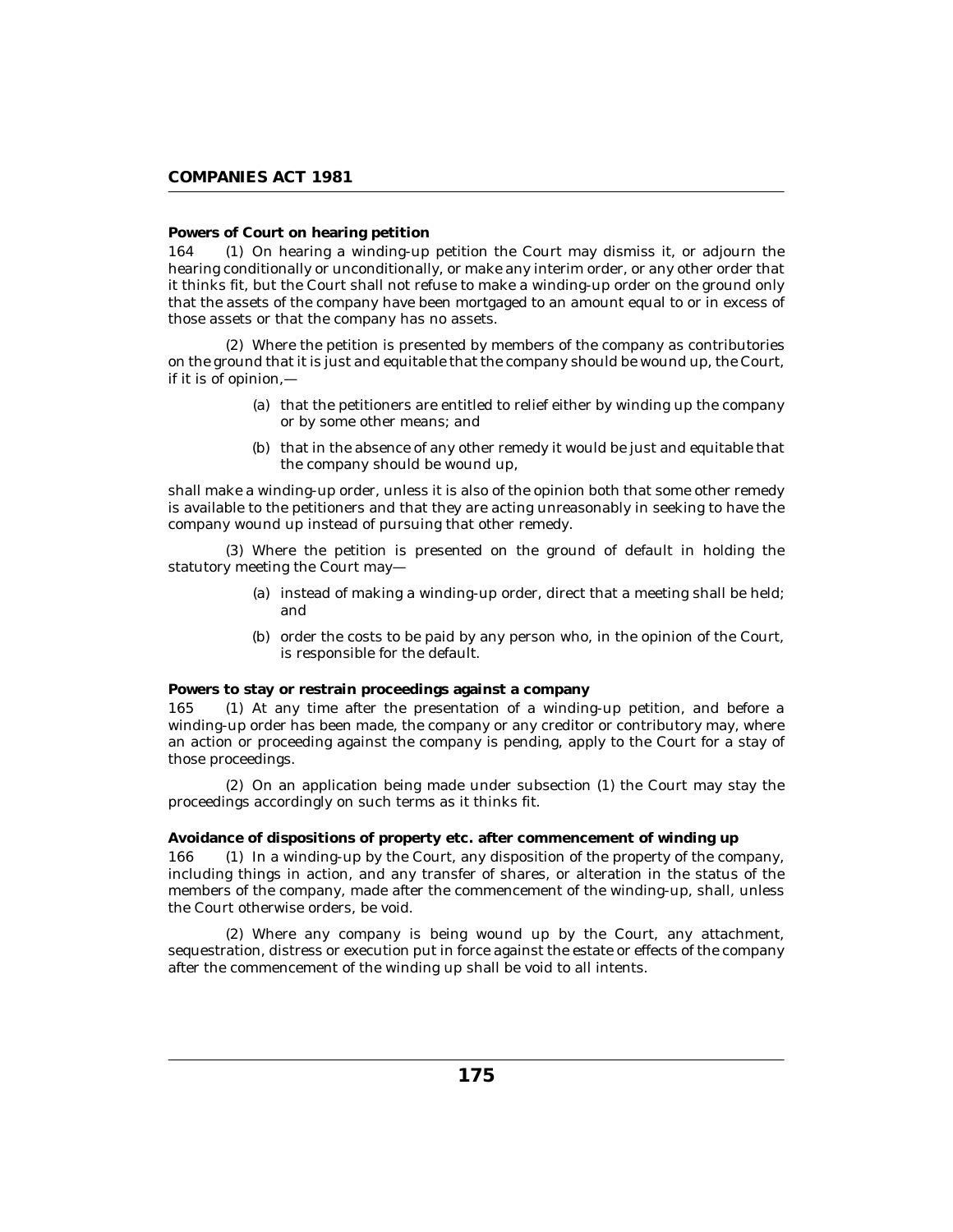# **Commencement of winding up by the Court**

Where, before the presentation of a petition for the winding up of a company by the Court, a resolution has been passed by the company for voluntary winding up, the winding up of the company shall be deemed to have commenced at the time of the passing of the resolution, and unless the Court, on proof of fraud or mistake, thinks fit otherwise to direct, all proceedings taken in the voluntary winding up shall be deemed to have been validly taken. 167

 $(2)$  In any other case, the winding up of a company by the Court shall be deemed to commence at the time of the presentation of the petition for the winding up.

On the making of a winding-up order, a copy of the order must forthwith be (3) forwarded by the company to the Registrar, who shall make a minute thereof in his books relating to the company.

When a winding-up order has been made or a provisional liquidator has been (4) appointed, no action or proceeding shall be proceeded with or commenced against the company except by leave of the Court and subject to such terms as the Court may impose.

An order for winding up a company shall operate in favour of all the creditors (5) and of all the contributories of the company as if made on the joint petition of a creditor and of a contributory.

**Statement of company affairs to be submitted to Official Receiver**

168 (1) Where the Court has made a winding-up order or appointed a provisional liquidator, there shall, unless the Court thinks fit to order otherwise and so orders, be made out and submitted to the Official Receiver a statement as to the affairs of the company in the prescribed form, verified by affidavit, and showing the particulars of its assets, debts and liabilities, the names, residences and occupations of its creditors, the securities held by them respectively, the dates when the securities were respectively given, and such further or other information as may be prescribed or as the Official Receiver may require.

The statement shall be submitted and verified by one or more of the persons (2) who are at the relevant date the directors and by the person who is at that date the secretary of the company, or by such of the persons hereinafter in this subsection mentioned as the Official Receiver, subject to the direction of the Court, may require to submit and verify the statement, that is to say, persons—

- who are or have been officers of the company; (a)
- (b) who have taken part in the formation of the company at any time within one year before the relevant date;
- who are in the employment of the company, or have been in the (c) employment of the company within the said year, and are in the opinion of the Official Receiver capable of giving the information required;
- who are or have been within the said year officers of or in the employment (d) of a company which is, or within the said year was, an officer of the company to which the statement relates.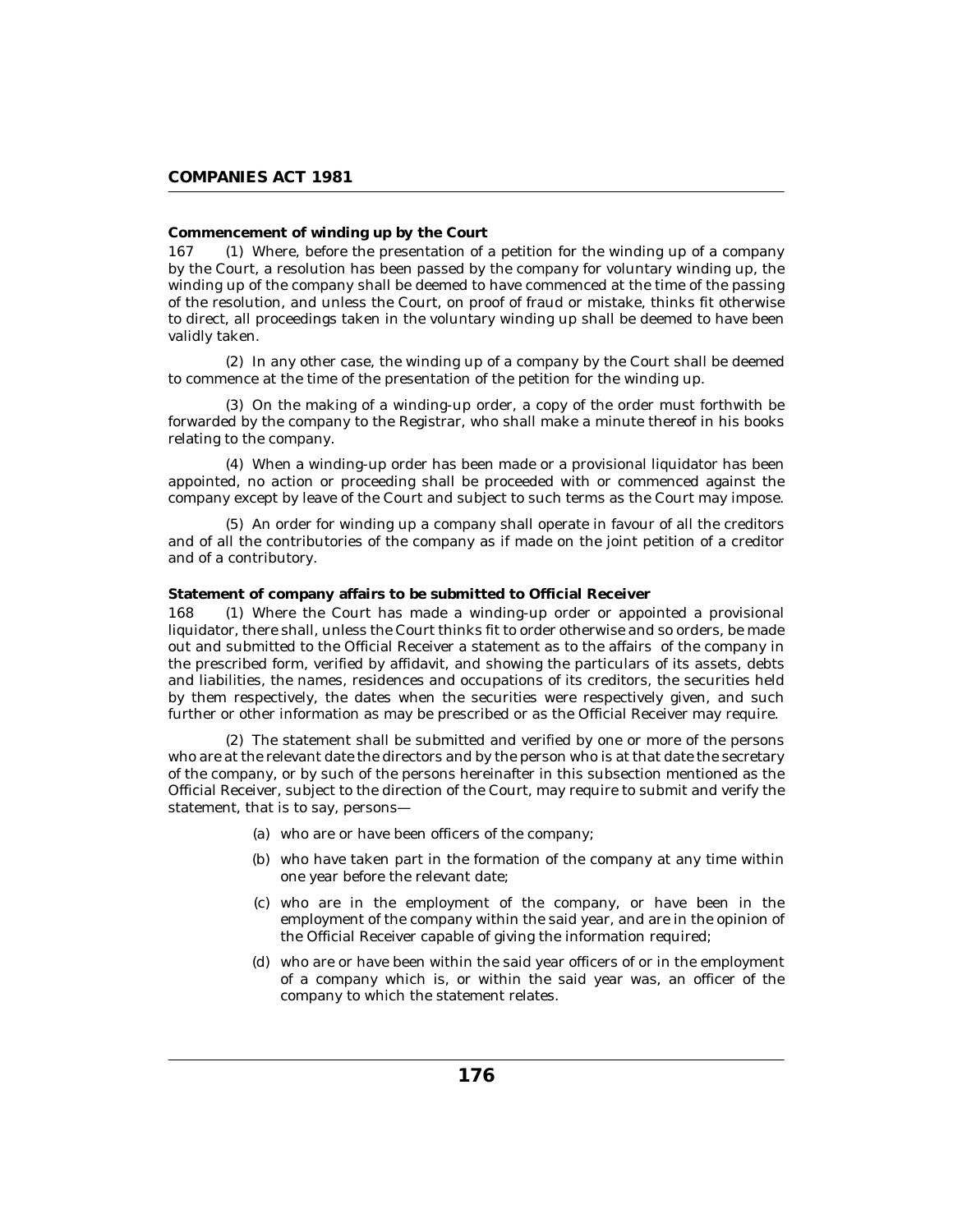The statement shall be submitted within thirty days from the relevant date or (3) within such extended time as the Official Receiver or the Court may for special reasons appoint.

Any person making or concurring in making the statement and affidavit (4) required by this section shall be allowed, and shall be paid by the Official Receiver or provisional liquidator, as the case may be, out of the assets of the company such costs and expenses, incurred in and about the preparation and making of the statement and affidavit as the Official Receiver may consider reasonable, subject to an appeal to the Court.

(5) If any person, without reasonable excuse, makes default in complying with the requirements of this section, he shall be liable to a default fine.

Any person stating himself in writing to be a creditor or contributory of the (6) company shall be entitled by himself or by his agent at all reasonable times, on payment of the prescribed fee, to inspect the statement submitted in pursuance of this section and a copy thereof or extract therefrom.

(7) Any person falsely stating himself to be a creditor or contributory shall be liable to a fine of one thousand dollars or imprisonment for a period of six months or both such fine and imprisonment.

(8) In this section "the relevant date" means, in a case where a provisional liquidator is appointed, the date of his appointment, and, in a case where no such appointment is made, the date of the winding-up order.

### **Report by Official Receiver**

In a case where a winding-up order is made, the Official Receiver shall, as soon as practicable after receipt of the statement to be submitted under section 168, or, in a case where the Court orders that no statement shall be submitted, as soon as practicable after the date of the order, submit a preliminary report to the Court— 169

- as to the amount of capital issued, subscribed and paid up, and the (a) estimated amount of assets and liabilities; and
- (b) if the company has failed, as to the causes of the failure; and
- (c) whether in his opinion further inquiry is desirable as to any matter relating to the promotion, formation or failure of the company or the conduct of the business thereof.

The Official Receiver may also, if he thinks fit, make a further report, or further (2) reports, stating the manner in which the company was formed and whether in his opinion any fraud has been committed by any person in its promotion or formation or by any officer of the company in relation to the company since the formation thereof and any other matters which in his opinion it is desirable to bring to the notice of the Court.

(3) If the Official Receiver states in any such further report as aforesaid that in his opinion a fraud has been committed as aforesaid, the Court shall have the further powers provided in section 196.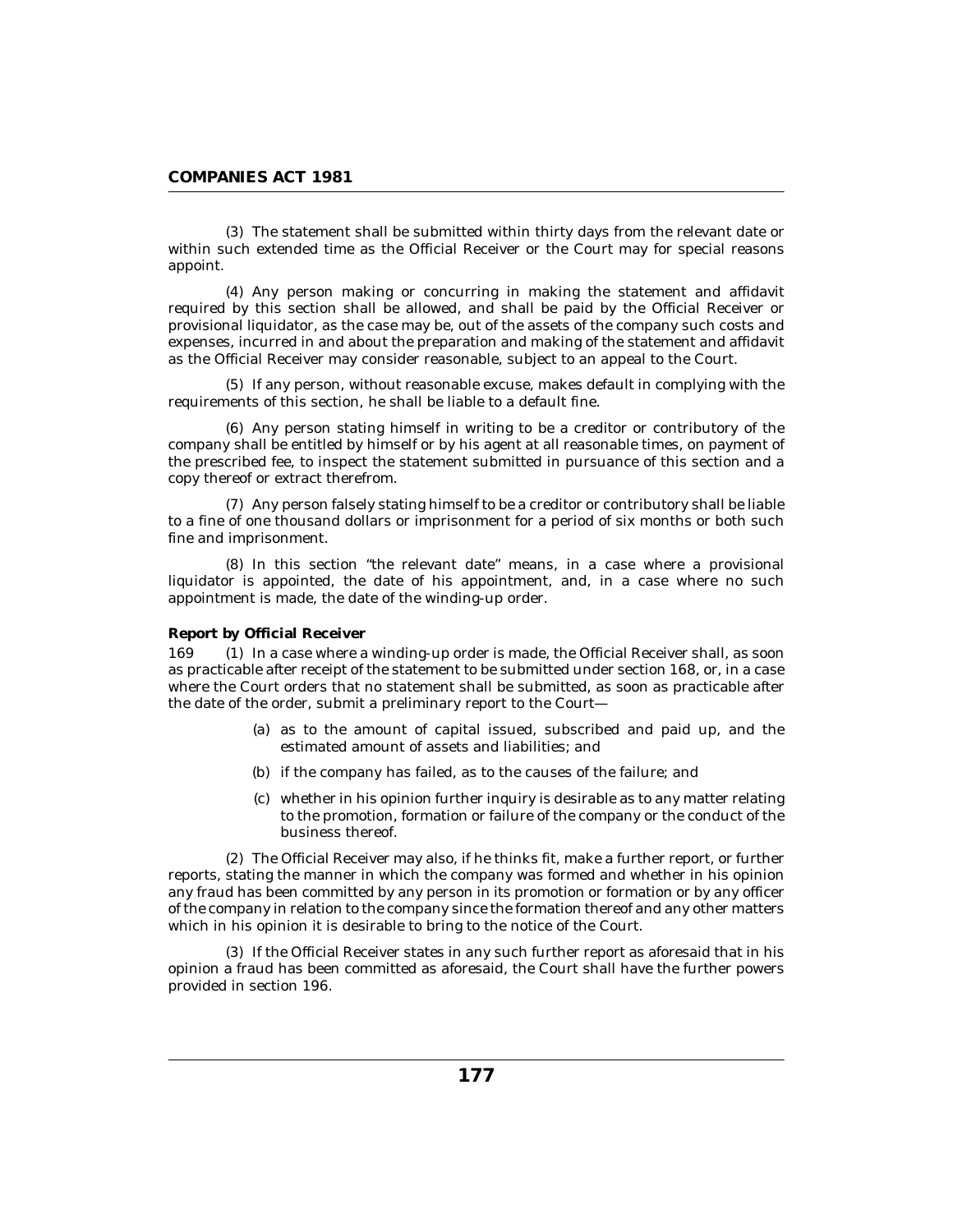## **Power of Court to appoint liquidators**

For the purpose of conducting proceedings in winding up a company and performing such duties in reference thereto as the Court may impose, the Court may appoint a liquidator or liquidators. 170

 $(2)$  The Court may on the presentation of a winding-up petition or at any time thereafter and before the first appointment of a liquidator appoint a provisional liquidator who may be the Official Receiver or any other fit person.

When the Court appoints a provisional liquidator, the Court may limit his (3) powers by the order appointing him.

### **Appointment of liquidators**

The following provisions with respect to liquidators shall have effect on a windingup order being made— 171

- (a) if the Court has appointed no other provisional liquidator prior to the winding-up order being made the Official Receiver shall become the provisional liquidator and he or the provisional liquidator appointed by the Court shall continue to act as provisional liquidator until another person becomes liquidator and is capable of acting as such;
- (b) the provisional liquidator shall summon separate meetings of the creditors and contributories of the company for the purpose of determining whether or not an application is to be made to the Court for appointing a liquidator in the place of the provisional liquidator;
- (c) the Court may make any appointment and order required to give effect to any such determination and, if there is a difference between the determinations of the meetings of the creditors and contributories in respect of the matter aforesaid, the Court shall decide the difference and make such order thereon as it thinks fit;
- (d) in a case where a liquidator is not appointed by the Court, the Official Receiver shall be the liquidator of the company;
- (e) the Official Receiver shall be the liquidator during any vacancy;
- a liquidator shall be described when a person other than the Official (f) Receiver is liquidator, by the style of "the liquidator", and, where the Official Receiver is liquidator, by the style of "the Official Receiver and liquidator", of the particular company in respect of which he is appointed and not by his individual name.

**Liquidator who is not the Official Receiver**

Where, in the winding up of a company by the Court, a person other than the Official Receiver is appointed liquidator, that person— 172

> (a) shall not be capable of acting as liquidator until he has notified his appointment to the Registrar and given security in the prescribed manner to the satisfaction of the Registrar; and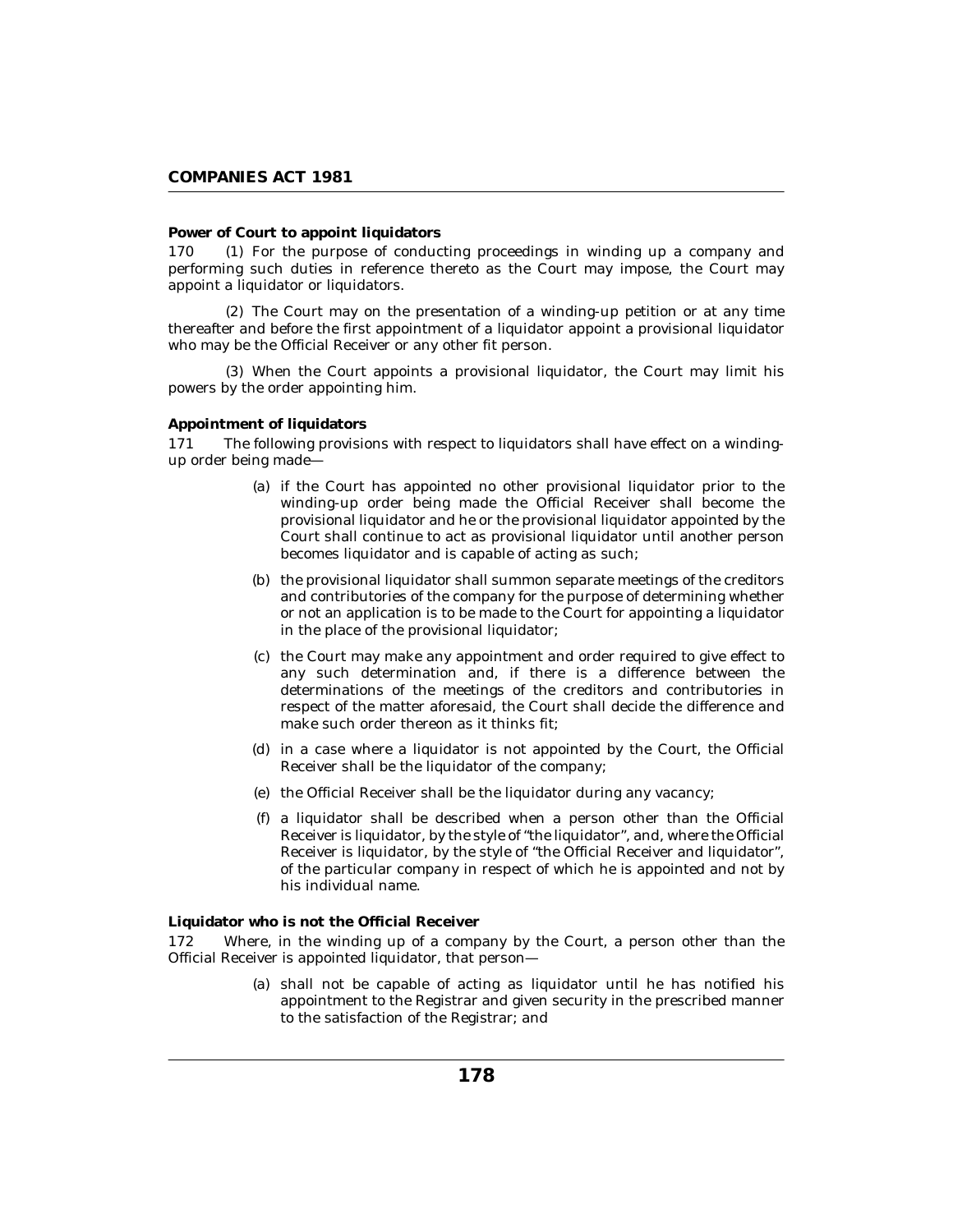(b) shall give the Official Receiver such information and such access to and facilities for inspecting the books and documents of the company and generally such aid as may be requisite for enabling that officer to perform his duties under this Act.

**Liquidators; resignation, removal, salary**

A liquidator appointed by the Court may resign or, on cause shown, be removed by the Court. 173

Where a person other than the Official Receiver is appointed liquidator, he shall (2) receive such salary or remuneration by way of percentage or otherwise as the Court may direct, and, if more persons than one are appointed liquidators, their remuneration shall be distributed among them in such proportion as the Court directs.

A vacancy in the office of a liquidator appointed by the Court shall be filled by (3) the Court.

(4) If more than one liquidator is appointed by the Court, the Court shall declare whether any act by this Act required or authorized to be done by the liquidator is to be done by all or any one or more of the persons appointed.

 $(5)$  Subject to section 249, the acts of a liquidator shall be valid notwithstanding any defects that may afterwards be discovered in his appointment or qualifications.

# **Custody and vesting of companies property**

Where a winding-up order has been made or where a provisional liquidator has been appointed, the liquidator or the provisional liquidator, as the case may be, shall take into his custody or under his control all the property and things in action to which the company is or appears to be entitled. 174

Where a company is being wound up by the Court, the Court may on the (2) application of the liquidator by order direct that all or any part of the property of whatsoever description belonging to the company or held by trustees on its behalf shall vest in the liquidator by his official name, and thereupon the property to which the order relates shall vest accordingly, and the liquidator may, after giving such indemnity, if any, as the Court may direct, bring or defend in his official name any action or other legal proceeding which relates to that property or which it is necessary to bring or defend for the purpose of effectually winding up the company and recovering its property.

**Powers of liquidator**

The liquidator in a winding-up by the Court shall have power, with the sanction either of the Court or of the committee of inspection— 175

- (a) to bring or defend any action or other legal proceeding in the name and on behalf of the company;
- (b) to carry on the business of the company so far as may be necessary for the beneficial winding up thereof;
- (c) to appoint an attorney to assist him in the performance of his duties;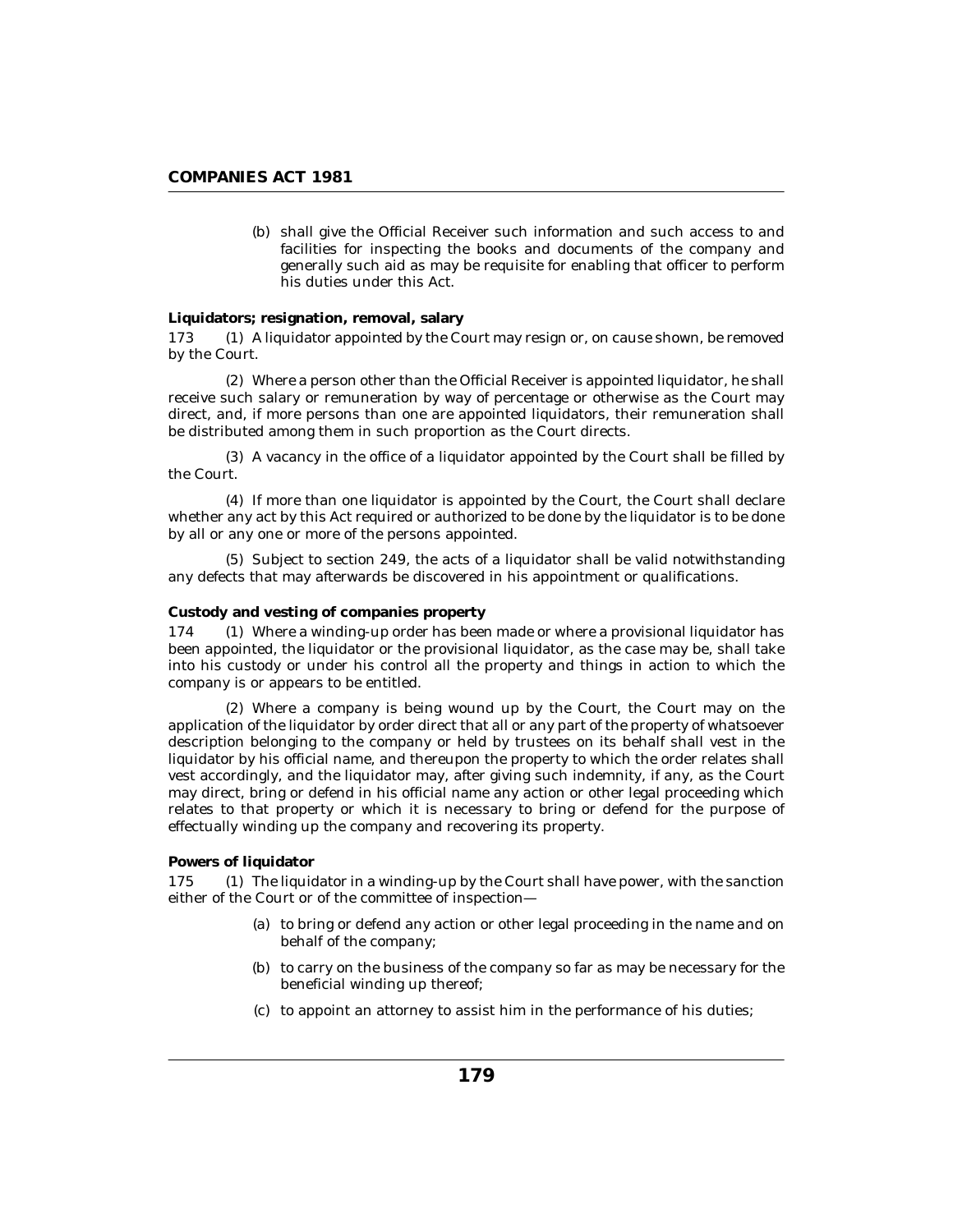- (d) to pay any classes of creditors in full;
- to make any compromise or arrangement with creditors or persons (e) claiming to be creditors or having or alleging themselves to have any claim, present or future, certain or contingent ascertained or sounding only in damages against the company, or whereby the company may be rendered liable;
- to compromise all calls and liabilities to calls, debts and liabilities capable (f) of resulting in debts, and all claims, present or future, certain or contingent, ascertained or sounding only in damages, subsisting or supposed to subsist between the company and a contributory or alleged contributory or other debtor or person apprehending liability to the company, and all questions in any way relating to or affecting the assets or the winding up of the company, on such terms as may be agreed, and take any security for the discharge of any such call, debt, liability or claim and give a complete discharge in respect thereof.
- The liquidator in a winding up by the Court shall have power— (2)
	- (a) to sell the real and personal property and things in action of the company by public auction or private contract, with power to transfer the whole thereof to any person or to sell the same in parcels;
	- (b) to do all acts and to execute, in the name and on behalf of the company, all deeds, receipts and other documents, and for that purpose to use, when necessary, the company's seal;
	- (c) to prove, rank and claim in the bankruptcy, insolvency or sequestration of any contributory for any balance against his estate, and to receive dividends in the bankruptcy, insolvency or sequestration in respect of that balance, as a separate debt due from the bankrupt or insolvent, and rateably with the other separate creditors;
	- (d) to draw, accept, make and indorse any bill of exchange or promissory note in the name and on behalf of the company, with the same effect with respect to the liability of the company as if the bill or note had been drawn, accepted, made or indorsed by or on behalf of the company in the course of its business;
	- (e) to raise on the security of the assets of the company any money required;
	- to take out in his official name letters of administration to any deceased (f) contributory and to do in his official name any other act necessary for obtaining payment of any money due from a contributory or his estate which cannot be conveniently done in the name of the company, and in all such cases the money due shall, for the purpose of enabling the liquidator to take out the letters of administration or recover the money, be deemed to be due to the liquidator himself;
	- (g) to appoint an agent to do any business which the liquidator is unable to do himself;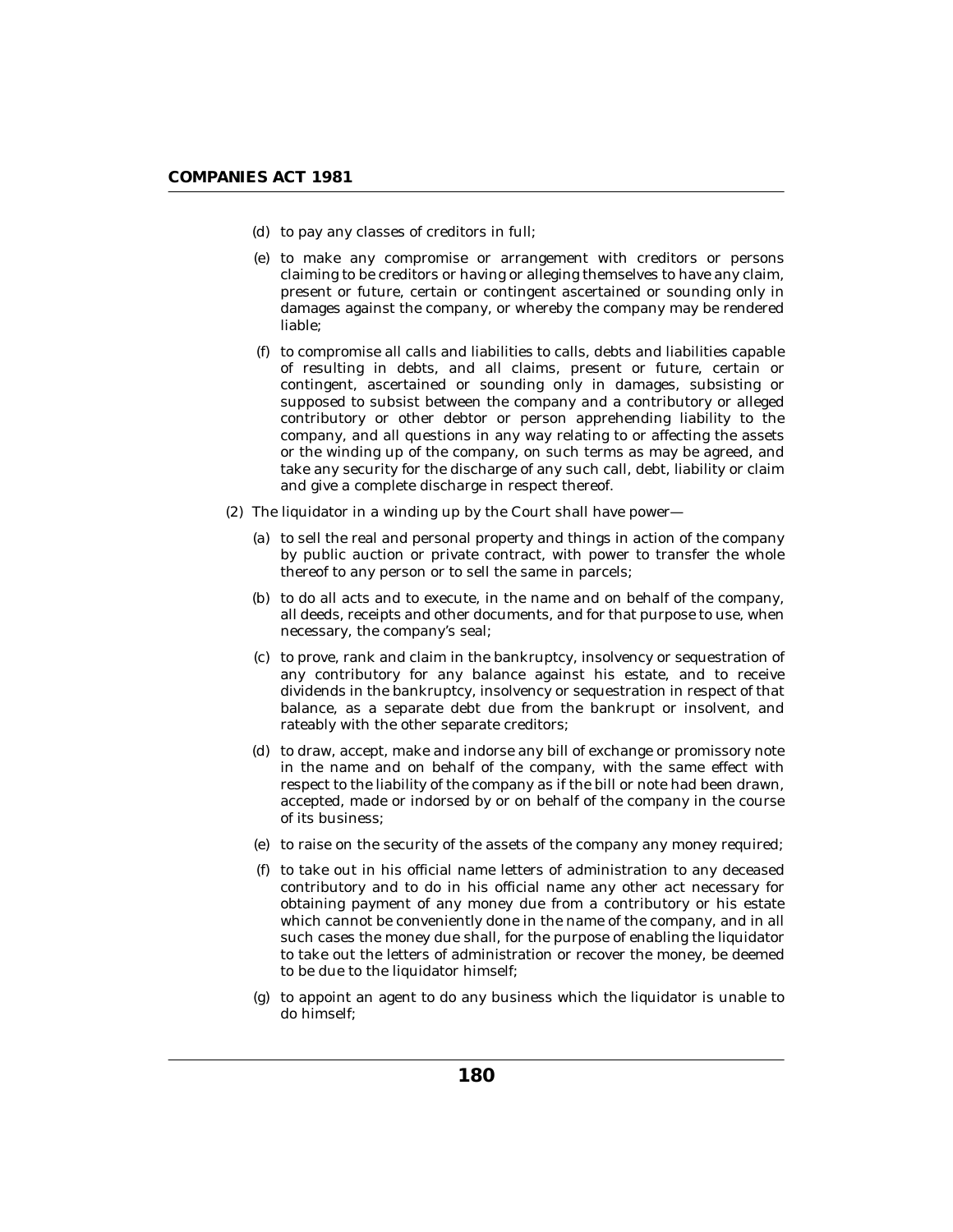(h) to do all such other things as may be necessary for winding up the affairs of the company and distributing its assets.

The exercise by the liquidator in a winding up by the Court of the powers (3) conferred by this section shall be subject to the control of the Court, and any creditor or contributory may apply to the Court with respect to any exercise or proposed exercise of any of those powers.

## **Exercise and control of liquidator's powers**

 $(1)$  Subject to this Act, the liquidator of a company which is being wound up by the Court shall, in the administration of the assets of the company and in the distribution thereof among its creditors, have regard to any directions that may be given by resolution of the creditors or contributories at any general meeting or by the committee of inspection, and any directions given by the creditors or contributories at any general meeting shall in case of conflict be deemed to override any directions given by the committee of inspection. 176

The liquidator may summon general meetings of the creditors or contributories (2) for the purpose of ascertaining their wishes, and it shall be his duty to summon meetings at such times as the creditors or contributories, by resolution, either at the meeting appointing the liquidator or otherwise, may direct, or whenever requested in writing to do so by one-tenth in value of the creditors or contributories as the case may be.

The liquidator may apply to the Court in manner prescribed for directions in (3) relation to any particular matter arising under the winding up.

Subject to this Act, the liquidator shall use his own discretion in the (4) management of the estate and its distribution among the creditors.

(5) If any person is dissatisfied by any act, omission or decision of the liquidator, that person may apply to the Court, and the Court may confirm, reverse or modify the act or decision complained of, and may give such directions and make such order in the premises as it thinks just.

# *[Section 176 amended by 1989:58 effective 31 January 1990]*

## **Books to be kept by liquidator**

Every liquidator of a company which is being wound up by the Court shall keep, in the manner prescribed, proper books in which he shall cause to be made entries or minutes of proceedings at meetings, and of such other matters as may be prescribed, and any creditor or contributory may, subject to the control of the Court, personally or by his agent inspect any such books. 177

### **Release of liquidators**

When the liquidator of a company which is being wound up by the Court has realized all the property of the company or as much thereof as can, in his opinion, be realized without needlessly protracting the liquidation and has distributed a final dividend, if any, to the creditors and has adjusted the rights of the contributories among themselves, and made a final return, if any, to the contributories, or has resigned, or has been removed from his office, the Court shall on his application and on his complying with all its 178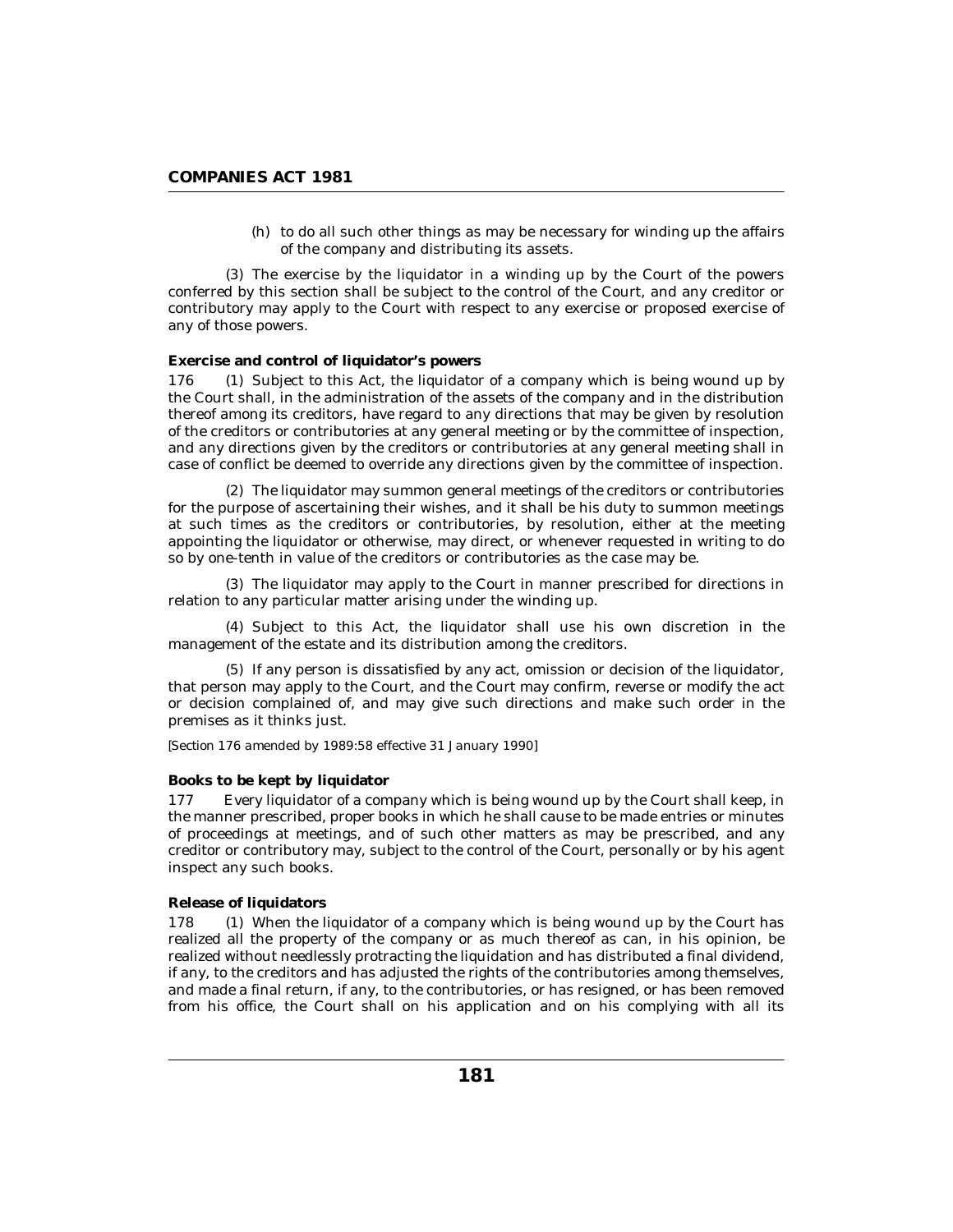requirements after hearing any objection that may be urged by any creditor, contributory or person interested against the release of the liquidator either release or withhold his release.

(2) An appeal shall lie to the Court of Appeal against a decision withholding the release of a liquidator under subsection (1).

#### **Receipts by liquidator**

Every liquidator of a company which is being wound up by the Court shall deal with the money received by him in such manner as the Court shall direct. 179

(2) If any liquidator at any time retains for more than thirty days a sum exceeding five thousand dollars after he has received directions of the Court as to how he is to deal with the money, he shall pay interest on the sum so retained at the statutory rate of interest fixed under the Interest and Credit Charges (Regulation) Act 1975 unless the Court otherwise orders.

A liquidator of a company which is being wound up by the Court shall not pay (3) any sums received by him as liquidator into his private banking account.

### **Audit of liquidators' accounts**

Every liquidator of a company which is being wound up by the Court shall at such times as the Court shall direct send to the Court audited accounts of his receipts and payments as liquidator. 180

**Meetings of creditors and contributories to determine whether committee of inspection shall be appointed**

When a winding-up order has been made by the Court, it shall be the business of the separate meetings of the creditors and contributories summoned for the purpose of determining whether or not an application should be made to the Court for appointing a liquidator in place of the Official Receiver to determine further whether or not an application is to be made to the Court for the appointment of a committee of inspection to act with the liquidator and who are to be members of the committee if appointed. 181

The Court may make any appointment and order required to give effect to any (2) such determination, and if there is a difference between the determinations of the meetings of the creditors and contributories in respect of the matters aforesaid the Court shall decide the difference and make such order thereon as the Court may think fit.

# **Constitution and proceedings of committee of inspection**

A committee of inspection appointed in pursuance of this Act shall consist of creditors and contributories of the company or persons holding general powers of attorney from creditors or contributories in such proportions as may be agreed upon by the meetings of creditors and contributories or as, in case of difference, maybe determined by the Court. 182

The committee shall meet at such times as it shall from time to time determine (2) and the liquidator and any member of the committee may also call a meeting of the committee as and when either of them consider it necessary.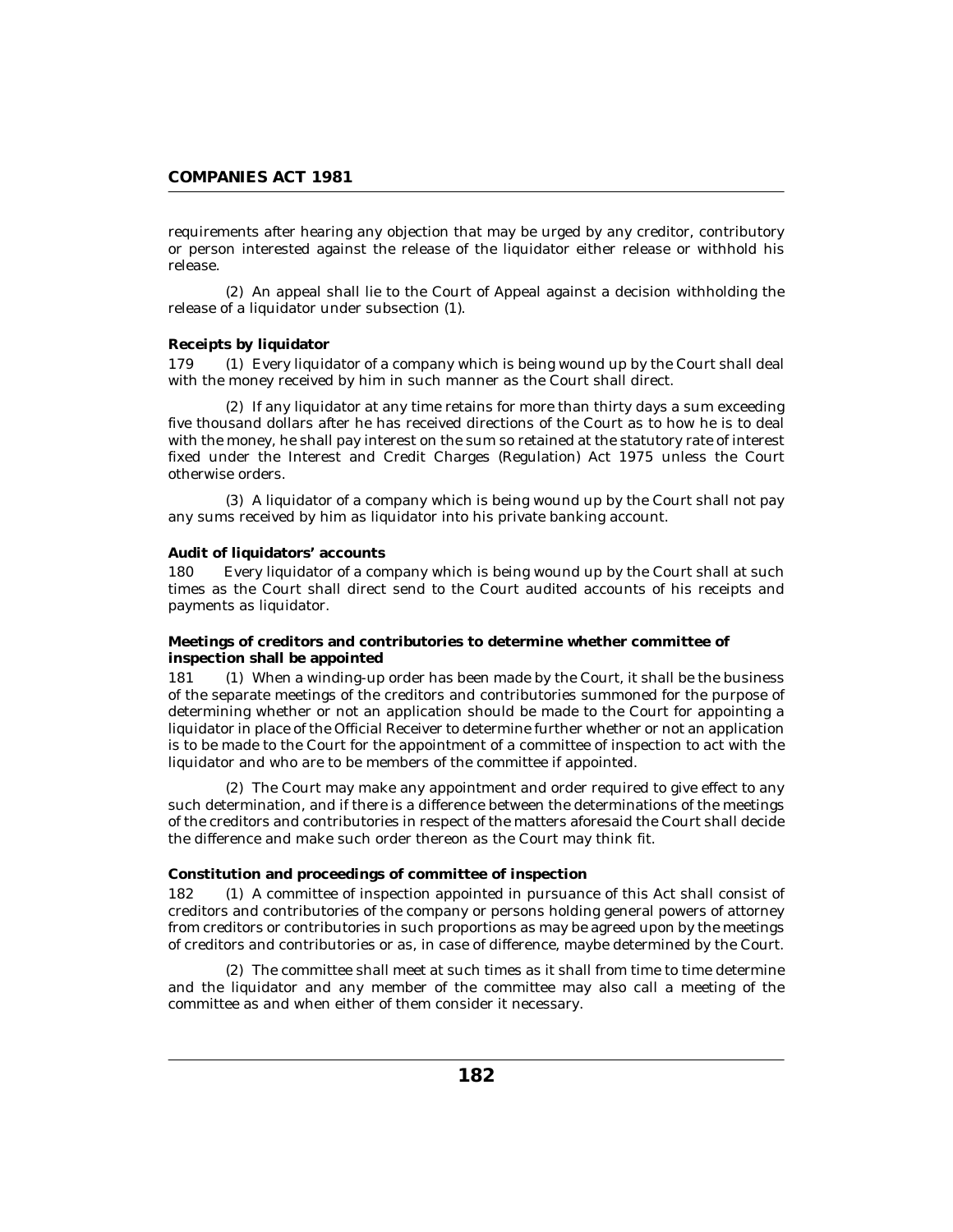(3) The committee may act by a majority of their members present at a meeting but shall not act unless a majority of the committee are present.

A member of the committee may resign by notice in writing signed by him and (4) delivered to the liquidator.

(5) If a member of the committee becomes bankrupt or compounds or arranges with his creditors or is absent from five consecutive meetings of the committee without the leave of those members who together with himself represent the creditors or contributories, as the case may be, his office shall thereupon become vacant.

A member of the committee may be removed by an ordinary resolution at a (6) meeting of creditors, if he represents creditors, or of contributories, if he represents contributories of which seven days notice has been given stating the object of the meeting.

(7) On a vacancy occurring in the committee the liquidator shall forthwith summon a meeting of creditors or of contributories, as the case may require, to fill the vacancy, and the meeting may, by resolution, reappoint the same or appoint another creditor or contributory to fill the vacancy:

Provided that if the liquidator, having regard to the position in the winding up, is of the opinion that it is unnecessary for the vacancy to be filled he may apply to the Court and the Court may make an order that the vacancy shall not be filled, or shall not be filled except in such circumstances as may be specified in the order.

The continuing members of the committee, if not less than two, may act (8) notwithstanding any vacancy in the committee.

### **Powers of Registrar where no committee of inspection**

Where in the case of a winding up there is no committee of inspection, the Registrar may, on the application of the liquidator, do any act or thing or give any direction or permission which is by this Act authorized or required to be done or given by a committee. 183

## **Power to stay winding up**

 $(1)$  The Court may at any time after an order for winding up, on the application either of the liquidator or the Official Receiver or any creditor or contributory and on proof to the satisfaction of the Court that all proceedings in relation to the winding up ought to be stayed, make an order staying the proceedings, either altogether or for a limited time, on such terms and conditions as the Court thinks fit. 184

Where the Court makes an order staying the proceedings altogether it may on (2) hearing the liquidator, the Official Receiver, if he desires to be heard, and the interested creditors or contributories make such order as it considers desirable to enable the company to be as near as practicable as it was before the winding-up order was made.

On any application under this section the Court may, before making an order, (3) require the Official Receiver to furnish to the Court a report with respect to any facts or matters which are in his opinion relevant to the application.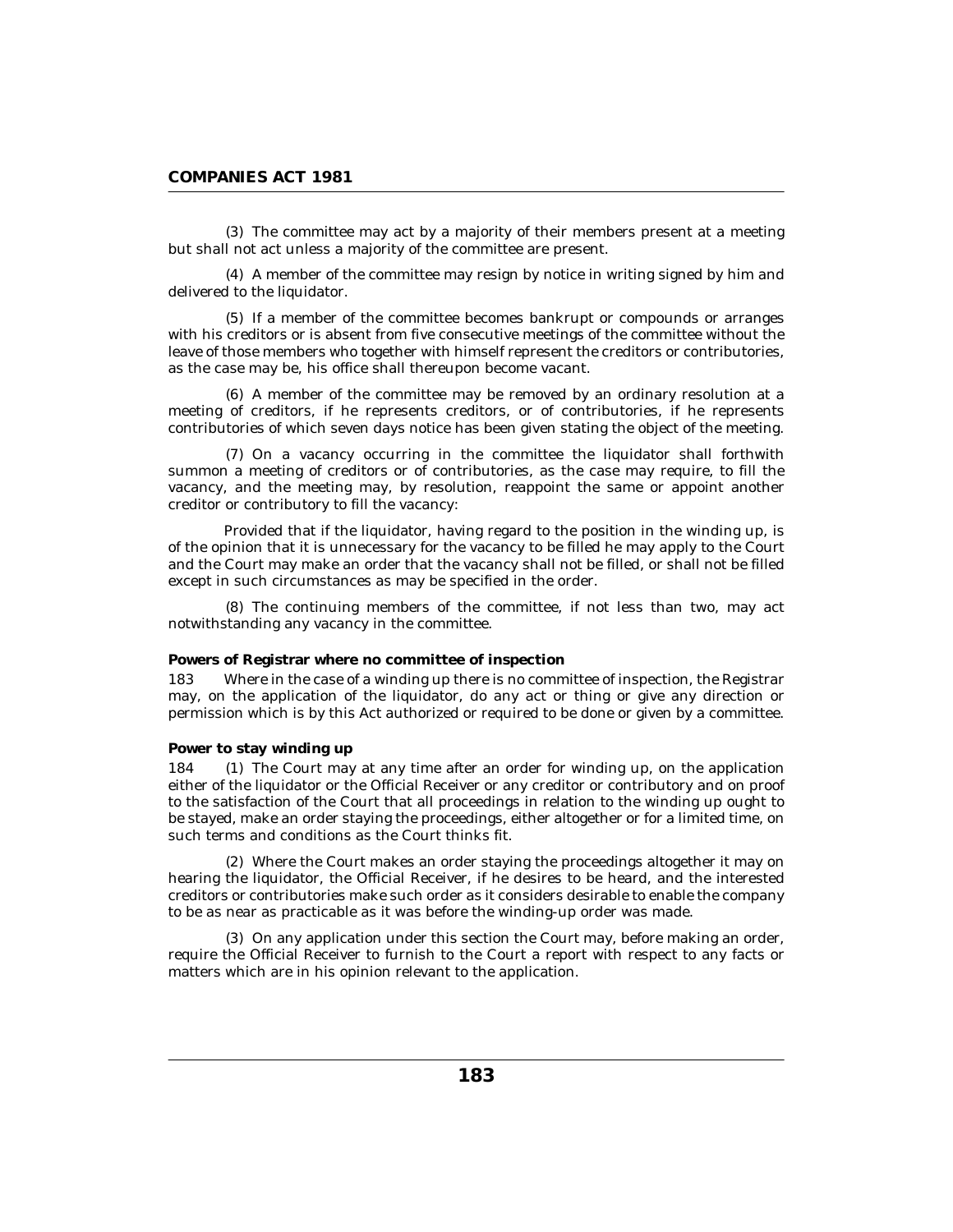A copy of every order made under this section shall forthwith be forwarded by (4) the company, or otherwise as may be prescribed, to the Registrar, who shall make a minute of the order in his books relating to the company.

**Settlement of list of contributories and application of assets**

 $(1)$  As soon as may be after making a winding-up order, the Court shall settle a list of contributories with power to rectify the register of members in all cases where rectification is required in pursuance of this Act, and shall cause the assets of the company to be collected and applied in discharge of its liabilities: 185

Provided that, where it appears to the Court that it will not be necessary to make calls on or adjust the rights of the contributories, the Court may dispense with the settlement of a list of contributories.

(2) In settling the list of contributories the Court shall distinguish between persons who are contributories in their own right and persons who are contributories as being representatives or liable for the debts of others.

### **Delivery of property to liquidator**

The Court may, at any time after making a winding-up order, require any contributory for the time being on list of contributories and any trustee, receiver, banker, agent or officer of the company to pay, deliver, convey, surrender or transfer forthwith, or within such time as the Court directs, to the liquidator any money, property or books and papers in his hands to which the company is prima facie entitled. 186

**Payment of debts due by contributory to company and extent to which set-off allowed** The Court may, at any time after making a winding-up order make an order on any contributory for the time being on the list of contributories to pay, in manner directed by the order, any money due from him or from the estate of the person whom he represents to the company, exclusive of any money payable by him or the estate by virtue of any call in pursuance of this Act. 187

(2) In the case of any company when all the creditors are paid in full, any money due on any account whatever to a contributory from the company may be allowed to him by way of set-off against any subsequent call.

### **Power of Court to make calls**

The Court may, at any time after making a winding-up order, and either before or after it has ascertained the sufficiency of the assets of the company make calls on all or any of the contributories for the time being settled on the list of the contributories to the extent of their liability, for payment of any money which the Court considers necessary to satisfy the debts and liabilities of the company, and the costs, charges and expenses of winding up, and for the adjustment of the rights of the contributories among themselves, and make an order for payment of any calls so made. 188

(2) In making a call the Court may take into consideration the probability that some of the contributories may partly or wholly fail to pay the call.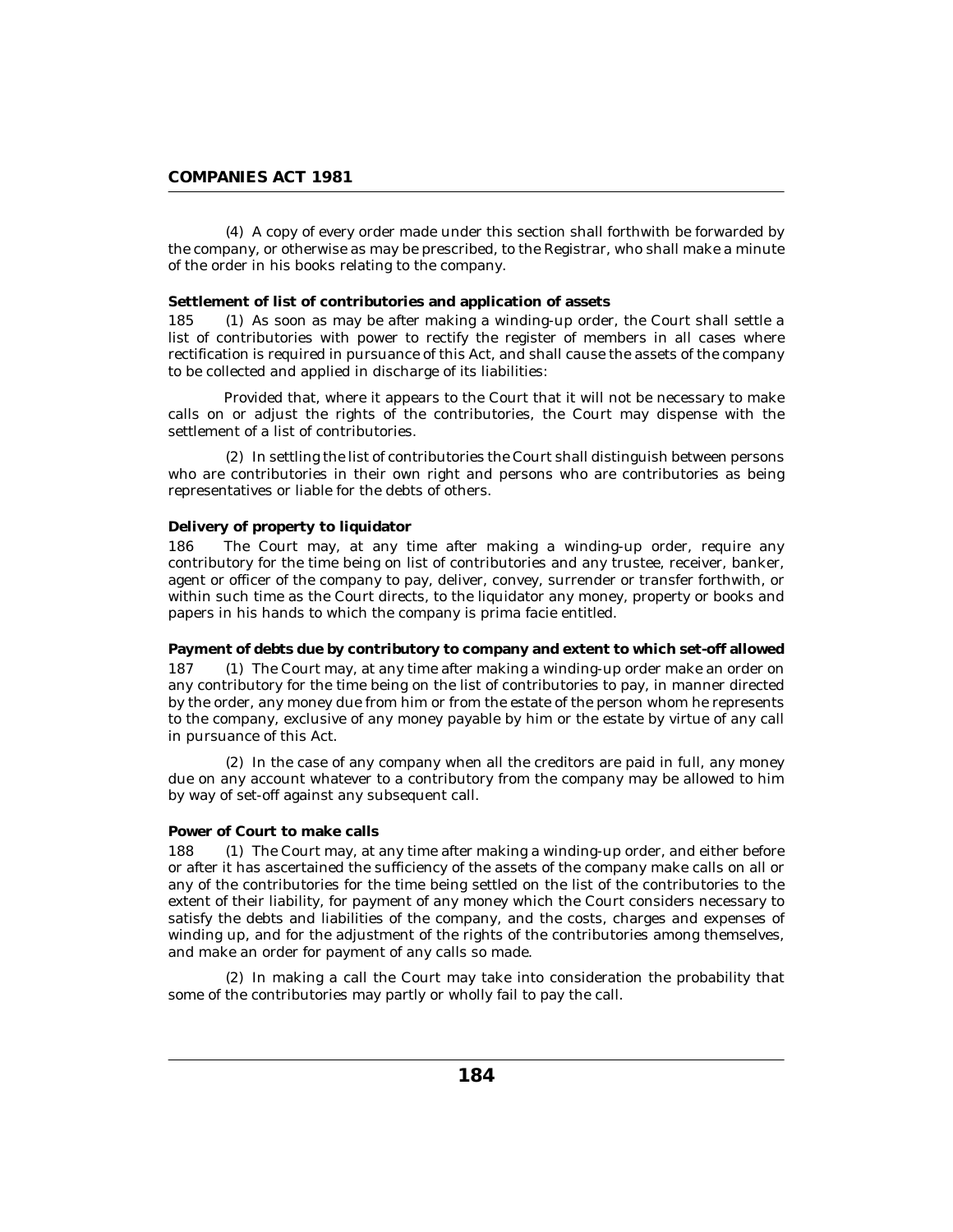# **Order on contributory conclusive evidence**

(1) An order made by the Court on a contributory shall, subject to any right of appeal, be conclusive evidence that the money, if any, thereby appearing to be due or ordered to be paid is due. 189

All other pertinent matters stated in the order shall be taken to be truly stated (2) as against all persons and in all proceedings.

### **Appointment of special manager**

Where in proceedings the Official Receiver becomes the liquidator of a company, whether provisionally or otherwise, he may, if satisfied that the nature of the estate or business of the company, or the interests of the creditors or contributories generally, require the appointment of a special manager of the estate or business of the company other than himself, apply to the Court, and the Court may on such application appoint a special manager of the said estate or business to act during such time as the Court may direct, with such powers, including any of the powers of a receiver or manager, as may be entrusted to him by the Court. 190

The special manager shall give such security and account in such manner as (2) the Court shall direct.

The special manager shall receive such remuneration as may be fixed by the (3) Court.

**Power to exclude creditors not proving in time**

The Court may fix a time or times within which creditors are to prove their debts or claims or be excluded from the benefit of any distribution made before those debts are proved. 191

## **Adjustment of rights of contributories**

The Court shall adjust the rights of the contributories among themselves and distribute any surplus among the persons entitled thereto. 192

## **Inspection of books by creditors and contributories**

The Court may, at any time after making a winding-up order, make such order for inspection of the books and papers of the company by creditors and contributories as the Court thinks just, and any books and papers in the possession of the company may be inspected by creditors or contributories accordingly, but not further or otherwise. 193

(2) Nothing in this section shall be taken as excluding or restricting any statutory rights of a government department or person acting under the authority of a government department.

**Power to order costs of winding up to be made out of assets**

The Court may, in the event of the assets being insufficient to satisfy the liabilities, make an order as to the payment out of the assets of the costs, charges and expenses incurred in the winding up in such order of priority as the Court thinks just. 194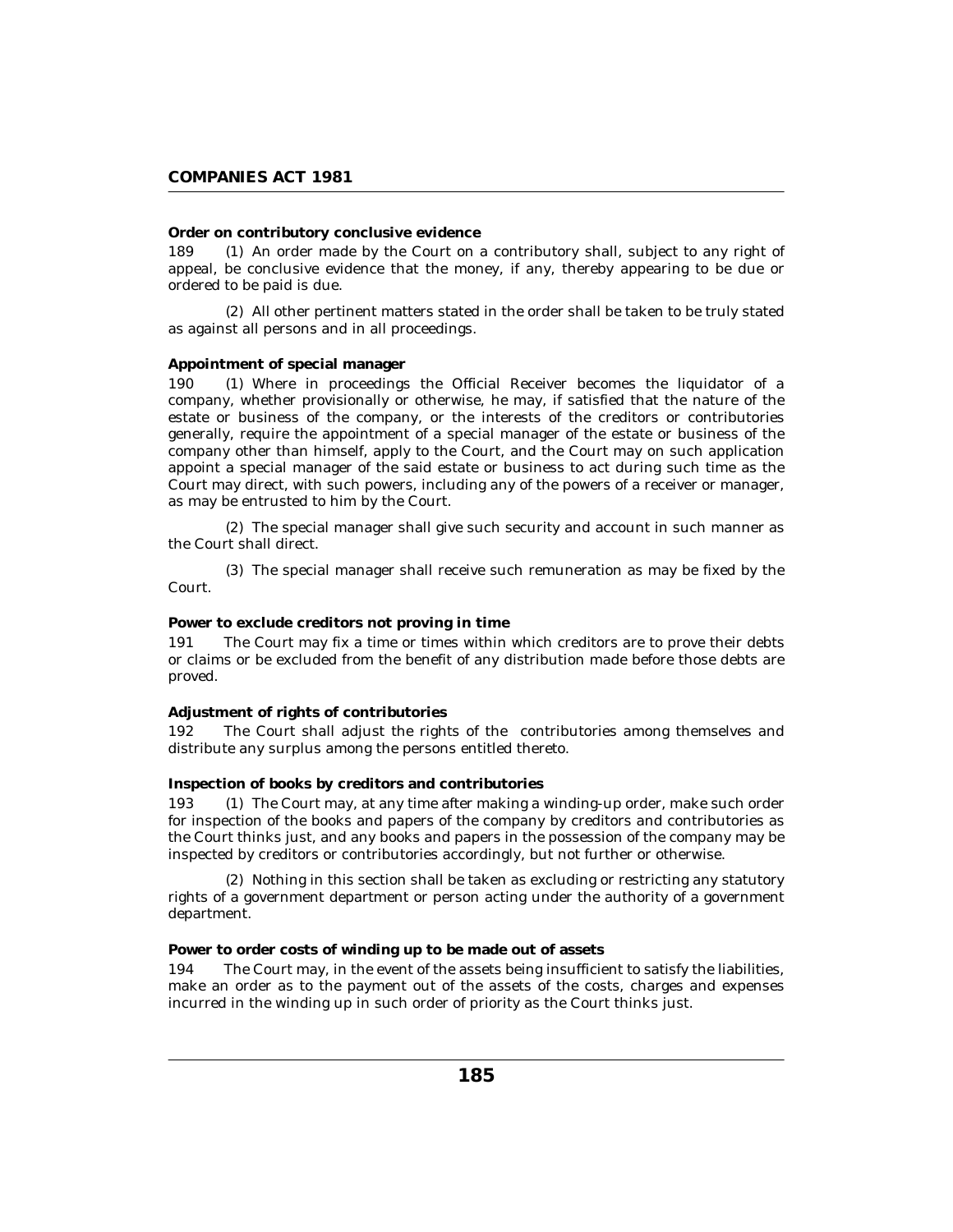**Power to summon persons suspected of having property of company etc.**

The Court may, at any time after the appointment of a provisional liquidator or the making of a winding-up order, summon before it any officer of the company or persons known or suspected to have in his possession any property of the company or supposed to be indebted to the company, or any person whom the Court deems capable of giving information concerning the promotion, formation, trade, dealings, affairs or property of the company. 195

(2) The Court may examine such person on oath, concerning the matters aforesaid, either by word of mouth or on written interrogatories, and may reduce his answers to writing and require him to sign them.

The Court may require such person to produce any books and papers in his (3) custody or power relating to the company, but, where he claims any lien on books or papers produced by him, the production shall be without prejudice to that lien, and the Court shall have jurisdiction in the winding up to determine all questions relating to that lien.

If any person so summoned, after being tendered a reasonable sum for his (4) expenses, refuses to come before the Court at the time appointed, not having a lawful excuse, made known to the Court at the time of its sitting and allowed by it, the Court may cause him to be apprehended and brought before the Court for examination.

**Power to order public examination of promoter and officer**

Where an order has been made for winding up a company by the Court the Official Receiver may make a report under this Act stating that in his opinion any person in the promotion or formation of the company or any officer of the company since its formation has been guilty of fraud or dishonesty or has been in default in complying with the provisions of the law relating to companies or has shown himself to have acted in an improper, reckless or incompetent manner in relation to the company's affairs. 196

Where a report is made to the Court under subsection (1) the Court may, after (2) consideration of the Official Receiver's report, direct that the person or officer referred to in the report shall attend before the Court on a day appointed for that purpose and be publicly examined as to his conduct in relation to the company.

The Official Receiver shall take part in the examination either in person or by (3) attorney.

The liquidator, where the Official Receiver is not the liquidator, and any creditor (4) or contributory may also take part in the examination either personally or by attorney.

The Court may put such questions to the person examined as the Court thinks (5) fit.

The person examined shall be examined on oath and shall answer all such (6) questions as the Court may put or allow to be put to him.

A person ordered to be examined under this section shall at his own cost, before (7) his examination, be furnished with a copy of the Official Receiver's report, and may at his own cost employ an attorney who shall be at liberty to put to him such questions as the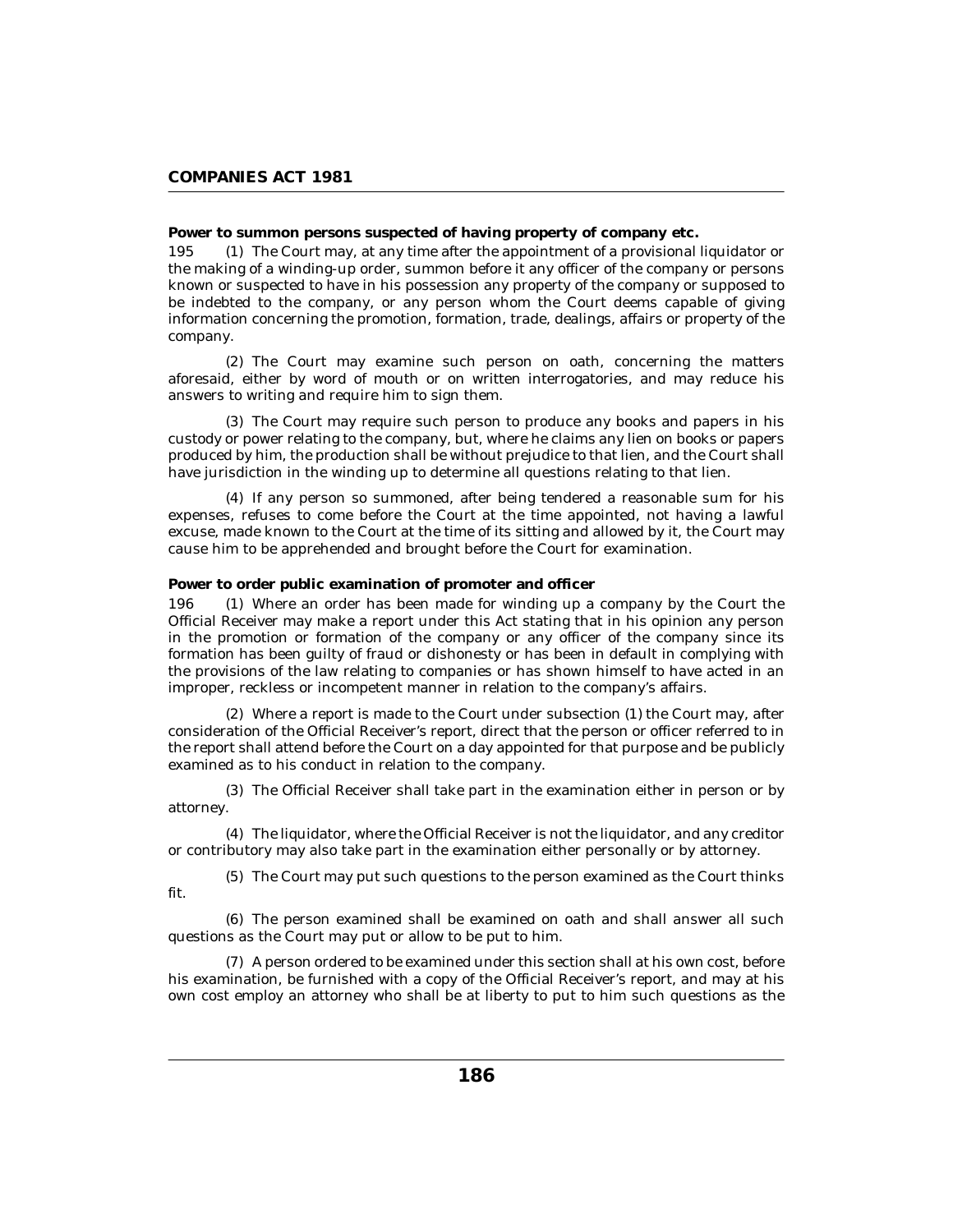Court may deem just for the purpose of enabling him to explain or qualify any answers given by him:

Provided that, if any such person applies to the Court to be exculpated from any charges made or suggested against him, it shall be the duty of the Official Receiver to appear on the hearing of the application and call the attention of the Court to any matters which appear to the Official Receiver to be relevant, and if the Court, after hearing any evidence given or witnesses called by the Official Receiver, grants the application, the Court may allow the applicant such costs as in its discretion it may think fit.

Notes of the examination shall be taken down in writing, and shall be read over (8) to or by, and signed by, the person examined, and may thereafter be used in evidence against him, and shall be open to the inspection of any creditor or contributory at all reasonable times.

An examination under this section, may if the Court so directs, be held by any (9) person appointed by the Court for that purpose. Such person shall have all the powers of the Court in conducting such examination.

# **Power to arrest absconding contributory**

The Court, at any time either before or after making a winding-up order, on proof of probable cause for believing that a contributory is about to quit Bermuda or otherwise to abscond or to remove or conceal any of his property for the purpose of evading payment of calls or of avoiding examination respecting the affairs of the company, may cause the contributory to be arrested and his books and papers and movable personal property to be seized and him and them to be safely kept until such time as the Court may order. 197

## **Powers of Court cumulative**

Any powers by this Act conferred on the Court shall be in addition to and not in restriction of any existing powers of instituting proceedings against any contributory or debtor of the company or the estate of any contributory or debtor, for the recovery of any call or other sums. 198

**Delegation to liquidator of certain powers of the Court**

(1) The Chief Justice may make rules enabling all or any of the powers and duties conferred or imposed on the Court by this Act in respect of the following matters— 199

- the holding and conducting of meetings to ascertain the wishes of creditors (a) and contributories;
- (b) the settling of lists of contributories and the rectifying of the register of members where required, and the collecting and applying of the assets;
- (c) the paying, delivery, conveyance, surrender or transfer of money, property, books or papers to the liquidator;
- (d) the making of calls;
- (e) the fixing of a time within which debts and claims must be proved;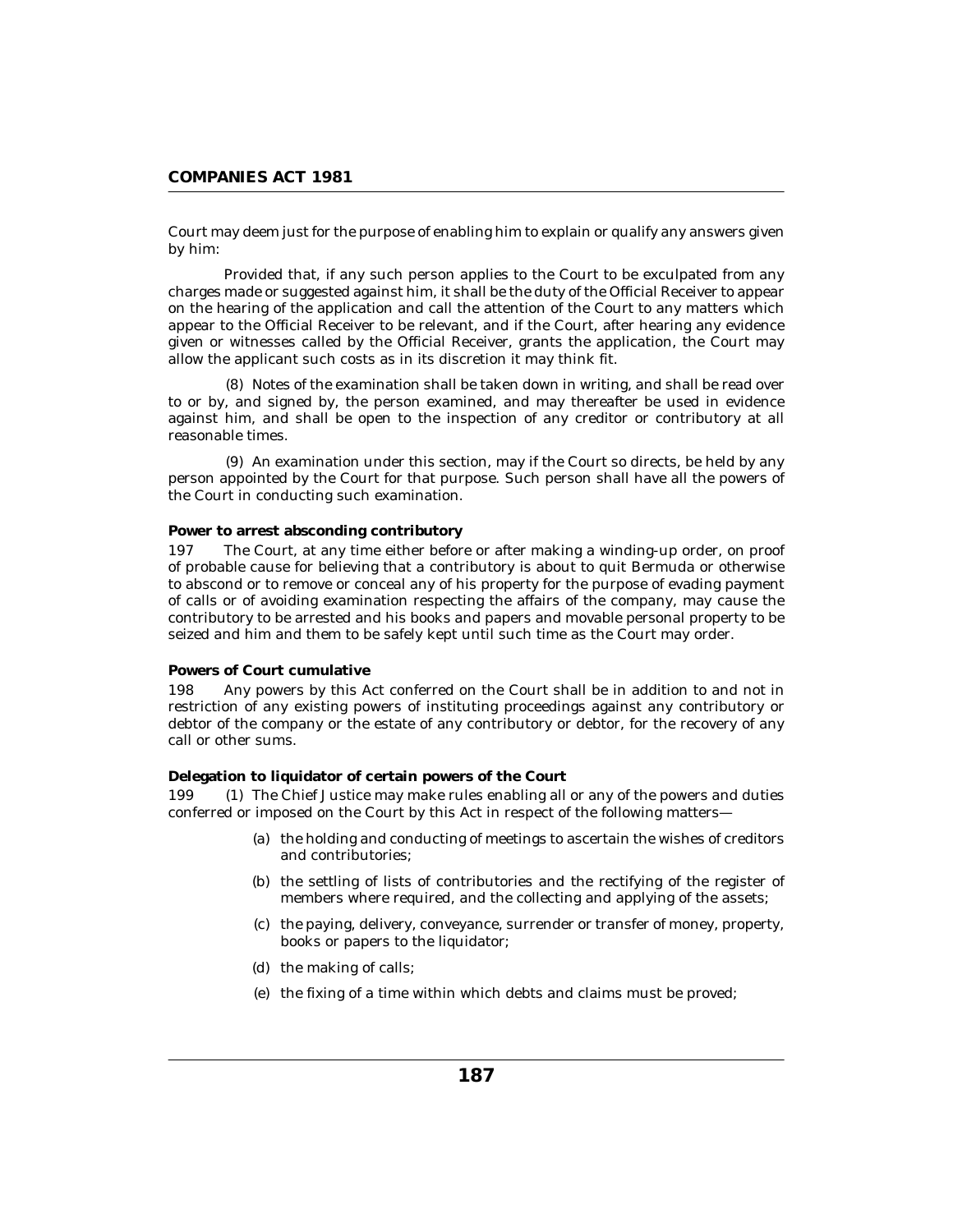the use of electronic means of communication, (f)

to be exercised or performed by the liquidator as an officer of the Court, and subject to the control of the Court:

Provided that the liquidator shall not, without the special leave of the Court, rectify the register of members, and shall not make any call without either the special leave of the Court or the sanction of the committee of inspection.

(2) Rules made under subsection (1) shall not be subject to Parliamentary scrutiny by virtue of section 6 of the Statutory Instruments Act 1977 .

*[Section 199 subsection (1)(f) inserted by 2006:40 s.38 effective 29 December 2006]*

**Early dissolution**

This section applies where an order for the winding up of a company has been made by the Court. 199A

- (2) The Official Receiver, if-
	- (a) he is the liquidator of the company, and
	- (b) it appears to him-
		- (i) that the realizable assets of the company are insufficient to cover the expenses of the winding up, and
		- (ii) that the affairs of the company do not require any further investigation,

may at any time apply to the Registrar for the early dissolution of the company.

(3) Before making that application, the Official Receiver shall give not less than twenty-eight days' notice of his intention to do so to the company's creditors and contributories and, if there is a receiver of the company, to that receiver.

With the giving of that notice the Official Receiver ceases (subject to any (4) directions under section 199B) to be required to perform any duties imposed on him in relation to the company, its creditors or contributories by virtue of any provision of this Act, apart from a duty to make an application under subsection (2).

(5) On the receipt of the Official Receiver's application under subsection (2) the Registrar shall forthwith register it and, at the end of the period of three months beginning with the day of the registration of the application, the company shall be dissolved; however, the Minister may, on the application of the Official Receiver or any other person who appears to the Minister to be interested, give directions under section 199B at any time before the end of that period.

*[Section 199A inserted by 1992:51 effective 1 July 1992]*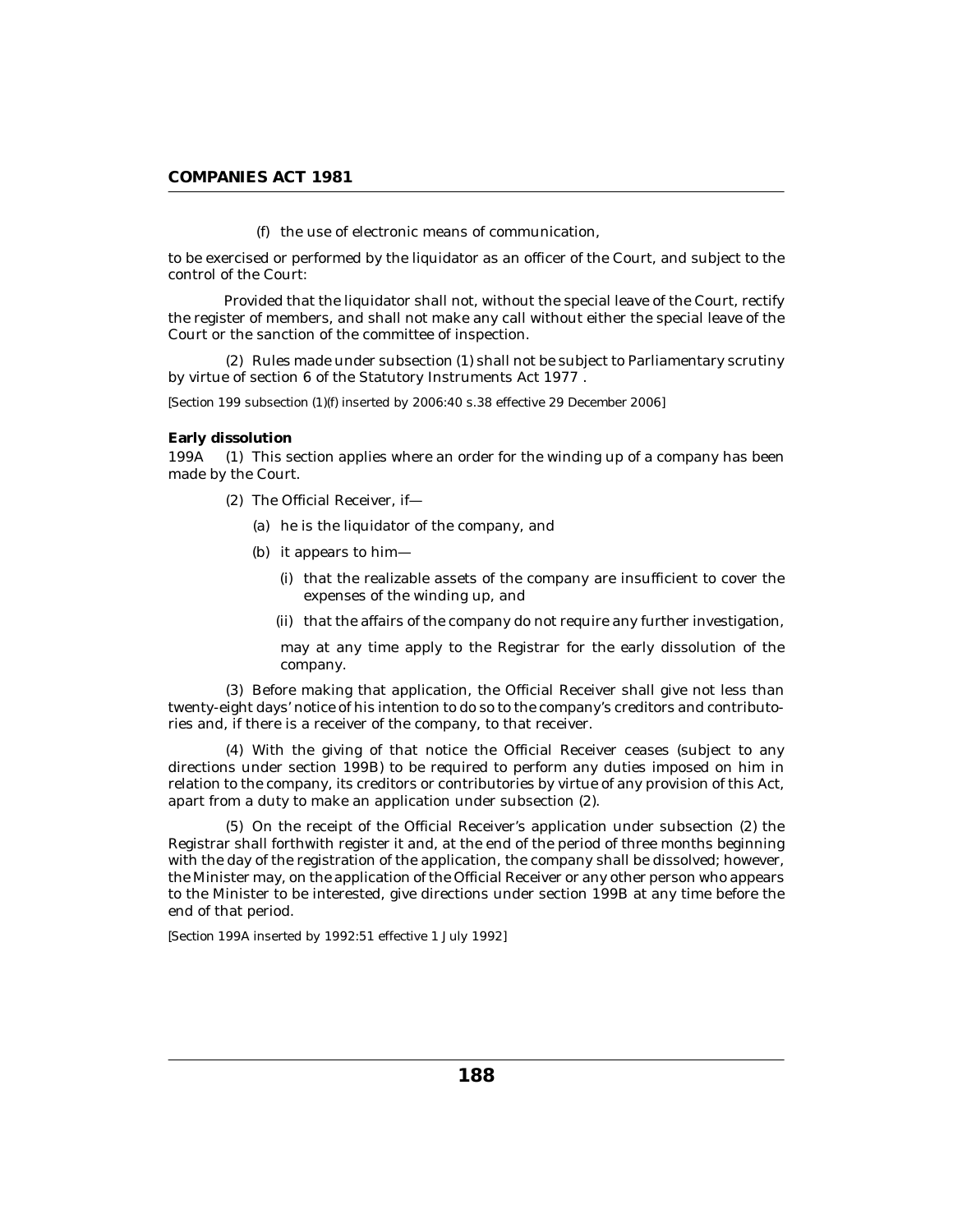**Consequences of notice under section 199A**

Where a notice has been given under section 199A(3), the Official Receiver or any creditor of or contributory to the company, or the receiver of the company (if there is one) may apply to the Minister for directions under this section. 199B

- (2) The grounds on which that application may be made are—
	- (a) that the realizable assets of the company are sufficient to cover the expenses of the winding up;
	- (b) that the affairs of the company do require further investigation; or
	- (c) that for any other reason the early dissolution of the company is inappropriate.
- Directions under this section— (3)
	- (a) are directions making such provision as the Minister thinks fit for enabling the winding up of the company to proceed as if no notice had been given under section 199A(3), and
	- (b) may, in the case of an application under section 199A(5), include a direction deferring the date at which the dissolution of the company is to take effect for such period as the Minister thinks fit.

An appeal to the Court lies from any decision of the Minister on an application (4) for directions under this section.

(5) It is the duty of the person on whose application any directions are given under this section, or in whose favour an appeal with respect to an application for such directions is determined within seven days after the giving of the directions or the determination of the appeal, to deliver to the Registrar for registration such a copy of the directions or determination as is prescribed.

If a person without reasonable excuse fails to deliver a copy as required by (6) subsection (5), he is liable to a fine of two hundred and fifty dollars, and, for continued contravention, to a daily default fine.

*[Section 199B inserted by 1992:51 effective 1 July 1992]*

# **Dissolution of company**

When the affairs of a company have been completely wound up, the Court, if the liquidator makes an application in that behalf, shall make an order that the company be dissolved from the date of the order, and the company shall be dissolved accordingly. 200

A copy of the order shall within fourteen days from the date thereof be (2) forwarded by the liquidator to the Registrar who shall make in his books a minute of the dissolution of the company.

(3) If the liquidator makes default in complying with the requirements of this section, he shall be liable to a default fine.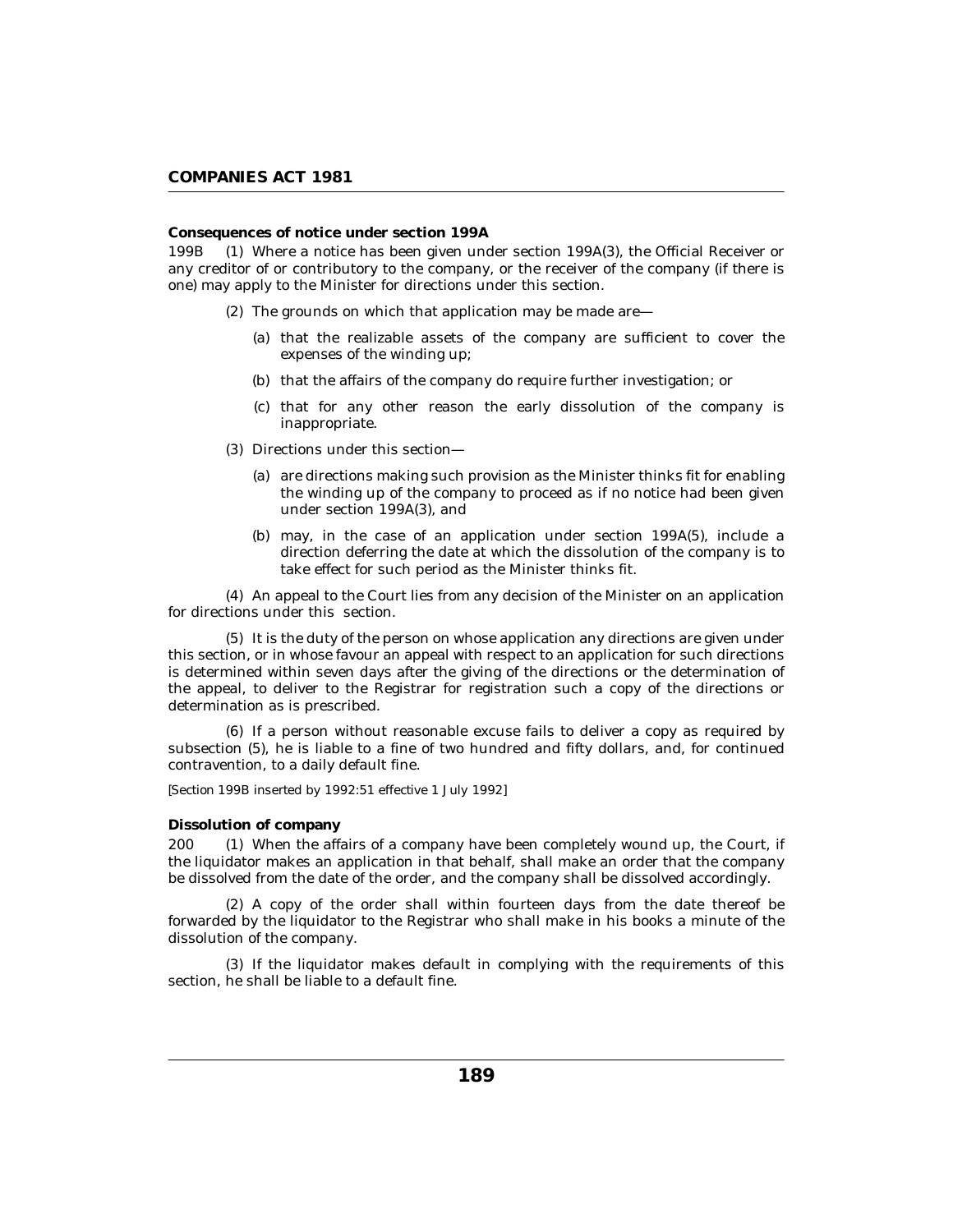**Circumstances in which a company may be wound up voluntarily** A company shall be wound up voluntarily— 201

- when the company resolves in general meeting that the company be wound (a) up voluntarily; or
- (b) pursuant to section 201A.

*[Section 201 replaced by 1996:21 effective 24 July 1996]*

**Appointment of liquidator and dissolution of company of limited duration** A company shall be wound up voluntarily upon the expiration of the period fixed for the duration of the company by its incorporating Act or its memorandum or upon the occurrence of the event on the occurrence of which its incorporating Act or its memorandum provides that the company is to be dissolved and thereafter the company shall be dissolved in accordance with this Part. 201A

- Where a company is being wound up pursuant to subsection (1)— (2)
	- (a) references in this Part to the resolution for voluntary winding up shall be deemed to be references to the expiration of the period, or the occurrence of the event, referred to in subsection (1);
	- (b) section  $216(1)$  shall be read as requiring the meeting of the creditors of the company to be summoned within thirty days of the expiration of the period, or the occurrence of the event, referred to in subsection (1);
	- $(c)$  sections 208 $(1)$ , 216 $(5)$  and 230 shall not apply to the company.

(3) Subject to section 227, where a company is being wound up pursuant to subsection (1) by way of members' voluntary winding up, within ninety days after the expiration of the period, or the occurrence of the event, referred to in that subsection the members of the company shall appoint one or more liquidators for the purpose of winding up the affairs, and distributing the assets, of the company, and may fix their remuneration, and in the absence of such an appointment within that time period, the Official Receiver shall be the liquidator.

Where a company is being wound up pursuant to subsection (1) by way of a (4) creditor's voluntary winding up and no liquidator has been appointed within ninety days after the expiration of the period, or the occurrence of the event, referred to in subsection (1), the Official Receiver shall be the liquidator.

*[Section 201A replaced by 1996:21 effective 24 July 1996]*

**Notice of resolution to wind up voluntarily**

Where a company is being wound up voluntarily, then within twenty-one days after—  $202<sub>1</sub>$ 

> (a) the expiration of the period fixed for the duration of the company by its incorporating Act or memorandum;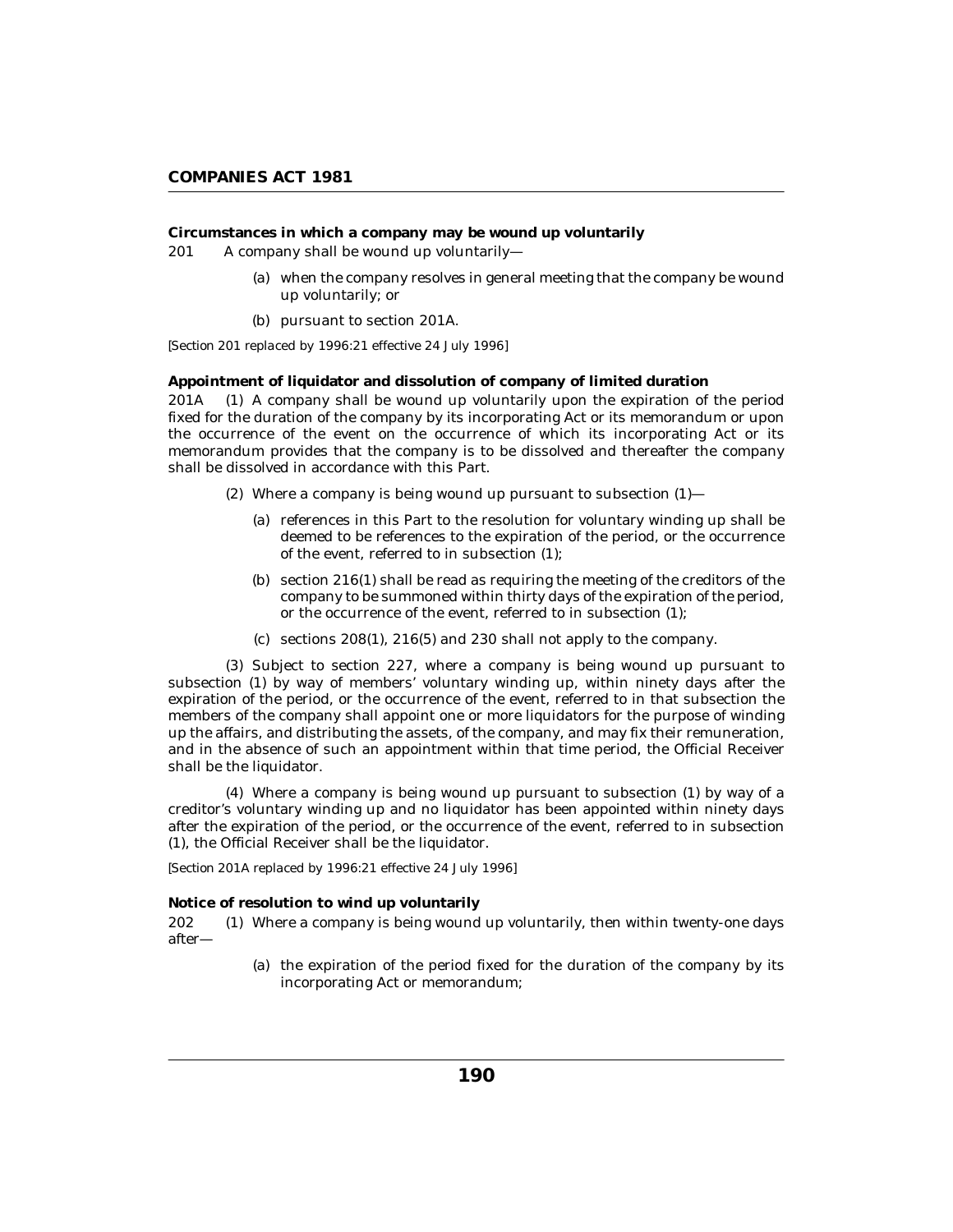- (b) the occurrence of the event, on the occurrence of which the incorporating Act or memorandum provides that the company is to be dissolved; or
- (c) the passing of the resolution that the company be wound up voluntarily,

the company shall give notice thereof by advertisement in an appointed newspaper.

(2) If default is made in complying with this section, the company and every officer of the company shall be liable to a default fine. For the purpose of this section the liquidator of the company shall be deemed to be an officer of the company.

*[Section 202 amended by 1994:22 effective 13 July 1994; and by 1996:21 effective 24 July 1996]*

**Commencement of voluntary winding up**

A voluntary winding up shall be deemed to commence— 203

- (a) on the expiration of the period, if any, fixed in the incorporating Act or the memorandum for the duration of a company;
- (b) on the occurrence of the event, if any, on the occurrence of which it is provided in the incorporating Act or the memorandum that a company is to be dissolved; or
- at the time of the passing of the resolution for voluntary winding up. (c)

*[Section 203 replaced by 1994:22 effective 13 July 1994]*

**Effect of voluntary winding up on business and status of company**

In case of a voluntary winding up, the company shall, from the commencement of the winding up, cease to carry on its business, except so far as may be required for the beneficial winding up thereof: 204

Provided that the corporate state and corporate powers of the company shall, notwithstanding any thing to the contrary in its memorandum or bye-laws, continue until it is dissolved.

*[Section 204 amended by 1994:22 effective 13 July 1994; and by 1996:21 effective 24 July 1996]*

**Avoidance of transfers etc. after commencement of voluntary winding up**

Any transfer of shares, not being a transfer made to or with the sanction of the liquidator, and any alteration in the status of the members of the company, made after the commencement of a voluntary winding up, shall be void. 205

**Statutory declaration of solvency in case of proposal to wind up voluntarily**

Where it is proposed to wind up a company voluntarily, the majority of the directors, shall each make a statutory declaration to the effect that they have formed the opinion that the company will be able to pay its debts in full within such period not exceeding twelve months from the commencement of the winding up as may be specified in the declaration. 206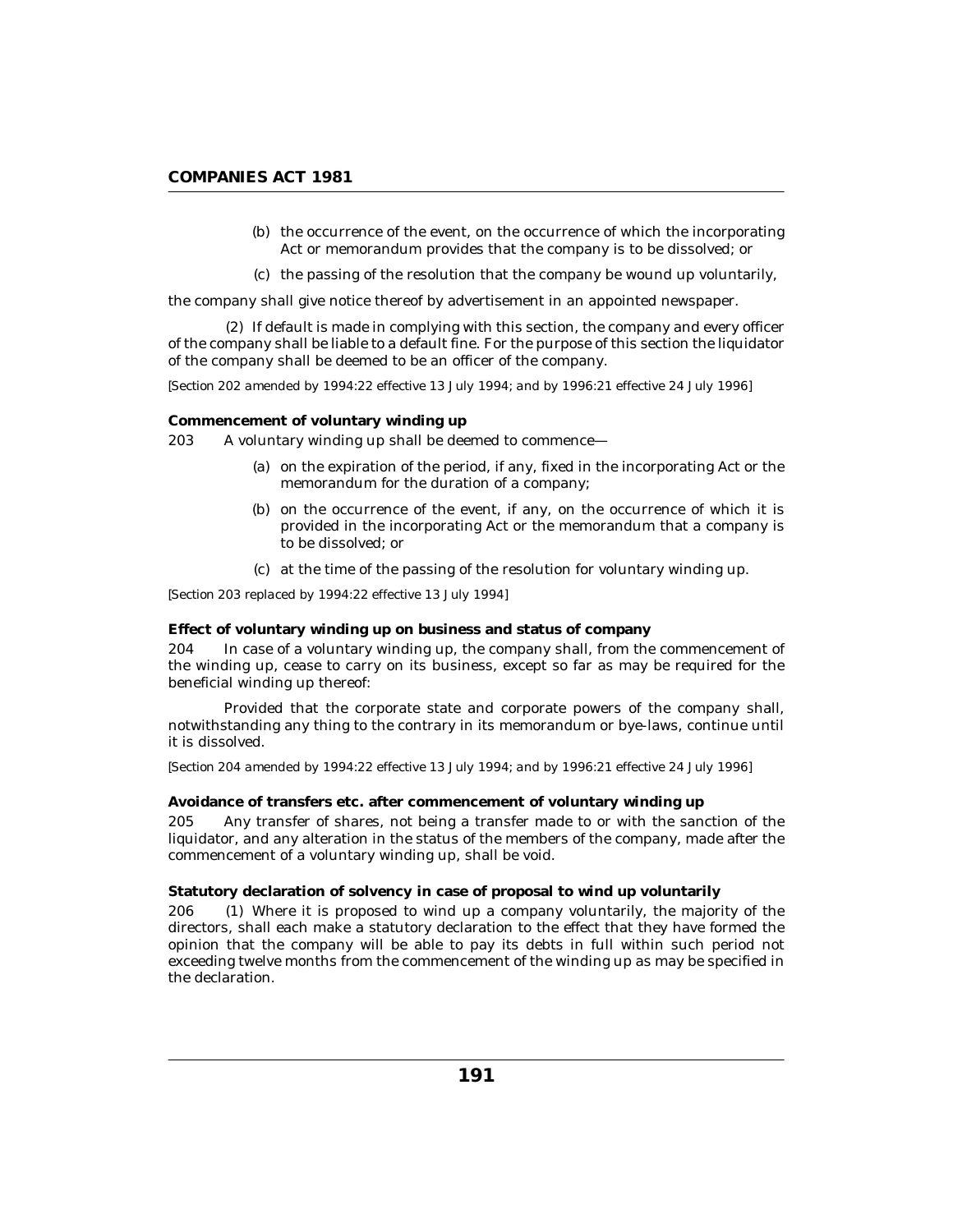A declaration made as aforesaid shall have no effect for the purposes of this Act (2) unless—

- (a) it is made within five weeks immediately preceding-
	- $(i)$  the expiration of the period, if any, fixed by the incorporating Act or the memorandum for the duration of the company;
	- (ii) the occurrence of the event, if any, on the occurrence of which it is provided in the incorporating Act or the memorandum that the company is to be dissolved; or
	- (iii) the date of the passing of the resolution for voluntarily winding up,

and is delivered to the Registrar for registration before that date;

- (b) it embodies either
	- a statement of the company's assets and liabilities as at the latest (i) practicable date before the making of the declaration; or
	- (ii) a statement to the effect that the opinion of the directors was based on an indemnity, undertaking or pledge made in favour of the company in respect of its liabilities.

(3) Any director of a company making a declaration under this section without having any reasonable grounds for the opinion that the company will be able to pay its debts in full within the period specified in the declaration, shall be liable to imprisonment for a period of six months or to a fine of two thousand five hundred dollars or to both; and if the company is wound up in pursuance of a resolution passed within the period of five weeks after the making of the declaration, but its debts are not paid or provided for in full within the period stated in the declaration it shall be presumed until the contrary is shown that the director did not have reasonable grounds for his opinion.

A winding up in the case of which a declaration has been made and delivered (4) in accordance with this section is in this Act referred to as "a member's voluntary winding up", and a winding up in the case of which a declaration has not been made and delivered as aforesaid is in this Act referred to as "a creditors' voluntary winding up".

*[Section 204 amended by 1994:22 effective 13 July 1994, and by 1996:21 effective 24 July 1996]*

# **Members' winding up**

Sections 208 to 214 shall, subject to section 214, apply in relation to a members' voluntary winding up. 207

**Power of company to appoint and fix remuneration of liquidators**

The company in general meeting shall appoint one or more liquidators for the purpose of winding up the affairs and distributing the assets of the company, and may fix their remuneration. 208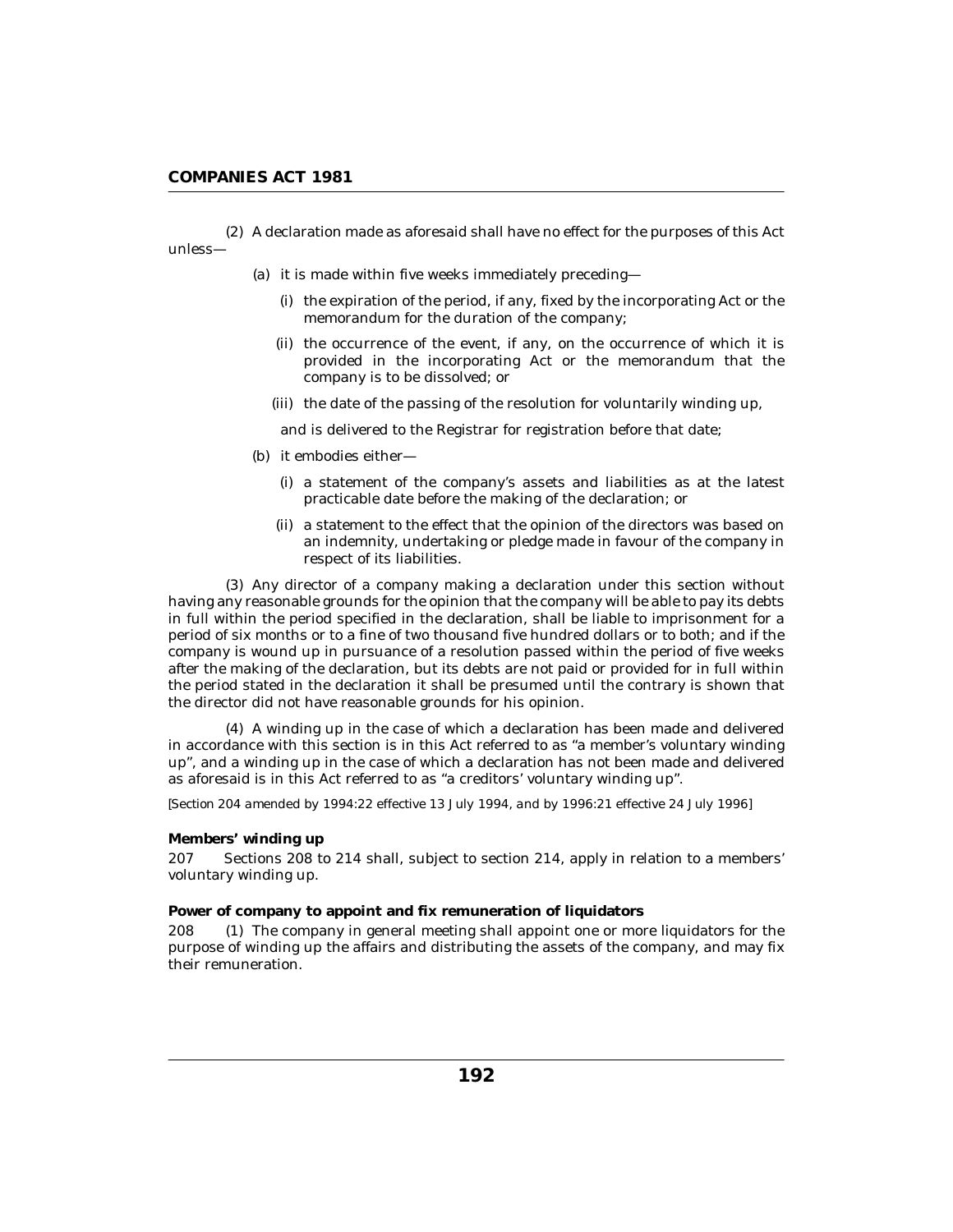(2) On the appointment of a liquidator all the powers of the officers shall cease, except so far as the company in general meeting or the liquidator sanctions the continuance thereof.

**Power to fill vacancy in office of liquidator**

 $(1)$  If a vacancy occurs by death, resignation or otherwise in the office of liquidator appointed by the company, the company in general meeting may, subject to any arrangement with its creditors, fill the vacancy. 209

For that purpose a general meeting may be convened by any contributory or, (2) if there were more liquidators than one, by the continuing liquidators.

The meeting shall be held in manner provided by this Act or by the bye-laws, (3) or in such manner as may, on application by any contributory or by the continuing liquidators, be determined by the Court.

**Power of liquidator to accept shares etc. as consideration for sale of property of company**

Where a company is proposed to be, or is in the course of being, wound up voluntarily, and the whole or part of its business or property is proposed to be transferred or sold to another company whether a company within the meaning of this Act or not, in this section called "the transferee company", the liquidator of the first-mentioned company, in this section called "the transferor company", may, with the sanction of a resolution of that company, conferring either a general authority on the liquidator or an authority in respect of any particular arrangement, receive, in compensation or part compensation for the transfer or sale, shares, policies or other like interests in the transferee company for distribution among the members of the transferor company, or may enter into any other arrangement whereby the members of the transferor company may, in lieu of receiving cash, shares, policies or other like interests, or in addition thereto, participate in the profits or receive any other benefits from the transferee company. 210

(2) Any sale or arrangement in pursuance of this section shall be binding on the members of the transferor company.

(3) If any member of the transferor company who did not vote in favour of the resolution expresses his dissent therefrom in writing addressed to the liquidator, and left at the registered office of the company within seven days after the passing of the resolution, he may require the liquidator either to abstain from carrying the resolution into effect or to purchase his interest at a price to be determined by agreement or by arbitration.

If the liquidator elects to purchase the member's interest, the purchase money (4) must be paid before the company is dissolved and be raised by the liquidator in such manner as may be determined by resolution.

A resolution shall not be invalid for the purposes of this section by reason that (5) it is passed before or concurrently with a resolution for voluntary winding up or for appointing liquidators, but if an order is made within a year for winding up the company by the Court, the resolution shall not be valid unless sanctioned by the Court.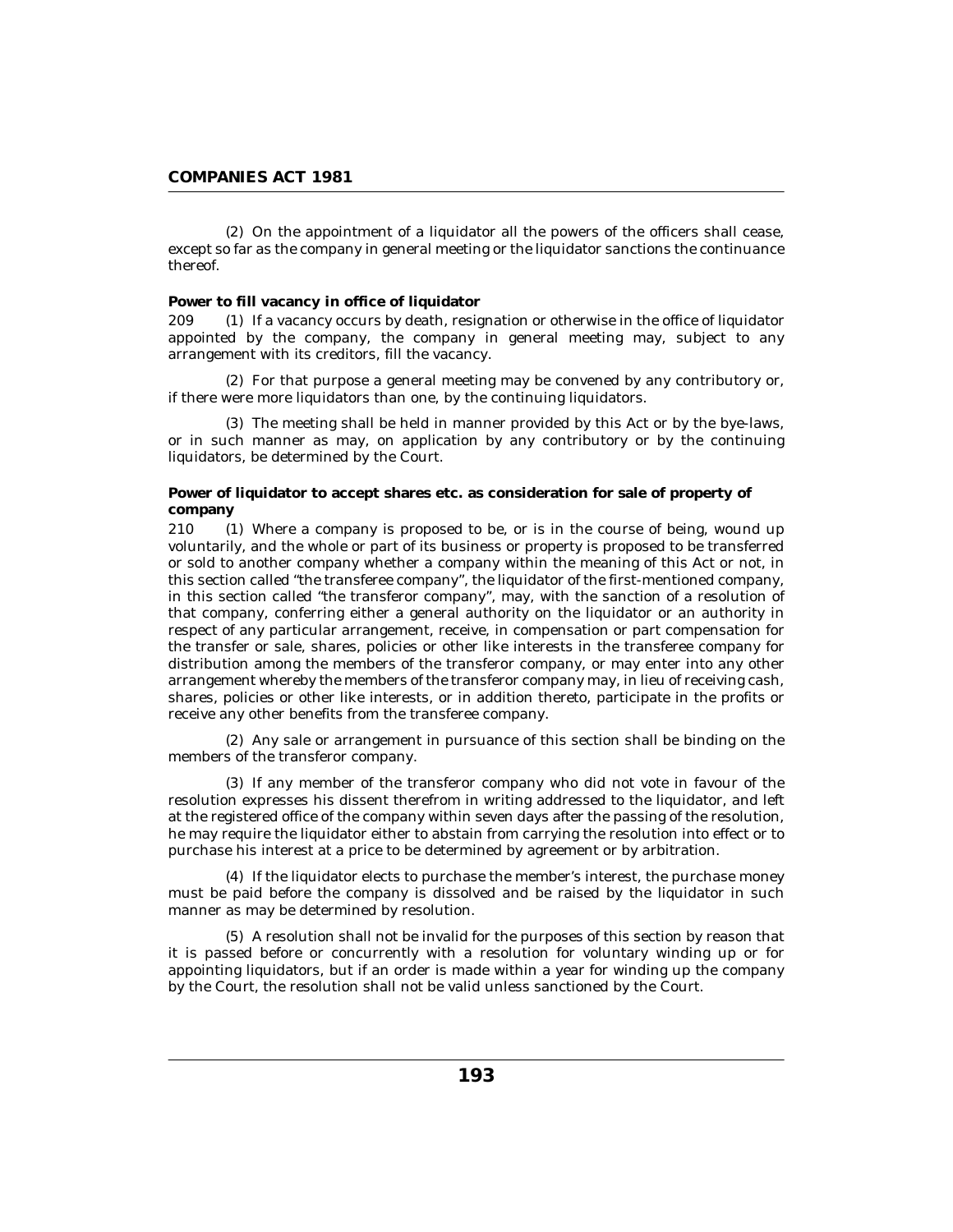**Duty of liquidator to call creditors' meeting in case of insolvency**

 $(1)$  If the liquidator is at any time of the opinion that the company will not be able to pay its debts in full within the period stated in the declaration under section 206 he shall forthwith summon a meeting of the creditors, and shall lay before the meeting a statement of the assets and liabilities of the company. 211

 $(2)$  If the liquidator fails to comply with this section, he shall be liable to a fine not exceeding two hundred and fifty dollars.

**Duty of liquidator to call general meeting at end of each year**

 $(1)$  Subject to section 214, in the event of the winding up continuing for more than one year, the liquidator shall summon a general meeting of the company at the end of the first year from the commencement of the winding up, and of each succeeding year, or at the first convenient date within three months from the end of the year or such longer period as the Registrar may allow, and shall lay before the meeting an account of his acts and dealings and of the conduct of the winding up during the preceding year. 212

 $(2)$  If the liquidator fails to comply with this section, he shall be liable to a fine not exceeding fifty dollars.

**Final meeting and dissolution. Members voluntary winding up**

 $(1)$  Subject to section 214, as soon as the affairs of the company are fully wound up, the liquidator shall make up an account of the winding-up, showing how the windingup has been conducted and the property has been disposed of, and thereupon shall call a general meeting of the company for the purpose of laying before it the account, and giving any explanation thereof. 213

The meeting shall be called by advertisement in an appointed newspaper, (2) specifying the time, place and object thereof, and published one month at least before the meeting.

Within one week after the meeting the liquidator shall notify the Registrar that (3) the company has been dissolved and the Registrar shall record that fact and the date of the dissolution in the appropriate register:

Provided that, if a quorum is not present at the meeting the liquidator, in lieu of notifying the Registrar as herebefore mentioned, shall notify him that the meeting was duly summoned and that no quorum was present thereat and on such notification the requirements of this subsection shall be deemed to have been complied with.

If the liquidator fails to call a general meeting of the company as required by (4) this section or fails to comply with the requirements of subsection (3), he shall be liable to a default fine.

**Alternative provisions as to annual and final meetings in case of insolvency.**

Where section 211 has effect, sections 222 and 223 shall apply to the winding up, as if the winding up were a creditor's voluntary winding up: 214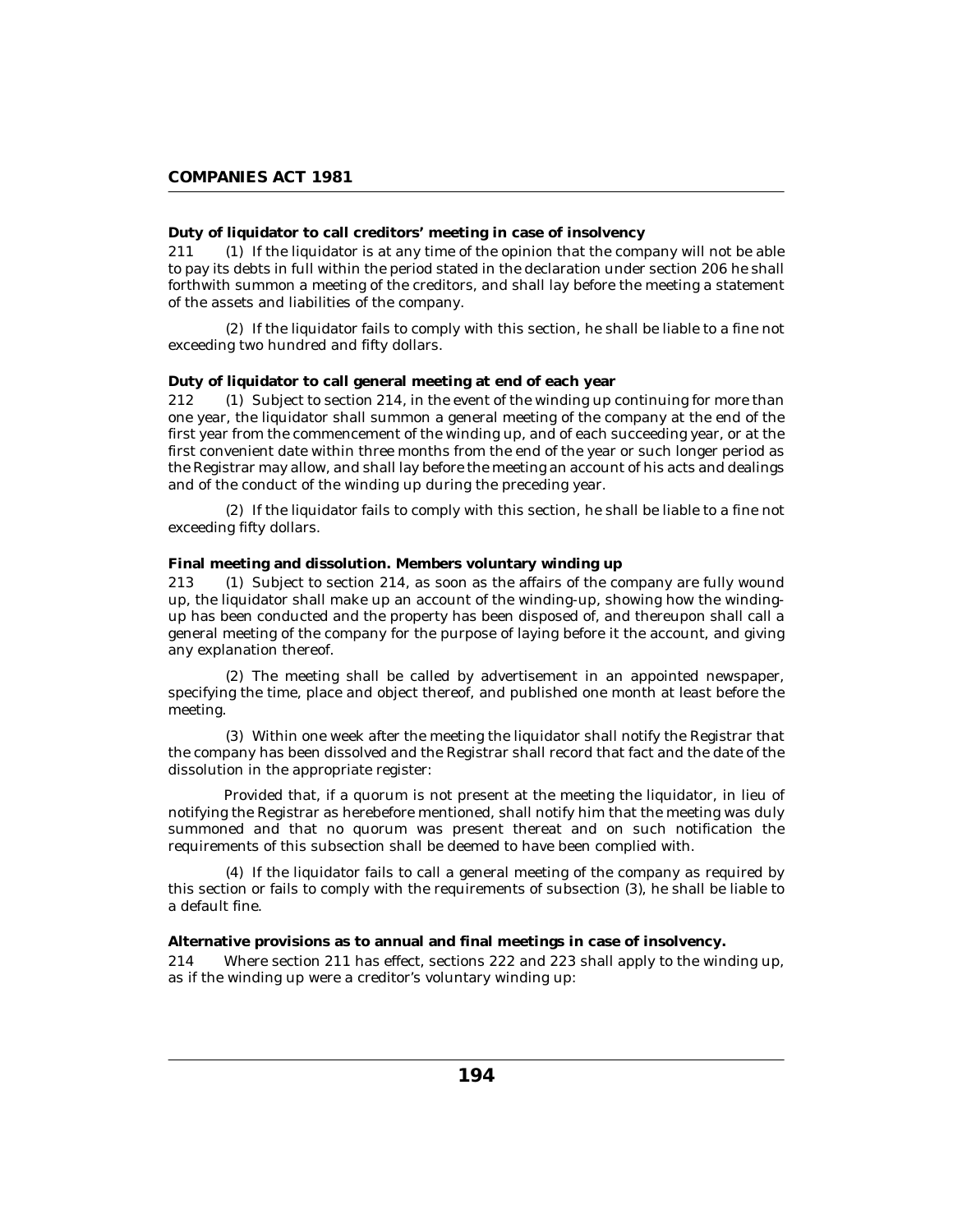Provided that the liquidator shall not be required to summon a meeting of creditors under section 222 at the end of the first year from the commencement of the winding up, unless the meeting held under section 211, is held more than three months before the end of the year.

**Creditors' winding up**

Section 216 to 223 shall apply in relation to a creditor's voluntary winding up. 215

## **Meeting of creditors**

The company shall cause a meeting of the creditors of the company to be summoned for the day, or the next day following the day, on which there is to be held the meeting at which the resolution for voluntary winding up is to be proposed, and shall cause the notices of the meeting of creditors to be sent to the creditors simultaneously with the sending of the notices of the meeting of the company. 216

The company shall cause notice of the meeting of creditors to be advertised in (2) an appointed newspaper on at least two occasions.

- (3) The directors of the company shall
	- cause a full statement of the position of the company's affairs together with (a) a list of the creditors of the company and the estimated amount of their claims to be laid before the meeting of the creditors to be held as aforesaid; and
	- (b) appoint one of their number to preside at such meeting.

(4) It shall be the duty of the director appointed to preside at the meeting of creditors to attend the meeting and preside thereat.

(5) If the meeting of the company at which the resolution for voluntary winding up is to be proposed is adjourned and the resolution is passed at an adjourned meeting, any resolution passed at the meeting of the creditors held in pursuance of subsection (1) shall have effect as if it has been passed immediately after the passing of the resolution for winding up the company.

- (6) If default is made-
	- (a) by the company in complying with subsections (1) and (2);
	- by the directors of the company in complying with subsection (3); (b)
	- by any director of the company in complying with subsection (4), (c)

the company, directors or director, as the case may be, shall be liable to a fine of five hundred dollars, and in the case of default by the company, every officer of the company who is in default shall be liable to like penalty.

*[Section 216 subsection (1) amended by 2006:40 s.39 effective 29 December 2006]*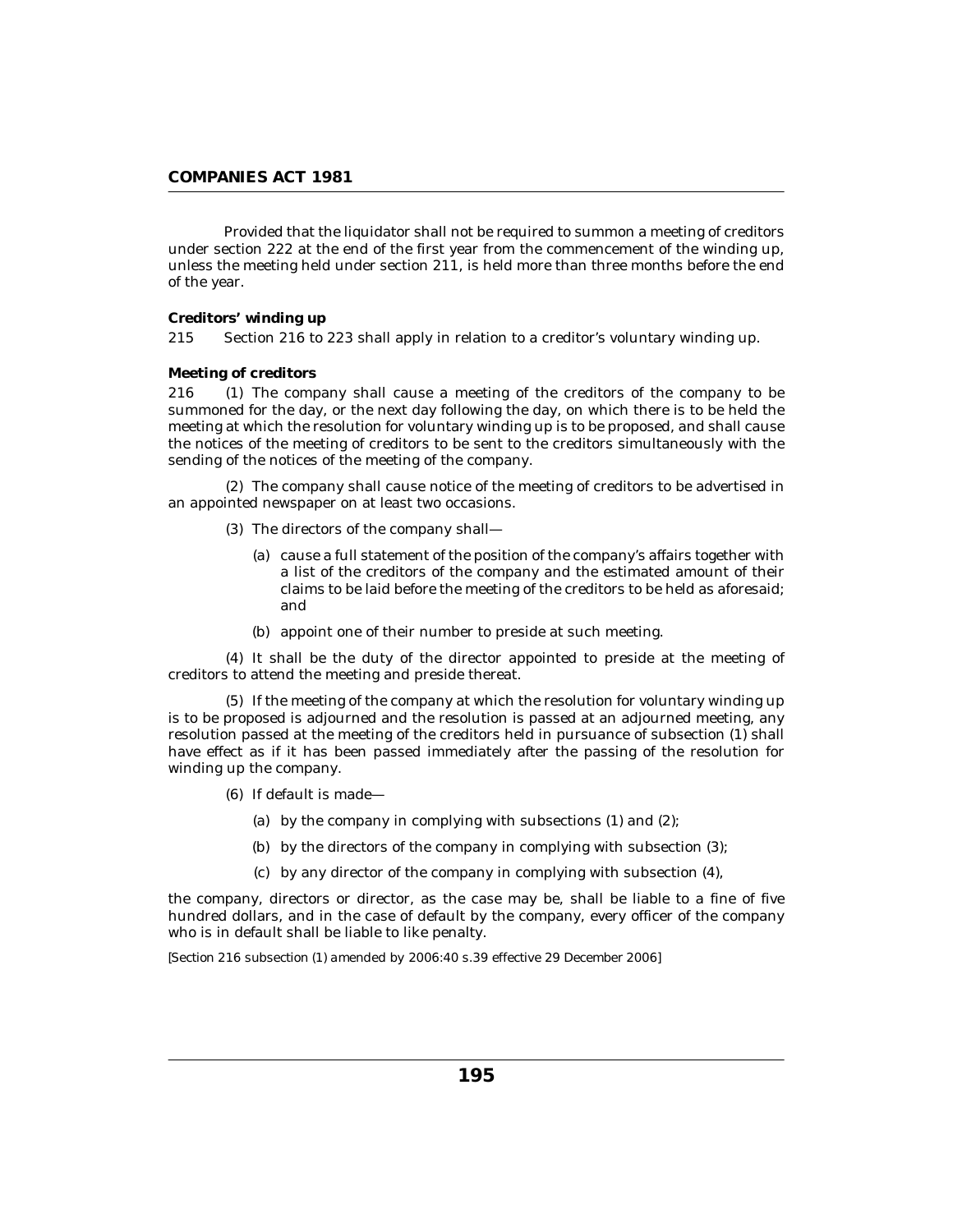# **Appointment of liquidator**

The creditors and the company at their respective meetings mentioned in section 216 may nominate a person to be liquidator for the purpose of winding up the affairs and distributing the assets of the company, and if the creditors and the company nominate different persons, the person nominated by the creditors shall be liquidator, and if no person is nominated by the creditors the person, if any, nominated by the company shall be liquidator: 217

Provided that in the case of different persons being nominated, any director, member or creditor of the company may within seven days after the date on which the nomination was made by the creditors, apply to the Court for an order either directing that the person nominated as liquidator by the company shall be liquidator instead of or jointly with the person nominated by the creditors or appointing some other person to be liquidator instead of the person appointed by the creditors.

# **Appointment of committee of inspection**

 $(1)$  The creditors at the meeting to be held in pursuance of section 216 or at any subsequent meeting may, if they think fit, appoint a committee of inspection consisting of not more than five persons, and if such a committee is appointed the company may, either at the meeting at which the resolution for voluntary winding up is passed or at any time subsequently in general meeting, appoint such number of persons as they think fit to act as members of the committee not exceeding five in number: 218

Provided that the creditors may, if they think fit, resolve that all or any of the persons so appointed by the company ought not to be members of the committee of inspection, and, if the creditors so resolve, the persons mentioned in the resolution shall not, unless the court otherwise directs, be qualified to act as members of the committee, and on any application to the Court under this provision the Court may, if it thinks fit, appoint other persons to act as such members in place of the persons mentioned in the resolution.

 $(2)$  Subject to this section and to general rules, section  $182$  except subsection  $(1)$ , shall apply with respect to a committee of inspection appointed under this section as it applies with respect to a committee of inspection appointed in a winding up by the Court.

#### **Fixing of liquidator's remuneration and cessor of officers' powers**

 $(1)$  The committee of inspection, or if there is no such committee, the creditors, may fix the remuneration to be paid to the liquidator or liquidators. 219

(2) On the appointment of a liquidator, all the powers of the officers shall cease, except so far as the committee of inspection, or if there is no such committee, the creditors, sanction the continuance thereof.

## **Power to fill vacancy in office of liquidator**

If a vacancy occurs, by death, resignation or otherwise, in the office of a liquidator, other than a liquidator appointed by, or by the direction of, the Court, the creditors may fill the vacancy. 220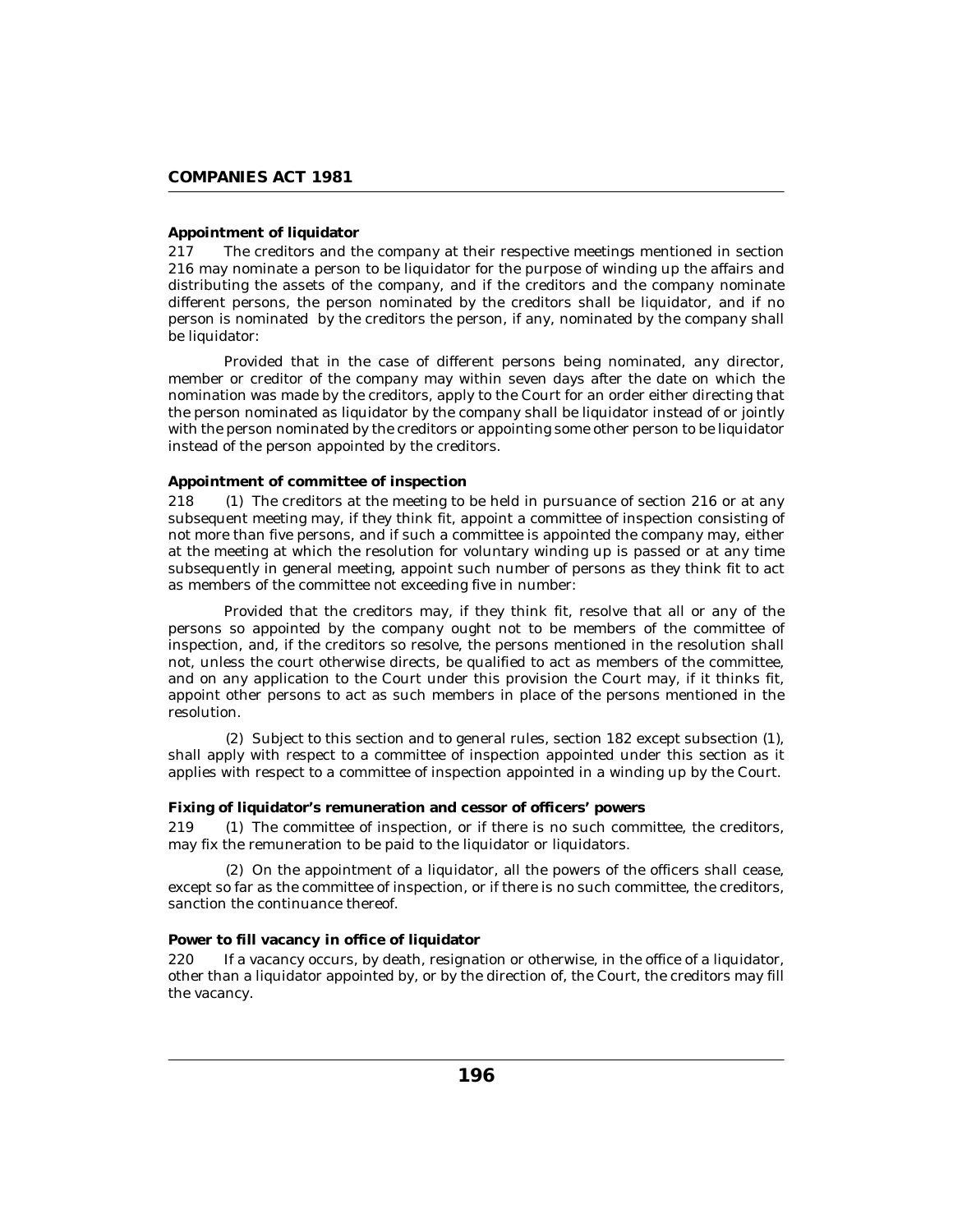# **Application of s.210 to a creditors' voluntary winding up**

Section 210 shall apply in the case of a creditors' voluntary winding up as in the case of a members' voluntary winding up, with the modification that the powers of the liquidator under the said section shall not be exercised except with the sanction either of the Court or of the committee of inspection. 221

# **Duty of liquidator to call meetings of company and creditors at end of each year**

 $(1)$  In the event of the winding up continuing for more than one year, the liquidator shall summon a general meeting of the company and a meeting of the creditors at the end of the first year from the commencement of the winding up, and of each succeeding year, or at the first convenient date within three months from the end of the year or such longer period as the Registrar may allow, and shall lay before the meetings an account of his acts and dealings and of the conduct of the winding up during the preceding year. 222

 $(2)$  If the liquidator fails to comply with this section, he shall be liable to a fine not exceeding fifty dollars.

## **Final meeting and dissolution**

As soon as the affairs of the company are fully wound up, the liquidator shall make an account of the winding up showing how the winding up has been conducted and the property of the company has been disposed of, and thereupon shall call a general meeting of the company and a meeting of the creditors for the purpose of laying the account before the meetings and giving any explanation thereof. 223

Each such meeting shall be called by advertisement in an appointed newspaper (2) specifying the time, place and object thereof, and published one month at least before the meeting.

Within one week after the date of the meetings, or, if the meetings are not held (3) on the same date, after the date of the later meeting, the liquidator shall send to the Registrar a copy of the account, and shall make a return to him of the holding of the meetings and of their dates, and if the copy is not sent or the return is not made in accordance with this subsection the liquidator shall be liable to a default fine:

Provided that, if a quorum is not present at either such meeting, the liquidator shall, in lieu of the return hereinbefore mentioned, make a return that the meeting was duly summoned and that no quorum was present thereat and upon such a return being made the provisions of this subsection as to the making of the return shall, in respect of that meeting, be deemed to have been complied with.

The Registrar on receiving the account and, in respect of each such meeting, (4) either of the returns hereinbefore mentioned, shall forthwith register them, and on the expiration of three months from the registration thereof the company shall be deemed to be dissolved:

Provided that the Court may, on the application of the liquidator or of any other person who appears to the Court to be interested, make an order deferring the date at which the dissolution of the company is to take effect for such time as the Court thinks fit.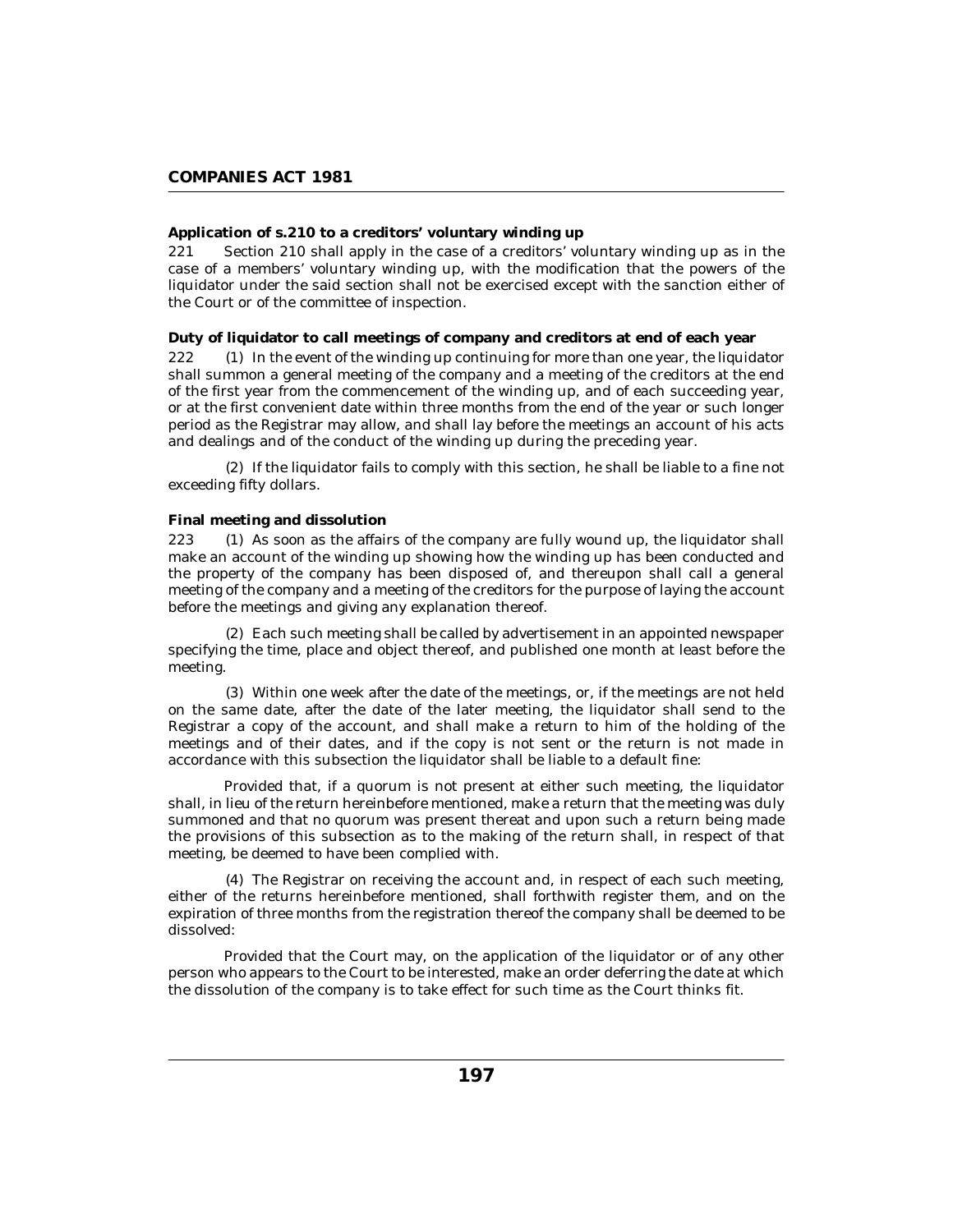(5) It shall be the duty of the person on whose application an order of the Court under this section is made, within seven days after the making of the order, to deliver to the Registrar an office copy of the order for registration, and if the person fails to do so he shall be liable to a default fine.

 $(6)$  If the liquidator fails to call a general meeting of the company or a meeting of the creditors as required by this section, he shall be liable to a fine of two hundred and fifty dollars.

# **Sections 225 to 233 apply to every winding up**

Sections 225 to 233 shall apply to every winding up whether a member's or a creditor's winding up. 224

# **Distribution of property of company**

Subject to this Act as to preferential payment the property of a company shall, on its winding up, be applied in satisfaction of its liabilities pari passu, and, subject to such application, shall, unless the bye-laws otherwise provide, be distributed among the members according to their rights and interests in the company. 225

**Powers and duties of liquidator in voluntary winding up**

- $(1)$  The liquidator may-226
	- (a) in the case of a member's voluntary winding up, with the sanction of a resolution of the company, and, in the case of a creditor's voluntary winding up, with the sanction of the Court or the committee of inspection or if there is no such committee a meeting of the creditors, exercise any of the powers given by section  $175(1)(d)$ , (e) and (f) to a liquidator in a winding up by the Court;
	- (b) without sanction, exercise any of the other powers by this Act given to the liquidator in a winding up by the Court;
	- (c) exercise the power of the Court under this Act of settling a list of contributories, and the list of contributories shall be prima facie evidence of the liability of the persons named therein to be contributories;
	- (d) exercise the power of the Court to make calls;
	- (e) summon general meetings of the company for the purpose of obtaining the sanction of the company by resolution or for any other purpose he may think fit.

The liquidator shall pay the debts of the company and shall adjust the rights (2) of the contributories among themselves.

When several liquidators are appointed, any power given by this Act may be (3) exercised by such one or more of them as may be determined at the time of their appointment, or, in default of such determination, by any number not less than two.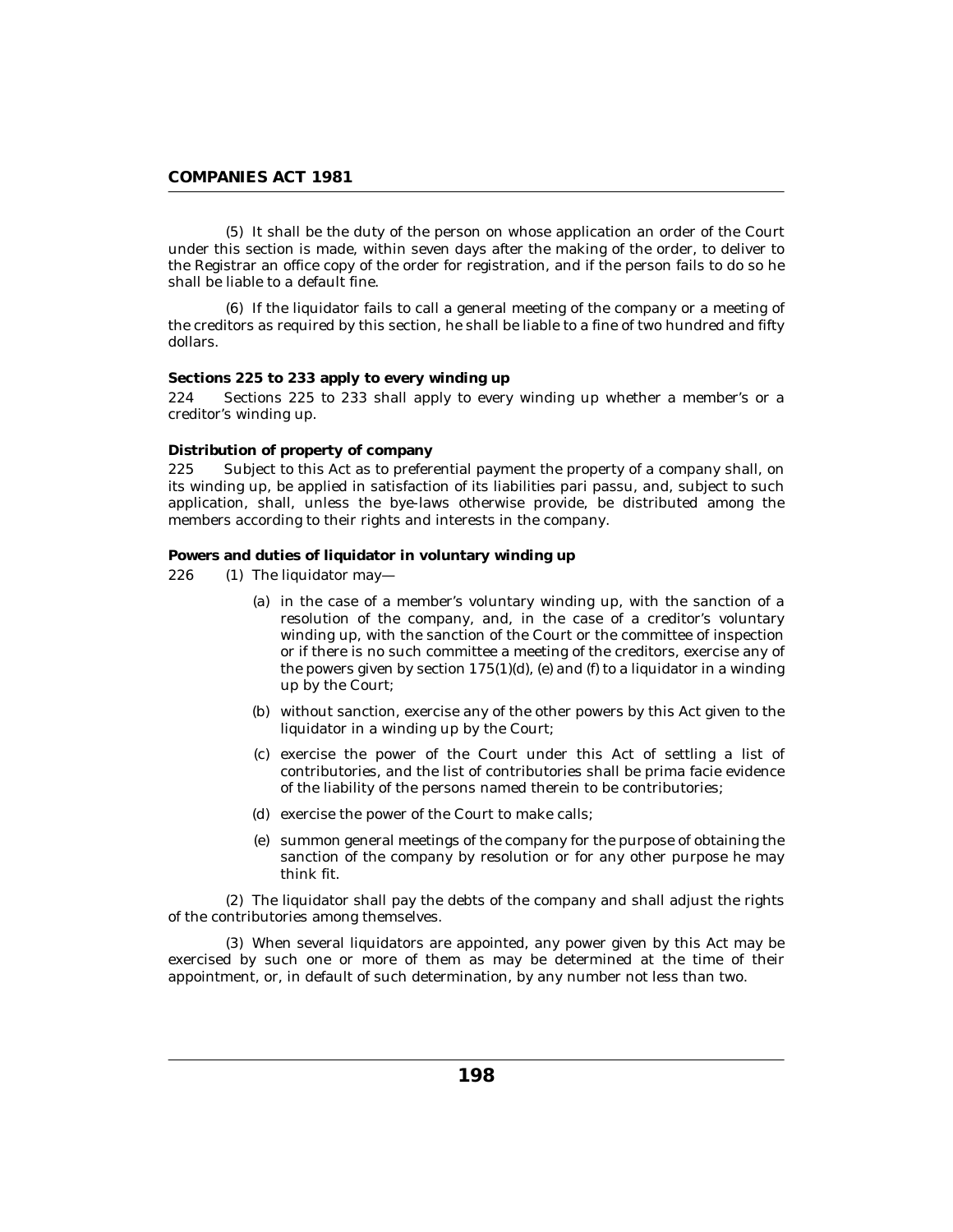**Power of Court to appoint and remove liquidator in voluntary winding up** If from any cause whatever there is no liquidator acting, the Court may appoint a liquidator. 227

The Court may, on cause shown, remove a liquidator and appoint another (2) liquidator.

# **Notice by liquidator of his appointment**

The liquidator shall, within twenty-one days after his appointment, publish in an appointed newspaper and deliver to the Registrar for registration a notice of his appointment. 228

(2) If the liquidator fails to comply with the requirements of this section he shall be liable to a default fine.

# **Arrangement when binding on creditors**

 $(1)$  Any arrangement entered into between a company about to be, or in the course of being, wound up and its creditors shall, subject to the right of appeal under this section, be binding on the company if sanctioned by a resolution and on the creditors if acceded to by three-fourths in number and value of the creditors. 229

(2) Any creditor or contributory may, within three weeks from the completion of the arrangement, appeal to the Court against it, and the Court may thereupon, as it thinks just, amend, vary or confirm the arrangement.

# **Liquidator's power to stay voluntary winding up**

The liquidator of a company may at any time after he has been appointed stay the winding up either altogether or for a limited time if he is satisfied that such a stay is in the best interests of the contributories or the creditors. 230

The liquidator shall three weeks prior to staying the winding up of a company (2) under subsection (1) publish in an appointed newspaper his intentions and his reasons for so doing and shall give notice of such intention to the Registrar.

The Official Receiver or any contributory or creditor may within three weeks of (3) the publication of a notice under subsection (2) apply to the Court under section 231 for an order requiring the liquidator to continue the winding up proceedings.

When a liquidator stays the winding up of a company altogether he shall, after (4) the period allowed for an application under subsection (3) has expired, take such steps as he considers desirable to enable the company to be as near as practicable as it was before the resolution to wind up the company was made.

**Power to apply to Court to have questions determined or powers exercised**

The liquidator or any contributory or creditor may apply to the Court to determine any question arising in the winding up of a company, or to exercise, as respects the enforcing of calls or any other matter, all or any of the powers which the Court might exercise if the company were being wound up by the Court. 231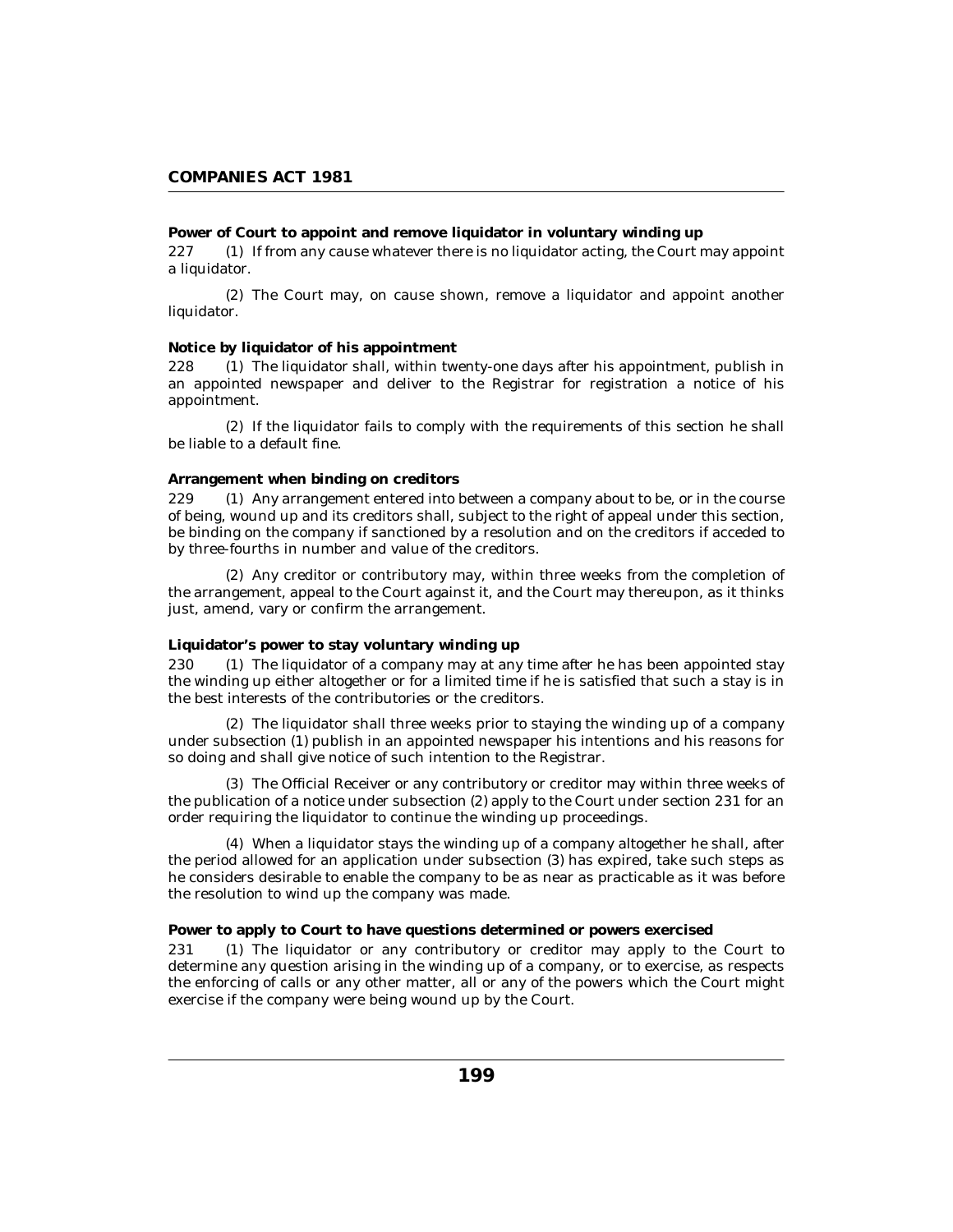The Court, if satisfied that the determination of the question or the required (2) exercise of power will be just and beneficial, may accede wholly or partially to the application on such terms and conditions as it thinks fit or may make such other order on the application as it thinks just.

A copy of an order made by virtue of this section staying the proceedings in the (3) winding up shall forthwith be forwarded by the company, or otherwise as may be prescribed to the Registrar who shall make a minute of the order in his books relating to the company.

# **Costs of voluntary winding up**

All costs, charges and expenses properly incurred in the winding up, including the remuneration of the liquidator, shall be payable out of the assets of the company in priority to all other claims. 232

# **Saving for rights of creditors and contributories**

The winding up of a company shall not bar the right of any creditor or contributory to have it wound up by the Court, but in the case of an application by a contributory the Court must be satisfied that the rights of the contributories will be prejudiced by a voluntary winding up. 233

# **Debts of all description may be proved**

In every winding up, subject in the case of insolvent companies to the rules of bankruptcy as applied by this Act all debts payable on a contingency, and all claims against the company, present or future, certain or contingent, ascertained or sounding only in damages, shall be admissible to proof against the company, a just estimate being made so far as possible, of the value of such debts or claims as may be subject to any contingency or sound only in damages, or for some other reason do not bear a certain value. 234

## **Application of bankruptcy rules in winding up of insolvent companies**

In the winding up of an insolvent company the same rules shall prevail and be observed with regard to the respective rights of secured and unsecured creditors and to debts provable and to the valuation of annuities and future and contingent liabilities as are in force for the time being under the law of bankruptcy with respect to the estates of persons adjudged bankrupt, and all persons who in any such case would be entitled to prove for and receive dividends out of the assets of the company may come in under the winding up and make such claims against the company as they respectively are entitled to by virtue of this section. 235

### **Preferential payments**

(1) In a winding up there shall be paid in priority to all other debts-236

- all taxes owing to the Government and rates owing to a municipality at the (a) relevant date;
- (b) all wages or salary, whether or not earned wholly or in part by way of commission or whether payable for time or piece work of any employee of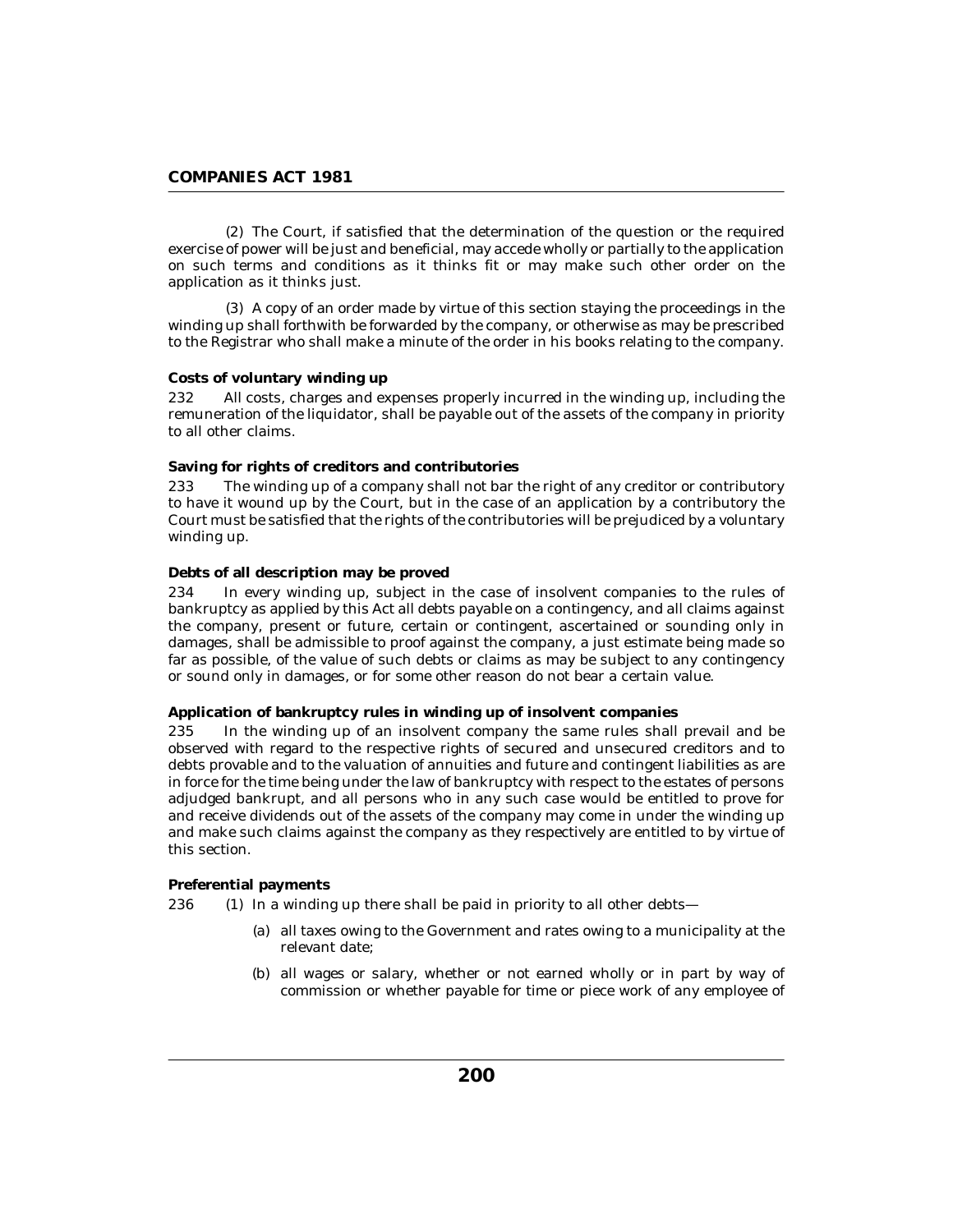the company in respect of services rendered to the company during four months next before the relevant date;

- all accrued holiday remuneration becoming payable to any employee, or in (c) the case of his death to any other person in his right, on the termination of his employment before or by the effect of the winding-up order or resolution;
- (d) unless the company is being wound up voluntarily merely for the purposes of reconstruction or of amalgamation or of merger with another company, all amounts due in respect of contributions payable during the twelve months next before the relevant date by the company as the employer of any persons under the Contributory Pensions Act 1970 or any contract of insurance;
- unless the company is being wound up voluntarily merely for the purposes (e) of reconstruction or of amalgamation or of merger with another company, or unless the company has, at the commencement of the winding up, under a contract with insurers capable of being transferred to and vested in the workman, all amounts due in respect of any compensation or liability for compensation under the Workmen's Compensation Act 1965 , being amounts which have accrued before the relevant date.

 $(2)$  Notwithstanding anything in subsection  $(1)(b)$ , the sum to which priority is to be given under subsection (1)(b) shall not, in the case of any one claimant, exceed two thousand five hundred dollars:

Provided that where a claimant under subsection (1)(b) has entered into a contract for the payment of a portion of his wages in a lump sum or for the payment of a gratuity at the end of his hiring, he shall have priority in respect of the whole of each sum, or a part thereof, as the Court may decide to be due under the contract, proportionate to the time of service up to the relevant date.

Where any compensation under the Workmen's Compensation Act 1965 , is a (3) weekly payment, the amount due in respect thereof shall, for the purposes of subsection  $(1)(e)$ , be taken to be the amount of the lump sum for which the weekly payment could, if redeemable, be redeemed if the employer made an application for that purpose under the said Act.

- Where any payment has been made— (4)
	- (a) to any employee of a company, on account of wages or salary; or
	- (b) to any such employee or, in the case of his death, to any other person in his right, on account of accrued holiday remuneration, out of money advanced by some person for that purpose, the person by whom the money was advanced shall in a winding up have a right of priority in respect of the money so advanced and paid up to the amount by which the sum in respect of which the employee or other person in his right, would have been entitled to priority in the winding up has been diminished by reason of the payment having been made.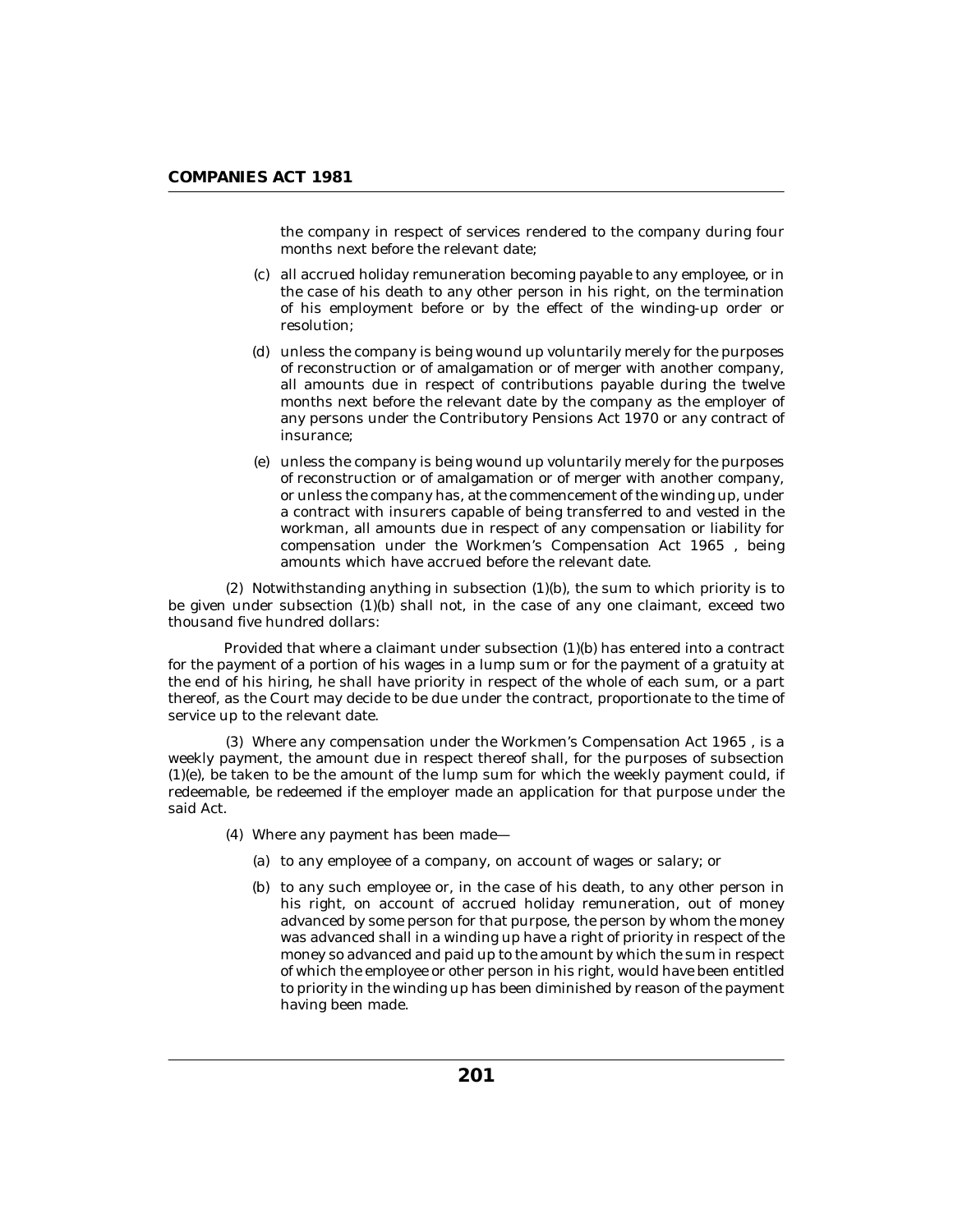- The foregoing debts shall— (5)
	- (a) rank equally among themselves and be paid in full, unless the assets are insufficient to meet them, in which case they shall abate in equal proportions; and
	- (b) so far as the assets of the company available for payment of general creditors are insufficient to meet them, have priority over the claims of holders of debentures under any floating charge created by the company, and be paid accordingly out of any property comprised in or subject to that charge.

(6) Subject to the retention of such sums as may be necessary for the costs and expenses of the winding up, the foregoing debts shall be discharged forthwith so far as the assets are sufficient to meet them, and in the case of the debts to which priority is given by subsection (1)(d) formal proof thereof shall not be required.

(7) In the event of a landlord or other person distraining or having distrained on any goods or effects of the company within three months next before the date of a windingup order, the debts to which priority is given by this section shall be a first charge on the goods or effects so distrained on, or the proceeds of the sale thereof:

Provided that, in respect of any money paid under any such charge, the landlord or other person shall have the same rights of priority as the person to whom the payment is made.

- (8) For the purpose of this section—
	- (a) any remuneration in respect of a period of holiday or absence from work through sickness or other good cause shall be deemed to be wages in respect of services rendered to the company during that period.
	- (b) "accrued holiday remuneration" includes in relation to any person, all sums which. by virtue either of his contract of employment or of any enactment, including any order made or direction given under an Act, are payable on account of the remuneration which would, in the ordinary course, have become payable to him in respect of a period of holiday had his employment with the company continued until he became entitled to be allowed the holiday;
	- (c) "the relevant date" means—
		- (i) in the case of a company ordered to be wound up compulsorily, the date of the appointment, or first appointment, of a provisional liquidator, or, if no such appointment was made, the date of the winding up order, unless in either case the company had commenced to be wound up voluntarily before that date; and
		- (ii) in any case where sub-paragraph (i) does not apply, means the date of the passing of the resolution for the winding up of the company.

*[Section 236 subsection (2) amended by 2004:36 s.8 effective 17 December 2004; subsection (1) amended by 2011 : 43 s. 33 effective 18 December 2011]*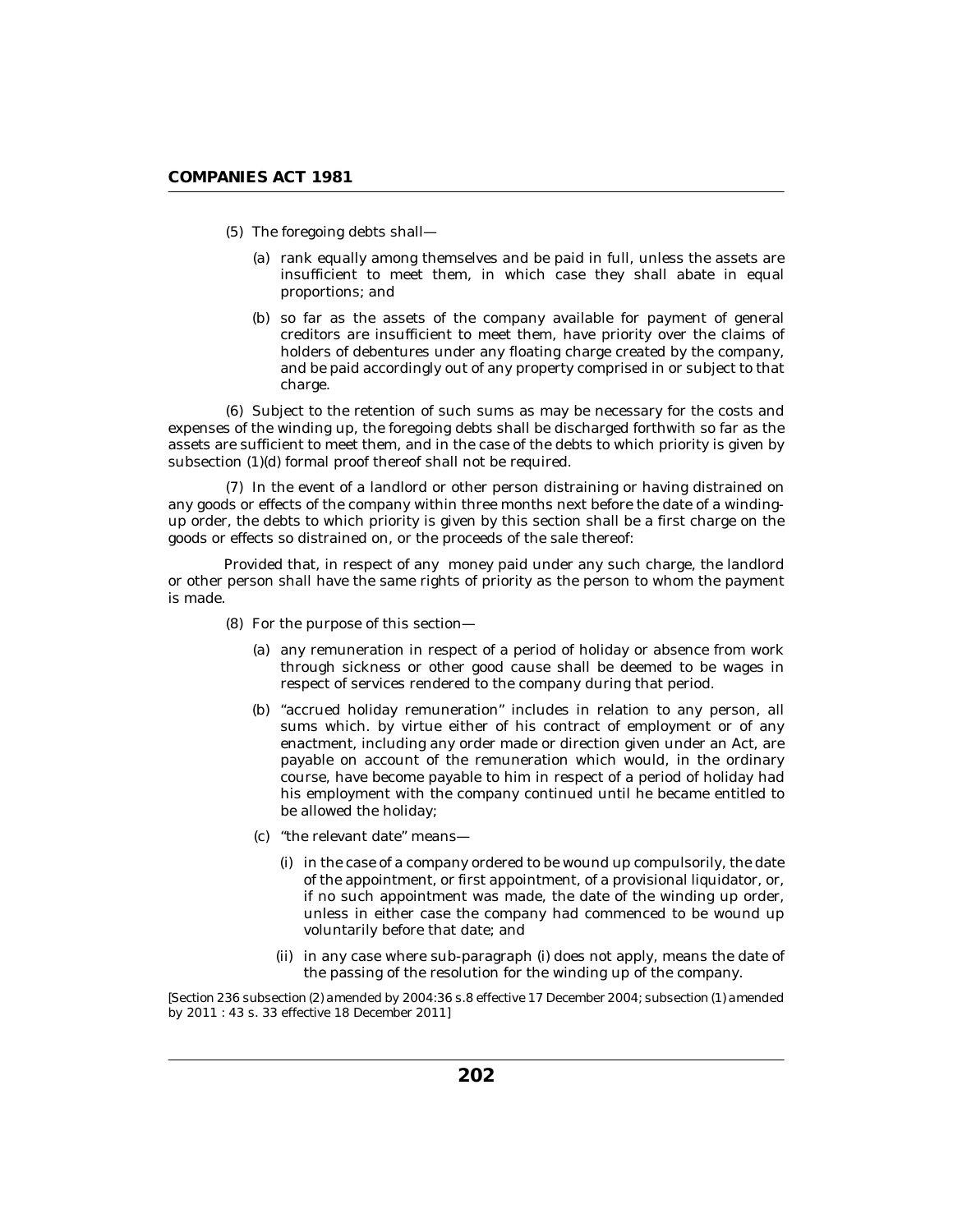# **Fraudulent preference**

Any conveyance, mortgage, delivery of goods, payment, execution or other act relating to property made or done by or against a company within six months before the commencement of its winding up which, had it been made or done by or against an individual within six months before the presentation of a bankruptcy petition on which he is adjudged bankrupt, would be deemed in his bankruptcy a fraudulent preference, shall in the event of the company being wound up be deemed a fraudulent preference of its creditors and be invalid accordingly. 237

(2) Any conveyance or assignment by a company of all its property to trustees for the benefit of all its creditors shall be void to all intents.

## **Liability and rights of certain fraudulently preferred persons**

Where anything made or done is void under section 237 as a fraudulent preference of a person interested in property mortgaged or charged to secure the company's debt, then, without prejudice to any rights or liabilities arising apart from this provision, the person preferred shall be subject to the same liabilities, and shall have the same rights, as if he had undertaken to be personally liable as surety for the debts to the extent of the charge on the property or the value of his interest, whichever is the less. 238

The value of the said person's interest shall be determined as at the date of the (2) transaction constituting the fraudulent preference, and shall be determined as if the interest were free of all encumbrances other than those to which the charge for the company's debts was then subject.

(3) On any application made to the Court with respect to any payment on the ground that the payment was a fraudulent preference of a surety or guarantor, the Court shall have jurisdiction to determine any questions with respect to the payment arising between the person to whom the payment was made and the surety or guarantor and to grant relief in respect thereof, notwithstanding that it is not necessary so to do for the purposes of the winding up and for that purpose may give leave to bring in the surety or guarantor as a third party as in the case of an action for the recovery of the sum paid.

This subsection shall apply, with the necessary modifications, in relation to transactions other than the payment of money as it applies in relation to payments.

# **Effect of floating charge**

Where a company is being wound up, a floating charge on the undertaking or property of the company created within twelve months of the commencement of the winding up shall, unless it is proved that the company immediately after the creation of the charge was solvent, be invalid, except to the amount of any cash paid to the company at the time of or subsequently to the creation of, and in consideration for, the charge, together with interest on that amount at the statutory rate fixed under the Interest and Credit Charges (Regulation) Act 1975 . 239

# **Disclaimer of onerous property**

The liquidator of a company may with the leave of the Court disclaim any property belonging to the company whether real or personal including any right of action 240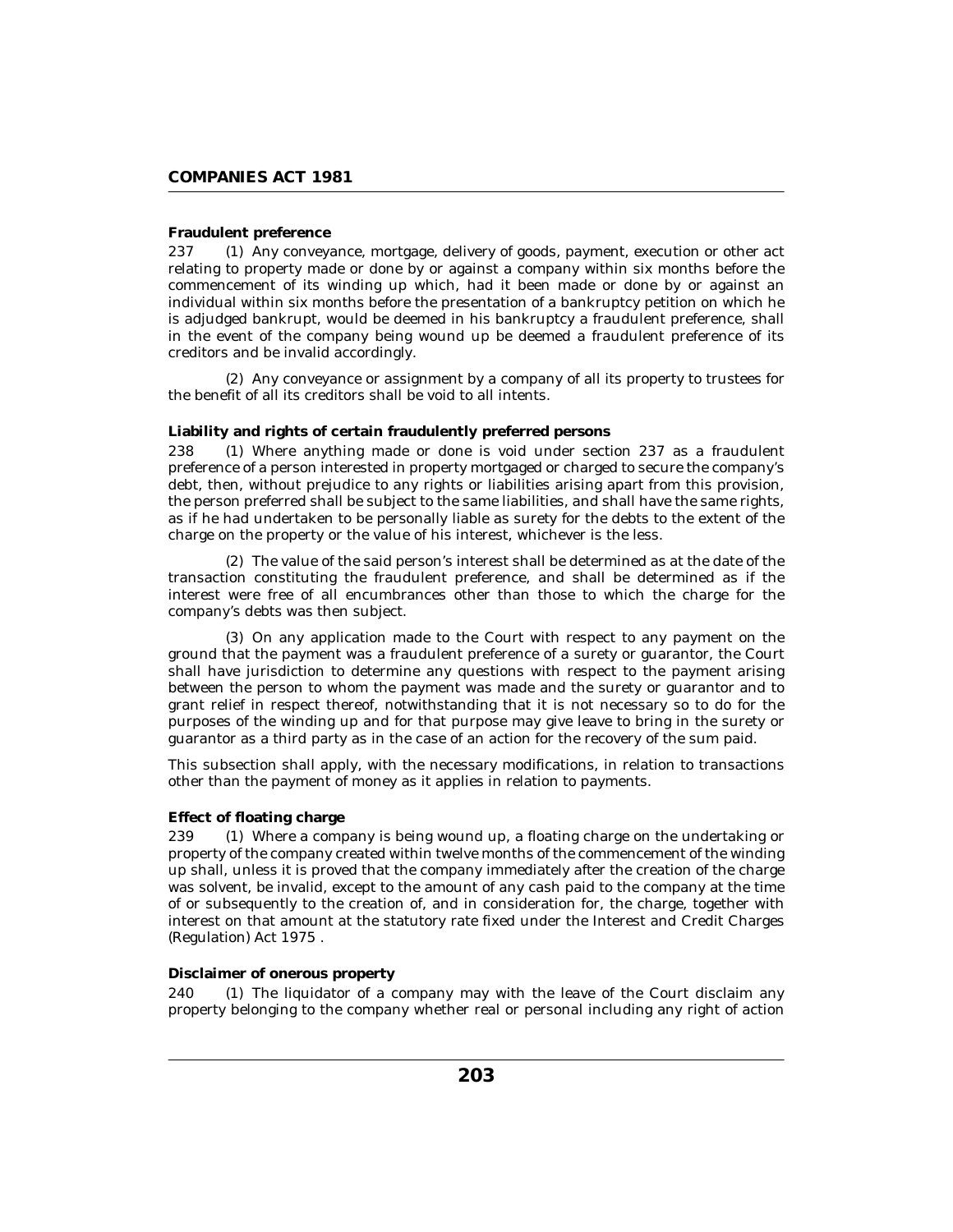or right under a contract which in his opinion is onerous for the company to hold or is unprofitable or unsaleable.

The disclaimer shall operate to determine, as from the date of disclaimer, the (2) rights, interest and liabilities of the company, and the property of the company in or in respect of the property disclaimed, but shall not, except so far as is necessary for the purpose of releasing the company and the property of the company from liability, affect the rights or liabilities of any other person.

The Court, before or on granting leave to disclaim, may require such notices to (3) be given to persons interested, and impose such terms as a condition of granting leave, and make such other order in the matter as the Court thinks just.

The Court may, on an application by any person who either claims any interest (4) in any disclaimed property or is under any liability not discharged by this Act in respect of any disclaimed property and on hearing any such persons as it thinks fit, make an order for the vesting of the property in or the delivery of the property to any persons entitled thereto, or to whom it may seem just that the property should be delivered by way of compensation for such liability as aforesaid, or a trustee for him, and on such terms as the Court thinks just, and on any such vesting order being made, the property comprised therein shall vest accordingly in the person therein named in that behalf without any conveyance or assignment for the purpose.

(5) Any person injured by the operation of a disclaimer under this section shall be deemed to be a creditor of the company to the amount of the injury, and may accordingly prove the amount as a debt in the winding up.

**Restriction of rights of creditor as to execution or attachment in case of company being wound up**

Where a creditor has issued execution against the goods or lands of a company or has attached any debt due to the company, and the company is subsequently wound up, he shall not be entitled to retain the benefit of the execution or attachment against the liquidator in the winding up of the company unless he has completed the execution or attachment before the commencement of the winding up: 241

Provided that—

- where any creditor has had notice of a meeting having been called at which (a) a resolution for voluntary winding up is to be proposed, the date on which the creditor so had notice shall for the purpose of the foregoing provision, be substituted for the date of the commencement of the winding up;
- (b) a person who purchases in good faith under a sale by the Provost Marshal any goods of a company on which an execution has been levied shall in all cases acquire a good title to them against the liquidator; and
- (c) the rights conferred by this subsection on the liquidator may be set aside by the Court in favour of the creditor to such extent and subject to such terms as the Court may think fit.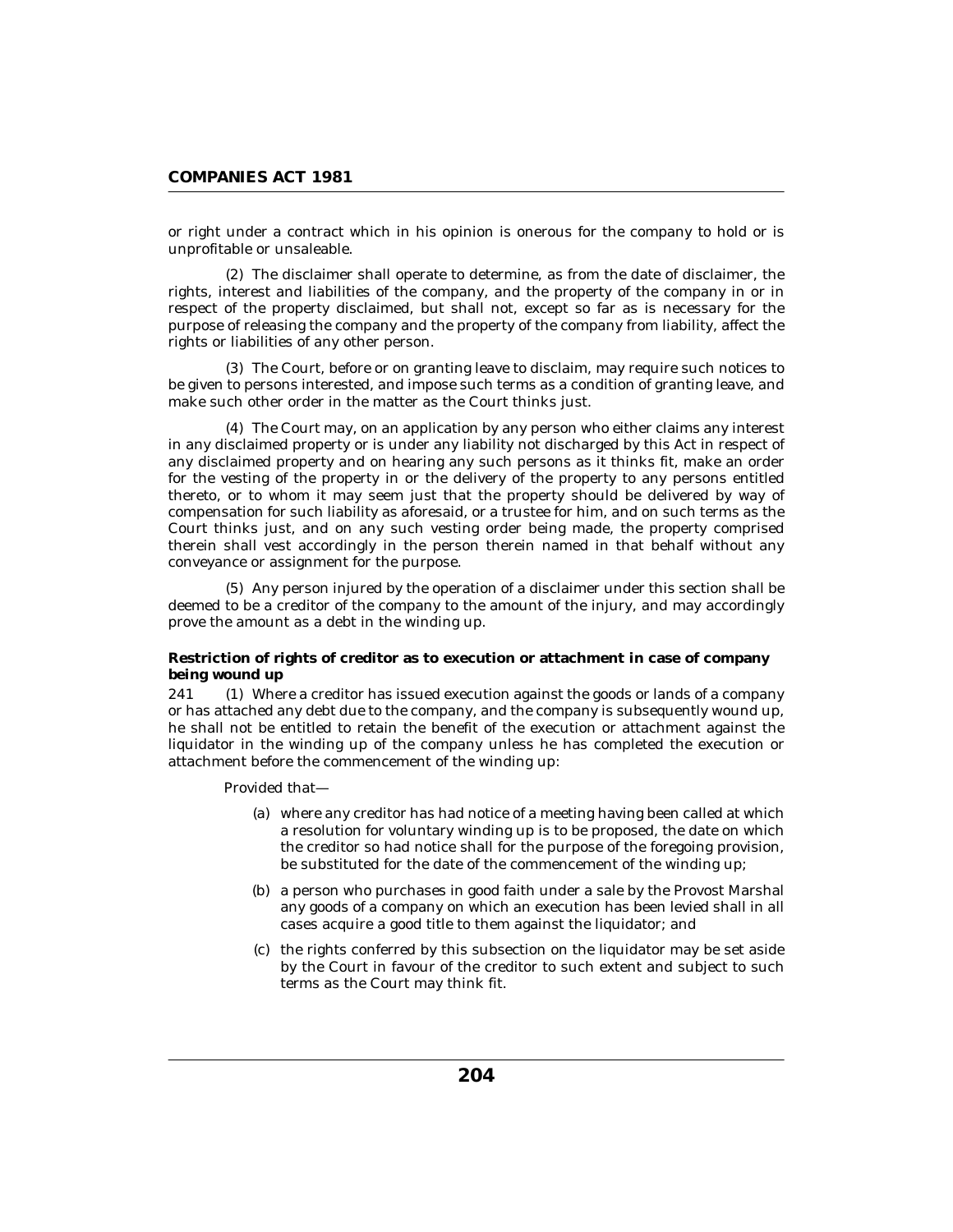For the purposes of this section, an execution against goods shall be taken to (2) be completed by seizure and sale, and an attachment of a debt shall be deemed to be completed by receipt of the debt, and an execution against land shall be deemed to be completed by seizure or by the appointment of a receiver.

(3) In this section and section 242 "goods" includes all chattels personal, and "Provost Marshal" includes any officer charged with the execution of a writ or other process.

# **Duties of Provost Marshal as to goods taken in execution**

 $(1)$  Subject to subsection  $(3)$ , where any goods of a company are taken in execution, and, before the sale thereof or the completion of the execution by the receipt or recovery of the full amount of the levy, notice is served on the Provost Marshal that a provisional liquidator has been appointed or that a winding-up order has been made or that a resolution for voluntary winding up has been passed, the Provost Marshal shall, on being so required, deliver the goods and any money seized or received in part satisfaction of the execution to the liquidator, but the costs of the execution shall be a first charge on the goods or money so delivered, and the liquidator may sell the goods, or a sufficient part thereof for the purpose of satisfying that charge. 242

 $(2)$  Subject to subsection  $(3)$ , where under an execution in respect of a judgment for a sum exceeding five hundred dollars the goods of a company are sold or money is paid in order to avoid sale, the Provost Marshal shall deduct the costs of the execution from the proceeds of the sale or the money paid and retain the balance for fourteen days, and if within that time notice is served on him of a petition for the winding up of the company having been presented or of a meeting having been called at which there is to be proposed a resolution for the voluntary winding up of the company and an order is made or a resolution is passed, as the case may be, for the winding up of the company, the Provost Marshal shall pay the balance to the liquidator, who shall be entitled to retain it as against the execution creditor.

The rights conferred by this section on the liquidator may be set aside by the (3) Court in favour of the creditor to such extent and subject to such terms as the Court thinks fit.

# **Offences by officers of companies in liquidation**

If any person, being a past or present officer of a company which at the time of the commission of the alleged offence is being wound up, whether by the Court or voluntarily, or is subsequently ordered to be wound up by the Court or subsequently passes a resolution for voluntary winding up— 243

- (a) does not to the best of his knowledge and belief fully and truly discover to the liquidator all the property, real and personal, of the company, and how and to whom and for what consideration and when the company disposed of any part thereof, except such part as has been disposed of in the ordinary way of the business of the company; or
- (b) does not deliver up to the liquidator, or as he directs, all such part of the real and personal property of the company as is in his custody or under his control, and which he is required by law to deliver up; or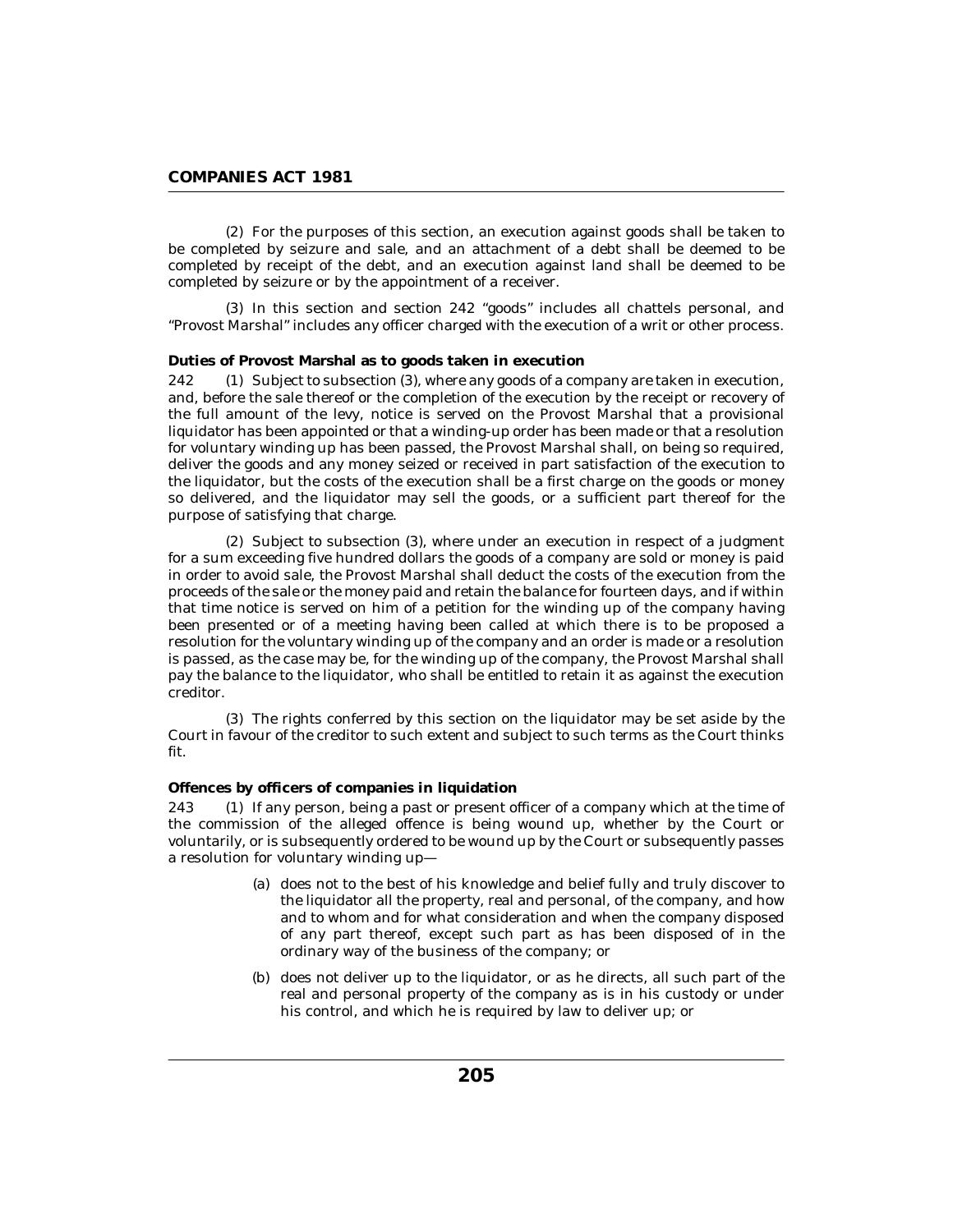- (c) does not deliver up to the liquidator, or as he directs, all books and papers in his custody or under his control belonging to the company and which he is required by law to deliver up;
- within twelve months next before the commencement of the winding up or (d) at any time thereafter conceals any part of the property of the company to the value of three hundred dollars or upwards, or conceals any debt due to or from the company; or
- within twelve months next before the commencement of the winding up or (e) at any time thereafter fraudulently removes any part of the property of the company to the value of fifty dollars or upwards; or
- makes any material omission in any statement relating to the affairs of the (f) company; or
- (g) knowing or believing that a false debt has been proved by any person under winding up, fails for the period of a month to inform the liquidator thereof; or
- after the commencement of the winding up prevents the production of any (h) book or paper affecting or relating to the property or affairs of the company; or
- within twelve months next before the commencement of the winding up or (i) at any time thereafter, conceals, destroys, mutilates or falsifies, or is privy to the concealment, destruction, mutilation or falsification of, any book or paper affecting or relating to the property or affairs of the company; or
- within twelve months next before the commencement of the winding up or (j) at any time thereafter makes or is privy to the making of any false entry in any book or paper affecting or relating to the property or affairs of the company; or
- (k) within twelve months next before the commencement of the winding up or at any time thereafter fraudulently parts with, alters or makes any omission in, or is privy to the fraudulent parting with, altering or making any omission in, any document affecting or relating to the property or affairs of the company; or
- after the commencement of the winding up or at any meeting of the (l) creditors of the company within twelve months next before the commencement of the winding up attempts to account for any part of the property of the company by fictitious losses or expenses; or
- (m) has within twelve months next before the commencement of the winding up or at any time thereafter, by any false representation or other fraud, obtained any property for or on behalf of the company on credit for which the company does not subsequently pay for; or
- (n) within twelve months next before the winding up or any time thereafter, under false pretence that the company is carrying on its business, obtains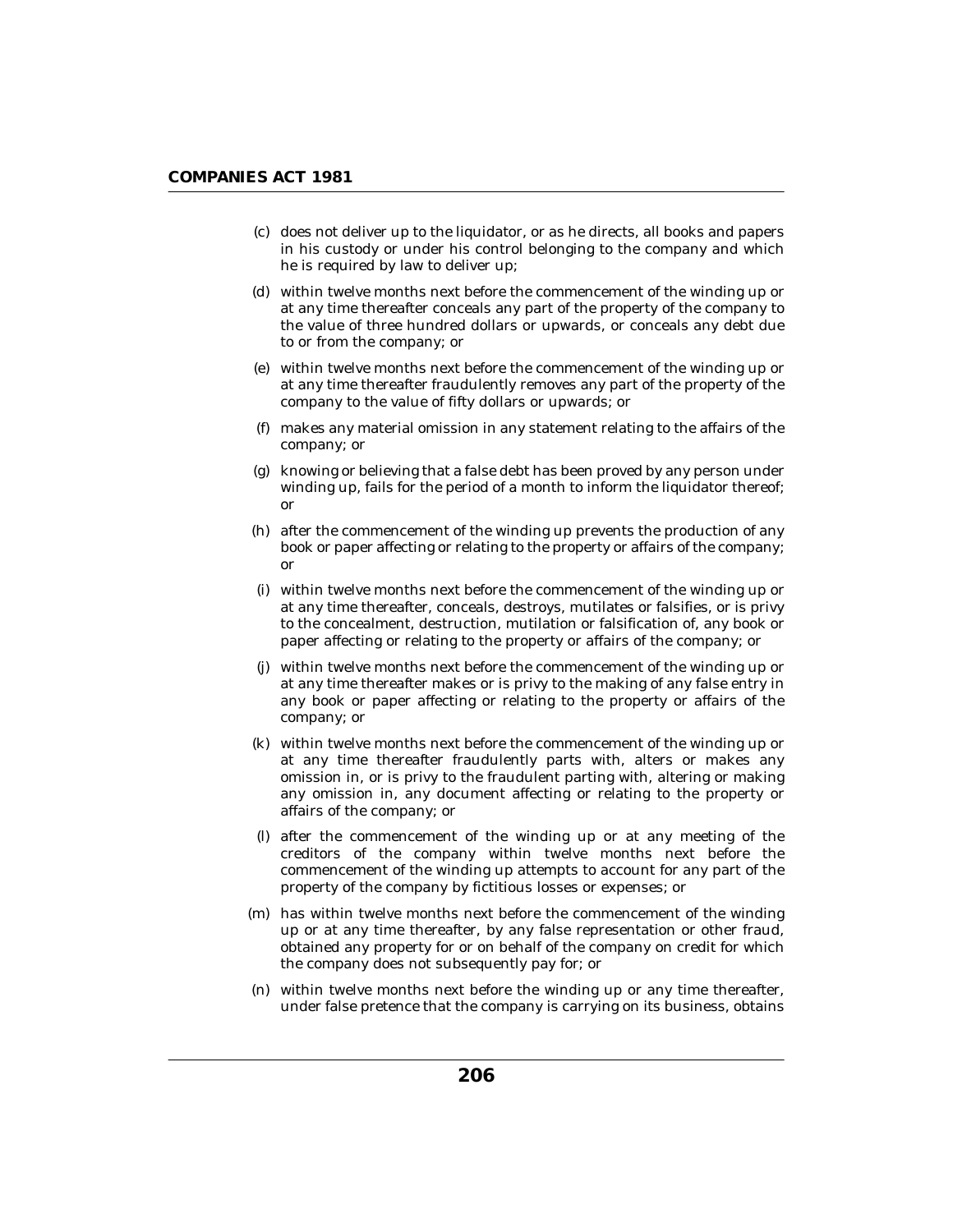on credit, for or on behalf of the company, any property which the company does not subsequently pay for; or

- within twelve months next before the commencement of the winding up or (o) at any time thereafter pawns, pledges or disposes of any property of the company which has been obtained on credit and has not been paid for, unless such pawning, pledging, or disposing is in the ordinary way of the business of the company; or
- (p) is guilty of any false representation or other fraud for the purpose of obtaining the consent of the creditors of the company or any of them to an agreement with reference to the affairs of the company or to the winding up,

he shall, in the case of the offences mentioned respectively in paragraphs (m), (n) and (o), be liable on indictment to imprisonment for a term of five years, or on summary conviction to imprisonment for a term of twelve months, and in the case of any other offence he shall be liable on conviction on indictment to imprisonment for a term of two years, or on summary conviction to imprisonment for a term of twelve months:

Provided that it shall be a good defence to a charge under any of paragraphs (a), (b), (c), (d), (f), (m), (n) and (o), if the accused proves that he had no intent to defraud, and to charge under any of paragraphs (h), (i) and (j), if he proves that he had no intent to conceal the state of affairs of the company or to defeat the law.

Where any person pawns, pledges or disposes of any property in circumstances (2) which amount to an offence under subsection  $(1)(o)$ , every person who takes in pawn or pledge or otherwise receives the property knowing it to be pawned, pledged or disposed of in such circumstances as aforesaid shall be liable to be punished in the same way as if he had committed an offence under subsection (1)(o).

For the purpose of this section "officer" includes any person in accordance with (3) whose directions or instructions the directors of a company have been accustomed to act.

### **Penalty for falsification of books**

If any officer or contributory of any company being wound up destroys, mutilates, alters or falsifies any books, papers or securities, or makes or is privy to the making of any false or fraudulent entry in any register, book of account or document belonging to the company with intent to defraud or deceive any person, he shall be liable on conviction on indictment to imprisonment for a period of five years. 244

**Frauds by officers of companies which have gone into liquidation**

If any person, being at the time of the commission of the alleged offence an officer of a company which is subsequently ordered to be wound up by the Court or subsequently passes a resolution for voluntary winding up,— 245

> has by false pretence or by means of any other fraud induced any person (a) to give credit to the company;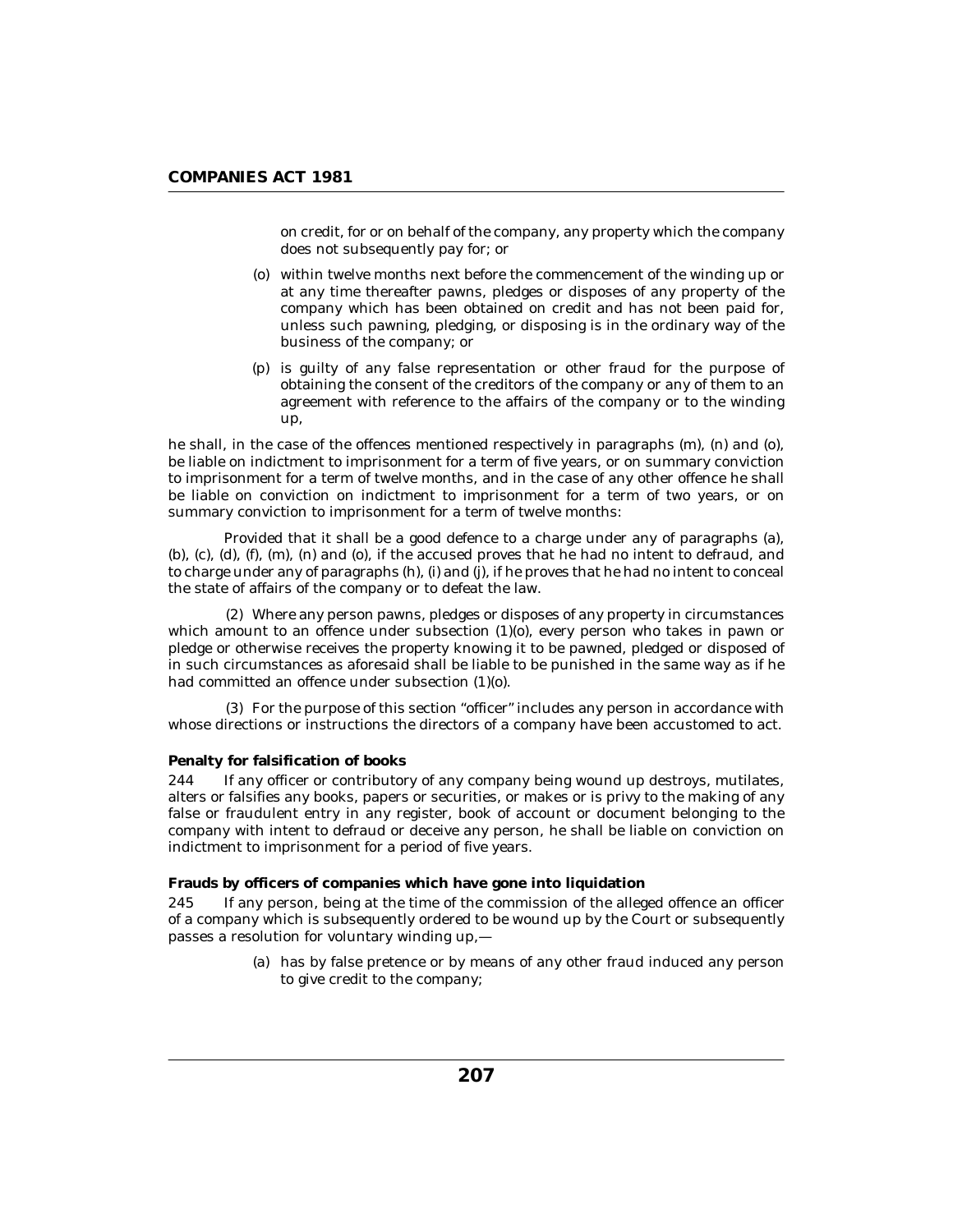- (b) with intent to defraud creditors of the company, has made or caused to be made any transfer of or charge on, or has caused or connived at the levying of any execution against, the property of the company; or
- with intent to defraud creditors of the company, has concealed or removed (c) any part of the property of the company since, or within two months before, the date of any unsatisfied judgment or order for payment of money obtained against the company,

he shall be liable on conviction on indictment to imprisonment for a term of two years, or on summary conviction to imprisonment for a term of twelve months.

**Persons concerned responsible for fraudulent trading**

If in the course of the winding up of a company it appears that any business of the company has been carried on with intent to defraud creditors of the company or creditors of any other person or for any fraudulent purpose, the Court, on the application of the Official Receiver, or the liquidator or any creditor or contributory of the company, may, if it thinks proper so to do, declare that any persons who were knowingly parties to the carrying on of the business in manner aforesaid shall be personally responsible, without any limitation of liability, for all or any of the debts or other liability of the company as the Court may direct. 246

On the hearing of an application under this subsection the Official Receiver of the liquidator, as the case may be, may himself give evidence or call witnesses.

Where the Court makes any such declaration, it may give such further (2) directions as it thinks proper for the purpose of giving effect to that declaration and in particular may make provision for making the liability of any such person under the declaration a charge on any debt or obligation due from the company to him, or on any mortgage or charge or any interest in any mortgage or charge on any assets of the company held by or vested in him, or any company or person on his behalf, or any person claiming as assignee from or through the person liable or any company or person acting on his behalf, and may from time to time make such further order as may be necessary for the purpose of enforcing any charge imposed under this subsection.

For the purpose of this subsection, "assignee" includes any person to whom or in whose favour, by the directions of the person liable, the debt, obligation, mortgage or charge was created, issued or transferred or the interest created, but does not include an assignee for valuable consideration, not including consideration by way of marriage, given in good faith and without notice of any of the matters on the ground of which the declaration is made.

Where any business of a company is carried on with such intent or for such (3) purpose as is mentioned in subsection (1), every person who was knowingly a party to the carrying on of the business in manner aforesaid, shall be liable on conviction on indictment to imprisonment for a term of two years or to a fine of two thousand five hundred dollars, or to both.

This section shall have effect notwithstanding that the person concerned may (4) be criminally liable in respect of the matters on the ground of which the declaration is to be made, and where the declaration under subsection (1) is made unless the person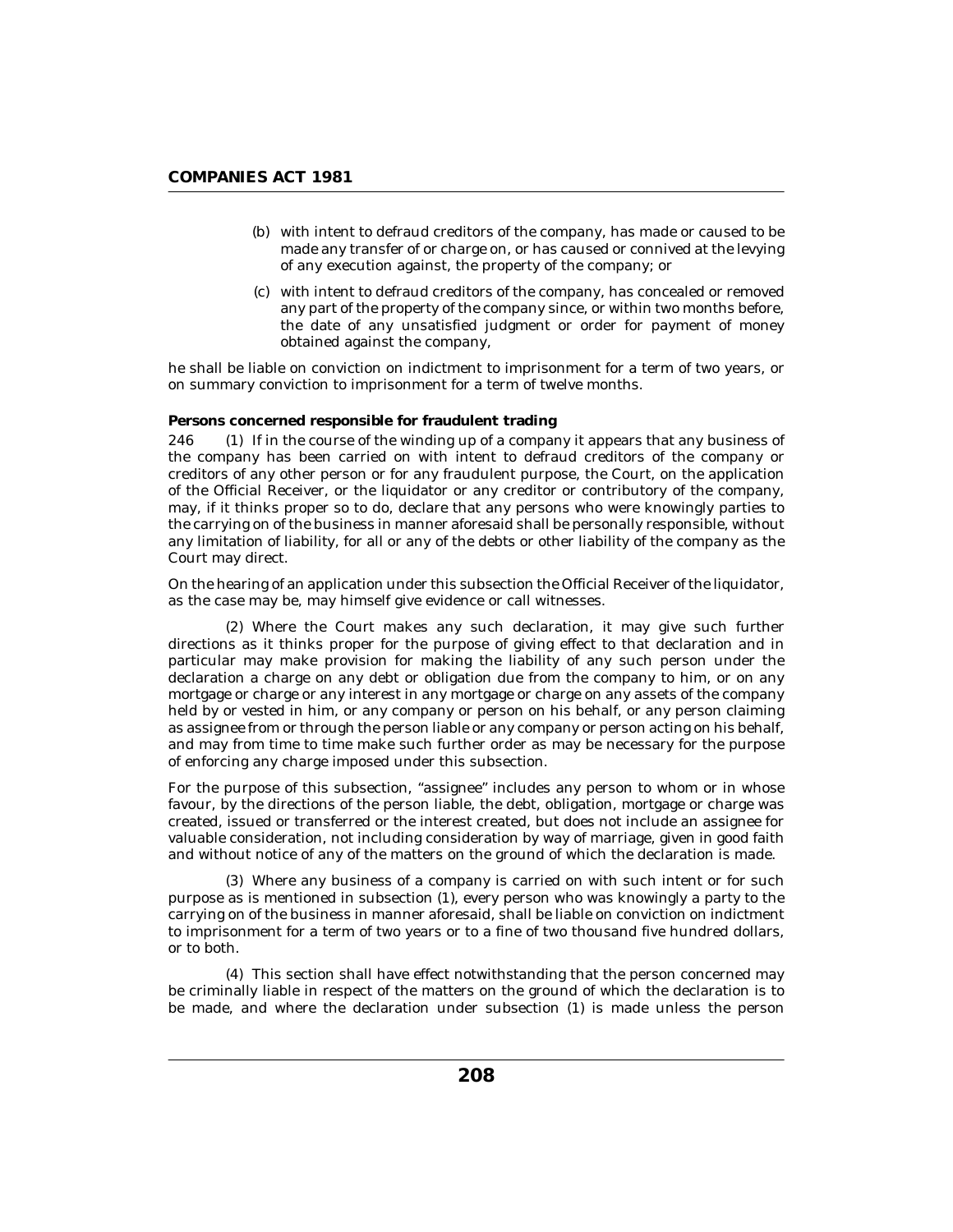concerned pays the debts and liabilities which the Court in the declaration has directed that he should pay within a space of three weeks of the declaration he shall be deemed to have been guilty of an act of bankruptcy under section 3 of the Bankruptcy Act 1989 .

*[Section 246 amended by 1994:22 effective 13 July 1994]*

**Power of Court to assess damages against delinquent officers**

If in the course of winding up a company it appears that any person who has taken part in the formation or promotion of the company, or any past or present director, manager or liquidator, or any officer of the company, has misapplied or retained or become liable or accountable for any money or property of the company, or been guilty of any misfeasance or breach of trust in relation to the company, the Court may, on the application of the Official Receiver, or of the liquidator, or of any creditor or contributor, examine the conduct of the promoter, director, manager, liquidator or officer, and compel him to repay or restore the money or property or any part thereof respectively with interest at such rate as the Court thinks just, or to contribute such sum to the assets of the company by way of compensation in respect of the misapplication, retainer, misfeasance or breach of trust as the Court thinks just. 247

(2) This section shall have effect notwithstanding that the offence is one for which the offender may be criminally liable.

When an order is made under this section, if the person concerned fails to (3) comply with the order within the space of three weeks of it being served upon him or within such time, or such further time that the Court may allow, unless he satisfies the Court that he has a counter-claim, set-off or cross demand which equals or exceeds the amount he has been ordered to pay he shall be guilty of an act of bankruptcy for the purposes of section 3 of the Bankruptcy Act 1989 .

*[Section 247 amended by 1994:22 effective 13 July 1994]*

**Prosecution of delinquent officers and members of company**

 $(1)$  If it appears to the Court in the course of a winding up by the Court that any past or present officer, or any member, of the company has been guilty of any offence in relation to the company for which he is criminally liable, the Court may, either on the application of any person interested in the winding up or of its owns motion, direct the liquidator to refer the matter to the Director of Public Prosecutions. 248

 $(2)$  If it appears to the liquidator in the course of a voluntary winding up that any past or present officer, or any member, of the company has been guilty of any offence in relation to the company for which he is criminally liable, he shall forthwith report the matter to the Director of Public Prosecutions and shall furnish him with such information as he shall require and give him such access to and facilities for inspecting and taking copies of any documents in his possession or control relating to the matter in question.

*[Section 248 subsections (1) and (2) amended by 1999:8 s.2 & Sch 1 effective 1 April 1999]*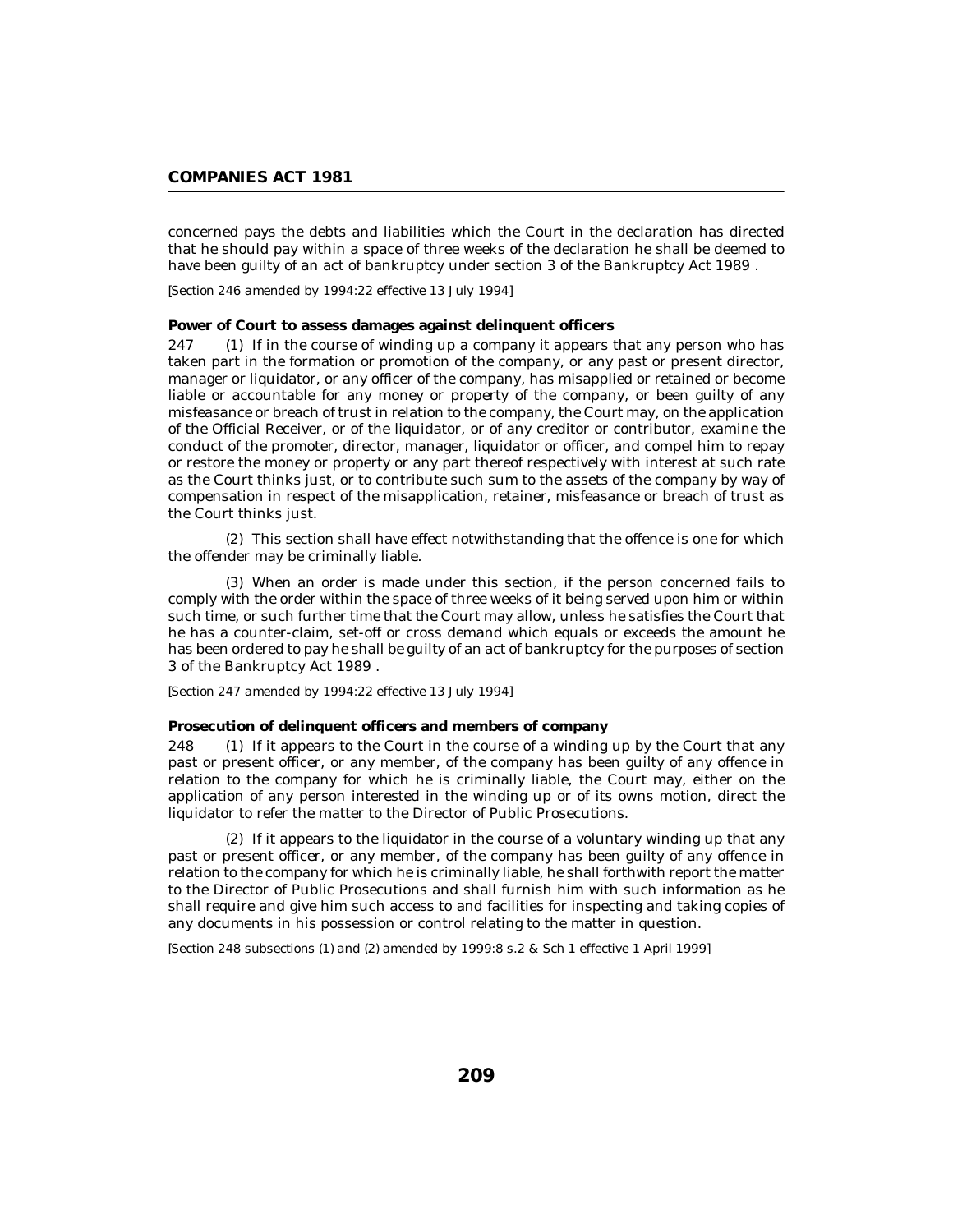**Body corporate disqualified for appointment as liquidator**

A body corporate, unless empowered so to do by an incorporating Act, shall not be qualified for appointment as liquidator of a company whether in a winding up by the Court or in a voluntary winding up and— 249

- (a) any appointment made in contravention of this provision shall be void; and
- (b) any body corporate which acts in contravention of this section shall be liable to a fine not exceeding five hundred dollars.

**Corrupt inducement affecting appointment as liquidator**

Any person who gives or agrees or offers to give to any member or creditor of a company any valuable consideration with a view to securing his own appointment or nomination, or to securing or preventing the appointment or nomination of some person other than himself, as the company's liquidator shall be liable— 250

- (a) on summary conviction to a fine of  $$50,000$  or to imprisonment for five years, or both; and
- $(b)$  on conviction on indictment to an unlimited fine or imprisonment for  $15$ years, or both.

(2) No person shall be charged with an offence under subsection (1) committed wholly on or after the commencement date of the Bribery Act 2016.

*[Section 250 amended by 2016 : 47 s. 24(1) & Sch 2 effective 1 September 2017]*

**Enforcement of duty of liquidator to make returns etc.**

If any liquidator who has made any default in filing, delivering or making any return, account or other document, or in giving any notice which he is by law required to file, deliver, make or give, fails to make good the default within fourteen days after the service on him of a notice requiring him to do so, the Court may, on an application made to the Court by any contributory or creditor of the company or by the Registrar, make an order directing the liquidator to make good the default within such time as may be specified in the order.  $251$ 

(2) Any such order may provide that all costs of and incidental to the application shall be borne by the liquidator.

(3) Nothing in this section shall be taken to prejudice the operation of any provision imposing penalties on a liquidator in respect of any such default as aforesaid.

# **Notification that a company is in liquidation**

Where a company is being wound up, whether by the Court or voluntarily, every invoice, order for goods or business letter issued by or on behalf of the company or a liquidator of the company, or a receiver or manager of the property of the company, being a document on or in which the name of the company appears, shall contain a statement that the company is being wound up.  $2.52<sub>1</sub>$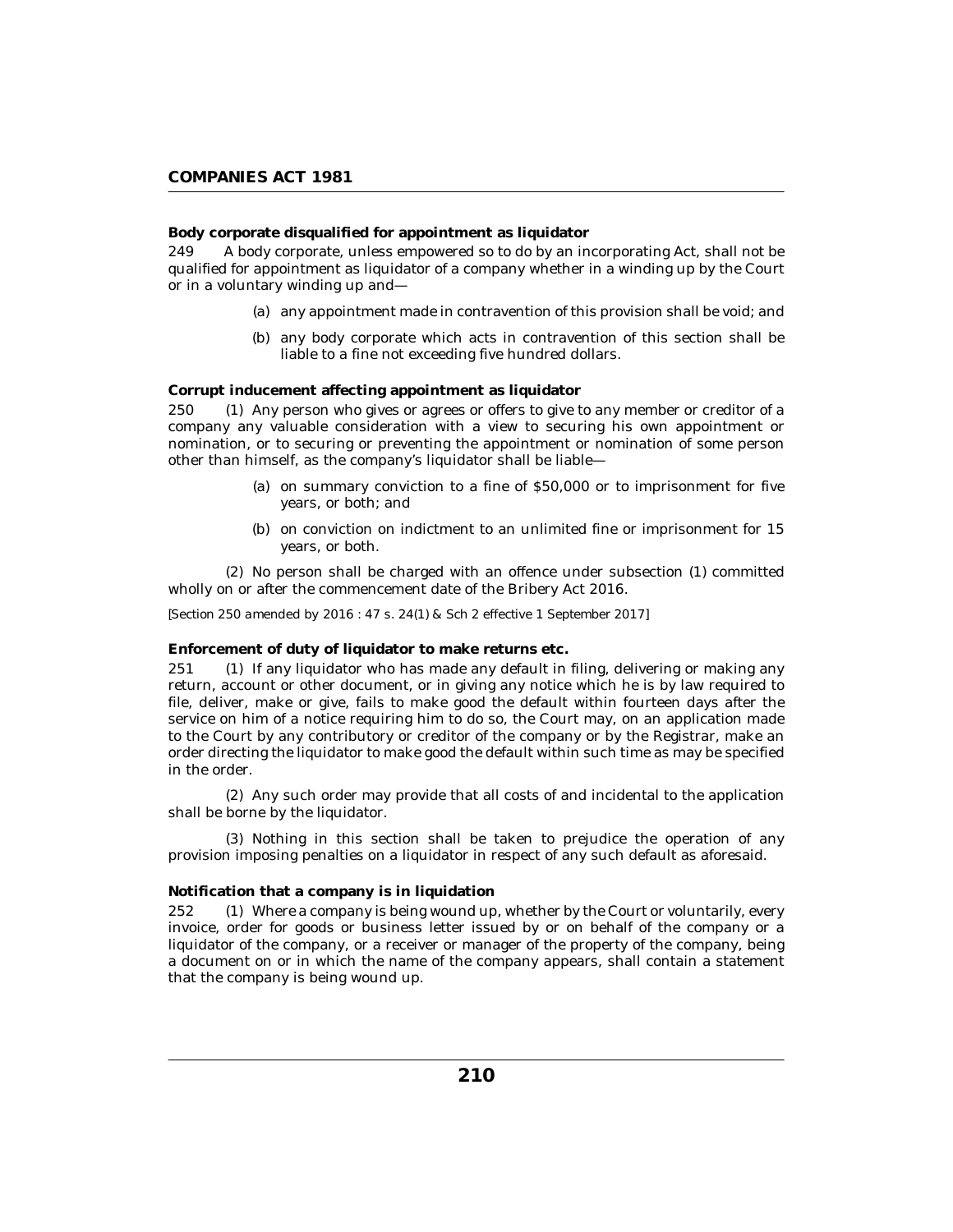(2) If default is made in complying with this section, the company and any of the following persons who knowingly and wilfully authorizes or permits the default, namely, any officer of the company, any liquidator of the company and any receiver or manager, shall be liable to a fine of one hundred dollars.

**Exemption of certain documents from stamp duty**

 $(1)$  When a company is being wound up by the Court or when a company is the subject of a creditors' voluntary winding up— 253

- (a) every assurance relating solely to freehold property, or to any estate, right or interest in, any real or personal property, which forms part of the assets of the company and which, after the execution of the assurance, either at law or in equity, is or remains part of the assets of the company; and
- (b) every power of attorney, proxy paper, writ, order, certificate, bond or other instrument or writing relating solely to the property of any company which is being so wound up, or to any proceeding under any such winding up,

shall be exempt from duties chargeable under the enactments relating to stamp duties,

(2) In this section "assurance" includes deed, conveyance, assignment and surrender.

# **Books of company to be evidence**

Where a company is being wound up, all books and papers of the company and of the liquidators shall, as between the contributories of the company, be prima facie evidence of the truth of all matters purporting to be therein recorded. 254

# **Form of books and papers of company and liquidators**

 $f(1)$  For the purposes of sections 255 and 261, the books and papers of the company and books and papers of the liquidators may be kept in hard copy form or in electronic form and arranged in such manner as may be prescribed under subsection (8).  $254A$ 

Where such books and papers are kept otherwise than in hard copy form, (2) reasonable precautions shall be taken for ensuring the proper maintenance and retention of the books and papers.

Where such books and papers are kept by the company or by the liquidators, (3) as the case may be, by recording the information in question in electronic form, they shall ensure that proper facilities shall be provided to enable such books and papers to be inspected as required.

(4) In the case where books and papers are kept in electronic form, the company or the liquidators as the case may be, shall provide for the manner by which the books and papers are to be authenticated or verified.

Where default is made in complying with this section, the liquidator and every (5) person who was a director or an officer of the company at the commencement of the winding up who is in default shall be liable to a default fine.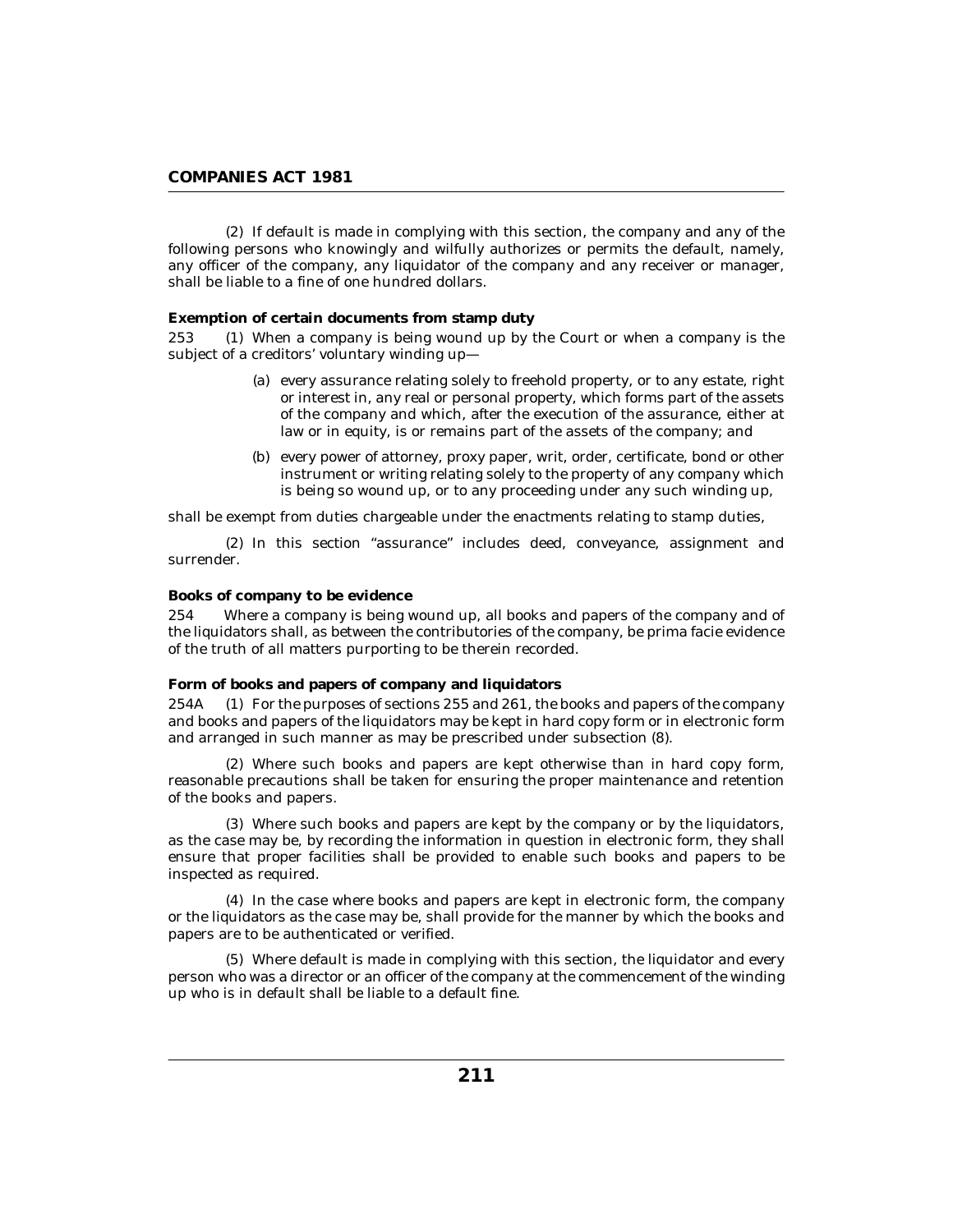With respect to the books and papers of the company which are in existence at (6) the commencement of the winding up—

- (a) the liquidator's duties under this section relate only to the books and papers of the company that have been received by the liquidator; and
- (b) the liquidator is only required to verify that such books and papers which the liquidator has stored in electronic form are true and correct copies of the books and papers which the liquidator has received from the company.
- (7) In this section-

"in electronic form" means in the form of an electronic record; and

"in hard copy form" means in a paper form or similar form capable of being read.

The Minister may make regulations for the purposes of this section and, (8) without prejudice to the generality of this subsection, the regulations may prescribe classes of books and papers that must be kept in hard copy form.

(9) Regulations made under subsection (8) shall be subject to the negative resolution procedure.

*[Section 254A inserted by 2017 : 13 s. 2(2) effective 10 March 2017]*

**Disposal of books and papers of company**

255 (A1) When a company has been wound up and is about to be dissolved the liquidator, in relation to the company for which he has been appointed as the liquidator, shall—

- (a) keep the records of account of the company referred to in section 83 which are in existence at the commencement of the winding up, and have been provided to the liquidator, for five years from the end of the period to which such records of account relate;
- (aa) keep the beneficial ownership register referred to in section 98H which is in existence at the commencement of the winding up, and has been provided to the liquidator, for five years from the date of the dissolution of the company;
- (b) keep the books and papers of the liquidator for five years from the date of the dissolution of the company;
- where applicable, keep the records specified in regulation 15 of the (c) Proceeds of Crime (Anti-Money Laundering and Anti-Terrorist Financing) Regulations 2008 that are in existence at the commencement of the winding up in relation to the company, and have been provided to the liquidator, for the period specified in regulation 15.

When a company has been wound up and is about to be dissolved, the books (1) and papers of the company and of the liquidators may be disposed of as follows, that is say—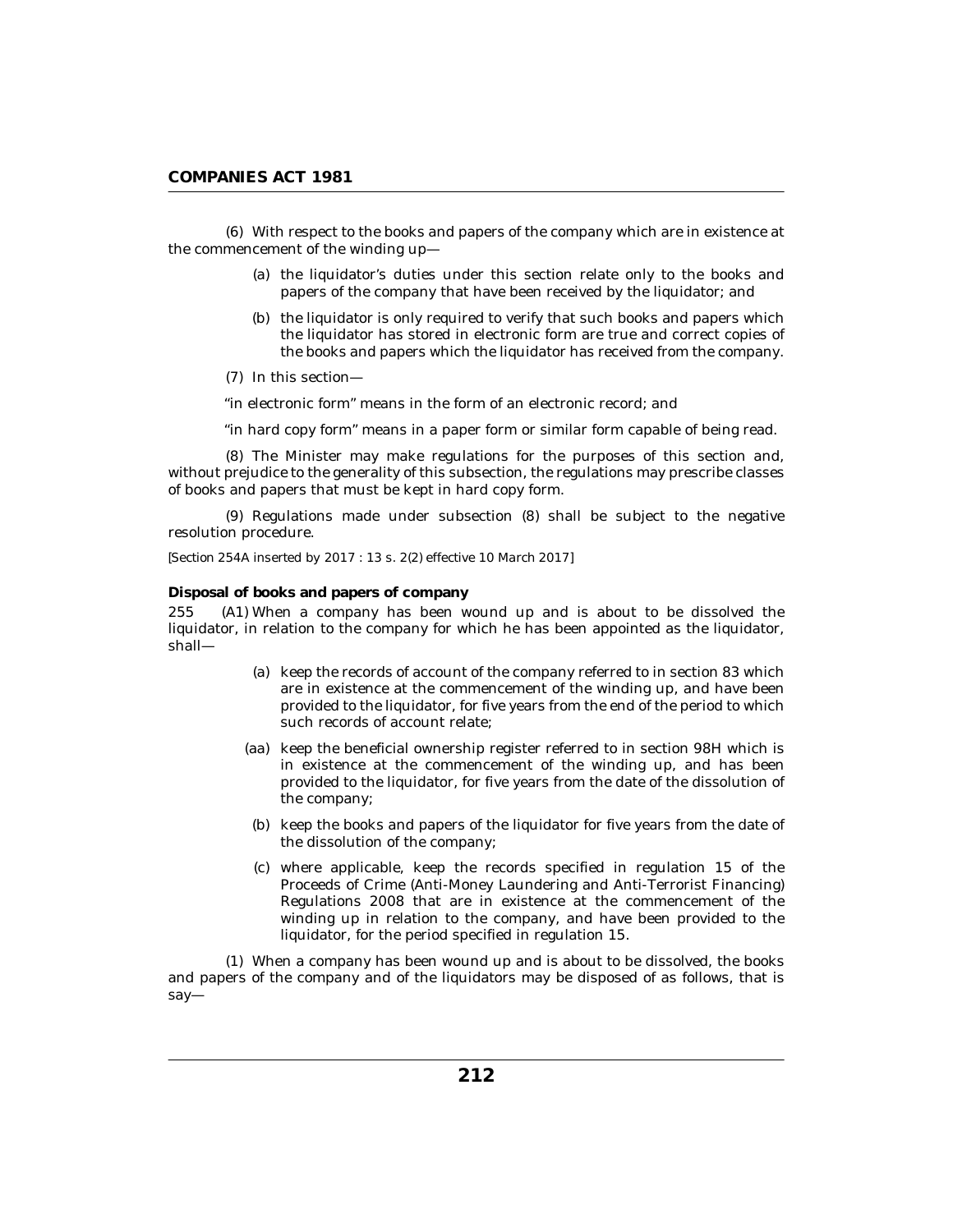- in the case of a winding up by the Court, in such way as the Court directs; (a)
- (b) in the case of a members' voluntary winding up, in such way as the company by resolution directs, and, in the case of a creditors' voluntary winding up, in such a way as the committee of inspection or, if there is no such committee, as the creditors of the company may direct,

provided that no direction given under this section shall direct the disposal of such books and papers of the company or of the liquidators or of such records referred to in subsection (A1) unless, with respect to the books and papers or record, the applicable period specified in this Act for its retention has expired.

(2) No responsibility shall rest on the company, the liquidator or any person to whom the custody of the books and papers has been committed, by reason only of any book or paper not being forthcoming to any person claiming to be interested therein provided that the company, liquidator or person, as the case may be, retains custody of such books and papers—

- (i) in the case of a company dissolved pursuant to Section 213, for a period of at least ten years;
- in the case of a company dissolved pursuant to Section 261, for a period (ii) of at least twenty years; and
- (iii) in any other case, for a period of at least five years,

commencing on the date of the dissolution of the company.

The Minister may make rules for enabling the Registrar to prevent, for such (3) period from the dissolution of the company, as the Registrar thinks proper, the destruction of the books and papers of a company which has been wound up, and of its liquidator, and for enabling any creditor or contributory of the company to make representations to the Registrar and to appeal to the Court from any direction which may be given by the Registrar in the matter, provided that such period shall not exceed—

- (a) in the case of a company dissolved pursuant to Section 213, ten years;
- (b) in the case of a company dissolved pursuant to Section 261, twenty years; and
- (c) in any other case, five years,

commencing on the date of the dissolution of the company.

If any person acts in contravention of any rules made for the purposes of this (4) section or of any direction of the Registrar thereunder, he shall be liable to a fine of five hundred dollars.

(5) Any rules made under subsection (3) shall be subject to negative resolution procedure.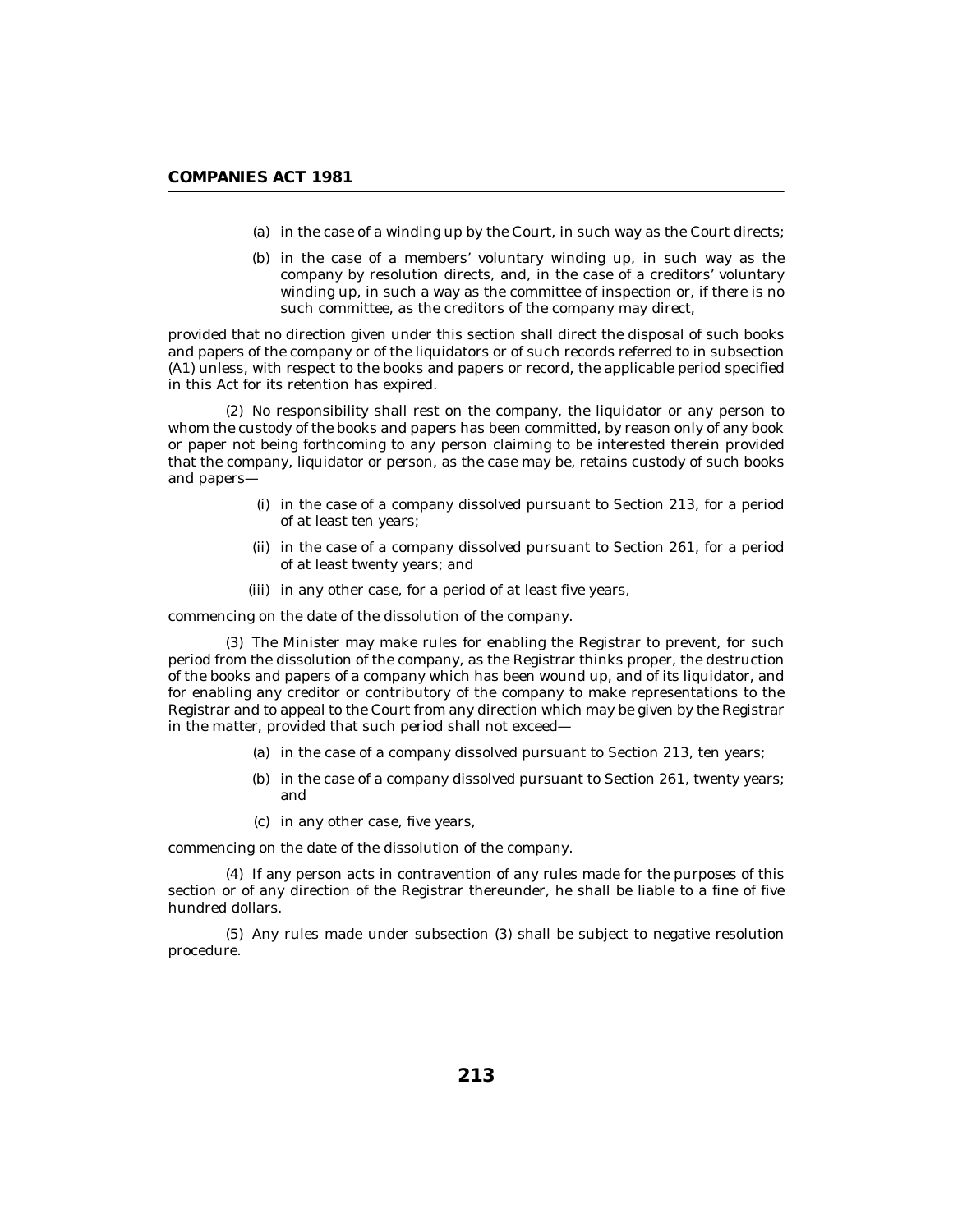$(6)$  A person who fails to comply with subsection  $(A1)$  shall be liable to a default fine of five hundred dollars.

*[Section 255 amended by 1995:33 effective 7 July 1995; subsections (A1) and (6) inserted and subsections (1) - (3) amended by 2017 : 13 s. 2(3) effective 10 March 2017; Section 255 subsection (A1) (aa) inserted by 2017 : 41 s. 5 effective 23 March 2018]*

#### **Information as to pending liquidations**

If where a company is being wound up the winding up is not concluded within one year after its commencement, the liquidator shall, at such intervals as may be prescribed, until the winding up is concluded, send to the Registrar such particulars as the Registrar may require with respect to the proceedings in and position of the liquidation. 256

 $(2)$  If a liquidator fails to comply with this section, he shall be liable to a default fine.

This section shall not apply in the case of a members' voluntary winding up of (3) a company.

# **Unclaimed assets to be paid into Consolidated Fund**

 $(1)$  If, where a company is being wound up, it appears either from any statement sent to the Registrar under section 256 or otherwise that a liquidator has in his hands or under his control any money representing unclaimed or undistributed assets of the company which have remained unclaimed or undistributed for six months after the date of their receipt or any money held by the company in trust in respect of dividends or other sums due to any person as a member of the company, the liquidator shall forthwith pay the said money to the Accountant General who shall pay it into the Consolidated Fund and the liquidator shall be entitled to a receipt for the money so paid which shall be an effectual discharge to him in respect thereof. 257

Any person claiming to be entitled to any money paid into the Consolidated (2) Fund in pursuance of this section may apply to the Accountant General for payment thereof, and the Accountant General, on receipt of a certificate by the liquidator that the person claiming is entitled, may make an order for the payment to that person of the sum due.

(3) Any person dissatisfied with the decision of the liquidator or the Accountant General in respect of a claim made under this section may appeal to the Court.

### **Appointment of commissioner to take evidence**

 $(1)$  The Court may appoint a commissioner for the purpose of taking evidence under this Act and may refer the whole or any part of the examination of any witnesses under this Act to any person it has appointed as commissioner. 258

Every commissioner shall have in relation to any matter referred to him all the (2) powers of the Court to summon and to examine witnesses, to require the delivery of documents, to punish defaults by witnesses, and to allow their costs and expenses to witnesses.

(3) Any examination so taken shall be returned or reported to the Court.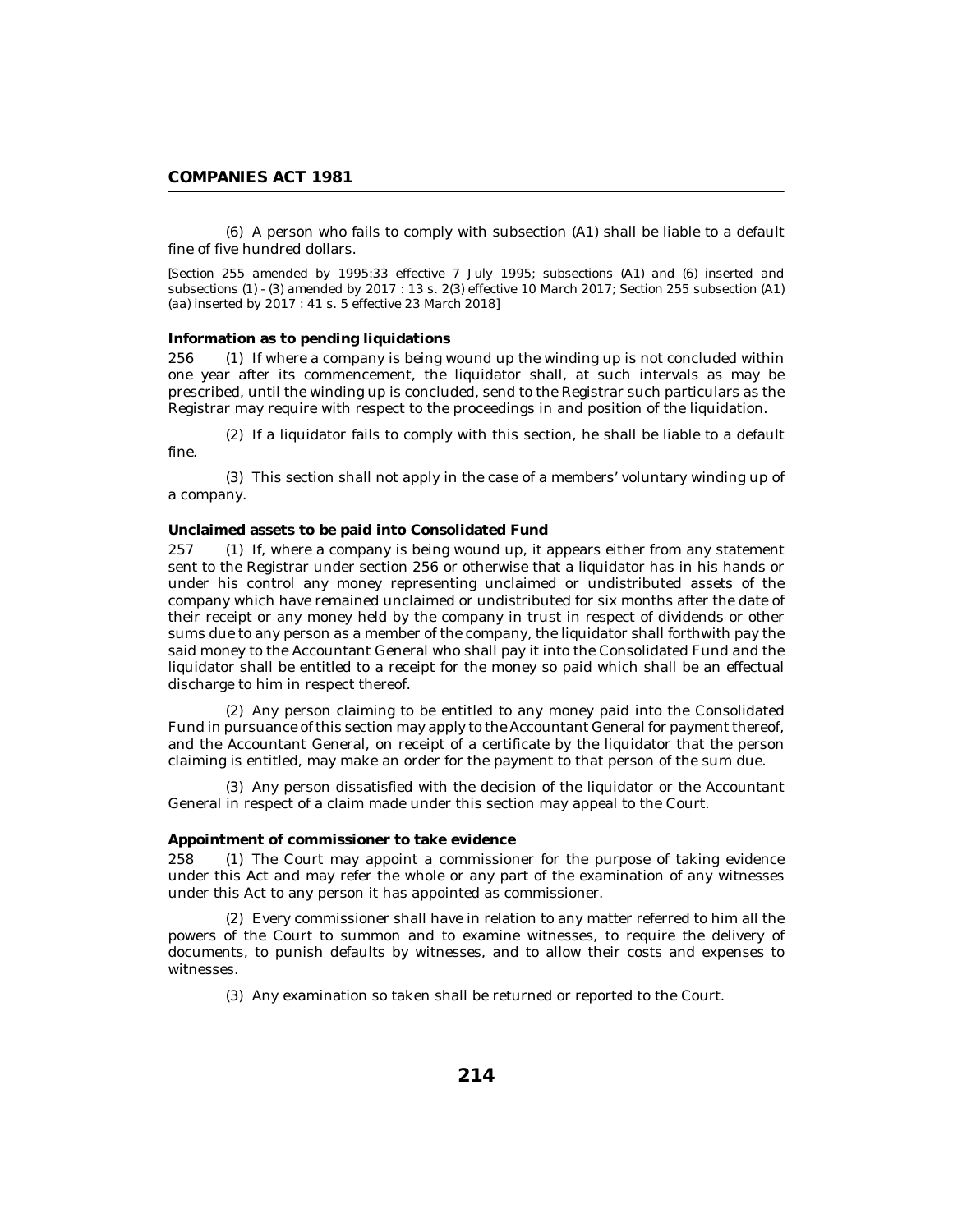**The swearing of affidavits etc.**

Any affidavit or declaration required to be sworn under or for the purposes of this Part may be sworn in Bermuda or elsewhere before any Court or person lawfully authorized to take and receive affidavits or before any of Her Majesty's consuls, vice consuls or high commissioners. 259

All courts, judges, justices, commissioners and persons acting judicially shall (2) for the purposes of subsection (1) take judicial notice of the seal or stamp or signature of any court, judge or person in Bermuda and of any court, consul, vice consul or high commissioner elsewhere but may in its discretion require the seal or stamp of any other person to be authenticated by a court, consul, vice consul or high commissioner or require evidence that the person is lawfully authorized to seal and receive affidavits.

**Power of Court to declare dissolution of company void**

Where a company has been dissolved the Court may— 260

- (a) in the case of a dissolution pursuant to section 213, at any time not later than ten years from the date of such dissolution; and
- (b) in any other case, at any time not later than five years from such date,

on an application being made for the purpose by the liquidator of the company or by any other person who appears to the Court to be interested, make an order declaring the dissolution to have been void.

 $(2)$  It shall be the duty of the person on whose application the order was made, within seven days after the making of the order, or such further time as the Court may allow, to deliver to the Registrar for registration a copy of the order, and if that person fails so to do he shall be liable to a default fine.

Where an order is made and registered pursuant to this section, the company (2A) shall be deemed to have continued in existence as if it had not been dissolved.

Where the Court makes an order under subsection (1), the Court may make (3) such consequential orders, or impose such terms and conditions, as to the Court may seem appropriate in the circumstances.

*[Section 260 amended by 1992:51 effective 1 July 1992; by 1993:37 effective 13 July 1993; by 1994:22 effective 13 July 1994; and by 1995:33 effective 7 July 1995; subsection (1)(b) amended by 2017 : 13 s. 2(4) effective 10 March 2017]*

## **Registrar may strike defunct company off register**

Where the Registrar has reasonable cause to believe that a company is not carrying on business or is not in operation, he may send to the company a letter inquiring whether the company is carrying on business or is in operation. 261

(2) If the Registrar does not within one month of sending the letter receive any answer thereto, he shall within fourteen days after the expiration of the month send to the company a registered letter referring to the first letter, and stating that no answer thereto has been received, and that if an answer is not received to the second letter within one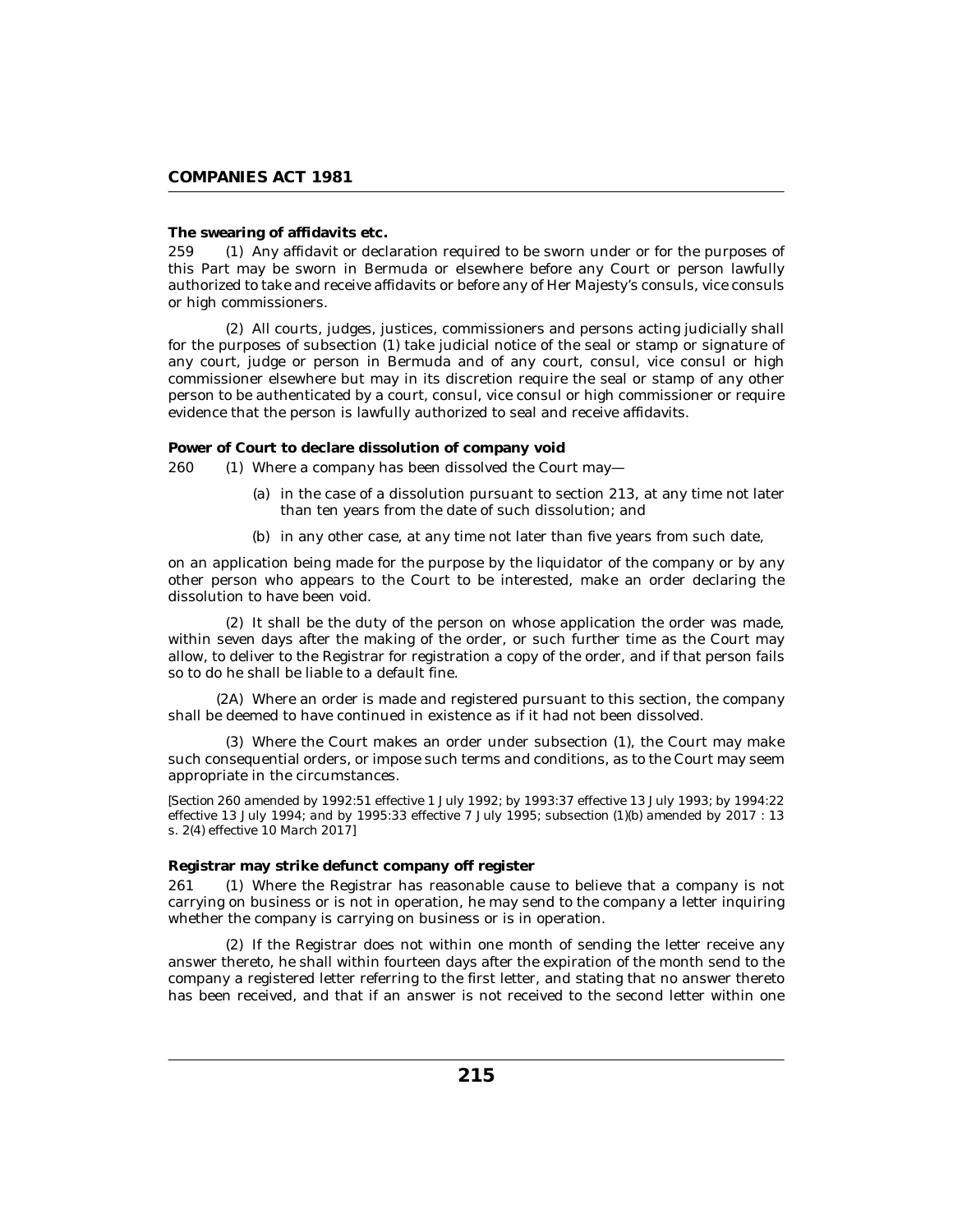month from the date thereof a notice will be published in an appointed newspaper with a view to striking the name of the company off the register.

(3) If the Registrar either receives an answer to the effect that the company is not carrying on business or is not in operation, or does not within one month after sending the second letter receive any answer, he may publish in an appointed newspaper, and send to the company a notice that at the expiration of three months from the date of that notice the name of the company mentioned therein will, unless cause is shown to the contrary, be struck off the register and the company will be dissolved.

If, in any case where a company is being wound up, the Registrar has (4) reasonable cause to believe either that no liquidator is acting, or that the affairs of the company are fully wound up, and the returns required to be made by the liquidator have not been made for a period of six consecutive months, the Registrar shall publish in an appointed newspaper and send to the company or the liquidator if any, a like notice as is provided in subsection (3).

At the expiration of the time mentioned in subsection (3) the Registrar may, (5) unless cause to the contrary is previously shown by the company, strike its name off the register, and shall publish notice thereof in an appointed newspaper, and on such publication the company shall be dissolved:

Provided that—

- the liability, if any, of every officer, manager and member of the company (a) shall continue and may be enforced as if the company had not been dissolved;
- nothing in this section shall affect the continuity of the requirement (aa) imposed on such director or officer of the company by subsection (5A) to keep such records for the period referred to in that subsection; and
- (b) nothing in this subsection shall affect the power of the Court to wind up a company the name of which has been struck off the register.

Every person who was a director or an officer of a company at the date upon (5A) which the company is struck off the register pursuant to this section shall ensure that—

- (a) the records of account of the company referred to in section 83 that are in existence on that date are kept for five years from the end of the period to which such records of account relate; and
- (aa) the beneficial ownership register of the company referred to in section 98H that is in existence on that date is kept for a minimum of five years from the date on which the company is struck off the register;
- (b) where applicable, any record specified in regulation 15 of the Proceeds of Crime (Anti-Money Laundering and Anti-Terrorist Financing) Regulations 2008 is kept for the period specified in that regulation.

(5B) A person who fails to comply with subsection (5A) shall be liable to a default fine of five hundred dollars.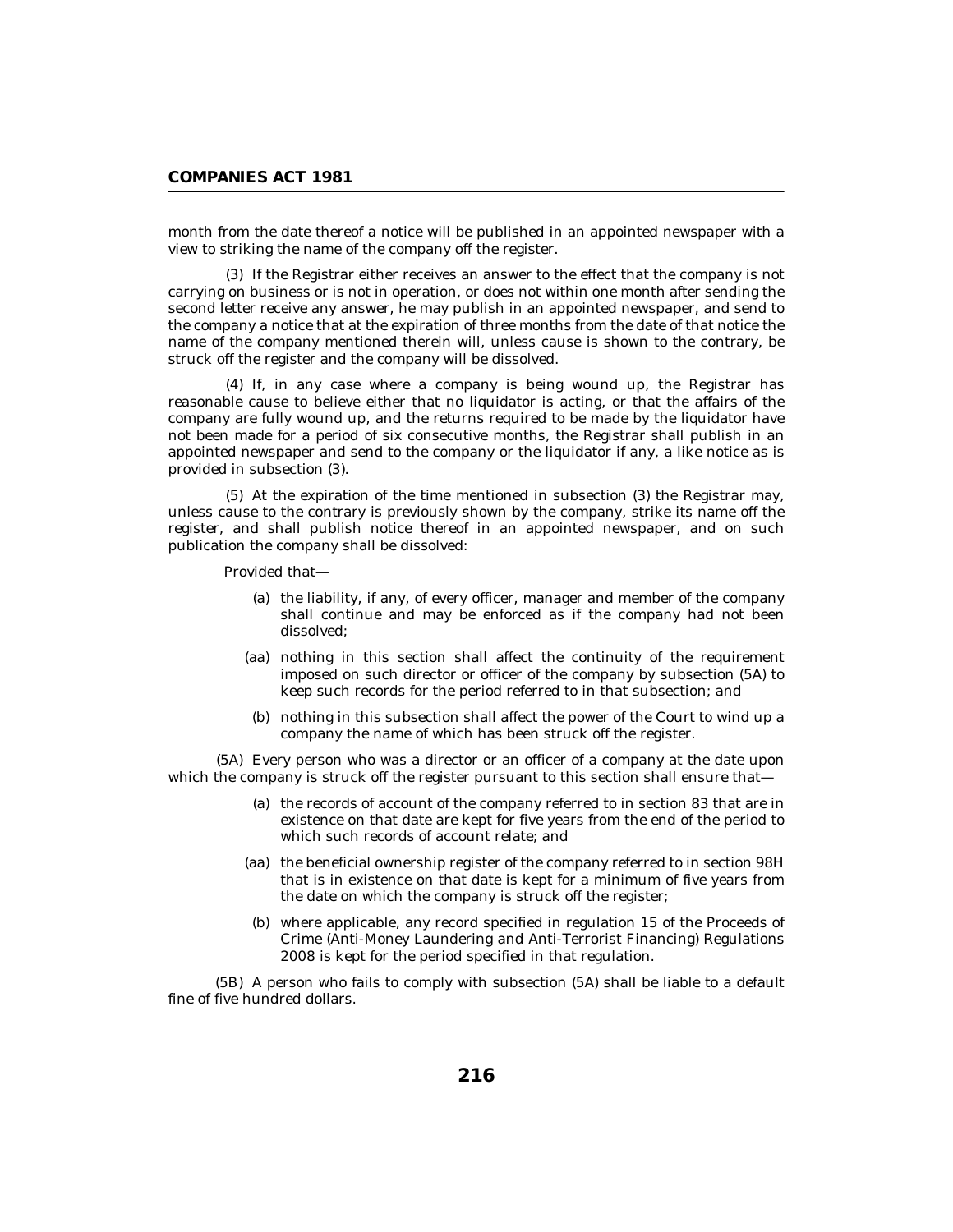If a company or any member or creditor thereof feels aggrieved by the company (6) having been struck off the register, the Court on an application made by the company or member or creditor before the expiration of twenty years from the publication of the notice aforesaid may, if satisfied that the company was at the time of the striking off carrying on business or in operation, or otherwise that it is just that the company be restored to the register, order the name of the company to be restored to the register, and upon copy of the order being delivered to the Registrar for registration the company shall be deemed to have continued in existence as if its name had not been struck off; and the Court may by the order give such directions and make such provisions as seems just for placing the company and all other persons in the same position as nearly as may be as if the name of the company had not been struck off.

A notice to be sent under this section to a liquidator may be addressed to the (7) liquidator at his last known place of business, and a letter or notice to be sent under this section to a company may be addressed to the company at its registered office, or, if no office has been registered to the care of some officer of the company, or, if there is no officer of the company whose name and address are known to the Registrar, may be sent to each of the persons who subscribed the memorandum, addressed to him at the address mentioned in the memorandum.

*[Section 261 subsections (1) and (3) amended by 2006:40 s.40 effective 29 December 2006; subsection (5) amended and subsections (5A) and (5B) inserted by 2017 : 13 s. 2(5) effective 10 March 2017; Section 261 subsection (5A)(aa) inserted by 2017 : 41 s. 6 effective 23 March 2018]*

## **Striking off an application by a company**

The Registrar may, on the application of a company, strike the company's name off of the register on such grounds and subject to such conditions as may be prescribed.  $261A$ 

An application under subsection (1) shall be made on the company's behalf by (2) all of its directors or by a majority of them.

Upon the receipt of the application, the Registrar shall, if satisfied that the (3) grounds and conditions referred to in subsection (1) have been satisfied, send to the company and its directors, secretaries, and members a letter informing them of the application and stating that if an answer showing cause to the contrary (in the form and manner referred to in section 261C is not received within thirty calendar days after the date thereof a notice, details of which are set out in subsection (4), will be published in the Official Gazette with a view to striking the name of the company off of the register.

The Registrar may not strike a company's name off of the register under this (4) section until after the expiration of sixty days after the publication by the Registrar in the Official Gazette of a notice—

- (a) stating that the Registrar intends to exercise the power under this section in relation to the company; and
- (b) inviting any person to show cause as to why that should not be done within thirty calendar days after the date of the initial notice referenced in subsection (3).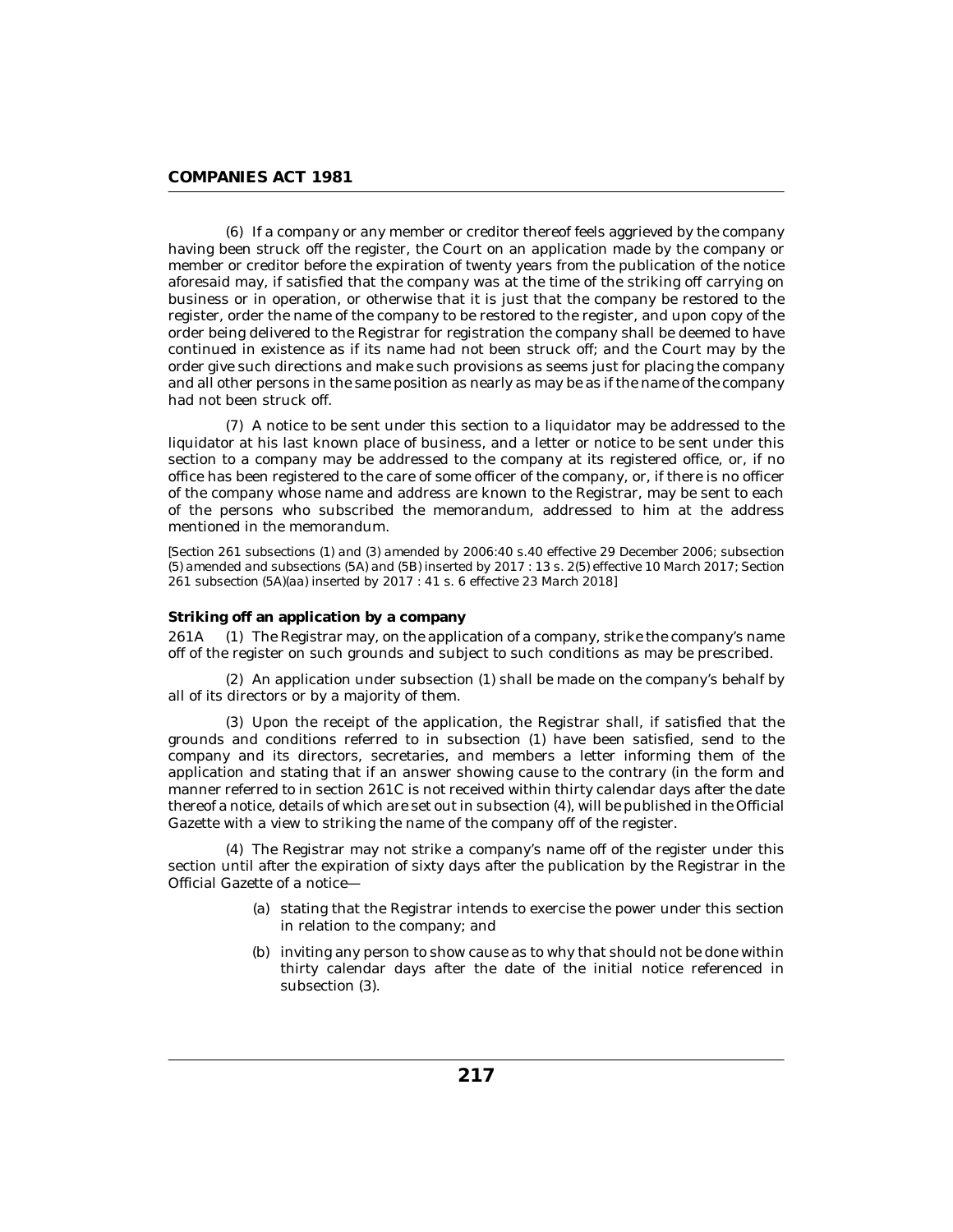(5) If no person shows cause or sufficient cause within the period referred to in subsection (4)(b) as to why the name of the company should not be struck off the register, the Registrar shall strike the name of the company off the register and publish a notice in the Official Gazette of the company's name having been struck off.

(6) On the publication of the notice in the Official Gazette under subsection (5), the company is dissolved, provided that—

- (a) the liability, if any, of every officer and member of the company shall continue and may be enforced as if the company had not been dissolved;
- (b) nothing in this section shall affect the continuity of the requirement imposed on such director or officer of the company by subsection (7) to keep such records for the period referred to in that subsection; and
- nothing in this subsection shall affect the power of the Court to wind up a (c) company the name of which has been struck off of the register.

Every person who was a director or an officer of a company at the date upon (7) which the company is struck off of the register pursuant to this section shall ensure that—

- (a) the records of account of the company referred to in section 83 that are in existence on that date are kept for five years from the end of the period to which such records of account relate; and
- (b) where applicable, any record specified in regulation 15 of the Proceeds of Crime (Anti-Money Laundering and Anti-Terrorist Financing) Regulations 2008 is kept for the period specified in that regulation.

A person who fails to comply with subsection (7) shall be liable to a default fine (8) of five hundred dollars.

The Registrar shall ensure that such particulars of the company and of the (9) application referred to in subsection (1), as he may determine, are sent to—

- (a) the Office of the Tax Commissioner;
- (b) the Department of Social Insurance; and
- (c) the Bermuda Monetary Authority, provided that such company is an entity regulated by the Bermuda Monetary Authority.

 $(10)$  The Registrar may, for the purposes of this section, send notices to the company by ordinary post or in such other agreed upon manner.

*[Section 261A inserted by 2018 : 5 s. 7 effective 21 March 2018]*

#### **Withdrawal of application**

 $(1)$  The applicant or applicants may, by written notice to the Registrar, withdraw an application to strike a company's name off of the register under section 261A at any time before the name of the company has been struck off of the register. 261B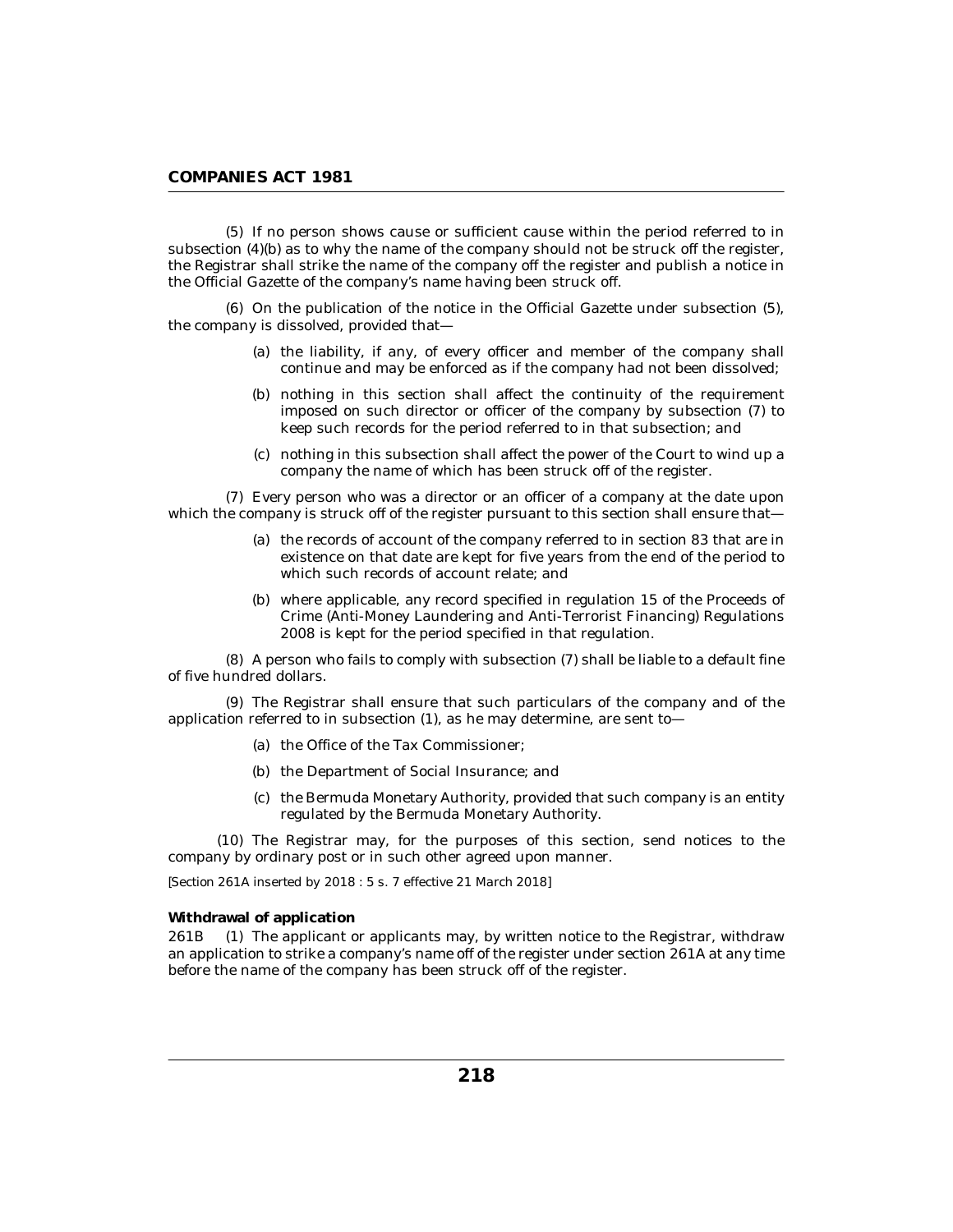Upon receipt of the notice referred to in subsection (1), the Registrar shall send (2) to the company by ordinary post a notice that the application to strike the company's name off of the register has been withdrawn.

Upon receipt of the notice referred to in subsection (1), the Registrar may (3) publish a notice on the Registrar's website that the application to strike the company's name off of the register has been withdrawn.

*[Section 261B inserted by 2018 : 5 s. 7 effective 21 March 2018]*

#### **Objections to strikeoff**

(1) Where a notice is published by the Registrar under section  $261A(4)$  of the Registrar's intention to strike the company's name off of the register, any person may deliver, not later than the date specified in section  $261A(4)$ (b), an objection to the striking off of the name of the company from the register on the ground that there is reasonable cause why the name of the company should not be struck off, including that the company does not satisfy any of the prescribed grounds for striking off referred to in section 261A(1). 261C

Upon receipt of a notice of objection, within the time referred to in subsection (2) (1), the Register shall—

- where applicable, give the applicant or applicants for striking the name of (a) the company off of the register notice of the objection; and
- (b) in deciding whether to allow the objection, take into account such considerations as may be prescribed.

*[Section 261C inserted by 2018 : 5 s. 7 effective 21 March 2018]*

**Property of dissolved company to be bona vacantia**

Where a company is dissolved, all property and rights whatsoever vested in or held on trust for the company immediately before its dissolution, including leasehold property but not including property held by the company on trust for any other person, shall, subject and without prejudice to any order which may at any time be made by the Court under sections 260 and 261, be deemed to be bona vacantia and shall accordingly belong to the Crown. 262

**Power of Crown to disclaim title to property vesting under section 262**

Where any property vests in the Crown under section 262, the Crown's title thereto under that section may be disclaimed by a notice signed by the Attorney-General. 263

When a notice of disclaimer is executed under this section as respects any (2) property, that property shall be deemed not to have been vested in the Crown under section 262 and section 240 shall apply to the property as if it had been disclaimed under 240(1).

### **Investment of surplus funds**

When the cash balance standing to the credit of the account of any company in liquidation is in excess of the amount which, in the opinion of the liquidator is required for the time being to answer demands in respect of the company's debts, the liquidator may 264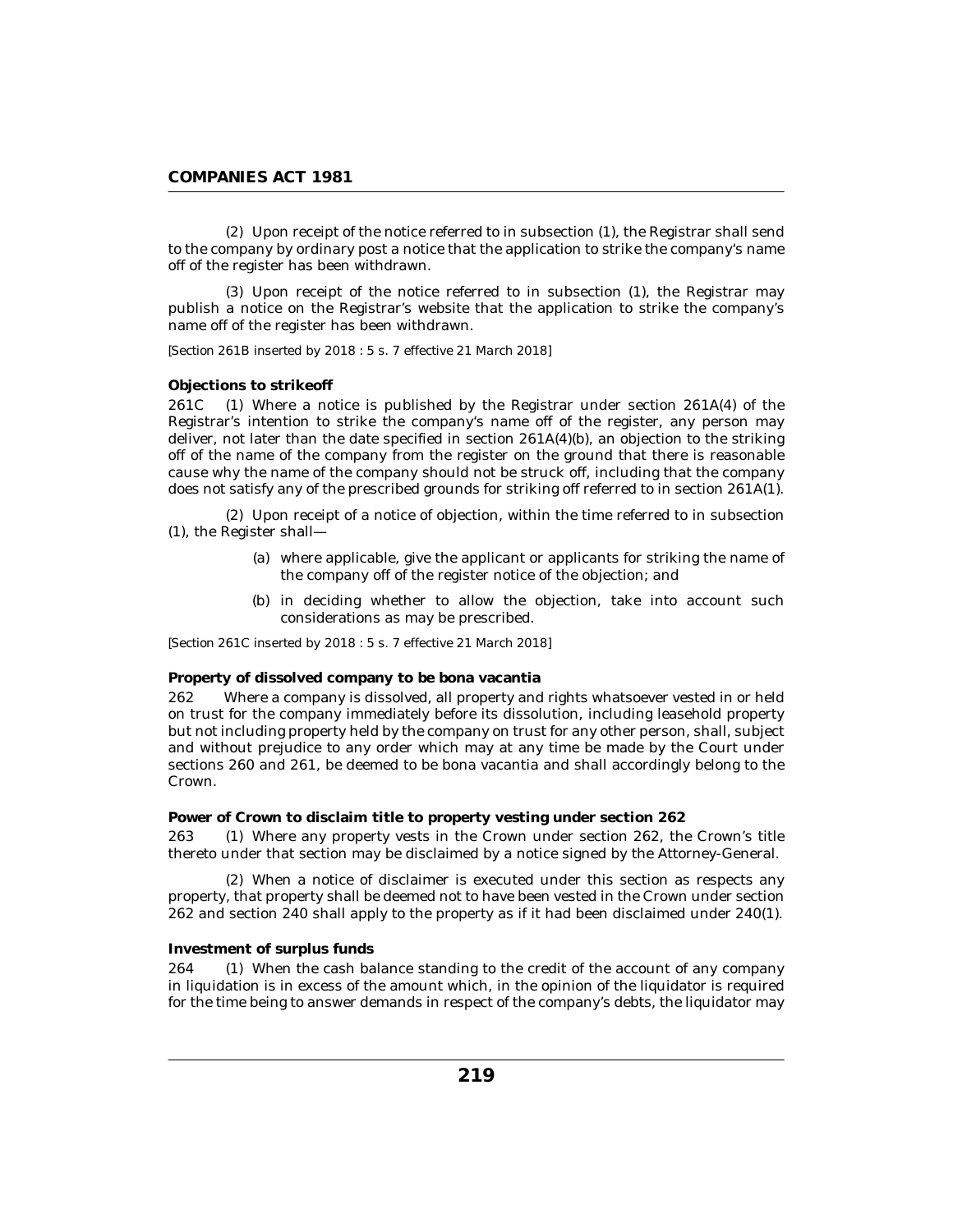invest the amount not so required in investments that the committee of inspection authorizes, or in the absence of a committee of inspection that the Court authorizes.

 $(2)$  In the case of a winding up by the Court the liquidator shall not make any investment under subsection (1) without the sanction of the Court; in the case of a members' or creditors' voluntary winding up the liquidator shall not act without the sanction of the committee of inspection or when there is no committee of inspection without the sanction of a general meeting of members or a meeting of creditors, as the case may be.

*[Section 264 amended by 1992:51 effective 1 July 1992]*

## **PART XIV**

## **RECEIVERS AND MANAGERS**

**Disqualification of undischarged bankrupt from acting as receiver or manager**

If any person being an undischarged bankrupt under the laws of any country acts as receiver or manager of the property of a company on behalf of debenture holders, he shall, subject to subsection (2), be liable on conviction on indictment to imprisonment for a term not exceeding two years, or on summary conviction to imprisonment for a term not exceeding six months or to a fine not exceeding one thousand dollars or to both. 265

- (2) Subsection (1) shall not apply to a receiver or manager where—
	- (a) the appointment under which he acts and the bankruptcy were both before 1 July 1983; or
	- (b) he acts under an appointment made by order of a court.

**Receivers and managers appointed out of Court**

A receiver or manager of the property of a company appointed under the powers contained in any instrument may apply to the Court for directions in relation to any particular matter arising in connection with the performance of his functions and on any such application the Court may give such directions, or may make such order declaring the rights of persons before the Court or otherwise, as the Court thinks just. 266

A receiver or manager of the property of a company appointed under the powers (2) contained in any instrument shall, to the same extent as if he had been appointed by order of a Court, be personally liable on any contract entered into by him in the performance of his functions, except in so far as the contract otherwise provides, and entitled in respect of that liability to indemnity out of the assets; but nothing in this subsection shall be taken as limiting any right to indemnity which he would have apart from this subsection, or as limiting his liability on contracts entered into without authority or as conferring any right to indemnity in respect of that liability.

This section shall apply whether the receiver or manager was appointed before (3) or after 1 July 1983 but subsection (2) thereof shall not apply to contracts entered into before 1 July 1983.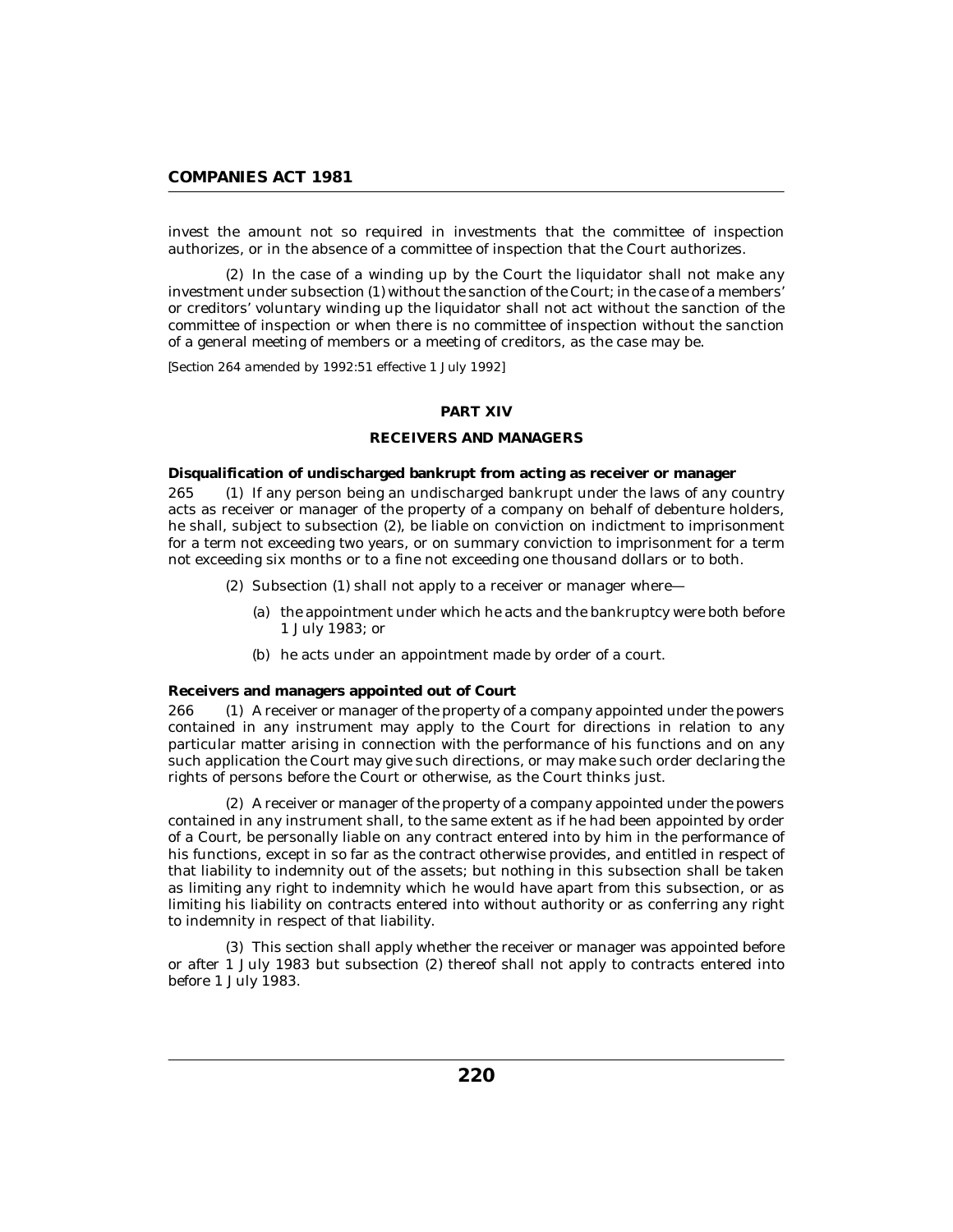## **Notification that receiver or manager appointed**

Where a receiver or manager of the property of a company has been appointed, every invoice, order for goods or business letter issued by or on behalf of the company the receiver or manager or the liquidator of the company, being a document on or in which the name of the company appears, shall contain a statement that a receiver or manager has been appointed. 267

(2) If default is made in complying with the requirements of this section, the company and any of the following persons who knowingly and wilfully authorizes or permits the default namely, any officer of the company, any liquidator of the company and any receiver or manager, shall be liable to a fine of one hundred dollars.

**Power of Court to fix remuneration on application of liquidator**

The Court may, on an application made to the Court by the liquidator of a company, by order fix the amount to be paid by way of remuneration to any person who, under the powers contained in any instrument, has been appointed as receiver or manager of the property of the company and may from time to time, on an application made either by the liquidator or by the receiver or manager, vary or amend any order so made. 268

### **Information where receiver or manager appointed**

Where, a receiver or manager of the whole or substantially the whole of the property of the company (in this section and in section 270 referred to as "the receiver") is appointed on behalf of the holders of any debentures of the company secured by a floating charge, then subject to this section and section 270— 269

- (a) the receiver shall forthwith send to the company notice of his appointment; and
- (b) the company shall, within fourteen days after receipt of the notice, or such longer time as may be allowed by the Court or the receiver, submit to the receiver a statement showing as at the date of the receiver's appointment particulars of the company's assets, debts and liabilities, the names, addresses and occupations of its creditors, the securities held by them respectively and such further information as the receiver shall require and the company is able to give.

The receiver may require any statement or part of a statement submitted under (2) subsection 1(b) to be verified by an affidavit from an officer of the company.

(3) If any person without reasonable excuse makes default in complying with the requirements of this section, he shall be liable to a default fine.

**Delivery to Registrar of accounts of receivers and managers**

Every receiver of the property of a company who has been appointed under the powers contained in any instrument shall, within one month, or such longer period as the Registrar may allow, after the expiration of the period of six months from the date of his appointment and of every subsequent period of six months and within one month after he ceases to act as receiver or manager, deliver to the Registrar for registration an abstract 270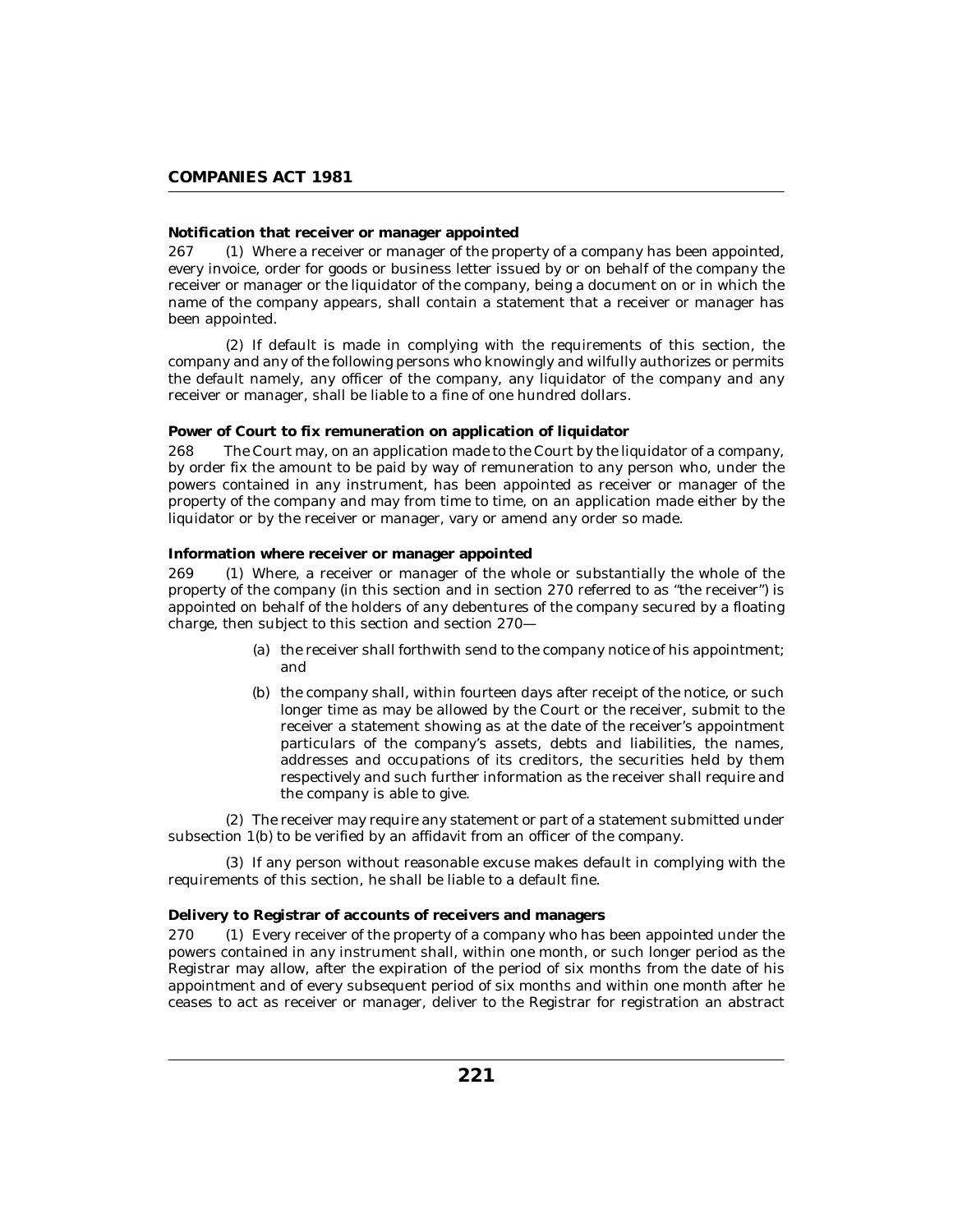showing his receipts and his payments during that period of six months, or, where he ceases to act as aforesaid, during the period from the end of the period to which the last preceding abstract related up to the date of his so ceasing, and the aggregate amount of his receipts and of his payments during all preceding periods since his appointment.

(2) Any receiver or manager who makes default in complying with this section shall be liable to a default fine.

**Enforcement of duty of receiver to make returns**

 $(1)$  If—  $271$ 

- (a) any receiver of the property of a company, who has made default in filing, delivering or making any return, account or other document or in giving any notice, which a receiver is by law required to file, deliver, make or give, fails to make good the default within 14 days after the service on him of a notice requiring him to do so; or
- (b) any receiver of the property of a company who has been appointed under the powers contained in any instrument, has, after being required at any time by the liquidator of the company so to do, failed to render proper accounts of his receipts and payments and to pay over to the liquidator the amount properly payable to him,

the Court may, on an application made for the purpose, make an order directing the receiver or manager, as the case may be, to make good the default within such time as may be specified in the order.

An application for the purposes of this section may be made by any member or (2) creditor of the company or by the Registrar or in the case of a default under subsection 1(b) by the liquidator and the order may provide that all costs of and incidental to the application shall be borne by the receiver.

**Construction of references to receivers and managers**

- It is hereby declared that, except where the context otherwise requires— 272
	- (a) any reference in this Act to a receiver or manager of the property of a company, or to a receiver thereof, includes a reference to a receiver or manager, or, as the case may be, to a receiver, of part only of that property and to a receiver only of the income arising from that property or from part thereof; and
	- (b) any reference in this Act to the appointment of a receiver or manager under powers contained in any instrument includes a reference to an appointment made under powers which, by virtue of any enactment are implied in and have effect as if contained in an instrument.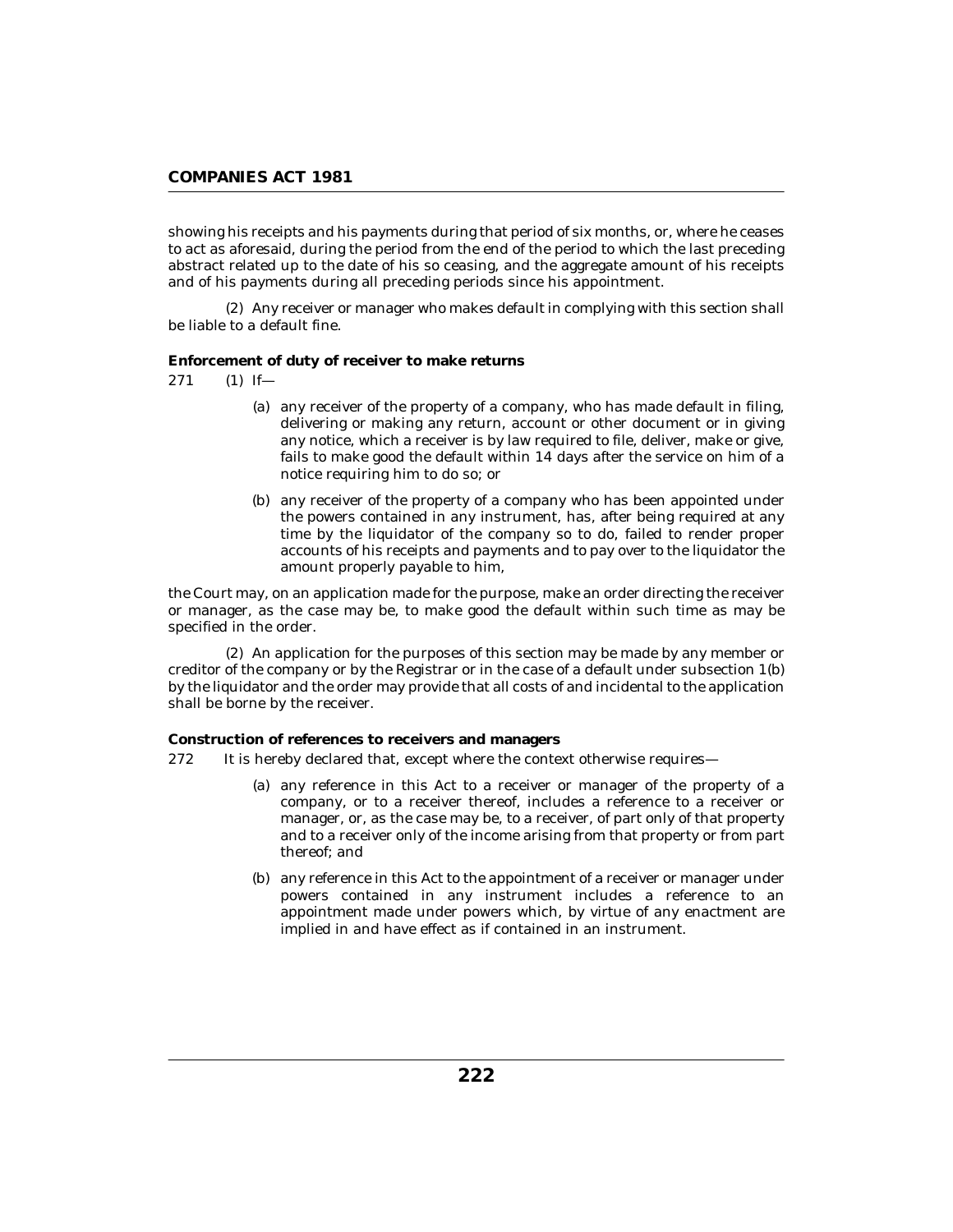## **PART XIVA**

#### **TRANSFER OF SECURITIES**

**Transfer of securities** *[Repealed by 2011 : 43 s. 34]* 272A *[Section 272A repealed by 2011 : 43 s. 34 effective 18 December 2011]*

## **PART XIVB**

## **POWER TO ASSIST FOREIGN REGULATORY AUTHORITIES**

*[Part XIVB, Sections 272B – 272E repealed by 2008:3 s.10(1) effective 25 March 2008]*

## **PART XIVC**

#### **FINTECH ADVISORY COMMITTEE**

**FinTech Advisory Committee** *[Repealed by 2020 : 18 s. 84]* 272F

*[Section 272F repealed by 2020 : 18 s. 84 effective 6 May 2020]*

#### **PART XV**

### **GENERAL**

**Form of registers**

Any book or paper required by this or any other Act, whether public or private, to be kept by the Registrar or a company may be kept by recording the matters in question in bound books or in any other permanent manner including a form otherwise than legible. 273

Where any such book or paper is not kept in a bound book adequate (2) precautions shall be taken for guarding against falsification and facilitating its discovery and where the book or paper is kept in a form otherwise than legible it shall be capable of being reproduced in a legible form.

Where in this or any other Act, whether public or private, provision is made for (3) the inspection or reproduction of any book or paper then it shall be treated as a provision to allow inspection or reproduction in a legible form or of being accessed in the manner provided in section 2A(3).

Copies of minutes referred to in section 81 and financial statements referred (4) to in section 84 and any summarised financial statements referred to in section 87A shall be preserved in the registered office of the company for a period of six years from the date when they were first required.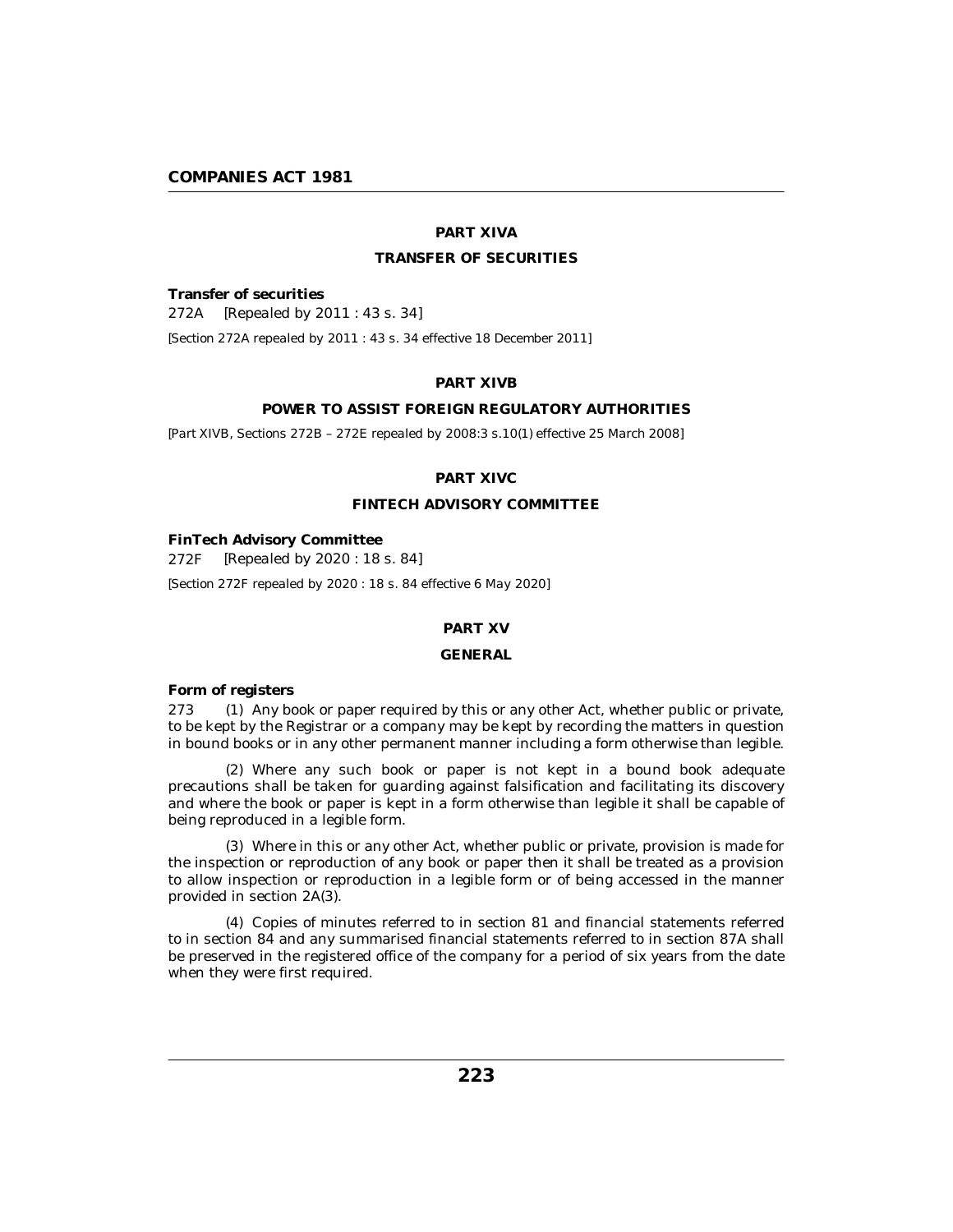Where any company fails to comply with any provision of this section the (5) company and any officer responsible for the default shall be liable to a fine of one thousand dollars.

#### *[Section 273 subsection (4) amended by 2003:1 s.17 effective 14 February 2003; subsection (3) amended by 2006:40 s.41 effective 29 December 2006]*

**Accountant General and other officers may inspect books without charge**

The Accountant General, the Registrar, the Official Receiver and any person acting on their behalf shall be exempt from the payment of any fee or charges for inspecting or copying the register or any books or papers of a company when lawfully entitled so to do. 274

**Penalty for improper use of word "Limited"**

If any person or persons trade or carry on business under any name or title of which "Limited" or any contraction or imitation of such word is the last word, that person or those persons shall, unless duly incorporated with limited liability, be liable to a default fine. 275

**Production and inspection of books when offence suspected**

Without prejudice to any other provision of law, where, on an application to the Minister by or on behalf of the Director of Public Prosecutions, it appears to the Minister that an offence under this Act may have been committed, and that evidence relating to the commission of such offence may be found in any books or papers of or under the control of the company, a direction in writing may be made by the Minister requiring the secretary to the company or such other officer or person as may be named in the direction to produce the said books or papers or any of them to a person named in the direction at a place and time so named. 276

When a direction has been made under subsection (1), the person named in (2) the direction to whom the said books or papers are to be produced, shall inspect and may take copies thereof for the purpose of investigating and obtaining evidence of any offence under this Act.

A person to whom books and papers are produced pursuant to subsection (1) (3) shall on completion of his investigation forward a report of the results thereof to the Director of Public Prosecutions together with all copies of documents made by him pursuant to subsection (2).

(4) Any person who fails to comply with a direction of the Minister made under subsection (1) is guilty of a summary offence and is liable to a fine not exceeding one thousand dollars or to imprisonment for a term not exceeding six months or to both such fine and imprisonment.

A certificate purporting to be signed by the Minister certifying that a person has (5) failed to comply with a direction made by him under subsection (1) shall, in any prosecution for an offence under subsection (3) be prima facie proof of such failure to comply.

For the purpose of this section "company" shall include an overseas company. (6)

*[Section 247 subsections (1) and (3) amended by 1999:8 s.2 & Sch 1 effective 1 April 1999]*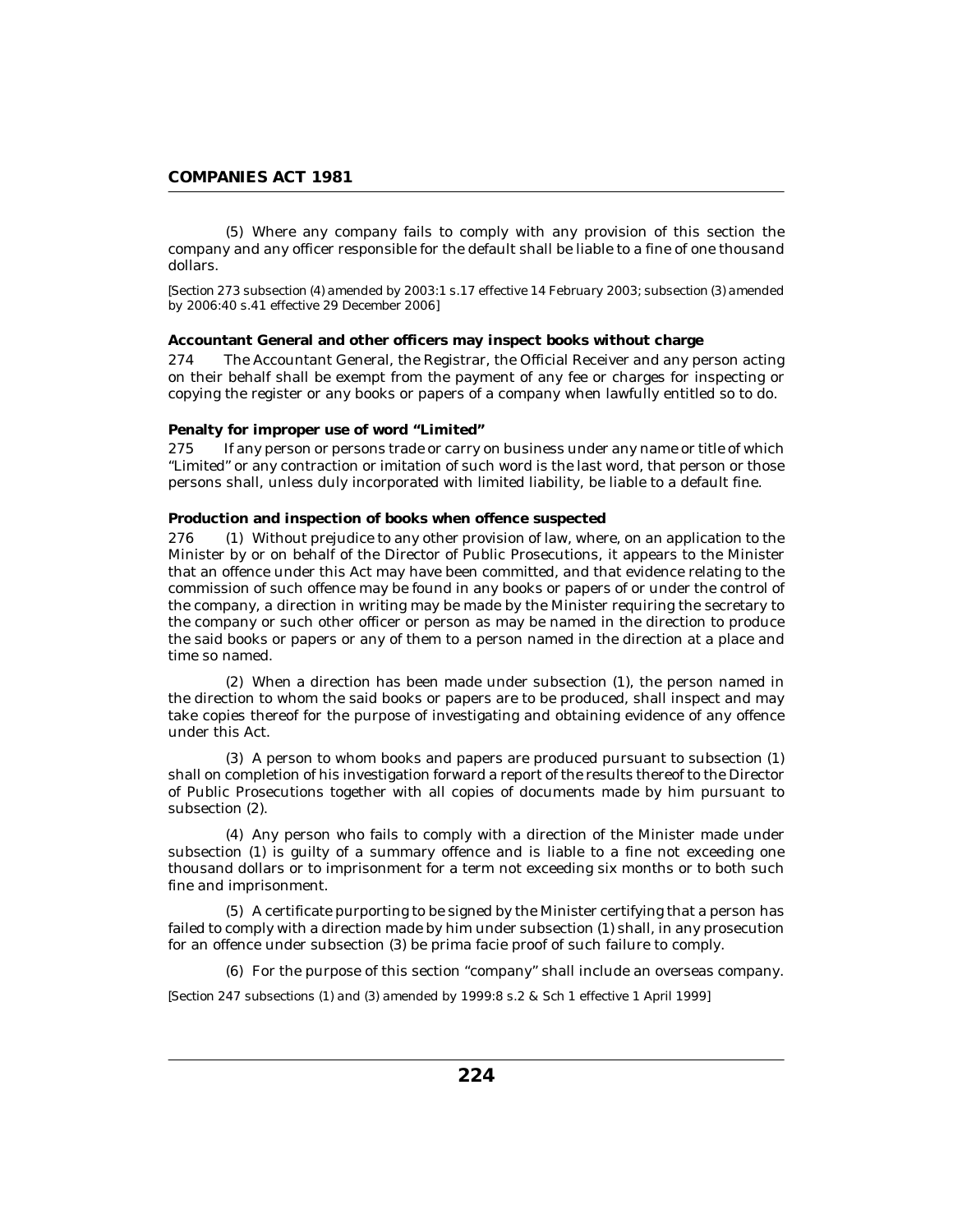**Appeals to Supreme Court against revocation of licence under section 114B or 129A** An appeal shall lie to the Court against an order of the Minister revoking a licence under section 114B or section 129A. 276A

An appeal under this section shall lie at the instance of the company affected (2) thereby and shall be commenced by notice in writing served upon the Attorney-General within twenty-one days after the day on which the revocation made under section 114B or section 129A takes effect.

(3) Subject to subsection (2), the Chief Justice may make rules of court under section 62 of the Supreme Court Act 1905 for the purpose of regulating the practice and procedure on appeals under this section.

On an appeal under this section, the Court may confirm, reverse, or modify the (4) decision of the Minister or remit the matter to him with the opinion of the Court thereon.

Unless the Court otherwise orders, an appeal under this section shall not have (5) the effect of suspending the execution of the decision appealed against, pending the determination of the appeal.

### **Onus of proof**

In any proceedings under this Act in which the right of any company to carry on business in Bermuda is in issue, the onus of proving that the company had, at the relevant time, the right to carry on business in Bermuda, shall be on that company unless, at the relevant time, that company was licensed under this Act. 276B

#### **Proof of certificate**

A certificate purporting to be under the hand of the Minister specifying that any particular company was or was not licensed under this Act during any period specified in the certificate shall be receivable in evidence in any proceedings under this Act without further proof and shall be prima facie evidence of the facts specified therein. 276C

### **Publication of orders**

Every revocation of the licence of a company made under section 114B or section 276D 129A shall be published in the Gazette and shall take effect from the date of such publication or such later date as may be specified therein.

## **Penalty for false statements or failure to make a statement**

If any person in any return, report, certificate, book or paper or other document, required by or for the purposes of any provision of this Act wilfully makes a statement false in any material particular, knowing it to be false, he shall be guilty of an offence and liable on conviction on indictment to imprisonment for a term of two years, or on summary conviction to imprisonment for a term of twelve months or to a fine of two thousand dollars or to both such fine and imprisonment. 277

Any person in any return, report, certificate, book or paper or other document, (2) required by or for the purposes of any provision of this Act fails to make a statement he is required to make in such return, report, certificate, book or paper or other document and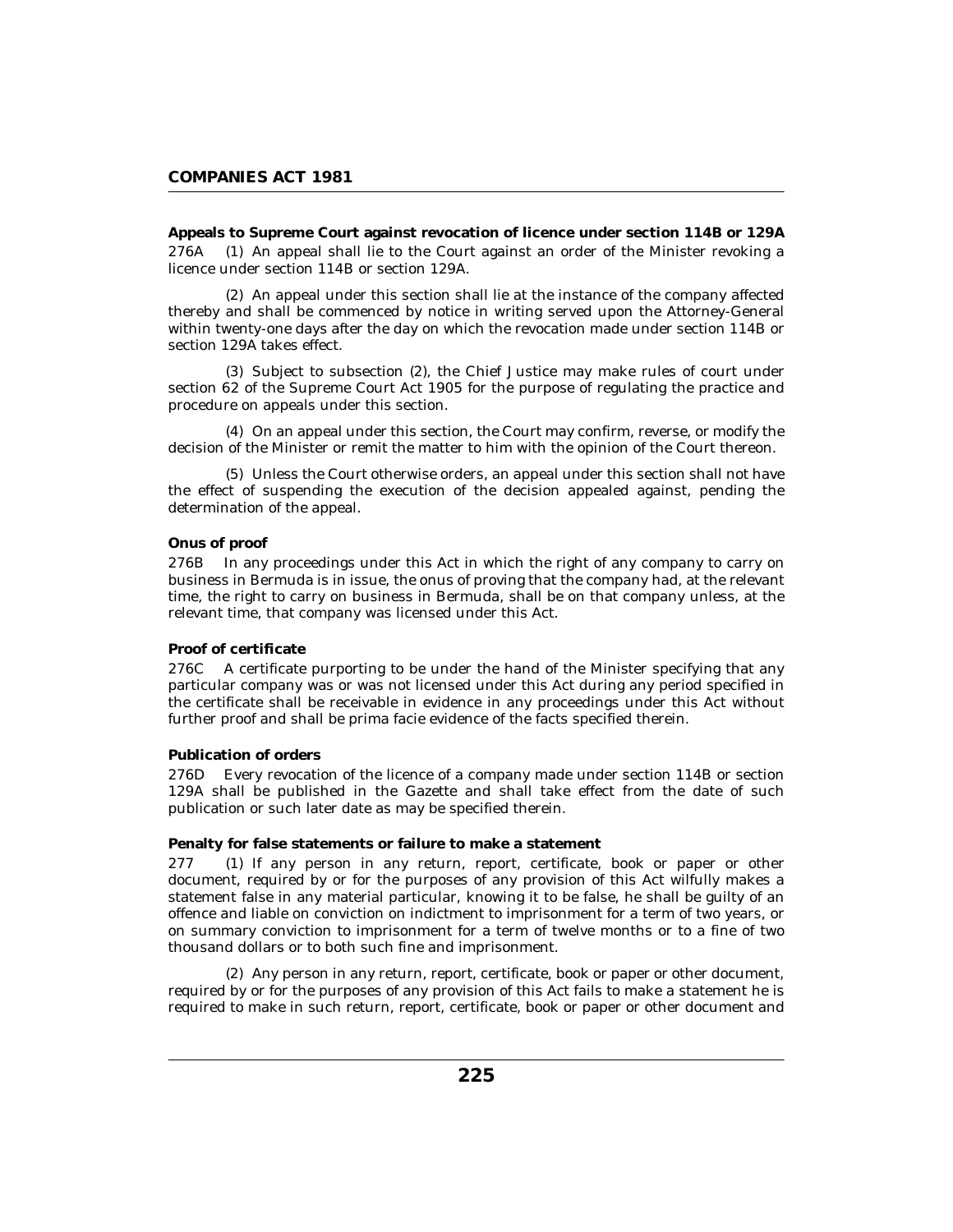any person who wilfully fails to make a return, report or document which he is required to make shall be liable to a fine of one thousand dollars.

**Section 80 of the Criminal Jurisdiction and Procedure Act 2015 not to apply** Section 80 of the Criminal Jurisdiction and Procedure Act 2015 shall not apply to offences against this Act: 278

Provided that no prosecution for a summary offence shall be begun more than three years after the offence was committed.

*[Section 278 headnote and section amended by 2015 : 38 s. 91 effective 6 November 2015]*

#### **Application of fines**

A court imposing any fine under this Act may direct that the whole or any part thereof shall be applied in or towards payment of the costs of the proceedings. 279

#### **Default fines**

Where in this Act it is provided that any person who is in default shall be liable to a default fine, such person shall, for every day during which the default, refusal or contravention continues, be liable to a fine of twenty dollars. 280

(2) Notwithstanding subsection (1) an individual who is in default shall only be liable to a fine if he knowingly is guilty of the default or knowingly and wilfully authorizes or permits the default.

(3) It shall be lawful for the Registrar, in any case where a person fails to comply with a provision of this Act which is subject to a default fine and the failure is not due to wilful neglect or default, to accept payment of a penalty of two hundred and fifty dollars, and in such case subsection (1) shall not apply.

Any penalty payable under this Act may be recovered by the Accountant (4) General in the Supreme Court or in a court of summary jurisdiction as a civil debt.

## *[Section 280 amended by 1992:51 effective 1 July 1992]*

#### **Power of Court to grant relief in certain cases**

If in any proceedings for negligence, default, breach of duty or breach of trust against an officer of a company or a person employed by a company as auditor, whether he is or is not an officer of the company, it appears to the Court hearing the case that that officer or person is or may be liable in respect of the negligence, default, breach of duty or breach of trust, but that he has acted honestly and reasonably, and that, having regard to all the circumstances of the case, including those connected with his appointment, he ought fairly to be excused for the negligence, default, breach of duty or breach of trust, that Court may relieve him, either wholly or partly, from his liability on such terms as the Court may think fit. 281

Where any such officer or person aforesaid has reason to apprehend that any (2) claim will or might be made against him in respect of any negligence, default, breach of duty or breach of trust, he may apply to the Court for relief, and the Court on any such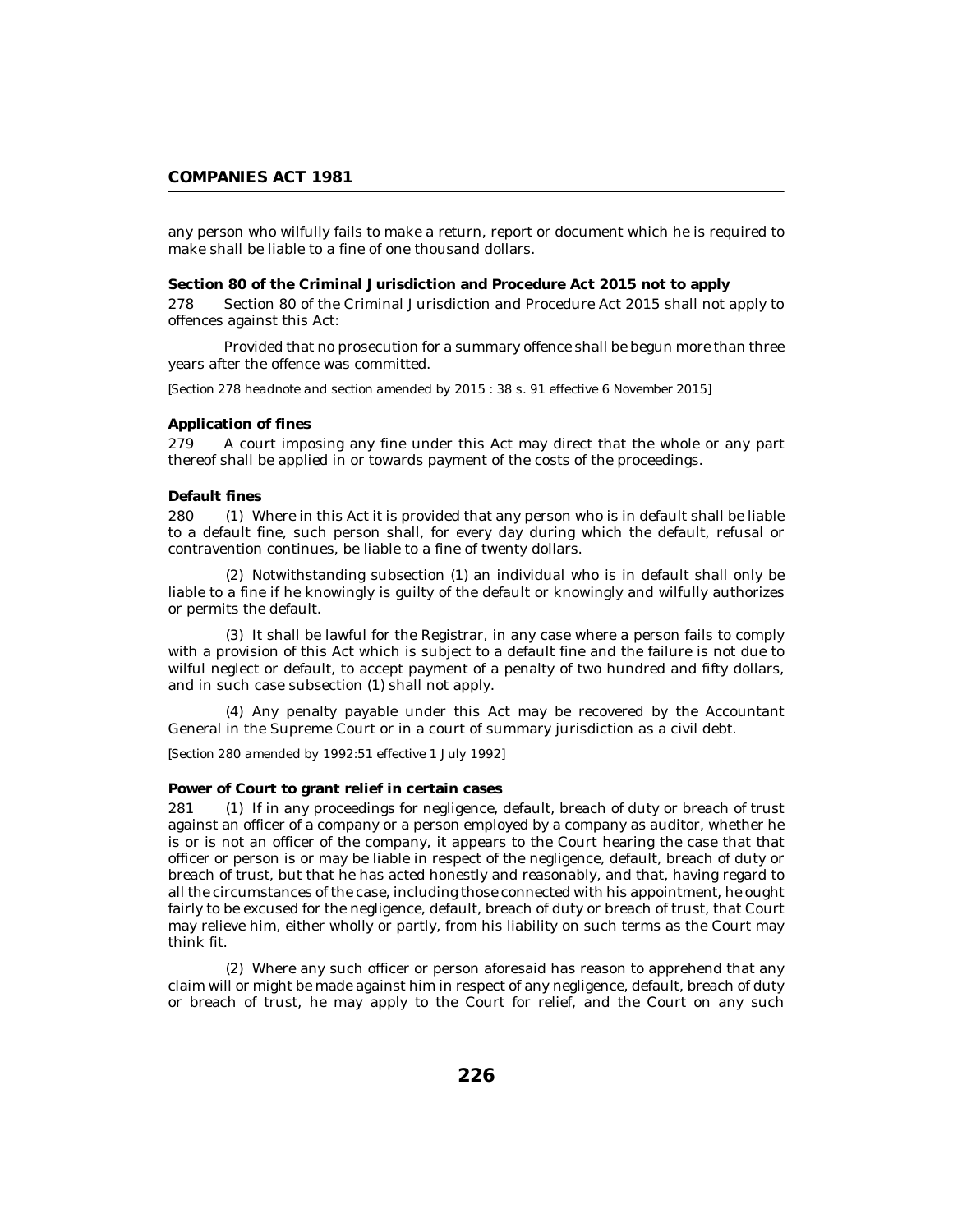application shall have the same power to relieve him as under this section it would have had if it had been a Court before which proceedings against that person for negligence, default, breach of duty or breach of trust had been brought.

Where any case to which subsection (1) applies is being tried by a judge with (3) a jury, the judge, after hearing the evidence, may, if he is satisfied that the defendant ought in pursuance of that subsection to be relieved either in whole or in part from the liability sought to be enforced against him, withdraw the case in whole or in part from the jury and forthwith direct judgment to be entered for the defendant on such terms as to costs or otherwise as the judge may think proper.

**Suits and actions against Registrar and Official Receiver**

No suit or action shall lie against the Registrar or the Official Receiver or any person acting on their behalf in respect of anything done or omitted to be done in their official capacity in good faith without negligence. 282

(2) Nothing in subsection (1) shall be deemed to interfere with applications or references to the Court under Part XIII.

**Registrar and Official Receiver to be indemnified in respect of foreign suits**

Neither the Registrar nor the Official Receiver shall be required to prosecute, defend or take part in any proceedings outside the jurisdiction of the Court unless he is indemnified by or on behalf of the person who wishes him to act against any judgment, order or costs that may be awarded against him by deed guarantee or deposit, as he may require. 283

**Applications to Supreme Court by originating summons**

Subject to any other provision of the law including the Rules of the Supreme Court 1985 *[title 8 item 1(a)]* any application under this Act shall be made by originating summons. 284

(2) An originating summons may in the first place be heard ex parte when the Court may direct that the summons shall be served on such persons, if any, as it shall think fit and that the summons shall be supported by such evidence as it shall require.

#### **Power to enforce orders**

Orders made by any Court under this Act may be enforced as orders made in an action pending therein. 285

### **Amendment of private Acts**

Subject to subsections (5), (6) and the other provisions of this Act which enable private Acts incorporating companies to be amended a company to which this Act applies may amend any provision of its incorporating Act by resolution passed at a general meeting of members of which due notice has been given: 286

Provided that before notice of the meeting is given to the members the Minister has consented to the amendment.

*[Repealed by 1992:51]* (2)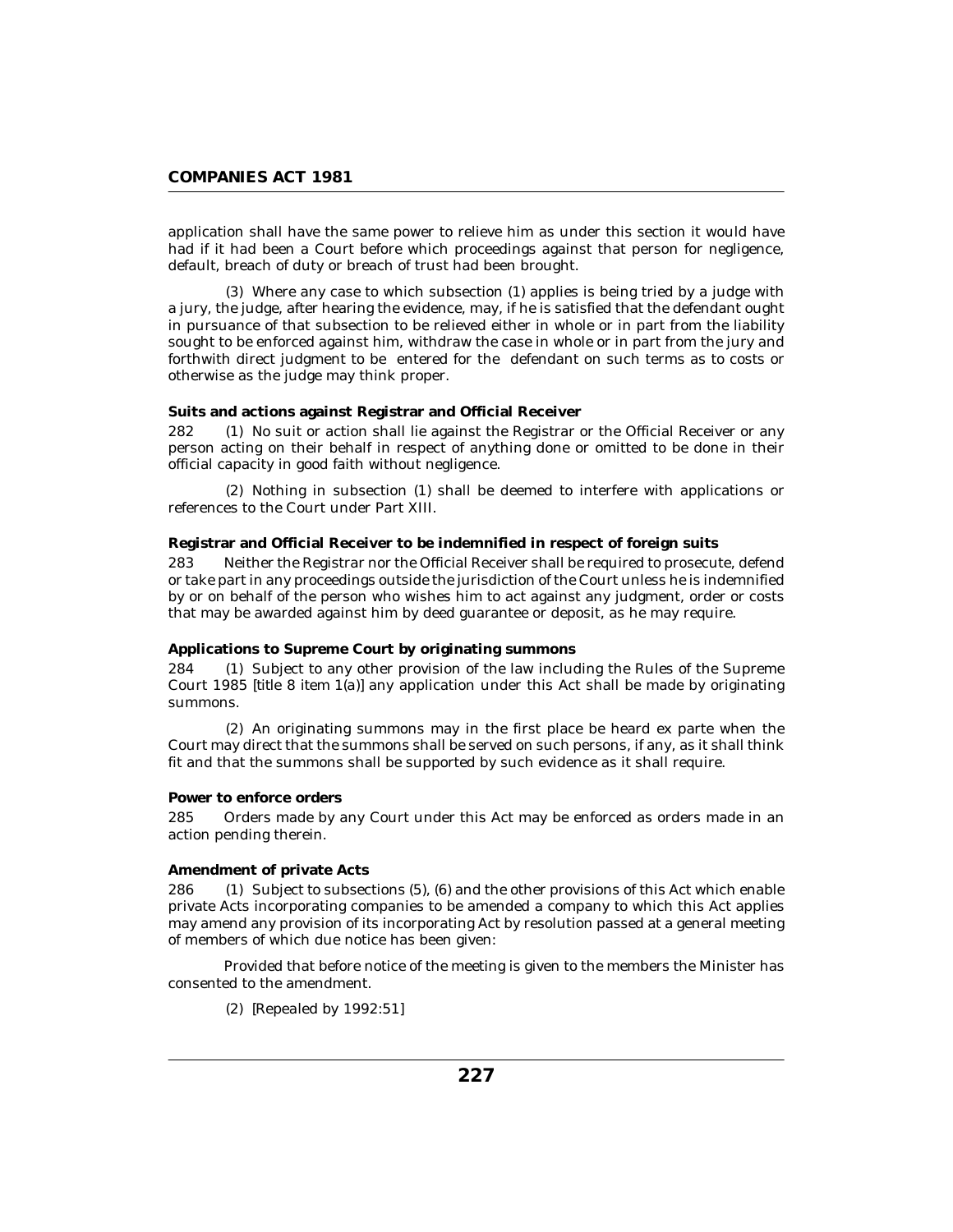#### *[Repealed by 1984:36]* (3)

 $(4)$  Subject to subsections  $(5)$  and  $(6)$ , the provisions of section 12, other than subsection (1) thereof, shall apply to a company wishing to amend a provision of its incorporating Act as if it were altering its memorandum and in the application of such provisions the words "private Act" shall be substituted for the word "memorandum".

No amendment shall be made to any private Act which amends the provisions (5) of any public Act including this Act or amends any provision of law referred to in paragraphs (a) to (e) of the proviso to section 35(2) of the Constitution .

The change of name of a company incorporated by private Act shall be made in (6) accordance with section 10.

*[Section 286 amended by 1984 : 36 s. 50 effective 12 July 1984; Section 286 amended by 1992 : 51 s. 53 effective 1 July 1992 (Note: Subsection (3) repealed by 1984 : 36 s. 50 effective 12 July 1984, and s.50 provided that the principal Act shall be construed and deemed always to have had effect as if subsection (3) had never been enacted. Subsections (2), (3) and (4) substituted by 1992 : 51 s. 53 but renumbered as subsections (4), (5) and (6) respectively by the authority of s.11(b) of the Computerization and Revision of Laws Act 1989 (CARLA) to preserve the references to the repealed subsections (2) and (3). The cross-references in subsection (1) to subsections (5) and (6) were originally to subsections (3) and (4), but altered by the authority of s.11(b) of CARLA to preserve the references to the original subsections (2) and (3).)]*

#### **Repeal; amendments; transitional savings**

The enactments specified in Part I of the Seventh Schedule are repealed, and the enactments specified in Part II of that Schedule are amended in the respects specified in that Part of that Schedule. 287

(2) Nothing in this Act shall affect any appointment, conveyance, mortgage, deed or agreement made, resolution passed, direction given, proceeding taken, instrument issued or thing done under any enactment repealed or amended by subsection (1) (in this Act referred to as a "former enactment relating to companies"), but any such appointment, conveyance, mortgage, deed, agreement, resolution, direction, proceeding, instrument or thing shall, if in force immediately before 1 July 1983 continue in force and, so far as it could have been made, passed, given, taken, issued or done under this Act, shall have effect as if made, passed, given, taken, issued or done under this Act.

Where immediately before 1 July 1983— (2A)

- (a) a permit under section 9 of the Companies (Incorporation by Registration) Act 1970 had not either been granted or refused by the Minister in response to an application made to him under that Act before that day for the incorporation of a company; or
- (b) such a permit had in fact been granted by the Minister but a certificate of incorporation had not been issued in respect of the company under that Act,

the repeals and amendments effected by subsection (1) shall be deemed not to have had effect in relation to such an application but the enactments repealed or, as the case may be, amended by that subsection shall be deemed to continue in full force and effect on and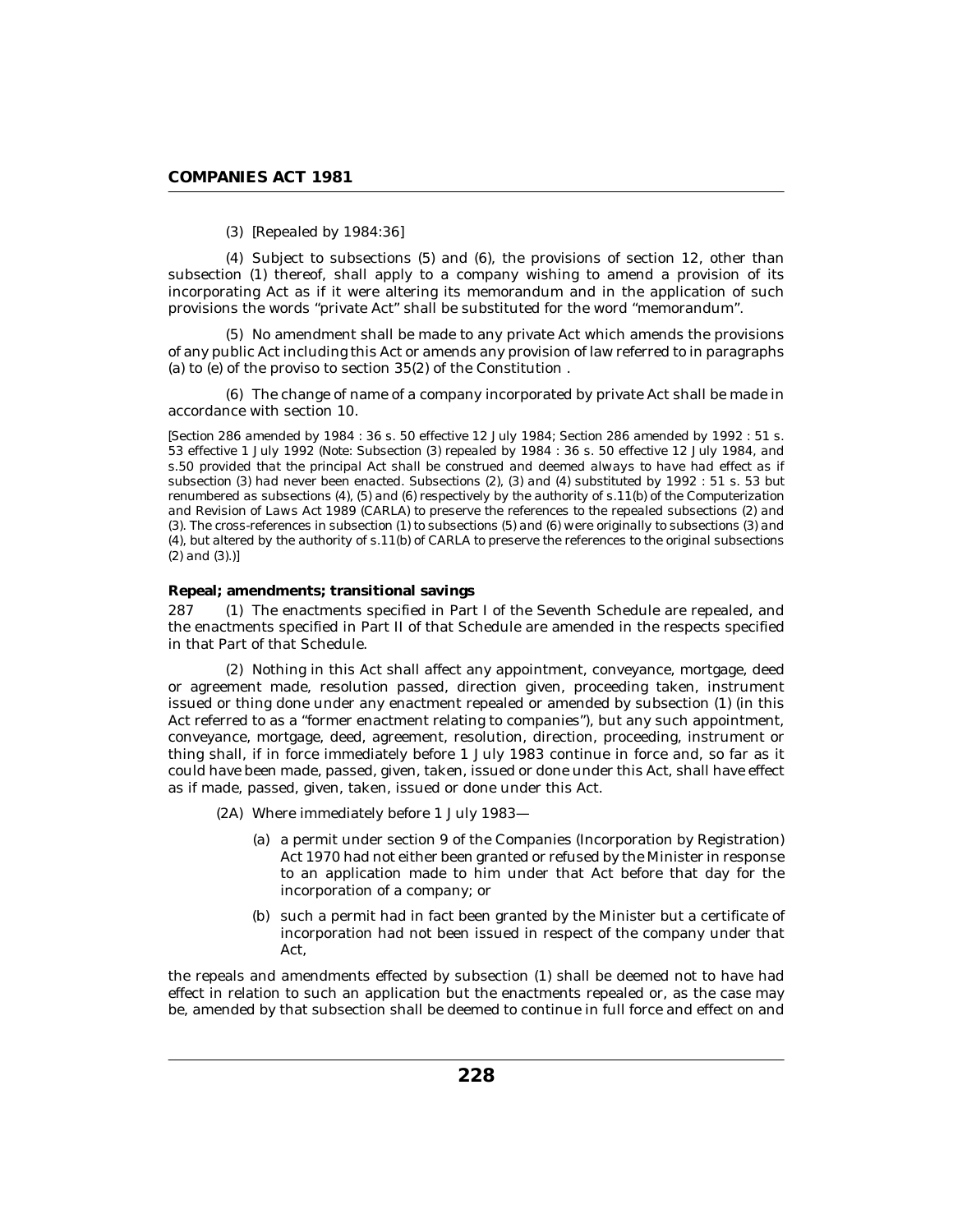after that day to such extent as to enable the Minister, if he thinks fit, to grant the permit, and the Registrar to issue the certificate of incorporation, under the Companies (Incorporation by Registration) Act 1970; and where a certificate of incorporation is issued in respect of a company on or after 1 July 1983 by virtue of this subsection, the company shall be deemed to be a company registered before 1 July 1983 for the purposes of section  $4(1)(a)$ .

Where before 1 July 1983 a company had made proposals to the Minister under (2B) section 19 of the Companies (Incorporation by Registration) Act 1970 for the alteration of its memorandum of association and immediately before that day the Minister had not either approved or rejected the proposals, the repeals and amendments effected by subsection (1) shall be deemed not to have had effect in relation to those proposals, but the enactments repealed or, as the case may be, amended by subsection (1) shall be deemed to continue in full force and effect on and after that day to such extent as to enable the Minister, if he thinks fit, to approve the proposals, and the Registrar to register the altered memorandum, under the Companies (Incorporation by Registration) Act 1970; and where an altered memorandum is so registered on or after 1 July 1983 by virtue of this subsection, the alteration to the memorandum shall be deemed for the purposes of this Act to have been effected before 1 July 1983.

Any legal proceeding, winding up or inspection taking place on 1 July 1983 (3) shall continue as if this Act had not been enacted unless the Court orders that this Act shall apply to the proceeding, winding up or inspection.

Any document referring to any former enactment elating to companies shall be (4) construed as referring to the corresponding enactment of this Act.

(5) Any person appointed to any office under or by virtue of any former enactment relating to companies shall be deemed to have been appointed to that office under or by virtue of this Act.

- *[transitional provision omitted]* (5A)
- *[transitional provision omitted]* (5B)

Any register kept under any former enactment relating to companies shall be (6) deemed part of the register to be kept under the corresponding provisions of this Act.

All funds and accounts constituted under this Act shall be deemed to be in (7) continuation of the corresponding funds and accounts constituted under the former enactments relating to companies.

Where immediately before 1 July 1983 an exempted company incorporated by (7A) registration under any former enactment relating to companies specified its objects or powers by reference to all or any paragraphs of the First Schedule to the Companies (Incorporation by Registration) Act 1970 (now repealed) such company shall after 30 June 1983 continue to have the objects or powers so specified by reference and shall be capable of exercising such objects or powers whether or not stated as such, anything to the contrary notwithstanding.

Where immediately before 1 July 1983 a company in its incorporating Act (7B) specified its objects or powers by reference to all or any paragraphs of the Schedule to the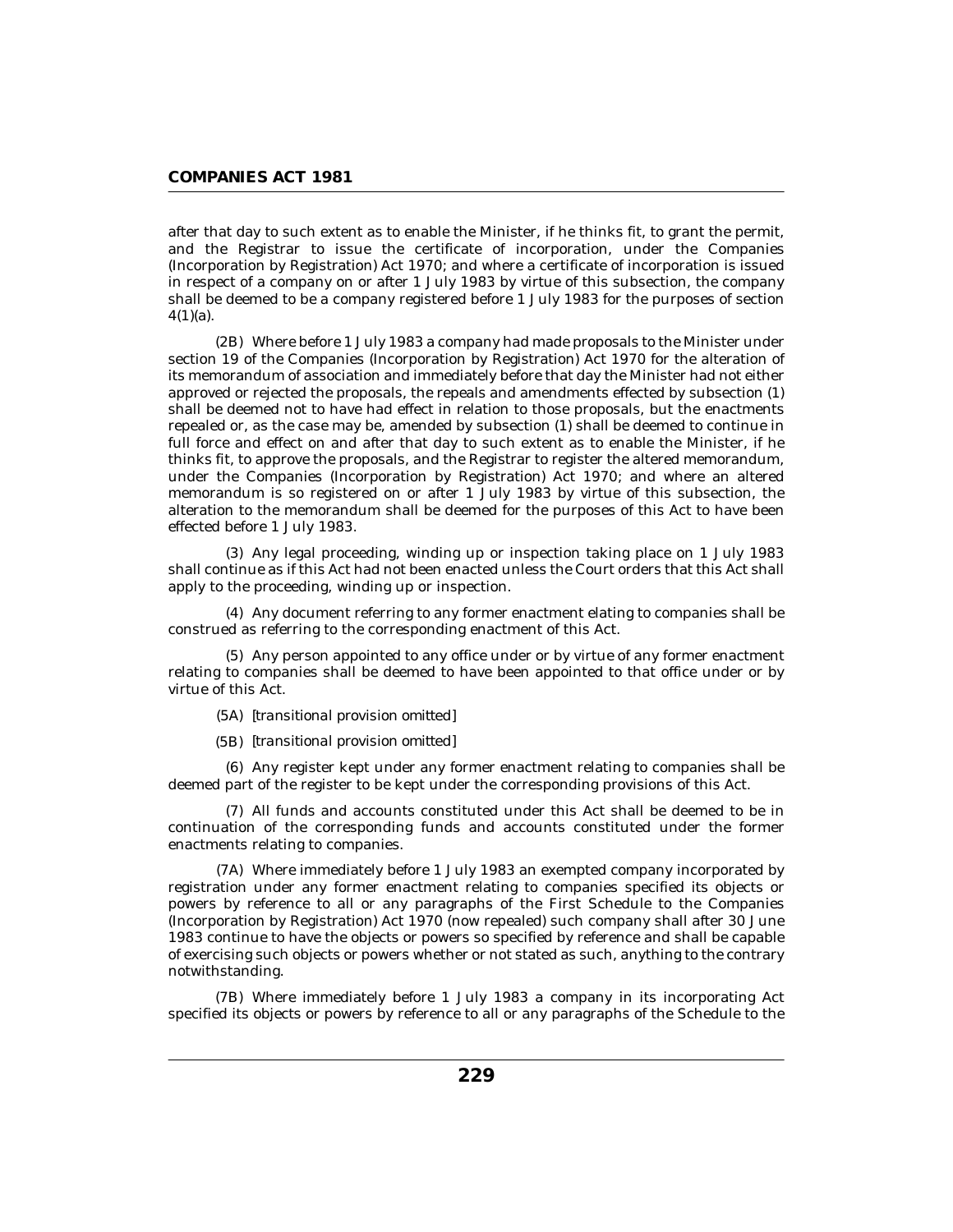Exempted Companies Act 1950 (now repealed), such company shall after 30 June 1983 continue to have and shall be deemed always to have had the objects or powers, as the case may be, so specified by reference and further shall be deemed to be and always to have been capable of exercising such objects or powers, whether or not stated as such, anything to the contrary notwithstanding.

#### *[transitional provision omitted]* (7C)

#### *[transitional provision omitted]* (7D)

Where any offence, being an offence for the continuance of which a penalty was (8) proved, has been committed under any former enactment relating to companies, proceedings may be taken under this Act in respect of the continuance of the offence after 30 June 1983, in the same manner as if the offence had been committed under the corresponding provisions of this Act.

(9) Save where otherwise provided in this Act nothing in this section shall affect the provisions of the Interpretation Act 1951 relating to the repeal, re-enactment or amendment of Acts.

## **Regulations**

 $(1)$  The Minister may make such regulations as are expedient to give effect to the provisions of this Act. 287A

(2) Regulations made by the Minister under this section shall be subject to the negative resolution procedure.

Where compliance with any provision of this Act relating to the filing of returns (2A) is required by a specified date, the Minister may by notice published in the Gazette, subject to such conditions as he may determine, defer such compliance by any person or class of persons to a later date in the case where there is an occurrence in Bermuda of any of the exceptional circumstances provided in section 22(7) of the Public Treasury (Administration and Payments) Act 1969.

(3) Regulations may be made by the Minister of Finance under the Government Fees Act 1965 or the Stamp Duties Act 1976 to fix fees for any function performed under this Act, unless such fees are otherwise prescribed.

*[Section 287A inserted by 2017 : 41 s. 7 effective 23 March 2018; Section 287A subsection (2) amended by 2018 : 20 s. 6 effective 9 July 2018; Section 287A subsection (2A) inserted by 2020 : 30 s. 3 effective 15 July 2020]*

## **Rules**

 $(1)$  The power of the Chief Justice to make rules of Court under section 62 of the Supreme Court Act 1905, shall include a like power in relation to all Court proceedings under this Act including any matters to be prescribed in relation to the winding up of a company by the Court, including matters relating to the retention of records in electronic form, and the fees to be paid in respect of Court proceedings. 288

The Minister may by rule prescribe any matter to be prescribed under this Act (2) in respect of which the Chief Justice is not entitled to make rules and may make rules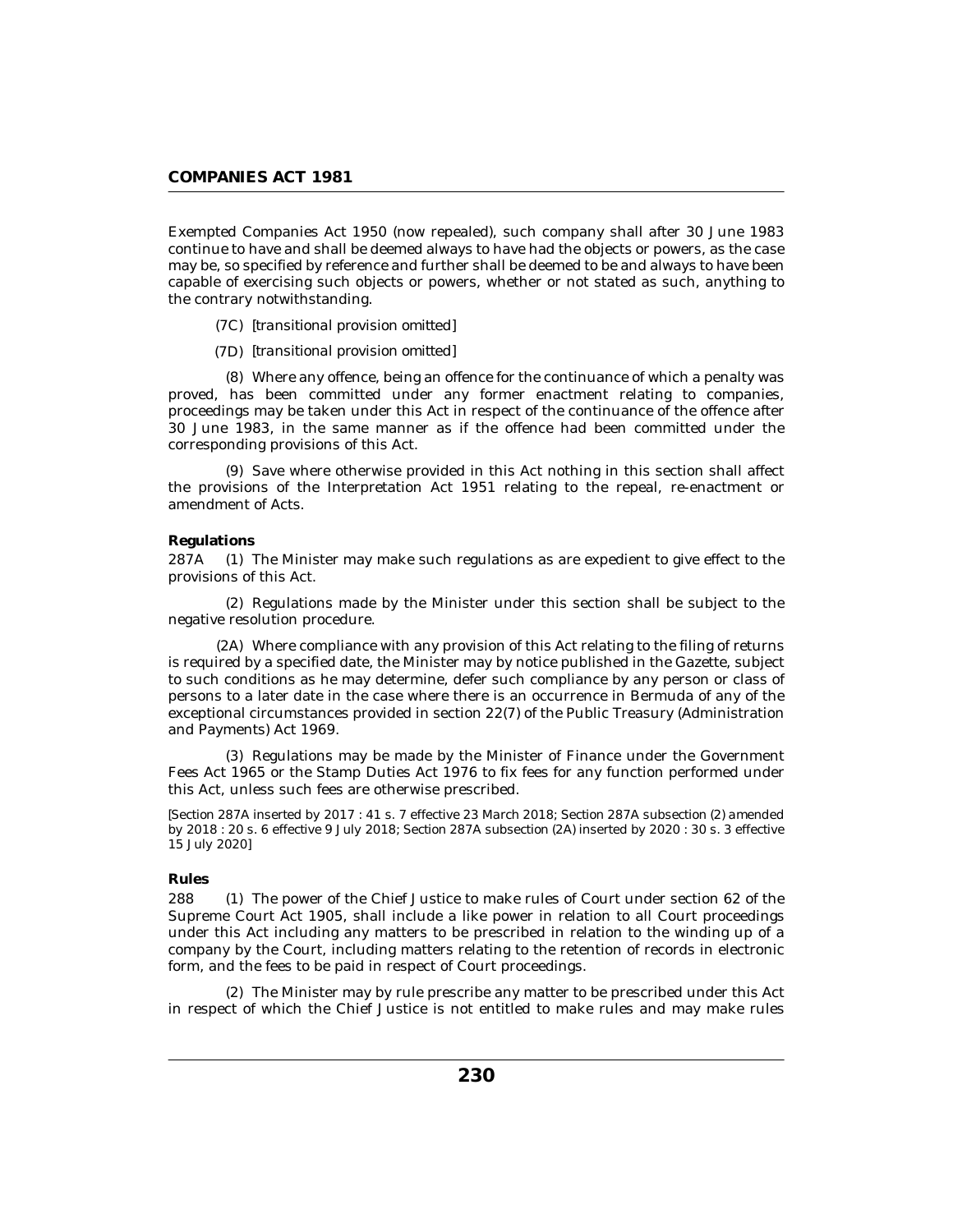prescribing the manner and form in which any application or declaration under this Act may be made and may by regulations under the Government Fees Act 1965 or the Stamp Duties Act 1976 whichever is appropriate fix fees for any function performed under this Act unless otherwise prescribed.

All rules made by the Chief Justice, other than rules prescribing fees shall not (3) be subject to section 6 of the Statutory Instruments Act 1977 .

All rules by whomsoever made under this Act prescribing fees shall be subject (4) to affirmative resolution procedure.

All rules unless otherwise expressly provided and those referred to in (5) subsections (3) and (4) shall be subject to negative resolution procedure.

*[Section 288 subsection (1) amended by 2017 : 13 s. 2(6) effective 10 March 2017]*

### **Saving**

 $(1)$  Nothing in this Act shall affect section 61 of the Bermuda Housing Act 1980. 289

(2) Nothing in Part VIA shall be construed as requiring a company to establish a new and additional beneficial ownership register pursuant to section 98H, if the minimum required information is already being kept with respect to the company in a register under, or pursuant to, any other applicable statutory provision.

(3) Nothing in Part VIA shall be construed as requiring a company to file information relating to beneficial ownership pursuant to section 98L, if the minimum required information with respect to the beneficial owners of the company is being, or has already been, filed under, or pursuant to, any other applicable statutory provision.

(4) Nothing in this Part shall be construed as affecting requirements relating to the provision of information (including information relating to beneficial ownership) by a company to the Bermuda Monetary Authority at the time of its application for registration or continuation in Bermuda.

For the avoidance of doubt, the company shall otherwise comply with the (5) provisions of Part VIA with respect to its beneficial ownership register.

(6) Nothing in Part IIIA shall be construed as affecting any requirements under any statutory provision relating to securities or foreign exchange or any other applicable law.

(7) Part IIIA does not affect any liability that a person has under any other law.

*[Section 289 amended by 2017 : 41 s. 8 effective 23 March 2018; Section 289 subsections (6) and (7) inserted by 2018 : 20 s. 7 effective 9 July 2018]*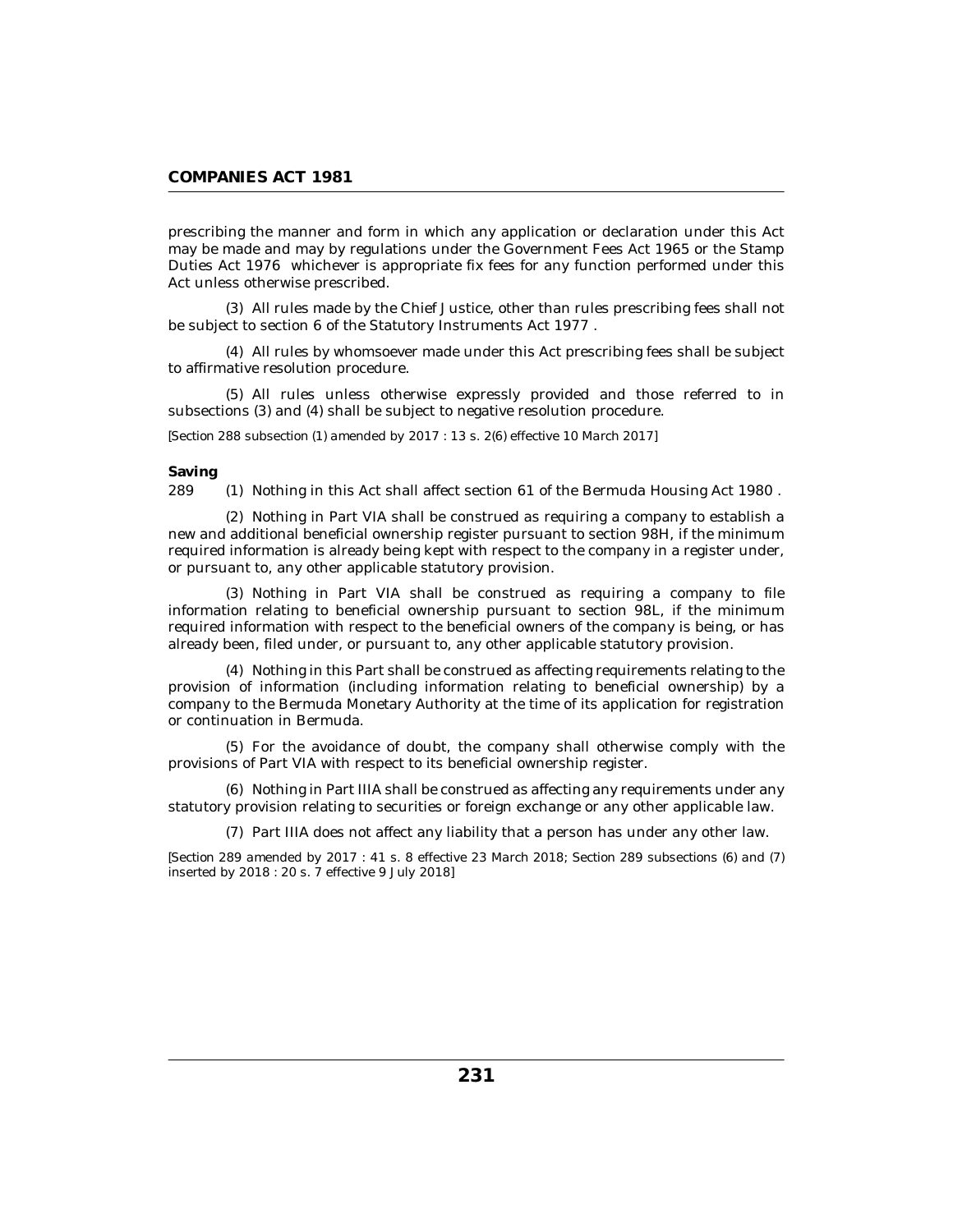# **FIRST SCHEDULE**

*[First Schedule repealed by 2006:40 s.42 effective 29 December 2006]*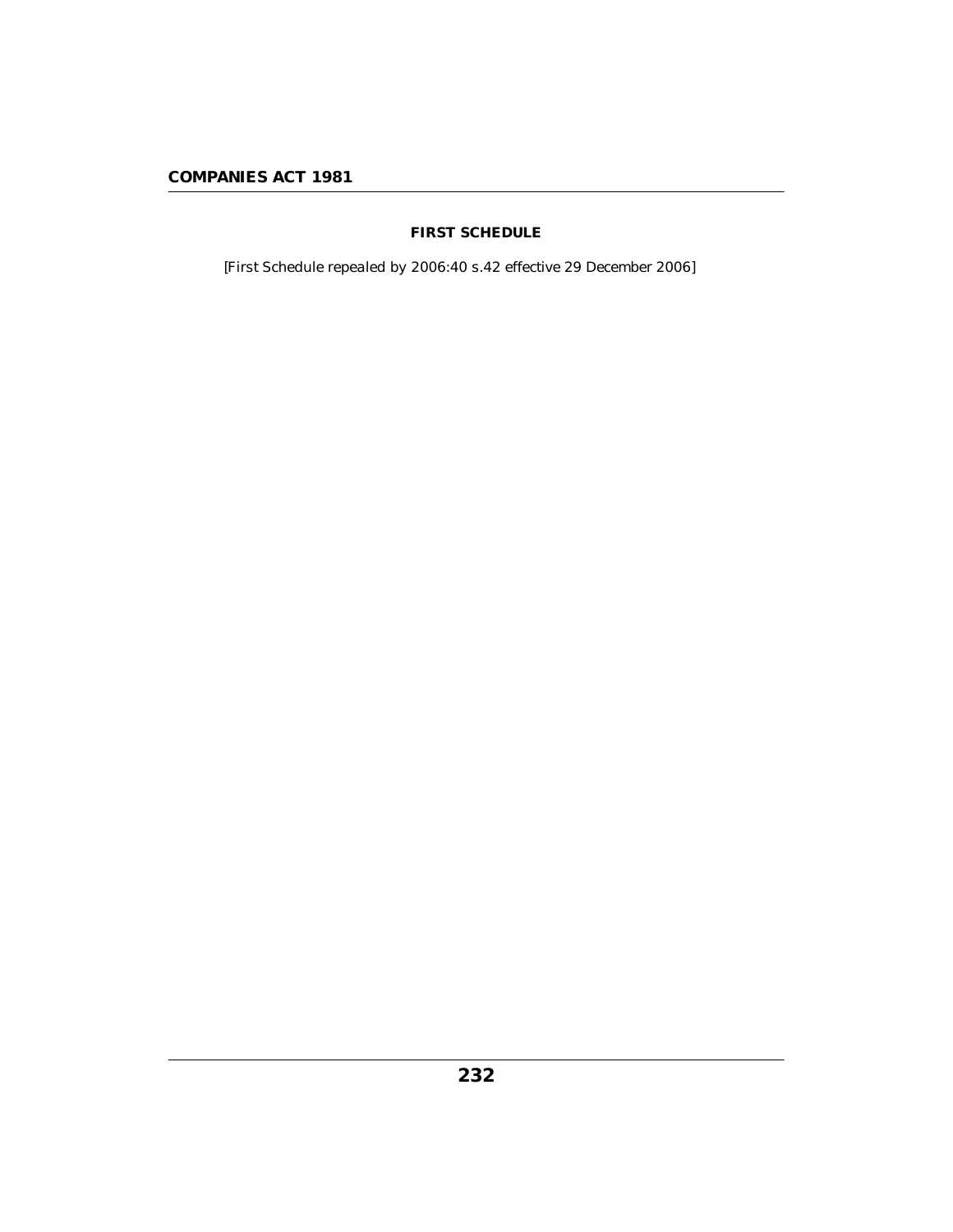# **SECOND SCHEDULE**

*[Second Schedule repealed by 2006:40 s.42 effective 29 December 2006]*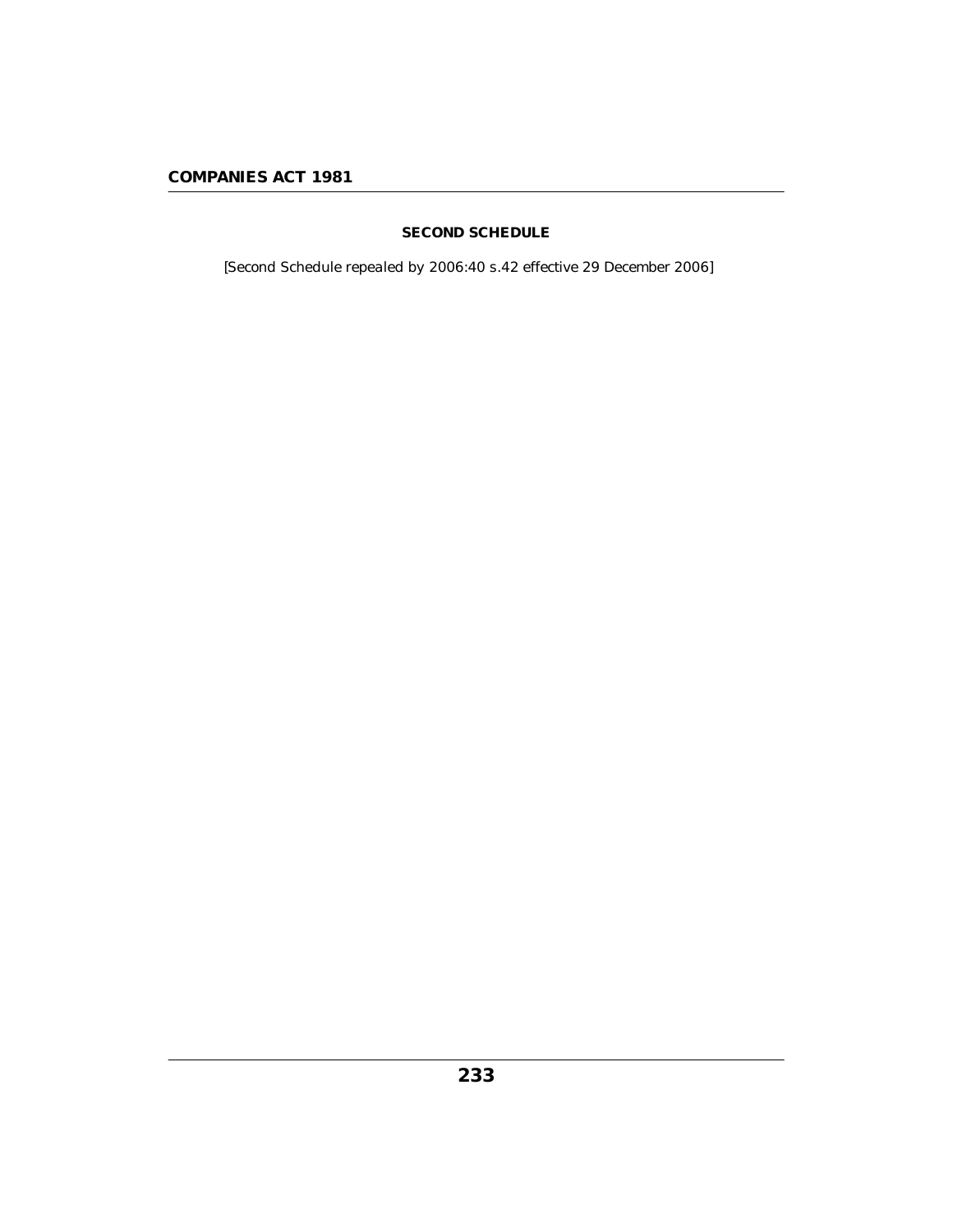## **THIRD SCHEDULE**

(Section 114)

## **PART I**

## PROVISIONS TO BE COMPLIED WITH BY A LOCAL COMPANY CARRYING ON BUSINESS IN BERMUDA

(1) The company shall be controlled by Bermudians. 1

(2) Without prejudice to the generality of sub-paragraph (1), at least sixty per centum of the total voting rights in the company shall be exercisable by Bermudians.

(1) The percentage of Bermudian directors, and the percentage of shares beneficially owned by Bermudians, in the company shall not be less than sixty per centum in each case: 2

Provided that the company shall not be deemed to be in breach of this paragraph in so far as, and so long as, it is acting in accordance with sub-paragraph (2).

(2) The company shall act in accordance with this subparagraph if the percentage of shares beneficially owned by Bermudians in it falls below sixty per centum by virtue of factors which are beyond its control and it gives notice in writing to the person who is not Bermudian and whose ownership of shares results in the percentage so falling, as soon as the directors become aware of that fact, that—

- (a) he must divest himself of his interest in those shares as soon as may be and, in any event, not later than three years from the date upon which he receives the notice; and
- (b) he must not exercise any voting rights attaching to such shares from the date upon which he receives the notice,

and the three years calculated in accordance with paragraph (a) have not elapsed:

Provided that the Minister, may in any particular case, for good cause, extend the period of three years for a further period not exceeding one year.

(3) For the purposes of sub-paragraph (2), the directors of a company shall be deemed to become aware that the percentage of shares beneficially owned by Bermudians in their company is less than the percentage specified in sub-paragraph (1) three days after the day upon which any director of a company would, if acting with due diligence, have become aware of that fact.

### **PART II**

#### COMPANIES NOT REQUIRED TO COMPLY WITH PART I

The Shell Company of Bermuda Limited within the scope of any enactment authorizing the carrying on of its business operation in Bermuda.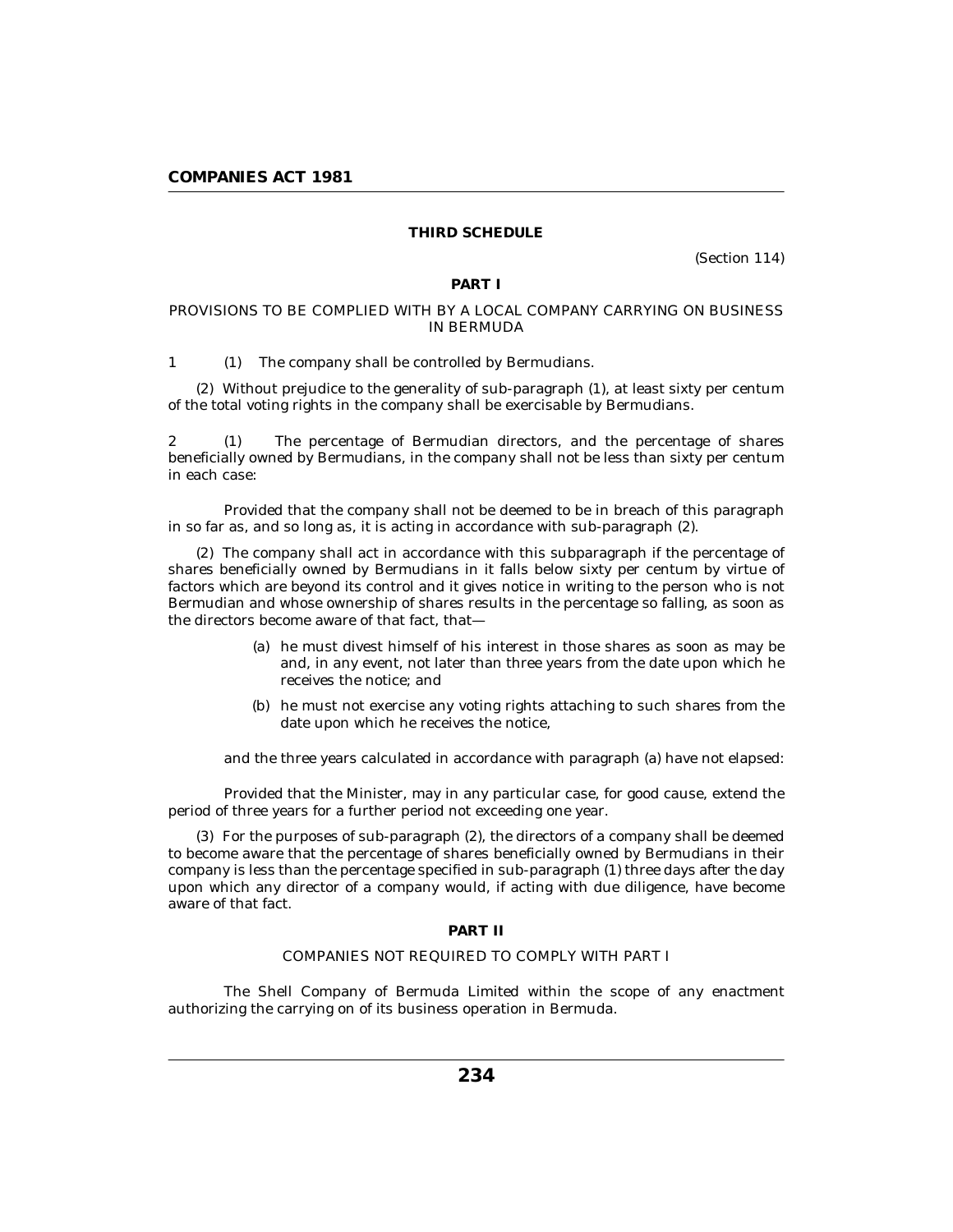# **FOURTH SCHEDULE**

(Section 152)

*[repealed by 1984:36]*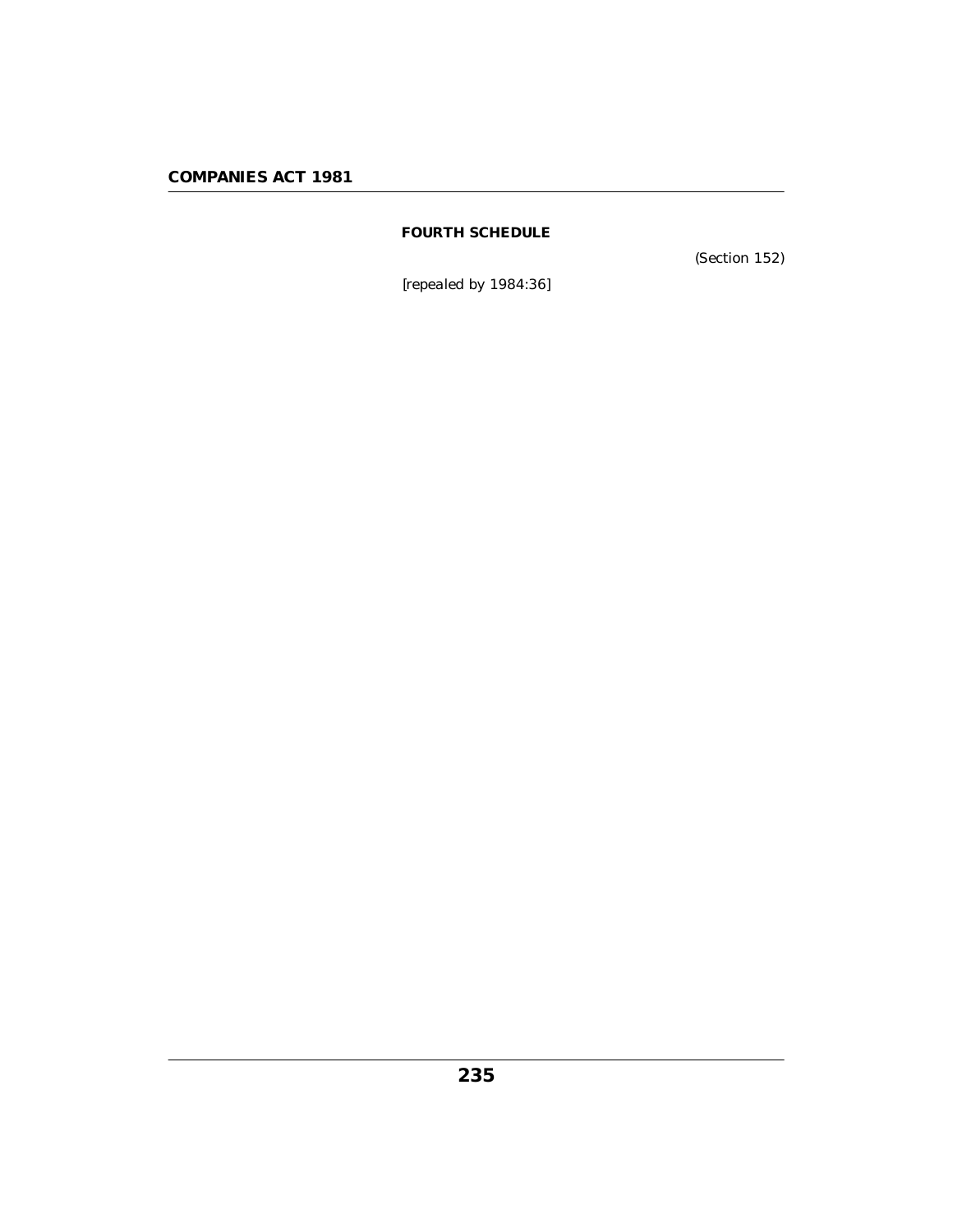## **FIFTH SCHEDULE**

## PART I (Section 121)

1 The appropriate fee in the case of a company whose business includes the management of any unit trust fund, shall be \$3,050 in respect of each unit trust fund managed by that company at the date of the declaration made under section 121.

2 When the issued capital of a company if a company limited by shares, or other company having a share capital, is—

|       | Issued capital                                 | Tax payable |
|-------|------------------------------------------------|-------------|
| (i)   | less than $$50,000$                            | <b>S685</b> |
| (ii)  | \$50,000 or more but less than \$250,000       | \$1,020     |
| (iii) | \$250,000 or more but less than \$500,000      | \$1,700     |
| (iv)  | \$500,000 or more but less than \$1,000,000    | \$3,385     |
| (v)   | \$1,000,000 or more but less than \$5,000,000  | \$6,765     |
| (vi)  | \$5,000,000 or more but less than \$10,000,000 | \$12,890    |
| (vii) | \$10,000,000 or more                           | \$19,330    |

In the case of a local company which is a mutual company, the tax payable by such company shall be on the same scale as a company limited by shares but the basis shall be the reserve fund of such a company in place of that issued capital.

In the case of a local company which is a company limited by guarantee, other than a mutual company no fee shall be payable.

In the case of a local company engaging in or carrying on wholesale trading business in respect of petroleum and other oils or liquefied petroleum gas the tax payable by such company shall be \$19,330.

|     |            |                                                       | <b>PART II</b> | (Section 131, 135) |          |
|-----|------------|-------------------------------------------------------|----------------|--------------------|----------|
|     | A          | <b>EXEMPTED COMPANIES</b>                             |                | (Section 131)      |          |
|     | Conditions |                                                       |                |                    | Fee      |
| (a) |            | Where the assessable capital of the exempted company— |                |                    |          |
|     | (i)        | is $$0-$12,000$                                       |                |                    | \$2,095  |
|     | (ii)       | is \$12,001-\$120,000                                 |                |                    | \$4,275  |
|     | (iii)      | is $$120,001-S1,200,000$                              |                |                    | \$6,590  |
|     | (iv)       | is $$1,200,001-S12,000,000$                           |                |                    | \$8,780  |
|     | (v)        | is \$12,000,001-\$100,000,000                         |                |                    | \$10,980 |
|     | (vi)       | is \$100,000,001-\$500,000,000                        |                |                    | \$19,605 |
|     | (vii)      | is \$500,000,001 or more                              |                |                    | \$32,676 |
|     |            |                                                       |                |                    |          |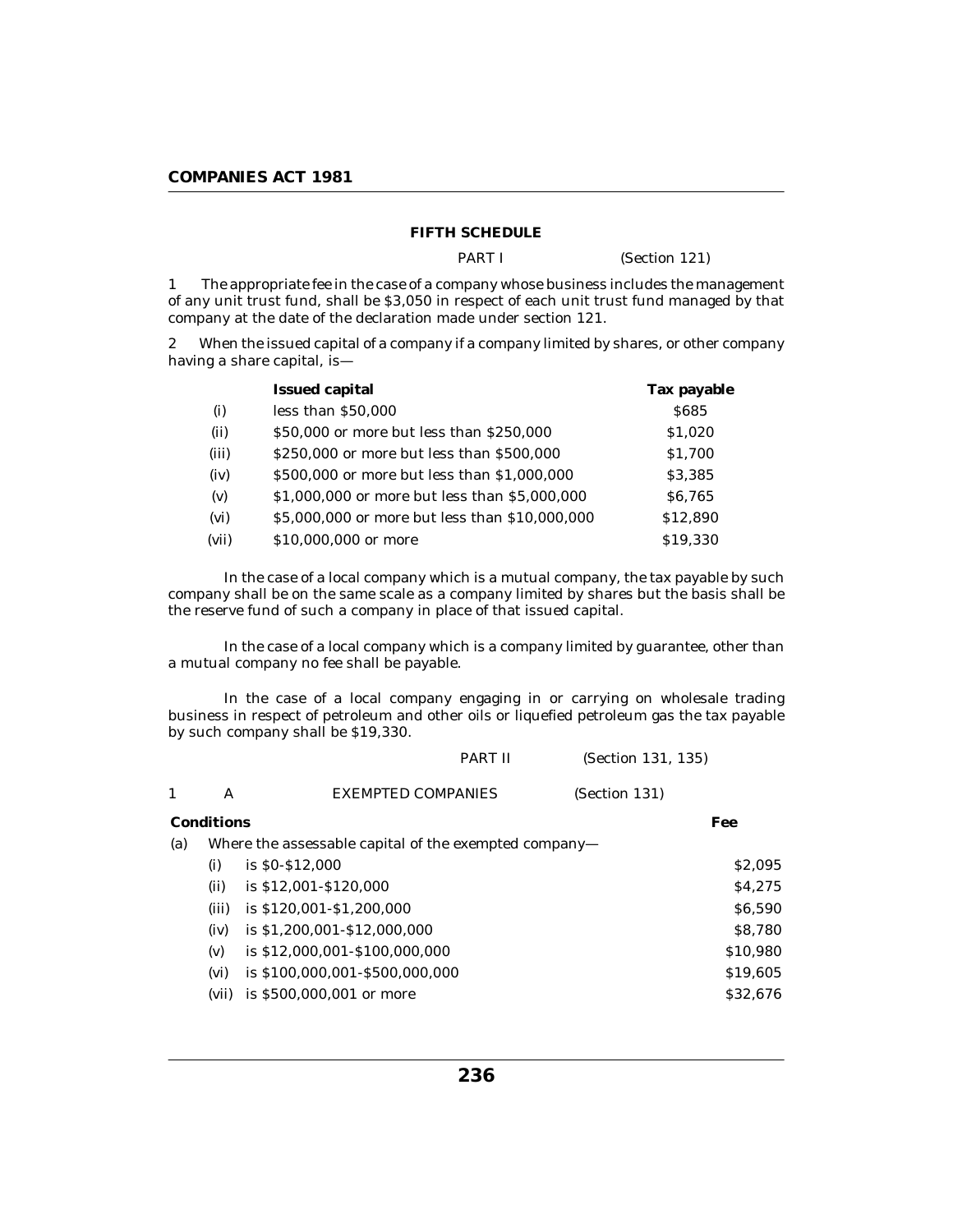| (b)  |                                                                                                                                                                                     |                             | Where the exempted company's business includes the management of any<br>unit trust fund: in respect of each unit trust fund managed by the<br>company at the date the declaration under section 131(1) was made |               | \$3,050  |
|------|-------------------------------------------------------------------------------------------------------------------------------------------------------------------------------------|-----------------------------|-----------------------------------------------------------------------------------------------------------------------------------------------------------------------------------------------------------------|---------------|----------|
| (bb) | (i)                                                                                                                                                                                 |                             | Where the exempted company is a small foreign sales corporation<br>which does not lease aircraft                                                                                                                |               | \$615    |
|      | (ii)                                                                                                                                                                                |                             | Where the exempted company is a regular foreign sales corporation<br>which does not lease aircraft                                                                                                              |               | \$1,240  |
|      | (iii)                                                                                                                                                                               |                             | Where the exempted company is a foreign sales corporation, whether<br>small or regular, which leases aircraft                                                                                                   |               | \$2,079  |
| (c)  | (i)                                                                                                                                                                                 | is \$15,000 or less         | Where the exempted company is one whose capital is denominated<br>in a currency other than Bermuda area currency or currency of the<br>United States of America, and the Bermuda area currency equivalent       |               | \$2,095  |
|      | (ii)                                                                                                                                                                                | a mutual company)           | Where the exempted company is one limited by guarantee (but is not                                                                                                                                              |               | \$2,095  |
|      | (iii)                                                                                                                                                                               |                             | Where the exempted company is the parent company of a wholly<br>owned exempted company that carries on insurance business as<br>defined in the Insurance Act 1978                                               |               | \$2,095  |
|      | (iv)                                                                                                                                                                                | is \$150,000 or less        | Where the exempted company is one whose capital is denominated<br>in a currency other than Bermuda area currency or currency of the<br>United States of America, and the Bermuda area currency equivalent       |               | \$4,335  |
|      | (v)                                                                                                                                                                                 |                             | Where the exempted company is one which is engaging in or carrying<br>on, in Bermuda, wholesale trading business in respect of petroleum<br>and other oils or liquefied petroleum gas                           |               | \$20,300 |
|      |                                                                                                                                                                                     | B                           | <b>PERMIT COMPANIES</b>                                                                                                                                                                                         | (Section 135) |          |
|      | Conditions                                                                                                                                                                          |                             |                                                                                                                                                                                                                 |               | Fee      |
| (a)  | Where the permit company is one which is engaging in or carrying on, in<br>Bermuda, wholesale trading business in respect of petroleum and other<br>oils or liquefied petroleum gas |                             | \$20,300                                                                                                                                                                                                        |               |          |
| (b)  |                                                                                                                                                                                     | ended, mutual fund business | Where the principal business of the permit company is finance business<br>or insurance business or, in the case of a permit company which is open-                                                              |               | \$4,335  |
| (c)  |                                                                                                                                                                                     | section 131) was made       | Where the permit company's business includes the management of any<br>unit trust fund: in respect of each unit trust fund managed by the<br>company at the date the declaration under section 135 (as read with |               | \$3,050  |
| (d)  |                                                                                                                                                                                     |                             | In a case not falling with paragraphs (a) to (c)                                                                                                                                                                |               |          |
|      | (i)                                                                                                                                                                                 |                             | where the permit company has a physical presence in Bermuda; or                                                                                                                                                 |               | \$2,095  |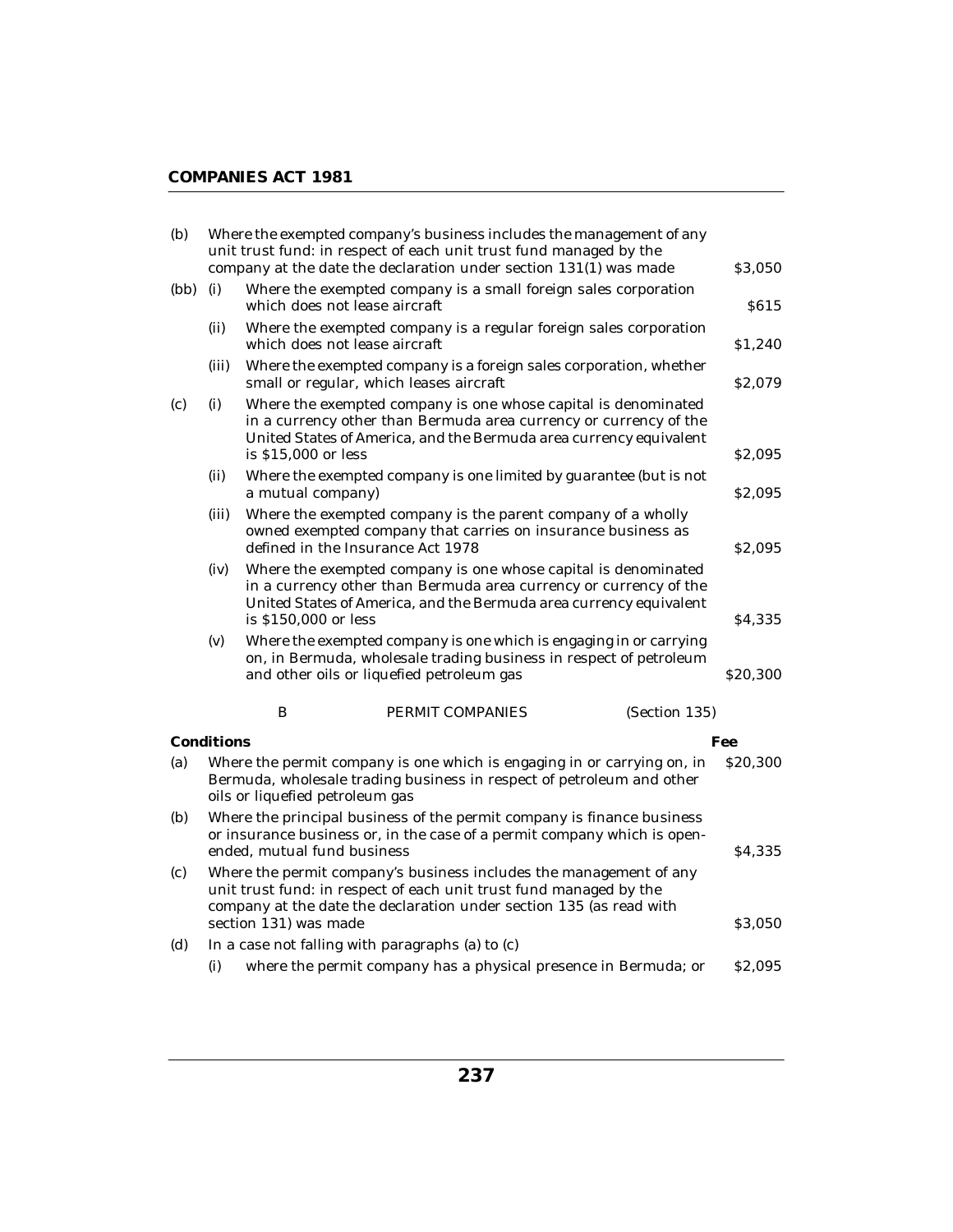| (ii) | where the permit company does not have a physical presence in     |          |
|------|-------------------------------------------------------------------|----------|
|      | Bermuda, but where its principal business falls within one of the |          |
|      | specified categories                                              | \$2,095  |
|      | (e) In any other case                                             | \$25,000 |

For the above purposes, the following expressions have the following meanings—

"finance business" means the business of raising money from the public by the issue of bonds or other securities;

"foreign sales corporation" means a company which—

- has been registered under this Act as an exempted company; and (a)
- (b) has been designated as a foreign sales corporation under the Internal Revenue Code, of the United States of America, and has submitted to the Registrar a certified copy of the document which—
	- (i) evidences such designation; and
	- (ii) specifies whether the company is a small or regular foreign sales corporation;

"insurance business" means the business of effecting or carrying out contracts of insurance or reinsurance as principal, but excluding insurance management or insurance brokerage business;

"mutual fund business" means the business of raising money from the public for investment in real property, shares, stocks or personal property;

"open-ended company" means a company which has power under the terms of its incorporation to redeem or purchase for cancellation its issued shares at the option of, or on the request of, a shareholder;

"physical presence" means that the permit company operates from Bermuda with staff and management present in Bermuda, has an affiliate that does so, or is a member of a group, one of the members of which operates in that manner;

"regular foreign sales corporation" means a foreign sales corporation which, under the Internal Revenue Code of the United States of America, has been so designated.

"small foreign sales corporation" means a foreign sales corporation which, under the Internal Revenue Code of the United States of America, has been so designated;

"specified category "means—

(a) the ownership, commercial management or operation of ships or aircraft;

(b) pharmaceutical operations;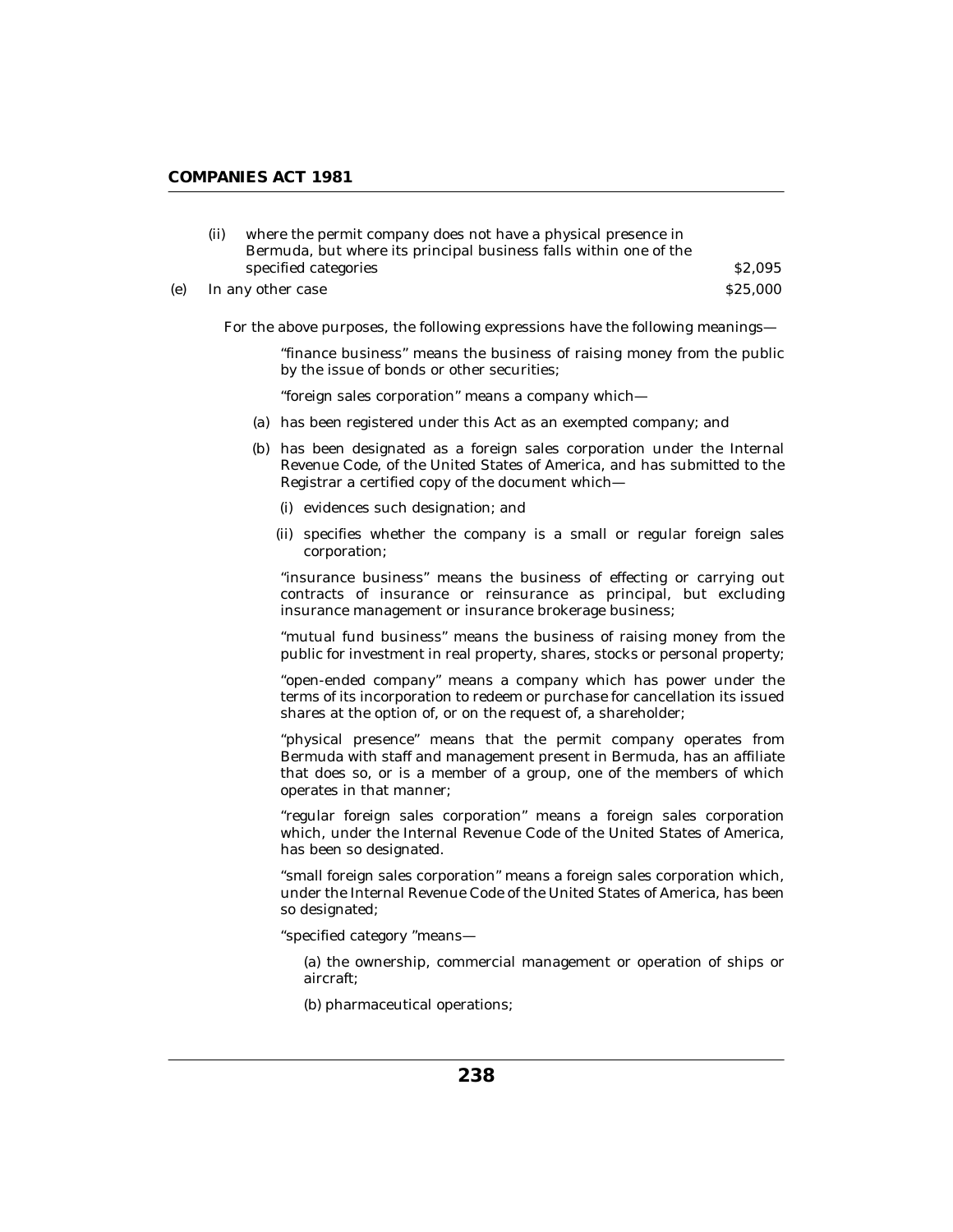(c) research and development in bio-science or bio-medicine; or

(d) a charitable purpose, within the meaning of the Charities Act 2014, which would enable the permit company to be registered as a charity under that Act if it were established as such in Bermuda;

"unit trust fund" means a fund under which the property is held on trust for the participants.

Where a company liable to pay the higher fee in any year does not carry on the business attracting the higher fee, it shall only pay the lower. Where a company liable to pay the higher fee at any time during a year carries on the business attracting the higher fee, it shall pay that fee for that year. 2

## C SEGREGATED ACCOUNTS COMPANIES

In addition to the annual fee or tax otherwise payable under this Schedule a segregated accounts company registered under section 6 of the Segregated Accounts Companies Act 2000 shall pay an annual fee of \$295 in respect of each segregated account operated by the company, subject to a maximum annual fee of \$1,180 in the aggregate.

#### D INCORPORATED SEGREGATED ACCOUNTS COMPANIES

In addition to the annual fee otherwise payable under this Schedule an incorporated segregated accounts company registered under the Incorporated Segregated Accounts Companies Act 2019 shall pay an annual fee of \$295 in respect of each incorporated segregated account operated by the company, subject to a maximum annual fee of \$1,180 in the aggregate.

*[Fifth Schedule Part II amended by 2017 : 29 s. 2 effective 1 April 2017; Fifth Schedule repealed and replaced by 2018 : 6 s. 2 effective 1 April 2018; Fifth Schedule amended by 2019 : 44 s. 74 effective 15 January 2020]*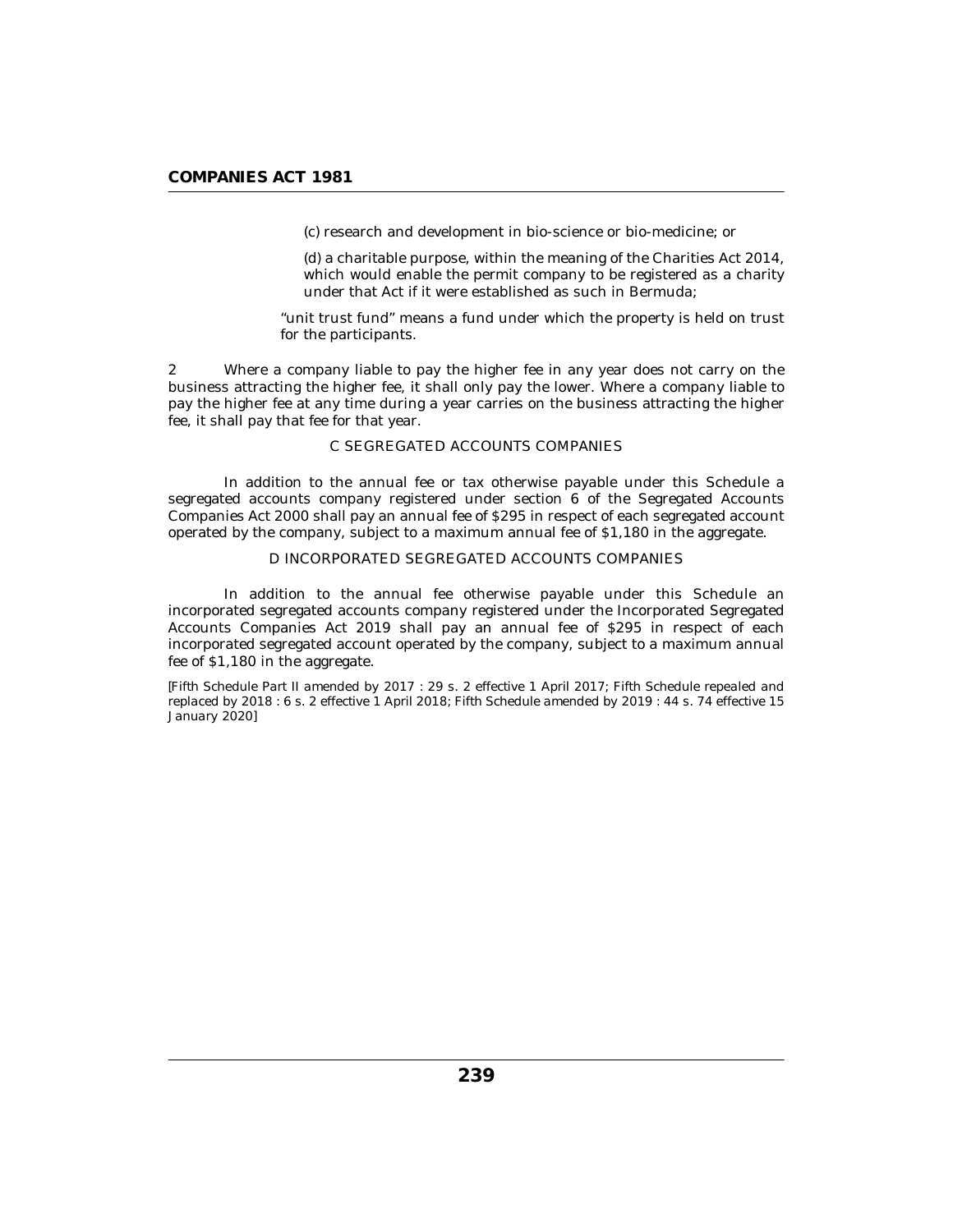## **SIXTH SCHEDULE**

*[repealed by 1984:36]*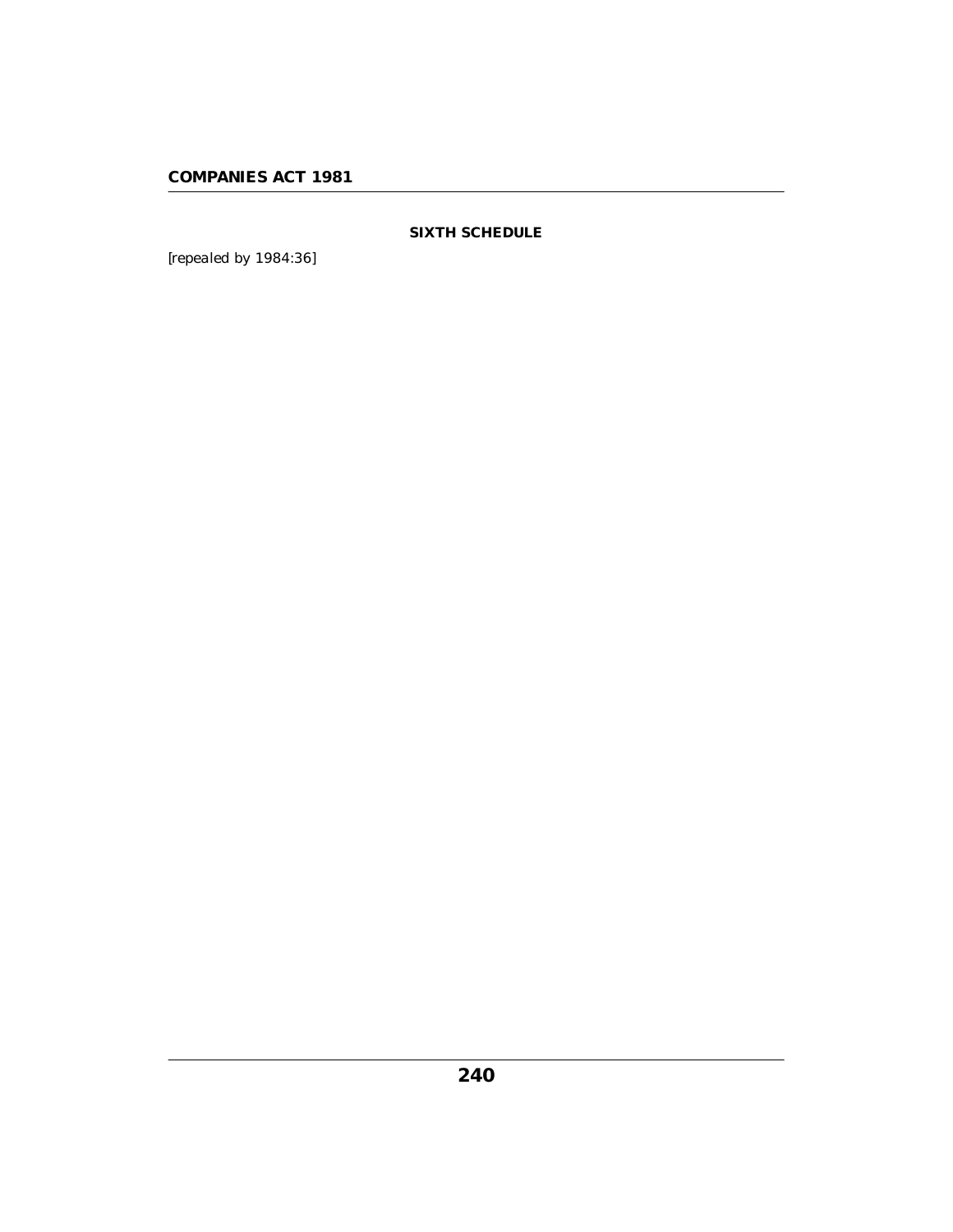# **SEVENTH SCHEDULE**

(Section 287(1))

*[omitted]*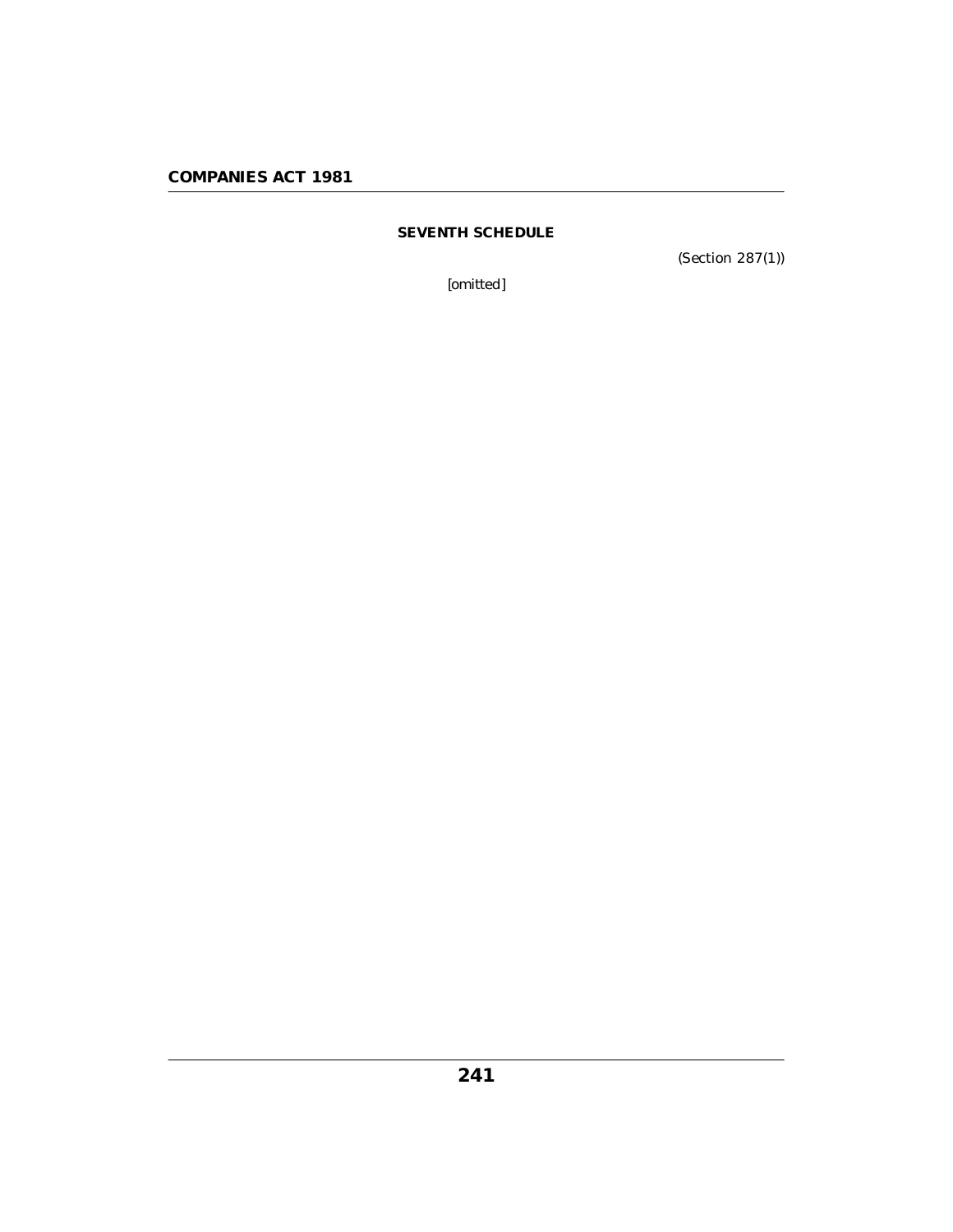## **EIGHTH SCHEDULE**

# **FEES FOR PROVISION OF COPIES AND ENTRIES IN REGISTERS**

The fee prescribed for the purposes of section 66(2) and section 92A(3A) of the Act is as follows:

| (a) for the first one hundred entries or part thereof copied | \$5.00  |
|--------------------------------------------------------------|---------|
| (b) for the next one thousand entries or part thereof copied | \$20.00 |
| (c) for every subsequent one thousand entries or part        | \$20.00 |
| thereof copied                                               |         |

*[Eighth Schedule inserted by 1992:51 effective 1 July 1992; amended by 2006:40 s. 43 effective 29 December 2006]*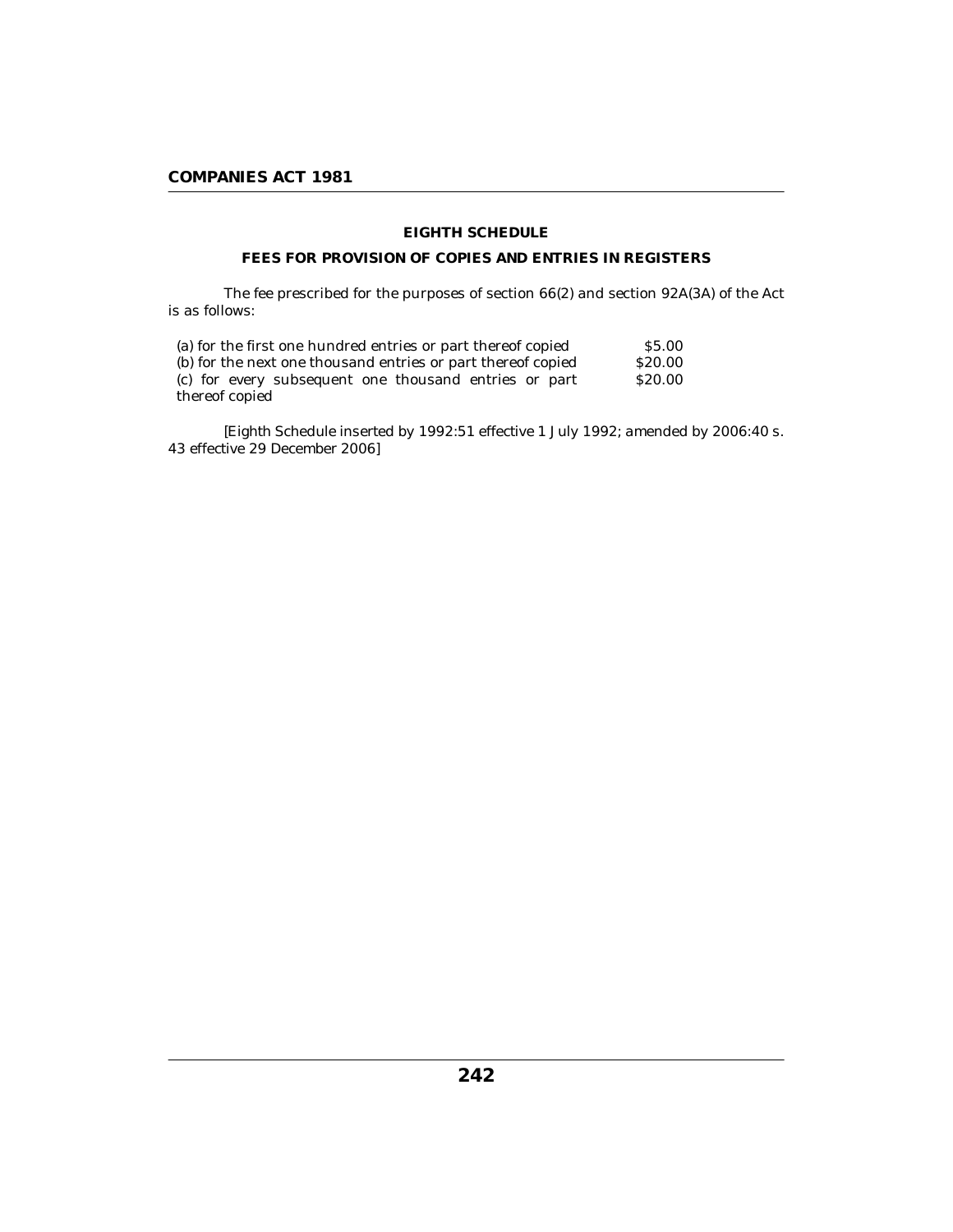## **NINTH SCHEDULE**

(section 4A)

### **RESTRICTED BUSINESS ACTIVITIES**

Restricted business activities are—

- (a) operating a financial institution within the meaning of section  $1(1)$  of the Bermuda Monetary Authority Act 1969 other than institutions that are investment funds or persons registered under section 4 or 10 of the Insurance Act 1978;
- (aa) Digital Asset Issuances (as defined in the Digital Asset Issuance Act 2020); or
- (b) providing by way of business any of the following services to the general public—

 offering of professional services as a barrister and attorney, medical practitioner, architect, dental practitioner, public accountant, optometrist, optician, professional surveyor, nurse, health service provider or any profession or occupation specified under the First Schedule to the Professions Supplementary to Medicine Act 1973;

> (c) acquiring land or holding land other than in the case of land acquired or held under sections 120 and 129.

*[Ninth Schedule inserted by 1998:35 effective 5 October 1998; amended by BR 1998:68 effective 5 October 1998; revoked and substituted by BR 10/1999 effective 29 March 1999; repealed and substituted by 2003:1 s.19 effective 14 February 2003; amended by BR 50 / 2005 effective 25 November 2005; amended by 2006:27 s. 15 effective 27 December 2006; amended by 2008:3 s. 10(1) effective 25 March 2008; by 2014:13 s. 6 effective 27 March 2014; amended by 2018 : 20 s. 8 effective 9 July 2018; amended by 2020 : 18 s. 83 effective 6 May 2020]*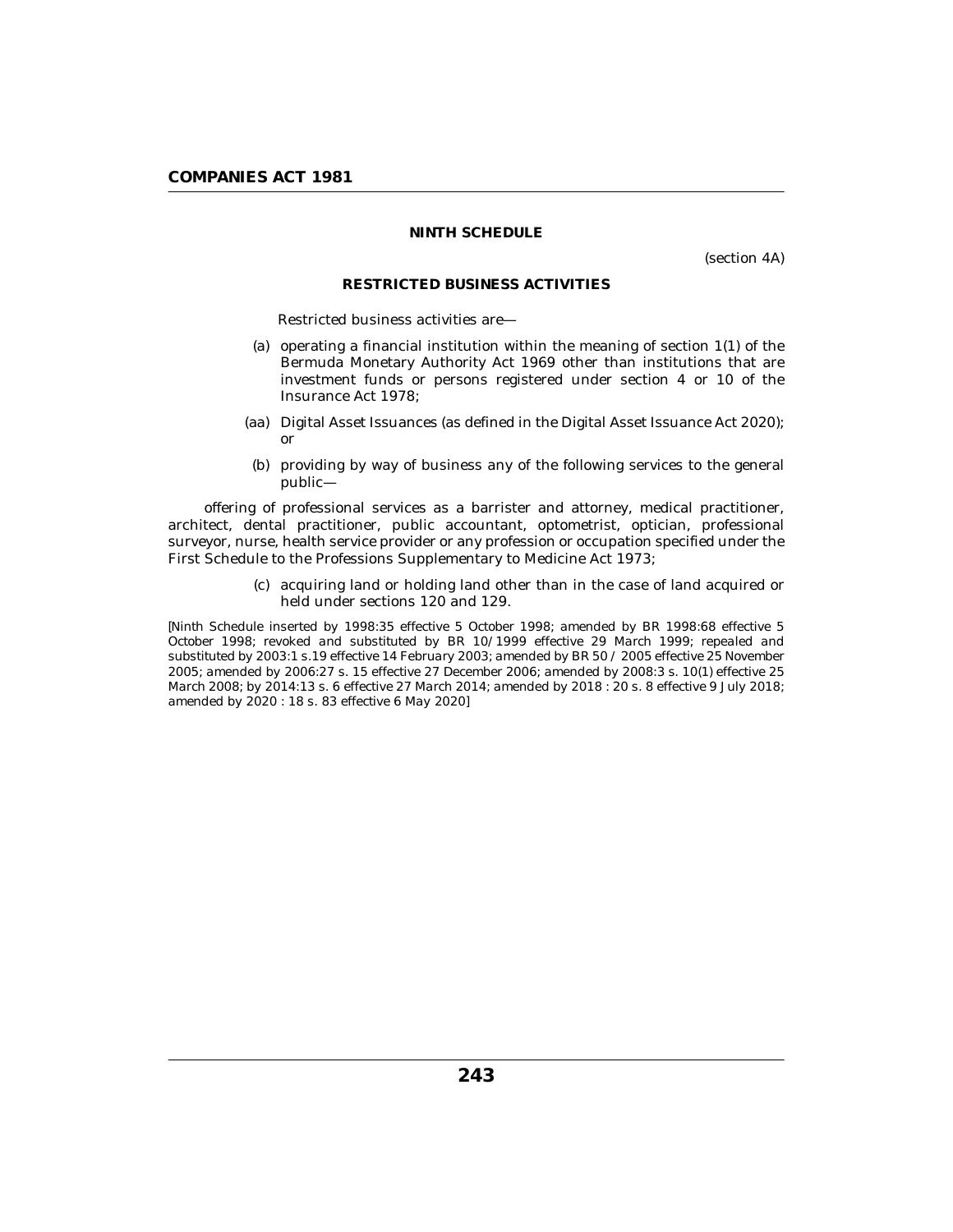## **TENTH SCHEDULE**

(section 4B)

## **PROHIBITED BUSINESS ACTIVITIES**

The following are prohibited business activities—

- (a) trafficking in armaments as defined in the Armaments (Control) Act 1964 [*title 10 item 14*];
- (b) except as authorised by law, providing a gaming service within the meaning of the Gaming Act 2014;
- (c) except as authorized by law, importation, exportation trading in, manufacture, production or supply of controlled drugs as defined by the Misuse of Drugs Act 1972 [*title 11 item 4*].

*[Tenth Schedule inserted by 1998 : 35 effective 5 October 1998; Tenth Schedule amended by 2021 : 23 s. 31 effective 1 August 2021]*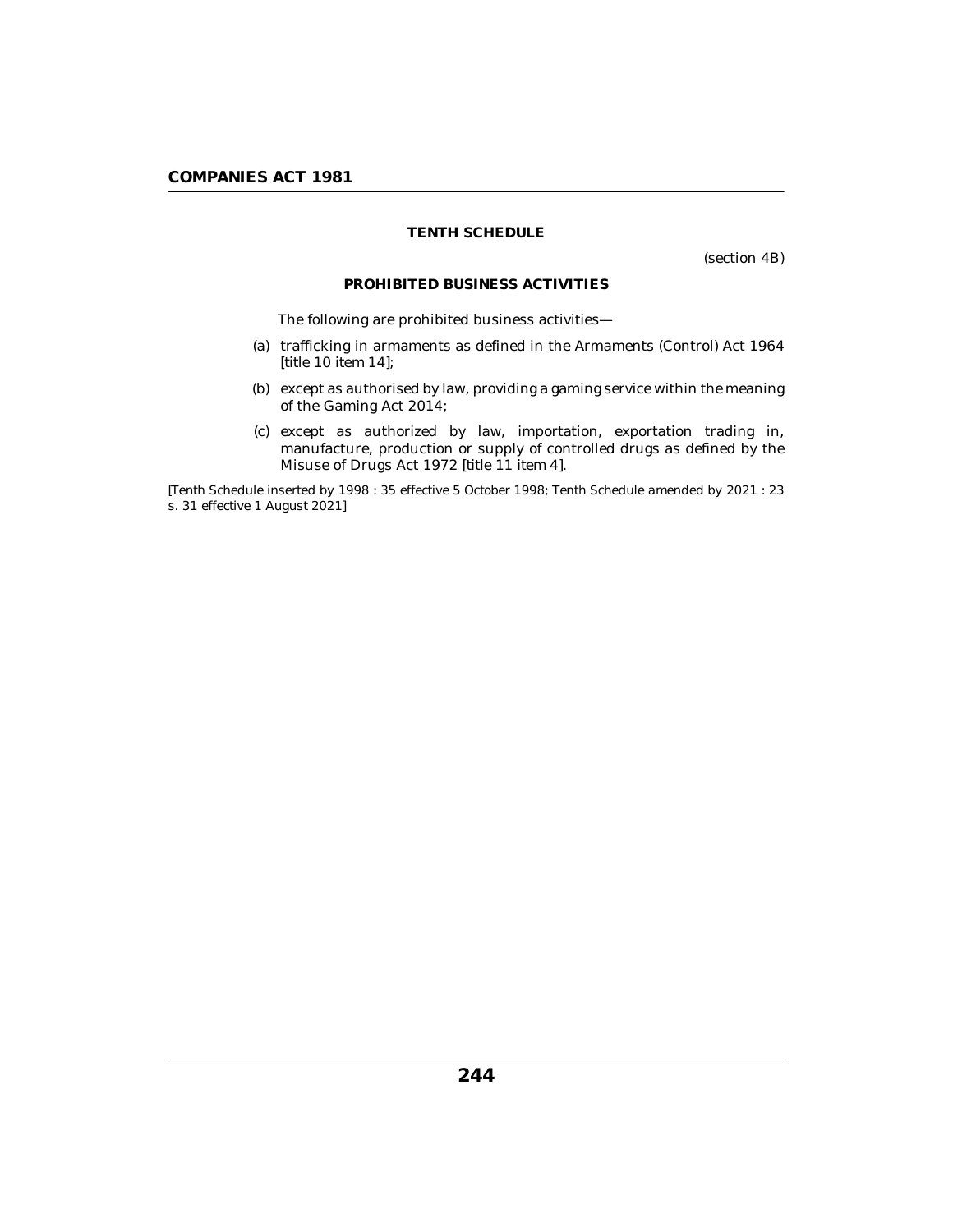## **ELEVENTH SCHEDULE**

(Section 120(1A))

## **REPEALED SECTION 120(1) SAVING PROVISIONS**

**Saving provisions**

Notwithstanding the repeal of section 120(1), which provided for a local company to acquire and hold in its corporate name any land in Bermuda with the previous sanction of the Minister, the following savings shall apply to the land acquired and held under that subsection— 1

- all rights vested in or in any manner held on behalf of a local company over (a) land acquired under that subsection immediately before the commencement of this paragraph shall continue to be vested in such local company or held on behalf of such company (as the case may be);
- (b) all liabilities and obligations subsisting against the local company with respect to the land acquired under that subsection immediately before the commencement of this paragraph shall continue to subsist against such local company;
- (c) every contract in respect to the land acquired under that subsection, being a contract between the local company and any other party immediately before the commencement of this paragraph shall thereafter continue to subsist between the local company and such other party;
- (d) all rights, powers and duties, whether arising under any written law or otherwise, with respect to the land acquired under that subsection, which immediately before the commencement of this paragraph were vested in or applied to the local company shall, by virtue of this paragraph, continue to be vested in, imposed on, or be enforceable by or against the local company.

**Retroactive sanctions**

Notwithstanding the repeal of section 120(1), the Minister may, where he considers it appropriate to so do, sanction retroactively the holding of land by a local company that is holding land, before the commencement of this paragraph, contrary to the provisions of the repealed section 120(1), only in the case where—  $\mathfrak{p}$ 

- all statutory requirements for the holding of the land, other than the (a) repealed section 120(1) of the Act, have been complied with by the local company;
- (b) the intention of the Minister to sanction retroactively the holding of the land by the local company is advertised in an appointed newspaper once each week for four consecutive weeks;
- no person registers any claim with the Minister with respect to that land (c) during a period of 90 days from the date the advertisement is first published;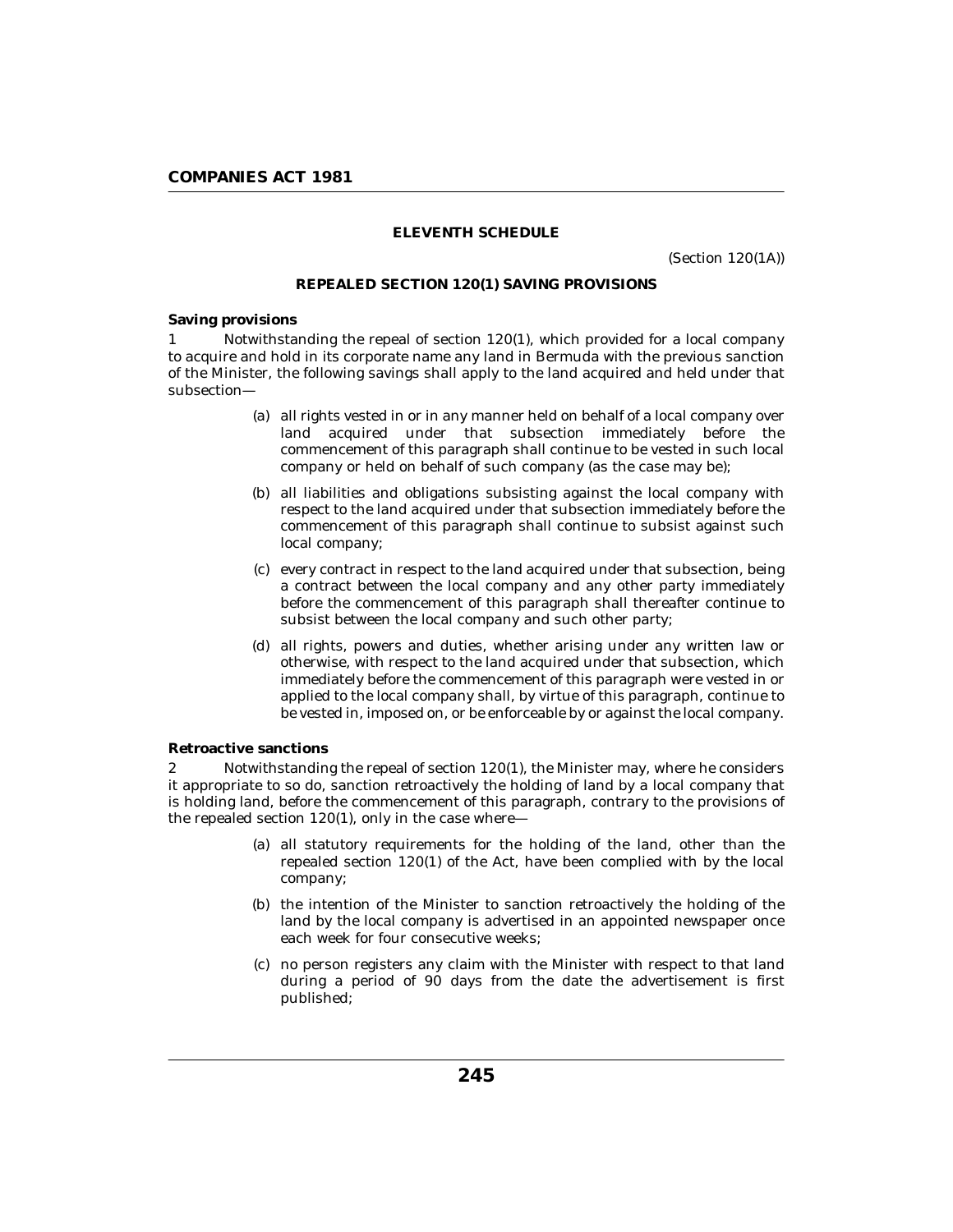(d) a claim registered under subparagraph (c) is proved not to affect the local company's right to the title to the land for the period of time to be retroactively sanctioned.

*[Eleventh Schedule inserted by 2014 : 13 s. 7 effective 27 March 2014]*

[Assent Date: 16 July 1981]

[This Act was brought into operation on 1 July 1983 by BR 22/1983]

| [Amended by: |              |
|--------------|--------------|
|              | 1982:72      |
|              | 1983:47      |
|              | 1984:36      |
|              | 1988:52      |
|              | 1989:58      |
|              | 1990:22      |
|              | 1990:52      |
|              | 1990:57      |
|              | 1991:39      |
|              | 1992:51      |
|              | 1992:66      |
|              | 1993:37      |
|              | BR 15 / 1994 |
|              | 1994:22      |
|              | 1995:33      |
|              | 1996:21      |
|              | BR 17 / 1997 |
|              | 1997:21      |
|              | 1998:8       |
|              | 1998:14      |
|              | 1998:35      |
|              | BR 68 / 1998 |
|              | BR 10 / 1999 |
|              | 1999:8       |
|              | 1999:25      |
|              | 1999:26      |
|              | BR 81 / 1999 |
|              | BR 28 / 2000 |
|              | 2000:29      |
|              | 2000:33      |
|              | 2001:20      |
|              | 2001:22      |
|              | 2001:30      |
|              | 2002:6       |